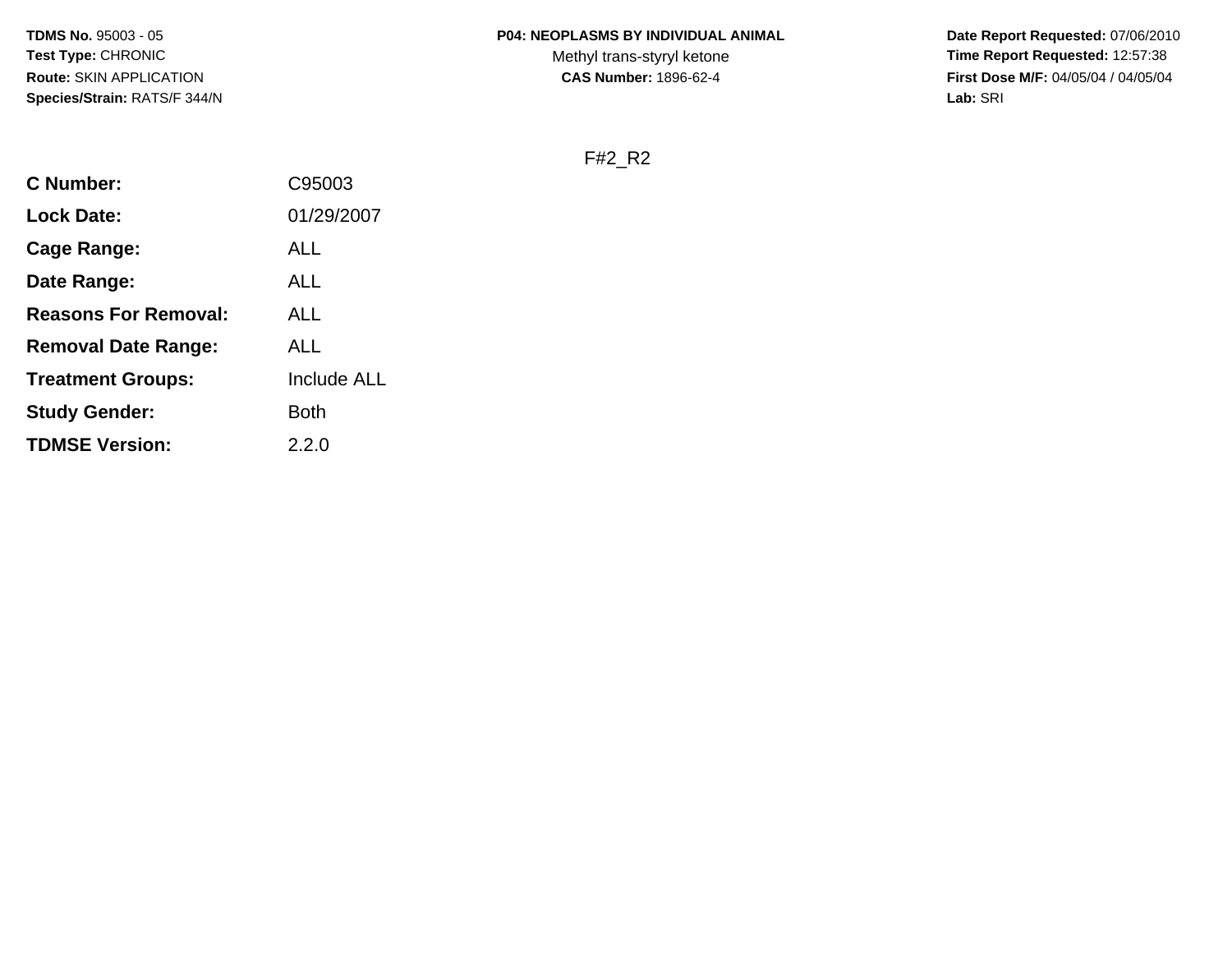I .. Insufficient tissue

|                                                                                                                                            |                  |                                                 |                               | 0                                           | $\frac{0}{7}$                             | $\mathbf 0$                               |                                           | 0                             | 0                                           | 0                                | 0                                   | $\frac{0}{7}$                          | 0                                | 0                                   |                            |                                 |                                 | $\frac{0}{7}$                 | $\frac{0}{7}$                             | 0                                           | 0                                                                                             | 0                              | 0                              |                                 | 0                                         | 0                                           |                       |
|--------------------------------------------------------------------------------------------------------------------------------------------|------------------|-------------------------------------------------|-------------------------------|---------------------------------------------|-------------------------------------------|-------------------------------------------|-------------------------------------------|-------------------------------|---------------------------------------------|----------------------------------|-------------------------------------|----------------------------------------|----------------------------------|-------------------------------------|----------------------------|---------------------------------|---------------------------------|-------------------------------|-------------------------------------------|---------------------------------------------|-----------------------------------------------------------------------------------------------|--------------------------------|--------------------------------|---------------------------------|-------------------------------------------|---------------------------------------------|-----------------------|
| <b>FISCHER 344 RATS MALE</b>                                                                                                               | DAY ON TEST      | $\frac{0}{7}$<br>$\mathbf{1}$                   | $\frac{0}{7}$<br>$\mathbf{3}$ | $\overline{7}$<br>$\ensuremath{\mathsf{3}}$ | $\ensuremath{\mathsf{3}}$                 | $\overline{5}$<br>$\boldsymbol{9}$        | $\frac{0}{7}$<br>$\overline{2}$           | $\overline{3}$<br>6           | $\overline{7}$<br>$\ensuremath{\mathsf{3}}$ | $6\phantom{a}$<br>$\overline{7}$ | $6\overline{6}$<br>$\,6$            | $\pmb{0}$                              | $\overline{7}$<br>$\overline{2}$ | $\overline{5}$<br>$\overline{5}$    | $\frac{0}{7}$<br>$\pmb{0}$ | $\frac{0}{7}$<br>$\mathbf{1}$   | $\frac{0}{7}$<br>$\sqrt{3}$     | $\ensuremath{\mathsf{3}}$     | $\frac{3}{2}$                             | $\overline{7}$<br>$\ensuremath{\mathsf{3}}$ | $\sqrt{5}$<br>$\overline{7}$                                                                  | $\,6$<br>$\,$ 5 $\,$           | $\overline{7}$<br>$\mathbf{3}$ | $_{6}^{\rm 0}$<br>$\pmb{0}$     | $\,6\,$<br>$5\,$                          | 6<br>9                                      |                       |
|                                                                                                                                            |                  | 6                                               | $\mathbf 0$                   | $\mathbf 0$                                 | $\mathbf 0$                               | $\mathbf 0$                               | 9                                         | 8                             | $\mathbf 0$                                 | $\overline{7}$                   | 3                                   | $\mathbf{3}$                           | 9                                | $\overline{4}$                      | 3                          | 0                               | $\mathbf 0$                     | $\overline{2}$                |                                           | $\mathbf{1}$                                | $\mathbf{3}$                                                                                  | 9                              | $\mathbf 0$                    | $\mathbf{1}$                    | 9                                         | $\overline{4}$                              |                       |
| 0 MG/KG                                                                                                                                    | <b>ANIMAL ID</b> | $\mathbf 0$<br>$\mathsf{O}\xspace$<br>$\pmb{0}$ | 0<br>$\mathbf 0$<br>0         | 0<br>$\Omega$<br>0                          | $\mathbf 0$<br>$\mathsf 0$<br>$\mathbf 0$ | $\mathbf 0$<br>$\mathbf 0$<br>$\mathbf 0$ | $\mathbf 0$<br>$\mathbf 0$<br>$\mathbf 0$ | 0<br>$\Omega$<br>0            | $\Omega$<br>$\mathbf 0$<br>0                | $\mathbf 0$<br>$\Omega$<br>0     | 0<br>$\mathbf 0$<br>0               | $\mathbf 0$<br>$\Omega$<br>$\mathbf 0$ | $\mathbf 0$<br>$\Omega$<br>0     | $\Omega$<br>$\Omega$<br>$\mathbf 0$ | 0<br>$\mathbf 0$<br>0      | $\mathbf 0$<br>$\mathbf 0$<br>0 | $\mathbf 0$<br>$\mathbf 0$<br>0 | $\mathbf 0$<br>$\Omega$<br>0  | $\mathbf 0$<br>$\mathbf 0$<br>$\mathbf 0$ | 0<br>$\mathbf 0$<br>$\mathbf 0$             | $\mathbf 0$<br>$\Omega$<br>$\mathbf 0$                                                        | $\mathbf 0$<br>$\Omega$<br>0   | $\Omega$<br>$\Omega$<br>0      | $\mathbf 0$<br>$\mathbf 0$<br>0 | $\mathbf 0$<br>$\mathbf 0$<br>$\mathbf 0$ | $\mathbf{0}$<br>$\mathbf{0}$<br>$\mathbf 0$ |                       |
|                                                                                                                                            |                  | $\mathbf 0$<br>1                                | 0<br>$\overline{2}$           | 0<br>3                                      | 0<br>$\overline{4}$                       | $\pmb{0}$<br>$\overline{5}$               | $\mathbf 0$<br>6                          | $\mathbf 0$<br>$\overline{7}$ | $\boldsymbol{0}$<br>8                       | $\mathbf 0$<br>9                 | $\mathbf{1}$<br>$\mathsf{O}\xspace$ | $\mathbf{1}$<br>$\overline{1}$         | $\overline{1}$<br>$\overline{2}$ | $\mathbf{1}$<br>$\mathbf{3}$        | 1<br>4                     | $\mathbf{1}$<br>5               | 1<br>6                          | $\mathbf 1$<br>$\overline{7}$ | $\mathbf{1}$<br>8                         | $\mathbf{1}$<br>9                           | $\overline{c}$<br>$\mathbf 0$                                                                 | $\overline{2}$<br>$\mathbf{1}$ | $\frac{2}{2}$                  | $\frac{2}{3}$                   | $\overline{2}$<br>$\overline{4}$          | $\frac{2}{5}$                               | males<br>$($ cont $)$ |
| <b>ALIMENTARY SYSTEM</b>                                                                                                                   |                  |                                                 |                               |                                             |                                           |                                           |                                           |                               |                                             |                                  |                                     |                                        |                                  |                                     |                            |                                 |                                 |                               |                                           |                                             |                                                                                               |                                |                                |                                 |                                           |                                             |                       |
| Esophagus                                                                                                                                  |                  |                                                 |                               |                                             |                                           |                                           |                                           |                               |                                             |                                  |                                     |                                        |                                  |                                     |                            |                                 | м                               | $\pm$                         |                                           |                                             |                                                                                               |                                |                                |                                 |                                           | $\overline{+}$                              |                       |
| Intestine Large, Cecum                                                                                                                     |                  |                                                 |                               |                                             |                                           |                                           |                                           |                               |                                             |                                  |                                     |                                        |                                  |                                     |                            |                                 |                                 |                               |                                           |                                             |                                                                                               |                                |                                |                                 |                                           |                                             |                       |
| Intestine Large, Colon                                                                                                                     |                  |                                                 |                               |                                             |                                           |                                           |                                           |                               |                                             |                                  |                                     |                                        |                                  |                                     |                            |                                 |                                 |                               |                                           | м                                           | $\ddot{}$                                                                                     |                                |                                | A                               | $+$                                       | $+$                                         |                       |
| Intestine Large, Rectum                                                                                                                    |                  |                                                 |                               |                                             |                                           |                                           |                                           |                               |                                             |                                  |                                     |                                        |                                  |                                     |                            |                                 |                                 |                               |                                           |                                             |                                                                                               |                                |                                |                                 |                                           | $+$                                         |                       |
| Intestine Small, Duodenum                                                                                                                  |                  |                                                 |                               |                                             |                                           |                                           |                                           |                               |                                             |                                  |                                     |                                        |                                  |                                     |                            |                                 |                                 |                               |                                           |                                             |                                                                                               |                                |                                |                                 |                                           |                                             |                       |
| Intestine Small, Ileum                                                                                                                     |                  |                                                 |                               |                                             |                                           |                                           |                                           |                               |                                             |                                  |                                     |                                        |                                  |                                     |                            |                                 |                                 |                               |                                           |                                             |                                                                                               |                                |                                | А                               | $\ddot{}$                                 | $+$                                         |                       |
| Intestine Small, Jejunum                                                                                                                   |                  |                                                 |                               |                                             |                                           |                                           |                                           |                               |                                             |                                  |                                     |                                        |                                  |                                     |                            |                                 |                                 |                               |                                           |                                             |                                                                                               |                                |                                | A                               | $+$                                       | $+$                                         |                       |
| Liver                                                                                                                                      |                  |                                                 |                               |                                             |                                           |                                           |                                           |                               |                                             |                                  |                                     |                                        |                                  |                                     |                            |                                 |                                 |                               |                                           |                                             |                                                                                               |                                |                                |                                 |                                           | $\ddot{}$                                   |                       |
| Hepatocellular Adenoma<br>Leukemia Mononuclear                                                                                             |                  |                                                 |                               | $X$ $X$ $X$                                 |                                           |                                           | X                                         |                               |                                             | Χ                                |                                     | X<br>$\mathsf{X}$                      | X                                |                                     |                            | $X$ $X$                         |                                 |                               |                                           |                                             | $X$ $X$                                                                                       |                                | X                              |                                 |                                           | X                                           |                       |
| Mesentery                                                                                                                                  |                  |                                                 | $+$                           |                                             |                                           |                                           | $\ddot{}$                                 |                               | $\ddot{}$                                   |                                  |                                     |                                        | $\ddot{}$                        |                                     | $\ddot{}$                  |                                 |                                 |                               |                                           |                                             |                                                                                               |                                | $+$                            | $+$                             |                                           |                                             |                       |
| Leukemia Mononuclear<br>Mesothelioma Malignant                                                                                             |                  |                                                 |                               |                                             |                                           |                                           |                                           |                               |                                             |                                  |                                     |                                        |                                  |                                     |                            |                                 |                                 |                               |                                           |                                             |                                                                                               |                                |                                | $X$ $X$                         |                                           |                                             |                       |
| Schwannoma Malignant                                                                                                                       |                  | $\boldsymbol{\mathsf{X}}$                       |                               |                                             |                                           |                                           |                                           |                               |                                             |                                  |                                     |                                        |                                  |                                     |                            |                                 |                                 |                               |                                           |                                             |                                                                                               |                                |                                |                                 |                                           |                                             |                       |
| Oral Mucosa<br>Squamous Cell Carcinoma                                                                                                     |                  |                                                 |                               |                                             |                                           |                                           |                                           |                               |                                             |                                  |                                     |                                        |                                  |                                     |                            |                                 |                                 |                               |                                           |                                             |                                                                                               |                                |                                |                                 |                                           |                                             |                       |
| Pancreas<br>Leukemia Mononuclear                                                                                                           |                  |                                                 |                               |                                             |                                           |                                           |                                           |                               |                                             |                                  |                                     |                                        |                                  |                                     | $\ddot{}$<br>X             |                                 |                                 |                               |                                           |                                             |                                                                                               |                                |                                | А                               | $+$                                       | $+$                                         |                       |
| *  Total animals with tissue examined microscopically; Total animals with tumor<br>+  Tissue examined microscopically<br>X  Lesion present |                  |                                                 |                               |                                             |                                           |                                           |                                           |                               |                                             |                                  |                                     |                                        |                                  |                                     |                            |                                 |                                 |                               |                                           |                                             | M  Missing tissue<br>A  Autolysis precludes evaluation<br>BLANK  Not examined microscopically |                                |                                |                                 |                                           |                                             |                       |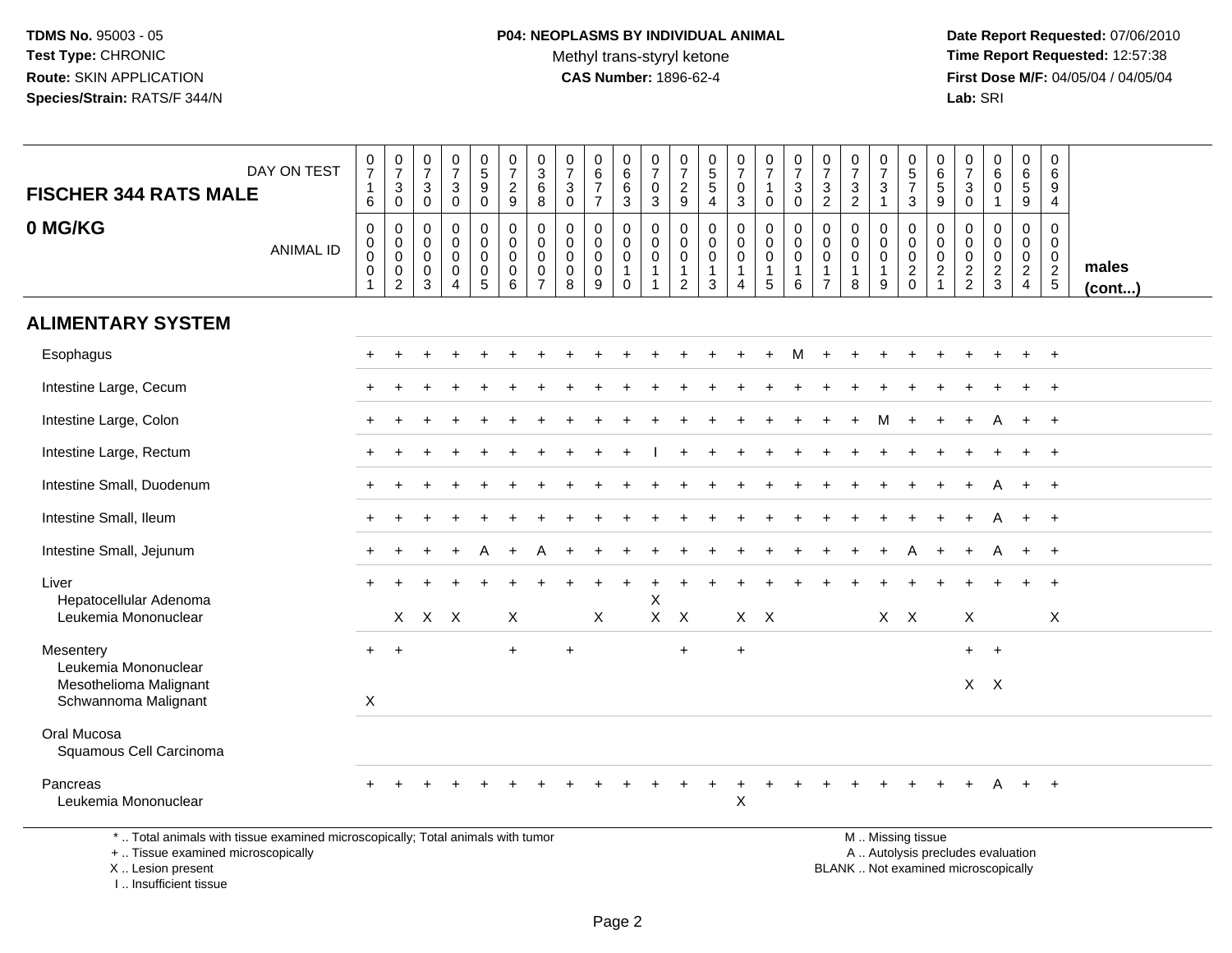#### **P04: NEOPLASMS BY INDIVIDUAL ANIMAL**Methyl trans-styryl ketone<br>CAS Number: 1896-62-4

 **Date Report Requested:** 07/06/2010 **Time Report Requested:** 12:57:38 **First Dose M/F:** 04/05/04 / 04/05/04<br>**Lab:** SRI **Lab:** SRI

| DAY ON TEST<br><b>FISCHER 344 RATS MALE</b>                                                             | $\begin{smallmatrix}0\\7\end{smallmatrix}$<br>$\mathbf{1}$<br>6                  | $\frac{0}{7}$<br>$\sqrt{3}$<br>$\mathsf 0$                               | $\frac{0}{7}$<br>$\mathbf{3}$<br>$\mathbf 0$                  | $\frac{0}{7}$<br>$\mathbf{3}$<br>$\pmb{0}$             | $\begin{array}{c} 0 \\ 5 \end{array}$<br>9<br>$\overline{0}$            | $\frac{0}{7}$<br>$\frac{2}{9}$                                | $_3^0$<br>$\,6\,$<br>$\overline{8}$                                        | $\frac{0}{7}$<br>$\mathbf{3}$<br>$\mathbf 0$                  | 0<br>$\overline{6}$<br>$\overline{7}$<br>$\overline{7}$       | $\begin{matrix} 0 \\ 6 \end{matrix}$<br>$\,6\,$<br>$\overline{3}$         | $\begin{smallmatrix}0\\7\end{smallmatrix}$<br>$\mathbf 0$<br>$\overline{3}$               | $\frac{0}{7}$<br>$\frac{2}{9}$                                    | $\begin{array}{c} 0 \\ 5 \\ 5 \end{array}$<br>$\overline{4}$        | $\frac{0}{7}$<br>$\pmb{0}$<br>$\mathbf{3}$                   | $\frac{0}{7}$<br>$\mathbf{1}$<br>$\mathbf 0$                 | $\frac{0}{7}$<br>$\mathbf{3}$<br>$\mathbf 0$      | $\frac{0}{7}$<br>$\sqrt{3}$<br>$\overline{2}$                       | $\frac{0}{7}$<br>$\frac{3}{2}$               | $\frac{0}{7}$<br>$\mathbf 3$<br>$\mathbf{1}$                                | $\begin{array}{c} 0 \\ 5 \\ 7 \end{array}$<br>$\mathbf{3}$                                 | 0<br>$6\phantom{a}$<br>5<br>9                               | $\frac{0}{7}$<br>$\mathbf{3}$<br>$\mathbf 0$               | $_{6}^{\rm 0}$<br>$\pmb{0}$<br>$\mathbf{1}$          | 0<br>$\,6\,$<br>$5\,$<br>$\overline{9}$                             | 0<br>$\,6\,$<br>9<br>$\overline{4}$                                           |                       |
|---------------------------------------------------------------------------------------------------------|----------------------------------------------------------------------------------|--------------------------------------------------------------------------|---------------------------------------------------------------|--------------------------------------------------------|-------------------------------------------------------------------------|---------------------------------------------------------------|----------------------------------------------------------------------------|---------------------------------------------------------------|---------------------------------------------------------------|---------------------------------------------------------------------------|-------------------------------------------------------------------------------------------|-------------------------------------------------------------------|---------------------------------------------------------------------|--------------------------------------------------------------|--------------------------------------------------------------|---------------------------------------------------|---------------------------------------------------------------------|----------------------------------------------|-----------------------------------------------------------------------------|--------------------------------------------------------------------------------------------|-------------------------------------------------------------|------------------------------------------------------------|------------------------------------------------------|---------------------------------------------------------------------|-------------------------------------------------------------------------------|-----------------------|
| 0 MG/KG<br><b>ANIMAL ID</b>                                                                             | $\boldsymbol{0}$<br>$\boldsymbol{0}$<br>$\pmb{0}$<br>$\pmb{0}$<br>$\overline{1}$ | $\mathsf 0$<br>$\mathbf 0$<br>$\mathsf 0$<br>$\pmb{0}$<br>$\overline{2}$ | $\mathbf 0$<br>$\mathbf 0$<br>$\mathbf 0$<br>$\mathbf 0$<br>3 | 0<br>$\mathbf 0$<br>$\mathbf 0$<br>0<br>$\overline{4}$ | $\pmb{0}$<br>$\mathbf 0$<br>$\mathbf 0$<br>$\pmb{0}$<br>$5\phantom{.0}$ | $\mathsf 0$<br>$\pmb{0}$<br>$\pmb{0}$<br>$\pmb{0}$<br>$\,6\,$ | $\mathbf 0$<br>$\mathbf 0$<br>$\mathbf 0$<br>$\mathbf 0$<br>$\overline{7}$ | $\mathbf 0$<br>$\mathbf 0$<br>$\mathbf 0$<br>$\mathbf 0$<br>8 | $\mathbf 0$<br>$\mathbf 0$<br>$\mathbf 0$<br>$\mathbf 0$<br>9 | $\pmb{0}$<br>$\mathbf 0$<br>$\overline{0}$<br>$\mathbf{1}$<br>$\mathbf 0$ | $\mathsf{O}\xspace$<br>$\mathbf 0$<br>$\mathsf{O}\xspace$<br>$\mathbf{1}$<br>$\mathbf{1}$ | $\mathbf 0$<br>$\mathbf 0$<br>0<br>$\mathbf{1}$<br>$\overline{2}$ | $\pmb{0}$<br>$\pmb{0}$<br>$\pmb{0}$<br>$\mathbf{1}$<br>$\mathbf{3}$ | $\pmb{0}$<br>$\mathbf 0$<br>$\mathbf 0$<br>$\mathbf{1}$<br>4 | $\mathbf 0$<br>$\pmb{0}$<br>$\mathbf 0$<br>$\mathbf{1}$<br>5 | 0<br>$\mathbf 0$<br>$\mathsf{O}\xspace$<br>1<br>6 | $\mathbf 0$<br>0<br>$\mathbf 0$<br>$\overline{1}$<br>$\overline{7}$ | $\mathbf 0$<br>$\pmb{0}$<br>$\mathbf 0$<br>8 | $\boldsymbol{0}$<br>$\mathsf{O}\xspace$<br>$\mathbf 0$<br>$\mathbf{1}$<br>9 | $\mathsf{O}\xspace$<br>$\mathsf 0$<br>$\mathsf{O}\xspace$<br>$\overline{2}$<br>$\mathbf 0$ | $\mathbf 0$<br>$\mathbf 0$<br>$\mathbf 0$<br>$\overline{c}$ | $\mathbf 0$<br>$\mathbf 0$<br>$\mathbf 0$<br>$\frac{2}{2}$ | $\pmb{0}$<br>0<br>$\mathbf 0$<br>$\overline{c}$<br>3 | $\mathbf 0$<br>0<br>$\mathbf 0$<br>$\overline{2}$<br>$\overline{4}$ | $\mathbf 0$<br>$\mathbf 0$<br>$\mathbf 0$<br>$\overline{2}$<br>$\overline{5}$ | males<br>$($ cont $)$ |
| Salivary Glands                                                                                         |                                                                                  |                                                                          |                                                               |                                                        |                                                                         |                                                               |                                                                            |                                                               |                                                               |                                                                           |                                                                                           |                                                                   |                                                                     |                                                              |                                                              |                                                   |                                                                     |                                              |                                                                             |                                                                                            |                                                             |                                                            |                                                      |                                                                     | $+$                                                                           |                       |
| Stomach, Forestomach<br>Leukemia Mononuclear                                                            |                                                                                  |                                                                          | X                                                             |                                                        |                                                                         |                                                               |                                                                            |                                                               |                                                               |                                                                           |                                                                                           |                                                                   |                                                                     |                                                              |                                                              |                                                   |                                                                     |                                              |                                                                             |                                                                                            |                                                             |                                                            |                                                      |                                                                     |                                                                               |                       |
| Stomach, Glandular<br>Leukemia Mononuclear                                                              |                                                                                  |                                                                          |                                                               |                                                        |                                                                         |                                                               |                                                                            |                                                               |                                                               |                                                                           |                                                                                           |                                                                   |                                                                     |                                                              |                                                              |                                                   |                                                                     |                                              |                                                                             |                                                                                            |                                                             |                                                            |                                                      |                                                                     |                                                                               |                       |
| Tongue                                                                                                  |                                                                                  |                                                                          |                                                               |                                                        |                                                                         |                                                               |                                                                            |                                                               |                                                               |                                                                           |                                                                                           |                                                                   |                                                                     |                                                              |                                                              |                                                   |                                                                     |                                              |                                                                             |                                                                                            |                                                             |                                                            | $+$                                                  |                                                                     |                                                                               |                       |
| <b>CARDIOVASCULAR SYSTEM</b>                                                                            |                                                                                  |                                                                          |                                                               |                                                        |                                                                         |                                                               |                                                                            |                                                               |                                                               |                                                                           |                                                                                           |                                                                   |                                                                     |                                                              |                                                              |                                                   |                                                                     |                                              |                                                                             |                                                                                            |                                                             |                                                            |                                                      |                                                                     |                                                                               |                       |
| Heart<br>Leukemia Mononuclear                                                                           |                                                                                  |                                                                          |                                                               |                                                        |                                                                         |                                                               |                                                                            |                                                               |                                                               |                                                                           |                                                                                           |                                                                   |                                                                     |                                                              |                                                              |                                                   |                                                                     |                                              |                                                                             | X                                                                                          |                                                             | $\sf X$                                                    |                                                      |                                                                     | $+$                                                                           |                       |
| <b>ENDOCRINE SYSTEM</b>                                                                                 |                                                                                  |                                                                          |                                                               |                                                        |                                                                         |                                                               |                                                                            |                                                               |                                                               |                                                                           |                                                                                           |                                                                   |                                                                     |                                                              |                                                              |                                                   |                                                                     |                                              |                                                                             |                                                                                            |                                                             |                                                            |                                                      |                                                                     |                                                                               |                       |
| <b>Adrenal Cortex</b><br>Carcinoma<br>Leukemia Mononuclear                                              |                                                                                  |                                                                          | $X$ $X$                                                       |                                                        |                                                                         |                                                               |                                                                            |                                                               | $\times$                                                      |                                                                           | $\sf X$                                                                                   |                                                                   |                                                                     |                                                              | $X$ $X$                                                      |                                                   |                                                                     |                                              |                                                                             | $\times$                                                                                   |                                                             | $\boldsymbol{\mathsf{X}}$                                  |                                                      |                                                                     |                                                                               |                       |
| Adrenal Medulla<br>Leukemia Mononuclear<br>Pheochromocytoma Benign<br>Pheochromocytoma Benign, Multiple | $\ddot{}$<br>X                                                                   | $\ddot{}$<br>X                                                           |                                                               | X                                                      | м                                                                       |                                                               |                                                                            | X                                                             |                                                               |                                                                           |                                                                                           | $X$ $X$                                                           |                                                                     | $\pmb{\times}$                                               | $\times$<br>$X$ $X$                                          |                                                   |                                                                     |                                              |                                                                             |                                                                                            |                                                             | X                                                          |                                                      |                                                                     | $+$                                                                           |                       |
| Islets, Pancreatic<br>Adenoma<br>Carcinoma                                                              |                                                                                  | X                                                                        |                                                               | $\pmb{\times}$                                         |                                                                         |                                                               |                                                                            |                                                               |                                                               |                                                                           |                                                                                           |                                                                   |                                                                     |                                                              | X                                                            |                                                   |                                                                     |                                              |                                                                             | X                                                                                          |                                                             | $\sf X$                                                    | A                                                    | $+$                                                                 | $+$                                                                           |                       |

\* .. Total animals with tissue examined microscopically; Total animals with tumor

+ .. Tissue examined microscopically

 Lesion present BLANK .. Not examined microscopicallyX .. Lesion present

I .. Insufficient tissue

M .. Missing tissue

y the contract of the contract of the contract of the contract of the contract of the contract of the contract of  $A$ . Autolysis precludes evaluation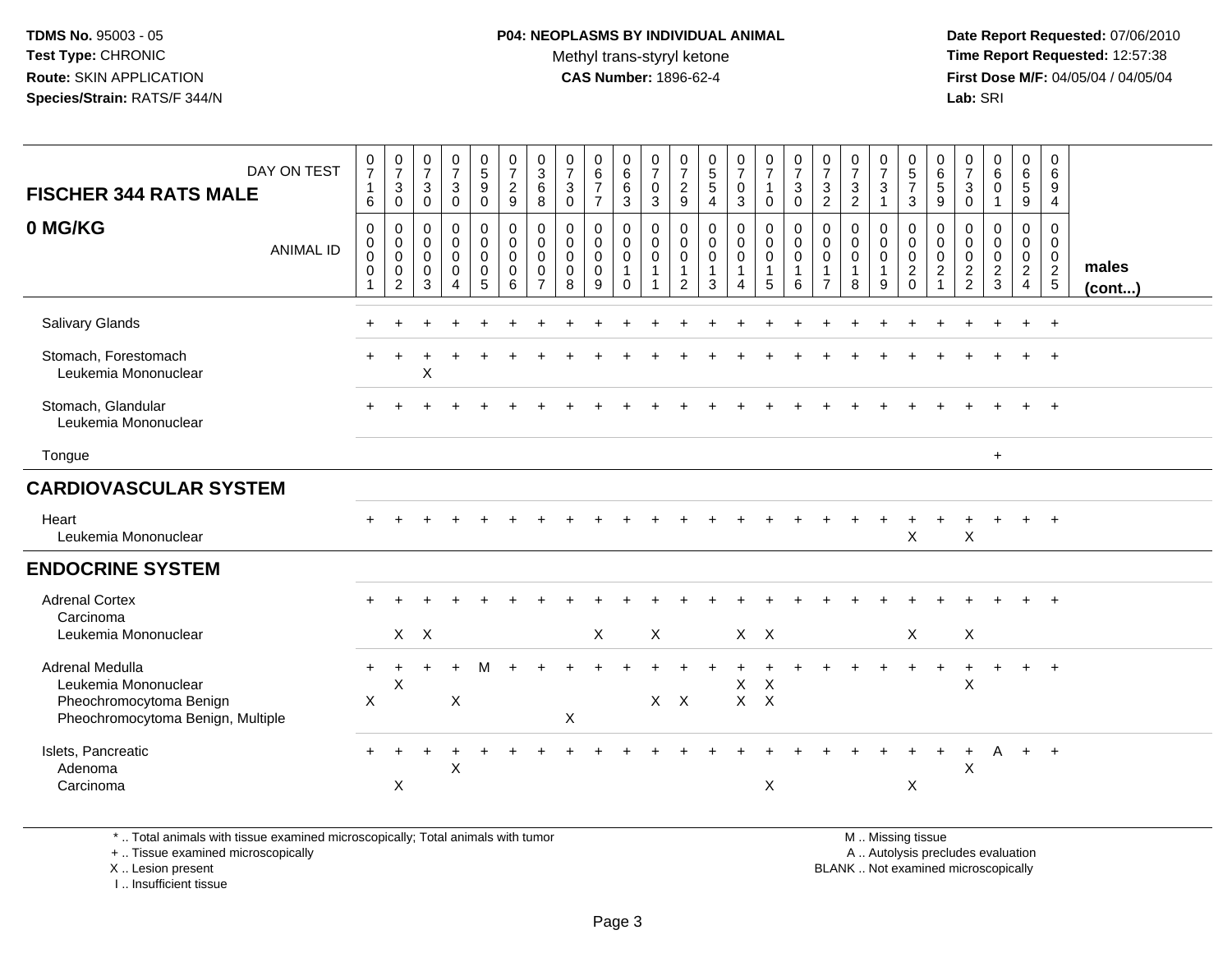#### **P04: NEOPLASMS BY INDIVIDUAL ANIMAL**Methyl trans-styryl ketone<br>CAS Number: 1896-62-4

 **Date Report Requested:** 07/06/2010 **Time Report Requested:** 12:57:38 **First Dose M/F:** 04/05/04 / 04/05/04<br>Lab: SRI **Lab:** SRI

| DAY ON TEST<br><b>FISCHER 344 RATS MALE</b>                                                                                              | $\frac{0}{7}$<br>$\mathbf{1}$<br>6           | $\frac{0}{7}$<br>$\mathbf 3$<br>$\mathbf 0$                          | 0<br>$\overline{7}$<br>3<br>$\mathbf 0$   | $\frac{0}{7}$<br>$\mathbf{3}$<br>$\mathbf 0$        | $\begin{matrix} 0 \\ 5 \end{matrix}$<br>$\boldsymbol{9}$<br>$\mathbf 0$ | $\begin{array}{c} 0 \\ 7 \end{array}$<br>$\overline{c}$<br>$\mathsf g$ | $_{3}^{\rm 0}$<br>$\,6\,$<br>8                                               | $\frac{0}{7}$<br>$\mathbf{3}$<br>$\mathbf 0$ | $\pmb{0}$<br>$\frac{6}{7}$<br>$\overline{7}$                  | $\pmb{0}$<br>$\,6\,$<br>$\,6\,$<br>$\mathfrak{S}$                | 0<br>$\boldsymbol{7}$<br>$\mathbf 0$<br>3              | 0<br>$\boldsymbol{7}$<br>$\frac{2}{9}$ | $\begin{array}{c} 0 \\ 5 \\ 5 \end{array}$<br>$\overline{4}$ | $\frac{0}{7}$<br>$\mathbf 0$<br>$\mathbf{3}$       | $\frac{0}{7}$<br>$\mathbf{1}$<br>$\mathbf 0$                        | $\frac{0}{7}$<br>$\mathbf{3}$<br>$\mathbf 0$                   | 0<br>$\boldsymbol{7}$<br>3<br>$\overline{c}$            | $\frac{0}{7}$<br>$\mathbf{3}$<br>$\overline{2}$            | $\frac{0}{7}$<br>3<br>$\mathbf 1$                    | $\begin{array}{c} 0 \\ 5 \\ 7 \end{array}$<br>$\mathfrak{S}$  | 0<br>$\frac{6}{5}$<br>$\overline{9}$                            | $\frac{0}{7}$<br>3<br>$\mathbf 0$                | $\begin{array}{c} 0 \\ 6 \end{array}$<br>$\mathbf 0$<br>$\mathbf{1}$ | 0<br>$\,6\,$<br>$\sqrt{5}$<br>9                                     | 0<br>$\,6\,$<br>9<br>4                      |                       |
|------------------------------------------------------------------------------------------------------------------------------------------|----------------------------------------------|----------------------------------------------------------------------|-------------------------------------------|-----------------------------------------------------|-------------------------------------------------------------------------|------------------------------------------------------------------------|------------------------------------------------------------------------------|----------------------------------------------|---------------------------------------------------------------|------------------------------------------------------------------|--------------------------------------------------------|----------------------------------------|--------------------------------------------------------------|----------------------------------------------------|---------------------------------------------------------------------|----------------------------------------------------------------|---------------------------------------------------------|------------------------------------------------------------|------------------------------------------------------|---------------------------------------------------------------|-----------------------------------------------------------------|--------------------------------------------------|----------------------------------------------------------------------|---------------------------------------------------------------------|---------------------------------------------|-----------------------|
| 0 MG/KG<br><b>ANIMAL ID</b>                                                                                                              | 0<br>$\mathbf 0$<br>$\pmb{0}$<br>$\mathbf 0$ | $\mathbf 0$<br>$\pmb{0}$<br>$\pmb{0}$<br>$\pmb{0}$<br>$\overline{2}$ | 0<br>0<br>$\mathbf 0$<br>$\mathbf 0$<br>3 | 0<br>$\mathbf 0$<br>$\mathbf 0$<br>$\mathbf 0$<br>Δ | 0<br>0<br>$\pmb{0}$<br>$\pmb{0}$<br>5                                   | $\pmb{0}$<br>$\mathbf 0$<br>$\mathbf 0$<br>$\mathbf 0$<br>6            | $\pmb{0}$<br>$\pmb{0}$<br>$\mathsf{O}\xspace$<br>$\pmb{0}$<br>$\overline{7}$ | 0<br>0<br>$\mathbf 0$<br>$\pmb{0}$<br>8      | $\mathbf 0$<br>$\mathbf 0$<br>$\mathbf 0$<br>$\mathbf 0$<br>9 | 0<br>$\boldsymbol{0}$<br>$\mathbf 0$<br>$\mathbf{1}$<br>$\Omega$ | 0<br>$\mathbf 0$<br>$\mathbf 0$<br>$\overline{1}$<br>1 | 0<br>0<br>0<br>$\mathbf{1}$<br>2       | 0<br>0<br>0<br>$\mathbf{1}$<br>3                             | 0<br>$\mathbf 0$<br>$\pmb{0}$<br>$\mathbf{1}$<br>4 | $\boldsymbol{0}$<br>$\mathsf 0$<br>$\mathbf 0$<br>$\mathbf{1}$<br>5 | $\mathbf 0$<br>$\mathbf 0$<br>$\mathbf 0$<br>$\mathbf{1}$<br>6 | 0<br>0<br>$\mathbf 0$<br>$\mathbf{1}$<br>$\overline{7}$ | $\pmb{0}$<br>$\mathbf 0$<br>$\pmb{0}$<br>$\mathbf{1}$<br>8 | 0<br>$\mathbf 0$<br>$\mathbf 0$<br>$\mathbf{1}$<br>9 | $\pmb{0}$<br>$\pmb{0}$<br>$\pmb{0}$<br>$\sqrt{2}$<br>$\Omega$ | 0<br>$\mathbf 0$<br>$\mathbf 0$<br>$\sqrt{2}$<br>$\overline{1}$ | $\mathbf 0$<br>0<br>$\mathbf 0$<br>$\frac{2}{2}$ | $\mathbf 0$<br>$\mathbf 0$<br>$\mathbf 0$<br>$\overline{c}$<br>3     | 0<br>$\mathbf 0$<br>$\mathbf 0$<br>$\overline{2}$<br>$\overline{4}$ | $\mathbf 0$<br>$\mathbf 0$<br>$\frac{0}{2}$ | males<br>$($ cont $)$ |
| Parathyroid Gland                                                                                                                        |                                              |                                                                      |                                           |                                                     |                                                                         |                                                                        | м                                                                            |                                              |                                                               |                                                                  |                                                        |                                        |                                                              |                                                    |                                                                     |                                                                |                                                         |                                                            |                                                      |                                                               |                                                                 |                                                  |                                                                      |                                                                     | $\overline{+}$                              |                       |
| <b>Pituitary Gland</b><br>Leukemia Mononuclear<br>Pars Distalis, Adenoma<br>Pars Distalis, Adenoma, Multiple<br>Pars Distalis, Carcinoma | $\times$                                     | $\mathsf{X}$                                                         | Χ<br>$\boldsymbol{\mathsf{X}}$            | $\boldsymbol{\mathsf{X}}$                           |                                                                         | $X$ $X$                                                                |                                                                              |                                              |                                                               |                                                                  |                                                        | x x x x x                              |                                                              |                                                    | X                                                                   |                                                                |                                                         | $X$ $X$                                                    |                                                      |                                                               |                                                                 | X                                                |                                                                      | X                                                                   | X                                           |                       |
| <b>Thyroid Gland</b><br>C-cell, Adenoma<br>Follicular Cell, Carcinoma                                                                    |                                              |                                                                      |                                           |                                                     |                                                                         |                                                                        |                                                                              |                                              |                                                               |                                                                  | $\sf X$                                                |                                        | X                                                            |                                                    |                                                                     |                                                                |                                                         |                                                            | $\sf X$                                              |                                                               |                                                                 | $\boldsymbol{\mathsf{X}}$                        | A                                                                    | $+$                                                                 | $+$                                         |                       |
| <b>GENERAL BODY SYSTEM</b>                                                                                                               |                                              |                                                                      |                                           |                                                     |                                                                         |                                                                        |                                                                              |                                              |                                                               |                                                                  |                                                        |                                        |                                                              |                                                    |                                                                     |                                                                |                                                         |                                                            |                                                      |                                                               |                                                                 |                                                  |                                                                      |                                                                     |                                             |                       |
| <b>NONE</b>                                                                                                                              |                                              |                                                                      |                                           |                                                     |                                                                         |                                                                        |                                                                              |                                              |                                                               |                                                                  |                                                        |                                        |                                                              |                                                    |                                                                     |                                                                |                                                         |                                                            |                                                      |                                                               |                                                                 |                                                  |                                                                      |                                                                     |                                             |                       |
| <b>GENITAL SYSTEM</b>                                                                                                                    |                                              |                                                                      |                                           |                                                     |                                                                         |                                                                        |                                                                              |                                              |                                                               |                                                                  |                                                        |                                        |                                                              |                                                    |                                                                     |                                                                |                                                         |                                                            |                                                      |                                                               |                                                                 |                                                  |                                                                      |                                                                     |                                             |                       |
| Epididymis                                                                                                                               |                                              |                                                                      |                                           |                                                     |                                                                         |                                                                        |                                                                              |                                              |                                                               |                                                                  |                                                        |                                        |                                                              |                                                    |                                                                     |                                                                |                                                         |                                                            |                                                      |                                                               |                                                                 |                                                  |                                                                      |                                                                     | $+$                                         |                       |
| <b>Preputial Gland</b><br>Adenoma<br>Carcinoma                                                                                           |                                              |                                                                      |                                           |                                                     |                                                                         |                                                                        |                                                                              |                                              |                                                               |                                                                  |                                                        |                                        |                                                              |                                                    |                                                                     |                                                                |                                                         |                                                            |                                                      | $\ddot{}$                                                     | $\ddot{}$<br>$\times$                                           |                                                  |                                                                      |                                                                     | $\overline{ }$                              |                       |
| Prostate<br>Leukemia Mononuclear                                                                                                         |                                              |                                                                      |                                           |                                                     |                                                                         |                                                                        |                                                                              |                                              |                                                               |                                                                  |                                                        |                                        |                                                              |                                                    |                                                                     |                                                                |                                                         |                                                            |                                                      |                                                               |                                                                 |                                                  |                                                                      |                                                                     | $+$                                         |                       |
| Seminal Vesicle                                                                                                                          |                                              |                                                                      |                                           |                                                     |                                                                         |                                                                        |                                                                              |                                              |                                                               |                                                                  |                                                        |                                        |                                                              |                                                    |                                                                     |                                                                |                                                         |                                                            |                                                      |                                                               |                                                                 |                                                  |                                                                      |                                                                     | $\ddot{}$                                   |                       |
| <b>Testes</b><br>Bilateral, Interstitial Cell, Adenoma                                                                                   | X                                            |                                                                      |                                           | X                                                   |                                                                         | X                                                                      |                                                                              |                                              | X                                                             |                                                                  |                                                        | Χ                                      |                                                              |                                                    | X                                                                   |                                                                | X                                                       |                                                            |                                                      |                                                               | X                                                               |                                                  |                                                                      | Χ                                                                   | $\overline{+}$                              |                       |

Bilateral, Interstitial Cell, Adenoma

Interstitial Cell, Adenoma<br>\* .. Total animals with tissue examined microscopically; Total animals with tumor

y the contract of the contract of the contract of the contract of the contract of the contract of the contract of  $A$ . Autolysis precludes evaluation + .. Tissue examined microscopically

 Lesion present BLANK .. Not examined microscopicallyX .. Lesion present

I .. Insufficient tissue

M .. Missing tissue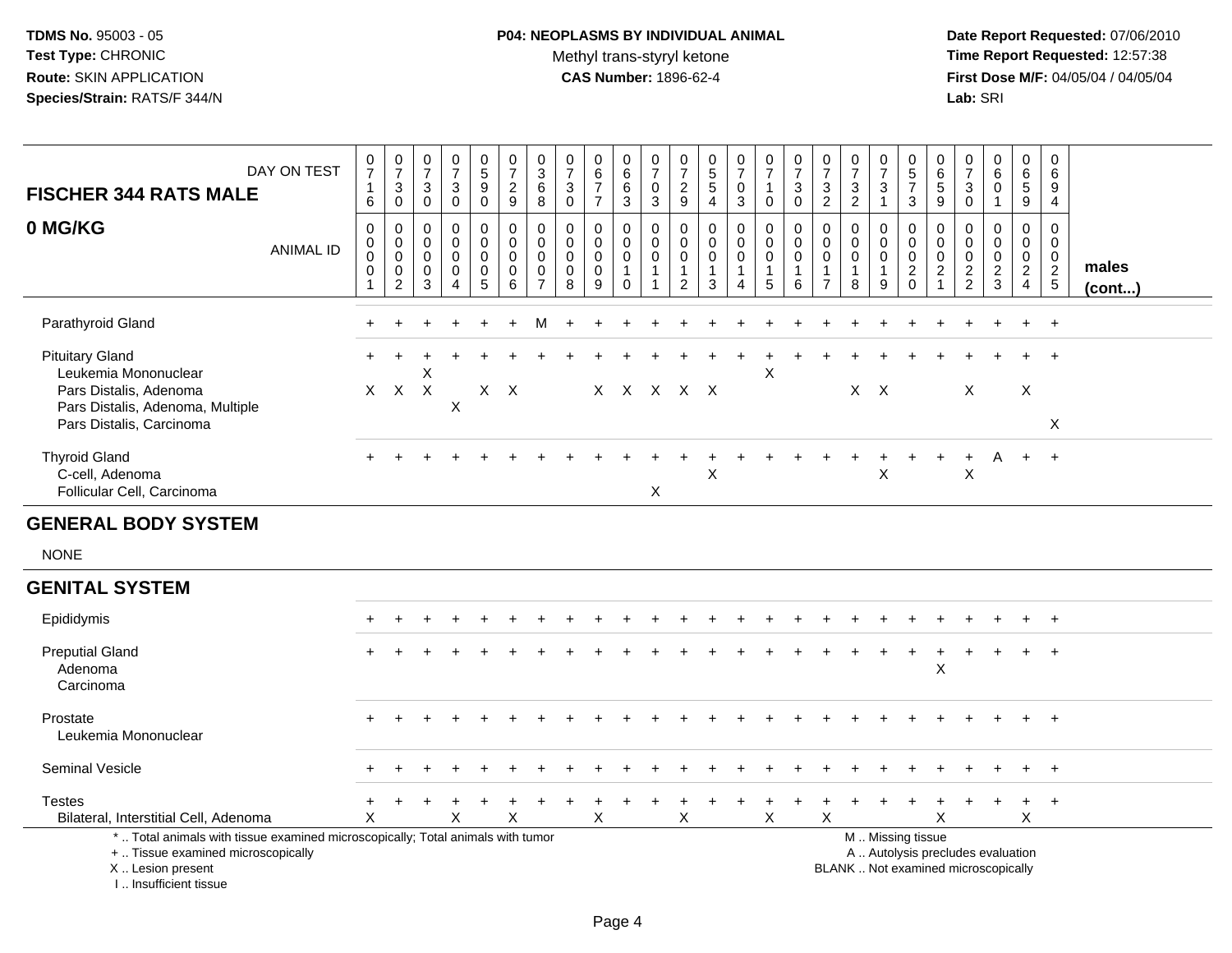# **P04: NEOPLASMS BY INDIVIDUAL ANIMAL**Methyl trans-styryl ketone<br>CAS Number: 1896-62-4

 **Date Report Requested:** 07/06/2010 **Time Report Requested:** 12:57:38 **First Dose M/F:** 04/05/04 / 04/05/04<br>Lab: SRI **Lab:** SRI

| DAY ON TEST<br><b>FISCHER 344 RATS MALE</b>                                                                           | $\pmb{0}$<br>$\overline{7}$<br>$\mathbf{1}$<br>$\,6$                       | $\frac{0}{7}$<br>3<br>0                                        | 0<br>$\overline{7}$<br>3<br>0                       | $\frac{0}{7}$<br>$\mathbf{3}$<br>$\mathsf 0$ | 0<br>5<br>$9\,$<br>0            | $\frac{0}{7}$<br>$\frac{2}{9}$                          | 0<br>$\mathbf{3}$<br>6<br>8                                             | 0<br>$\overline{7}$<br>$\mathbf{3}$<br>$\mathbf 0$                    | 0<br>6<br>$\overline{7}$<br>$\overline{7}$          | 0<br>6<br>6<br>$\overline{3}$                                                | 0<br>$\overline{7}$<br>0<br>3                                   | 0<br>$\overline{7}$<br>$\frac{2}{9}$                                        | $\begin{array}{c} 0 \\ 5 \\ 5 \end{array}$<br>$\overline{4}$        | $\boldsymbol{0}$<br>$\overline{7}$<br>0<br>$\mathbf{3}$ | $\begin{array}{c} 0 \\ 7 \end{array}$<br>$\mathbf{1}$<br>$\mathbf 0$      | $\begin{array}{c} 0 \\ 7 \end{array}$<br>3<br>$\mathbf 0$ | $\frac{0}{7}$<br>$\frac{3}{2}$                                            | $\frac{0}{7}$<br>$\mathbf{3}$<br>$\overline{2}$      | $\pmb{0}$<br>$\overline{7}$<br>$\ensuremath{\mathsf{3}}$<br>$\mathbf{1}$ | $\begin{array}{c} 0 \\ 5 \end{array}$<br>$\overline{7}$<br>$\mathbf{3}$ | $\pmb{0}$<br>$\,6\,$<br>$\frac{5}{9}$       | $\pmb{0}$<br>$\overline{7}$<br>$\sqrt{3}$<br>0   | $\pmb{0}$<br>$\,6\,$<br>$\mathbf 0$<br>$\mathbf{1}$ | 0<br>6<br>$5\phantom{.0}$<br>9                                                   | 0<br>6<br>9<br>4                       |                 |
|-----------------------------------------------------------------------------------------------------------------------|----------------------------------------------------------------------------|----------------------------------------------------------------|-----------------------------------------------------|----------------------------------------------|---------------------------------|---------------------------------------------------------|-------------------------------------------------------------------------|-----------------------------------------------------------------------|-----------------------------------------------------|------------------------------------------------------------------------------|-----------------------------------------------------------------|-----------------------------------------------------------------------------|---------------------------------------------------------------------|---------------------------------------------------------|---------------------------------------------------------------------------|-----------------------------------------------------------|---------------------------------------------------------------------------|------------------------------------------------------|--------------------------------------------------------------------------|-------------------------------------------------------------------------|---------------------------------------------|--------------------------------------------------|-----------------------------------------------------|----------------------------------------------------------------------------------|----------------------------------------|-----------------|
| 0 MG/KG<br><b>ANIMAL ID</b>                                                                                           | $\mathbf 0$<br>$\mathbf 0$<br>$\mathbf 0$<br>$\mathbf 0$<br>$\overline{1}$ | 0<br>$\mathbf 0$<br>$\pmb{0}$<br>$\mathbf 0$<br>$\overline{c}$ | 0<br>$\mathbf 0$<br>$\mathbf 0$<br>$\mathbf 0$<br>3 | 0<br>0<br>$\mathbf 0$<br>0<br>$\overline{4}$ | 0<br>0<br>$\mathbf 0$<br>0<br>5 | 0<br>$\mathbf 0$<br>$\pmb{0}$<br>$\mathbf 0$<br>$\,6\,$ | $\mathbf 0$<br>$\Omega$<br>$\mathbf 0$<br>$\mathbf 0$<br>$\overline{7}$ | $\mathbf 0$<br>$\mathbf{0}$<br>$\mathbf{0}$<br>$\mathbf 0$<br>$\,8\,$ | 0<br>$\mathbf 0$<br>$\mathbf 0$<br>$\mathbf 0$<br>9 | 0<br>$\mathsf{O}\xspace$<br>$\pmb{0}$<br>$\mathbf{1}$<br>$\mathsf{O}\xspace$ | 0<br>$\mathbf 0$<br>$\mathbf 0$<br>$\mathbf{1}$<br>$\mathbf{1}$ | $\mathbf 0$<br>$\mathbf 0$<br>$\mathbf 0$<br>$\mathbf{1}$<br>$\overline{2}$ | $\pmb{0}$<br>$\pmb{0}$<br>$\pmb{0}$<br>$\mathbf{1}$<br>$\mathbf{3}$ | 0<br>$\pmb{0}$<br>$\pmb{0}$<br>$\mathbf{1}$<br>4        | $\pmb{0}$<br>$\mathbf 0$<br>$\mathbf 0$<br>$\mathbf{1}$<br>$\overline{5}$ | 0<br>$\mathbf 0$<br>$\mathbf 0$<br>1<br>6                 | $\mathbf 0$<br>$\mathbf 0$<br>$\pmb{0}$<br>$\mathbf{1}$<br>$\overline{7}$ | 0<br>$\mathbf 0$<br>$\mathbf 0$<br>$\mathbf{1}$<br>8 | 0<br>0<br>$\pmb{0}$<br>$\mathbf{1}$<br>$9\,$                             | $\mathbf 0$<br>$\mathbf 0$<br>$\pmb{0}$<br>$^2_{\rm 0}$                 | 0<br>0<br>$\boldsymbol{0}$<br>$\frac{2}{1}$ | 0<br>$\mathbf 0$<br>$\mathbf 0$<br>$\frac{2}{2}$ | 0<br>$\mathbf 0$<br>$\pmb{0}$<br>$\frac{2}{3}$      | $\mathbf 0$<br>$\mathbf 0$<br>$\overline{0}$<br>$\overline{a}$<br>$\overline{4}$ | 0<br>$\mathbf 0$<br>0<br>$\frac{2}{5}$ | males<br>(cont) |
| Interstitial Cell, Adenoma                                                                                            |                                                                            | X                                                              |                                                     |                                              |                                 |                                                         |                                                                         | X                                                                     |                                                     |                                                                              |                                                                 |                                                                             |                                                                     |                                                         |                                                                           | X                                                         |                                                                           | X                                                    |                                                                          |                                                                         |                                             |                                                  | X                                                   |                                                                                  | X                                      |                 |
| <b>HEMATOPOIETIC SYSTEM</b>                                                                                           |                                                                            |                                                                |                                                     |                                              |                                 |                                                         |                                                                         |                                                                       |                                                     |                                                                              |                                                                 |                                                                             |                                                                     |                                                         |                                                                           |                                                           |                                                                           |                                                      |                                                                          |                                                                         |                                             |                                                  |                                                     |                                                                                  |                                        |                 |
| <b>Bone Marrow</b><br>Leukemia Mononuclear                                                                            |                                                                            | X                                                              |                                                     | $X$ $X$                                      |                                 |                                                         |                                                                         |                                                                       | X                                                   |                                                                              | X                                                               |                                                                             |                                                                     | $\mathsf{X}$                                            | $\mathsf{X}$                                                              |                                                           |                                                                           |                                                      |                                                                          | X                                                                       |                                             | X                                                |                                                     |                                                                                  | $\ddot{}$<br>X                         |                 |
| Lymph Node<br>Mediastinal, Leukemia Mononuclear<br>Pancreatic, Leukemia Mononuclear                                   |                                                                            | $\ddot{}$<br>X                                                 | $\ddot{}$<br>$\mathsf X$                            |                                              |                                 |                                                         |                                                                         | $\pm$                                                                 | $\ddot{}$<br>X                                      |                                                                              | $\ddot{}$                                                       |                                                                             |                                                                     | $+$<br>$\mathsf X$<br>$X$ $X$                           | $\ddot{}$<br>X                                                            |                                                           |                                                                           |                                                      | $\ddot{}$<br>X                                                           |                                                                         |                                             | $\ddot{}$<br>X<br>$\times$                       |                                                     | $+$                                                                              | $\ddot{}$<br>X                         |                 |
| Lymph Node, Mandibular                                                                                                | м                                                                          | M                                                              | м                                                   | M                                            | M                               | M                                                       | M                                                                       | м                                                                     | M                                                   | $\ddot{}$                                                                    | м                                                               | M                                                                           | M                                                                   | M                                                       | M                                                                         | M                                                         | $+$                                                                       | м                                                    | M                                                                        | M                                                                       | M                                           | M                                                | м                                                   |                                                                                  | M M                                    |                 |
| Lymph Node, Mesenteric<br>Leukemia Mononuclear                                                                        |                                                                            | X                                                              |                                                     | $\sf X$                                      |                                 |                                                         |                                                                         |                                                                       |                                                     |                                                                              |                                                                 |                                                                             |                                                                     | $\sf X$                                                 | $\times$                                                                  |                                                           |                                                                           |                                                      |                                                                          | $\sf X$                                                                 |                                             | $\times$                                         |                                                     |                                                                                  | $\ddot{}$<br>X                         |                 |
| Spleen<br>Leukemia Mononuclear                                                                                        |                                                                            | Χ                                                              | X                                                   | $\ddot{}$<br>X                               |                                 | X                                                       |                                                                         |                                                                       | Χ                                                   |                                                                              | X                                                               |                                                                             |                                                                     | $\pmb{\times}$                                          | $\times$                                                                  |                                                           |                                                                           |                                                      | X                                                                        | X                                                                       |                                             | X                                                | $+$                                                 | $\div$                                                                           | $\ddot{}$<br>X                         |                 |
| Thymus<br>Leukemia Mononuclear                                                                                        |                                                                            |                                                                |                                                     |                                              |                                 |                                                         |                                                                         |                                                                       | X                                                   |                                                                              |                                                                 |                                                                             |                                                                     |                                                         | X                                                                         |                                                           |                                                                           |                                                      |                                                                          | X                                                                       |                                             | X                                                |                                                     |                                                                                  |                                        |                 |
| <b>INTEGUMENTARY SYSTEM</b>                                                                                           |                                                                            |                                                                |                                                     |                                              |                                 |                                                         |                                                                         |                                                                       |                                                     |                                                                              |                                                                 |                                                                             |                                                                     |                                                         |                                                                           |                                                           |                                                                           |                                                      |                                                                          |                                                                         |                                             |                                                  |                                                     |                                                                                  |                                        |                 |
| Mammary Gland<br>Fibroadenoma                                                                                         |                                                                            | $\pm$                                                          | $\ddot{}$<br>$\mathsf X$                            | $\ddot{}$                                    |                                 |                                                         |                                                                         |                                                                       |                                                     |                                                                              |                                                                 |                                                                             |                                                                     |                                                         |                                                                           |                                                           |                                                                           | $\ddot{}$<br>X                                       | $\ddot{}$                                                                |                                                                         |                                             |                                                  |                                                     |                                                                                  | $\ddot{}$                              |                 |
| Skin<br><b>Basal Cell Carcinoma</b><br>Fibroma<br>Fibrosarcoma                                                        |                                                                            | X                                                              |                                                     |                                              |                                 | X                                                       |                                                                         |                                                                       |                                                     |                                                                              |                                                                 |                                                                             |                                                                     |                                                         |                                                                           |                                                           |                                                                           |                                                      |                                                                          |                                                                         | X                                           |                                                  |                                                     |                                                                                  |                                        |                 |
| *  Total animals with tissue examined microscopically; Total animals with tumor<br>+  Tissue examined microscopically |                                                                            |                                                                |                                                     |                                              |                                 |                                                         |                                                                         |                                                                       |                                                     |                                                                              |                                                                 |                                                                             |                                                                     |                                                         |                                                                           |                                                           |                                                                           |                                                      |                                                                          | M  Missing tissue<br>A  Autolysis precludes evaluation                  |                                             |                                                  |                                                     |                                                                                  |                                        |                 |

X .. Lesion present

I .. Insufficient tissue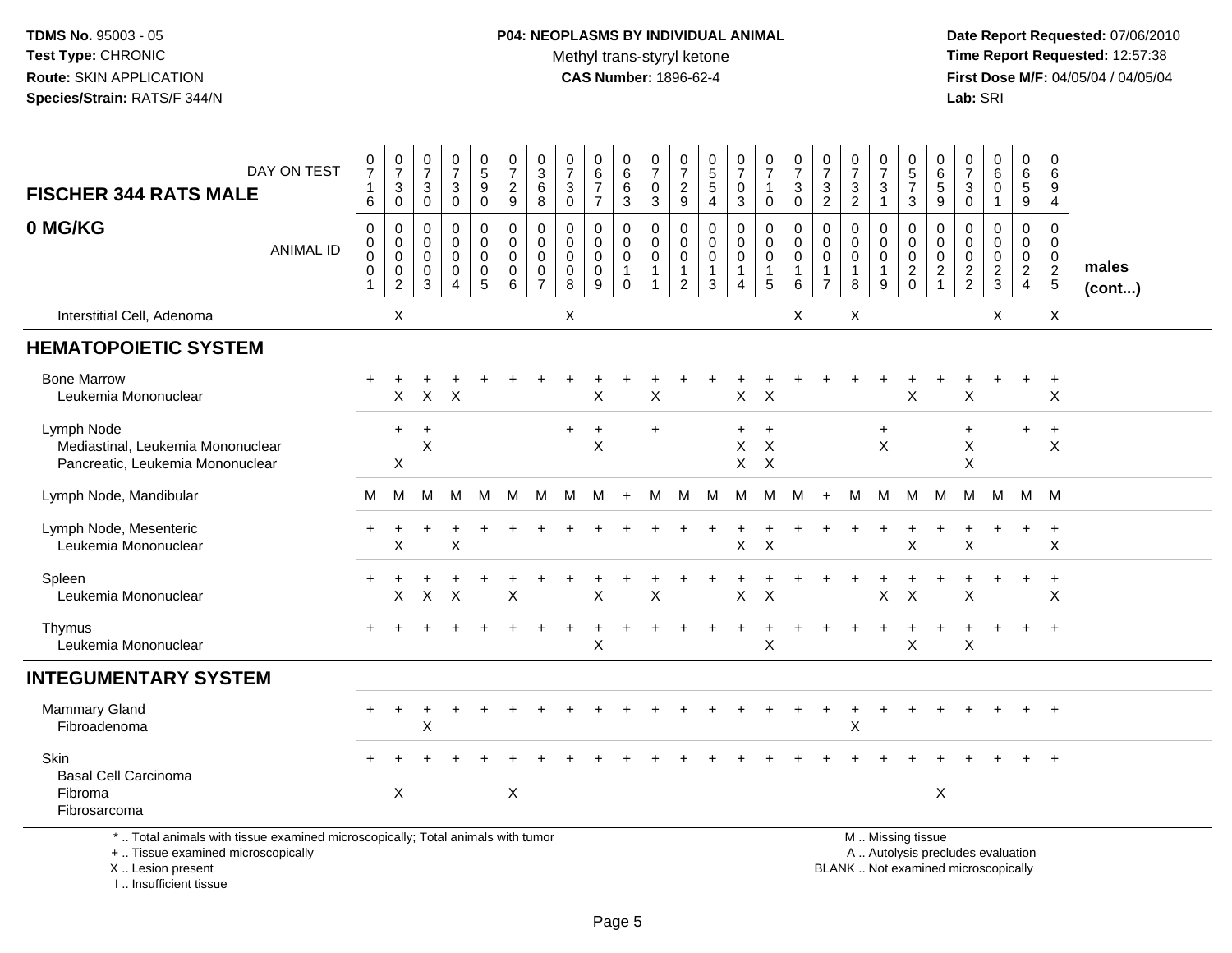| <b>FISCHER 344 RATS MALE</b>                                                                                                                                        | DAY ON TEST      | $\frac{0}{7}$<br>$\mathbf{1}$<br>6                         | $\frac{0}{7}$<br>$\ensuremath{\mathsf{3}}$<br>$\mathsf 0$ | $\begin{smallmatrix}0\\7\end{smallmatrix}$<br>$\ensuremath{\mathsf{3}}$<br>$\mathsf 0$ | $\frac{0}{7}$<br>$\ensuremath{\mathsf{3}}$<br>$\mathbf 0$        | $\begin{array}{c} 0 \\ 5 \end{array}$<br>$\overline{9}$<br>$\mathbf 0$ | $\begin{array}{c} 0 \\ 7 \end{array}$<br>$\sqrt{2}$<br>9    | $\frac{0}{3}$<br>$\,6\,$<br>8                          | $\frac{0}{7}$<br>$\ensuremath{\mathsf{3}}$<br>$\mathbf 0$   | $\begin{array}{c} 0 \\ 6 \\ 7 \end{array}$<br>$\overline{7}$ | $_{6}^{\rm 0}$<br>$\overline{6}$<br>3              | $\frac{0}{7}$<br>$_{3}^{\rm 0}$                         | $\begin{array}{c} 0 \\ 7 \end{array}$<br>$\frac{2}{9}$ | $0$<br>5<br>5<br>5<br>4                                      | $\begin{array}{c} 0 \\ 7 \end{array}$<br>$\pmb{0}$<br>$\mathbf{3}$ | $\frac{0}{7}$<br>$\mathbf{1}$<br>$\mathbf 0$                 | $\frac{0}{7}$<br>3<br>$\mathbf 0$                 | $\frac{0}{7}$<br>$\frac{3}{2}$                                   | $\begin{array}{c} 0 \\ 7 \end{array}$<br>$\frac{3}{2}$      | $\begin{array}{c} 0 \\ 7 \end{array}$<br>$\ensuremath{\mathsf{3}}$<br>$\mathbf{1}$ | $\begin{array}{c} 0 \\ 5 \\ 7 \end{array}$<br>3                                               | 0<br>$\,6\,$<br>$\,$ 5 $\,$<br>9                  | $\frac{0}{7}$<br>$\sqrt{3}$<br>$\mathbf 0$       | $_6^0$<br>$\mathbf 0$<br>1                       | 0<br>5<br>5<br>9                                               | $\mathbf 0$<br>6<br>9<br>4                    |                 |
|---------------------------------------------------------------------------------------------------------------------------------------------------------------------|------------------|------------------------------------------------------------|-----------------------------------------------------------|----------------------------------------------------------------------------------------|------------------------------------------------------------------|------------------------------------------------------------------------|-------------------------------------------------------------|--------------------------------------------------------|-------------------------------------------------------------|--------------------------------------------------------------|----------------------------------------------------|---------------------------------------------------------|--------------------------------------------------------|--------------------------------------------------------------|--------------------------------------------------------------------|--------------------------------------------------------------|---------------------------------------------------|------------------------------------------------------------------|-------------------------------------------------------------|------------------------------------------------------------------------------------|-----------------------------------------------------------------------------------------------|---------------------------------------------------|--------------------------------------------------|--------------------------------------------------|----------------------------------------------------------------|-----------------------------------------------|-----------------|
| 0 MG/KG                                                                                                                                                             | <b>ANIMAL ID</b> | $\pmb{0}$<br>$\overline{0}$<br>$\mathbf 0$<br>$\mathbf{1}$ | 0<br>$\overline{0}$<br>$\pmb{0}$<br>$\sqrt{2}$            | $\mathbf 0$<br>$\mathbf 0$<br>$\mathbf 0$<br>0<br>3                                    | $\mathbf 0$<br>$\mathbf 0$<br>$\mathbf 0$<br>0<br>$\overline{4}$ | 0<br>$\mathbf 0$<br>$\mathbf 0$<br>$\pmb{0}$<br>$\sqrt{5}$             | $\mathbf 0$<br>$\mathbf 0$<br>$\mathbf 0$<br>$\pmb{0}$<br>6 | 0<br>$\mathbf 0$<br>$\mathbf 0$<br>0<br>$\overline{7}$ | $\mathbf 0$<br>$\mathbf 0$<br>$\mathbf 0$<br>$\pmb{0}$<br>8 | 0<br>$\mathbf 0$<br>$\mathbf 0$<br>$\pmb{0}$<br>9            | 0<br>$\overline{0}$<br>$\mathbf{1}$<br>$\mathbf 0$ | 0<br>$\mathsf{O}\xspace$<br>$\mathsf 0$<br>$\mathbf{1}$ | 0<br>$\mathbf 0$<br>$\mathbf 0$<br>$\frac{1}{2}$       | $\pmb{0}$<br>$\mathbf 0$<br>$\mathbf 0$<br>$\mathbf{1}$<br>3 | 0<br>$\pmb{0}$<br>$\mathbf 0$<br>$\mathbf{1}$<br>$\overline{4}$    | $\pmb{0}$<br>$\mathbf 0$<br>$\mathbf 0$<br>$\mathbf{1}$<br>5 | $\mathbf 0$<br>$\pmb{0}$<br>$\mathbf 0$<br>1<br>6 | $\Omega$<br>$\mathbf 0$<br>0<br>$\overline{1}$<br>$\overline{7}$ | $\mathbf 0$<br>$\mathsf{O}\xspace$<br>$\mathbf 0$<br>1<br>8 | $\mathbf 0$<br>$\mathbf 0$<br>$\mathbf 0$<br>$\mathbf{1}$<br>9                     | $\mathbf 0$<br>$\mathbf 0$<br>$\mathsf{O}\xspace$<br>$\frac{2}{0}$                            | 0<br>$\mathbf 0$<br>$\mathbf 0$<br>$\overline{2}$ | 0<br>$\mathbf 0$<br>$\mathbf 0$<br>$\frac{2}{2}$ | 0<br>$\mathbf 0$<br>$\mathbf 0$<br>$\frac{2}{3}$ | $\pmb{0}$<br>$\pmb{0}$<br>$\ddot{\mathbf{0}}$<br>$\frac{2}{4}$ | $\Omega$<br>$\mathbf 0$<br>0<br>$\frac{2}{5}$ | males<br>(cont) |
| Keratoacanthoma<br>Squamous Cell Carcinoma<br>Squamous Cell Papilloma                                                                                               |                  |                                                            |                                                           |                                                                                        |                                                                  |                                                                        |                                                             |                                                        |                                                             |                                                              |                                                    | $\times$                                                |                                                        |                                                              |                                                                    |                                                              |                                                   |                                                                  |                                                             |                                                                                    |                                                                                               |                                                   |                                                  |                                                  |                                                                |                                               |                 |
| <b>MUSCULOSKELETAL SYSTEM</b>                                                                                                                                       |                  |                                                            |                                                           |                                                                                        |                                                                  |                                                                        |                                                             |                                                        |                                                             |                                                              |                                                    |                                                         |                                                        |                                                              |                                                                    |                                                              |                                                   |                                                                  |                                                             |                                                                                    |                                                                                               |                                                   |                                                  |                                                  |                                                                |                                               |                 |
| Bone<br>Osteosarcoma                                                                                                                                                |                  |                                                            |                                                           |                                                                                        |                                                                  |                                                                        |                                                             |                                                        |                                                             |                                                              |                                                    |                                                         |                                                        |                                                              |                                                                    |                                                              |                                                   |                                                                  |                                                             |                                                                                    |                                                                                               |                                                   |                                                  |                                                  |                                                                | $\ddot{}$                                     |                 |
| <b>Skeletal Muscle</b>                                                                                                                                              |                  |                                                            |                                                           |                                                                                        |                                                                  |                                                                        |                                                             |                                                        |                                                             |                                                              |                                                    |                                                         |                                                        |                                                              |                                                                    | $\ddot{}$                                                    |                                                   |                                                                  |                                                             |                                                                                    |                                                                                               |                                                   |                                                  |                                                  |                                                                |                                               |                 |
| <b>NERVOUS SYSTEM</b>                                                                                                                                               |                  |                                                            |                                                           |                                                                                        |                                                                  |                                                                        |                                                             |                                                        |                                                             |                                                              |                                                    |                                                         |                                                        |                                                              |                                                                    |                                                              |                                                   |                                                                  |                                                             |                                                                                    |                                                                                               |                                                   |                                                  |                                                  |                                                                |                                               |                 |
| <b>Brain</b><br>Carcinoma, Metastatic, Pituitary Gland<br>Leukemia Mononuclear                                                                                      |                  |                                                            |                                                           |                                                                                        |                                                                  |                                                                        |                                                             |                                                        |                                                             |                                                              |                                                    |                                                         |                                                        |                                                              |                                                                    |                                                              |                                                   |                                                                  |                                                             |                                                                                    | X                                                                                             |                                                   |                                                  |                                                  |                                                                | $\ddot{}$                                     |                 |
| Peripheral Nerve                                                                                                                                                    |                  |                                                            |                                                           |                                                                                        |                                                                  |                                                                        |                                                             |                                                        | $\ddot{}$                                                   |                                                              |                                                    |                                                         |                                                        |                                                              |                                                                    | $+$                                                          | $\ddot{}$                                         |                                                                  |                                                             |                                                                                    |                                                                                               |                                                   |                                                  |                                                  |                                                                |                                               |                 |
| Spinal Cord<br>Leukemia Mononuclear                                                                                                                                 |                  |                                                            |                                                           |                                                                                        |                                                                  |                                                                        |                                                             |                                                        | $\ddot{}$                                                   |                                                              |                                                    |                                                         |                                                        |                                                              |                                                                    | $+$                                                          | $+$                                               |                                                                  |                                                             |                                                                                    |                                                                                               |                                                   |                                                  |                                                  |                                                                |                                               |                 |
| <b>RESPIRATORY SYSTEM</b>                                                                                                                                           |                  |                                                            |                                                           |                                                                                        |                                                                  |                                                                        |                                                             |                                                        |                                                             |                                                              |                                                    |                                                         |                                                        |                                                              |                                                                    |                                                              |                                                   |                                                                  |                                                             |                                                                                    |                                                                                               |                                                   |                                                  |                                                  |                                                                |                                               |                 |
| Lung<br>Alveolar/Bronchiolar Adenoma<br>Leukemia Mononuclear                                                                                                        |                  |                                                            | X                                                         |                                                                                        |                                                                  |                                                                        |                                                             |                                                        |                                                             | X                                                            | X                                                  | X                                                       |                                                        |                                                              |                                                                    | $X$ $X$                                                      |                                                   |                                                                  |                                                             |                                                                                    | X                                                                                             |                                                   | X                                                |                                                  |                                                                | $\ddot{}$                                     |                 |
| Nose                                                                                                                                                                |                  |                                                            |                                                           |                                                                                        |                                                                  |                                                                        |                                                             |                                                        |                                                             |                                                              |                                                    |                                                         |                                                        |                                                              |                                                                    |                                                              |                                                   |                                                                  |                                                             |                                                                                    |                                                                                               |                                                   |                                                  |                                                  |                                                                | $\ddot{}$                                     |                 |
| Trachea                                                                                                                                                             |                  |                                                            |                                                           |                                                                                        |                                                                  |                                                                        |                                                             |                                                        |                                                             |                                                              |                                                    |                                                         |                                                        |                                                              |                                                                    |                                                              |                                                   |                                                                  |                                                             |                                                                                    |                                                                                               |                                                   |                                                  |                                                  |                                                                |                                               |                 |
| *  Total animals with tissue examined microscopically; Total animals with tumor<br>+  Tissue examined microscopically<br>X  Lesion present<br>I Insufficient tissue |                  |                                                            |                                                           |                                                                                        |                                                                  |                                                                        |                                                             |                                                        |                                                             |                                                              |                                                    |                                                         |                                                        |                                                              |                                                                    |                                                              |                                                   |                                                                  |                                                             |                                                                                    | M  Missing tissue<br>A  Autolysis precludes evaluation<br>BLANK  Not examined microscopically |                                                   |                                                  |                                                  |                                                                |                                               |                 |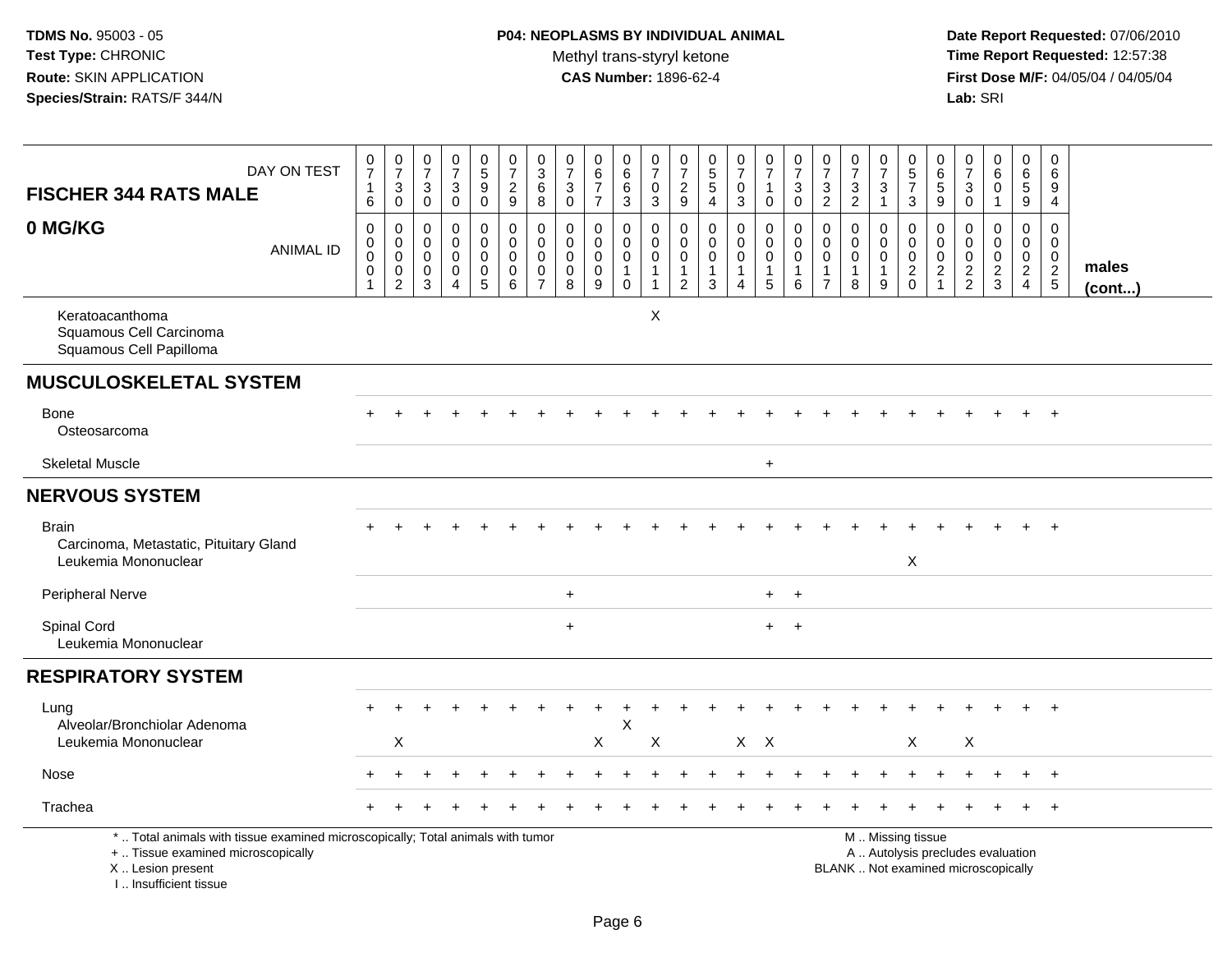**Date Report Requested:** 07/06/2010 **Time Report Requested:** 12:57:38 **First Dose M/F:** 04/05/04 / 04/05/04<br>**Lab:** SRI **Lab:** SRI

| <b>FISCHER 344 RATS MALE</b>                                     | DAY ON TEST      | $\frac{0}{7}$<br>$\mathbf{1}$<br>$\,6\,$                             | $\frac{0}{7}$<br>3<br>$\mathbf 0$                            | $\frac{0}{7}$<br>$\mathbf 3$<br>$\mathbf 0$   | $\frac{0}{7}$<br>$\mathbf{3}$<br>0    | $\begin{array}{c} 0 \\ 5 \end{array}$<br>$\boldsymbol{9}$<br>0 | $\frac{0}{7}$<br>$\frac{2}{9}$                        | $_{3}^{\rm 0}$<br>$6\phantom{a}$<br>$\bf8$                   | $\frac{0}{7}$<br>$\mathbf{3}$<br>$\mathbf 0$                 | $0\over 6$<br>$\overline{7}$<br>$\overline{7}$ | $\begin{matrix}0\0\0\0\end{matrix}$<br>$\mathbf{3}$                     | $\frac{0}{7}$<br>$\pmb{0}$<br>$\overline{3}$                                | $\frac{0}{7}$<br>$\frac{2}{9}$     | $\begin{array}{c} 0 \\ 5 \\ 5 \end{array}$<br>$\overline{4}$                       | $\frac{0}{7}$<br>$\mathsf 0$<br>3 | $\frac{0}{7}$<br>1<br>0                                                 | $\frac{0}{7}$<br>$\mathsf 3$<br>$\mathbf 0$ | $\frac{0}{7}$<br>$\sqrt{3}$<br>$\overline{2}$                               | $\frac{0}{7}$<br>$\sqrt{3}$<br>$\overline{2}$                                | $\frac{0}{7}$<br>$\mathfrak{S}$ | $\begin{array}{c} 0 \\ 5 \\ 7 \end{array}$<br>$\mathbf{3}$    | $\begin{matrix} 0 \\ 6 \end{matrix}$<br>$\overline{5}$<br>9 | $\frac{0}{7}$<br>3<br>$\mathbf 0$ | $\begin{array}{c} 0 \\ 6 \end{array}$<br>$\overline{0}$     | $\begin{matrix} 0 \\ 6 \end{matrix}$<br>$\overline{5}$<br>9       | $\mathbf 0$<br>$\,6\,$<br>9<br>4                    |                       |
|------------------------------------------------------------------|------------------|----------------------------------------------------------------------|--------------------------------------------------------------|-----------------------------------------------|---------------------------------------|----------------------------------------------------------------|-------------------------------------------------------|--------------------------------------------------------------|--------------------------------------------------------------|------------------------------------------------|-------------------------------------------------------------------------|-----------------------------------------------------------------------------|------------------------------------|------------------------------------------------------------------------------------|-----------------------------------|-------------------------------------------------------------------------|---------------------------------------------|-----------------------------------------------------------------------------|------------------------------------------------------------------------------|---------------------------------|---------------------------------------------------------------|-------------------------------------------------------------|-----------------------------------|-------------------------------------------------------------|-------------------------------------------------------------------|-----------------------------------------------------|-----------------------|
| 0 MG/KG                                                          | <b>ANIMAL ID</b> | $\mathbf 0$<br>$\pmb{0}$<br>$\mathbf 0$<br>$\pmb{0}$<br>$\mathbf{1}$ | 0<br>$\mathbf 0$<br>$\pmb{0}$<br>$\pmb{0}$<br>$\overline{2}$ | 0<br>$\pmb{0}$<br>$\pmb{0}$<br>$\pmb{0}$<br>3 | $_0^0$<br>$\pmb{0}$<br>$\pmb{0}$<br>4 | $_0^0$<br>$\mathsf{O}$<br>$\pmb{0}$<br>5                       | $_{\rm 0}^{\rm 0}$<br>$\mathsf 0$<br>$\mathbf 0$<br>6 | 0<br>$\mathbf 0$<br>$\pmb{0}$<br>$\pmb{0}$<br>$\overline{7}$ | $\boldsymbol{0}$<br>$\pmb{0}$<br>$\pmb{0}$<br>$\pmb{0}$<br>8 | 0<br>$\mathsf{O}$<br>0<br>0<br>9               | $\begin{smallmatrix}0\0\0\end{smallmatrix}$<br>$\mathbf{1}$<br>$\Omega$ | $\begin{smallmatrix} 0\\0 \end{smallmatrix}$<br>$\pmb{0}$<br>$\overline{1}$ | 0<br>$\pmb{0}$<br>$\mathbf 0$<br>2 | $\begin{smallmatrix} 0\\0 \end{smallmatrix}$<br>$\mathbf 0$<br>$\overline{1}$<br>3 | 0<br>$\mathbf 0$<br>0<br>4        | $\begin{smallmatrix}0\0\0\end{smallmatrix}$<br>0<br>$\overline{1}$<br>5 | $_{\rm 0}^{\rm 0}$<br>$\pmb{0}$<br>6        | $\begin{smallmatrix} 0\\0 \end{smallmatrix}$<br>$\pmb{0}$<br>$\overline{7}$ | $\begin{smallmatrix}0\\0\end{smallmatrix}$<br>$\pmb{0}$<br>$\mathbf{1}$<br>8 | 0<br>$\mathbf 0$<br>0<br>9      | $\begin{smallmatrix} 0\\0 \end{smallmatrix}$<br>$\frac{0}{2}$ | 0<br>$\mathbf 0$<br>$\mathbf 0$<br>$\overline{c}$           | 0<br>0<br>0<br>$\frac{2}{2}$      | 0<br>$\mathbf 0$<br>$\pmb{0}$<br>$\sqrt{2}$<br>$\mathbf{3}$ | 0<br>$\mathsf{O}\xspace$<br>0<br>$\overline{2}$<br>$\overline{4}$ | 0<br>$\mathbf 0$<br>$\overline{0}$<br>$\frac{2}{5}$ | males<br>$($ cont $)$ |
| <b>SPECIAL SENSES SYSTEM</b>                                     |                  |                                                                      |                                                              |                                               |                                       |                                                                |                                                       |                                                              |                                                              |                                                |                                                                         |                                                                             |                                    |                                                                                    |                                   |                                                                         |                                             |                                                                             |                                                                              |                                 |                                                               |                                                             |                                   |                                                             |                                                                   |                                                     |                       |
| Eye                                                              |                  |                                                                      |                                                              |                                               |                                       |                                                                |                                                       |                                                              |                                                              |                                                |                                                                         |                                                                             |                                    |                                                                                    |                                   |                                                                         |                                             |                                                                             |                                                                              |                                 |                                                               |                                                             |                                   |                                                             | $\ddot{}$                                                         | $+$                                                 |                       |
| <b>Harderian Gland</b>                                           |                  |                                                                      |                                                              |                                               |                                       |                                                                |                                                       |                                                              |                                                              |                                                |                                                                         |                                                                             |                                    |                                                                                    |                                   |                                                                         |                                             |                                                                             |                                                                              |                                 |                                                               |                                                             |                                   |                                                             |                                                                   | $+$                                                 |                       |
| Zymbal's Gland<br>Carcinoma                                      |                  |                                                                      |                                                              |                                               |                                       |                                                                |                                                       |                                                              |                                                              |                                                |                                                                         |                                                                             |                                    |                                                                                    |                                   |                                                                         |                                             |                                                                             |                                                                              |                                 |                                                               |                                                             |                                   |                                                             |                                                                   | $\ddot{}$<br>$\mathsf X$                            |                       |
| <b>URINARY SYSTEM</b>                                            |                  |                                                                      |                                                              |                                               |                                       |                                                                |                                                       |                                                              |                                                              |                                                |                                                                         |                                                                             |                                    |                                                                                    |                                   |                                                                         |                                             |                                                                             |                                                                              |                                 |                                                               |                                                             |                                   |                                                             |                                                                   |                                                     |                       |
| Kidney<br>Leukemia Mononuclear                                   |                  | $+$                                                                  | $\mathsf X$                                                  |                                               |                                       |                                                                |                                                       |                                                              |                                                              |                                                |                                                                         |                                                                             |                                    |                                                                                    | $\mathsf{X}$                      | $\mathsf{X}$                                                            |                                             |                                                                             |                                                                              |                                 | $\boldsymbol{\mathsf{X}}$                                     |                                                             | X                                 |                                                             | $+$                                                               | $+$                                                 |                       |
| <b>Urinary Bladder</b>                                           |                  |                                                                      |                                                              |                                               |                                       |                                                                |                                                       |                                                              |                                                              |                                                |                                                                         |                                                                             |                                    |                                                                                    |                                   |                                                                         |                                             |                                                                             |                                                                              |                                 |                                                               |                                                             |                                   |                                                             | $\pm$                                                             | $+$                                                 |                       |
| <b>SYSTEMIC LESIONS</b>                                          |                  |                                                                      |                                                              |                                               |                                       |                                                                |                                                       |                                                              |                                                              |                                                |                                                                         |                                                                             |                                    |                                                                                    |                                   |                                                                         |                                             |                                                                             |                                                                              |                                 |                                                               |                                                             |                                   |                                                             |                                                                   |                                                     |                       |
| Multiple Organ<br>Leukemia Mononuclear<br>Mesothelioma Malignant |                  |                                                                      | X                                                            |                                               | $X$ $X$                               |                                                                | X                                                     |                                                              |                                                              | X                                              |                                                                         | $\mathsf{X}$                                                                | $\boldsymbol{\mathsf{X}}$          |                                                                                    | $\mathsf{X}$                      | $\mathsf{X}$                                                            |                                             |                                                                             |                                                                              | X                               | $\boldsymbol{\mathsf{X}}$                                     |                                                             | X<br>$\mathsf{X}$                 | X                                                           | +                                                                 | $\ddot{}$<br>$\boldsymbol{\mathsf{X}}$              |                       |

\* .. Total animals with tissue examined microscopically; Total animals with tumor

+ .. Tissue examined microscopically

X .. Lesion present

I .. Insufficient tissue

 M .. Missing tissuey the contract of the contract of the contract of the contract of the contract of the contract of the contract of  $A$ . Autolysis precludes evaluation Lesion present BLANK .. Not examined microscopically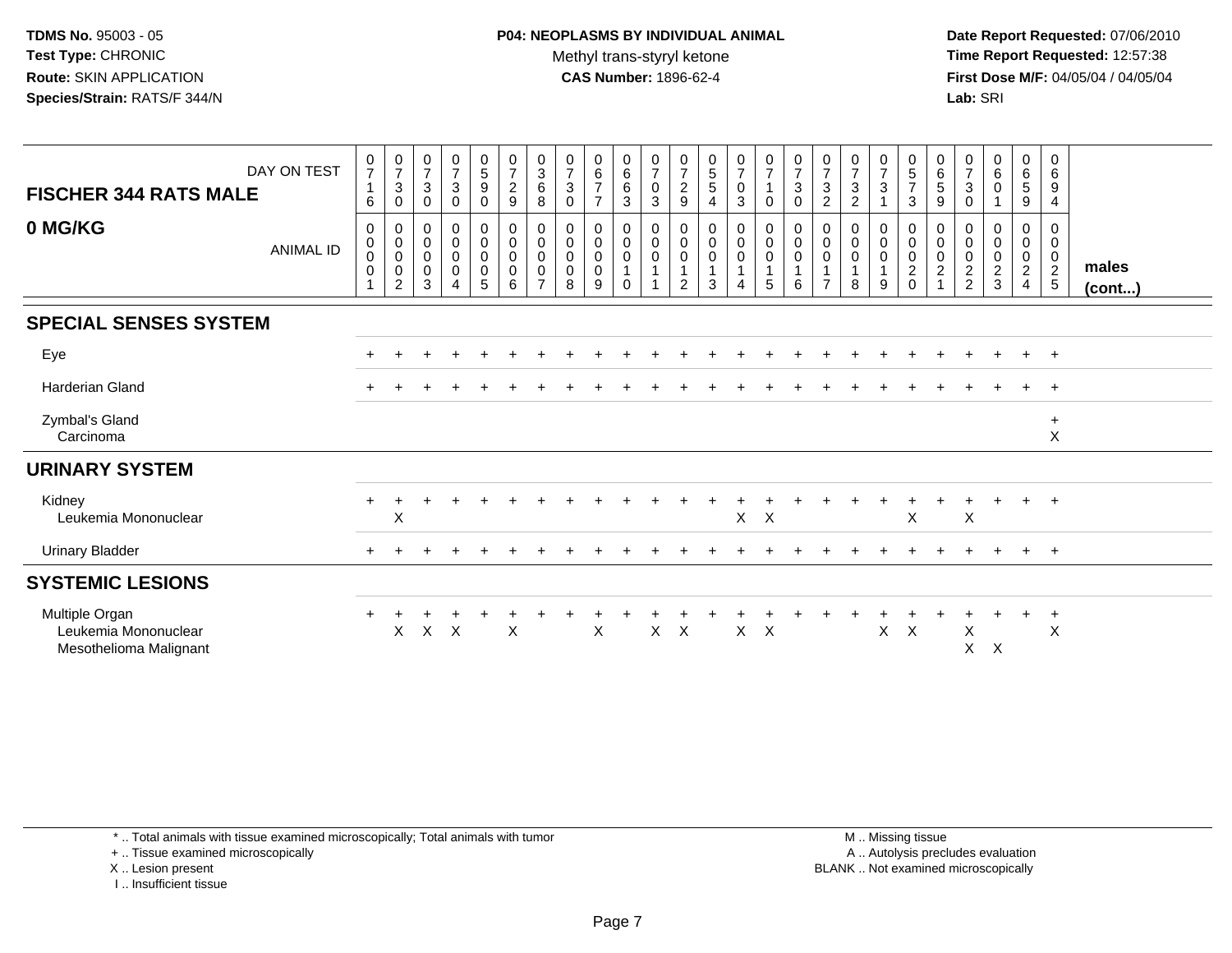**Date Report Requested:** 07/06/2010 **Time Report Requested:** 12:57:38 **First Dose M/F:** 04/05/04 / 04/05/04<br>**Lab:** SRI **Lab:** SRI

| DAY ON TEST<br><b>FISCHER 344 RATS MALE</b>                                                                                                                                                                                    |                             | $\frac{0}{7}$<br>$\mathbf{3}$<br>$\mathbf{1}$        | $\begin{array}{c} 0 \\ 6 \end{array}$<br>$\overline{7}$<br>$\mathbf{1}$ | 0<br>$\,6\,$<br>$\overline{1}$<br>6            | $\begin{array}{c} 0 \\ 7 \end{array}$<br>3<br>$\mathbf{1}$   | 0<br>$\overline{7}$<br>$\mathbf{3}$<br>$\mathbf 0$ | $\frac{0}{7}$<br>$\mathbf{3}$<br>$\overline{1}$               | $\begin{array}{c} 0 \\ 7 \end{array}$<br>0<br>8                     | 0<br>$\overline{7}$<br>3<br>$\overline{1}$                           | 0<br>$6\phantom{a}$<br>$\sqrt{5}$<br>3                                             | $\frac{0}{7}$<br>$\frac{3}{2}$                   | 0<br>$\frac{5}{3}$<br>$\overline{7}$      | 0<br>$\overline{6}$<br>6<br>$\overline{4}$                      | 0<br>6<br>3<br>9                | $\frac{0}{7}$<br>$\sqrt{3}$                                                          | 0<br>$\overline{7}$<br>$\mathbf{3}$<br>0                                        | $\frac{0}{7}$<br>$\overline{3}$<br>$\mathbf 0$                              | 0<br>$\overline{7}$<br>3<br>1                        | $\frac{0}{7}$<br>$\mathbf{3}$<br>0      | 0<br>$\frac{6}{5}$<br>0                                                   | 0<br>$\overline{7}$<br>3<br>$\overline{1}$                    | 0<br>$\overline{7}$<br>$\mathsf 3$<br>$\mathbf 0$                | 0<br>$\overline{7}$<br>3<br>$\overline{2}$   | $\begin{array}{c} 0 \\ 7 \end{array}$<br>3<br>$\mathbf 0$ | $\frac{0}{7}$<br>3<br>0              | 0<br>4<br>8<br>$\mathbf 0$                                     |                             |
|--------------------------------------------------------------------------------------------------------------------------------------------------------------------------------------------------------------------------------|-----------------------------|------------------------------------------------------|-------------------------------------------------------------------------|------------------------------------------------|--------------------------------------------------------------|----------------------------------------------------|---------------------------------------------------------------|---------------------------------------------------------------------|----------------------------------------------------------------------|------------------------------------------------------------------------------------|--------------------------------------------------|-------------------------------------------|-----------------------------------------------------------------|---------------------------------|--------------------------------------------------------------------------------------|---------------------------------------------------------------------------------|-----------------------------------------------------------------------------|------------------------------------------------------|-----------------------------------------|---------------------------------------------------------------------------|---------------------------------------------------------------|------------------------------------------------------------------|----------------------------------------------|-----------------------------------------------------------|--------------------------------------|----------------------------------------------------------------|-----------------------------|
| 0 MG/KG                                                                                                                                                                                                                        | <b>ANIMAL ID</b>            | $\pmb{0}$<br>$\pmb{0}$<br>$\pmb{0}$<br>$\frac{2}{6}$ | $\,0\,$<br>$\begin{array}{c} 0 \\ 0 \\ 2 \\ 7 \end{array}$              | 0<br>0<br>$\mathbf 0$<br>$\boldsymbol{2}$<br>8 | $\mathbf 0$<br>$\mathbf 0$<br>$\mathbf 0$<br>$\sqrt{2}$<br>9 | 0<br>0<br>$\mathbf 0$<br>$\mathbf{3}$<br>$\Omega$  | $\pmb{0}$<br>$\mathsf{O}\xspace$<br>$\mathbf 0$<br>$\sqrt{3}$ | $\pmb{0}$<br>$\pmb{0}$<br>$\pmb{0}$<br>$\sqrt{3}$<br>$\overline{2}$ | 0<br>$\boldsymbol{0}$<br>$\mathbf 0$<br>$\mathbf{3}$<br>$\mathbf{3}$ | $\mathbf 0$<br>$\mathbf 0$<br>$\mathbf 0$<br>$\ensuremath{\mathsf{3}}$<br>$\Delta$ | 0<br>$\pmb{0}$<br>$\mathbf 0$<br>$\sqrt{3}$<br>5 | 0<br>$\mathsf 0$<br>$\mathbf 0$<br>3<br>6 | $\mathbf 0$<br>0<br>$\mathbf 0$<br>$\sqrt{3}$<br>$\overline{7}$ | 0<br>0<br>0<br>$\mathsf 3$<br>8 | $\pmb{0}$<br>$\pmb{0}$<br>$\pmb{0}$<br>$\ensuremath{\mathsf{3}}$<br>$\boldsymbol{9}$ | $\mathbf 0$<br>$\boldsymbol{0}$<br>$\mathbf 0$<br>$\overline{4}$<br>$\mathbf 0$ | $\pmb{0}$<br>$\mathbf 0$<br>$\mathbf 0$<br>$\overline{4}$<br>$\overline{1}$ | 0<br>$\pmb{0}$<br>$\mathbf 0$<br>4<br>$\overline{2}$ | 0<br>$\pmb{0}$<br>$\mathbf 0$<br>4<br>3 | 0<br>$\pmb{0}$<br>$\mathbf 0$<br>$\overline{4}$<br>$\boldsymbol{\Lambda}$ | 0<br>$\mathsf{O}\xspace$<br>0<br>$\overline{4}$<br>$\sqrt{5}$ | $\mathbf 0$<br>$\mathbf 0$<br>$\mathbf 0$<br>$\overline{a}$<br>6 | 0<br>0<br>$\mathbf 0$<br>4<br>$\overline{7}$ | 0<br>$\mathbf 0$<br>$\Omega$<br>4<br>8                    | 0<br>0<br>0<br>4<br>$\boldsymbol{9}$ | 0<br>$\pmb{0}$<br>$\mathbf 0$<br>$\overline{5}$<br>$\mathbf 0$ | * TOTALS                    |
| <b>ALIMENTARY SYSTEM</b>                                                                                                                                                                                                       |                             |                                                      |                                                                         |                                                |                                                              |                                                    |                                                               |                                                                     |                                                                      |                                                                                    |                                                  |                                           |                                                                 |                                 |                                                                                      |                                                                                 |                                                                             |                                                      |                                         |                                                                           |                                                               |                                                                  |                                              |                                                           |                                      |                                                                |                             |
| Esophagus                                                                                                                                                                                                                      |                             |                                                      |                                                                         |                                                |                                                              |                                                    |                                                               |                                                                     |                                                                      |                                                                                    |                                                  |                                           |                                                                 |                                 |                                                                                      |                                                                                 |                                                                             |                                                      |                                         |                                                                           |                                                               |                                                                  |                                              |                                                           |                                      |                                                                | 49                          |
| Intestine Large, Cecum                                                                                                                                                                                                         |                             |                                                      |                                                                         |                                                |                                                              |                                                    |                                                               |                                                                     |                                                                      |                                                                                    |                                                  |                                           |                                                                 |                                 |                                                                                      |                                                                                 |                                                                             |                                                      |                                         |                                                                           |                                                               |                                                                  |                                              |                                                           |                                      | $\ddot{}$                                                      | 50                          |
| Intestine Large, Colon                                                                                                                                                                                                         |                             |                                                      |                                                                         |                                                |                                                              |                                                    |                                                               |                                                                     |                                                                      |                                                                                    |                                                  |                                           |                                                                 |                                 |                                                                                      |                                                                                 |                                                                             |                                                      |                                         |                                                                           |                                                               |                                                                  |                                              |                                                           |                                      | $\overline{+}$                                                 | 48                          |
| Intestine Large, Rectum                                                                                                                                                                                                        |                             | $+$                                                  |                                                                         | +                                              |                                                              |                                                    |                                                               |                                                                     |                                                                      |                                                                                    |                                                  |                                           |                                                                 |                                 |                                                                                      |                                                                                 |                                                                             |                                                      |                                         |                                                                           |                                                               |                                                                  |                                              |                                                           |                                      | $\ddot{}$                                                      | 46                          |
| Intestine Small, Duodenum                                                                                                                                                                                                      |                             |                                                      |                                                                         |                                                |                                                              |                                                    |                                                               |                                                                     |                                                                      |                                                                                    |                                                  |                                           |                                                                 |                                 |                                                                                      |                                                                                 |                                                                             |                                                      |                                         |                                                                           |                                                               |                                                                  |                                              |                                                           |                                      |                                                                | 49                          |
| Intestine Small, Ileum                                                                                                                                                                                                         |                             |                                                      |                                                                         |                                                |                                                              |                                                    |                                                               |                                                                     |                                                                      |                                                                                    |                                                  |                                           |                                                                 |                                 |                                                                                      |                                                                                 |                                                                             |                                                      |                                         |                                                                           |                                                               |                                                                  |                                              |                                                           |                                      | $\ddot{}$                                                      | 49                          |
| Intestine Small, Jejunum                                                                                                                                                                                                       |                             |                                                      |                                                                         |                                                |                                                              |                                                    |                                                               |                                                                     |                                                                      |                                                                                    |                                                  |                                           |                                                                 |                                 |                                                                                      |                                                                                 |                                                                             |                                                      |                                         |                                                                           |                                                               |                                                                  |                                              |                                                           |                                      |                                                                | 46                          |
| Liver<br>Hepatocellular Adenoma<br>Leukemia Mononuclear                                                                                                                                                                        |                             |                                                      | $X$ $X$                                                                 |                                                | $X$ $X$                                                      |                                                    |                                                               |                                                                     | X X X X                                                              |                                                                                    |                                                  |                                           | X                                                               | X                               |                                                                                      |                                                                                 |                                                                             |                                                      |                                         |                                                                           | X                                                             |                                                                  |                                              | $X$ $X$                                                   |                                      | X                                                              | 50<br>$\mathbf{2}$<br>26    |
| Mesentery<br>Leukemia Mononuclear<br>Mesothelioma Malignant<br>Schwannoma Malignant                                                                                                                                            |                             |                                                      | $\ddot{}$<br>X<br>$\pmb{\times}$                                        | $\ddot{}$                                      |                                                              |                                                    |                                                               |                                                                     | $\ddot{}$                                                            |                                                                                    |                                                  |                                           |                                                                 |                                 |                                                                                      |                                                                                 |                                                                             | $\ddot{}$                                            |                                         |                                                                           | $+$                                                           |                                                                  |                                              | $+$                                                       | $+$<br>X                             |                                                                | 15<br>$\mathbf 1$<br>4<br>1 |
| Oral Mucosa<br>Squamous Cell Carcinoma                                                                                                                                                                                         |                             |                                                      |                                                                         |                                                |                                                              |                                                    |                                                               |                                                                     |                                                                      |                                                                                    |                                                  |                                           |                                                                 |                                 |                                                                                      |                                                                                 |                                                                             |                                                      |                                         |                                                                           |                                                               |                                                                  | $\ddot{}$<br>$\sf X$                         |                                                           |                                      |                                                                | 1<br>1                      |
| Pancreas<br>Leukemia Mononuclear                                                                                                                                                                                               |                             |                                                      |                                                                         |                                                |                                                              |                                                    |                                                               |                                                                     |                                                                      |                                                                                    |                                                  |                                           |                                                                 |                                 |                                                                                      |                                                                                 |                                                                             |                                                      |                                         |                                                                           |                                                               |                                                                  |                                              |                                                           |                                      |                                                                | 49<br>$\mathbf{1}$          |
| 14 The Contract Contract Constitution of the Constitution of the Constitution of the Constitution of the Constitution of the Constitution of the Constitution of the Constitution of the Constitution of the Constitution of t | والمحاوي والمراجع والمحاوية |                                                      |                                                                         |                                                |                                                              | والمناجر ومراجع والمستحقق والمنافر والمستحدث       | والمناولات                                                    |                                                                     |                                                                      |                                                                                    |                                                  |                                           |                                                                 |                                 |                                                                                      |                                                                                 |                                                                             |                                                      |                                         |                                                                           | <b>ALC: A March 2010</b>                                      |                                                                  |                                              |                                                           |                                      |                                                                |                             |

\* .. Total animals with tissue examined microscopically; Total animals with tumor

+ .. Tissue examined microscopically

X .. Lesion present

I .. Insufficient tissue

M .. Missing tissue

y the contract of the contract of the contract of the contract of the contract of the contract of the contract of  $A$ . Autolysis precludes evaluation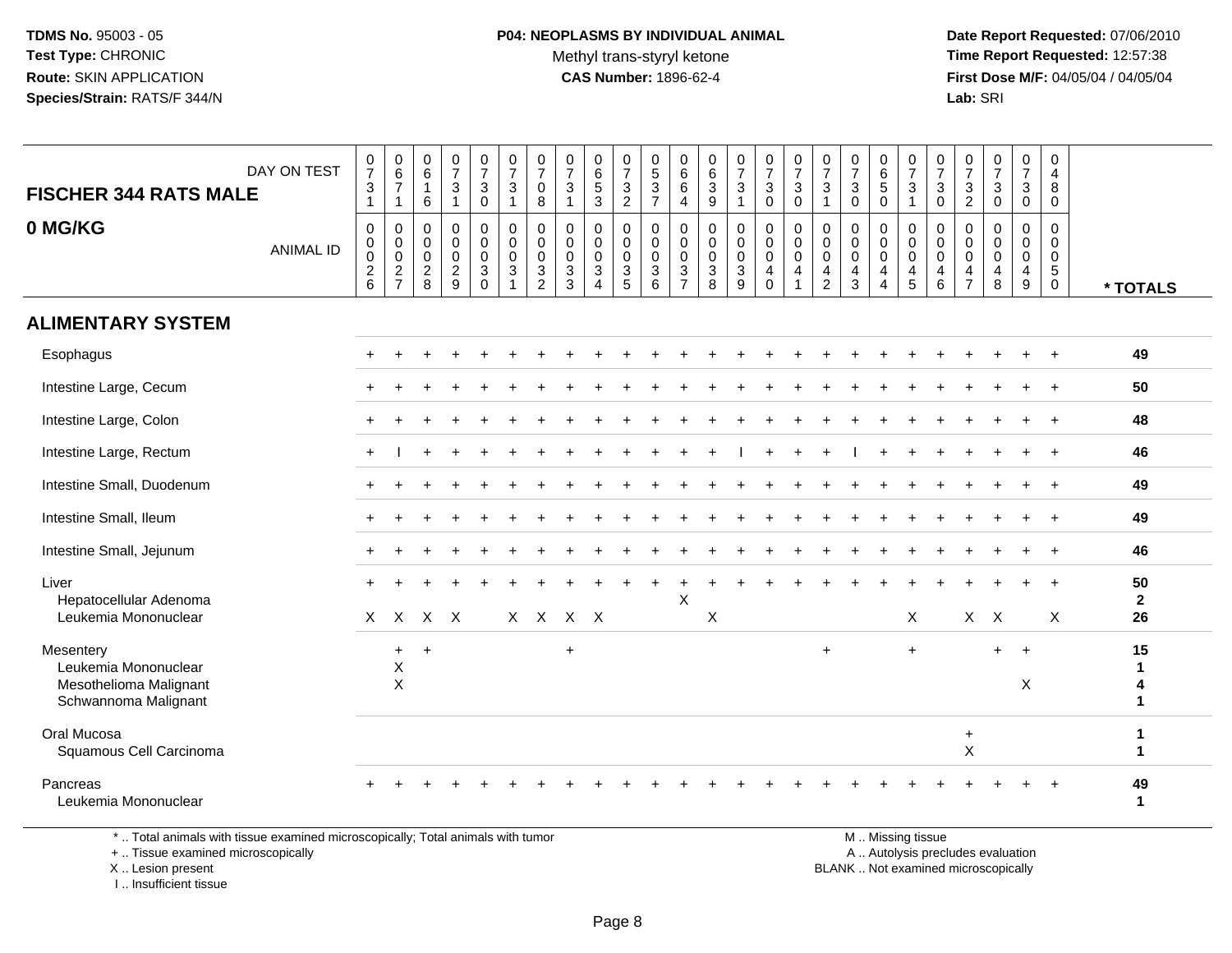#### **P04: NEOPLASMS BY INDIVIDUAL ANIMAL**Methyl trans-styryl ketone<br>CAS Number: 1896-62-4

 **Date Report Requested:** 07/06/2010 **Time Report Requested:** 12:57:38 **First Dose M/F:** 04/05/04 / 04/05/04<br>**Lab:** SRI **Lab:** SRI

| DAY ON TEST<br><b>FISCHER 344 RATS MALE</b>                                                             |                  | $\frac{0}{7}$<br>$\sqrt{3}$<br>$\mathbf{1}$         | 0<br>$\,6\,$<br>$\overline{7}$<br>$\mathbf{1}$             | 0<br>$\,6\,$<br>1<br>6                                           | $\frac{0}{7}$<br>$\frac{3}{1}$                                              | $\frac{0}{7}$<br>$_{0}^{3}$                                          | $\frac{0}{7}$<br>3<br>$\mathbf{1}$  | 0<br>$\overline{7}$<br>0<br>8                          | 0<br>$\overline{7}$<br>3<br>$\overline{1}$                      | 0<br>$\,6\,$<br>$\overline{5}$<br>3                                 | 0<br>$\overline{7}$<br>$\frac{3}{2}$                 | 0<br>$\sqrt{5}$<br>$\frac{3}{7}$                                     | 0<br>$\,6\,$<br>$\,6\,$<br>$\overline{4}$                       | 0<br>$\,6\,$<br>$\overline{3}$<br>9                | $\frac{0}{7}$<br>$\sqrt{3}$<br>$\mathbf{1}$        | $\frac{0}{7}$<br>3<br>$\mathbf 0$                   | $\frac{0}{7}$<br>$_{0}^{3}$                                                  | $\frac{0}{7}$<br>$\mathbf{3}$<br>$\mathbf{1}$                                 | 0<br>$\overline{7}$<br>$\mathbf{3}$<br>$\mathbf 0$ | 0<br>$6\phantom{a}$<br>$\sqrt{5}$<br>$\mathbf 0$                    | 0<br>$\overline{7}$<br>$\sqrt{3}$<br>$\overline{1}$ | 0<br>$\overline{7}$<br>$\mathbf{3}$<br>$\mathbf 0$                                 | 0<br>$\overline{7}$<br>$\mathbf{3}$<br>$\overline{c}$ | 0<br>$\overline{7}$<br>$\mathbf{3}$<br>0      | $\frac{0}{7}$<br>$\mathbf{3}$<br>$\mathbf 0$                       | 0<br>$\overline{4}$<br>8<br>$\mathbf 0$                                        |                                |
|---------------------------------------------------------------------------------------------------------|------------------|-----------------------------------------------------|------------------------------------------------------------|------------------------------------------------------------------|-----------------------------------------------------------------------------|----------------------------------------------------------------------|-------------------------------------|--------------------------------------------------------|-----------------------------------------------------------------|---------------------------------------------------------------------|------------------------------------------------------|----------------------------------------------------------------------|-----------------------------------------------------------------|----------------------------------------------------|----------------------------------------------------|-----------------------------------------------------|------------------------------------------------------------------------------|-------------------------------------------------------------------------------|----------------------------------------------------|---------------------------------------------------------------------|-----------------------------------------------------|------------------------------------------------------------------------------------|-------------------------------------------------------|-----------------------------------------------|--------------------------------------------------------------------|--------------------------------------------------------------------------------|--------------------------------|
| 0 MG/KG                                                                                                 | <b>ANIMAL ID</b> | $\mathbf 0$<br>0<br>$\mathbf 0$<br>$^2\phantom{1}6$ | $\mathbf 0$<br>$\mathbf 0$<br>$\mathsf 0$<br>$\frac{2}{7}$ | $\mathbf 0$<br>$\mathbf 0$<br>$\mathbf 0$<br>$\overline{c}$<br>8 | $\mathbf 0$<br>$\pmb{0}$<br>$\mathbf 0$<br>$\overline{2}$<br>$\overline{9}$ | $\mathsf{O}$<br>$\pmb{0}$<br>$\mathbf 0$<br>$\mathbf{3}$<br>$\Omega$ | 0<br>0<br>$\mathbf 0$<br>$\sqrt{3}$ | $\pmb{0}$<br>$\pmb{0}$<br>$\mathbf 0$<br>$\frac{3}{2}$ | 0<br>$\mathbf 0$<br>$\mathbf 0$<br>$\mathbf{3}$<br>$\mathbf{3}$ | $\mathbf 0$<br>$\mathbf 0$<br>$\mathbf 0$<br>$\sqrt{3}$<br>$\Delta$ | $\mathbf{0}$<br>$\mathbf 0$<br>$\mathbf 0$<br>3<br>5 | 0<br>0<br>$\mathbf 0$<br>$\ensuremath{\mathsf{3}}$<br>$6\phantom{1}$ | 0<br>$\mathbf 0$<br>$\mathbf 0$<br>$\sqrt{3}$<br>$\overline{7}$ | 0<br>$\mathbf 0$<br>$\mathbf 0$<br>$\sqrt{3}$<br>8 | $\mathbf 0$<br>0<br>$\mathbf 0$<br>$\sqrt{3}$<br>9 | 0<br>$\mathbf 0$<br>$\mathbf 0$<br>4<br>$\mathbf 0$ | $\pmb{0}$<br>$\mathsf 0$<br>$\overline{0}$<br>$\overline{4}$<br>$\mathbf{1}$ | $\mathbf 0$<br>$\mathbf 0$<br>$\mathbf 0$<br>$\overline{4}$<br>$\overline{2}$ | 0<br>0<br>0<br>4<br>$\mathbf{3}$                   | 0<br>$\mathbf 0$<br>$\mathbf 0$<br>$\overline{4}$<br>$\overline{4}$ | 0<br>0<br>$\mathbf 0$<br>4<br>$\overline{5}$        | $\mathbf 0$<br>$\overline{0}$<br>$\mathbf 0$<br>$\overline{\mathbf{4}}$<br>$\,6\,$ | 0<br>$\Omega$<br>$\mathbf 0$<br>4<br>$\overline{7}$   | $\Omega$<br>$\Omega$<br>$\mathbf 0$<br>4<br>8 | $\mathbf 0$<br>$\mathbf 0$<br>$\mathbf 0$<br>4<br>$\boldsymbol{9}$ | $\mathbf 0$<br>$\mathbf 0$<br>$\mathbf 0$<br>$\sqrt{5}$<br>$\mathsf{O}\xspace$ | * TOTALS                       |
| Salivary Glands                                                                                         |                  |                                                     |                                                            |                                                                  |                                                                             | ÷                                                                    | ÷                                   |                                                        |                                                                 |                                                                     |                                                      |                                                                      |                                                                 |                                                    |                                                    |                                                     |                                                                              | ÷                                                                             | +                                                  |                                                                     | ÷                                                   |                                                                                    |                                                       |                                               | $\ddot{}$                                                          | $+$                                                                            | 50                             |
| Stomach, Forestomach<br>Leukemia Mononuclear                                                            |                  |                                                     |                                                            |                                                                  |                                                                             |                                                                      |                                     |                                                        |                                                                 |                                                                     |                                                      |                                                                      |                                                                 |                                                    |                                                    |                                                     |                                                                              |                                                                               |                                                    |                                                                     |                                                     |                                                                                    |                                                       |                                               |                                                                    |                                                                                | 50<br>$\mathbf{1}$             |
| Stomach, Glandular<br>Leukemia Mononuclear                                                              |                  |                                                     |                                                            |                                                                  |                                                                             |                                                                      |                                     | X                                                      |                                                                 |                                                                     |                                                      |                                                                      |                                                                 |                                                    |                                                    |                                                     |                                                                              |                                                                               |                                                    |                                                                     |                                                     |                                                                                    |                                                       |                                               |                                                                    |                                                                                | 50<br>$\mathbf{1}$             |
| Tongue                                                                                                  |                  |                                                     |                                                            |                                                                  |                                                                             |                                                                      |                                     |                                                        |                                                                 |                                                                     |                                                      |                                                                      |                                                                 |                                                    |                                                    |                                                     |                                                                              |                                                                               |                                                    |                                                                     |                                                     |                                                                                    |                                                       |                                               |                                                                    |                                                                                | $\mathbf{1}$                   |
| <b>CARDIOVASCULAR SYSTEM</b>                                                                            |                  |                                                     |                                                            |                                                                  |                                                                             |                                                                      |                                     |                                                        |                                                                 |                                                                     |                                                      |                                                                      |                                                                 |                                                    |                                                    |                                                     |                                                                              |                                                                               |                                                    |                                                                     |                                                     |                                                                                    |                                                       |                                               |                                                                    |                                                                                |                                |
| Heart<br>Leukemia Mononuclear                                                                           |                  |                                                     |                                                            |                                                                  |                                                                             |                                                                      |                                     |                                                        |                                                                 |                                                                     |                                                      |                                                                      |                                                                 |                                                    |                                                    |                                                     |                                                                              |                                                                               |                                                    |                                                                     |                                                     |                                                                                    |                                                       |                                               |                                                                    |                                                                                | 50<br>$\mathbf 2$              |
| <b>ENDOCRINE SYSTEM</b>                                                                                 |                  |                                                     |                                                            |                                                                  |                                                                             |                                                                      |                                     |                                                        |                                                                 |                                                                     |                                                      |                                                                      |                                                                 |                                                    |                                                    |                                                     |                                                                              |                                                                               |                                                    |                                                                     |                                                     |                                                                                    |                                                       |                                               |                                                                    |                                                                                |                                |
| <b>Adrenal Cortex</b><br>Carcinoma<br>Leukemia Mononuclear                                              |                  | +<br>X<br>X                                         | $\boldsymbol{\mathsf{X}}$                                  |                                                                  |                                                                             |                                                                      |                                     |                                                        |                                                                 | $\boldsymbol{\mathsf{X}}$                                           |                                                      |                                                                      |                                                                 | $\mathsf X$                                        |                                                    |                                                     |                                                                              |                                                                               |                                                    |                                                                     |                                                     |                                                                                    |                                                       |                                               |                                                                    |                                                                                | 50<br>$\mathbf{1}$<br>12       |
| Adrenal Medulla<br>Leukemia Mononuclear<br>Pheochromocytoma Benign<br>Pheochromocytoma Benign, Multiple |                  | $\ddot{}$<br>X                                      | $\mathsf{X}$                                               | X                                                                |                                                                             |                                                                      |                                     |                                                        | $\mathsf X$                                                     |                                                                     |                                                      |                                                                      | $\boldsymbol{\mathsf{X}}$                                       |                                                    |                                                    |                                                     |                                                                              |                                                                               |                                                    |                                                                     |                                                     | $\times$                                                                           |                                                       |                                               |                                                                    |                                                                                | 49<br>6<br>9<br>$\overline{2}$ |
| Islets, Pancreatic<br>Adenoma<br>Carcinoma                                                              |                  |                                                     |                                                            |                                                                  |                                                                             |                                                                      |                                     |                                                        |                                                                 | X                                                                   |                                                      |                                                                      |                                                                 |                                                    | Χ                                                  |                                                     |                                                                              | $\mathsf X$                                                                   |                                                    |                                                                     |                                                     |                                                                                    |                                                       |                                               |                                                                    |                                                                                | 49<br>5<br>3                   |

\* .. Total animals with tissue examined microscopically; Total animals with tumor

+ .. Tissue examined microscopically

X .. Lesion present

I .. Insufficient tissue

M .. Missing tissue

y the contract of the contract of the contract of the contract of the contract of the contract of the contract of  $A$ . Autolysis precludes evaluation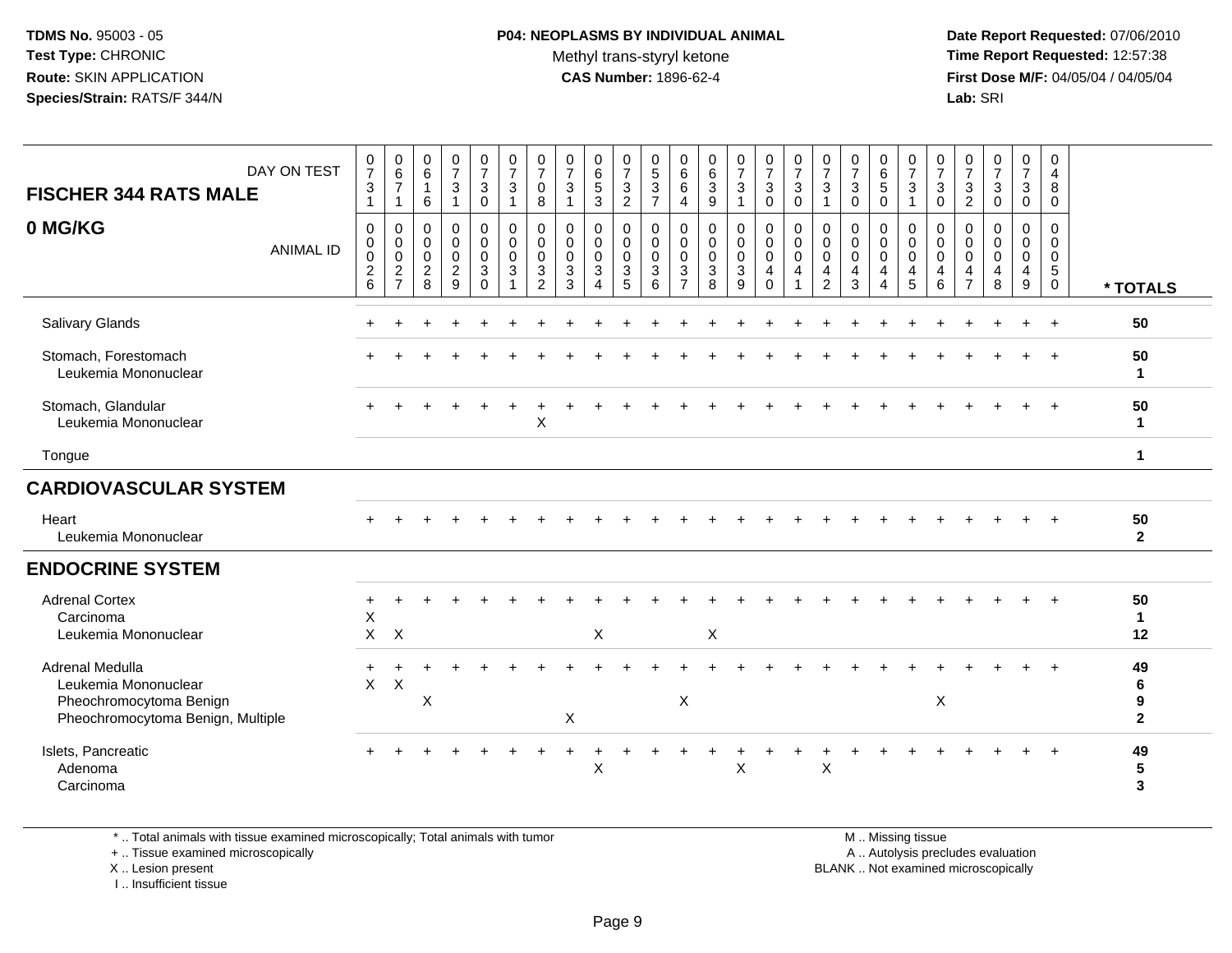# **P04: NEOPLASMS BY INDIVIDUAL ANIMAL**Methyl trans-styryl ketone<br>CAS Number: 1896-62-4

 **Date Report Requested:** 07/06/2010 **Time Report Requested:** 12:57:38 **First Dose M/F:** 04/05/04 / 04/05/04<br>Lab: SRI **Lab:** SRI

| <b>FISCHER 344 RATS MALE</b><br>0 MG/KG                                                                                                    | DAY ON TEST      | $\pmb{0}$<br>$\overline{7}$<br>$\ensuremath{\mathsf{3}}$<br>$\mathbf{1}$<br>$\mathbf 0$ | $\begin{array}{c} 0 \\ 6 \end{array}$<br>$\boldsymbol{7}$<br>$\overline{1}$<br>$\mathbf 0$ | $\mathbf 0$<br>6<br>$\mathbf{1}$<br>6<br>0    | 0<br>$\overline{7}$<br>3<br>$\mathbf{1}$<br>$\mathbf 0$ | $\frac{0}{7}$<br>$\sqrt{3}$<br>$\mathsf 0$<br>0 | $\begin{array}{c} 0 \\ 7 \end{array}$<br>$\ensuremath{\mathsf{3}}$<br>$\mathbf{1}$<br>0 | $\begin{array}{c} 0 \\ 7 \end{array}$<br>0<br>$\,8\,$<br>0    | $\mathbf 0$<br>$\overline{7}$<br>$\mathbf{3}$<br>$\mathbf{1}$<br>$\mathbf 0$ | $\mathbf 0$<br>$\,6\,$<br>$\sqrt{5}$<br>$\mathbf{3}$<br>$\mathbf 0$ | 0<br>$\overline{7}$<br>$\sqrt{3}$<br>$\overline{2}$<br>0 | $\mathbf 0$<br>$\overline{5}$<br>$\frac{3}{7}$<br>0 | 0<br>6<br>6<br>$\overline{4}$<br>0                         | 0<br>6<br>$\frac{3}{9}$<br>0                  | $\frac{0}{7}$<br>$\ensuremath{\mathsf{3}}$<br>$\mathbf{1}$<br>0 | $\frac{0}{7}$<br>3<br>$\mathbf 0$<br>0            | $\begin{array}{c} 0 \\ 7 \end{array}$<br>$\sqrt{3}$<br>$\pmb{0}$<br>$\mathbf 0$ | 0<br>$\overline{7}$<br>3<br>$\overline{1}$<br>0   | $\mathbf 0$<br>$\overline{7}$<br>3<br>$\mathbf 0$<br>$\mathbf 0$ | $_{6}^{\rm 0}$<br>5<br>$\mathbf 0$<br>0 | $\frac{0}{7}$<br>$\frac{3}{1}$<br>0                    | $\pmb{0}$<br>$\overline{7}$<br>$\ensuremath{\mathsf{3}}$<br>$\pmb{0}$<br>0 | 0<br>$\overline{7}$<br>3<br>$\overline{2}$<br>0 | $\begin{array}{c} 0 \\ 7 \end{array}$<br>$\sqrt{3}$<br>$\mathsf{O}\xspace$<br>$\mathbf 0$ | 0<br>$\overline{7}$<br>3<br>$\mathbf 0$<br>0 | $\mathbf 0$<br>$\overline{4}$<br>8<br>$\mathbf 0$<br>$\mathbf 0$ |                                              |
|--------------------------------------------------------------------------------------------------------------------------------------------|------------------|-----------------------------------------------------------------------------------------|--------------------------------------------------------------------------------------------|-----------------------------------------------|---------------------------------------------------------|-------------------------------------------------|-----------------------------------------------------------------------------------------|---------------------------------------------------------------|------------------------------------------------------------------------------|---------------------------------------------------------------------|----------------------------------------------------------|-----------------------------------------------------|------------------------------------------------------------|-----------------------------------------------|-----------------------------------------------------------------|---------------------------------------------------|---------------------------------------------------------------------------------|---------------------------------------------------|------------------------------------------------------------------|-----------------------------------------|--------------------------------------------------------|----------------------------------------------------------------------------|-------------------------------------------------|-------------------------------------------------------------------------------------------|----------------------------------------------|------------------------------------------------------------------|----------------------------------------------|
|                                                                                                                                            | <b>ANIMAL ID</b> | $\mathbf 0$<br>$\mathsf{O}\xspace$<br>$^2$ 6                                            | $\pmb{0}$<br>$\pmb{0}$<br>$\frac{2}{7}$                                                    | $\mathbf 0$<br>$\mathbf 0$<br>$\sqrt{2}$<br>8 | $\mathbf 0$<br>$\Omega$<br>$\overline{c}$<br>9          | 0<br>0<br>$\mathbf{3}$<br>$\Omega$              | 0<br>$\mathbf 0$<br>$\mathbf{3}$                                                        | 0<br>$\pmb{0}$<br>$\ensuremath{\mathsf{3}}$<br>$\overline{2}$ | $\mathbf 0$<br>$\mathbf 0$<br>$\mathbf{3}$<br>3                              | $\mathbf 0$<br>$\mathbf 0$<br>$\mathbf{3}$<br>$\Delta$              | $\mathbf 0$<br>0<br>$\ensuremath{\mathsf{3}}$<br>5       | $\mathbf 0$<br>$\mathbf 0$<br>$\sqrt{3}$<br>6       | $\mathbf 0$<br>$\mathbf 0$<br>$\sqrt{3}$<br>$\overline{7}$ | $\mathbf 0$<br>$\mathbf 0$<br>$\sqrt{3}$<br>8 | 0<br>$\pmb{0}$<br>$\ensuremath{\mathsf{3}}$<br>9                | $\overline{0}$<br>0<br>$\overline{4}$<br>$\Omega$ | $\mathsf{O}\xspace$<br>$\pmb{0}$<br>$\overline{4}$<br>1                         | $\mathbf 0$<br>$\mathbf 0$<br>4<br>$\overline{2}$ | $\mathbf 0$<br>$\Omega$<br>4<br>3                                | $\mathbf 0$<br>0<br>$\overline{4}$<br>4 | 0<br>$\pmb{0}$<br>$\overline{\mathbf{4}}$<br>5         | $\mathbf 0$<br>0<br>4<br>6                                                 | $\Omega$<br>0<br>4<br>$\overline{7}$            | $\mathbf 0$<br>$\mathbf 0$<br>$\overline{4}$<br>8                                         | $\mathbf 0$<br>0<br>4<br>9                   | $\mathbf 0$<br>$\mathbf 0$<br>$\sqrt{5}$<br>$\mathbf 0$          | * TOTALS                                     |
| Parathyroid Gland                                                                                                                          |                  |                                                                                         |                                                                                            |                                               |                                                         |                                                 |                                                                                         |                                                               |                                                                              |                                                                     |                                                          |                                                     |                                                            |                                               |                                                                 |                                                   |                                                                                 |                                                   |                                                                  |                                         |                                                        |                                                                            |                                                 |                                                                                           |                                              | $\ddot{}$                                                        | 49                                           |
| <b>Pituitary Gland</b><br>Leukemia Mononuclear<br>Pars Distalis, Adenoma<br>Pars Distalis, Adenoma, Multiple<br>Pars Distalis, Carcinoma   |                  | $\mathsf X$                                                                             | Χ<br>$\boldsymbol{\mathsf{X}}$                                                             |                                               | X                                                       |                                                 |                                                                                         | X X X                                                         |                                                                              |                                                                     | X                                                        |                                                     |                                                            | X X X                                         |                                                                 | X                                                 |                                                                                 | $X$ $X$                                           |                                                                  |                                         | X X X X X X                                            |                                                                            |                                                 |                                                                                           |                                              | $\ddot{}$<br>X                                                   | 50<br>4<br>31<br>$\mathbf 2$<br>$\mathbf{2}$ |
| <b>Thyroid Gland</b><br>C-cell, Adenoma<br>Follicular Cell, Carcinoma                                                                      |                  | +<br>X                                                                                  |                                                                                            |                                               |                                                         |                                                 |                                                                                         | X                                                             |                                                                              |                                                                     |                                                          |                                                     | Α                                                          | A                                             | X                                                               |                                                   |                                                                                 |                                                   |                                                                  |                                         |                                                        |                                                                            |                                                 |                                                                                           | X                                            |                                                                  | 46<br>6<br>$\mathbf{2}$                      |
| <b>GENERAL BODY SYSTEM</b>                                                                                                                 |                  |                                                                                         |                                                                                            |                                               |                                                         |                                                 |                                                                                         |                                                               |                                                                              |                                                                     |                                                          |                                                     |                                                            |                                               |                                                                 |                                                   |                                                                                 |                                                   |                                                                  |                                         |                                                        |                                                                            |                                                 |                                                                                           |                                              |                                                                  |                                              |
| <b>NONE</b>                                                                                                                                |                  |                                                                                         |                                                                                            |                                               |                                                         |                                                 |                                                                                         |                                                               |                                                                              |                                                                     |                                                          |                                                     |                                                            |                                               |                                                                 |                                                   |                                                                                 |                                                   |                                                                  |                                         |                                                        |                                                                            |                                                 |                                                                                           |                                              |                                                                  |                                              |
| <b>GENITAL SYSTEM</b>                                                                                                                      |                  |                                                                                         |                                                                                            |                                               |                                                         |                                                 |                                                                                         |                                                               |                                                                              |                                                                     |                                                          |                                                     |                                                            |                                               |                                                                 |                                                   |                                                                                 |                                                   |                                                                  |                                         |                                                        |                                                                            |                                                 |                                                                                           |                                              |                                                                  |                                              |
| Epididymis                                                                                                                                 |                  |                                                                                         |                                                                                            |                                               |                                                         |                                                 |                                                                                         |                                                               |                                                                              |                                                                     |                                                          |                                                     |                                                            |                                               |                                                                 |                                                   |                                                                                 |                                                   |                                                                  |                                         |                                                        |                                                                            |                                                 |                                                                                           |                                              |                                                                  | 50                                           |
| <b>Preputial Gland</b><br>Adenoma                                                                                                          |                  |                                                                                         |                                                                                            |                                               |                                                         |                                                 |                                                                                         |                                                               |                                                                              |                                                                     |                                                          |                                                     |                                                            |                                               |                                                                 |                                                   |                                                                                 |                                                   |                                                                  |                                         |                                                        |                                                                            |                                                 |                                                                                           |                                              |                                                                  | 50<br>1                                      |
| Carcinoma                                                                                                                                  |                  | X                                                                                       |                                                                                            |                                               |                                                         | X                                               |                                                                                         |                                                               |                                                                              |                                                                     |                                                          |                                                     |                                                            |                                               |                                                                 |                                                   |                                                                                 |                                                   |                                                                  |                                         |                                                        |                                                                            |                                                 |                                                                                           | X                                            |                                                                  | 3                                            |
| Prostate<br>Leukemia Mononuclear                                                                                                           |                  |                                                                                         |                                                                                            |                                               |                                                         |                                                 |                                                                                         |                                                               |                                                                              |                                                                     |                                                          |                                                     |                                                            |                                               |                                                                 |                                                   |                                                                                 |                                                   |                                                                  |                                         | X                                                      |                                                                            |                                                 |                                                                                           |                                              | $+$                                                              | 50<br>$\mathbf 1$                            |
| Seminal Vesicle                                                                                                                            |                  |                                                                                         |                                                                                            |                                               |                                                         |                                                 |                                                                                         |                                                               |                                                                              |                                                                     |                                                          |                                                     |                                                            |                                               |                                                                 |                                                   |                                                                                 |                                                   |                                                                  |                                         |                                                        |                                                                            |                                                 |                                                                                           |                                              |                                                                  | 50                                           |
| <b>Testes</b><br>Bilateral, Interstitial Cell, Adenoma                                                                                     |                  |                                                                                         |                                                                                            |                                               | X                                                       | $\times$                                        | X                                                                                       |                                                               |                                                                              | X                                                                   |                                                          |                                                     |                                                            |                                               | X                                                               |                                                   | $\times$                                                                        |                                                   | X                                                                |                                         |                                                        |                                                                            |                                                 | X                                                                                         | $\ddot{}$<br>$\boldsymbol{\mathsf{X}}$       | $+$                                                              | 50<br>18                                     |
| *  Total animals with tissue examined microscopically; Total animals with tumor<br>+  Tissue examined microscopically<br>X  Lesion present |                  |                                                                                         |                                                                                            |                                               |                                                         |                                                 |                                                                                         |                                                               |                                                                              |                                                                     |                                                          |                                                     |                                                            |                                               |                                                                 |                                                   |                                                                                 |                                                   | BLANK  Not examined microscopically                              |                                         | M  Missing tissue<br>A  Autolysis precludes evaluation |                                                                            |                                                 |                                                                                           |                                              |                                                                  |                                              |

I .. Insufficient tissue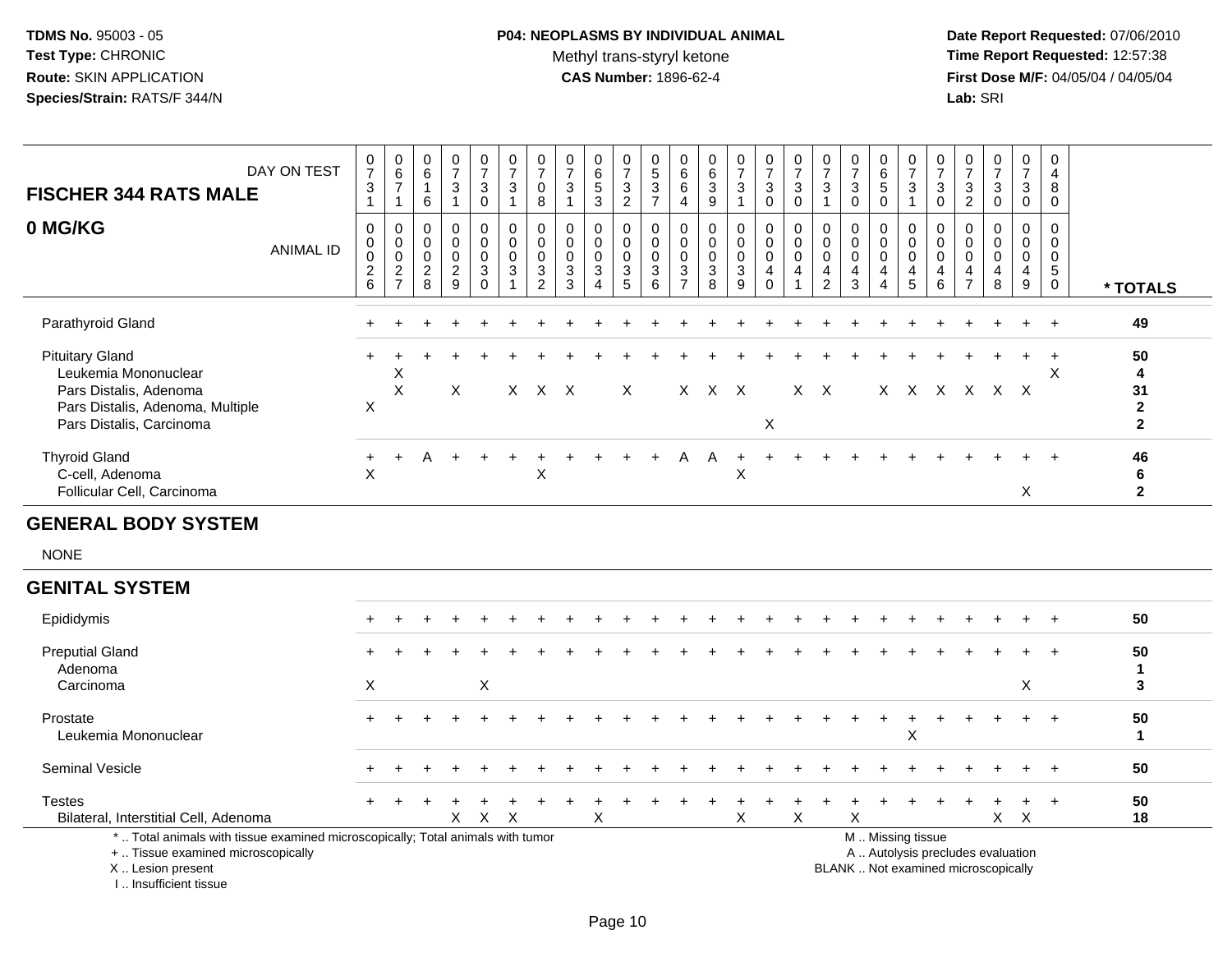# **P04: NEOPLASMS BY INDIVIDUAL ANIMAL**Methyl trans-styryl ketone<br>CAS Number: 1896-62-4

 **Date Report Requested:** 07/06/2010 **Time Report Requested:** 12:57:38 **First Dose M/F:** 04/05/04 / 04/05/04<br>Lab: SRI **Lab:** SRI

| DAY ON TEST<br><b>FISCHER 344 RATS MALE</b>                                                                                           | $\frac{0}{7}$<br>$\ensuremath{\mathsf{3}}$<br>$\mathbf{1}$ | $_6^0$<br>$\overline{7}$<br>$\mathbf{1}$ | 0<br>6<br>$\mathbf{1}$<br>6                      | $\frac{0}{7}$<br>3<br>$\mathbf{1}$             | $\frac{0}{7}$<br>3<br>$\pmb{0}$                                        | $\frac{0}{7}$<br>$\mathbf{3}$<br>$\mathbf{1}$                             | $\frac{0}{7}$<br>0<br>8                       | $\frac{0}{7}$<br>$\mathbf{3}$<br>$\mathbf{1}$                           | 0<br>$\overline{6}$<br>$\overline{5}$<br>3                               | $\frac{0}{7}$<br>$\mathbf{3}$<br>$\overline{2}$ | 0<br>$\overline{5}$<br>$\frac{3}{7}$                     | 0<br>6<br>6<br>4                                               | 0<br>$\,6$<br>$\mathbf{3}$<br>$\overline{9}$                 | $\frac{0}{7}$<br>3<br>1                                       | $\frac{0}{7}$<br>3<br>$\mathbf 0$                           | $\frac{0}{7}$<br>$\mathbf{3}$<br>$\mathbf 0$                | $\frac{0}{7}$<br>$\mathbf{3}$                            | $\begin{array}{c} 0 \\ 7 \end{array}$<br>$\sqrt{3}$<br>$\mathbf 0$ | 0<br>6<br>$\overline{5}$<br>0                                      | 0<br>$\overline{7}$<br>$\sqrt{3}$<br>$\mathbf{1}$                                | 0<br>$\overline{7}$<br>3<br>$\mathbf 0$ | 0<br>$\overline{7}$<br>$\mathbf{3}$<br>$\overline{2}$  | $\frac{0}{7}$<br>$\mathbf{3}$<br>$\mathbf 0$      | 0<br>$\overline{7}$<br>3<br>$\mathbf 0$                            | 0<br>$\overline{4}$<br>8<br>0                                          |                         |
|---------------------------------------------------------------------------------------------------------------------------------------|------------------------------------------------------------|------------------------------------------|--------------------------------------------------|------------------------------------------------|------------------------------------------------------------------------|---------------------------------------------------------------------------|-----------------------------------------------|-------------------------------------------------------------------------|--------------------------------------------------------------------------|-------------------------------------------------|----------------------------------------------------------|----------------------------------------------------------------|--------------------------------------------------------------|---------------------------------------------------------------|-------------------------------------------------------------|-------------------------------------------------------------|----------------------------------------------------------|--------------------------------------------------------------------|--------------------------------------------------------------------|----------------------------------------------------------------------------------|-----------------------------------------|--------------------------------------------------------|---------------------------------------------------|--------------------------------------------------------------------|------------------------------------------------------------------------|-------------------------|
| 0 MG/KG<br><b>ANIMAL ID</b>                                                                                                           | $\pmb{0}$<br>$\pmb{0}$<br>$\mathbf 0$<br>$\frac{2}{6}$     | 0<br>0<br>$\mathbf 0$<br>$\frac{2}{7}$   | $\mathbf 0$<br>$\mathbf 0$<br>0<br>$\frac{2}{8}$ | 0<br>$\mathbf 0$<br>$\pmb{0}$<br>$\frac{2}{9}$ | $\mathbf 0$<br>$\mathbf 0$<br>$\mathbf 0$<br>$\sqrt{3}$<br>$\mathbf 0$ | $\mathbf 0$<br>$\mathbf 0$<br>$\mathbf 0$<br>$\sqrt{3}$<br>$\overline{1}$ | 0<br>0<br>0<br>$\mathbf{3}$<br>$\overline{2}$ | 0<br>$\mathbf 0$<br>$\mathsf{O}\xspace$<br>$\sqrt{3}$<br>$\overline{3}$ | $\mathbf 0$<br>$\mathbf 0$<br>$\mathbf 0$<br>3<br>$\boldsymbol{\Lambda}$ | 0<br>0<br>$\mathsf{O}\xspace$<br>$\frac{3}{5}$  | $\mathbf 0$<br>$\mathbf 0$<br>$\pmb{0}$<br>$\frac{3}{6}$ | 0<br>$\Omega$<br>$\mathbf 0$<br>$\mathbf{3}$<br>$\overline{7}$ | $\mathbf 0$<br>$\mathbf 0$<br>$\mathbf 0$<br>$\sqrt{3}$<br>8 | 0<br>$\mathbf 0$<br>$\pmb{0}$<br>$\sqrt{3}$<br>$\overline{9}$ | $\mathbf 0$<br>$\mathbf 0$<br>$\mathbf 0$<br>4<br>$\pmb{0}$ | $\mathbf 0$<br>$\mathbf 0$<br>$\pmb{0}$<br>4<br>$\mathbf 1$ | $\mathbf 0$<br>$\mathbf 0$<br>0<br>4<br>$\boldsymbol{2}$ | $\mathbf 0$<br>$\mathbf 0$<br>$\pmb{0}$<br>4<br>$\mathbf{3}$       | 0<br>0<br>$\mathbf 0$<br>$\overline{4}$<br>$\overline{\mathbf{4}}$ | $\mathbf 0$<br>$\overline{0}$<br>$\mathbf 0$<br>$\overline{4}$<br>$\overline{5}$ | 0<br>$\Omega$<br>$\mathbf 0$<br>4<br>6  | 0<br>$\Omega$<br>0<br>$\overline{4}$<br>$\overline{7}$ | $\mathbf 0$<br>$\mathbf 0$<br>$\pmb{0}$<br>4<br>8 | $\mathbf 0$<br>$\mathbf 0$<br>$\mathbf 0$<br>4<br>$\boldsymbol{9}$ | $\mathbf 0$<br>$\mathbf 0$<br>$\mathbf 0$<br>$\sqrt{5}$<br>$\mathbf 0$ | * TOTALS                |
| Interstitial Cell, Adenoma                                                                                                            |                                                            | X X X                                    |                                                  |                                                |                                                                        |                                                                           |                                               | X                                                                       |                                                                          | Χ                                               |                                                          | X                                                              |                                                              |                                                               | X                                                           |                                                             |                                                          |                                                                    |                                                                    | $\times$                                                                         | X X                                     |                                                        |                                                   |                                                                    |                                                                        | 16                      |
| <b>HEMATOPOIETIC SYSTEM</b>                                                                                                           |                                                            |                                          |                                                  |                                                |                                                                        |                                                                           |                                               |                                                                         |                                                                          |                                                 |                                                          |                                                                |                                                              |                                                               |                                                             |                                                             |                                                          |                                                                    |                                                                    |                                                                                  |                                         |                                                        |                                                   |                                                                    |                                                                        |                         |
| <b>Bone Marrow</b><br>Leukemia Mononuclear                                                                                            | X                                                          | X                                        | $\mathsf{X}$                                     | $\boldsymbol{\mathsf{X}}$                      |                                                                        |                                                                           | X                                             | $\sf X$                                                                 | $\times$                                                                 |                                                 |                                                          |                                                                | Χ                                                            |                                                               |                                                             |                                                             |                                                          |                                                                    |                                                                    | X                                                                                |                                         |                                                        |                                                   |                                                                    | $\ddot{}$<br>$\boldsymbol{\mathsf{X}}$                                 | 50<br>20                |
| Lymph Node<br>Mediastinal, Leukemia Mononuclear<br>Pancreatic, Leukemia Mononuclear                                                   | X<br>X                                                     | X                                        | X<br>X                                           | $\overline{ }$<br>X                            | $+$                                                                    |                                                                           |                                               | $\ddot{}$<br>X<br>X                                                     | $+$<br>$\times$                                                          | $+$                                             |                                                          |                                                                | $\ddot{}$<br>X                                               |                                                               | $\ddot{}$                                                   |                                                             |                                                          |                                                                    |                                                                    | $\ddot{}$<br>$\boldsymbol{\mathsf{X}}$                                           |                                         | $\ddot{}$<br>X                                         | $\overline{+}$<br>X<br>X                          |                                                                    | $\ddot{}$<br>X                                                         | 25<br>17<br>9           |
| Lymph Node, Mandibular                                                                                                                | м                                                          | м                                        | М                                                | м                                              | м                                                                      | М                                                                         | M                                             | м                                                                       | M                                                                        | M                                               | M                                                        | м                                                              | М                                                            | M                                                             | M                                                           | M                                                           | $+$                                                      | м                                                                  | M                                                                  | M                                                                                | M                                       | м                                                      | M                                                 | M                                                                  | M                                                                      | 3                       |
| Lymph Node, Mesenteric<br>Leukemia Mononuclear                                                                                        | X                                                          | X                                        | X                                                |                                                |                                                                        | X                                                                         | X                                             | $\sf X$                                                                 | $\times$                                                                 |                                                 |                                                          |                                                                | X                                                            |                                                               |                                                             |                                                             |                                                          |                                                                    |                                                                    | X                                                                                |                                         | $\mathsf X$                                            |                                                   |                                                                    | $\ddot{}$<br>$\boldsymbol{\mathsf{X}}$                                 | 50<br>18                |
| Spleen<br>Leukemia Mononuclear                                                                                                        | X                                                          | $\ddot{}$<br>X                           | X                                                | X                                              |                                                                        | X                                                                         | X                                             | X                                                                       | $\times$                                                                 |                                                 |                                                          |                                                                | X                                                            |                                                               |                                                             |                                                             |                                                          |                                                                    | $\ddot{}$                                                          | X                                                                                |                                         | X                                                      | $\div$<br>$\times$                                | $\ddot{}$                                                          | $\ddot{}$<br>X                                                         | 50<br>25                |
| Thymus<br>Leukemia Mononuclear                                                                                                        | +<br>$\boldsymbol{\mathsf{X}}$                             |                                          |                                                  |                                                |                                                                        |                                                                           |                                               |                                                                         |                                                                          |                                                 |                                                          |                                                                |                                                              |                                                               |                                                             |                                                             |                                                          |                                                                    |                                                                    |                                                                                  |                                         |                                                        |                                                   |                                                                    | $+$                                                                    | 50<br>5                 |
| <b>INTEGUMENTARY SYSTEM</b>                                                                                                           |                                                            |                                          |                                                  |                                                |                                                                        |                                                                           |                                               |                                                                         |                                                                          |                                                 |                                                          |                                                                |                                                              |                                                               |                                                             |                                                             |                                                          |                                                                    |                                                                    |                                                                                  |                                         |                                                        |                                                   |                                                                    |                                                                        |                         |
| Mammary Gland<br>Fibroadenoma                                                                                                         |                                                            |                                          |                                                  |                                                |                                                                        |                                                                           |                                               |                                                                         |                                                                          |                                                 |                                                          |                                                                |                                                              |                                                               |                                                             |                                                             |                                                          |                                                                    |                                                                    |                                                                                  |                                         |                                                        |                                                   |                                                                    |                                                                        | 48<br>$\overline{2}$    |
| Skin<br><b>Basal Cell Carcinoma</b><br>Fibroma                                                                                        |                                                            | Χ                                        |                                                  |                                                |                                                                        |                                                                           |                                               |                                                                         |                                                                          |                                                 |                                                          |                                                                | $\pmb{\times}$                                               |                                                               |                                                             |                                                             |                                                          |                                                                    |                                                                    | $\boldsymbol{\mathsf{X}}$                                                        |                                         |                                                        |                                                   |                                                                    |                                                                        | 50<br>$\mathbf{1}$<br>5 |
| Fibrosarcoma<br>*  Total animals with tissue examined microscopically; Total animals with tumor<br>+  Tissue examined microscopically |                                                            |                                          |                                                  |                                                |                                                                        |                                                                           |                                               |                                                                         |                                                                          | X                                               |                                                          |                                                                |                                                              |                                                               |                                                             |                                                             |                                                          |                                                                    |                                                                    | M  Missing tissue                                                                |                                         | X                                                      | A  Autolysis precludes evaluation                 |                                                                    |                                                                        | $\mathbf 2$             |

 Lesion present BLANK .. Not examined microscopicallyX .. Lesion present

I .. Insufficient tissue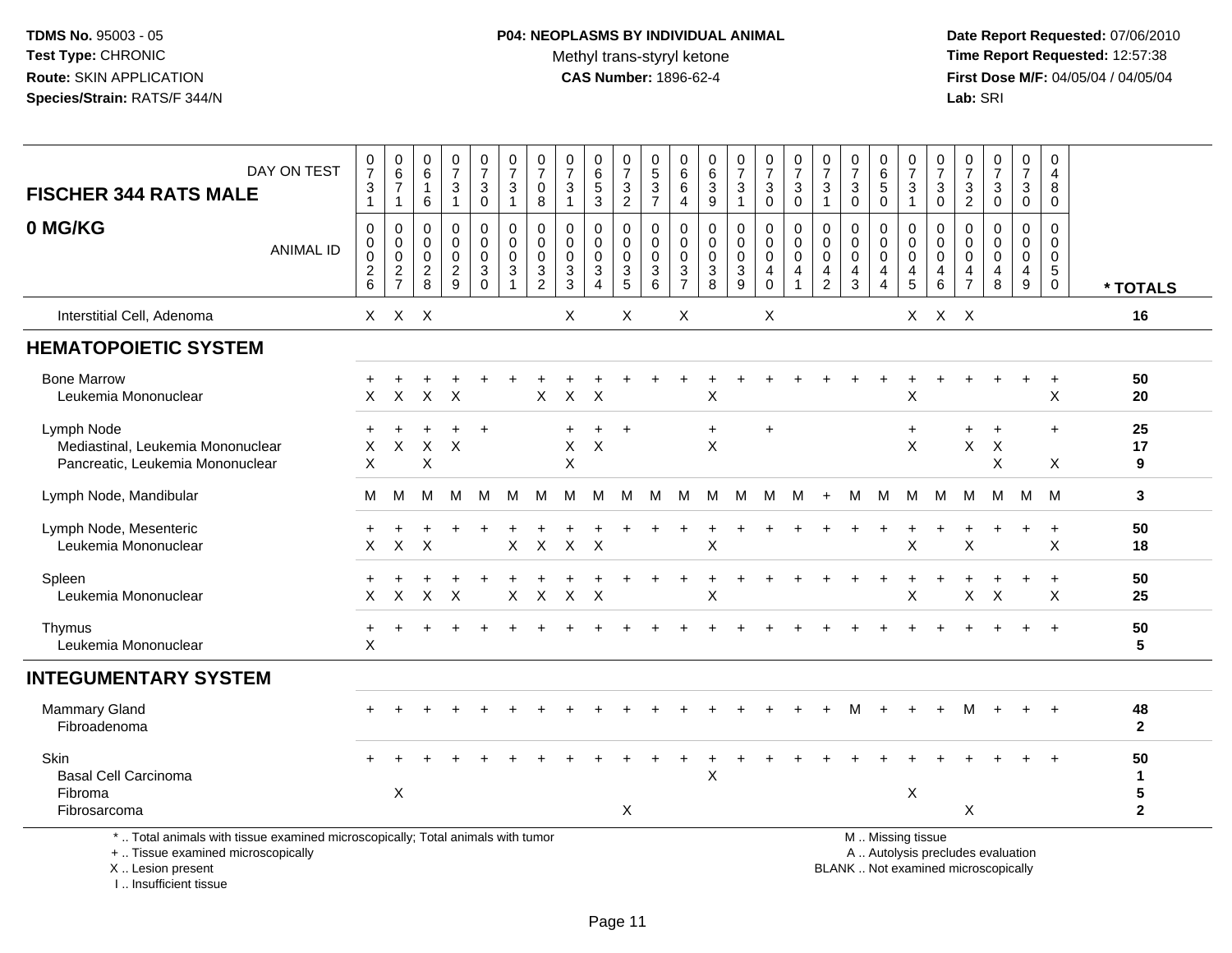| <b>FISCHER 344 RATS MALE</b>                                                                                                                                        | DAY ON TEST      | $\frac{0}{7}$<br>$\ensuremath{\mathsf{3}}$<br>$\mathbf{1}$ | $\begin{array}{c} 0 \\ 6 \\ 7 \end{array}$<br>$\mathbf{1}$ | $\begin{array}{c} 0 \\ 6 \end{array}$<br>$\mathbf{1}$<br>6 | $\frac{0}{7}$<br>$\ensuremath{\mathsf{3}}$<br>$\overline{1}$ | $\begin{smallmatrix}0\\7\end{smallmatrix}$<br>$\ensuremath{\mathsf{3}}$<br>$\mathbf 0$ | $\frac{0}{7}$<br>$\ensuremath{\mathsf{3}}$<br>$\mathbf{1}$     | $\frac{0}{7}$<br>0<br>8                                                      | $\frac{0}{7}$<br>$\ensuremath{\mathsf{3}}$<br>$\mathbf{1}$ | $\begin{array}{c} 0 \\ 6 \end{array}$<br>$\overline{5}$<br>$\mathbf{3}$             | $\begin{array}{c} 0 \\ 7 \end{array}$<br>$\frac{3}{2}$ | 0<br>$\overline{5}$<br>$\frac{3}{7}$                                 | 0<br>6<br>$\,6$<br>$\overline{4}$                          | $\begin{array}{c} 0 \\ 6 \end{array}$<br>$\ensuremath{\mathsf{3}}$<br>9     | $\frac{0}{7}$<br>$\mathbf{3}$<br>$\mathbf{1}$    | $\begin{array}{c} 0 \\ 7 \end{array}$<br>$\frac{3}{0}$                           | $\frac{0}{7}$<br>$\ensuremath{\mathsf{3}}$<br>$\pmb{0}$ | $\begin{array}{c} 0 \\ 7 \end{array}$<br>$\ensuremath{\mathsf{3}}$<br>$\mathbf{1}$ | $\begin{array}{c} 0 \\ 7 \end{array}$<br>$\ensuremath{\mathsf{3}}$<br>$\mathbf 0$ | $\begin{array}{c} 0 \\ 6 \end{array}$<br>$\overline{5}$<br>$\pmb{0}$ | $\frac{0}{7}$<br>$\frac{3}{1}$                                 | $\frac{0}{7}$<br>3<br>$\mathbf 0$ | $\pmb{0}$<br>$\boldsymbol{7}$<br>$\frac{3}{2}$ | $\frac{0}{7}$<br>$\ensuremath{\mathsf{3}}$<br>$\mathsf{O}\xspace$ | $\begin{array}{c} 0 \\ 7 \end{array}$<br>$_{\rm 0}^3$                       | $\mathbf 0$<br>$\overline{a}$<br>8<br>$\mathbf 0$                            |                                         |
|---------------------------------------------------------------------------------------------------------------------------------------------------------------------|------------------|------------------------------------------------------------|------------------------------------------------------------|------------------------------------------------------------|--------------------------------------------------------------|----------------------------------------------------------------------------------------|----------------------------------------------------------------|------------------------------------------------------------------------------|------------------------------------------------------------|-------------------------------------------------------------------------------------|--------------------------------------------------------|----------------------------------------------------------------------|------------------------------------------------------------|-----------------------------------------------------------------------------|--------------------------------------------------|----------------------------------------------------------------------------------|---------------------------------------------------------|------------------------------------------------------------------------------------|-----------------------------------------------------------------------------------|----------------------------------------------------------------------|----------------------------------------------------------------|-----------------------------------|------------------------------------------------|-------------------------------------------------------------------|-----------------------------------------------------------------------------|------------------------------------------------------------------------------|-----------------------------------------|
| 0 MG/KG                                                                                                                                                             | <b>ANIMAL ID</b> | 0<br>$\boldsymbol{0}$<br>$\pmb{0}$<br>$\frac{2}{6}$        | 0<br>$\pmb{0}$<br>$\pmb{0}$<br>$\frac{2}{7}$               | $\mathbf 0$<br>$\mathbf 0$<br>$\mathbf 0$<br>$\frac{2}{8}$ | $\mathbf 0$<br>$\mathbf 0$<br>$\mathbf 0$<br>$\frac{2}{9}$   | 0<br>$\mathbf 0$<br>$\mathbf 0$<br>$\sqrt{3}$<br>$\mathbf 0$                           | $\mathbf 0$<br>$\mathbf 0$<br>$\mathbf 0$<br>3<br>$\mathbf{1}$ | 0<br>$\pmb{0}$<br>$\mathbf 0$<br>$\ensuremath{\mathsf{3}}$<br>$\overline{2}$ | $\Omega$<br>$\mathbf 0$<br>0<br>$\sqrt{3}$<br>$\mathbf{3}$ | $\Omega$<br>$\mathbf 0$<br>0<br>$\ensuremath{\mathsf{3}}$<br>$\boldsymbol{\Lambda}$ | 0<br>$\mathbf 0$<br>$\mathbf 0$<br>$\frac{3}{5}$       | $\mathbf 0$<br>$\mathsf{O}\xspace$<br>$\mathbf 0$<br>$\sqrt{3}$<br>6 | $\mathbf 0$<br>$\mathbf 0$<br>$\mathbf 0$<br>$\frac{3}{7}$ | $\mathbf 0$<br>$\mathbf 0$<br>$\mathbf 0$<br>$\ensuremath{\mathsf{3}}$<br>8 | 0<br>$\mathbf 0$<br>$\mathbf 0$<br>$\frac{3}{9}$ | 0<br>$\mathsf{O}\xspace$<br>$\mathbf 0$<br>$\overline{4}$<br>$\mathsf{O}\xspace$ | $\mathbf 0$<br>$\pmb{0}$<br>$\mathbf 0$<br>4            | $\mathbf 0$<br>$\mathbf 0$<br>$\mathbf 0$<br>$\overline{4}$<br>$\overline{2}$      | 0<br>$\mathbf 0$<br>$\mathbf 0$<br>$\overline{4}$<br>$\mathbf{3}$                 | 0<br>$\mathsf{O}\xspace$<br>$\mathbf 0$<br>4<br>$\overline{4}$       | 0<br>$\mathsf{O}\xspace$<br>$\mathbf 0$<br>$\overline{4}$<br>5 | 0<br>0<br>$\mathbf 0$<br>4<br>6   | $\mathbf 0$<br>0<br>0<br>$\frac{4}{7}$         | $\mathbf 0$<br>$\mathbf 0$<br>$\mathbf 0$<br>$\overline{4}$<br>8  | 0<br>$\pmb{0}$<br>$\mathsf{O}\xspace$<br>$\overline{4}$<br>$\boldsymbol{9}$ | $\mathbf 0$<br>$\mathbf 0$<br>$\mathbf 0$<br>$5\phantom{.0}$<br>$\mathbf{0}$ | * TOTALS                                |
| Keratoacanthoma<br>Squamous Cell Carcinoma<br>Squamous Cell Papilloma                                                                                               |                  |                                                            |                                                            |                                                            | X                                                            |                                                                                        | X                                                              |                                                                              | X                                                          |                                                                                     |                                                        |                                                                      |                                                            |                                                                             |                                                  | X                                                                                |                                                         |                                                                                    |                                                                                   |                                                                      |                                                                |                                   |                                                | X                                                                 |                                                                             |                                                                              | 1                                       |
| <b>MUSCULOSKELETAL SYSTEM</b>                                                                                                                                       |                  |                                                            |                                                            |                                                            |                                                              |                                                                                        |                                                                |                                                                              |                                                            |                                                                                     |                                                        |                                                                      |                                                            |                                                                             |                                                  |                                                                                  |                                                         |                                                                                    |                                                                                   |                                                                      |                                                                |                                   |                                                |                                                                   |                                                                             |                                                                              |                                         |
| Bone<br>Osteosarcoma                                                                                                                                                |                  |                                                            |                                                            |                                                            |                                                              |                                                                                        |                                                                |                                                                              |                                                            |                                                                                     |                                                        |                                                                      | X                                                          |                                                                             |                                                  |                                                                                  |                                                         |                                                                                    |                                                                                   |                                                                      |                                                                |                                   |                                                |                                                                   |                                                                             |                                                                              | 50<br>$\mathbf 1$                       |
| <b>Skeletal Muscle</b>                                                                                                                                              |                  |                                                            |                                                            |                                                            |                                                              |                                                                                        |                                                                |                                                                              |                                                            |                                                                                     |                                                        |                                                                      |                                                            |                                                                             |                                                  |                                                                                  |                                                         |                                                                                    |                                                                                   |                                                                      |                                                                |                                   |                                                |                                                                   |                                                                             |                                                                              | 1                                       |
| <b>NERVOUS SYSTEM</b>                                                                                                                                               |                  |                                                            |                                                            |                                                            |                                                              |                                                                                        |                                                                |                                                                              |                                                            |                                                                                     |                                                        |                                                                      |                                                            |                                                                             |                                                  |                                                                                  |                                                         |                                                                                    |                                                                                   |                                                                      |                                                                |                                   |                                                |                                                                   |                                                                             |                                                                              |                                         |
| <b>Brain</b><br>Carcinoma, Metastatic, Pituitary Gland<br>Leukemia Mononuclear                                                                                      |                  |                                                            | X                                                          |                                                            |                                                              |                                                                                        |                                                                |                                                                              |                                                            |                                                                                     |                                                        |                                                                      |                                                            |                                                                             |                                                  | X                                                                                |                                                         |                                                                                    |                                                                                   |                                                                      |                                                                |                                   |                                                |                                                                   |                                                                             |                                                                              | 50<br>$\mathbf{1}$<br>$\mathbf{2}$      |
| Peripheral Nerve                                                                                                                                                    |                  |                                                            |                                                            |                                                            |                                                              |                                                                                        | $\ddot{}$                                                      |                                                                              |                                                            |                                                                                     |                                                        |                                                                      | $\ddot{}$                                                  |                                                                             |                                                  |                                                                                  |                                                         |                                                                                    |                                                                                   | $\ddot{}$                                                            |                                                                |                                   |                                                |                                                                   |                                                                             |                                                                              | 6                                       |
| Spinal Cord<br>Leukemia Mononuclear                                                                                                                                 |                  |                                                            | $\ddot{}$<br>$\boldsymbol{\mathsf{X}}$                     |                                                            |                                                              |                                                                                        | $\ddot{}$                                                      |                                                                              |                                                            |                                                                                     |                                                        |                                                                      | $\ddot{}$                                                  |                                                                             |                                                  |                                                                                  |                                                         |                                                                                    |                                                                                   | $\ddot{}$                                                            |                                                                |                                   |                                                |                                                                   |                                                                             |                                                                              | $\overline{\mathbf{r}}$<br>$\mathbf{1}$ |
| <b>RESPIRATORY SYSTEM</b>                                                                                                                                           |                  |                                                            |                                                            |                                                            |                                                              |                                                                                        |                                                                |                                                                              |                                                            |                                                                                     |                                                        |                                                                      |                                                            |                                                                             |                                                  |                                                                                  |                                                         |                                                                                    |                                                                                   |                                                                      |                                                                |                                   |                                                |                                                                   |                                                                             |                                                                              |                                         |
| Lung<br>Alveolar/Bronchiolar Adenoma<br>Leukemia Mononuclear                                                                                                        |                  | $\mathsf{X}$                                               | $\mathsf{X}$                                               | $\times$                                                   |                                                              |                                                                                        |                                                                | X                                                                            | Χ                                                          | X                                                                                   |                                                        |                                                                      |                                                            |                                                                             |                                                  |                                                                                  |                                                         |                                                                                    |                                                                                   |                                                                      | X                                                              |                                   | X                                              |                                                                   |                                                                             | X                                                                            | 50<br>$\mathbf{2}$<br>15                |
| Nose                                                                                                                                                                |                  |                                                            |                                                            |                                                            |                                                              |                                                                                        |                                                                |                                                                              |                                                            |                                                                                     |                                                        |                                                                      |                                                            |                                                                             |                                                  |                                                                                  |                                                         |                                                                                    |                                                                                   |                                                                      |                                                                |                                   |                                                |                                                                   |                                                                             |                                                                              | 50                                      |
| Trachea                                                                                                                                                             |                  |                                                            |                                                            |                                                            |                                                              |                                                                                        |                                                                |                                                                              |                                                            |                                                                                     |                                                        |                                                                      |                                                            |                                                                             |                                                  |                                                                                  |                                                         |                                                                                    |                                                                                   |                                                                      |                                                                |                                   |                                                |                                                                   |                                                                             |                                                                              | 50                                      |
| *  Total animals with tissue examined microscopically; Total animals with tumor<br>+  Tissue examined microscopically<br>X  Lesion present<br>I Insufficient tissue |                  |                                                            |                                                            |                                                            |                                                              |                                                                                        |                                                                |                                                                              |                                                            |                                                                                     |                                                        |                                                                      |                                                            |                                                                             |                                                  |                                                                                  |                                                         |                                                                                    | BLANK  Not examined microscopically                                               |                                                                      | M  Missing tissue                                              | A  Autolysis precludes evaluation |                                                |                                                                   |                                                                             |                                                                              |                                         |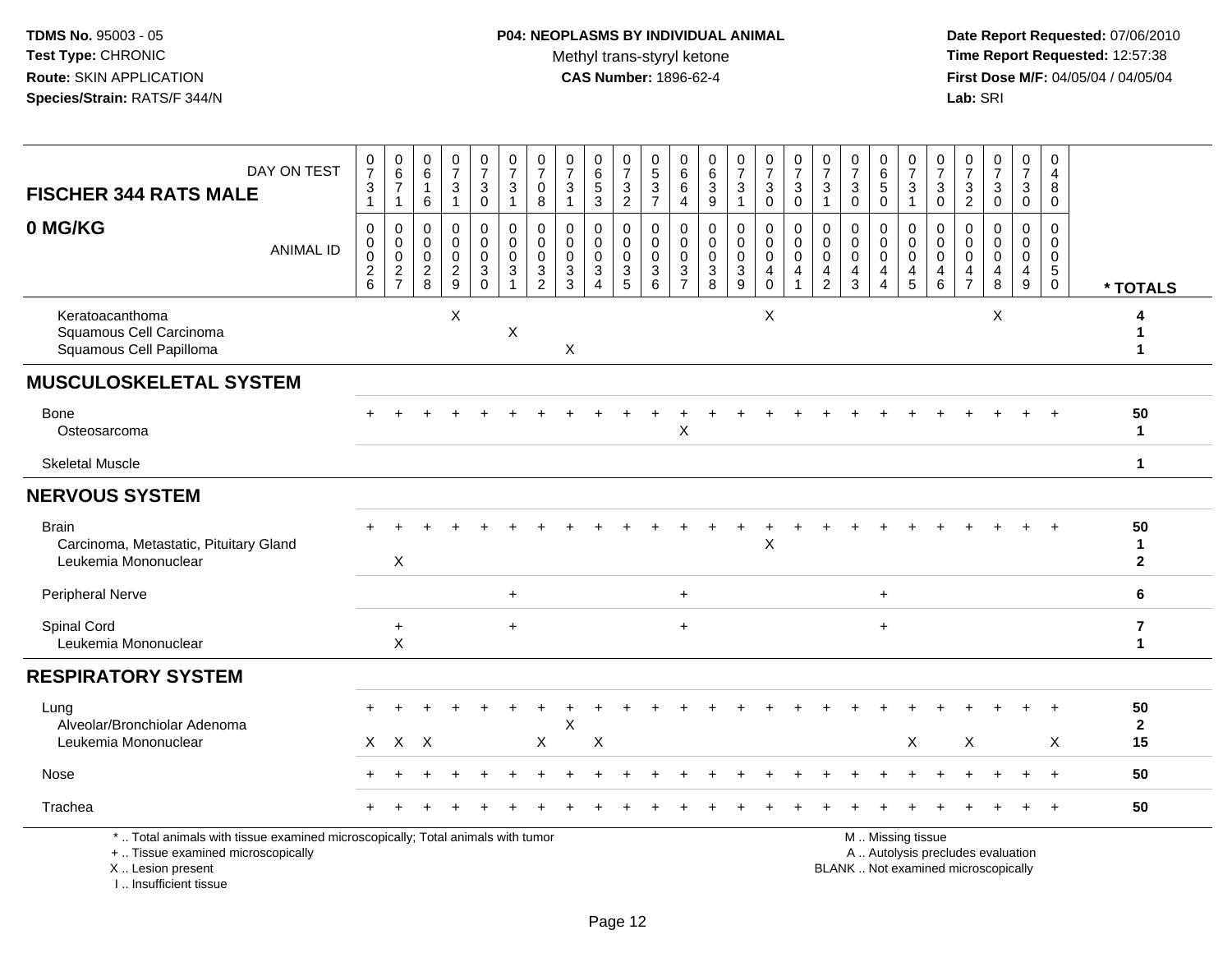**Date Report Requested:** 07/06/2010 **Time Report Requested:** 12:57:38 **First Dose M/F:** 04/05/04 / 04/05/04<br>Lab: SRI **Lab:** SRI

| DAY ON TEST<br><b>FISCHER 344 RATS MALE</b>                      | $\frac{0}{7}$<br>$\mathbf{3}$                                      | $\begin{matrix} 0 \\ 6 \\ 7 \end{matrix}$<br>$\overline{1}$ | $\begin{array}{c} 0 \\ 6 \end{array}$<br>$\mathbf{1}$<br>$\,6\,$ | $\frac{0}{7}$<br>3                           | $\frac{0}{7}$<br>$\mathbf{3}$<br>$\pmb{0}$                                    | $\frac{0}{7}$<br>$\mathbf{3}$<br>$\mathbf{1}$ | 0<br>$\overline{7}$<br>0<br>8  | $\frac{0}{7}$<br>$\ensuremath{\mathsf{3}}$            | $\begin{array}{c} 0 \\ 6 \\ 5 \end{array}$<br>$\sqrt{3}$ | $\frac{0}{7}$<br>$\frac{3}{2}$                                 | 0<br>5<br>$\mathbf{3}$<br>$\overline{7}$ | $0$<br>6<br>6<br>4                                                | $\begin{array}{c} 0 \\ 6 \\ 3 \end{array}$<br>9                 | $\begin{array}{c} 0 \\ 7 \\ 3 \end{array}$      | $\begin{smallmatrix}0\\7\end{smallmatrix}$<br>$\sqrt{3}$<br>$\pmb{0}$ | $\frac{0}{7}$<br>$\ensuremath{\mathsf{3}}$<br>0 | $\frac{0}{7}$<br>$\mathbf{3}$<br>$\overline{1}$                     | $\frac{0}{7}$<br>$\mathbf{3}$<br>$\mathbf 0$           | $\begin{array}{c} 0 \\ 6 \\ 5 \end{array}$<br>$\pmb{0}$ | $\frac{0}{7}$<br>$\ensuremath{\mathsf{3}}$<br>1             | 0<br>$\overline{7}$<br>$\sqrt{3}$<br>0 | $\frac{0}{7}$<br>$\frac{3}{2}$                                           | $\frac{0}{7}$<br>$\mathbf{3}$<br>0 | $\pmb{0}$<br>$\overline{7}$<br>$\sqrt{3}$<br>$\mathbf 0$   | 0<br>4<br>8<br>0                |               |
|------------------------------------------------------------------|--------------------------------------------------------------------|-------------------------------------------------------------|------------------------------------------------------------------|----------------------------------------------|-------------------------------------------------------------------------------|-----------------------------------------------|--------------------------------|-------------------------------------------------------|----------------------------------------------------------|----------------------------------------------------------------|------------------------------------------|-------------------------------------------------------------------|-----------------------------------------------------------------|-------------------------------------------------|-----------------------------------------------------------------------|-------------------------------------------------|---------------------------------------------------------------------|--------------------------------------------------------|---------------------------------------------------------|-------------------------------------------------------------|----------------------------------------|--------------------------------------------------------------------------|------------------------------------|------------------------------------------------------------|---------------------------------|---------------|
| 0 MG/KG<br><b>ANIMAL ID</b>                                      | 0<br>$\pmb{0}$<br>$\,0\,$<br>$\begin{array}{c} 2 \\ 6 \end{array}$ | 0000027                                                     | $\pmb{0}$<br>$_{\rm 0}^{\rm 0}$<br>$\frac{2}{8}$                 | 0<br>$\mathbf 0$<br>0<br>$\overline{a}$<br>9 | $\pmb{0}$<br>$\mathsf{O}\xspace$<br>$\mathbf 0$<br>$\mathsf 3$<br>$\mathbf 0$ | 0<br>$\mathbf 0$<br>0<br>3                    | 0<br>0<br>0<br>$\sqrt{3}$<br>2 | 0<br>$\begin{bmatrix} 0 \\ 0 \\ 3 \end{bmatrix}$<br>3 | 0<br>$\mathbf 0$<br>$\pmb{0}$<br>$\mathfrak{Z}$<br>4     | 0<br>$\overline{0}$<br>$\pmb{0}$<br>$\mathbf{3}$<br>$\sqrt{5}$ | 0<br>0<br>0<br>3<br>6                    | 0<br>$\mathbf 0$<br>$\pmb{0}$<br>$\overline{3}$<br>$\overline{7}$ | $\mathbf 0$<br>$\begin{bmatrix} 0 \\ 0 \\ 3 \end{bmatrix}$<br>8 | 0<br>0<br>$\boldsymbol{0}$<br>$\mathbf{3}$<br>9 | 0<br>$\pmb{0}$<br>$\pmb{0}$<br>$\overline{a}$<br>$\mathbf 0$          | 0<br>0<br>0<br>4                                | 0<br>$\mathbf 0$<br>$\mathbf 0$<br>$\overline{4}$<br>$\overline{2}$ | 0<br>$\mathbf 0$<br>$\mathbf 0$<br>$\overline{4}$<br>3 | 0<br>$\pmb{0}$<br>$\pmb{0}$<br>4<br>$\overline{4}$      | 0<br>$\pmb{0}$<br>$\pmb{0}$<br>$\overline{\mathbf{4}}$<br>5 | 0<br>0<br>0<br>4<br>6                  | 0<br>$\pmb{0}$<br>$\pmb{0}$<br>$\overline{\mathbf{4}}$<br>$\overline{7}$ | 0<br>0<br>0<br>4<br>8              | 0<br>$\mathbf 0$<br>$\mathbf 0$<br>$\overline{4}$<br>$9\,$ | 0<br>0<br>0<br>5<br>$\mathbf 0$ | * TOTALS      |
| <b>SPECIAL SENSES SYSTEM</b>                                     |                                                                    |                                                             |                                                                  |                                              |                                                                               |                                               |                                |                                                       |                                                          |                                                                |                                          |                                                                   |                                                                 |                                                 |                                                                       |                                                 |                                                                     |                                                        |                                                         |                                                             |                                        |                                                                          |                                    |                                                            |                                 |               |
| Eye                                                              |                                                                    |                                                             |                                                                  |                                              |                                                                               |                                               |                                |                                                       |                                                          |                                                                |                                          |                                                                   |                                                                 |                                                 |                                                                       |                                                 |                                                                     |                                                        |                                                         |                                                             |                                        |                                                                          |                                    |                                                            |                                 | 50            |
| <b>Harderian Gland</b>                                           |                                                                    |                                                             |                                                                  |                                              |                                                                               |                                               |                                |                                                       |                                                          |                                                                |                                          |                                                                   |                                                                 |                                                 |                                                                       |                                                 |                                                                     |                                                        |                                                         |                                                             |                                        |                                                                          |                                    |                                                            | $+$                             | 50            |
| Zymbal's Gland<br>Carcinoma                                      |                                                                    |                                                             |                                                                  |                                              |                                                                               |                                               |                                |                                                       |                                                          |                                                                |                                          |                                                                   |                                                                 |                                                 |                                                                       |                                                 |                                                                     |                                                        |                                                         |                                                             |                                        |                                                                          |                                    |                                                            |                                 | 1             |
| <b>URINARY SYSTEM</b>                                            |                                                                    |                                                             |                                                                  |                                              |                                                                               |                                               |                                |                                                       |                                                          |                                                                |                                          |                                                                   |                                                                 |                                                 |                                                                       |                                                 |                                                                     |                                                        |                                                         |                                                             |                                        |                                                                          |                                    |                                                            |                                 |               |
| Kidney<br>Leukemia Mononuclear                                   | X                                                                  | $\boldsymbol{\mathsf{X}}$                                   |                                                                  |                                              |                                                                               |                                               | $\pmb{\times}$                 |                                                       |                                                          |                                                                |                                          |                                                                   |                                                                 |                                                 |                                                                       |                                                 |                                                                     |                                                        |                                                         |                                                             |                                        |                                                                          |                                    |                                                            |                                 | 50<br>8       |
| <b>Urinary Bladder</b>                                           |                                                                    |                                                             |                                                                  |                                              |                                                                               |                                               |                                |                                                       |                                                          |                                                                |                                          |                                                                   |                                                                 |                                                 |                                                                       |                                                 |                                                                     |                                                        |                                                         |                                                             |                                        |                                                                          |                                    |                                                            | $+$                             | 50            |
| <b>SYSTEMIC LESIONS</b>                                          |                                                                    |                                                             |                                                                  |                                              |                                                                               |                                               |                                |                                                       |                                                          |                                                                |                                          |                                                                   |                                                                 |                                                 |                                                                       |                                                 |                                                                     |                                                        |                                                         |                                                             |                                        |                                                                          |                                    |                                                            |                                 |               |
| Multiple Organ<br>Leukemia Mononuclear<br>Mesothelioma Malignant | X                                                                  | X<br>X                                                      |                                                                  | $X$ $X$                                      |                                                                               |                                               |                                | X X X X                                               |                                                          |                                                                |                                          |                                                                   | X                                                               |                                                 |                                                                       |                                                 |                                                                     |                                                        |                                                         | X                                                           |                                        | $\mathsf{X}$                                                             | $\boldsymbol{\mathsf{X}}$          | X                                                          | $\times$                        | 50<br>26<br>4 |

\* .. Total animals with tissue examined microscopically; Total animals with tumor

+ .. Tissue examined microscopically

X .. Lesion present

I .. Insufficient tissue

 M .. Missing tissuey the contract of the contract of the contract of the contract of the contract of the contract of the contract of  $A$ . Autolysis precludes evaluation Lesion present BLANK .. Not examined microscopically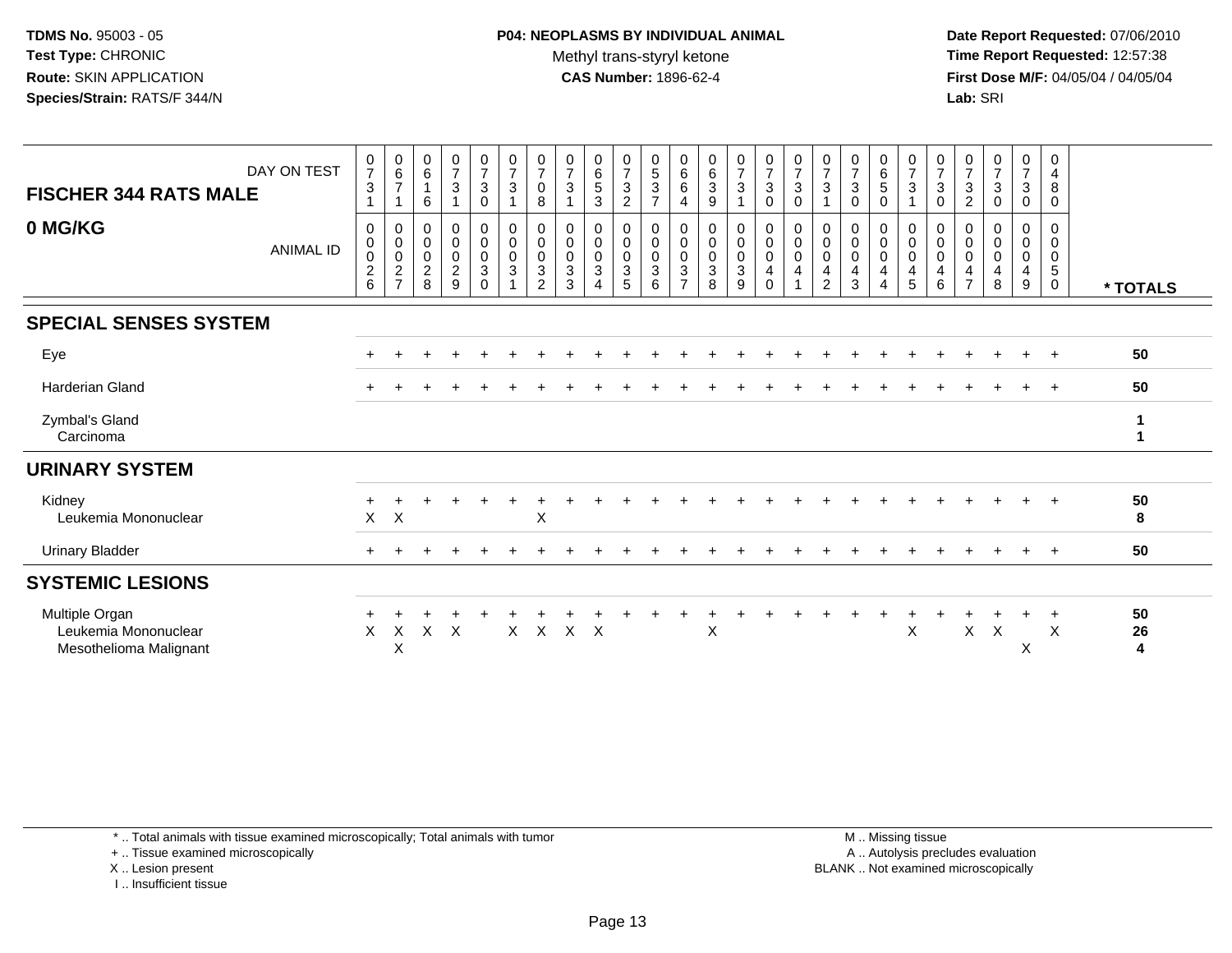# **P04: NEOPLASMS BY INDIVIDUAL ANIMAL**Methyl trans-styryl ketone<br>CAS Number: 1896-62-4

 **Date Report Requested:** 07/06/2010 **Time Report Requested:** 12:57:38 **First Dose M/F:** 04/05/04 / 04/05/04<br>**Lab:** SRI **Lab:** SRI

| DAY ON TEST<br><b>FISCHER 344 RATS MALE</b>                 | $\begin{array}{c} 0 \\ 2 \\ 7 \end{array}$<br>$\overline{a}$ | $\begin{array}{c} 0 \\ 7 \end{array}$<br>$\mathbf{3}$<br>$\mathbf 0$ | $065$<br>7                                                  | $\frac{0}{7}$<br>$\mathsf 3$<br>$\mathbf{1}$                | $\begin{array}{c} 0 \\ 6 \\ 7 \end{array}$<br>0                 | $\frac{0}{7}$<br>$\mathbf{3}$<br>$\mathbf{1}$                            | $\frac{0}{7}$<br>3<br>$\overline{c}$       | $\frac{0}{7}$<br>$\sqrt{3}$<br>$\mathbf{1}$              | 0<br>$\overline{4}$<br>8<br>$\mathbf 0$            | $\frac{0}{7}$<br>$\frac{2}{6}$                                | $\frac{0}{7}$<br>$\frac{3}{2}$                                          | 0<br>$\,6\,$<br>$\overline{1}$<br>3 | $\pmb{0}$<br>$\,6\,$<br>$\,6\,$<br>$\mathbf 0$          | $\begin{matrix} 0 \\ 5 \end{matrix}$<br>$\overline{9}$<br>1    | $\frac{0}{7}$<br>$\mathbf{3}$<br>0                              | $\frac{0}{7}$<br>$\sqrt{3}$<br>$\overline{2}$                    | 0<br>$\overline{7}$<br>$\mathbf{3}$<br>$\overline{1}$                  | $\frac{0}{7}$<br>$\mathbf{1}$<br>8                  | $\pmb{0}$<br>$\,6\,$<br>$\overline{5}$<br>$\boldsymbol{9}$ | $\frac{0}{7}$<br>$\mathbf{3}$<br>$\mathbf 0$                             | $\frac{0}{7}$<br>$\mathbf{3}$<br>$\mathsf{O}\xspace$ | $\frac{0}{7}$<br>$\sqrt{3}$<br>$\mathbf{1}$                         | $\begin{array}{c} 0 \\ 5 \\ 5 \end{array}$<br>4 | $\begin{smallmatrix}0\\7\end{smallmatrix}$<br>$\mathbf{3}$<br>$\mathbf{1}$ | $\pmb{0}$<br>$\overline{7}$<br>$\mathbf{3}$<br>$\mathbf{1}$                     |                 |
|-------------------------------------------------------------|--------------------------------------------------------------|----------------------------------------------------------------------|-------------------------------------------------------------|-------------------------------------------------------------|-----------------------------------------------------------------|--------------------------------------------------------------------------|--------------------------------------------|----------------------------------------------------------|----------------------------------------------------|---------------------------------------------------------------|-------------------------------------------------------------------------|-------------------------------------|---------------------------------------------------------|----------------------------------------------------------------|-----------------------------------------------------------------|------------------------------------------------------------------|------------------------------------------------------------------------|-----------------------------------------------------|------------------------------------------------------------|--------------------------------------------------------------------------|------------------------------------------------------|---------------------------------------------------------------------|-------------------------------------------------|----------------------------------------------------------------------------|---------------------------------------------------------------------------------|-----------------|
| <b>10 MG/KG</b><br><b>ANIMAL ID</b>                         | $\pmb{0}$<br>$\mathbf 0$<br>$\mathbf 0$<br>5<br>1            | $\mathbf 0$<br>$\mathbf 0$<br>$\frac{0}{5}$<br>$\overline{2}$        | $\pmb{0}$<br>$\boldsymbol{0}$<br>$\pmb{0}$<br>$\frac{5}{3}$ | $\pmb{0}$<br>$\mathsf 0$<br>$\frac{0}{5}$<br>$\overline{4}$ | $\pmb{0}$<br>$\mathsf{O}\xspace$<br>$\pmb{0}$<br>$\overline{5}$ | $\pmb{0}$<br>$\mathbf 0$<br>$\mathbf 0$<br>$\sqrt{5}$<br>$6\phantom{1}6$ | 0<br>0<br>$\pmb{0}$<br>5<br>$\overline{7}$ | $\pmb{0}$<br>$\mathbf 0$<br>$\pmb{0}$<br>$\sqrt{5}$<br>8 | $\mathbf 0$<br>$\mathsf{O}$<br>$\pmb{0}$<br>5<br>9 | 0<br>$\mathsf{O}\xspace$<br>$\pmb{0}$<br>$\,6$<br>$\mathbf 0$ | $\pmb{0}$<br>$\mathbf 0$<br>$\overline{0}$<br>$\,6\,$<br>$\overline{1}$ | 0<br>$\mathbf 0$<br>0<br>$\,6$<br>2 | $\mathbf 0$<br>$\mathbf 0$<br>$\pmb{0}$<br>$\,6\,$<br>3 | $\pmb{0}$<br>$\mathbf 0$<br>$\mathbf 0$<br>6<br>$\overline{A}$ | 0<br>$\mathsf{O}\xspace$<br>$\mathsf{O}\xspace$<br>$\,6\,$<br>5 | $\pmb{0}$<br>$\pmb{0}$<br>$\pmb{0}$<br>$\,6\,$<br>$6\phantom{1}$ | $\mathbf 0$<br>$\mathbf 0$<br>$\mathbf 0$<br>$\,6\,$<br>$\overline{7}$ | $\mathbf 0$<br>$\mathbf 0$<br>$\mathsf 0$<br>6<br>8 | $\pmb{0}$<br>$\mathbf 0$<br>$\pmb{0}$<br>$\,6\,$<br>9      | $\pmb{0}$<br>$\mathbf 0$<br>$\pmb{0}$<br>$\boldsymbol{7}$<br>$\mathbf 0$ | 0<br>0<br>$\mathsf{O}\xspace$<br>$\boldsymbol{7}$    | 0<br>$\mathbf 0$<br>$\pmb{0}$<br>$\boldsymbol{7}$<br>$\overline{2}$ | 0<br>0<br>$\pmb{0}$<br>$\overline{7}$<br>3      | $\pmb{0}$<br>$\mathbf 0$<br>$\frac{0}{7}$<br>$\overline{4}$                | $\mathbf 0$<br>$\mathbf{0}$<br>$\mathbf 0$<br>$\overline{7}$<br>$5\phantom{.0}$ | males<br>(cont) |
| <b>ALIMENTARY SYSTEM</b>                                    |                                                              |                                                                      |                                                             |                                                             |                                                                 |                                                                          |                                            |                                                          |                                                    |                                                               |                                                                         |                                     |                                                         |                                                                |                                                                 |                                                                  |                                                                        |                                                     |                                                            |                                                                          |                                                      |                                                                     |                                                 |                                                                            |                                                                                 |                 |
| Esophagus                                                   |                                                              |                                                                      |                                                             |                                                             |                                                                 |                                                                          |                                            |                                                          |                                                    |                                                               |                                                                         |                                     |                                                         |                                                                |                                                                 |                                                                  |                                                                        |                                                     |                                                            |                                                                          |                                                      |                                                                     |                                                 |                                                                            | $+$                                                                             |                 |
| Intestine Large, Cecum                                      |                                                              |                                                                      |                                                             |                                                             |                                                                 |                                                                          |                                            |                                                          |                                                    |                                                               |                                                                         |                                     |                                                         |                                                                |                                                                 |                                                                  |                                                                        |                                                     |                                                            |                                                                          |                                                      |                                                                     |                                                 |                                                                            | $+$                                                                             |                 |
| Intestine Large, Colon                                      |                                                              |                                                                      |                                                             |                                                             |                                                                 |                                                                          |                                            |                                                          |                                                    |                                                               |                                                                         |                                     |                                                         |                                                                |                                                                 |                                                                  |                                                                        |                                                     |                                                            |                                                                          |                                                      |                                                                     |                                                 |                                                                            | $+$                                                                             |                 |
| Intestine Large, Rectum                                     |                                                              |                                                                      |                                                             |                                                             |                                                                 |                                                                          |                                            |                                                          |                                                    |                                                               |                                                                         |                                     |                                                         |                                                                |                                                                 |                                                                  |                                                                        |                                                     |                                                            |                                                                          |                                                      |                                                                     |                                                 |                                                                            | $\ddot{}$                                                                       |                 |
| Intestine Small, Duodenum                                   |                                                              |                                                                      |                                                             |                                                             |                                                                 |                                                                          |                                            |                                                          |                                                    |                                                               |                                                                         |                                     |                                                         |                                                                |                                                                 |                                                                  |                                                                        |                                                     |                                                            |                                                                          |                                                      |                                                                     |                                                 |                                                                            | $+$                                                                             |                 |
| Intestine Small, Ileum                                      |                                                              |                                                                      |                                                             |                                                             |                                                                 |                                                                          |                                            |                                                          |                                                    |                                                               |                                                                         |                                     |                                                         |                                                                |                                                                 |                                                                  |                                                                        |                                                     |                                                            |                                                                          |                                                      |                                                                     |                                                 |                                                                            |                                                                                 |                 |
| Intestine Small, Jejunum                                    |                                                              |                                                                      |                                                             |                                                             |                                                                 |                                                                          |                                            |                                                          | A                                                  | $\ddot{}$                                                     | $+$                                                                     | м                                   | A                                                       |                                                                |                                                                 |                                                                  |                                                                        |                                                     |                                                            |                                                                          |                                                      |                                                                     |                                                 | $\ddot{}$                                                                  | $+$                                                                             |                 |
| Liver<br>Hepatocellular Adenoma<br>Hepatocellular Carcinoma |                                                              |                                                                      |                                                             |                                                             |                                                                 |                                                                          |                                            |                                                          |                                                    |                                                               |                                                                         |                                     |                                                         |                                                                |                                                                 |                                                                  |                                                                        |                                                     |                                                            |                                                                          |                                                      |                                                                     |                                                 | $+$                                                                        | $+$<br>$\mathsf X$                                                              |                 |
| Leukemia Mononuclear                                        |                                                              |                                                                      | $X$ $X$                                                     |                                                             | $X$ $X$                                                         |                                                                          |                                            |                                                          |                                                    |                                                               |                                                                         | X X X                               |                                                         |                                                                |                                                                 |                                                                  |                                                                        |                                                     |                                                            | X X X                                                                    |                                                      |                                                                     |                                                 | X                                                                          |                                                                                 |                 |
| Mesentery<br>Mesothelioma Malignant                         |                                                              |                                                                      |                                                             |                                                             |                                                                 | $+$<br>$\boldsymbol{\mathsf{X}}$                                         |                                            |                                                          |                                                    | $+$                                                           | $+$                                                                     | $+$                                 | $+$                                                     |                                                                |                                                                 |                                                                  |                                                                        | $+$<br>$\boldsymbol{\mathsf{X}}$                    |                                                            |                                                                          |                                                      | $+$                                                                 |                                                 |                                                                            |                                                                                 |                 |
| Oral Mucosa<br>Squamous Cell Papilloma                      |                                                              |                                                                      |                                                             |                                                             |                                                                 |                                                                          |                                            |                                                          |                                                    |                                                               |                                                                         |                                     |                                                         |                                                                |                                                                 |                                                                  |                                                                        |                                                     |                                                            |                                                                          |                                                      |                                                                     |                                                 |                                                                            |                                                                                 |                 |
| Pancreas<br>Leukemia Mononuclear                            |                                                              |                                                                      |                                                             |                                                             |                                                                 |                                                                          |                                            |                                                          |                                                    |                                                               |                                                                         |                                     | $\pmb{\times}$                                          |                                                                |                                                                 |                                                                  |                                                                        |                                                     |                                                            |                                                                          |                                                      |                                                                     |                                                 |                                                                            | $+$                                                                             |                 |

\* .. Total animals with tissue examined microscopically; Total animals with tumor

+ .. Tissue examined microscopically

X .. Lesion present

I .. Insufficient tissue

 M .. Missing tissuey the contract of the contract of the contract of the contract of the contract of the contract of the contract of  $A$ . Autolysis precludes evaluation Lesion present BLANK .. Not examined microscopically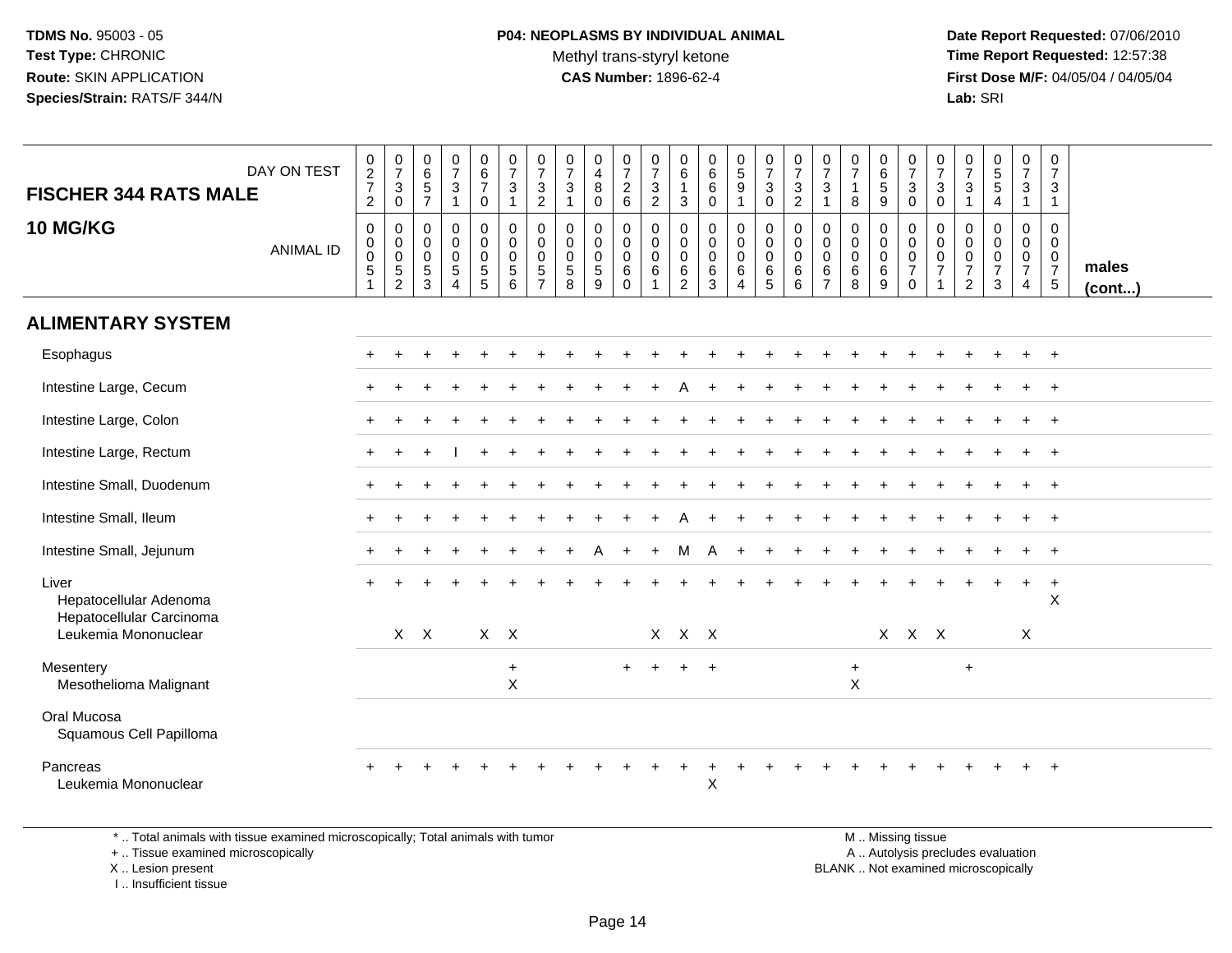#### **P04: NEOPLASMS BY INDIVIDUAL ANIMAL**Methyl trans-styryl ketone<br>CAS Number: 1896-62-4

 **Date Report Requested:** 07/06/2010 **Time Report Requested:** 12:57:38 **First Dose M/F:** 04/05/04 / 04/05/04<br>**Lab:** SRI **Lab:** SRI

| DAY ON TEST<br><b>FISCHER 344 RATS MALE</b>                                                                        | 0<br>$\overline{2}$<br>$\overline{7}$<br>2   | $\frac{0}{7}$<br>$\mathbf 3$<br>$\mathsf{O}\xspace$   | $\mathbf 0$<br>$6\overline{6}$<br>$\overline{5}$<br>$\overline{7}$ | $\begin{array}{c} 0 \\ 7 \end{array}$<br>$\mathbf{3}$<br>$\mathbf{1}$ | 0<br>$\,6\,$<br>$\overline{7}$<br>$\mathbf 0$                            | $\begin{array}{c} 0 \\ 7 \end{array}$<br>$\mathbf{3}$<br>$\mathbf{1}$            | 0<br>$\overline{7}$<br>$\mathbf{3}$<br>$\overline{2}$ | $\frac{0}{7}$<br>$\sqrt{3}$<br>$\overline{1}$              | 0<br>$\overline{\mathbf{4}}$<br>$\,8\,$<br>$\mathbf 0$ | 0<br>$\boldsymbol{7}$<br>$\overline{c}$<br>$\,6\,$             | 0<br>$\overline{7}$<br>3<br>$\overline{2}$ | 0<br>6<br>$\overline{1}$<br>3                | 0<br>$6\overline{6}$<br>$\,6\,$<br>$\mathbf 0$ | 0<br>$5\,$<br>9<br>$\mathbf{1}$              | 0<br>$\overline{7}$<br>$\sqrt{3}$<br>$\mathbf 0$           | 0<br>$\overline{7}$<br>$\sqrt{3}$<br>$\overline{2}$ | 0<br>$\overline{7}$<br>$\mathbf{3}$<br>$\mathbf{1}$              | 0<br>$\overline{7}$<br>$\mathbf{1}$<br>8 | 0<br>6<br>5<br>9                                    | 0<br>$\overline{7}$<br>$\sqrt{3}$<br>$\pmb{0}$            | 0<br>$\overline{7}$<br>$\mathsf 3$<br>$\mathbf 0$ | 0<br>$\overline{7}$<br>$\sqrt{3}$<br>$\mathbf{1}$                | $\begin{array}{c} 0 \\ 5 \\ 5 \end{array}$<br>$\overline{\mathbf{4}}$ | 0<br>$\overline{7}$<br>$\mathbf{3}$<br>$\mathbf{1}$                              | $\mathbf 0$<br>$\overline{7}$<br>3<br>$\mathbf{1}$ |                 |
|--------------------------------------------------------------------------------------------------------------------|----------------------------------------------|-------------------------------------------------------|--------------------------------------------------------------------|-----------------------------------------------------------------------|--------------------------------------------------------------------------|----------------------------------------------------------------------------------|-------------------------------------------------------|------------------------------------------------------------|--------------------------------------------------------|----------------------------------------------------------------|--------------------------------------------|----------------------------------------------|------------------------------------------------|----------------------------------------------|------------------------------------------------------------|-----------------------------------------------------|------------------------------------------------------------------|------------------------------------------|-----------------------------------------------------|-----------------------------------------------------------|---------------------------------------------------|------------------------------------------------------------------|-----------------------------------------------------------------------|----------------------------------------------------------------------------------|----------------------------------------------------|-----------------|
| <b>10 MG/KG</b><br><b>ANIMAL ID</b>                                                                                | $\mathbf 0$<br>$\mathbf 0$<br>$\pmb{0}$<br>5 | 0<br>0<br>$\mathbf 0$<br>$\sqrt{5}$<br>$\overline{2}$ | $\pmb{0}$<br>$\mathbf 0$<br>$\mathbf 0$<br>$\sqrt{5}$<br>3         | 0<br>$\mathbf 0$<br>0<br>$5\,$<br>4                                   | $\pmb{0}$<br>$\ddot{\mathbf{0}}$<br>$\mathsf{O}\xspace$<br>$\frac{5}{5}$ | $\mathbf 0$<br>$\ddot{\mathbf{0}}$<br>$\mathsf{O}\xspace$<br>5<br>$6\phantom{a}$ | 0<br>0<br>0<br>5                                      | $\mathbf 0$<br>$\pmb{0}$<br>$\mathbf 0$<br>$\sqrt{5}$<br>8 | 0<br>0<br>$\mathbf 0$<br>$\sqrt{5}$<br>9               | $\mathbf 0$<br>$\mathbf 0$<br>$\pmb{0}$<br>$\,6\,$<br>$\Omega$ | 0<br>$\mathbf 0$<br>$\mathbf 0$<br>6       | 0<br>0<br>$\mathbf 0$<br>6<br>$\overline{2}$ | 0<br>$\mathsf 0$<br>$\mathsf 0$<br>6<br>3      | 0<br>$\mathbf 0$<br>0<br>6<br>$\overline{4}$ | $\pmb{0}$<br>$\overline{0}$<br>$\mathbf 0$<br>$\,6\,$<br>5 | $\mathbf 0$<br>$\mathbf 0$<br>$\mathbf 0$<br>6<br>6 | $\mathbf 0$<br>$\mathbf 0$<br>$\mathbf 0$<br>6<br>$\overline{7}$ | 0<br>0<br>$\mathbf 0$<br>$\,6$<br>8      | $\pmb{0}$<br>$\pmb{0}$<br>$\pmb{0}$<br>$\,6\,$<br>9 | 0<br>$\pmb{0}$<br>$\pmb{0}$<br>$\overline{7}$<br>$\Omega$ | 0<br>$\mathbf 0$<br>$\mathbf 0$<br>$\overline{7}$ | $\mathbf 0$<br>$\Omega$<br>0<br>$\overline{7}$<br>$\overline{2}$ | 0<br>$\mathbf 0$<br>$\pmb{0}$<br>$\boldsymbol{7}$<br>3                | $\mathbf 0$<br>$\mathbf 0$<br>$\overline{0}$<br>$\overline{7}$<br>$\overline{4}$ | $\Omega$<br>$\Omega$<br>0<br>$\overline{7}$<br>5   | males<br>(cont) |
| Salivary Glands                                                                                                    |                                              |                                                       |                                                                    |                                                                       |                                                                          |                                                                                  |                                                       |                                                            |                                                        |                                                                |                                            |                                              |                                                |                                              |                                                            |                                                     |                                                                  |                                          |                                                     |                                                           |                                                   |                                                                  |                                                                       |                                                                                  | $\ddot{}$                                          |                 |
| Stomach, Forestomach                                                                                               |                                              |                                                       |                                                                    |                                                                       |                                                                          |                                                                                  |                                                       |                                                            |                                                        |                                                                |                                            |                                              |                                                |                                              |                                                            |                                                     |                                                                  |                                          |                                                     |                                                           |                                                   |                                                                  |                                                                       |                                                                                  | $^{+}$                                             |                 |
| Stomach, Glandular                                                                                                 |                                              |                                                       |                                                                    |                                                                       |                                                                          |                                                                                  |                                                       |                                                            |                                                        |                                                                |                                            |                                              |                                                |                                              |                                                            |                                                     |                                                                  |                                          |                                                     |                                                           |                                                   |                                                                  |                                                                       |                                                                                  | $+$                                                |                 |
| Tongue<br>Squamous Cell Papilloma                                                                                  |                                              |                                                       |                                                                    | $\ddot{}$                                                             |                                                                          |                                                                                  |                                                       |                                                            |                                                        |                                                                |                                            |                                              |                                                |                                              |                                                            |                                                     |                                                                  |                                          | $\ddot{}$                                           |                                                           |                                                   |                                                                  |                                                                       |                                                                                  |                                                    |                 |
| <b>CARDIOVASCULAR SYSTEM</b>                                                                                       |                                              |                                                       |                                                                    |                                                                       |                                                                          |                                                                                  |                                                       |                                                            |                                                        |                                                                |                                            |                                              |                                                |                                              |                                                            |                                                     |                                                                  |                                          |                                                     |                                                           |                                                   |                                                                  |                                                                       |                                                                                  |                                                    |                 |
| Heart<br>Leukemia Mononuclear<br>Schwannoma Malignant                                                              |                                              |                                                       |                                                                    |                                                                       |                                                                          |                                                                                  |                                                       |                                                            |                                                        |                                                                |                                            |                                              | $\pmb{\times}$                                 |                                              |                                                            |                                                     |                                                                  |                                          |                                                     |                                                           |                                                   |                                                                  |                                                                       |                                                                                  | $+$                                                |                 |
| <b>ENDOCRINE SYSTEM</b>                                                                                            |                                              |                                                       |                                                                    |                                                                       |                                                                          |                                                                                  |                                                       |                                                            |                                                        |                                                                |                                            |                                              |                                                |                                              |                                                            |                                                     |                                                                  |                                          |                                                     |                                                           |                                                   |                                                                  |                                                                       |                                                                                  |                                                    |                 |
| <b>Adrenal Cortex</b><br>Adenoma<br>Leukemia Mononuclear                                                           |                                              |                                                       |                                                                    |                                                                       | X                                                                        |                                                                                  |                                                       |                                                            |                                                        |                                                                |                                            |                                              | X                                              |                                              |                                                            |                                                     |                                                                  |                                          |                                                     |                                                           |                                                   |                                                                  |                                                                       |                                                                                  |                                                    |                 |
| Adrenal Medulla                                                                                                    |                                              |                                                       |                                                                    |                                                                       |                                                                          |                                                                                  |                                                       |                                                            |                                                        |                                                                |                                            |                                              |                                                |                                              |                                                            |                                                     |                                                                  |                                          |                                                     |                                                           |                                                   |                                                                  |                                                                       |                                                                                  |                                                    |                 |
| Leukemia Mononuclear<br>Pheochromocytoma Benign<br>Pheochromocytoma Benign, Multiple<br>Pheochromocytoma Malignant |                                              |                                                       |                                                                    |                                                                       | X                                                                        | X                                                                                |                                                       |                                                            |                                                        | $\boldsymbol{\mathsf{X}}$                                      |                                            |                                              |                                                |                                              |                                                            |                                                     |                                                                  |                                          |                                                     |                                                           |                                                   | X                                                                |                                                                       |                                                                                  | X                                                  |                 |
| Islets, Pancreatic<br>Adenoma<br>Carcinoma                                                                         |                                              | $\boldsymbol{\mathsf{X}}$                             |                                                                    | $\mathsf{X}^-$                                                        | $\mathsf{X}$                                                             |                                                                                  | $\boldsymbol{\mathsf{X}}$                             |                                                            |                                                        |                                                                |                                            |                                              |                                                |                                              |                                                            |                                                     | Χ                                                                |                                          |                                                     |                                                           | X                                                 | Х                                                                |                                                                       | X                                                                                | $+$                                                |                 |
| $\star$ . Tatel exists the city theory accounts and achievements allow Tatel existence critical                    |                                              |                                                       |                                                                    |                                                                       |                                                                          |                                                                                  |                                                       |                                                            |                                                        |                                                                |                                            |                                              |                                                |                                              |                                                            |                                                     |                                                                  |                                          |                                                     | <b>M. M. Mineter and Alane</b>                            |                                                   |                                                                  |                                                                       |                                                                                  |                                                    |                 |

\* .. Total animals with tissue examined microscopically; Total animals with tumor

+ .. Tissue examined microscopically

X .. Lesion present

I .. Insufficient tissue

M .. Missing tissue

y the contract of the contract of the contract of the contract of the contract of the contract of the contract of  $A$ . Autolysis precludes evaluation Lesion present BLANK .. Not examined microscopically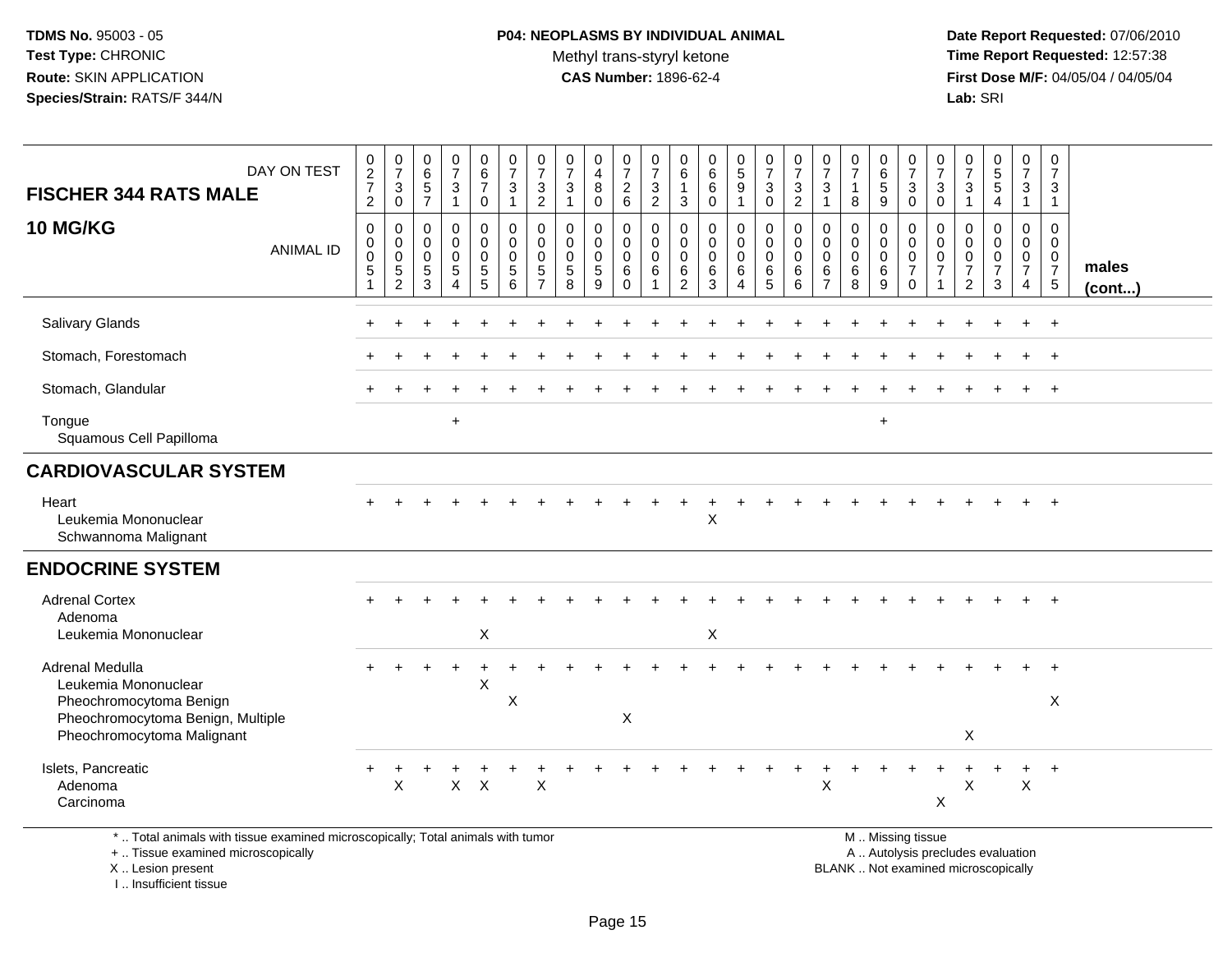# **P04: NEOPLASMS BY INDIVIDUAL ANIMAL**Methyl trans-styryl ketone<br>CAS Number: 1896-62-4

 **Date Report Requested:** 07/06/2010 **Time Report Requested:** 12:57:38 **First Dose M/F:** 04/05/04 / 04/05/04<br>Lab: SRI **Lab:** SRI

| <b>FISCHER 344 RATS MALE</b><br><b>10 MG/KG</b>                                                                                            | DAY ON TEST<br><b>ANIMAL ID</b> | 0<br>$\frac{2}{7}$<br>$\overline{2}$<br>0<br>0<br>0<br>$5\,$ | $\frac{0}{7}$<br>$\mathsf 3$<br>$\mathbf 0$<br>0<br>$\mathbf 0$<br>$\mathsf{O}\xspace$<br>$\frac{5}{2}$ | $\boldsymbol{0}$<br>$\,6\,$<br>$\sqrt{5}$<br>$\overline{7}$<br>0<br>$\mathbf 0$<br>$\mathbf 0$<br>$\,$ 5 $\,$ | 0<br>$\overline{7}$<br>$\mathbf{3}$<br>$\overline{1}$<br>$\mathbf 0$<br>$\mathbf 0$<br>$\mathbf 0$<br>$\sqrt{5}$ | $\begin{matrix} 0 \\ 6 \end{matrix}$<br>$\overline{7}$<br>0<br>0<br>$\mathbf 0$<br>$\mathbf 0$<br>5 | 0<br>$\overline{7}$<br>3<br>$\mathbf{1}$<br>0<br>0<br>0<br>$5\phantom{.0}$ | $\frac{0}{7}$<br>3<br>$\overline{2}$<br>0<br>$\mathbf 0$<br>$\pmb{0}$<br>$\sqrt{5}$ | 0<br>$\overline{7}$<br>3<br>$\mathbf{1}$<br>$\mathbf 0$<br>$\mathbf 0$<br>$\mathbf 0$<br>$\sqrt{5}$ | 0<br>$\overline{4}$<br>8<br>$\mathbf 0$<br>$\mathbf 0$<br>$\mathbf 0$<br>$\mathbf 0$<br>$\overline{5}$ | 0<br>$\overline{7}$<br>$^2\phantom{1}6$<br>0<br>$\mathbf 0$<br>0<br>$\,6\,$ | 0<br>$\overline{7}$<br>$\sqrt{3}$<br>$\overline{2}$<br>0<br>$\mathbf 0$<br>$\mathbf 0$<br>$\,6\,$ | 0<br>$\,6$<br>1<br>$\mathbf{3}$<br>0<br>$\mathbf 0$<br>$\mathbf 0$<br>6 | 0<br>$\,6\,$<br>$\,6\,$<br>0<br>$\mathbf 0$<br>$\mathbf 0$<br>0<br>$\,6\,$ | $\begin{smallmatrix} 0\\5 \end{smallmatrix}$<br>$\boldsymbol{9}$<br>$\mathbf{1}$<br>0<br>$\mathbf 0$<br>$\mathbf 0$<br>$\,6\,$ | $\begin{smallmatrix}0\\7\end{smallmatrix}$<br>3<br>$\mathbf 0$<br>0<br>$\mathbf 0$<br>$\mathbf 0$<br>$\,6\,$ | $\frac{0}{7}$<br>$\frac{3}{2}$<br>0<br>$\mathbf 0$<br>$\mathbf 0$<br>$\,6\,$ | $\pmb{0}$<br>$\overline{7}$<br>$\mathbf{3}$<br>$\mathbf{1}$<br>$\mathbf 0$<br>$\mathbf 0$<br>$\mathbf 0$<br>$\,6$ | $\boldsymbol{0}$<br>$\overline{7}$<br>$\mathbf{1}$<br>8<br>$\mathbf 0$<br>$\mathbf 0$<br>$\mathbf 0$<br>$\,6\,$ | $0$ 6<br>5<br>$\overline{9}$<br>0<br>$\mathbf 0$<br>0<br>6 | $\frac{0}{7}$<br>$\ensuremath{\mathsf{3}}$<br>$\overline{0}$<br>0<br>0<br>$\pmb{0}$<br>$\overline{7}$ | $\frac{0}{7}$<br>3<br>$\mathbf 0$<br>0<br>$\mathbf 0$<br>$\mathsf 0$<br>$\overline{7}$ | $\frac{0}{7}$<br>3<br>$\overline{1}$<br>$\mathbf 0$<br>$\mathbf 0$<br>$\mathbf 0$<br>$\overline{7}$ | $\begin{array}{c} 0 \\ 5 \\ 5 \end{array}$<br>4<br>$\mathbf 0$<br>$\Omega$<br>0<br>$\overline{7}$ | $\frac{0}{7}$<br>3<br>$\mathbf{1}$<br>0<br>$\mathbf 0$<br>$\overline{0}$<br>$\overline{7}$ | 0<br>$\overline{7}$<br>3<br>$\mathbf{1}$<br>0<br>$\mathbf 0$<br>$\boldsymbol{0}$<br>$\overline{7}$ | males  |
|--------------------------------------------------------------------------------------------------------------------------------------------|---------------------------------|--------------------------------------------------------------|---------------------------------------------------------------------------------------------------------|---------------------------------------------------------------------------------------------------------------|------------------------------------------------------------------------------------------------------------------|-----------------------------------------------------------------------------------------------------|----------------------------------------------------------------------------|-------------------------------------------------------------------------------------|-----------------------------------------------------------------------------------------------------|--------------------------------------------------------------------------------------------------------|-----------------------------------------------------------------------------|---------------------------------------------------------------------------------------------------|-------------------------------------------------------------------------|----------------------------------------------------------------------------|--------------------------------------------------------------------------------------------------------------------------------|--------------------------------------------------------------------------------------------------------------|------------------------------------------------------------------------------|-------------------------------------------------------------------------------------------------------------------|-----------------------------------------------------------------------------------------------------------------|------------------------------------------------------------|-------------------------------------------------------------------------------------------------------|----------------------------------------------------------------------------------------|-----------------------------------------------------------------------------------------------------|---------------------------------------------------------------------------------------------------|--------------------------------------------------------------------------------------------|----------------------------------------------------------------------------------------------------|--------|
|                                                                                                                                            |                                 |                                                              |                                                                                                         | 3                                                                                                             | $\boldsymbol{\Lambda}$                                                                                           | 5                                                                                                   | $6\phantom{1}$                                                             | $\overline{7}$                                                                      | 8                                                                                                   | 9                                                                                                      | $\mathbf 0$                                                                 | -1                                                                                                | $\overline{2}$                                                          | 3                                                                          | $\Delta$                                                                                                                       | 5                                                                                                            | 6                                                                            | $\overline{7}$                                                                                                    | 8                                                                                                               | $\overline{9}$                                             | $\mathbf 0$                                                                                           |                                                                                        | $\overline{2}$                                                                                      | $\mathbf{3}$                                                                                      | $\overline{4}$                                                                             | $\overline{5}$                                                                                     | (cont) |
| Parathyroid Gland                                                                                                                          |                                 |                                                              |                                                                                                         |                                                                                                               |                                                                                                                  |                                                                                                     |                                                                            |                                                                                     |                                                                                                     |                                                                                                        |                                                                             |                                                                                                   |                                                                         |                                                                            |                                                                                                                                |                                                                                                              |                                                                              |                                                                                                                   |                                                                                                                 |                                                            |                                                                                                       |                                                                                        |                                                                                                     |                                                                                                   |                                                                                            | $+$                                                                                                |        |
| <b>Pituitary Gland</b><br>Pars Distalis, Adenoma<br>Pars Distalis, Adenoma, Multiple<br>Pars Distalis, Carcinoma                           |                                 |                                                              | $\boldsymbol{\mathsf{X}}$                                                                               | M                                                                                                             | X                                                                                                                | X                                                                                                   | $\boldsymbol{\mathsf{X}}$                                                  | $\mathsf{X}$                                                                        | $\times$                                                                                            | X.                                                                                                     | $\times$                                                                    |                                                                                                   | X                                                                       | X                                                                          | X                                                                                                                              |                                                                                                              | X                                                                            |                                                                                                                   | X                                                                                                               |                                                            |                                                                                                       | X                                                                                      |                                                                                                     |                                                                                                   |                                                                                            | $X$ $X$                                                                                            |        |
| Pars Intermedia, Adenoma                                                                                                                   |                                 |                                                              |                                                                                                         |                                                                                                               |                                                                                                                  |                                                                                                     |                                                                            |                                                                                     |                                                                                                     |                                                                                                        |                                                                             |                                                                                                   |                                                                         |                                                                            |                                                                                                                                |                                                                                                              |                                                                              |                                                                                                                   |                                                                                                                 |                                                            | $\mathsf X$                                                                                           |                                                                                        |                                                                                                     |                                                                                                   |                                                                                            |                                                                                                    |        |
| <b>Thyroid Gland</b><br>C-cell, Adenoma<br>Follicular Cell, Adenoma                                                                        |                                 |                                                              |                                                                                                         |                                                                                                               |                                                                                                                  |                                                                                                     | $\mathsf X$                                                                |                                                                                     |                                                                                                     |                                                                                                        | $\overline{+}$                                                              |                                                                                                   |                                                                         |                                                                            |                                                                                                                                |                                                                                                              |                                                                              |                                                                                                                   |                                                                                                                 |                                                            |                                                                                                       |                                                                                        |                                                                                                     |                                                                                                   | +<br>Χ                                                                                     | $+$                                                                                                |        |
| <b>GENERAL BODY SYSTEM</b>                                                                                                                 |                                 |                                                              |                                                                                                         |                                                                                                               |                                                                                                                  |                                                                                                     |                                                                            |                                                                                     |                                                                                                     |                                                                                                        |                                                                             |                                                                                                   |                                                                         |                                                                            |                                                                                                                                |                                                                                                              |                                                                              |                                                                                                                   |                                                                                                                 |                                                            |                                                                                                       |                                                                                        |                                                                                                     |                                                                                                   |                                                                                            |                                                                                                    |        |
| <b>NONE</b>                                                                                                                                |                                 |                                                              |                                                                                                         |                                                                                                               |                                                                                                                  |                                                                                                     |                                                                            |                                                                                     |                                                                                                     |                                                                                                        |                                                                             |                                                                                                   |                                                                         |                                                                            |                                                                                                                                |                                                                                                              |                                                                              |                                                                                                                   |                                                                                                                 |                                                            |                                                                                                       |                                                                                        |                                                                                                     |                                                                                                   |                                                                                            |                                                                                                    |        |
| <b>GENITAL SYSTEM</b>                                                                                                                      |                                 |                                                              |                                                                                                         |                                                                                                               |                                                                                                                  |                                                                                                     |                                                                            |                                                                                     |                                                                                                     |                                                                                                        |                                                                             |                                                                                                   |                                                                         |                                                                            |                                                                                                                                |                                                                                                              |                                                                              |                                                                                                                   |                                                                                                                 |                                                            |                                                                                                       |                                                                                        |                                                                                                     |                                                                                                   |                                                                                            |                                                                                                    |        |
| <b>Coagulating Gland</b>                                                                                                                   |                                 |                                                              |                                                                                                         |                                                                                                               |                                                                                                                  |                                                                                                     |                                                                            |                                                                                     |                                                                                                     |                                                                                                        |                                                                             |                                                                                                   |                                                                         |                                                                            |                                                                                                                                |                                                                                                              |                                                                              |                                                                                                                   |                                                                                                                 |                                                            |                                                                                                       |                                                                                        |                                                                                                     |                                                                                                   |                                                                                            | $+$                                                                                                |        |
| Epididymis                                                                                                                                 |                                 |                                                              |                                                                                                         |                                                                                                               |                                                                                                                  |                                                                                                     |                                                                            |                                                                                     |                                                                                                     |                                                                                                        |                                                                             |                                                                                                   |                                                                         |                                                                            |                                                                                                                                |                                                                                                              |                                                                              |                                                                                                                   |                                                                                                                 |                                                            |                                                                                                       |                                                                                        |                                                                                                     |                                                                                                   |                                                                                            |                                                                                                    |        |
| <b>Preputial Gland</b><br>Adenoma<br>Carcinoma                                                                                             |                                 |                                                              |                                                                                                         |                                                                                                               |                                                                                                                  |                                                                                                     |                                                                            |                                                                                     |                                                                                                     |                                                                                                        |                                                                             |                                                                                                   |                                                                         |                                                                            |                                                                                                                                |                                                                                                              |                                                                              |                                                                                                                   |                                                                                                                 |                                                            |                                                                                                       |                                                                                        |                                                                                                     |                                                                                                   |                                                                                            |                                                                                                    |        |
| Prostate<br>Adenoma                                                                                                                        |                                 | +                                                            |                                                                                                         |                                                                                                               | $\sf X$                                                                                                          |                                                                                                     |                                                                            |                                                                                     |                                                                                                     |                                                                                                        |                                                                             |                                                                                                   |                                                                         |                                                                            |                                                                                                                                |                                                                                                              |                                                                              |                                                                                                                   |                                                                                                                 |                                                            |                                                                                                       |                                                                                        |                                                                                                     |                                                                                                   |                                                                                            | $\overline{+}$                                                                                     |        |
| Seminal Vesicle                                                                                                                            |                                 |                                                              |                                                                                                         |                                                                                                               |                                                                                                                  |                                                                                                     |                                                                            |                                                                                     |                                                                                                     |                                                                                                        |                                                                             |                                                                                                   |                                                                         |                                                                            |                                                                                                                                |                                                                                                              |                                                                              |                                                                                                                   |                                                                                                                 |                                                            |                                                                                                       |                                                                                        |                                                                                                     |                                                                                                   |                                                                                            |                                                                                                    |        |
| *  Total animals with tissue examined microscopically; Total animals with tumor<br>+  Tissue examined microscopically<br>X  Lesion present |                                 |                                                              |                                                                                                         |                                                                                                               |                                                                                                                  |                                                                                                     |                                                                            |                                                                                     |                                                                                                     |                                                                                                        |                                                                             |                                                                                                   |                                                                         |                                                                            |                                                                                                                                |                                                                                                              |                                                                              |                                                                                                                   |                                                                                                                 |                                                            | M  Missing tissue<br>A  Autolysis precludes evaluation<br>BLANK  Not examined microscopically         |                                                                                        |                                                                                                     |                                                                                                   |                                                                                            |                                                                                                    |        |

I .. Insufficient tissue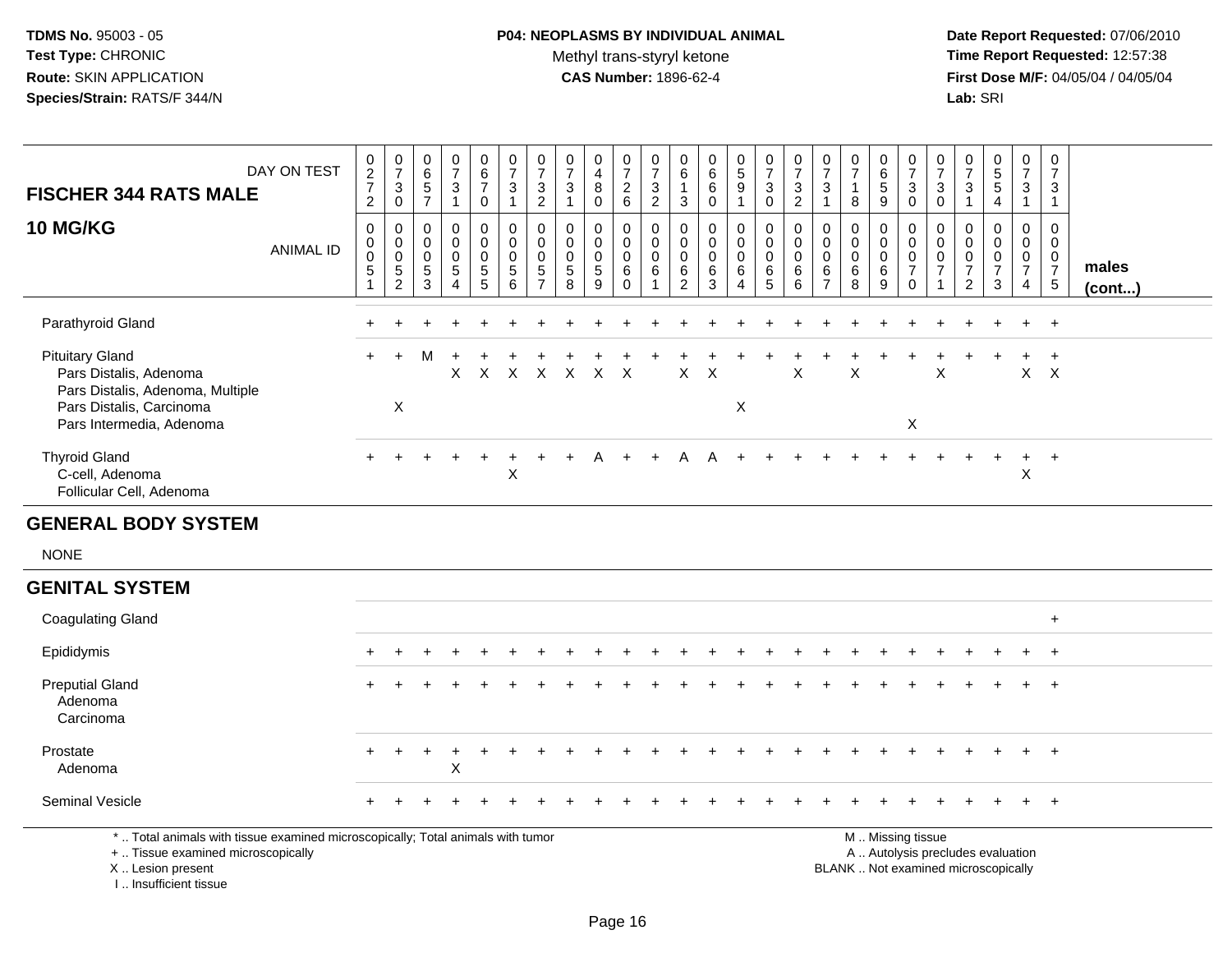# **P04: NEOPLASMS BY INDIVIDUAL ANIMAL**Methyl trans-styryl ketone<br>CAS Number: 1896-62-4

| DAY ON TEST<br><b>FISCHER 344 RATS MALE</b>                                                                                                                         | $\pmb{0}$<br>$\overline{2}$<br>$\overline{7}$<br>$\sqrt{2}$ | $\pmb{0}$<br>$\overline{7}$<br>$\ensuremath{\mathsf{3}}$<br>$\boldsymbol{0}$ | $\pmb{0}$<br>$6\phantom{a}$<br>$5\phantom{.0}$<br>$\overline{7}$ | $\frac{0}{7}$<br>3<br>$\mathbf{1}$           | $_{6}^{\rm 0}$<br>$\overline{7}$<br>$\pmb{0}$                            | $\frac{0}{7}$<br>$\sqrt{3}$<br>$\mathbf{1}$                             | $\frac{0}{7}$<br>$\frac{3}{2}$                         | $\frac{0}{7}$<br>$\mathbf{3}$<br>$\mathbf{1}$                                 | 0<br>$\overline{4}$<br>8<br>$\pmb{0}$                  | $\begin{array}{c} 0 \\ 7 \end{array}$<br>$\frac{2}{6}$ | $\frac{0}{7}$<br>$\frac{3}{2}$             | 0<br>$\,6$<br>$\sqrt{3}$           | $\begin{array}{c} 0 \\ 6 \end{array}$<br>$\,6\,$<br>$\pmb{0}$ | $\begin{smallmatrix}0\0\5\end{smallmatrix}$<br>$\boldsymbol{9}$<br>$\mathbf{1}$ | $\frac{0}{7}$<br>$\mathbf{3}$<br>0                                     | $\frac{0}{7}$<br>$\mathbf{3}$<br>$\overline{c}$ | 0<br>$\overline{7}$<br>$\sqrt{3}$<br>$\mathbf{1}$                    | $\frac{0}{7}$<br>8                  | 0<br>$6\phantom{a}$<br>$\sqrt{5}$<br>$\overline{9}$ | $\frac{0}{7}$<br>$\ensuremath{\mathsf{3}}$<br>$\mathsf{O}\xspace$                  | 0<br>$\overline{7}$<br>3<br>$\boldsymbol{0}$                                | $\frac{0}{7}$<br>3<br>$\mathbf{1}$                                            | $\frac{0}{5}$<br>$\overline{\mathbf{4}}$               | $\begin{smallmatrix}0\\7\end{smallmatrix}$<br>$\ensuremath{\mathsf{3}}$<br>$\mathbf{1}$ | $\pmb{0}$<br>$\overline{7}$<br>$\mathbf{3}$<br>$\mathbf{1}$     |                 |
|---------------------------------------------------------------------------------------------------------------------------------------------------------------------|-------------------------------------------------------------|------------------------------------------------------------------------------|------------------------------------------------------------------|----------------------------------------------|--------------------------------------------------------------------------|-------------------------------------------------------------------------|--------------------------------------------------------|-------------------------------------------------------------------------------|--------------------------------------------------------|--------------------------------------------------------|--------------------------------------------|------------------------------------|---------------------------------------------------------------|---------------------------------------------------------------------------------|------------------------------------------------------------------------|-------------------------------------------------|----------------------------------------------------------------------|-------------------------------------|-----------------------------------------------------|------------------------------------------------------------------------------------|-----------------------------------------------------------------------------|-------------------------------------------------------------------------------|--------------------------------------------------------|-----------------------------------------------------------------------------------------|-----------------------------------------------------------------|-----------------|
| 10 MG/KG<br><b>ANIMAL ID</b>                                                                                                                                        | $\mathsf 0$<br>0<br>0<br>$\sqrt{5}$<br>$\overline{1}$       | $\mathbf 0$<br>0<br>$\mathbf 0$<br>$\frac{5}{2}$                             | $\mathbf 0$<br>0<br>$\mathbf 0$<br>$\,$ 5 $\,$<br>$\overline{3}$ | 0<br>$\mathbf 0$<br>0<br>5<br>$\overline{4}$ | $\mathbf 0$<br>$\mathbf 0$<br>0<br>$\begin{array}{c} 5 \\ 5 \end{array}$ | $\pmb{0}$<br>$\mathbf 0$<br>$\mathbf 0$<br>$\sqrt{5}$<br>$\overline{6}$ | 0<br>$\mathbf 0$<br>0<br>$\,$ 5 $\,$<br>$\overline{7}$ | $\mathbf 0$<br>$\mathbf 0$<br>$\mathbf 0$<br>$\overline{5}$<br>$\overline{8}$ | 0<br>$\mathbf 0$<br>0<br>$\,$ 5 $\,$<br>$\overline{9}$ | 0<br>0<br>$\pmb{0}$<br>$\,6$<br>$\overline{0}$         | 0<br>0<br>$\mathbf 0$<br>6<br>$\mathbf{1}$ | 0<br>0<br>0<br>6<br>$\overline{2}$ | $\mathbf 0$<br>$\mathbf 0$<br>$\pmb{0}$<br>$^6_3$             | 0<br>0<br>$\mathbf 0$<br>6<br>4                                                 | $\mathbf 0$<br>$\mathbf 0$<br>$\mathbf 0$<br>$\,6\,$<br>$\overline{5}$ | $\mathbf 0$<br>0<br>0<br>6<br>$6\phantom{a}$    | $\mathbf 0$<br>$\mathbf 0$<br>$\mathbf 0$<br>$\,6$<br>$\overline{7}$ | 0<br>0<br>$\mathbf 0$<br>$^6_8$     | 0<br>$\mathbf 0$<br>$\mathbf 0$<br>$\,6\,$<br>9     | $\mathbf 0$<br>$\mathbf 0$<br>$\mathbf 0$<br>$\overline{7}$<br>$\mathsf{O}\xspace$ | $\mathbf 0$<br>$\mathbf 0$<br>$\mathbf 0$<br>$\overline{7}$<br>$\mathbf{1}$ | $\mathbf 0$<br>$\mathbf 0$<br>$\mathbf 0$<br>$\overline{7}$<br>$\overline{c}$ | 0<br>$\mathbf 0$<br>$\mathbf 0$<br>$\overline{7}$<br>3 | $\mathbf 0$<br>$\mathbf 0$<br>$\mathbf 0$<br>$\overline{7}$<br>4                        | $\mathbf 0$<br>$\mathbf 0$<br>0<br>$\overline{7}$<br>$\sqrt{5}$ | males<br>(cont) |
| <b>Testes</b><br>Bilateral, Interstitial Cell, Adenoma<br>Interstitial Cell, Adenoma                                                                                |                                                             |                                                                              | $X$ $X$                                                          |                                              |                                                                          |                                                                         | X                                                      | X                                                                             |                                                        | X                                                      | X                                          |                                    | $X$ $X$                                                       |                                                                                 | X                                                                      | X                                               | Χ                                                                    |                                     | X                                                   | Χ                                                                                  |                                                                             |                                                                               |                                                        |                                                                                         | $X \times$                                                      |                 |
| <b>HEMATOPOIETIC SYSTEM</b>                                                                                                                                         |                                                             |                                                                              |                                                                  |                                              |                                                                          |                                                                         |                                                        |                                                                               |                                                        |                                                        |                                            |                                    |                                                               |                                                                                 |                                                                        |                                                 |                                                                      |                                     |                                                     |                                                                                    |                                                                             |                                                                               |                                                        |                                                                                         |                                                                 |                 |
| <b>Bone Marrow</b><br>Leukemia Mononuclear                                                                                                                          |                                                             |                                                                              |                                                                  |                                              | X                                                                        |                                                                         |                                                        |                                                                               |                                                        |                                                        |                                            | X                                  | X                                                             |                                                                                 |                                                                        |                                                 |                                                                      |                                     | Χ                                                   |                                                                                    |                                                                             |                                                                               |                                                        |                                                                                         |                                                                 |                 |
| Lymph Node<br>Mediastinal, Leukemia Mononuclear<br>Pancreatic, Leukemia Mononuclear                                                                                 |                                                             |                                                                              | $\ddot{}$                                                        | $\pm$                                        | $\ddot{}$<br>X                                                           | $\sf X$                                                                 |                                                        |                                                                               |                                                        |                                                        |                                            | X                                  | X                                                             | ÷                                                                               |                                                                        | $\ddot{}$                                       |                                                                      | $\ddot{}$                           |                                                     |                                                                                    |                                                                             |                                                                               | $\ddot{}$                                              |                                                                                         | $\ddot{}$                                                       |                 |
| Lymph Node, Mandibular                                                                                                                                              | м                                                           | M                                                                            | M                                                                | м                                            | M                                                                        | м                                                                       | м                                                      | M                                                                             | M                                                      | M                                                      | M                                          | М                                  | м                                                             | M                                                                               | M                                                                      | M                                               | M                                                                    | M                                   | M                                                   | M                                                                                  | M                                                                           | M                                                                             | - M                                                    | M M                                                                                     |                                                                 |                 |
| Lymph Node, Mesenteric<br>Leukemia Mononuclear                                                                                                                      |                                                             |                                                                              | Х                                                                |                                              | X                                                                        |                                                                         |                                                        |                                                                               |                                                        |                                                        | X                                          | $\sf X$                            | X                                                             |                                                                                 |                                                                        |                                                 |                                                                      |                                     |                                                     |                                                                                    |                                                                             |                                                                               |                                                        |                                                                                         | $\ddot{}$                                                       |                 |
| Spleen<br>Leukemia Mononuclear                                                                                                                                      |                                                             | X                                                                            | Х                                                                |                                              | X                                                                        | X                                                                       |                                                        |                                                                               |                                                        |                                                        | X                                          | X                                  | $\times$                                                      |                                                                                 |                                                                        |                                                 |                                                                      |                                     | X                                                   | $\mathsf{X}$                                                                       | X                                                                           |                                                                               |                                                        | $+$<br>X                                                                                | $^{+}$                                                          |                 |
| Thymus<br>Leukemia Mononuclear                                                                                                                                      |                                                             |                                                                              |                                                                  |                                              |                                                                          |                                                                         |                                                        |                                                                               |                                                        |                                                        |                                            | X                                  |                                                               |                                                                                 |                                                                        |                                                 |                                                                      |                                     |                                                     |                                                                                    |                                                                             |                                                                               |                                                        |                                                                                         | $+$                                                             |                 |
| <b>INTEGUMENTARY SYSTEM</b>                                                                                                                                         |                                                             |                                                                              |                                                                  |                                              |                                                                          |                                                                         |                                                        |                                                                               |                                                        |                                                        |                                            |                                    |                                                               |                                                                                 |                                                                        |                                                 |                                                                      |                                     |                                                     |                                                                                    |                                                                             |                                                                               |                                                        |                                                                                         |                                                                 |                 |
| <b>Mammary Gland</b><br>Carcinoma                                                                                                                                   |                                                             |                                                                              |                                                                  |                                              |                                                                          |                                                                         |                                                        |                                                                               |                                                        |                                                        |                                            |                                    |                                                               |                                                                                 |                                                                        |                                                 |                                                                      |                                     |                                                     |                                                                                    |                                                                             |                                                                               |                                                        |                                                                                         | $\ddot{}$                                                       |                 |
| <b>Skin</b><br>Fibroma                                                                                                                                              |                                                             |                                                                              | X                                                                |                                              |                                                                          |                                                                         |                                                        |                                                                               |                                                        |                                                        |                                            |                                    |                                                               |                                                                                 |                                                                        |                                                 | X                                                                    |                                     |                                                     |                                                                                    |                                                                             | X                                                                             |                                                        | $\ddot{}$                                                                               | $^{+}$                                                          |                 |
| *  Total animals with tissue examined microscopically; Total animals with tumor<br>+  Tissue examined microscopically<br>X  Lesion present<br>I Insufficient tissue |                                                             |                                                                              |                                                                  |                                              |                                                                          |                                                                         |                                                        |                                                                               |                                                        |                                                        |                                            |                                    |                                                               |                                                                                 |                                                                        |                                                 |                                                                      | BLANK  Not examined microscopically |                                                     | M  Missing tissue                                                                  |                                                                             |                                                                               | A  Autolysis precludes evaluation                      |                                                                                         |                                                                 |                 |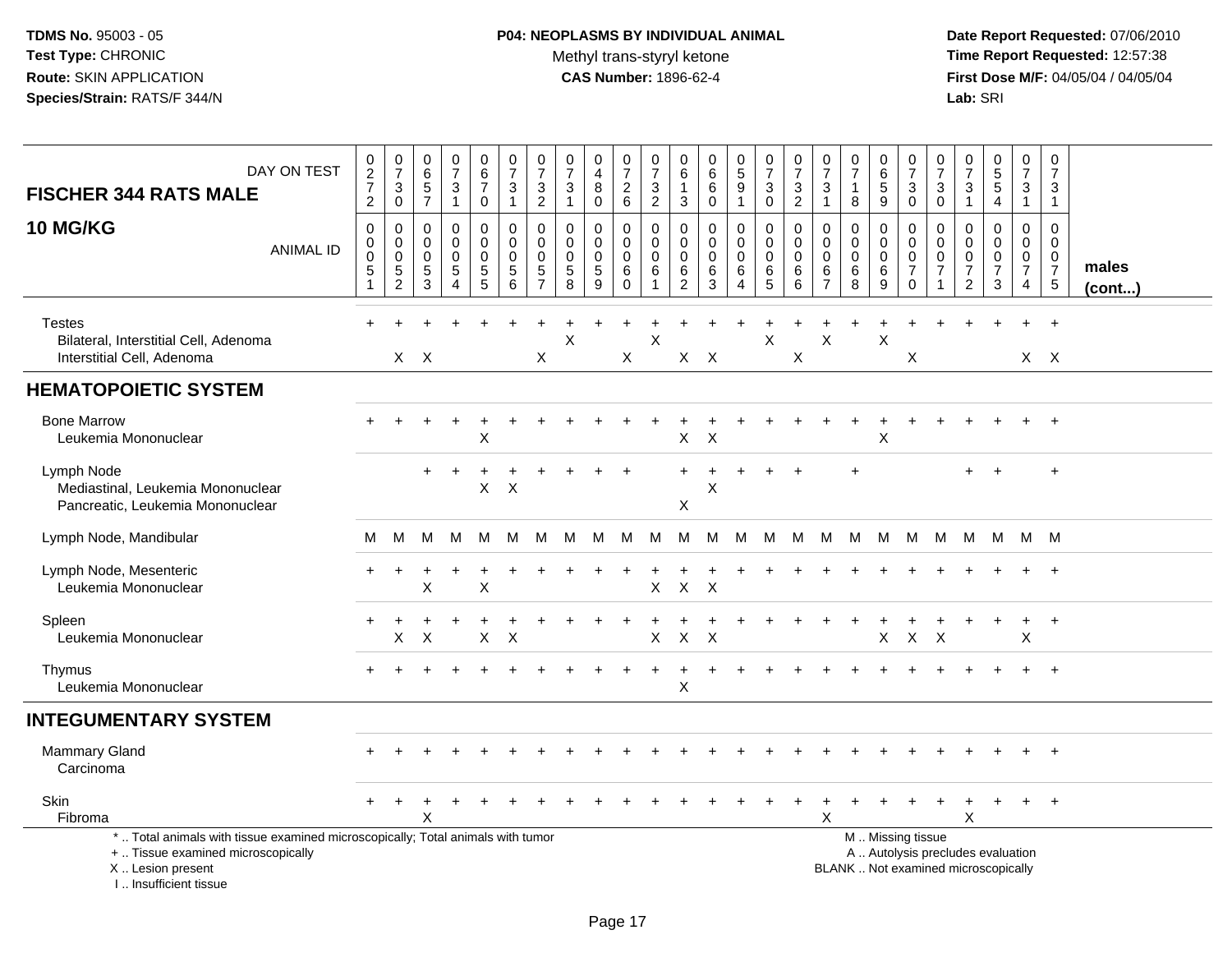| DAY ON TEST<br><b>FISCHER 344 RATS MALE</b>                                                                                                                         | $\frac{0}{2}$<br>$\frac{7}{2}$                          | $\frac{0}{7}$<br>$_{0}^{3}$                                             | $\begin{array}{c} 0 \\ 6 \end{array}$<br>$\overline{5}$<br>$\overline{7}$ | $\frac{0}{7}$<br>$\mathbf{3}$<br>$\mathbf{1}$                   | $_{6}^{\rm 0}$<br>$\boldsymbol{7}$<br>$\mathbf 0$             | $\frac{0}{7}$<br>$\mathbf{3}$<br>$\mathbf{1}$        | $\frac{0}{7}$<br>$\ensuremath{\mathsf{3}}$<br>$\overline{c}$               | $\frac{0}{7}$<br>$\ensuremath{\mathsf{3}}$<br>$\mathbf{1}$ | 0<br>$\overline{4}$<br>8<br>$\pmb{0}$     | $\begin{array}{c} 0 \\ 7 \end{array}$<br>$\frac{2}{6}$         | $\frac{0}{7}$<br>$\sqrt{3}$<br>$\overline{2}$ | $\begin{matrix} 0 \\ 6 \end{matrix}$<br>$\mathbf{1}$<br>$\mathbf{3}$ | $\begin{array}{c} 0 \\ 6 \end{array}$<br>$\overline{6}$<br>$\mathsf 0$ | $\begin{smallmatrix} 0\\5 \end{smallmatrix}$<br>$\overline{9}$<br>$\mathbf{1}$ | $\frac{0}{7}$<br>$\sqrt{3}$<br>$\mathbf 0$                       | $\frac{0}{7}$<br>$\sqrt{3}$<br>$\overline{2}$ | $\frac{0}{7}$<br>$\sqrt{3}$<br>$\mathbf{1}$                        | $\frac{0}{7}$<br>$\mathbf{1}$<br>8     | $\begin{array}{c} 0 \\ 6 \end{array}$<br>$\overline{5}$<br>9 | $\frac{0}{7}$<br>$\ensuremath{\mathsf{3}}$<br>$\mathbf 0$                                     | $\frac{0}{7}$<br>$\sqrt{3}$<br>$\mathbf 0$ | $\begin{array}{c} 0 \\ 7 \end{array}$<br>$\sqrt{3}$<br>$\overline{1}$         | $\begin{array}{c} 0 \\ 5 \end{array}$<br>$\overline{5}$<br>4 | $\pmb{0}$<br>$\overline{7}$<br>3<br>$\mathbf{1}$                              | 0<br>$\overline{7}$<br>3<br>$\mathbf{1}$                        |                 |
|---------------------------------------------------------------------------------------------------------------------------------------------------------------------|---------------------------------------------------------|-------------------------------------------------------------------------|---------------------------------------------------------------------------|-----------------------------------------------------------------|---------------------------------------------------------------|------------------------------------------------------|----------------------------------------------------------------------------|------------------------------------------------------------|-------------------------------------------|----------------------------------------------------------------|-----------------------------------------------|----------------------------------------------------------------------|------------------------------------------------------------------------|--------------------------------------------------------------------------------|------------------------------------------------------------------|-----------------------------------------------|--------------------------------------------------------------------|----------------------------------------|--------------------------------------------------------------|-----------------------------------------------------------------------------------------------|--------------------------------------------|-------------------------------------------------------------------------------|--------------------------------------------------------------|-------------------------------------------------------------------------------|-----------------------------------------------------------------|-----------------|
| <b>10 MG/KG</b><br><b>ANIMAL ID</b>                                                                                                                                 | $\mathsf 0$<br>$\mathbf 0$<br>$\mathbf 0$<br>$\sqrt{5}$ | $\boldsymbol{0}$<br>$\mathbf 0$<br>$\mathsf{O}\xspace$<br>$\frac{5}{2}$ | $\mathbf 0$<br>$\mathbf 0$<br>$\mathbf 0$<br>$\frac{5}{3}$                | 0<br>$\mathbf 0$<br>$\mathbf 0$<br>$\sqrt{5}$<br>$\overline{4}$ | $\boldsymbol{0}$<br>$\mathbf 0$<br>$\pmb{0}$<br>$\frac{5}{5}$ | $\mathbf 0$<br>$\Omega$<br>$\mathbf 0$<br>$5\,$<br>6 | $\mathbf 0$<br>$\mathbf 0$<br>$\mathbf 0$<br>$\,$ 5 $\,$<br>$\overline{7}$ | $\mathbf 0$<br>$\mathbf 0$<br>$\mathbf 0$<br>$\frac{5}{8}$ | 0<br>$\mathbf 0$<br>0<br>$\,$ 5 $\,$<br>9 | $\pmb{0}$<br>$\mathbf 0$<br>$\mathbf 0$<br>$\,6\,$<br>$\Omega$ | 0<br>$\Omega$<br>$\mathbf 0$<br>$\,6\,$       | 0<br>$\mathbf 0$<br>$\mathbf 0$<br>$^6_2$                            | $\mathsf 0$<br>$\mathbf 0$<br>$\mathbf 0$<br>$\frac{6}{3}$             | 0<br>$\mathbf 0$<br>0<br>6<br>$\overline{4}$                                   | $\mathbf 0$<br>$\mathbf 0$<br>$\pmb{0}$<br>$\,6\,$<br>$\sqrt{5}$ | $\mathbf 0$<br>$\Omega$<br>0<br>$\,6\,$<br>6  | $\mathbf 0$<br>$\mathbf{0}$<br>$\Omega$<br>$\,6$<br>$\overline{7}$ | 0<br>$\Omega$<br>$\mathbf 0$<br>6<br>8 | 0<br>$\mathbf 0$<br>$\mathbf 0$<br>$\frac{6}{9}$             | 0<br>$\mathbf 0$<br>$\pmb{0}$<br>$\overline{7}$<br>$\Omega$                                   | 0<br>$\Omega$<br>0<br>$\overline{7}$       | $\mathbf 0$<br>$\mathbf 0$<br>$\mathbf 0$<br>$\overline{7}$<br>$\overline{2}$ | 0<br>$\overline{0}$<br>0<br>$\overline{7}$<br>3              | $\mathbf 0$<br>$\mathbf 0$<br>$\mathbf 0$<br>$\overline{7}$<br>$\overline{4}$ | 0<br>$\Omega$<br>$\overline{0}$<br>$\overline{7}$<br>$\sqrt{5}$ | males<br>(cont) |
| Keratoacanthoma<br>Lipoma<br>Sebaceous Gland, Carcinoma                                                                                                             |                                                         |                                                                         |                                                                           |                                                                 |                                                               |                                                      |                                                                            |                                                            |                                           |                                                                |                                               |                                                                      |                                                                        |                                                                                |                                                                  |                                               |                                                                    |                                        | X                                                            |                                                                                               |                                            |                                                                               |                                                              |                                                                               | X                                                               |                 |
| <b>MUSCULOSKELETAL SYSTEM</b>                                                                                                                                       |                                                         |                                                                         |                                                                           |                                                                 |                                                               |                                                      |                                                                            |                                                            |                                           |                                                                |                                               |                                                                      |                                                                        |                                                                                |                                                                  |                                               |                                                                    |                                        |                                                              |                                                                                               |                                            |                                                                               |                                                              |                                                                               |                                                                 |                 |
| Bone                                                                                                                                                                |                                                         |                                                                         |                                                                           |                                                                 |                                                               |                                                      |                                                                            |                                                            |                                           |                                                                |                                               |                                                                      |                                                                        |                                                                                |                                                                  |                                               |                                                                    |                                        |                                                              |                                                                                               |                                            |                                                                               |                                                              |                                                                               | $\ddot{}$                                                       |                 |
| <b>Skeletal Muscle</b><br>Rhabdomyosarcoma<br>Sarcoma                                                                                                               | $+$<br>X                                                |                                                                         |                                                                           |                                                                 |                                                               |                                                      |                                                                            |                                                            |                                           |                                                                |                                               |                                                                      |                                                                        |                                                                                |                                                                  |                                               |                                                                    |                                        |                                                              |                                                                                               |                                            |                                                                               |                                                              |                                                                               |                                                                 |                 |
| <b>NERVOUS SYSTEM</b>                                                                                                                                               |                                                         |                                                                         |                                                                           |                                                                 |                                                               |                                                      |                                                                            |                                                            |                                           |                                                                |                                               |                                                                      |                                                                        |                                                                                |                                                                  |                                               |                                                                    |                                        |                                                              |                                                                                               |                                            |                                                                               |                                                              |                                                                               |                                                                 |                 |
| <b>Brain</b><br>Carcinoma, Metastatic, Pituitary Gland<br>Leukemia Mononuclear                                                                                      |                                                         | $\boldsymbol{\mathsf{X}}$                                               |                                                                           |                                                                 |                                                               |                                                      |                                                                            |                                                            |                                           |                                                                |                                               |                                                                      | X                                                                      | $\boldsymbol{\mathsf{X}}$                                                      |                                                                  |                                               |                                                                    |                                        |                                                              |                                                                                               |                                            |                                                                               |                                                              |                                                                               |                                                                 |                 |
| Peripheral Nerve                                                                                                                                                    | $\ddot{}$                                               |                                                                         |                                                                           |                                                                 |                                                               |                                                      |                                                                            |                                                            |                                           |                                                                |                                               |                                                                      |                                                                        |                                                                                |                                                                  |                                               |                                                                    |                                        | $\ddot{}$                                                    |                                                                                               |                                            |                                                                               |                                                              |                                                                               |                                                                 |                 |
| Spinal Cord                                                                                                                                                         | $\ddot{}$                                               |                                                                         |                                                                           |                                                                 |                                                               |                                                      |                                                                            |                                                            |                                           |                                                                |                                               |                                                                      |                                                                        |                                                                                |                                                                  |                                               |                                                                    |                                        | $+$                                                          |                                                                                               |                                            |                                                                               |                                                              |                                                                               |                                                                 |                 |
| <b>RESPIRATORY SYSTEM</b>                                                                                                                                           |                                                         |                                                                         |                                                                           |                                                                 |                                                               |                                                      |                                                                            |                                                            |                                           |                                                                |                                               |                                                                      |                                                                        |                                                                                |                                                                  |                                               |                                                                    |                                        |                                                              |                                                                                               |                                            |                                                                               |                                                              |                                                                               |                                                                 |                 |
| Lung<br>Alveolar/Bronchiolar Carcinoma<br>Leukemia Mononuclear                                                                                                      |                                                         |                                                                         | $\boldsymbol{\mathsf{X}}$                                                 |                                                                 | Χ                                                             |                                                      |                                                                            |                                                            |                                           |                                                                |                                               |                                                                      | X                                                                      |                                                                                |                                                                  |                                               |                                                                    |                                        | X                                                            |                                                                                               |                                            |                                                                               |                                                              |                                                                               | $\ddot{}$                                                       |                 |
| Nose                                                                                                                                                                |                                                         |                                                                         |                                                                           |                                                                 |                                                               |                                                      |                                                                            |                                                            |                                           |                                                                |                                               |                                                                      |                                                                        |                                                                                |                                                                  |                                               |                                                                    |                                        |                                                              |                                                                                               |                                            |                                                                               |                                                              |                                                                               |                                                                 |                 |
| Trachea                                                                                                                                                             |                                                         |                                                                         |                                                                           |                                                                 |                                                               |                                                      |                                                                            |                                                            |                                           |                                                                |                                               |                                                                      |                                                                        |                                                                                |                                                                  |                                               |                                                                    |                                        |                                                              |                                                                                               |                                            |                                                                               |                                                              |                                                                               |                                                                 |                 |
| *  Total animals with tissue examined microscopically; Total animals with tumor<br>+  Tissue examined microscopically<br>X  Lesion present<br>I Insufficient tissue |                                                         |                                                                         |                                                                           |                                                                 |                                                               |                                                      |                                                                            |                                                            |                                           |                                                                |                                               |                                                                      |                                                                        |                                                                                |                                                                  |                                               |                                                                    |                                        |                                                              | M  Missing tissue<br>A  Autolysis precludes evaluation<br>BLANK  Not examined microscopically |                                            |                                                                               |                                                              |                                                                               |                                                                 |                 |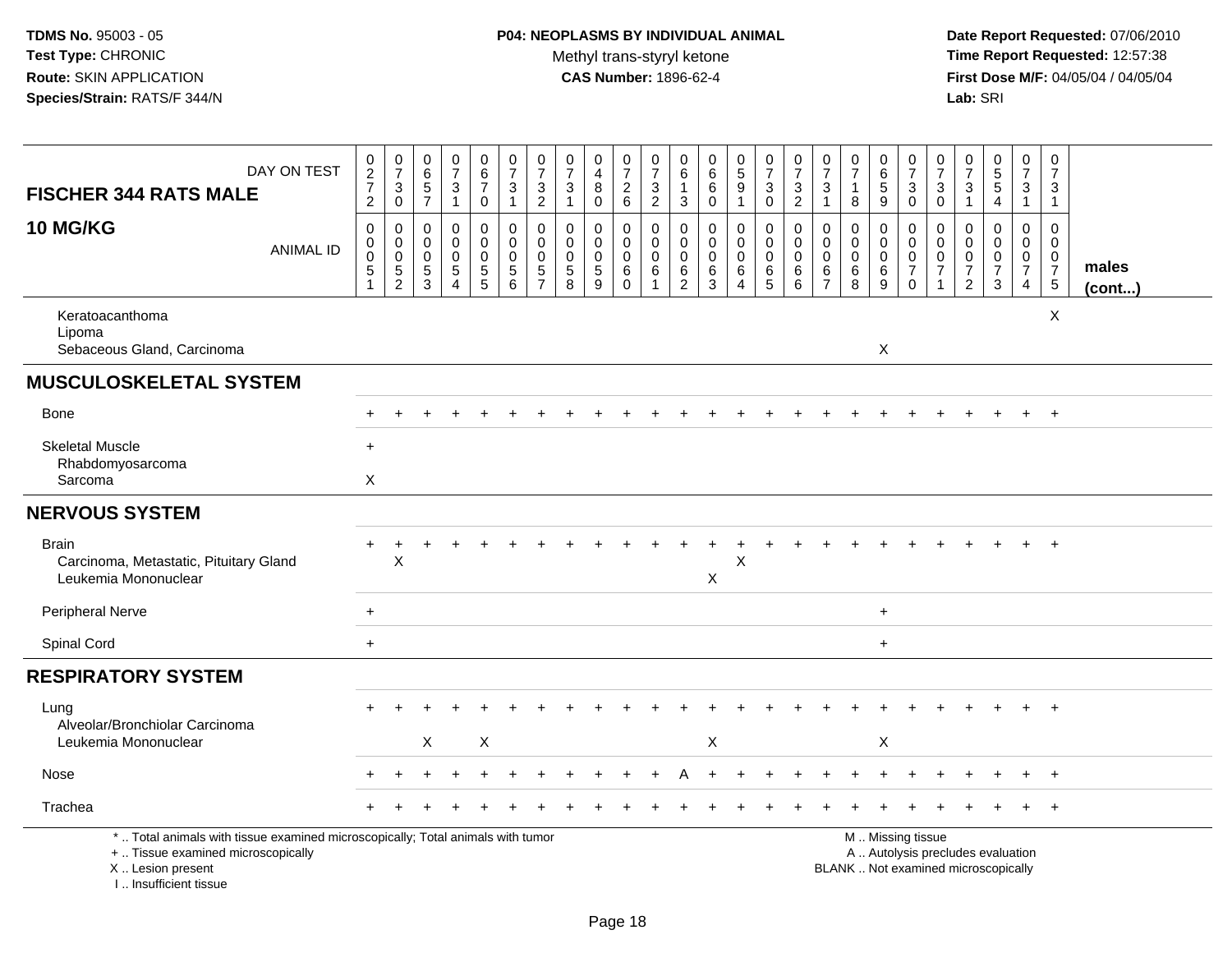**Date Report Requested:** 07/06/2010 **Time Report Requested:** 12:57:38 **First Dose M/F:** 04/05/04 / 04/05/04<br>**Lab:** SRI **Lab:** SRI

| <b>FISCHER 344 RATS MALE</b><br><b>10 MG/KG</b>                  | DAY ON TEST<br><b>ANIMAL ID</b> | $\begin{smallmatrix} 0\\2 \end{smallmatrix}$<br>$\overline{7}$<br>$\overline{2}$<br>$\mathbf 0$<br>0<br>$\boldsymbol{0}$ | $\frac{0}{7}$<br>$\sqrt{3}$<br>$\pmb{0}$<br>0<br>$\mathbf 0$<br>$\mathbf 0$ | $_{6}^{\rm 0}$<br>$5\phantom{.0}$<br>$\overline{7}$<br>0<br>$\mathbf 0$<br>$\mathbf 0$ | $\frac{0}{7}$<br>3<br>0<br>$\mathbf 0$<br>0 | $_{6}^{\rm 0}$<br>$\overline{7}$<br>0<br>$\mathbf 0$<br>$\mathsf{O}\xspace$<br>$\mathbf 0$ | $\frac{0}{7}$<br>$\sqrt{3}$<br>$\mathbf{1}$<br>$\boldsymbol{0}$<br>$\pmb{0}$<br>$\mathbf 0$ | $\frac{0}{7}$<br>3<br>$\overline{2}$<br>0<br>$\mathbf 0$<br>$\mathbf 0$ | $\frac{0}{7}$<br>$\mathbf{3}$<br>$\overline{1}$<br>0<br>$\mathbf 0$<br>$\mathbf 0$ | 0<br>$\overline{4}$<br>8<br>$\mathbf 0$<br>0<br>$\mathbf 0$<br>0 | $\frac{0}{7}$<br>$\sqrt{2}$<br>6<br>0<br>$\mathbf 0$<br>$\mathsf 0$ | $\frac{0}{7}$<br>$\ensuremath{\mathsf{3}}$<br>$\mathbf{2}$<br>0<br>$\pmb{0}$<br>$\boldsymbol{0}$ | 0<br>$\,6\,$<br>$\mathbf{1}$<br>$\mathbf{3}$<br>$\mathbf 0$<br>$\mathbf 0$<br>$\mathbf 0$ | $\pmb{0}$<br>$\,6\,$<br>$\,6\,$<br>$\mathbf 0$<br>0<br>$\mathbf 0$<br>$\mathbf 0$ | $\begin{array}{c} 0 \\ 5 \end{array}$<br>$\boldsymbol{9}$<br>$\mathbf{1}$<br>0<br>$\pmb{0}$<br>$\pmb{0}$ | $\begin{smallmatrix}0\\7\end{smallmatrix}$<br>$\mathbf{3}$<br>$\pmb{0}$<br>$\pmb{0}$<br>$\mathsf{O}\xspace$<br>$\mathbf 0$ | $\frac{0}{7}$<br>3<br>$\overline{a}$<br>0<br>$\mathbf 0$<br>0 | 0<br>$\overline{7}$<br>3<br>0<br>0<br>0 | $\begin{array}{c} 0 \\ 7 \end{array}$<br>8<br>0<br>$\mathbf 0$<br>$\mathbf 0$ | $_{6}^{\rm 0}$<br>$\sqrt{5}$<br>9<br>0<br>$\mathbf 0$<br>$\mathbf 0$ | $\begin{array}{c} 0 \\ 7 \end{array}$<br>$\mathbf{3}$<br>$\mathbf 0$<br>0<br>$\mathbf 0$<br>$\mathbf 0$ | $\frac{0}{7}$<br>3<br>0<br>0<br>$\mathbf 0$<br>$\mathbf 0$ | $\frac{0}{7}$<br>$\mathbf{3}$<br>0<br>0<br>0 | $\begin{array}{c} 0 \\ 5 \\ 5 \end{array}$<br>$\overline{4}$<br>0<br>$\pmb{0}$<br>$\pmb{0}$ | $\begin{smallmatrix}0\\7\end{smallmatrix}$<br>3<br>0<br>$\mathbf 0$<br>$\overline{0}$ | 0<br>$\overline{7}$<br>3<br>1<br>$\mathbf 0$<br>$\mathbf 0$<br>$\mathbf 0$ |                       |
|------------------------------------------------------------------|---------------------------------|--------------------------------------------------------------------------------------------------------------------------|-----------------------------------------------------------------------------|----------------------------------------------------------------------------------------|---------------------------------------------|--------------------------------------------------------------------------------------------|---------------------------------------------------------------------------------------------|-------------------------------------------------------------------------|------------------------------------------------------------------------------------|------------------------------------------------------------------|---------------------------------------------------------------------|--------------------------------------------------------------------------------------------------|-------------------------------------------------------------------------------------------|-----------------------------------------------------------------------------------|----------------------------------------------------------------------------------------------------------|----------------------------------------------------------------------------------------------------------------------------|---------------------------------------------------------------|-----------------------------------------|-------------------------------------------------------------------------------|----------------------------------------------------------------------|---------------------------------------------------------------------------------------------------------|------------------------------------------------------------|----------------------------------------------|---------------------------------------------------------------------------------------------|---------------------------------------------------------------------------------------|----------------------------------------------------------------------------|-----------------------|
|                                                                  |                                 | 5<br>1                                                                                                                   | $\mathbf 5$<br>$\overline{2}$                                               | $\sqrt{5}$<br>3                                                                        | 5<br>4                                      | $\sqrt{5}$<br>$\overline{5}$                                                               | $\sqrt{5}$<br>6                                                                             | 5<br>$\overline{ }$                                                     | $\overline{5}$<br>8                                                                | 5<br>9                                                           | 6<br>$\mathbf 0$                                                    | $\,6$<br>$\overline{1}$                                                                          | 6<br>$\overline{2}$                                                                       | $\,6$<br>3                                                                        | $\,6\,$<br>4                                                                                             | 6<br>$5\phantom{.0}$                                                                                                       | 6<br>6                                                        | 6<br>$\overline{7}$                     | $\,6\,$<br>8                                                                  | 6<br>9                                                               | $\boldsymbol{7}$<br>$\mathbf 0$                                                                         | $\overline{7}$                                             | $\overline{7}$<br>$\overline{c}$             | $\overline{7}$<br>3                                                                         | $\overline{7}$<br>4                                                                   | $\overline{7}$<br>$\sqrt{5}$                                               | males<br>$($ cont $)$ |
| <b>SPECIAL SENSES SYSTEM</b>                                     |                                 |                                                                                                                          |                                                                             |                                                                                        |                                             |                                                                                            |                                                                                             |                                                                         |                                                                                    |                                                                  |                                                                     |                                                                                                  |                                                                                           |                                                                                   |                                                                                                          |                                                                                                                            |                                                               |                                         |                                                                               |                                                                      |                                                                                                         |                                                            |                                              |                                                                                             |                                                                                       |                                                                            |                       |
| Eye                                                              |                                 |                                                                                                                          |                                                                             |                                                                                        |                                             |                                                                                            |                                                                                             |                                                                         |                                                                                    |                                                                  |                                                                     |                                                                                                  |                                                                                           |                                                                                   |                                                                                                          |                                                                                                                            |                                                               |                                         |                                                                               |                                                                      |                                                                                                         |                                                            |                                              |                                                                                             | $+$                                                                                   | $+$                                                                        |                       |
| <b>Harderian Gland</b>                                           |                                 |                                                                                                                          |                                                                             |                                                                                        |                                             |                                                                                            |                                                                                             |                                                                         |                                                                                    |                                                                  |                                                                     |                                                                                                  |                                                                                           |                                                                                   |                                                                                                          |                                                                                                                            |                                                               |                                         |                                                                               |                                                                      |                                                                                                         |                                                            |                                              |                                                                                             | $\pm$                                                                                 | $+$                                                                        |                       |
| Zymbal's Gland<br>Carcinoma                                      |                                 |                                                                                                                          |                                                                             |                                                                                        |                                             |                                                                                            |                                                                                             |                                                                         |                                                                                    |                                                                  |                                                                     |                                                                                                  |                                                                                           |                                                                                   |                                                                                                          |                                                                                                                            |                                                               |                                         |                                                                               |                                                                      |                                                                                                         |                                                            |                                              | $\ddot{}$<br>X                                                                              |                                                                                       |                                                                            |                       |
| <b>URINARY SYSTEM</b>                                            |                                 |                                                                                                                          |                                                                             |                                                                                        |                                             |                                                                                            |                                                                                             |                                                                         |                                                                                    |                                                                  |                                                                     |                                                                                                  |                                                                                           |                                                                                   |                                                                                                          |                                                                                                                            |                                                               |                                         |                                                                               |                                                                      |                                                                                                         |                                                            |                                              |                                                                                             |                                                                                       |                                                                            |                       |
| Kidney<br>Leukemia Mononuclear                                   |                                 |                                                                                                                          |                                                                             |                                                                                        | $\ddot{}$                                   | $\ddot{}$<br>X                                                                             |                                                                                             |                                                                         |                                                                                    |                                                                  |                                                                     |                                                                                                  |                                                                                           | X                                                                                 |                                                                                                          |                                                                                                                            |                                                               |                                         |                                                                               |                                                                      |                                                                                                         |                                                            |                                              |                                                                                             | $+$                                                                                   | $+$                                                                        |                       |
| Urethra                                                          |                                 |                                                                                                                          |                                                                             |                                                                                        |                                             |                                                                                            |                                                                                             |                                                                         |                                                                                    |                                                                  |                                                                     |                                                                                                  |                                                                                           |                                                                                   |                                                                                                          |                                                                                                                            |                                                               |                                         |                                                                               |                                                                      |                                                                                                         |                                                            |                                              |                                                                                             |                                                                                       |                                                                            |                       |
| <b>Urinary Bladder</b>                                           |                                 |                                                                                                                          |                                                                             |                                                                                        |                                             |                                                                                            |                                                                                             |                                                                         |                                                                                    |                                                                  |                                                                     |                                                                                                  |                                                                                           |                                                                                   |                                                                                                          |                                                                                                                            |                                                               |                                         |                                                                               | $\pm$                                                                |                                                                                                         |                                                            |                                              | $\pm$                                                                                       | $+$                                                                                   | $+$                                                                        |                       |
| <b>SYSTEMIC LESIONS</b>                                          |                                 |                                                                                                                          |                                                                             |                                                                                        |                                             |                                                                                            |                                                                                             |                                                                         |                                                                                    |                                                                  |                                                                     |                                                                                                  |                                                                                           |                                                                                   |                                                                                                          |                                                                                                                            |                                                               |                                         |                                                                               |                                                                      |                                                                                                         |                                                            |                                              |                                                                                             |                                                                                       |                                                                            |                       |
| Multiple Organ<br>Leukemia Mononuclear<br>Mesothelioma Malignant |                                 | $\ddot{}$                                                                                                                | X                                                                           | $\boldsymbol{\mathsf{X}}$                                                              |                                             | X                                                                                          | X<br>$\sf X$                                                                                |                                                                         |                                                                                    |                                                                  |                                                                     | X                                                                                                | $X$ $X$                                                                                   |                                                                                   |                                                                                                          |                                                                                                                            |                                                               |                                         | X                                                                             | X                                                                    | $X$ $X$                                                                                                 |                                                            |                                              | $\ddot{}$                                                                                   | $\ddot{}$<br>$\sf X$                                                                  | $+$                                                                        |                       |

\* .. Total animals with tissue examined microscopically; Total animals with tumor

+ .. Tissue examined microscopically

X .. Lesion present

I .. Insufficient tissue

 M .. Missing tissuey the contract of the contract of the contract of the contract of the contract of the contract of the contract of  $A$ . Autolysis precludes evaluation Lesion present BLANK .. Not examined microscopically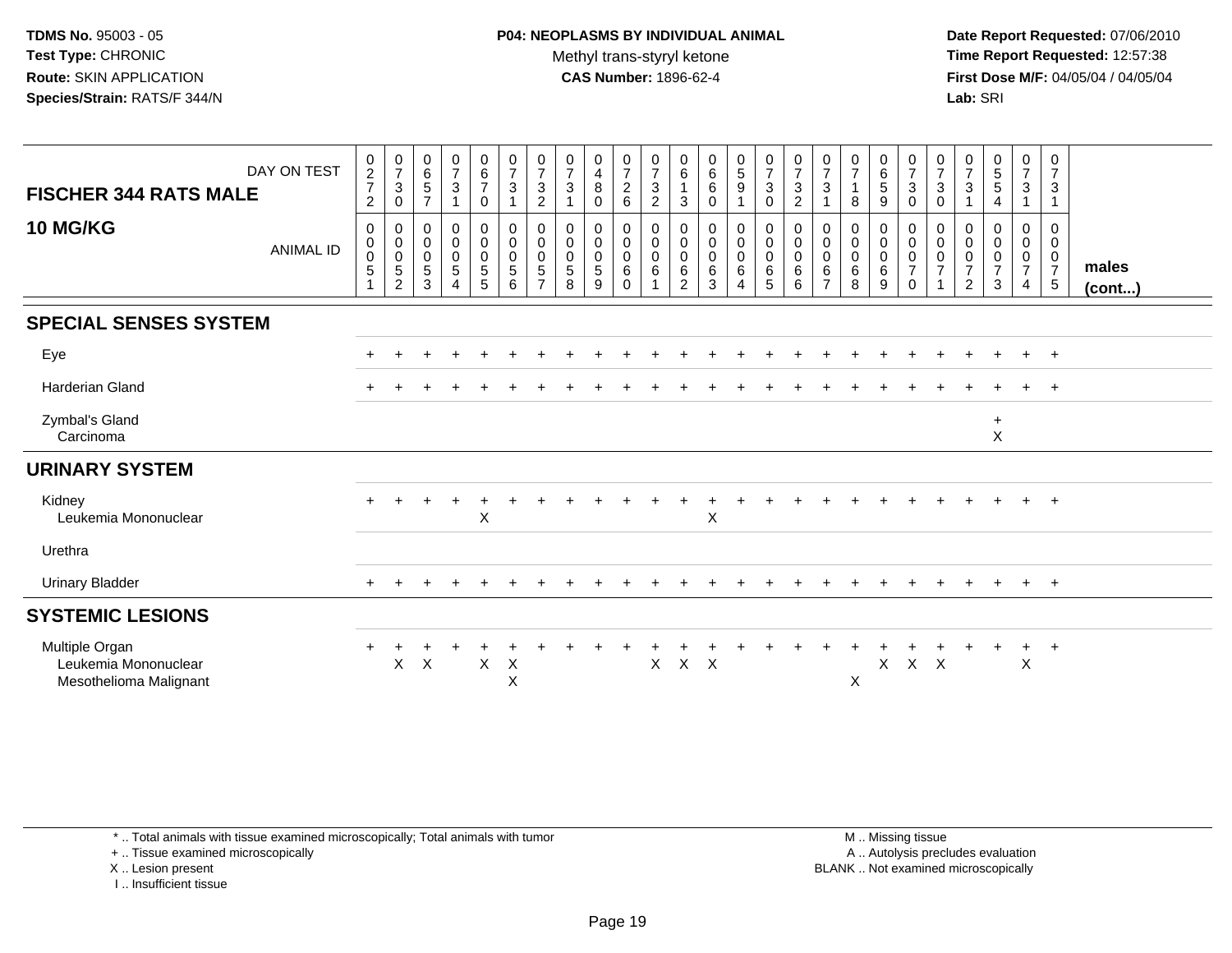# **P04: NEOPLASMS BY INDIVIDUAL ANIMAL**Methyl trans-styryl ketone<br>CAS Number: 1896-62-4

 **Date Report Requested:** 07/06/2010 **Time Report Requested:** 12:57:38 **First Dose M/F:** 04/05/04 / 04/05/04<br>**Lab:** SRI **Lab:** SRI

| <b>FISCHER 344 RATS MALE</b>                                                        | DAY ON TEST      | $\begin{array}{c} 0 \\ 7 \end{array}$<br>$\ensuremath{\mathsf{3}}$<br>$\sqrt{2}$ | $\frac{0}{7}$<br>$\mathbf{3}$<br>$\mathbf 0$                    | $\begin{array}{c} 0 \\ 6 \\ 7 \end{array}$<br>$\sqrt{5}$       | $\begin{array}{c} 0 \\ 7 \end{array}$<br>$\ensuremath{\mathsf{3}}$<br>$\pmb{0}$ | $\frac{0}{7}$<br>$\mathbf{3}$<br>$\overline{1}$   | $\begin{array}{c} 0 \\ 7 \end{array}$<br>$\sqrt{3}$<br>$\mathbf{1}$ | $\frac{0}{7}$<br>$\mathbf{3}$<br>$\mathbf{1}$          | $\frac{0}{7}$<br>$\ensuremath{\mathsf{3}}$<br>$\overline{2}$ | $\begin{array}{c} 0 \\ 7 \end{array}$<br>$\ensuremath{\mathsf{3}}$<br>$\sqrt{2}$ | $\begin{array}{c} 0 \\ 5 \\ 9 \end{array}$<br>$\overline{1}$             | $\begin{array}{c} 0 \\ 7 \end{array}$<br>$\frac{3}{2}$  | 0<br>$6\overline{6}$<br>$\,6$<br>$\overline{7}$        | $\begin{array}{c} 0 \\ 6 \\ 5 \end{array}$<br>$\boldsymbol{9}$ | $\frac{0}{7}$<br>$\sqrt{3}$<br>$\mathbf{1}$ | $\begin{smallmatrix}0\\7\end{smallmatrix}$<br>$\mathsf 3$<br>$\mathbf 0$ | $_{3}^{\rm 0}$<br>$\mathbf 0$<br>6                   | $^{\rm 0}_{\rm 5}$<br>3<br>$\mathbf 0$                 | $\frac{0}{7}$<br>$\overline{2}$<br>$9\,$                            | $\begin{array}{c} 0 \\ 5 \\ 9 \end{array}$<br>$\mathbf{1}$                  | $\begin{array}{c} 0 \\ 7 \end{array}$<br>$\mathsf 3$<br>$\mathbf 0$ | $\pmb{0}$<br>$\overline{6}$<br>$\,8\,$<br>$\overline{7}$ | 0<br>$\overline{7}$<br>3<br>$\mathbf 0$                | $\frac{0}{7}$<br>$\mathbf 0$<br>$\mathbf{1}$        | $\frac{0}{7}$<br>$\ensuremath{\mathsf{3}}$<br>$\overline{2}$ | $\frac{0}{7}$<br>3<br>$\mathbf 0$                         |                                                  |
|-------------------------------------------------------------------------------------|------------------|----------------------------------------------------------------------------------|-----------------------------------------------------------------|----------------------------------------------------------------|---------------------------------------------------------------------------------|---------------------------------------------------|---------------------------------------------------------------------|--------------------------------------------------------|--------------------------------------------------------------|----------------------------------------------------------------------------------|--------------------------------------------------------------------------|---------------------------------------------------------|--------------------------------------------------------|----------------------------------------------------------------|---------------------------------------------|--------------------------------------------------------------------------|------------------------------------------------------|--------------------------------------------------------|---------------------------------------------------------------------|-----------------------------------------------------------------------------|---------------------------------------------------------------------|----------------------------------------------------------|--------------------------------------------------------|-----------------------------------------------------|--------------------------------------------------------------|-----------------------------------------------------------|--------------------------------------------------|
| <b>10 MG/KG</b>                                                                     | <b>ANIMAL ID</b> | $\mathbf 0$<br>$\mathbf 0$<br>$\boldsymbol{0}$<br>$\overline{7}$<br>$\,6\,$      | 0<br>$\pmb{0}$<br>$\pmb{0}$<br>$\overline{7}$<br>$\overline{7}$ | 0<br>$\mathsf{O}\xspace$<br>$\mathbf 0$<br>$\overline{7}$<br>8 | $\mathbf 0$<br>$\mathsf 0$<br>$\mathsf 0$<br>$\overline{7}$<br>9                | 0<br>$\mathbf 0$<br>$\pmb{0}$<br>8<br>$\mathbf 0$ | $\pmb{0}$<br>$\mathbf 0$<br>$\overline{0}$<br>8<br>$\overline{1}$   | 0<br>$\mathbf 0$<br>$\mathbf 0$<br>8<br>$\overline{c}$ | 0<br>$\mathbf 0$<br>$\mathbf 0$<br>8<br>$\mathbf{3}$         | 0<br>$\mathbf 0$<br>$\pmb{0}$<br>$\bf 8$<br>$\overline{4}$                       | 0<br>$\mathbf 0$<br>$\mathbf 0$<br>$\begin{array}{c} 8 \\ 5 \end{array}$ | 0<br>$\mathbf 0$<br>$\mathbf 0$<br>8<br>$6\phantom{1}6$ | 0<br>$\mathbf 0$<br>$\mathsf 0$<br>8<br>$\overline{7}$ | 0<br>$\mathbf 0$<br>$\pmb{0}$<br>8<br>8                        | 0<br>$\pmb{0}$<br>$\pmb{0}$<br>8<br>9       | 0<br>$\mathbf 0$<br>$\mathbf 0$<br>9<br>$\mathbf 0$                      | 0<br>$\mathbf 0$<br>$\mathbf 0$<br>9<br>$\mathbf{1}$ | 0<br>$\mathbf 0$<br>$\mathbf 0$<br>9<br>$\overline{c}$ | 0<br>$\mathbf 0$<br>$\mathbf 0$<br>$\boldsymbol{9}$<br>$\mathbf{3}$ | 0<br>$\mathsf{O}\xspace$<br>$\pmb{0}$<br>$\boldsymbol{9}$<br>$\overline{4}$ | $\mathbf 0$<br>$\mathbf 0$<br>$\mathbf 0$<br>$\frac{9}{5}$          | 0<br>$\Omega$<br>$\mathsf{O}\xspace$<br>9<br>6           | 0<br>$\mathbf 0$<br>$\mathbf 0$<br>9<br>$\overline{7}$ | $\mathbf 0$<br>$\mathbf 0$<br>$\mathbf 0$<br>9<br>8 | 0<br>$\mathsf 0$<br>$\pmb{0}$<br>9<br>$9\,$                  | 0<br>$\Omega$<br>$\mathbf{1}$<br>$\pmb{0}$<br>$\mathbf 0$ | * TOTALS                                         |
| <b>ALIMENTARY SYSTEM</b>                                                            |                  |                                                                                  |                                                                 |                                                                |                                                                                 |                                                   |                                                                     |                                                        |                                                              |                                                                                  |                                                                          |                                                         |                                                        |                                                                |                                             |                                                                          |                                                      |                                                        |                                                                     |                                                                             |                                                                     |                                                          |                                                        |                                                     |                                                              |                                                           |                                                  |
| Esophagus                                                                           |                  |                                                                                  |                                                                 |                                                                |                                                                                 |                                                   |                                                                     |                                                        |                                                              |                                                                                  |                                                                          |                                                         |                                                        |                                                                |                                             |                                                                          |                                                      |                                                        |                                                                     |                                                                             |                                                                     |                                                          |                                                        |                                                     |                                                              |                                                           | 50                                               |
| Intestine Large, Cecum                                                              |                  |                                                                                  |                                                                 |                                                                |                                                                                 |                                                   |                                                                     |                                                        |                                                              |                                                                                  |                                                                          |                                                         |                                                        |                                                                |                                             |                                                                          |                                                      |                                                        |                                                                     |                                                                             |                                                                     |                                                          |                                                        |                                                     |                                                              |                                                           | 49                                               |
| Intestine Large, Colon                                                              |                  |                                                                                  |                                                                 |                                                                |                                                                                 |                                                   |                                                                     |                                                        |                                                              |                                                                                  |                                                                          |                                                         |                                                        |                                                                |                                             |                                                                          |                                                      |                                                        |                                                                     |                                                                             |                                                                     |                                                          |                                                        |                                                     |                                                              |                                                           | 50                                               |
| Intestine Large, Rectum                                                             |                  |                                                                                  |                                                                 |                                                                |                                                                                 |                                                   |                                                                     |                                                        |                                                              |                                                                                  |                                                                          |                                                         |                                                        |                                                                |                                             |                                                                          |                                                      |                                                        |                                                                     |                                                                             |                                                                     |                                                          |                                                        |                                                     |                                                              |                                                           | 48                                               |
| Intestine Small, Duodenum                                                           |                  |                                                                                  |                                                                 |                                                                |                                                                                 |                                                   |                                                                     |                                                        |                                                              |                                                                                  |                                                                          |                                                         |                                                        |                                                                |                                             |                                                                          |                                                      |                                                        |                                                                     |                                                                             |                                                                     |                                                          |                                                        |                                                     | $\ddot{}$                                                    | $+$                                                       | 50                                               |
| Intestine Small, Ileum                                                              |                  |                                                                                  |                                                                 |                                                                |                                                                                 |                                                   |                                                                     |                                                        |                                                              |                                                                                  |                                                                          |                                                         |                                                        |                                                                |                                             |                                                                          |                                                      |                                                        |                                                                     |                                                                             |                                                                     |                                                          |                                                        |                                                     | $\ddot{}$                                                    | A                                                         | 48                                               |
| Intestine Small, Jejunum                                                            |                  |                                                                                  |                                                                 |                                                                |                                                                                 |                                                   |                                                                     |                                                        |                                                              |                                                                                  |                                                                          |                                                         |                                                        |                                                                |                                             |                                                                          |                                                      |                                                        |                                                                     |                                                                             |                                                                     |                                                          |                                                        |                                                     | $+$                                                          | $+$                                                       | 45                                               |
| Liver<br>Hepatocellular Adenoma<br>Hepatocellular Carcinoma<br>Leukemia Mononuclear |                  |                                                                                  |                                                                 | x x x x x                                                      |                                                                                 |                                                   |                                                                     | Χ<br>$\times$                                          |                                                              |                                                                                  | $X$ $X$                                                                  | X<br>$\mathsf{X}$                                       |                                                        |                                                                | $X$ $X$ $X$                                 |                                                                          |                                                      |                                                        |                                                                     | X                                                                           |                                                                     | X                                                        |                                                        |                                                     |                                                              | $\ddot{}$<br>X                                            | 50<br>$\mathbf{2}$<br>$\blacktriangleleft$<br>26 |
| Mesentery<br>Mesothelioma Malignant                                                 |                  |                                                                                  |                                                                 |                                                                |                                                                                 | $\ddot{}$<br>$\boldsymbol{\mathsf{X}}$            |                                                                     |                                                        |                                                              |                                                                                  |                                                                          | $\ddot{}$<br>X                                          |                                                        | $+$                                                            | $\overline{1}$                              |                                                                          |                                                      |                                                        | $\ddot{}$                                                           |                                                                             |                                                                     | $+$                                                      | $+$                                                    |                                                     |                                                              |                                                           | 14<br>4                                          |
| Oral Mucosa<br>Squamous Cell Papilloma                                              |                  |                                                                                  |                                                                 |                                                                |                                                                                 |                                                   | $\ddot{}$<br>$\boldsymbol{\mathsf{X}}$                              |                                                        |                                                              |                                                                                  |                                                                          |                                                         |                                                        |                                                                |                                             |                                                                          |                                                      |                                                        |                                                                     |                                                                             |                                                                     |                                                          |                                                        |                                                     |                                                              |                                                           | 1<br>1                                           |
| Pancreas<br>Leukemia Mononuclear                                                    |                  |                                                                                  |                                                                 |                                                                |                                                                                 |                                                   |                                                                     |                                                        |                                                              |                                                                                  |                                                                          |                                                         |                                                        |                                                                |                                             |                                                                          |                                                      |                                                        |                                                                     |                                                                             |                                                                     |                                                          |                                                        |                                                     |                                                              | $\ddot{}$                                                 | 50<br>1                                          |

\* .. Total animals with tissue examined microscopically; Total animals with tumor

+ .. Tissue examined microscopically

X .. Lesion present

I .. Insufficient tissue

 M .. Missing tissuey the contract of the contract of the contract of the contract of the contract of the contract of the contract of  $A$ . Autolysis precludes evaluation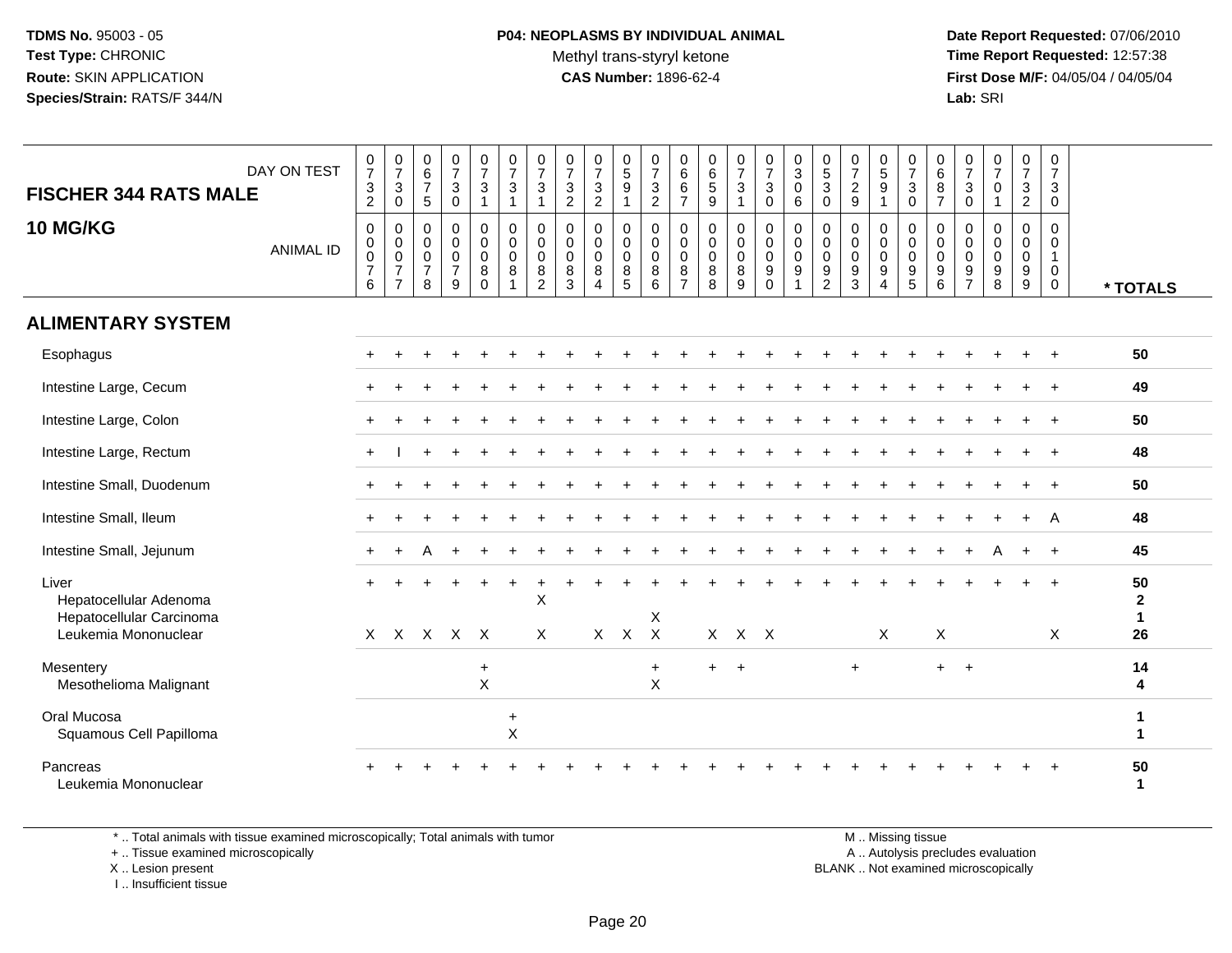# **P04: NEOPLASMS BY INDIVIDUAL ANIMAL**Methyl trans-styryl ketone<br>CAS Number: 1896-62-4

 **Date Report Requested:** 07/06/2010 **Time Report Requested:** 12:57:38 **First Dose M/F:** 04/05/04 / 04/05/04<br>**Lab:** SRI **Lab:** SRI

| <b>FISCHER 344 RATS MALE</b>                                                                            | DAY ON TEST      | $\frac{0}{7}$<br>$\frac{3}{2}$                               | $\frac{0}{7}$<br>$\ensuremath{\mathsf{3}}$<br>$\mathsf 0$       | $\begin{array}{c} 0 \\ 6 \\ 7 \end{array}$<br>$\sqrt{5}$         | $\frac{0}{7}$<br>$\ensuremath{\mathsf{3}}$<br>$\mathbf 0$        | $\frac{0}{7}$<br>3<br>$\mathbf{1}$                       | $\frac{0}{7}$<br>$\mathbf{3}$<br>$\mathbf{1}$                  | $\frac{0}{7}$<br>3<br>$\mathbf{1}$                               | $\boldsymbol{0}$<br>$\boldsymbol{7}$<br>$\frac{3}{2}$ | $\frac{0}{7}$<br>$\frac{3}{2}$                                         | $\begin{array}{c} 0 \\ 5 \\ 9 \end{array}$<br>$\overline{1}$ | $\frac{0}{7}$<br>$\frac{3}{2}$                      | 0<br>$\,6\,$<br>$\,6\,$<br>$\overline{7}$                    | $\begin{array}{c} 0 \\ 6 \end{array}$<br>$\sqrt{5}$<br>$\boldsymbol{9}$ | $\frac{0}{7}$<br>$\mathbf{3}$<br>$\mathbf{1}$ | $\frac{0}{7}$<br>$\mathbf{3}$<br>$\mathbf 0$                               | $\begin{smallmatrix} 0\\ 3 \end{smallmatrix}$<br>$\pmb{0}$<br>$\,6\,$ | $\begin{array}{c} 0 \\ 5 \\ 3 \end{array}$<br>$\mathbf 0$       | $\frac{0}{7}$<br>$\frac{2}{9}$                      | $\begin{array}{c} 0 \\ 5 \end{array}$<br>$\boldsymbol{9}$<br>1 | $\frac{0}{7}$<br>$\mathbf{3}$<br>$\pmb{0}$               | 0<br>6<br>8<br>$\overline{7}$   | 0<br>$\overline{7}$<br>$\ensuremath{\mathsf{3}}$<br>$\pmb{0}$ | $\frac{0}{7}$<br>$\pmb{0}$<br>$\mathbf{1}$                         | $\frac{0}{7}$<br>$\ensuremath{\mathsf{3}}$<br>$\overline{2}$ | 0<br>$\overline{7}$<br>$\sqrt{3}$<br>$\mathbf 0$                         |                                       |
|---------------------------------------------------------------------------------------------------------|------------------|--------------------------------------------------------------|-----------------------------------------------------------------|------------------------------------------------------------------|------------------------------------------------------------------|----------------------------------------------------------|----------------------------------------------------------------|------------------------------------------------------------------|-------------------------------------------------------|------------------------------------------------------------------------|--------------------------------------------------------------|-----------------------------------------------------|--------------------------------------------------------------|-------------------------------------------------------------------------|-----------------------------------------------|----------------------------------------------------------------------------|-----------------------------------------------------------------------|-----------------------------------------------------------------|-----------------------------------------------------|----------------------------------------------------------------|----------------------------------------------------------|---------------------------------|---------------------------------------------------------------|--------------------------------------------------------------------|--------------------------------------------------------------|--------------------------------------------------------------------------|---------------------------------------|
| 10 MG/KG                                                                                                | <b>ANIMAL ID</b> | 0<br>$\pmb{0}$<br>$\mathsf{O}\xspace$<br>$\overline{7}$<br>6 | 0<br>$\pmb{0}$<br>$\pmb{0}$<br>$\overline{7}$<br>$\overline{7}$ | $\mathbf 0$<br>$\mathbf 0$<br>$\mathbf 0$<br>$\overline{7}$<br>8 | $\mathbf 0$<br>$\mathbf 0$<br>$\mathbf 0$<br>$\overline{7}$<br>9 | 0<br>$\mathsf{O}\xspace$<br>$\mathbf 0$<br>8<br>$\Omega$ | $\mathbf 0$<br>$\mathsf 0$<br>$\mathbf 0$<br>8<br>$\mathbf{1}$ | $\mathbf 0$<br>$\mathbf 0$<br>$\mathbf 0$<br>8<br>$\overline{2}$ | $\mathbf 0$<br>0<br>$\mathbf 0$<br>8<br>3             | $\mathbf 0$<br>$\mathbf 0$<br>$\mathbf 0$<br>$\,8\,$<br>$\overline{4}$ | 0<br>$\mathbf 0$<br>$\mathbf 0$<br>$\bf 8$<br>$\overline{5}$ | $\mathbf 0$<br>$\mathbf 0$<br>$\mathbf 0$<br>8<br>6 | 0<br>$\mathbf 0$<br>$\mathbf 0$<br>$\,8\,$<br>$\overline{7}$ | $\mathbf 0$<br>$\pmb{0}$<br>$\mathsf 0$<br>$\,8\,$<br>8                 | 0<br>$\mathbf 0$<br>$\mathbf 0$<br>8<br>9     | 0<br>$\mathsf{O}\xspace$<br>$\mathbf 0$<br>$\boldsymbol{9}$<br>$\mathbf 0$ | $\pmb{0}$<br>$\pmb{0}$<br>$\mathbf 0$<br>$9\,$<br>$\mathbf{1}$        | 0<br>$\boldsymbol{0}$<br>$\mathbf 0$<br>$9\,$<br>$\overline{2}$ | $\mathbf 0$<br>$\mathbf 0$<br>$\mathbf 0$<br>9<br>3 | 0<br>$\mathbf 0$<br>$\mathbf 0$<br>9<br>$\overline{4}$         | 0<br>$\mathbf 0$<br>$\mathbf 0$<br>$\boldsymbol{9}$<br>5 | 0<br>0<br>$\mathbf 0$<br>9<br>6 | 0<br>0<br>0<br>9<br>$\overline{7}$                            | $\mathbf 0$<br>$\mathbf 0$<br>$\mathbf 0$<br>$\boldsymbol{9}$<br>8 | 0<br>$\mathbf 0$<br>$\mathbf 0$<br>9<br>$9\,$                | $\mathbf 0$<br>$\mathbf 0$<br>$\mathbf{1}$<br>$\mathbf 0$<br>$\mathbf 0$ | * TOTALS                              |
| Salivary Glands                                                                                         |                  |                                                              |                                                                 |                                                                  |                                                                  |                                                          |                                                                |                                                                  |                                                       |                                                                        |                                                              |                                                     |                                                              |                                                                         |                                               |                                                                            |                                                                       |                                                                 |                                                     |                                                                |                                                          |                                 |                                                               |                                                                    |                                                              | $\ddot{}$                                                                | 50                                    |
| Stomach, Forestomach                                                                                    |                  |                                                              |                                                                 |                                                                  |                                                                  |                                                          |                                                                |                                                                  |                                                       |                                                                        |                                                              |                                                     |                                                              |                                                                         |                                               |                                                                            |                                                                       |                                                                 |                                                     |                                                                |                                                          |                                 |                                                               |                                                                    |                                                              | $\overline{+}$                                                           | 50                                    |
| Stomach, Glandular                                                                                      |                  |                                                              |                                                                 |                                                                  |                                                                  |                                                          |                                                                |                                                                  |                                                       |                                                                        |                                                              |                                                     |                                                              |                                                                         |                                               |                                                                            |                                                                       |                                                                 |                                                     |                                                                |                                                          |                                 |                                                               |                                                                    |                                                              |                                                                          | 50                                    |
| Tongue<br>Squamous Cell Papilloma                                                                       |                  |                                                              |                                                                 |                                                                  |                                                                  |                                                          |                                                                |                                                                  |                                                       |                                                                        |                                                              |                                                     |                                                              |                                                                         |                                               |                                                                            |                                                                       |                                                                 |                                                     |                                                                |                                                          |                                 | $+$<br>X                                                      |                                                                    |                                                              |                                                                          | 3<br>$\blacktriangleleft$             |
| <b>CARDIOVASCULAR SYSTEM</b>                                                                            |                  |                                                              |                                                                 |                                                                  |                                                                  |                                                          |                                                                |                                                                  |                                                       |                                                                        |                                                              |                                                     |                                                              |                                                                         |                                               |                                                                            |                                                                       |                                                                 |                                                     |                                                                |                                                          |                                 |                                                               |                                                                    |                                                              |                                                                          |                                       |
| Heart<br>Leukemia Mononuclear<br>Schwannoma Malignant                                                   |                  |                                                              |                                                                 |                                                                  |                                                                  |                                                          |                                                                |                                                                  |                                                       |                                                                        | X                                                            |                                                     |                                                              |                                                                         |                                               |                                                                            |                                                                       |                                                                 |                                                     |                                                                |                                                          |                                 |                                                               |                                                                    |                                                              |                                                                          | 50<br>1<br>$\mathbf{1}$               |
| <b>ENDOCRINE SYSTEM</b>                                                                                 |                  |                                                              |                                                                 |                                                                  |                                                                  |                                                          |                                                                |                                                                  |                                                       |                                                                        |                                                              |                                                     |                                                              |                                                                         |                                               |                                                                            |                                                                       |                                                                 |                                                     |                                                                |                                                          |                                 |                                                               |                                                                    |                                                              |                                                                          |                                       |
| <b>Adrenal Cortex</b><br>Adenoma<br>Leukemia Mononuclear                                                |                  |                                                              |                                                                 |                                                                  |                                                                  |                                                          |                                                                |                                                                  |                                                       |                                                                        |                                                              |                                                     |                                                              | X<br>$\mathsf{X}$                                                       | $\times$                                      |                                                                            |                                                                       |                                                                 |                                                     |                                                                |                                                          | X                               |                                                               |                                                                    |                                                              |                                                                          | 50<br>1<br>5                          |
| Adrenal Medulla<br>Leukemia Mononuclear<br>Pheochromocytoma Benign<br>Pheochromocytoma Benign, Multiple |                  | X                                                            |                                                                 |                                                                  |                                                                  |                                                          | $X$ $X$ $X$                                                    |                                                                  |                                                       |                                                                        |                                                              |                                                     | $\mathsf{X}$                                                 |                                                                         | $\boldsymbol{\mathsf{X}}$                     |                                                                            |                                                                       |                                                                 |                                                     |                                                                | X                                                        |                                 |                                                               |                                                                    | X                                                            |                                                                          | 50<br>1<br>10<br>$\blacktriangleleft$ |
| Pheochromocytoma Malignant                                                                              |                  |                                                              |                                                                 |                                                                  |                                                                  |                                                          |                                                                |                                                                  |                                                       | X                                                                      |                                                              |                                                     |                                                              |                                                                         |                                               |                                                                            |                                                                       |                                                                 |                                                     |                                                                |                                                          |                                 |                                                               |                                                                    |                                                              |                                                                          | $\mathbf{2}$                          |
| Islets, Pancreatic<br>Adenoma<br>Carcinoma                                                              |                  | X                                                            | X                                                               |                                                                  | $X$ $X$                                                          |                                                          | $\mathsf{X}$                                                   | $\times$                                                         |                                                       |                                                                        |                                                              |                                                     | Χ                                                            |                                                                         |                                               |                                                                            |                                                                       |                                                                 |                                                     |                                                                |                                                          |                                 | X                                                             |                                                                    | +                                                            | $\overline{+}$<br>$\boldsymbol{\mathsf{X}}$                              | 50<br>16<br>$\mathbf{1}$              |

\* .. Total animals with tissue examined microscopically; Total animals with tumor

+ .. Tissue examined microscopically

X .. Lesion present

I .. Insufficient tissue

M .. Missing tissue

y the contract of the contract of the contract of the contract of the contract of the contract of the contract of  $A$ . Autolysis precludes evaluation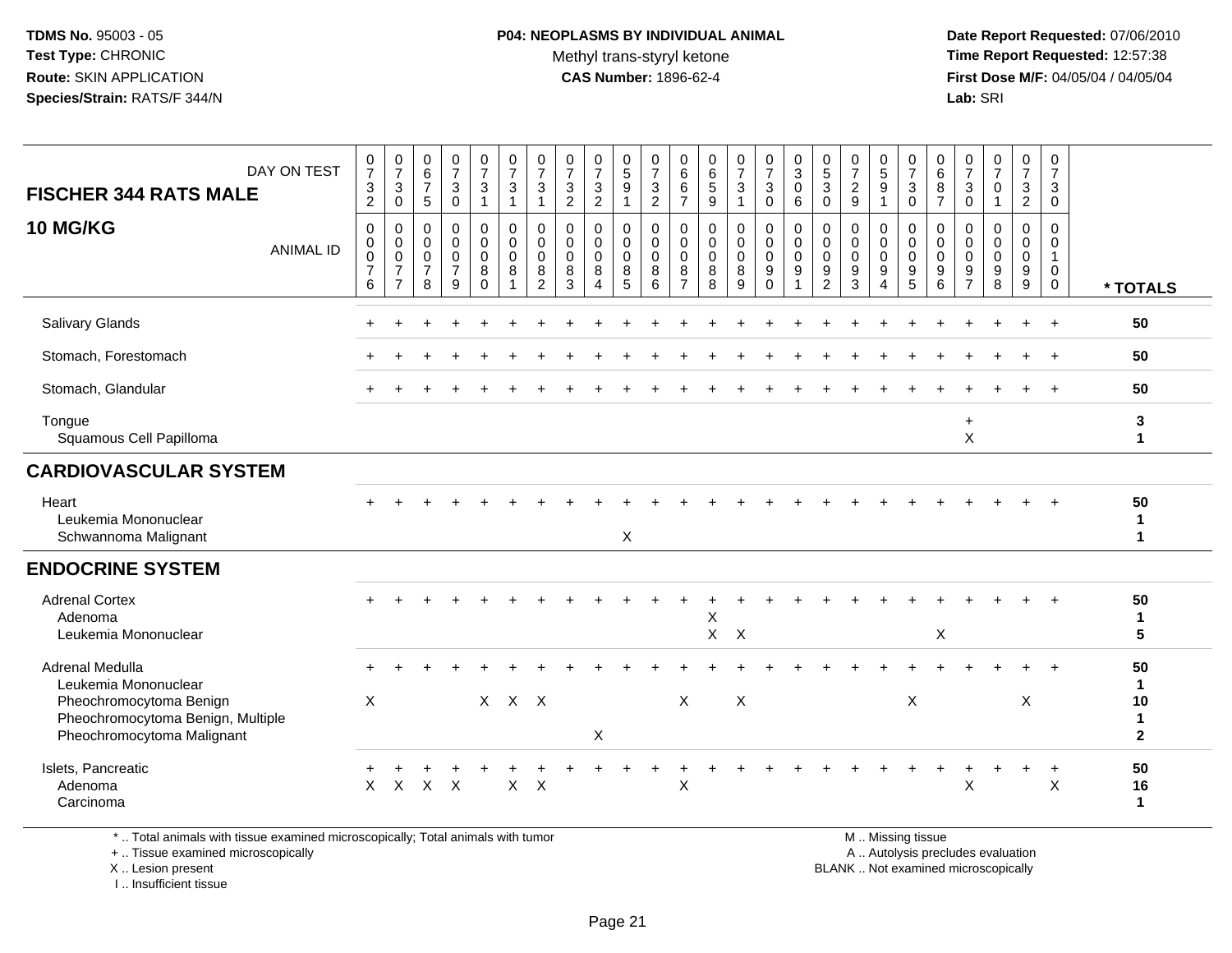# **P04: NEOPLASMS BY INDIVIDUAL ANIMAL**Methyl trans-styryl ketone<br>CAS Number: 1896-62-4

 **Date Report Requested:** 07/06/2010 **Time Report Requested:** 12:57:38 **First Dose M/F:** 04/05/04 / 04/05/04<br>Lab: SRI **Lab:** SRI

| <b>FISCHER 344 RATS MALE</b>                                                                                                                 | DAY ON TEST      | $\frac{0}{7}$<br>$\ensuremath{\mathsf{3}}$<br>$\overline{2}$ | $\frac{0}{7}$<br>$\sqrt{3}$<br>$\mathbf 0$                                                    | $\pmb{0}$<br>6<br>$\overline{7}$<br>$\sqrt{5}$                   | 0<br>$\overline{7}$<br>3<br>$\mathbf 0$                          | $\frac{0}{7}$<br>3<br>$\mathbf{1}$     | $\begin{array}{c} 0 \\ 7 \end{array}$<br>$\ensuremath{\mathsf{3}}$<br>$\mathbf{1}$ | $\frac{0}{7}$<br>$\sqrt{3}$<br>$\mathbf{1}$        | $\pmb{0}$<br>$\boldsymbol{7}$<br>$\ensuremath{\mathsf{3}}$<br>$\overline{2}$ | $\begin{matrix} 0 \\ 7 \end{matrix}$<br>$\ensuremath{\mathsf{3}}$<br>2 | $\begin{smallmatrix}0\0\5\end{smallmatrix}$<br>$\boldsymbol{9}$<br>$\mathbf{1}$ | $\begin{array}{c} 0 \\ 7 \end{array}$<br>$\frac{3}{2}$ | 0<br>6<br>6<br>$\overline{7}$                          | 0<br>6<br>$\,$ 5 $\,$<br>$\boldsymbol{9}$ | $\begin{array}{c} 0 \\ 7 \end{array}$<br>$\sqrt{3}$<br>$\mathbf{1}$ | $\begin{smallmatrix}0\\7\end{smallmatrix}$<br>3<br>$\mathbf 0$ | $\pmb{0}$<br>$\sqrt{3}$<br>$\mathbf 0$<br>6                                | 0<br>$\,$ 5 $\,$<br>$\mathbf{3}$<br>$\mathbf 0$                                 | $\frac{0}{7}$<br>$\sqrt{2}$<br>9                         | $\begin{array}{c} 0 \\ 5 \end{array}$<br>$\boldsymbol{9}$<br>1 | $\pmb{0}$<br>$\overline{7}$<br>$\ensuremath{\mathsf{3}}$<br>$\mathbf 0$ | $\pmb{0}$<br>$\,6\,$<br>8<br>$\overline{7}$             | 0<br>$\overline{7}$<br>$\mathbf{3}$<br>$\mathbf 0$ | $\pmb{0}$<br>$\overline{7}$<br>$\mathbf 0$<br>$\mathbf{1}$                                                      | 0<br>$\overline{7}$<br>3<br>$\overline{2}$ | $\pmb{0}$<br>$\overline{7}$<br>3<br>$\mathbf 0$                   |                                                             |
|----------------------------------------------------------------------------------------------------------------------------------------------|------------------|--------------------------------------------------------------|-----------------------------------------------------------------------------------------------|------------------------------------------------------------------|------------------------------------------------------------------|----------------------------------------|------------------------------------------------------------------------------------|----------------------------------------------------|------------------------------------------------------------------------------|------------------------------------------------------------------------|---------------------------------------------------------------------------------|--------------------------------------------------------|--------------------------------------------------------|-------------------------------------------|---------------------------------------------------------------------|----------------------------------------------------------------|----------------------------------------------------------------------------|---------------------------------------------------------------------------------|----------------------------------------------------------|----------------------------------------------------------------|-------------------------------------------------------------------------|---------------------------------------------------------|----------------------------------------------------|-----------------------------------------------------------------------------------------------------------------|--------------------------------------------|-------------------------------------------------------------------|-------------------------------------------------------------|
| 10 MG/KG                                                                                                                                     | <b>ANIMAL ID</b> | $\mathbf 0$<br>$\mathbf 0$<br>0<br>$\overline{7}$<br>6       | $\mathbf 0$<br>$\mathsf{O}\xspace$<br>$\mathsf{O}\xspace$<br>$\overline{7}$<br>$\overline{7}$ | $\mathbf 0$<br>$\mathbf 0$<br>$\mathbf 0$<br>$\overline{7}$<br>8 | $\mathbf 0$<br>$\mathbf 0$<br>$\mathbf 0$<br>$\overline{7}$<br>9 | 0<br>0<br>$\mathbf 0$<br>8<br>$\Omega$ | $\pmb{0}$<br>0<br>0<br>8<br>$\mathbf{1}$                                           | 0<br>$\mathbf 0$<br>0<br>$\bf 8$<br>$\overline{2}$ | $\mathbf 0$<br>$\mathbf 0$<br>$\mathbf 0$<br>8<br>3                          | $\pmb{0}$<br>$\mathbf 0$<br>$\mathbf 0$<br>8<br>$\boldsymbol{\Lambda}$ | 0<br>0<br>0<br>8<br>5                                                           | $\pmb{0}$<br>$\mathbf 0$<br>$\pmb{0}$<br>8<br>6        | 0<br>$\mathbf 0$<br>$\mathbf 0$<br>8<br>$\overline{7}$ | 0<br>0<br>0<br>8<br>8                     | $\pmb{0}$<br>$\mathbf 0$<br>$\mathbf 0$<br>$\bf 8$<br>9             | 0<br>0<br>0<br>$\boldsymbol{9}$<br>$\Omega$                    | $\mathbf 0$<br>$\mathsf{O}\xspace$<br>$\mathbf 0$<br>$9\,$<br>$\mathbf{1}$ | $\mathbf 0$<br>$\mathbf 0$<br>$\mathbf 0$<br>$\boldsymbol{9}$<br>$\overline{2}$ | $\mathbf 0$<br>$\mathbf 0$<br>0<br>$\boldsymbol{9}$<br>3 | 0<br>0<br>0<br>$9\,$<br>$\Delta$                               | $\mathbf 0$<br>$\mathbf 0$<br>$\mathbf 0$<br>9<br>5                     | $\mathbf 0$<br>$\mathbf 0$<br>$\mathbf 0$<br>$9\,$<br>6 | 0<br>0<br>$\mathbf 0$<br>$9\,$<br>$\overline{7}$   | $\mathbf 0$<br>$\Omega$<br>$\mathbf 0$<br>9<br>8                                                                | 0<br>$\mathbf 0$<br>0<br>$9\,$<br>9        | $\mathsf 0$<br>0<br>$\mathbf{1}$<br>$\mathbf 0$<br>$\overline{0}$ | * TOTALS                                                    |
| Parathyroid Gland                                                                                                                            |                  |                                                              |                                                                                               |                                                                  |                                                                  |                                        |                                                                                    |                                                    |                                                                              |                                                                        |                                                                                 |                                                        |                                                        |                                           |                                                                     |                                                                |                                                                            |                                                                                 |                                                          |                                                                |                                                                         |                                                         |                                                    |                                                                                                                 |                                            | $\ddot{}$                                                         | 50                                                          |
| <b>Pituitary Gland</b><br>Pars Distalis, Adenoma<br>Pars Distalis, Adenoma, Multiple<br>Pars Distalis, Carcinoma<br>Pars Intermedia, Adenoma |                  | X                                                            |                                                                                               | X                                                                | $\times$                                                         | $\boldsymbol{\mathsf{X}}$              | $\mathsf{X}$                                                                       | $\mathsf{X}$                                       | $\mathsf{X}$                                                                 | $\times$                                                               |                                                                                 |                                                        | $\sf X$                                                |                                           | $\mathsf{X}$                                                        | $\times$                                                       |                                                                            | X                                                                               | $\boldsymbol{\mathsf{X}}$                                |                                                                | $\mathsf X$                                                             |                                                         | X                                                  |                                                                                                                 | $\ddot{}$<br>$\mathsf X$                   | $+$<br>$\mathsf{X}$                                               | 49<br>30<br>$\mathbf{1}$<br>$\boldsymbol{2}$<br>$\mathbf 1$ |
| <b>Thyroid Gland</b><br>C-cell, Adenoma<br>Follicular Cell, Adenoma                                                                          |                  |                                                              |                                                                                               |                                                                  |                                                                  |                                        | $\mathsf{X}$                                                                       |                                                    |                                                                              | $\boldsymbol{\mathsf{X}}$                                              |                                                                                 |                                                        | Α                                                      |                                           |                                                                     | $\sf X$                                                        |                                                                            |                                                                                 |                                                          | X                                                              |                                                                         |                                                         |                                                    |                                                                                                                 | $\ddot{}$<br>X                             | $\overline{A}$                                                    | 45<br>6<br>$\mathbf{1}$                                     |
| <b>GENERAL BODY SYSTEM</b>                                                                                                                   |                  |                                                              |                                                                                               |                                                                  |                                                                  |                                        |                                                                                    |                                                    |                                                                              |                                                                        |                                                                                 |                                                        |                                                        |                                           |                                                                     |                                                                |                                                                            |                                                                                 |                                                          |                                                                |                                                                         |                                                         |                                                    |                                                                                                                 |                                            |                                                                   |                                                             |
| <b>NONE</b>                                                                                                                                  |                  |                                                              |                                                                                               |                                                                  |                                                                  |                                        |                                                                                    |                                                    |                                                                              |                                                                        |                                                                                 |                                                        |                                                        |                                           |                                                                     |                                                                |                                                                            |                                                                                 |                                                          |                                                                |                                                                         |                                                         |                                                    |                                                                                                                 |                                            |                                                                   |                                                             |
| <b>GENITAL SYSTEM</b>                                                                                                                        |                  |                                                              |                                                                                               |                                                                  |                                                                  |                                        |                                                                                    |                                                    |                                                                              |                                                                        |                                                                                 |                                                        |                                                        |                                           |                                                                     |                                                                |                                                                            |                                                                                 |                                                          |                                                                |                                                                         |                                                         |                                                    |                                                                                                                 |                                            |                                                                   |                                                             |
| <b>Coagulating Gland</b>                                                                                                                     |                  |                                                              |                                                                                               |                                                                  |                                                                  |                                        |                                                                                    |                                                    |                                                                              |                                                                        |                                                                                 |                                                        |                                                        |                                           |                                                                     |                                                                |                                                                            |                                                                                 |                                                          |                                                                |                                                                         |                                                         |                                                    |                                                                                                                 |                                            |                                                                   | $\mathbf{1}$                                                |
| Epididymis                                                                                                                                   |                  |                                                              |                                                                                               |                                                                  |                                                                  |                                        |                                                                                    |                                                    |                                                                              |                                                                        |                                                                                 |                                                        |                                                        |                                           |                                                                     |                                                                |                                                                            |                                                                                 |                                                          |                                                                |                                                                         |                                                         |                                                    |                                                                                                                 |                                            |                                                                   | 50                                                          |
| <b>Preputial Gland</b><br>Adenoma<br>Carcinoma                                                                                               |                  |                                                              |                                                                                               |                                                                  |                                                                  |                                        |                                                                                    |                                                    |                                                                              |                                                                        |                                                                                 |                                                        |                                                        | $X$ $X$                                   |                                                                     |                                                                |                                                                            |                                                                                 | $\div$<br>X                                              |                                                                |                                                                         |                                                         |                                                    |                                                                                                                 |                                            |                                                                   | 50<br>1<br>$\mathbf 2$                                      |
| Prostate<br>Adenoma                                                                                                                          |                  |                                                              |                                                                                               |                                                                  |                                                                  |                                        |                                                                                    |                                                    |                                                                              |                                                                        |                                                                                 |                                                        |                                                        |                                           |                                                                     |                                                                |                                                                            |                                                                                 |                                                          |                                                                |                                                                         |                                                         | X                                                  |                                                                                                                 |                                            | $\ddot{}$                                                         | 50<br>$\overline{2}$                                        |
| Seminal Vesicle                                                                                                                              |                  |                                                              |                                                                                               |                                                                  |                                                                  |                                        |                                                                                    |                                                    |                                                                              |                                                                        |                                                                                 |                                                        |                                                        |                                           |                                                                     |                                                                |                                                                            |                                                                                 |                                                          |                                                                |                                                                         |                                                         |                                                    |                                                                                                                 |                                            | $\div$                                                            | 50                                                          |
| *  Total animals with tissue examined microscopically; Total animals with tumor                                                              |                  |                                                              |                                                                                               |                                                                  |                                                                  |                                        |                                                                                    |                                                    |                                                                              |                                                                        |                                                                                 |                                                        |                                                        |                                           |                                                                     |                                                                |                                                                            |                                                                                 |                                                          |                                                                | M  Missing tissue                                                       |                                                         |                                                    | the contract of the contract of the contract of the contract of the contract of the contract of the contract of |                                            |                                                                   |                                                             |

+ .. Tissue examined microscopically

 Lesion present BLANK .. Not examined microscopicallyX .. Lesion present

I .. Insufficient tissue

y the contract of the contract of the contract of the contract of the contract of the contract of the contract of  $A$ . Autolysis precludes evaluation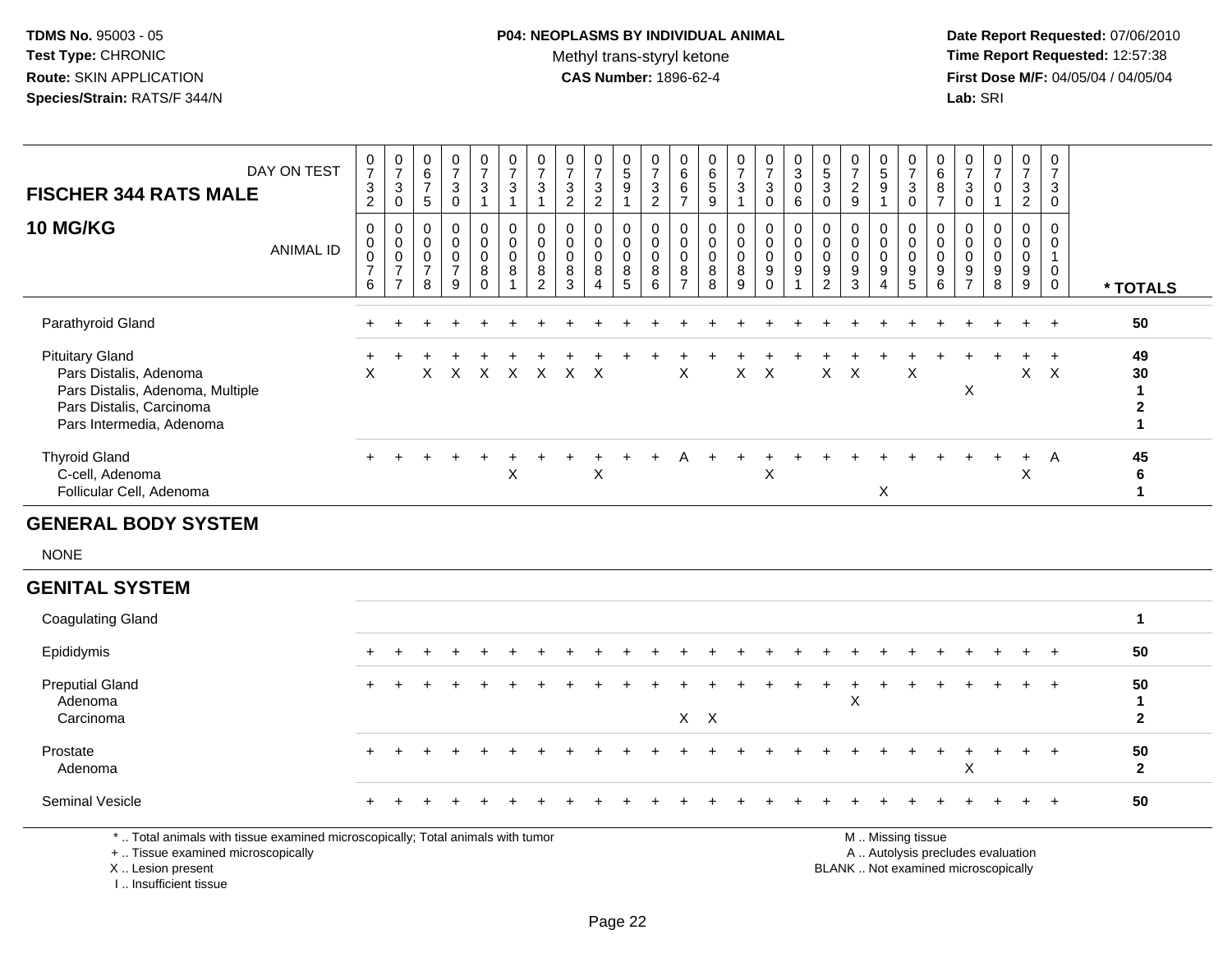# **P04: NEOPLASMS BY INDIVIDUAL ANIMAL**Methyl trans-styryl ketone<br>CAS Number: 1896-62-4

 **Date Report Requested:** 07/06/2010 **Time Report Requested:** 12:57:38 **First Dose M/F:** 04/05/04 / 04/05/04<br>Lab: SRI **Lab:** SRI

| DAY ON TEST<br><b>FISCHER 344 RATS MALE</b><br><b>10 MG/KG</b><br><b>ANIMAL ID</b>                                                         | $\frac{0}{7}$<br>$\frac{3}{2}$<br>0<br>$\pmb{0}$<br>$\mathbf 0$<br>$\overline{7}$<br>$\,6$ | $\frac{0}{7}$<br>$\ensuremath{\mathsf{3}}$<br>$\mathsf 0$<br>0<br>$\mathbf 0$<br>$\pmb{0}$<br>$\overline{7}$<br>$\overline{7}$ | $\begin{array}{c} 0 \\ 6 \end{array}$<br>$\overline{7}$<br>$5\phantom{.0}$<br>0<br>0<br>$\mathbf 0$<br>$\overline{7}$<br>8 | $\begin{array}{c} 0 \\ 7 \end{array}$<br>$\sqrt{3}$<br>$\mathbf 0$<br>$\mathbf 0$<br>$\mathbf 0$<br>$\pmb{0}$<br>$\overline{7}$<br>9 | $\frac{0}{7}$<br>3<br>$\mathbf{1}$<br>0<br>$\mathbf 0$<br>0<br>8<br>$\Omega$ | $\begin{array}{c} 0 \\ 7 \end{array}$<br>$\ensuremath{\mathsf{3}}$<br>$\mathbf{1}$<br>0<br>$\mathsf{O}\xspace$<br>$\pmb{0}$<br>$\bf 8$<br>1 | $\begin{array}{c} 0 \\ 7 \end{array}$<br>$\ensuremath{\mathsf{3}}$<br>$\mathbf{1}$<br>0<br>$\mathbf 0$<br>$\pmb{0}$<br>$\frac{8}{2}$ | $\begin{array}{c} 0 \\ 7 \end{array}$<br>$\ensuremath{\mathsf{3}}$<br>$\mathbf{2}$<br>0<br>$\mathbf 0$<br>0<br>8<br>3 | $\frac{0}{7}$<br>$\frac{3}{2}$<br>0<br>$\mathbf 0$<br>$\boldsymbol{0}$<br>$\, 8$<br>$\overline{4}$ | 0<br>$\overline{5}$<br>9<br>$\mathbf{1}$<br>0<br>0<br>0<br>$\bf 8$<br>5 | 0<br>$\overline{7}$<br>$\mathsf 3$<br>$\boldsymbol{2}$<br>0<br>$\mathbf 0$<br>$\pmb{0}$<br>8<br>6 | 0<br>$\,6$<br>6<br>$\overline{7}$<br>0<br>$\mathbf 0$<br>$\mathbf 0$<br>8<br>$\overline{7}$ | $\pmb{0}$<br>$\overline{6}$<br>5<br>$9\,$<br>0<br>0<br>$\mathbf 0$<br>8<br>8 | $\begin{array}{c} 0 \\ 7 \end{array}$<br>$\ensuremath{\mathsf{3}}$<br>$\mathbf{1}$<br>0<br>$\mathbf 0$<br>$\pmb{0}$<br>$\bf 8$<br>9 | $\begin{smallmatrix} 0\\7 \end{smallmatrix}$<br>$\ensuremath{\mathsf{3}}$<br>$\pmb{0}$<br>0<br>$\mathbf 0$<br>$\pmb{0}$<br>$\boldsymbol{9}$<br>$\Omega$ | $_{3}^{\rm 0}$<br>$\pmb{0}$<br>6<br>0<br>$\mathbf 0$<br>$\mathbf 0$<br>$9\,$<br>$\mathbf{1}$ | 0<br>$\overline{5}$<br>3<br>0<br>0<br>$\mathbf 0$<br>0<br>$\frac{9}{2}$ | $\begin{array}{c} 0 \\ 7 \end{array}$<br>$\frac{2}{9}$<br>0<br>$\mathbf 0$<br>$\pmb{0}$<br>$\frac{9}{3}$ | $\begin{array}{c} 0 \\ 5 \\ 9 \end{array}$<br>$\mathbf{1}$<br>0<br>0<br>$\pmb{0}$<br>9<br>$\boldsymbol{\Lambda}$ | $\frac{0}{7}$<br>$\ensuremath{\mathsf{3}}$<br>$\mathbf 0$<br>0<br>0<br>0<br>$\begin{array}{c} 9 \\ 5 \end{array}$ | $\mathbf 0$<br>6<br>$\begin{array}{c} 8 \\ 7 \end{array}$<br>$\mathbf 0$<br>$\mathbf 0$<br>$\boldsymbol{0}$<br>$9\,$<br>6 | 0<br>$\overline{7}$<br>3<br>$\mathsf 0$<br>0<br>$\Omega$<br>0<br>9<br>$\overline{7}$ | $\mathbf 0$<br>$\overline{7}$<br>$\mathbf 0$<br>$\mathbf{1}$<br>$\mathbf 0$<br>$\Omega$<br>0<br>9<br>8 | $\frac{0}{7}$<br>3<br>$\overline{c}$<br>0<br>0<br>0<br>9<br>9 | $\begin{smallmatrix}0\\7\end{smallmatrix}$<br>$\ensuremath{\mathsf{3}}$<br>$\mathbf 0$<br>0<br>0<br>$\mathbf{1}$<br>$\mathbf 0$<br>$\mathbf 0$ | * TOTALS           |
|--------------------------------------------------------------------------------------------------------------------------------------------|--------------------------------------------------------------------------------------------|--------------------------------------------------------------------------------------------------------------------------------|----------------------------------------------------------------------------------------------------------------------------|--------------------------------------------------------------------------------------------------------------------------------------|------------------------------------------------------------------------------|---------------------------------------------------------------------------------------------------------------------------------------------|--------------------------------------------------------------------------------------------------------------------------------------|-----------------------------------------------------------------------------------------------------------------------|----------------------------------------------------------------------------------------------------|-------------------------------------------------------------------------|---------------------------------------------------------------------------------------------------|---------------------------------------------------------------------------------------------|------------------------------------------------------------------------------|-------------------------------------------------------------------------------------------------------------------------------------|---------------------------------------------------------------------------------------------------------------------------------------------------------|----------------------------------------------------------------------------------------------|-------------------------------------------------------------------------|----------------------------------------------------------------------------------------------------------|------------------------------------------------------------------------------------------------------------------|-------------------------------------------------------------------------------------------------------------------|---------------------------------------------------------------------------------------------------------------------------|--------------------------------------------------------------------------------------|--------------------------------------------------------------------------------------------------------|---------------------------------------------------------------|------------------------------------------------------------------------------------------------------------------------------------------------|--------------------|
| <b>Testes</b><br>Bilateral, Interstitial Cell, Adenoma<br>Interstitial Cell, Adenoma                                                       | $+$                                                                                        | X                                                                                                                              | X                                                                                                                          |                                                                                                                                      |                                                                              | $X$ $X$                                                                                                                                     |                                                                                                                                      |                                                                                                                       | X X X X                                                                                            |                                                                         |                                                                                                   | X                                                                                           |                                                                              | $X$ $X$                                                                                                                             | $\mathsf X$                                                                                                                                             |                                                                                              |                                                                         | $\pmb{\times}$                                                                                           |                                                                                                                  | $\ddot{}$<br>X                                                                                                    | $\boldsymbol{\mathsf{X}}$                                                                                                 | X                                                                                    | $X$ $X$                                                                                                |                                                               | $\ddot{}$<br>X                                                                                                                                 | 50<br>11<br>23     |
| <b>HEMATOPOIETIC SYSTEM</b>                                                                                                                |                                                                                            |                                                                                                                                |                                                                                                                            |                                                                                                                                      |                                                                              |                                                                                                                                             |                                                                                                                                      |                                                                                                                       |                                                                                                    |                                                                         |                                                                                                   |                                                                                             |                                                                              |                                                                                                                                     |                                                                                                                                                         |                                                                                              |                                                                         |                                                                                                          |                                                                                                                  |                                                                                                                   |                                                                                                                           |                                                                                      |                                                                                                        |                                                               |                                                                                                                                                |                    |
| <b>Bone Marrow</b><br>Leukemia Mononuclear                                                                                                 |                                                                                            |                                                                                                                                | X                                                                                                                          |                                                                                                                                      |                                                                              |                                                                                                                                             |                                                                                                                                      |                                                                                                                       |                                                                                                    | X                                                                       |                                                                                                   |                                                                                             | X                                                                            | $\mathsf{X}$                                                                                                                        |                                                                                                                                                         |                                                                                              |                                                                         |                                                                                                          |                                                                                                                  |                                                                                                                   | X                                                                                                                         |                                                                                      |                                                                                                        |                                                               | $\ddot{}$<br>$\mathsf X$                                                                                                                       | 50<br>10           |
| Lymph Node<br>Mediastinal, Leukemia Mononuclear<br>Pancreatic, Leukemia Mononuclear                                                        | X                                                                                          | $\mathsf{X}$                                                                                                                   | $\boldsymbol{\mathsf{X}}$                                                                                                  |                                                                                                                                      | $\mathsf{X}$                                                                 | $\ddot{}$<br>$\mathsf{X}$                                                                                                                   | $\overline{+}$                                                                                                                       |                                                                                                                       |                                                                                                    | $+$<br>X                                                                |                                                                                                   | $\ddot{}$                                                                                   | $\ddot{}$<br>X<br>X                                                          |                                                                                                                                     |                                                                                                                                                         |                                                                                              |                                                                         |                                                                                                          |                                                                                                                  |                                                                                                                   | $\ddot{}$<br>X                                                                                                            |                                                                                      |                                                                                                        | $\ddot{}$                                                     |                                                                                                                                                | 30<br>10<br>3      |
| Lymph Node, Mandibular                                                                                                                     | M                                                                                          | M                                                                                                                              | М                                                                                                                          | M                                                                                                                                    | M                                                                            | M                                                                                                                                           | M                                                                                                                                    |                                                                                                                       | M M                                                                                                | M                                                                       | M                                                                                                 | M                                                                                           |                                                                              | M M M                                                                                                                               |                                                                                                                                                         | M                                                                                            | M                                                                       |                                                                                                          | M M M                                                                                                            |                                                                                                                   | M                                                                                                                         | M                                                                                    | $+$                                                                                                    | M M                                                           |                                                                                                                                                | $\mathbf{1}$       |
| Lymph Node, Mesenteric<br>Leukemia Mononuclear                                                                                             | Χ                                                                                          | $\mathsf{X}$                                                                                                                   | X                                                                                                                          |                                                                                                                                      |                                                                              | X                                                                                                                                           |                                                                                                                                      |                                                                                                                       |                                                                                                    | X                                                                       |                                                                                                   |                                                                                             | X                                                                            | $\sf X$                                                                                                                             | X                                                                                                                                                       |                                                                                              |                                                                         |                                                                                                          | Χ                                                                                                                |                                                                                                                   | X                                                                                                                         |                                                                                      |                                                                                                        | $\ddot{}$                                                     | $\ddot{}$<br>Χ                                                                                                                                 | 50<br>16           |
| Spleen<br>Leukemia Mononuclear                                                                                                             | $\ddot{}$<br>X                                                                             | $\mathsf{X}$                                                                                                                   | $\boldsymbol{\mathsf{X}}$                                                                                                  |                                                                                                                                      | X                                                                            | $\mathsf{X}$                                                                                                                                | $\boldsymbol{\mathsf{X}}$                                                                                                            |                                                                                                                       | X                                                                                                  | $\mathsf{X}$                                                            | $\boldsymbol{\mathsf{X}}$                                                                         |                                                                                             | X                                                                            | X                                                                                                                                   | $\boldsymbol{\mathsf{X}}$                                                                                                                               |                                                                                              |                                                                         |                                                                                                          | $\ddot{}$<br>X                                                                                                   |                                                                                                                   | X                                                                                                                         |                                                                                      |                                                                                                        | $\ddot{}$                                                     | $+$<br>X                                                                                                                                       | 50<br>26           |
| Thymus<br>Leukemia Mononuclear                                                                                                             |                                                                                            |                                                                                                                                |                                                                                                                            |                                                                                                                                      |                                                                              |                                                                                                                                             |                                                                                                                                      |                                                                                                                       |                                                                                                    |                                                                         |                                                                                                   |                                                                                             |                                                                              |                                                                                                                                     |                                                                                                                                                         |                                                                                              |                                                                         |                                                                                                          |                                                                                                                  |                                                                                                                   |                                                                                                                           |                                                                                      |                                                                                                        |                                                               | $\ddot{}$                                                                                                                                      | 50<br>$\mathbf{1}$ |
| <b>INTEGUMENTARY SYSTEM</b>                                                                                                                |                                                                                            |                                                                                                                                |                                                                                                                            |                                                                                                                                      |                                                                              |                                                                                                                                             |                                                                                                                                      |                                                                                                                       |                                                                                                    |                                                                         |                                                                                                   |                                                                                             |                                                                              |                                                                                                                                     |                                                                                                                                                         |                                                                                              |                                                                         |                                                                                                          |                                                                                                                  |                                                                                                                   |                                                                                                                           |                                                                                      |                                                                                                        |                                                               |                                                                                                                                                |                    |
| <b>Mammary Gland</b><br>Carcinoma                                                                                                          | м                                                                                          |                                                                                                                                |                                                                                                                            |                                                                                                                                      |                                                                              | $\sf X$                                                                                                                                     |                                                                                                                                      |                                                                                                                       |                                                                                                    |                                                                         |                                                                                                   |                                                                                             |                                                                              |                                                                                                                                     |                                                                                                                                                         |                                                                                              |                                                                         |                                                                                                          |                                                                                                                  |                                                                                                                   |                                                                                                                           |                                                                                      |                                                                                                        |                                                               |                                                                                                                                                | 49<br>$\mathbf{1}$ |
| Skin<br>Fibroma                                                                                                                            |                                                                                            |                                                                                                                                |                                                                                                                            | x                                                                                                                                    |                                                                              |                                                                                                                                             |                                                                                                                                      |                                                                                                                       | X                                                                                                  |                                                                         |                                                                                                   |                                                                                             |                                                                              |                                                                                                                                     |                                                                                                                                                         |                                                                                              |                                                                         |                                                                                                          | X                                                                                                                |                                                                                                                   |                                                                                                                           |                                                                                      |                                                                                                        |                                                               |                                                                                                                                                | 50<br>6            |
| *  Total animals with tissue examined microscopically; Total animals with tumor<br>+  Tissue examined microscopically<br>X  Lesion present |                                                                                            |                                                                                                                                |                                                                                                                            |                                                                                                                                      |                                                                              |                                                                                                                                             |                                                                                                                                      |                                                                                                                       |                                                                                                    |                                                                         |                                                                                                   |                                                                                             |                                                                              |                                                                                                                                     |                                                                                                                                                         |                                                                                              |                                                                         | BLANK  Not examined microscopically                                                                      |                                                                                                                  | M  Missing tissue<br>A  Autolysis precludes evaluation                                                            |                                                                                                                           |                                                                                      |                                                                                                        |                                                               |                                                                                                                                                |                    |

I .. Insufficient tissue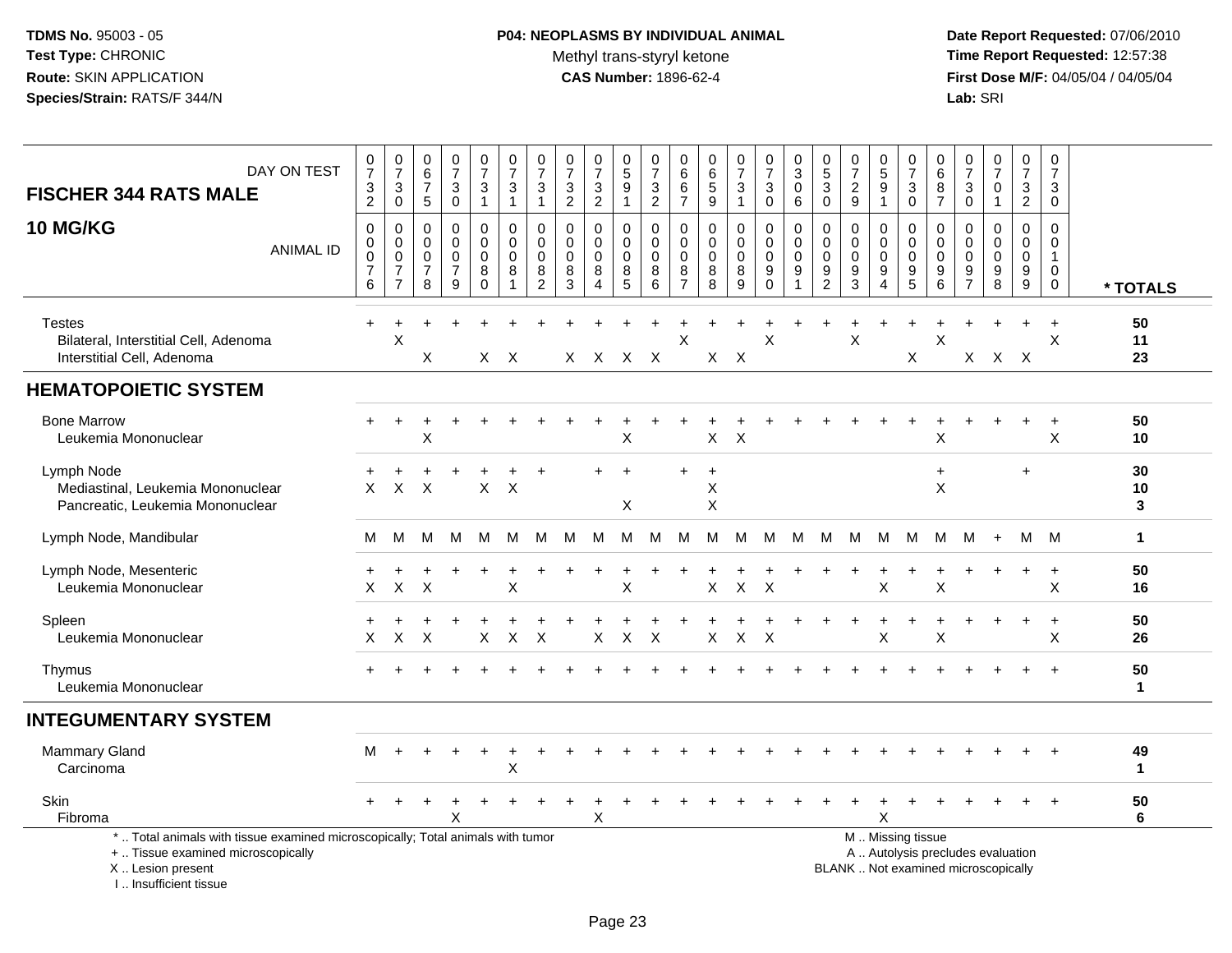| <b>FISCHER 344 RATS MALE</b>                                                                                                                                        | DAY ON TEST      | $\frac{0}{7}$<br>$\frac{3}{2}$                                           | $\frac{0}{7}$<br>$\mathbf{3}$<br>$\mathsf{O}\xspace$                                          | $\pmb{0}$<br>$6\phantom{a}$<br>$\overline{7}$<br>$\sqrt{5}$ | $\begin{smallmatrix}0\\7\end{smallmatrix}$<br>$_{\rm 0}^3$                            | $\begin{array}{c} 0 \\ 7 \end{array}$<br>$\mathbf 3$<br>$\overline{1}$ | $\frac{0}{7}$<br>$\ensuremath{\mathsf{3}}$<br>$\mathbf{1}$   | $\frac{0}{7}$<br>$\sqrt{3}$<br>$\mathbf{1}$                      | $\frac{0}{7}$<br>$\frac{3}{2}$                                 | $\frac{0}{7}$<br>$\frac{3}{2}$                                       | $\begin{array}{c} 0 \\ 5 \end{array}$<br>9<br>$\overline{1}$ | $\begin{array}{c} 0 \\ 7 \end{array}$<br>$\frac{3}{2}$    | 0<br>$6\overline{6}$<br>$\,6\,$<br>$\overline{7}$                | $\begin{array}{c} 0 \\ 6 \end{array}$<br>$\frac{5}{9}$               | $\frac{0}{7}$<br>$\mathbf{3}$<br>$\overline{1}$ | $\frac{0}{7}$<br>$\sqrt{3}$<br>$\mathbf 0$                                    | 0<br>$\overline{3}$<br>$\pmb{0}$<br>6 | $\begin{array}{c} 0 \\ 5 \end{array}$<br>$\sqrt{3}$<br>$\mathbf 0$ | $\frac{0}{7}$<br>$\overline{c}$<br>$\overline{9}$ | $\begin{smallmatrix}0\0\5\end{smallmatrix}$<br>$\boldsymbol{9}$<br>$\mathbf{1}$ | $\begin{array}{c} 0 \\ 7 \end{array}$<br>$\sqrt{3}$<br>$\mathbf 0$                            | $\begin{array}{c} 0 \\ 6 \end{array}$<br>$\bf8$<br>$\overline{7}$                  | $\frac{0}{7}$<br>$\sqrt{3}$<br>$\mathbf 0$                         | $\frac{0}{7}$<br>$\mathbf 0$<br>$\mathbf{1}$                         | 0<br>$\overline{7}$<br>3<br>$\overline{2}$                             | 0<br>$\overline{7}$<br>3<br>0                             |                                   |
|---------------------------------------------------------------------------------------------------------------------------------------------------------------------|------------------|--------------------------------------------------------------------------|-----------------------------------------------------------------------------------------------|-------------------------------------------------------------|---------------------------------------------------------------------------------------|------------------------------------------------------------------------|--------------------------------------------------------------|------------------------------------------------------------------|----------------------------------------------------------------|----------------------------------------------------------------------|--------------------------------------------------------------|-----------------------------------------------------------|------------------------------------------------------------------|----------------------------------------------------------------------|-------------------------------------------------|-------------------------------------------------------------------------------|---------------------------------------|--------------------------------------------------------------------|---------------------------------------------------|---------------------------------------------------------------------------------|-----------------------------------------------------------------------------------------------|------------------------------------------------------------------------------------|--------------------------------------------------------------------|----------------------------------------------------------------------|------------------------------------------------------------------------|-----------------------------------------------------------|-----------------------------------|
| <b>10 MG/KG</b>                                                                                                                                                     | <b>ANIMAL ID</b> | $\pmb{0}$<br>$\mathbf 0$<br>$\ddot{\mathbf{0}}$<br>$\boldsymbol{7}$<br>6 | $\mathsf{O}\xspace$<br>$\mathbf 0$<br>$\ddot{\mathbf{0}}$<br>$\overline{7}$<br>$\overline{7}$ | 0<br>$\mathbf 0$<br>0<br>$\overline{7}$<br>8                | $\mathbf 0$<br>$\mathsf{O}\xspace$<br>$\pmb{0}$<br>$\boldsymbol{7}$<br>$\overline{9}$ | $\pmb{0}$<br>$\mathbf 0$<br>$\mathbf 0$<br>$_{0}^{8}$                  | $\pmb{0}$<br>$\mathbf 0$<br>$\mathbf 0$<br>8<br>$\mathbf{1}$ | $\mathbf 0$<br>$\mathbf 0$<br>$\mathbf 0$<br>8<br>$\overline{2}$ | $\pmb{0}$<br>$\mathbf 0$<br>$\mathbf 0$<br>8<br>$\overline{3}$ | 0<br>$\mathbf 0$<br>$\mathbf 0$<br>$\bf 8$<br>$\boldsymbol{\Lambda}$ | 0<br>0<br>$\mathbf 0$<br>$\bf 8$<br>$\overline{5}$           | $\mathbf 0$<br>$\mathsf{O}\xspace$<br>$\pmb{0}$<br>$^8_6$ | $\mathsf 0$<br>$\mathbf 0$<br>$\mathbf 0$<br>8<br>$\overline{7}$ | $\mathbf 0$<br>$\mathbf 0$<br>$\pmb{0}$<br>$\,8\,$<br>$\overline{8}$ | 0<br>$\mathbf 0$<br>0<br>8<br>$\overline{9}$    | $\pmb{0}$<br>$\mathbf 0$<br>$\mathbf 0$<br>$\boldsymbol{9}$<br>$\overline{0}$ | 0<br>$\Omega$<br>0<br>9               | 0<br>$\mathbf 0$<br>$\pmb{0}$<br>$\frac{9}{2}$                     | 0<br>$\Omega$<br>$\mathbf 0$<br>$\frac{9}{3}$     | $\pmb{0}$<br>$\mathbf 0$<br>$\ddot{\mathbf{0}}$<br>$\frac{9}{4}$                | 0<br>$\mathbf 0$<br>$\mathbf 0$<br>$\begin{array}{c} 9 \\ 5 \end{array}$                      | $\mathbf 0$<br>$\mathbf 0$<br>$\mathbf 0$<br>$\begin{array}{c} 9 \\ 6 \end{array}$ | $\mathbf 0$<br>$\Omega$<br>0<br>$\boldsymbol{9}$<br>$\overline{7}$ | $\mathbf 0$<br>$\mathbf{0}$<br>$\mathsf{O}\xspace$<br>$_{8}^{\rm 9}$ | $\mathbf 0$<br>$\mathbf 0$<br>$\mathbf 0$<br>$9\,$<br>$\boldsymbol{9}$ | 0<br>$\Omega$<br>$\mathbf{1}$<br>$\pmb{0}$<br>$\mathbf 0$ | * TOTALS                          |
| Keratoacanthoma<br>Lipoma<br>Sebaceous Gland, Carcinoma                                                                                                             |                  |                                                                          |                                                                                               |                                                             |                                                                                       |                                                                        |                                                              |                                                                  |                                                                |                                                                      |                                                              |                                                           |                                                                  |                                                                      |                                                 |                                                                               |                                       |                                                                    |                                                   |                                                                                 | $\times$                                                                                      |                                                                                    |                                                                    | X                                                                    |                                                                        |                                                           | $\mathbf{2}$<br>1<br>1            |
| <b>MUSCULOSKELETAL SYSTEM</b>                                                                                                                                       |                  |                                                                          |                                                                                               |                                                             |                                                                                       |                                                                        |                                                              |                                                                  |                                                                |                                                                      |                                                              |                                                           |                                                                  |                                                                      |                                                 |                                                                               |                                       |                                                                    |                                                   |                                                                                 |                                                                                               |                                                                                    |                                                                    |                                                                      |                                                                        |                                                           |                                   |
| <b>Bone</b>                                                                                                                                                         |                  |                                                                          |                                                                                               |                                                             |                                                                                       |                                                                        |                                                              |                                                                  |                                                                |                                                                      |                                                              |                                                           |                                                                  |                                                                      |                                                 |                                                                               |                                       |                                                                    |                                                   |                                                                                 |                                                                                               |                                                                                    |                                                                    |                                                                      |                                                                        |                                                           | 50                                |
| <b>Skeletal Muscle</b><br>Rhabdomyosarcoma<br>Sarcoma                                                                                                               |                  |                                                                          |                                                                                               |                                                             |                                                                                       |                                                                        |                                                              |                                                                  |                                                                |                                                                      |                                                              |                                                           |                                                                  |                                                                      |                                                 |                                                                               |                                       | $\ddot{}$                                                          |                                                   |                                                                                 |                                                                                               |                                                                                    | $\ddot{}$<br>$\times$                                              |                                                                      |                                                                        |                                                           | 3<br>$\mathbf{1}$<br>$\mathbf{1}$ |
| <b>NERVOUS SYSTEM</b>                                                                                                                                               |                  |                                                                          |                                                                                               |                                                             |                                                                                       |                                                                        |                                                              |                                                                  |                                                                |                                                                      |                                                              |                                                           |                                                                  |                                                                      |                                                 |                                                                               |                                       |                                                                    |                                                   |                                                                                 |                                                                                               |                                                                                    |                                                                    |                                                                      |                                                                        |                                                           |                                   |
| <b>Brain</b><br>Carcinoma, Metastatic, Pituitary Gland<br>Leukemia Mononuclear                                                                                      |                  |                                                                          |                                                                                               |                                                             |                                                                                       |                                                                        |                                                              |                                                                  |                                                                |                                                                      |                                                              |                                                           |                                                                  |                                                                      |                                                 |                                                                               |                                       |                                                                    |                                                   |                                                                                 |                                                                                               |                                                                                    |                                                                    |                                                                      |                                                                        |                                                           | 50<br>$\mathbf{2}$<br>$\mathbf 1$ |
| <b>Peripheral Nerve</b>                                                                                                                                             |                  |                                                                          |                                                                                               |                                                             |                                                                                       |                                                                        |                                                              |                                                                  |                                                                |                                                                      |                                                              |                                                           |                                                                  |                                                                      |                                                 |                                                                               | $+$                                   | $\ddot{}$                                                          |                                                   |                                                                                 |                                                                                               |                                                                                    |                                                                    |                                                                      |                                                                        |                                                           | 4                                 |
| Spinal Cord                                                                                                                                                         |                  |                                                                          |                                                                                               |                                                             |                                                                                       |                                                                        |                                                              |                                                                  |                                                                |                                                                      |                                                              |                                                           |                                                                  |                                                                      |                                                 |                                                                               | $+$                                   | $\ddot{}$                                                          |                                                   |                                                                                 |                                                                                               |                                                                                    |                                                                    |                                                                      |                                                                        |                                                           | 4                                 |
| <b>RESPIRATORY SYSTEM</b>                                                                                                                                           |                  |                                                                          |                                                                                               |                                                             |                                                                                       |                                                                        |                                                              |                                                                  |                                                                |                                                                      |                                                              |                                                           |                                                                  |                                                                      |                                                 |                                                                               |                                       |                                                                    |                                                   |                                                                                 |                                                                                               |                                                                                    |                                                                    |                                                                      |                                                                        |                                                           |                                   |
| Lung<br>Alveolar/Bronchiolar Carcinoma<br>Leukemia Mononuclear                                                                                                      |                  |                                                                          |                                                                                               |                                                             |                                                                                       |                                                                        | X                                                            |                                                                  |                                                                |                                                                      | X                                                            |                                                           |                                                                  |                                                                      | $X$ $X$                                         |                                                                               |                                       |                                                                    |                                                   |                                                                                 |                                                                                               | X                                                                                  |                                                                    |                                                                      |                                                                        | $\ddot{}$<br>X                                            | 50<br>$\mathbf{1}$<br>9           |
| Nose                                                                                                                                                                |                  |                                                                          |                                                                                               |                                                             |                                                                                       |                                                                        |                                                              |                                                                  |                                                                |                                                                      |                                                              |                                                           |                                                                  |                                                                      |                                                 |                                                                               |                                       |                                                                    |                                                   |                                                                                 |                                                                                               |                                                                                    |                                                                    |                                                                      |                                                                        | $\ddot{}$                                                 | 49                                |
| Trachea                                                                                                                                                             |                  |                                                                          |                                                                                               |                                                             |                                                                                       |                                                                        |                                                              |                                                                  |                                                                |                                                                      |                                                              |                                                           |                                                                  |                                                                      |                                                 |                                                                               |                                       |                                                                    |                                                   |                                                                                 |                                                                                               |                                                                                    |                                                                    |                                                                      |                                                                        |                                                           | 50                                |
| *  Total animals with tissue examined microscopically; Total animals with tumor<br>+  Tissue examined microscopically<br>X  Lesion present<br>I Insufficient tissue |                  |                                                                          |                                                                                               |                                                             |                                                                                       |                                                                        |                                                              |                                                                  |                                                                |                                                                      |                                                              |                                                           |                                                                  |                                                                      |                                                 |                                                                               |                                       |                                                                    |                                                   |                                                                                 | M  Missing tissue<br>A  Autolysis precludes evaluation<br>BLANK  Not examined microscopically |                                                                                    |                                                                    |                                                                      |                                                                        |                                                           |                                   |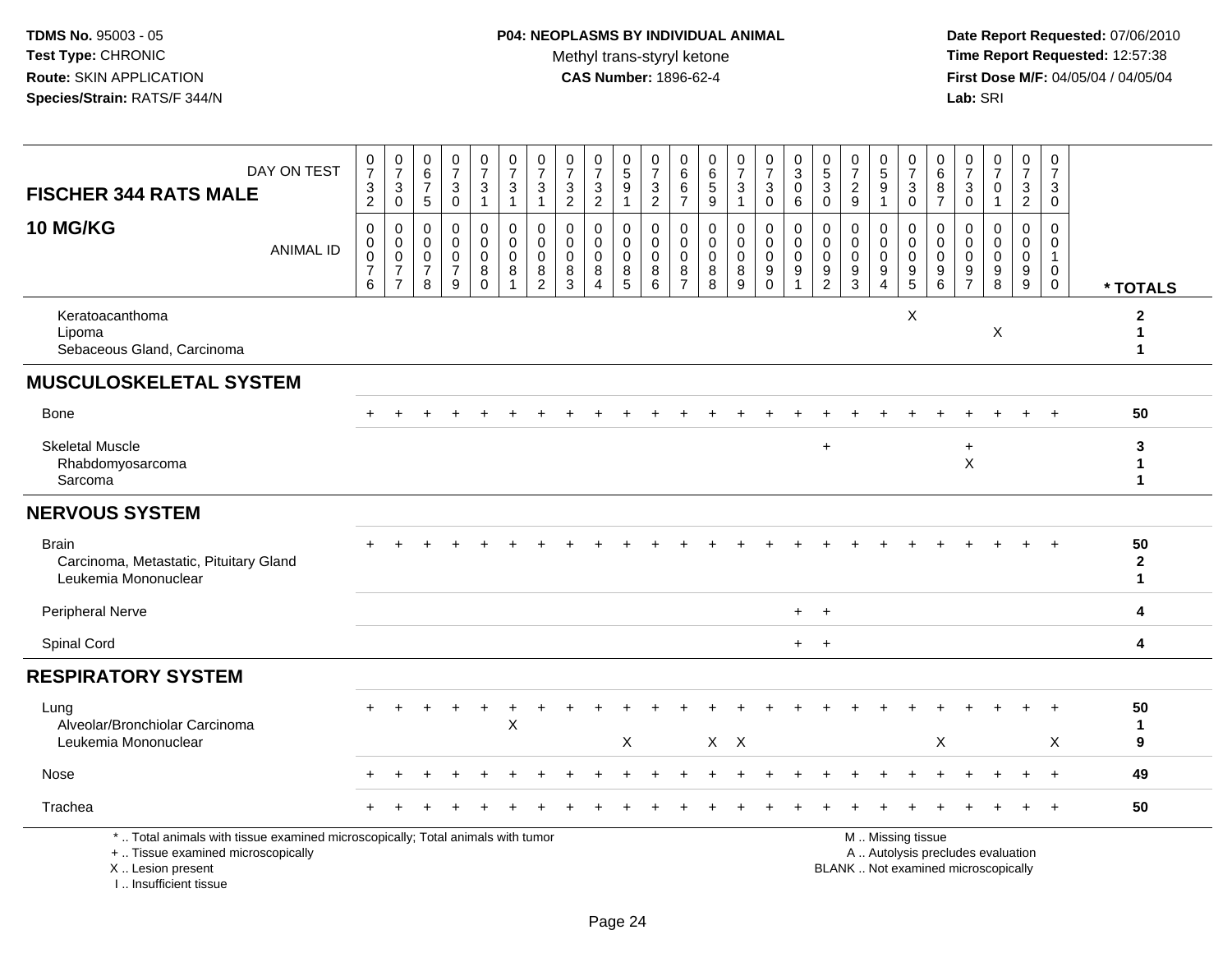**Date Report Requested:** 07/06/2010 **Time Report Requested:** 12:57:38 **First Dose M/F:** 04/05/04 / 04/05/04<br>**Lab:** SRI **Lab:** SRI

| <b>FISCHER 344 RATS MALE</b>                                     | DAY ON TEST      | $\frac{0}{7}$<br>$\mathbf{3}$<br>$\sqrt{2}$                   | $\frac{0}{7}$<br>$\mathsf 3$<br>0                                    | $\begin{array}{c} 0 \\ 6 \\ 7 \end{array}$<br>5 | $\frac{0}{7}$<br>$\sqrt{3}$<br>$\mathbf 0$ | $\frac{0}{7}$<br>$\sqrt{3}$<br>$\overline{1}$                 | $\frac{0}{7}$<br>$\sqrt{3}$<br>$\mathbf{1}$                          | $\frac{0}{7}$<br>3                      | $\frac{0}{7}$<br>$\sqrt{3}$<br>$\overline{2}$ | $\frac{0}{7}$<br>$\sqrt{3}$<br>$\overline{2}$ | $\begin{array}{c} 0 \\ 5 \\ 9 \end{array}$     | $\frac{0}{7}$<br>$\sqrt{3}$<br>$\sqrt{2}$ | $\begin{array}{c} 0 \\ 6 \end{array}$<br>6<br>$\overline{7}$ | $_{6}^{\rm 0}$<br>$\sqrt{5}$<br>9 | $\frac{0}{7}$<br>$\mathbf{3}$<br>1      | $\frac{0}{7}$<br>$\mathsf 3$<br>$\mathbf 0$              | $_{3}^{\rm 0}$<br>$\pmb{0}$<br>$\,6\,$                                      | $\begin{smallmatrix}0\0\5\end{smallmatrix}$<br>3<br>0 | $\frac{0}{7}$<br>$\frac{2}{9}$                       | $\begin{array}{c} 0 \\ 5 \\ 9 \end{array}$<br>1    | $\frac{0}{7}$<br>3<br>$\mathbf 0$ | $\begin{array}{c} 0 \\ 6 \end{array}$<br>$\,8\,$<br>$\overline{7}$ | $\frac{0}{7}$<br>$\mathbf{3}$<br>0                          | $\frac{0}{7}$<br>$\Omega$                 | $\frac{0}{7}$<br>$\mathbf{3}$<br>$\overline{c}$ | $\frac{0}{7}$<br>$\mathbf{3}$<br>$\mathbf 0$ |               |
|------------------------------------------------------------------|------------------|---------------------------------------------------------------|----------------------------------------------------------------------|-------------------------------------------------|--------------------------------------------|---------------------------------------------------------------|----------------------------------------------------------------------|-----------------------------------------|-----------------------------------------------|-----------------------------------------------|------------------------------------------------|-------------------------------------------|--------------------------------------------------------------|-----------------------------------|-----------------------------------------|----------------------------------------------------------|-----------------------------------------------------------------------------|-------------------------------------------------------|------------------------------------------------------|----------------------------------------------------|-----------------------------------|--------------------------------------------------------------------|-------------------------------------------------------------|-------------------------------------------|-------------------------------------------------|----------------------------------------------|---------------|
| <b>10 MG/KG</b>                                                  | <b>ANIMAL ID</b> | $\mathbf 0$<br>$\begin{matrix} 0 \\ 0 \\ 7 \end{matrix}$<br>6 | 0<br>$\pmb{0}$<br>$\overline{0}$<br>$\overline{7}$<br>$\overline{7}$ | 0<br>0<br>$\frac{0}{7}$<br>8                    | 0<br>$\mathbf 0$<br>$\frac{0}{7}$<br>9     | $\mathbf 0$<br>$\begin{matrix} 0 \\ 0 \\ 8 \\ 0 \end{matrix}$ | $\pmb{0}$<br>$\pmb{0}$<br>$\overline{0}$<br>$\bf8$<br>$\overline{1}$ | 0<br>$\pmb{0}$<br>$\mathbf 0$<br>8<br>2 | 0<br>$\pmb{0}$<br>$\mathbf 0$<br>8<br>3       | 0<br>0<br>$\mathsf{O}\xspace$<br>$\bf 8$<br>Δ | 0<br>$\mathbf 0$<br>$\mathbf 0$<br>$\, 8$<br>5 | 0<br>$\pmb{0}$<br>$\mathbf 0$<br>8<br>6   | 0<br>$\pmb{0}$<br>$\mathbf 0$<br>8<br>$\overline{7}$         | 0<br>0<br>$\pmb{0}$<br>8<br>8     | 0<br>$_{\rm 0}^{\rm 0}$<br>$\bf 8$<br>9 | $\mathbf 0$<br>$\pmb{0}$<br>$\mathbf 0$<br>9<br>$\Omega$ | $\pmb{0}$<br>$\pmb{0}$<br>$\mathbf 0$<br>$\boldsymbol{9}$<br>$\overline{A}$ | 0<br>$\pmb{0}$<br>0<br>9<br>$\overline{2}$            | 0<br>$\pmb{0}$<br>$\pmb{0}$<br>$\boldsymbol{9}$<br>3 | 0<br>$\pmb{0}$<br>$\bar{0}$<br>9<br>$\overline{4}$ | 0<br>0<br>0<br>$\frac{9}{5}$      | 0<br>$\pmb{0}$<br>$\overline{0}$<br>$\boldsymbol{9}$<br>6          | 0<br>0<br>$\mathbf 0$<br>$\boldsymbol{9}$<br>$\overline{7}$ | $\mathbf 0$<br>0<br>$\mathbf 0$<br>9<br>8 | 0<br>$_{\rm 0}^{\rm 0}$<br>9<br>9               | $\Omega$<br>0<br>0<br>$\mathbf 0$            | * TOTALS      |
| <b>SPECIAL SENSES SYSTEM</b>                                     |                  |                                                               |                                                                      |                                                 |                                            |                                                               |                                                                      |                                         |                                               |                                               |                                                |                                           |                                                              |                                   |                                         |                                                          |                                                                             |                                                       |                                                      |                                                    |                                   |                                                                    |                                                             |                                           |                                                 |                                              |               |
| Eye                                                              |                  |                                                               |                                                                      |                                                 |                                            |                                                               |                                                                      |                                         |                                               |                                               |                                                |                                           |                                                              |                                   |                                         |                                                          |                                                                             |                                                       |                                                      |                                                    |                                   |                                                                    |                                                             |                                           | $\div$                                          | $\ddot{}$                                    | 50            |
| <b>Harderian Gland</b>                                           |                  |                                                               |                                                                      |                                                 |                                            |                                                               |                                                                      |                                         |                                               |                                               |                                                |                                           |                                                              |                                   |                                         |                                                          |                                                                             |                                                       |                                                      |                                                    |                                   |                                                                    |                                                             |                                           |                                                 | $\ddot{}$                                    | 50            |
| Zymbal's Gland<br>Carcinoma                                      |                  |                                                               |                                                                      |                                                 |                                            |                                                               |                                                                      |                                         |                                               |                                               |                                                |                                           |                                                              |                                   |                                         |                                                          |                                                                             |                                                       |                                                      |                                                    |                                   |                                                                    |                                                             |                                           |                                                 |                                              | 1<br>1        |
| <b>URINARY SYSTEM</b>                                            |                  |                                                               |                                                                      |                                                 |                                            |                                                               |                                                                      |                                         |                                               |                                               |                                                |                                           |                                                              |                                   |                                         |                                                          |                                                                             |                                                       |                                                      |                                                    |                                   |                                                                    |                                                             |                                           |                                                 |                                              |               |
| Kidney<br>Leukemia Mononuclear                                   |                  |                                                               |                                                                      |                                                 |                                            |                                                               |                                                                      |                                         |                                               |                                               |                                                |                                           |                                                              | X                                 | $\sf X$                                 |                                                          |                                                                             |                                                       |                                                      |                                                    |                                   | X                                                                  |                                                             |                                           | $\ddot{}$                                       | $\ddot{}$                                    | 50<br>5       |
| Urethra                                                          |                  |                                                               |                                                                      | $+$                                             |                                            |                                                               |                                                                      |                                         |                                               |                                               |                                                |                                           |                                                              |                                   |                                         |                                                          |                                                                             |                                                       |                                                      |                                                    |                                   |                                                                    |                                                             |                                           |                                                 |                                              | $\mathbf{1}$  |
| <b>Urinary Bladder</b>                                           |                  | $+$                                                           |                                                                      |                                                 |                                            |                                                               |                                                                      |                                         |                                               |                                               |                                                |                                           |                                                              |                                   |                                         |                                                          |                                                                             |                                                       |                                                      |                                                    |                                   |                                                                    |                                                             |                                           | $+$                                             | $+$                                          | 50            |
| <b>SYSTEMIC LESIONS</b>                                          |                  |                                                               |                                                                      |                                                 |                                            |                                                               |                                                                      |                                         |                                               |                                               |                                                |                                           |                                                              |                                   |                                         |                                                          |                                                                             |                                                       |                                                      |                                                    |                                   |                                                                    |                                                             |                                           |                                                 |                                              |               |
| Multiple Organ<br>Leukemia Mononuclear<br>Mesothelioma Malignant |                  | X                                                             | X                                                                    | X                                               | X                                          | $\boldsymbol{\mathsf{X}}$<br>Χ                                | X                                                                    | $\mathsf{X}$                            |                                               | X                                             | $\boldsymbol{\mathsf{X}}$                      | X<br>$\mathsf{X}$                         |                                                              | X                                 | $\mathsf{X}$                            | $\mathsf{X}$                                             |                                                                             |                                                       |                                                      | X                                                  |                                   | $\boldsymbol{\mathsf{X}}$                                          |                                                             |                                           | $\ddot{}$                                       | $\ddot{}$<br>$\boldsymbol{\mathsf{X}}$       | 50<br>27<br>4 |

\* .. Total animals with tissue examined microscopically; Total animals with tumor

+ .. Tissue examined microscopically

X .. Lesion present

I .. Insufficient tissue

 M .. Missing tissuey the contract of the contract of the contract of the contract of the contract of the contract of the contract of  $A$ . Autolysis precludes evaluation Lesion present BLANK .. Not examined microscopically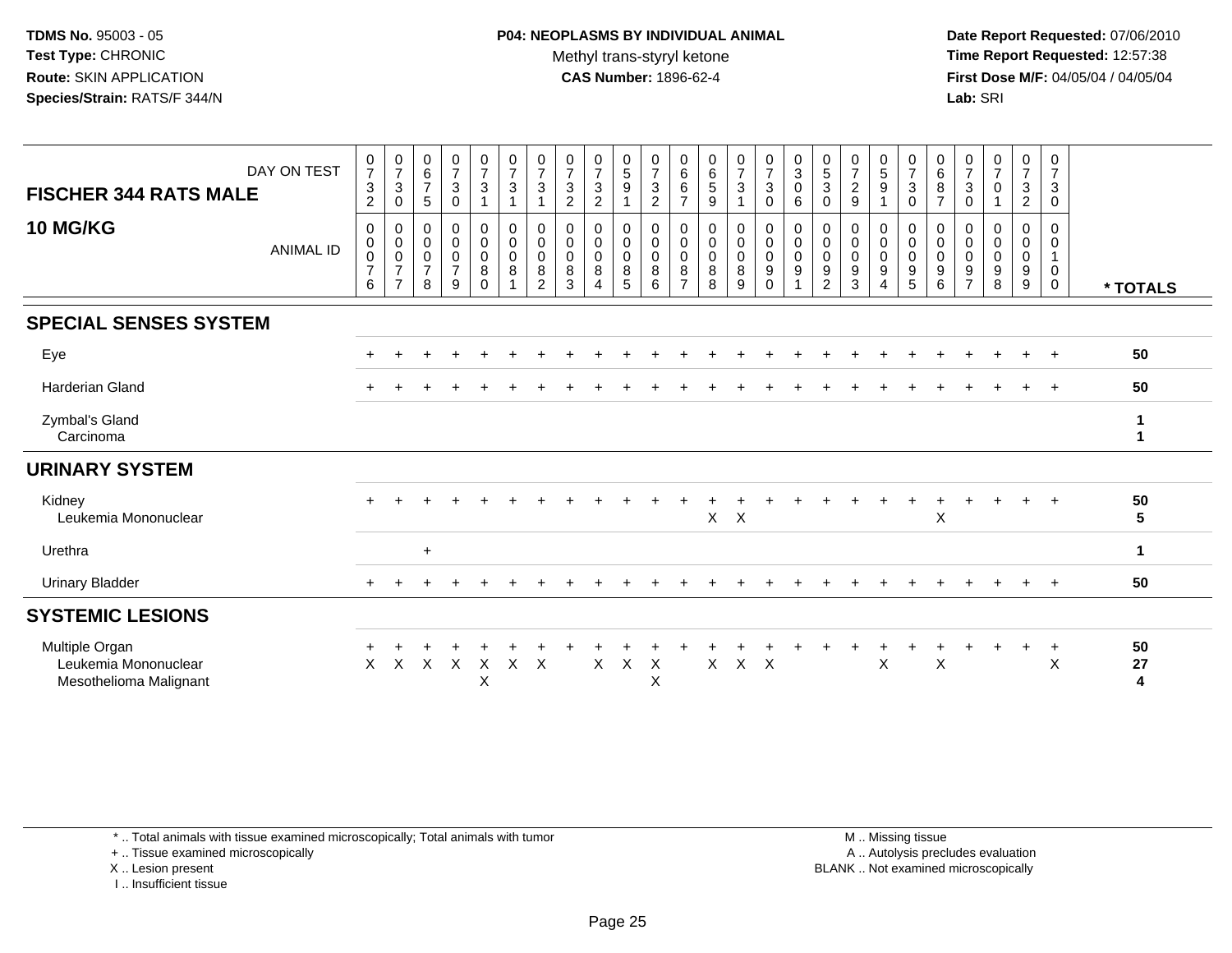**Date Report Requested:** 07/06/2010 **Time Report Requested:** 12:57:38 **First Dose M/F:** 04/05/04 / 04/05/04<br>Lab: SRI **Lab:** SRI

|                                                                                                                                            |                                                               |                                                                           | 0                                                   |                                                                           |                                                      | $\pmb{0}$                                                      |                                                                 | 0                                                                |                                              | $\mathbf 0$                                                               | 0                                                                              |                                                                              |                                                                            |                                                       |                                                       |                                                                                 | $\boldsymbol{0}$                                                  | 0                                                               |                                                      |                                                                   |                                                                              |                                                             |                                                                          |                                                                      | 0                                                                               |                       |
|--------------------------------------------------------------------------------------------------------------------------------------------|---------------------------------------------------------------|---------------------------------------------------------------------------|-----------------------------------------------------|---------------------------------------------------------------------------|------------------------------------------------------|----------------------------------------------------------------|-----------------------------------------------------------------|------------------------------------------------------------------|----------------------------------------------|---------------------------------------------------------------------------|--------------------------------------------------------------------------------|------------------------------------------------------------------------------|----------------------------------------------------------------------------|-------------------------------------------------------|-------------------------------------------------------|---------------------------------------------------------------------------------|-------------------------------------------------------------------|-----------------------------------------------------------------|------------------------------------------------------|-------------------------------------------------------------------|------------------------------------------------------------------------------|-------------------------------------------------------------|--------------------------------------------------------------------------|----------------------------------------------------------------------|---------------------------------------------------------------------------------|-----------------------|
| DAY ON TEST                                                                                                                                | $\frac{0}{7}$                                                 | $_{6}^{\rm 0}$                                                            | $\overline{7}$<br>3                                 | $065$<br>$57$                                                             | $\frac{0}{7}$<br>3                                   | $\,6\,$<br>$\boldsymbol{7}$                                    | $\frac{0}{7}$<br>3                                              | $\overline{7}$<br>3                                              | $\frac{0}{7}$<br>$\sqrt{3}$                  | $\overline{7}$<br>$\mathbf{1}$                                            | $\,6\,$                                                                        | $\frac{0}{7}$<br>3                                                           | $\frac{0}{7}$<br>$\ensuremath{\mathsf{3}}$                                 | $\frac{0}{7}$<br>0                                    | $\frac{0}{7}$                                         | $\frac{0}{7}$<br>$\sqrt{3}$                                                     | $\overline{7}$<br>0                                               | $\,6\,$<br>$\sqrt{5}$                                           | $\frac{0}{7}$<br>3                                   | $\begin{array}{c} 0 \\ 5 \\ 7 \end{array}$                        | $\frac{0}{7}$<br>$\mathbf{1}$                                                | $\begin{array}{c} 0 \\ 5 \\ 5 \end{array}$                  | $\frac{0}{7}$<br>$\ensuremath{\mathsf{3}}$                               | $\begin{smallmatrix}0\\7\end{smallmatrix}$<br>3                      | 6<br>6                                                                          |                       |
| <b>FISCHER 344 RATS MALE</b>                                                                                                               | $_0^3$                                                        | $\frac{3}{3}$                                                             | $\mathbf{1}$                                        |                                                                           | $\mathbf{1}$                                         | $\mathbf{3}$                                                   | $\mathbf{1}$                                                    | $\mathbf 0$                                                      | $\mathbf{1}$                                 | $\mathbf 0$                                                               | $\frac{3}{2}$                                                                  | $\mathbf 0$                                                                  | $\mathbf{1}$                                                               | 8                                                     | $\frac{2}{9}$                                         | $\overline{1}$                                                                  | 4                                                                 | 9                                                               | $\mathbf 0$                                          | $\overline{5}$                                                    | 6                                                                            | 4                                                           | $\overline{1}$                                                           | $\mathbf 0$                                                          | $\overline{7}$                                                                  |                       |
| 30 MG/KG<br><b>ANIMAL ID</b>                                                                                                               | $\pmb{0}$<br>$\mathsf{O}$<br>$\overline{1}$<br>$\pmb{0}$<br>1 | $\mathbf 0$<br>$\mathbf 0$<br>$\mathbf{1}$<br>$\pmb{0}$<br>$\overline{2}$ | $\mathbf 0$<br>$\mathbf 0$<br>$\mathbf 1$<br>0<br>3 | $\pmb{0}$<br>$\mathbf 0$<br>$\mathbf{1}$<br>$\mathbf 0$<br>$\overline{A}$ | 0<br>$\mathbf 0$<br>$\mathbf{1}$<br>$\mathsf 0$<br>5 | $\mathbf 0$<br>$\mathbf 0$<br>$\mathbf{1}$<br>$\mathbf 0$<br>6 | 0<br>$\pmb{0}$<br>$\mathbf{1}$<br>$\mathbf 0$<br>$\overline{7}$ | $\mathbf 0$<br>$\mathbf 0$<br>$\overline{1}$<br>$\mathbf 0$<br>8 | $\mathbf 0$<br>$\mathbf 0$<br>$\pmb{0}$<br>9 | $\mathbf 0$<br>$\mathbf 0$<br>$\mathbf{1}$<br>$\mathbf{1}$<br>$\mathbf 0$ | $\mathbf 0$<br>$\mathbf 0$<br>$\mathbf{1}$<br>$\overline{1}$<br>$\overline{1}$ | $\mathbf 0$<br>$\mathbf 0$<br>$\mathbf{1}$<br>$\mathbf{1}$<br>$\overline{2}$ | $\mathsf 0$<br>$\mathbf 0$<br>$\mathbf{1}$<br>$\mathbf{1}$<br>$\mathbf{3}$ | 0<br>$\mathbf 0$<br>$\mathbf{1}$<br>$\mathbf{1}$<br>4 | 0<br>$\mathbf 0$<br>$\mathbf{1}$<br>$\mathbf{1}$<br>5 | $\mathbf 0$<br>$\mathbf 0$<br>$\mathbf{1}$<br>$\overline{1}$<br>$6\phantom{1}6$ | $\mathbf 0$<br>$\Omega$<br>-1<br>$\overline{1}$<br>$\overline{7}$ | $\mathbf 0$<br>$\mathbf 0$<br>$\mathbf{1}$<br>$\mathbf{1}$<br>8 | 0<br>$\mathbf 0$<br>$\mathbf 1$<br>$\mathbf{1}$<br>9 | 0<br>$\mathbf 0$<br>$\mathbf{1}$<br>$\overline{c}$<br>$\mathbf 0$ | 0<br>$\mathsf{O}\xspace$<br>$\mathbf{1}$<br>$\overline{c}$<br>$\overline{1}$ | $\mathbf 0$<br>$\mathbf 0$<br>$\mathbf{1}$<br>$\frac{2}{2}$ | $\mathbf 0$<br>$\mathbf 0$<br>$\mathbf{1}$<br>$\frac{2}{3}$              | 0<br>$\mathbf 0$<br>$\mathbf{1}$<br>$\overline{2}$<br>$\overline{4}$ | $\mathbf 0$<br>$\mathbf 0$<br>$\mathbf{1}$<br>$\overline{2}$<br>$5\phantom{.0}$ | males<br>$($ cont $)$ |
| <b>ALIMENTARY SYSTEM</b>                                                                                                                   |                                                               |                                                                           |                                                     |                                                                           |                                                      |                                                                |                                                                 |                                                                  |                                              |                                                                           |                                                                                |                                                                              |                                                                            |                                                       |                                                       |                                                                                 |                                                                   |                                                                 |                                                      |                                                                   |                                                                              |                                                             |                                                                          |                                                                      |                                                                                 |                       |
| Esophagus                                                                                                                                  |                                                               | $\ddot{}$                                                                 |                                                     |                                                                           |                                                      |                                                                |                                                                 |                                                                  |                                              |                                                                           |                                                                                |                                                                              |                                                                            |                                                       |                                                       | $\ddot{}$                                                                       | м                                                                 | $\ddot{}$                                                       |                                                      |                                                                   |                                                                              |                                                             |                                                                          | $\ddot{}$                                                            | $+$                                                                             |                       |
| Intestine Large, Cecum                                                                                                                     |                                                               |                                                                           |                                                     |                                                                           |                                                      |                                                                |                                                                 |                                                                  |                                              |                                                                           |                                                                                |                                                                              |                                                                            |                                                       |                                                       |                                                                                 |                                                                   |                                                                 |                                                      |                                                                   |                                                                              |                                                             |                                                                          |                                                                      |                                                                                 |                       |
| Intestine Large, Colon                                                                                                                     |                                                               |                                                                           |                                                     |                                                                           |                                                      |                                                                |                                                                 |                                                                  |                                              |                                                                           |                                                                                |                                                                              |                                                                            |                                                       |                                                       |                                                                                 |                                                                   |                                                                 |                                                      |                                                                   |                                                                              |                                                             |                                                                          |                                                                      | $\overline{ }$                                                                  |                       |
| Intestine Large, Rectum                                                                                                                    |                                                               |                                                                           |                                                     |                                                                           |                                                      |                                                                |                                                                 |                                                                  |                                              |                                                                           |                                                                                |                                                                              |                                                                            |                                                       |                                                       |                                                                                 |                                                                   |                                                                 |                                                      |                                                                   |                                                                              |                                                             |                                                                          |                                                                      | $\overline{1}$                                                                  |                       |
| Intestine Small, Duodenum                                                                                                                  |                                                               |                                                                           |                                                     |                                                                           |                                                      |                                                                |                                                                 |                                                                  |                                              |                                                                           |                                                                                |                                                                              |                                                                            |                                                       |                                                       |                                                                                 |                                                                   |                                                                 |                                                      |                                                                   |                                                                              |                                                             |                                                                          |                                                                      |                                                                                 |                       |
| Intestine Small, Ileum                                                                                                                     |                                                               |                                                                           |                                                     |                                                                           |                                                      |                                                                |                                                                 |                                                                  |                                              |                                                                           |                                                                                |                                                                              |                                                                            |                                                       |                                                       |                                                                                 |                                                                   |                                                                 |                                                      |                                                                   |                                                                              |                                                             |                                                                          |                                                                      | $\overline{1}$                                                                  |                       |
| Intestine Small, Jejunum                                                                                                                   |                                                               |                                                                           |                                                     |                                                                           |                                                      |                                                                |                                                                 |                                                                  |                                              |                                                                           |                                                                                |                                                                              |                                                                            |                                                       |                                                       |                                                                                 |                                                                   |                                                                 |                                                      |                                                                   |                                                                              |                                                             |                                                                          | $\ddot{}$                                                            | $+$                                                                             |                       |
| Liver<br>Fibrous Histiocytoma<br>Hepatocellular Adenoma, Multiple                                                                          |                                                               |                                                                           |                                                     |                                                                           |                                                      |                                                                |                                                                 |                                                                  |                                              |                                                                           |                                                                                |                                                                              |                                                                            |                                                       |                                                       |                                                                                 |                                                                   |                                                                 |                                                      |                                                                   |                                                                              | X                                                           |                                                                          | $+$                                                                  | $+$                                                                             |                       |
| Histiocytic Sarcoma<br>Leukemia Mononuclear                                                                                                |                                                               |                                                                           | X                                                   |                                                                           | $\boldsymbol{\mathsf{X}}$                            | $\mathsf X$                                                    |                                                                 |                                                                  |                                              |                                                                           | X                                                                              |                                                                              |                                                                            |                                                       |                                                       |                                                                                 | X                                                                 | $X$ $X$                                                         |                                                      |                                                                   |                                                                              | $X$ $X$                                                     |                                                                          |                                                                      |                                                                                 |                       |
| Mesentery<br>Mesothelioma Malignant                                                                                                        |                                                               |                                                                           | $\ddot{}$                                           |                                                                           |                                                      | $\ddot{}$                                                      |                                                                 |                                                                  |                                              |                                                                           |                                                                                |                                                                              | $\ddot{}$                                                                  |                                                       |                                                       |                                                                                 |                                                                   | $\ddot{}$                                                       |                                                      |                                                                   | $\ddot{}$<br>X                                                               |                                                             |                                                                          |                                                                      |                                                                                 |                       |
| Pancreas<br>Leukemia Mononuclear<br>Acinus, Carcinoma                                                                                      |                                                               |                                                                           |                                                     |                                                                           |                                                      |                                                                |                                                                 |                                                                  |                                              |                                                                           |                                                                                |                                                                              |                                                                            |                                                       |                                                       |                                                                                 |                                                                   |                                                                 |                                                      |                                                                   |                                                                              |                                                             |                                                                          |                                                                      |                                                                                 |                       |
| Salivary Glands                                                                                                                            |                                                               | м                                                                         |                                                     |                                                                           |                                                      |                                                                |                                                                 |                                                                  |                                              |                                                                           |                                                                                |                                                                              |                                                                            |                                                       |                                                       |                                                                                 |                                                                   |                                                                 |                                                      |                                                                   |                                                                              |                                                             |                                                                          |                                                                      |                                                                                 |                       |
| *  Total animals with tissue examined microscopically; Total animals with tumor<br>+  Tissue examined microscopically<br>X  Lesion present |                                                               |                                                                           |                                                     |                                                                           |                                                      |                                                                |                                                                 |                                                                  |                                              |                                                                           |                                                                                |                                                                              |                                                                            |                                                       |                                                       |                                                                                 |                                                                   |                                                                 |                                                      | M  Missing tissue                                                 |                                                                              |                                                             | A  Autolysis precludes evaluation<br>BLANK  Not examined microscopically |                                                                      |                                                                                 |                       |

I .. Insufficient tissue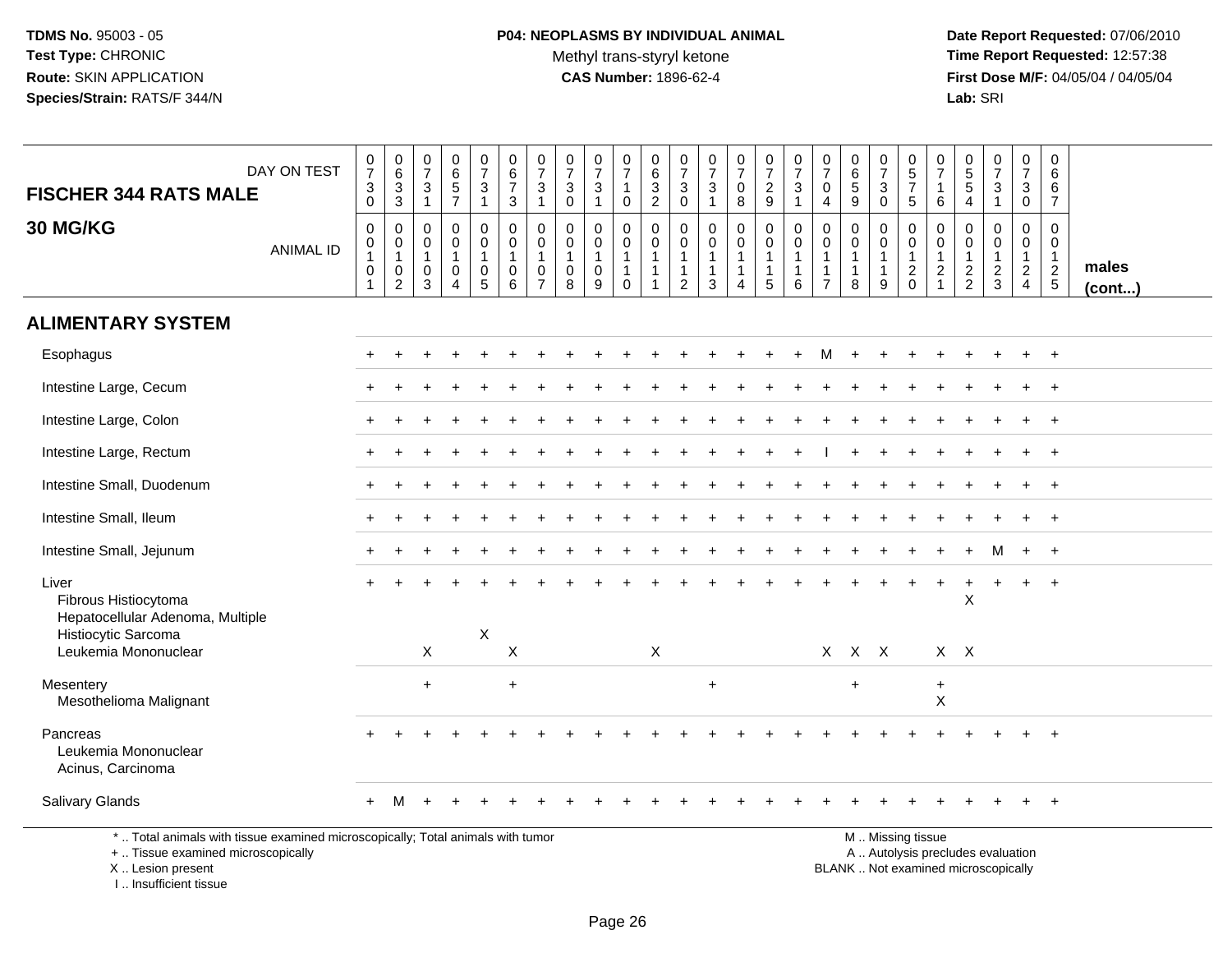**Date Report Requested:** 07/06/2010 **Time Report Requested:** 12:57:38 **First Dose M/F:** 04/05/04 / 04/05/04<br>Lab: SRI **Lab:** SRI

| DAY ON TEST<br><b>FISCHER 344 RATS MALE</b>                                                                        | $\frac{0}{7}$<br>$\mathbf{3}$                                                | $_{6}^{\rm 0}$<br>$\frac{3}{3}$                      | $\begin{smallmatrix}0\\7\end{smallmatrix}$<br>$\ensuremath{\mathsf{3}}$               | $\begin{matrix} 0 \\ 6 \\ 5 \end{matrix}$                                                   | $\frac{0}{7}$<br>$\ensuremath{\mathsf{3}}$                                               | $\begin{array}{c} 0 \\ 6 \\ 7 \end{array}$                                     | $\frac{0}{7}$<br>$\ensuremath{\mathsf{3}}$                                       | $\frac{0}{7}$<br>$\ensuremath{\mathsf{3}}$                                  | $\frac{0}{7}$<br>$\mathbf{3}$                                                          | $\frac{0}{7}$<br>$\mathbf{1}$                                                  | $\begin{array}{c} 0 \\ 6 \\ 3 \\ 2 \end{array}$                              | $\frac{0}{7}$<br>$\mathbf{3}$                                               | $\frac{0}{7}$<br>$\sqrt{3}$                                                           | $\frac{0}{7}$<br>$\mathbf 0$                    | $\frac{0}{7}$<br>$\overline{2}$                                        | $\frac{0}{7}$<br>$\ensuremath{\mathsf{3}}$                                      | $\frac{0}{7}$<br>$\mathbf 0$                                                                    | $\begin{array}{c} 0 \\ 6 \end{array}$<br>$\overline{5}$              | $\frac{0}{7}$<br>$\ensuremath{\mathsf{3}}$                                   | 0<br>$rac{5}{7}$                                                              | $\frac{0}{7}$<br>$\mathbf{1}$                                             | $\begin{matrix} 0 \\ 5 \end{matrix}$<br>$\sqrt{5}$                               | $\frac{0}{7}$<br>$\sqrt{3}$                                   | $\frac{0}{7}$<br>$\mathsf 3$                                                                  | 0<br>$6\phantom{1}6$<br>$\,6\,$                                                                |                 |
|--------------------------------------------------------------------------------------------------------------------|------------------------------------------------------------------------------|------------------------------------------------------|---------------------------------------------------------------------------------------|---------------------------------------------------------------------------------------------|------------------------------------------------------------------------------------------|--------------------------------------------------------------------------------|----------------------------------------------------------------------------------|-----------------------------------------------------------------------------|----------------------------------------------------------------------------------------|--------------------------------------------------------------------------------|------------------------------------------------------------------------------|-----------------------------------------------------------------------------|---------------------------------------------------------------------------------------|-------------------------------------------------|------------------------------------------------------------------------|---------------------------------------------------------------------------------|-------------------------------------------------------------------------------------------------|----------------------------------------------------------------------|------------------------------------------------------------------------------|-------------------------------------------------------------------------------|---------------------------------------------------------------------------|----------------------------------------------------------------------------------|---------------------------------------------------------------|-----------------------------------------------------------------------------------------------|------------------------------------------------------------------------------------------------|-----------------|
| 30 MG/KG<br><b>ANIMAL ID</b>                                                                                       | 0<br>$\mathbf 0$<br>$\pmb{0}$<br>$\mathbf{1}$<br>$\mathbf 0$<br>$\mathbf{1}$ | $\mathbf 0$<br>$\mathbf 0$<br>$\mathbf{1}$<br>0<br>2 | $\overline{1}$<br>$\mathbf 0$<br>$\boldsymbol{0}$<br>$\mathbf{1}$<br>$\mathbf 0$<br>3 | $\overline{7}$<br>$\pmb{0}$<br>$\mathsf 0$<br>$\mathbf{1}$<br>$\mathbf 0$<br>$\overline{4}$ | $\overline{1}$<br>$\mathbf 0$<br>$\mathsf{O}\xspace$<br>$\mathbf{1}$<br>$\mathbf 0$<br>5 | $\mathbf{3}$<br>$\mathbf 0$<br>$\mathsf 0$<br>$\mathbf{1}$<br>$\mathbf 0$<br>6 | 1<br>$\mathbf 0$<br>$\mathbf 0$<br>$\mathbf{1}$<br>$\mathbf 0$<br>$\overline{7}$ | $\mathbf 0$<br>$\mathbf 0$<br>$\pmb{0}$<br>$\mathbf{1}$<br>$\mathbf 0$<br>8 | $\mathbf{1}$<br>$\mathbf 0$<br>$\mathsf{O}\xspace$<br>$\mathbf{1}$<br>$\mathbf 0$<br>9 | 0<br>$\mathbf 0$<br>$\mathbf 0$<br>$\mathbf{1}$<br>$\mathbf{1}$<br>$\mathbf 0$ | $\mathbf 0$<br>$\mathbf 0$<br>$\mathbf{1}$<br>$\overline{1}$<br>$\mathbf{1}$ | $\mathbf 0$<br>0<br>0<br>$\overline{1}$<br>$\overline{1}$<br>$\overline{2}$ | $\overline{1}$<br>$\mathbf 0$<br>$\mathbf 0$<br>$\overline{1}$<br>$\overline{1}$<br>3 | 8<br>0<br>$\mathbf 0$<br>1<br>$\mathbf{1}$<br>4 | 9<br>$\mathbf 0$<br>$\mathbf 0$<br>$\mathbf{1}$<br>$\overline{1}$<br>5 | $\overline{1}$<br>$\mathbf 0$<br>$\pmb{0}$<br>$\mathbf{1}$<br>$\mathbf{1}$<br>6 | $\overline{4}$<br>$\Omega$<br>$\mathbf 0$<br>$\overline{1}$<br>$\overline{1}$<br>$\overline{7}$ | 9<br>$\mathbf 0$<br>$\mathbf 0$<br>$\mathbf{1}$<br>$\mathbf{1}$<br>8 | $\mathbf 0$<br>$\mathbf 0$<br>$\pmb{0}$<br>$\mathbf{1}$<br>$\mathbf{1}$<br>9 | 5<br>$\mathbf 0$<br>$\mathbf 0$<br>$\mathbf{1}$<br>$\overline{c}$<br>$\Omega$ | 6<br>$\mathbf 0$<br>$\mathsf{O}\xspace$<br>$\mathbf{1}$<br>$\overline{c}$ | $\overline{4}$<br>$\Omega$<br>$\mathbf 0$<br>$\mathbf{1}$<br>$\overline{c}$<br>2 | $\mathbf 0$<br>$\mathbf 0$<br>$\mathbf{1}$<br>$\sqrt{2}$<br>3 | $\mathbf 0$<br>$\mathbf 0$<br>$\mathbf 0$<br>$\mathbf{1}$<br>$\overline{a}$<br>$\overline{4}$ | $\overline{7}$<br>$\Omega$<br>$\mathbf 0$<br>$\mathbf{1}$<br>$\overline{2}$<br>$5\phantom{.0}$ | males<br>(cont) |
| Schwannoma Malignant, Metastatic, Skin                                                                             |                                                                              |                                                      |                                                                                       |                                                                                             |                                                                                          |                                                                                |                                                                                  |                                                                             |                                                                                        |                                                                                |                                                                              |                                                                             |                                                                                       |                                                 |                                                                        | X                                                                               |                                                                                                 |                                                                      |                                                                              |                                                                               |                                                                           |                                                                                  |                                                               |                                                                                               |                                                                                                |                 |
| Stomach, Forestomach                                                                                               |                                                                              |                                                      |                                                                                       |                                                                                             |                                                                                          |                                                                                |                                                                                  |                                                                             |                                                                                        |                                                                                |                                                                              |                                                                             |                                                                                       |                                                 |                                                                        |                                                                                 |                                                                                                 |                                                                      |                                                                              |                                                                               |                                                                           |                                                                                  |                                                               |                                                                                               |                                                                                                |                 |
| Stomach, Glandular                                                                                                 |                                                                              |                                                      |                                                                                       |                                                                                             |                                                                                          |                                                                                |                                                                                  |                                                                             |                                                                                        |                                                                                |                                                                              |                                                                             |                                                                                       |                                                 |                                                                        |                                                                                 |                                                                                                 |                                                                      |                                                                              |                                                                               |                                                                           |                                                                                  |                                                               |                                                                                               | $\ddot{}$                                                                                      |                 |
| Tongue<br>Squamous Cell Carcinoma                                                                                  |                                                                              |                                                      |                                                                                       |                                                                                             |                                                                                          |                                                                                |                                                                                  |                                                                             |                                                                                        |                                                                                |                                                                              | $\ddot{}$<br>$\times$                                                       | $+$                                                                                   |                                                 |                                                                        |                                                                                 |                                                                                                 |                                                                      |                                                                              |                                                                               |                                                                           |                                                                                  |                                                               |                                                                                               |                                                                                                |                 |
| <b>CARDIOVASCULAR SYSTEM</b>                                                                                       |                                                                              |                                                      |                                                                                       |                                                                                             |                                                                                          |                                                                                |                                                                                  |                                                                             |                                                                                        |                                                                                |                                                                              |                                                                             |                                                                                       |                                                 |                                                                        |                                                                                 |                                                                                                 |                                                                      |                                                                              |                                                                               |                                                                           |                                                                                  |                                                               |                                                                                               |                                                                                                |                 |
| Heart                                                                                                              |                                                                              |                                                      |                                                                                       |                                                                                             |                                                                                          |                                                                                |                                                                                  |                                                                             |                                                                                        |                                                                                |                                                                              |                                                                             |                                                                                       |                                                 |                                                                        |                                                                                 |                                                                                                 |                                                                      |                                                                              |                                                                               |                                                                           |                                                                                  |                                                               |                                                                                               | $+$                                                                                            |                 |
| <b>ENDOCRINE SYSTEM</b>                                                                                            |                                                                              |                                                      |                                                                                       |                                                                                             |                                                                                          |                                                                                |                                                                                  |                                                                             |                                                                                        |                                                                                |                                                                              |                                                                             |                                                                                       |                                                 |                                                                        |                                                                                 |                                                                                                 |                                                                      |                                                                              |                                                                               |                                                                           |                                                                                  |                                                               |                                                                                               |                                                                                                |                 |
| <b>Adrenal Cortex</b><br>Adenoma<br>Leukemia Mononuclear                                                           |                                                                              |                                                      | $\mathsf X$                                                                           |                                                                                             |                                                                                          |                                                                                |                                                                                  |                                                                             |                                                                                        |                                                                                |                                                                              |                                                                             |                                                                                       |                                                 |                                                                        |                                                                                 | X<br>$\mathsf X$                                                                                |                                                                      |                                                                              |                                                                               |                                                                           |                                                                                  |                                                               |                                                                                               | $\ddot{}$                                                                                      |                 |
| Adrenal Medulla                                                                                                    |                                                                              |                                                      |                                                                                       |                                                                                             |                                                                                          |                                                                                |                                                                                  |                                                                             |                                                                                        |                                                                                |                                                                              |                                                                             |                                                                                       |                                                 |                                                                        |                                                                                 |                                                                                                 |                                                                      |                                                                              |                                                                               |                                                                           |                                                                                  |                                                               |                                                                                               |                                                                                                |                 |
| Leukemia Mononuclear<br>Pheochromocytoma Benign<br>Pheochromocytoma Benign, Multiple<br>Pheochromocytoma Malignant | $\boldsymbol{X}$                                                             |                                                      |                                                                                       |                                                                                             | X                                                                                        |                                                                                |                                                                                  |                                                                             |                                                                                        | X                                                                              |                                                                              |                                                                             | $\boldsymbol{\mathsf{X}}$                                                             |                                                 | $X$ $X$                                                                |                                                                                 | X                                                                                               |                                                                      |                                                                              |                                                                               | $\mathsf X$                                                               |                                                                                  | X                                                             |                                                                                               | X                                                                                              |                 |
| Islets, Pancreatic<br>Adenoma<br>Carcinoma                                                                         |                                                                              |                                                      | $\mathsf X$                                                                           |                                                                                             |                                                                                          |                                                                                | $\mathsf X$                                                                      |                                                                             |                                                                                        |                                                                                |                                                                              |                                                                             |                                                                                       | $\sf X$                                         |                                                                        |                                                                                 |                                                                                                 |                                                                      |                                                                              |                                                                               | X                                                                         | $\mathsf X$                                                                      |                                                               | X                                                                                             | $\ddot{}$                                                                                      |                 |
| Parathyroid Gland                                                                                                  |                                                                              |                                                      |                                                                                       |                                                                                             |                                                                                          |                                                                                |                                                                                  |                                                                             |                                                                                        |                                                                                |                                                                              |                                                                             |                                                                                       |                                                 |                                                                        |                                                                                 |                                                                                                 |                                                                      |                                                                              |                                                                               |                                                                           |                                                                                  |                                                               | $\pm$                                                                                         | $+$                                                                                            |                 |
| *  Total animals with tissue examined microscopically; Total animals with tumor                                    |                                                                              |                                                      |                                                                                       |                                                                                             |                                                                                          |                                                                                |                                                                                  |                                                                             |                                                                                        |                                                                                |                                                                              |                                                                             |                                                                                       |                                                 |                                                                        |                                                                                 |                                                                                                 |                                                                      |                                                                              | M. Missing tissue                                                             |                                                                           |                                                                                  |                                                               |                                                                                               |                                                                                                |                 |

+ .. Tissue examined microscopically

 Lesion present BLANK .. Not examined microscopicallyX .. Lesion present

I .. Insufficient tissue

y the contract of the contract of the contract of the contract of the contract of the contract of the contract of  $A$ . Autolysis precludes evaluation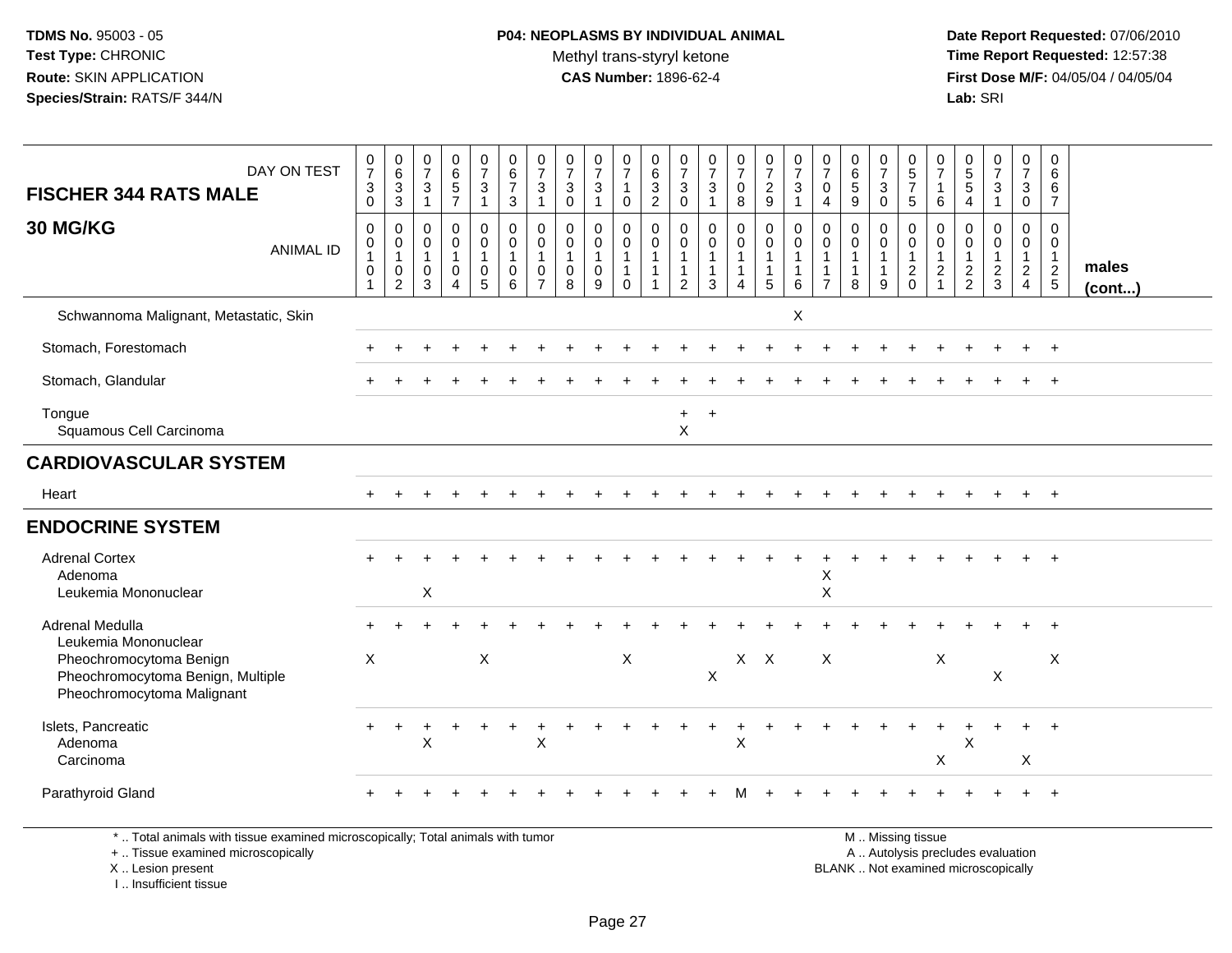# **P04: NEOPLASMS BY INDIVIDUAL ANIMAL**Methyl trans-styryl ketone<br>CAS Number: 1896-62-4

 **Date Report Requested:** 07/06/2010 **Time Report Requested:** 12:57:38 **First Dose M/F:** 04/05/04 / 04/05/04<br>**Lab:** SRI **Lab:** SRI

| <b>FISCHER 344 RATS MALE</b>                                                                                                             | DAY ON TEST      | $\frac{0}{7}$<br>$\ensuremath{\mathsf{3}}$<br>$\pmb{0}$ | $\begin{array}{c} 0 \\ 6 \end{array}$<br>$\frac{3}{3}$               | 0<br>$\overline{7}$<br>$\mathbf{3}$<br>$\mathbf{1}$ | 0<br>$\,6$<br>$\sqrt{5}$<br>$\overline{7}$                                        | 0<br>$\overline{7}$<br>$\mathbf{3}$<br>$\mathbf{1}$ | $_{6}^{\rm 0}$<br>$\overline{7}$<br>$\mathbf{3}$         | $\frac{0}{7}$<br>$\ensuremath{\mathsf{3}}$<br>$\mathbf{1}$   | $\boldsymbol{0}$<br>$\overline{7}$<br>$_0^3$         | $\frac{0}{7}$<br>$\sqrt{3}$<br>$\overline{1}$      | $\frac{0}{7}$<br>$\mathbf{1}$<br>$\mathbf 0$               | 0<br>6<br>$\frac{3}{2}$                                          | $\frac{0}{7}$<br>$\mathbf{3}$<br>$\mathsf 0$                     | 0<br>$\overline{7}$<br>$\ensuremath{\mathsf{3}}$<br>$\mathbf{1}$ | $\frac{0}{7}$<br>$\pmb{0}$<br>$\,8\,$                         | $\frac{0}{7}$<br>$\frac{2}{9}$                                           | $\frac{0}{7}$<br>$\sqrt{3}$<br>$\mathbf{1}$                   | 0<br>$\overline{7}$<br>$\mathbf 0$<br>$\overline{4}$ | $\pmb{0}$<br>$\,6\,$<br>$\sqrt{5}$<br>$\mathsf g$ | $\pmb{0}$<br>$\overline{7}$<br>$\sqrt{3}$<br>$\mathbf 0$ | $\begin{matrix} 0 \\ 5 \end{matrix}$<br>$\overline{7}$<br>$\sqrt{5}$ | 0<br>$\overline{7}$<br>$\overline{1}$<br>6                       | $\begin{array}{c} 0 \\ 5 \end{array}$<br>$\sqrt{5}$<br>4 | $\frac{0}{7}$<br>3<br>1                       | $\frac{0}{7}$<br>3<br>$\overline{0}$                                         | 0<br>6<br>$\,6\,$<br>$\overline{7}$                       |                 |
|------------------------------------------------------------------------------------------------------------------------------------------|------------------|---------------------------------------------------------|----------------------------------------------------------------------|-----------------------------------------------------|-----------------------------------------------------------------------------------|-----------------------------------------------------|----------------------------------------------------------|--------------------------------------------------------------|------------------------------------------------------|----------------------------------------------------|------------------------------------------------------------|------------------------------------------------------------------|------------------------------------------------------------------|------------------------------------------------------------------|---------------------------------------------------------------|--------------------------------------------------------------------------|---------------------------------------------------------------|------------------------------------------------------|---------------------------------------------------|----------------------------------------------------------|----------------------------------------------------------------------|------------------------------------------------------------------|----------------------------------------------------------|-----------------------------------------------|------------------------------------------------------------------------------|-----------------------------------------------------------|-----------------|
| 30 MG/KG                                                                                                                                 | <b>ANIMAL ID</b> | 0<br>$\pmb{0}$<br>$\mathbf{1}$<br>$\pmb{0}$             | 0<br>$\begin{smallmatrix} 0\\ 1 \end{smallmatrix}$<br>$\pmb{0}$<br>2 | 0<br>0<br>$\mathbf{1}$<br>0<br>3                    | $\mathbf 0$<br>$\pmb{0}$<br>$\mathbf{1}$<br>$\mathbf 0$<br>$\boldsymbol{\Lambda}$ | 0<br>$\mathbf 0$<br>$\mathbf{1}$<br>$\pmb{0}$<br>5  | $\pmb{0}$<br>$\pmb{0}$<br>$\mathbf{1}$<br>$\pmb{0}$<br>6 | 0<br>$\pmb{0}$<br>$\mathbf 1$<br>$\pmb{0}$<br>$\overline{7}$ | 0<br>$\pmb{0}$<br>$\overline{1}$<br>$\mathbf 0$<br>8 | 0<br>$\pmb{0}$<br>$\mathbf{1}$<br>$\mathbf 0$<br>9 | 0<br>$\pmb{0}$<br>$\mathbf{1}$<br>$\mathbf{1}$<br>$\Omega$ | 0<br>$\pmb{0}$<br>$\mathbf{1}$<br>$\mathbf{1}$<br>$\overline{1}$ | 0<br>$\pmb{0}$<br>$\mathbf{1}$<br>$\mathbf{1}$<br>$\overline{2}$ | 0<br>$\pmb{0}$<br>$\mathbf{1}$<br>$\mathbf{1}$<br>3              | $\pmb{0}$<br>$\mathbf 0$<br>$\mathbf{1}$<br>$\mathbf{1}$<br>4 | $\mathbf 0$<br>$\pmb{0}$<br>$\overline{1}$<br>$\mathbf{1}$<br>$\sqrt{5}$ | $\pmb{0}$<br>$\pmb{0}$<br>$\overline{1}$<br>$\mathbf{1}$<br>6 | 0<br>0<br>1<br>$\overline{7}$                        | 0<br>$\mathsf 0$<br>$\mathbf{1}$<br>1<br>8        | 0<br>$\pmb{0}$<br>$\mathbf{1}$<br>$\mathbf{1}$<br>9      | 0<br>$\mathbf 0$<br>1<br>$\sqrt{2}$<br>$\Omega$                      | 0<br>$\pmb{0}$<br>$\overline{1}$<br>$\sqrt{2}$<br>$\overline{1}$ | 0<br>0<br>$\mathbf{1}$<br>$\frac{2}{2}$                  | 0<br>0<br>$\mathbf{1}$<br>$\overline{c}$<br>3 | 0<br>$\mathsf{O}\xspace$<br>$\mathbf{1}$<br>$\overline{a}$<br>$\overline{4}$ | $\pmb{0}$<br>$\mathbf 0$<br>$\mathbf{1}$<br>$\frac{2}{5}$ | males<br>(cont) |
| <b>Pituitary Gland</b><br>Leukemia Mononuclear<br>Pars Distalis, Adenoma<br>Pars Distalis, Adenoma, Multiple<br>Pars Distalis, Carcinoma |                  |                                                         |                                                                      | X X X X                                             |                                                                                   |                                                     |                                                          | X                                                            |                                                      |                                                    |                                                            | $X$ $X$                                                          | $\mathsf{X}$                                                     | $\pmb{\times}$                                                   |                                                               | $X$ $X$                                                                  |                                                               |                                                      | X X X                                             |                                                          |                                                                      | X                                                                |                                                          |                                               | $X$ $X$                                                                      | $+$                                                       |                 |
| <b>Thyroid Gland</b><br>C-cell, Adenoma<br>C-cell, Carcinoma<br>Follicular Cell, Adenoma<br>Follicular Cell, Carcinoma                   |                  |                                                         |                                                                      |                                                     |                                                                                   |                                                     |                                                          | X                                                            |                                                      |                                                    | X                                                          |                                                                  | $\mathsf X$<br>$\sf X$                                           |                                                                  |                                                               |                                                                          |                                                               |                                                      |                                                   |                                                          |                                                                      |                                                                  |                                                          |                                               |                                                                              |                                                           |                 |
| <b>GENERAL BODY SYSTEM</b>                                                                                                               |                  |                                                         |                                                                      |                                                     |                                                                                   |                                                     |                                                          |                                                              |                                                      |                                                    |                                                            |                                                                  |                                                                  |                                                                  |                                                               |                                                                          |                                                               |                                                      |                                                   |                                                          |                                                                      |                                                                  |                                                          |                                               |                                                                              |                                                           |                 |
| <b>NONE</b>                                                                                                                              |                  |                                                         |                                                                      |                                                     |                                                                                   |                                                     |                                                          |                                                              |                                                      |                                                    |                                                            |                                                                  |                                                                  |                                                                  |                                                               |                                                                          |                                                               |                                                      |                                                   |                                                          |                                                                      |                                                                  |                                                          |                                               |                                                                              |                                                           |                 |
| <b>GENITAL SYSTEM</b>                                                                                                                    |                  |                                                         |                                                                      |                                                     |                                                                                   |                                                     |                                                          |                                                              |                                                      |                                                    |                                                            |                                                                  |                                                                  |                                                                  |                                                               |                                                                          |                                                               |                                                      |                                                   |                                                          |                                                                      |                                                                  |                                                          |                                               |                                                                              |                                                           |                 |
| Epididymis                                                                                                                               |                  |                                                         |                                                                      |                                                     |                                                                                   |                                                     |                                                          |                                                              |                                                      |                                                    |                                                            |                                                                  |                                                                  |                                                                  |                                                               |                                                                          |                                                               |                                                      |                                                   |                                                          |                                                                      |                                                                  |                                                          |                                               |                                                                              | $\ddot{}$                                                 |                 |
| <b>Preputial Gland</b>                                                                                                                   |                  |                                                         |                                                                      |                                                     |                                                                                   |                                                     |                                                          |                                                              |                                                      |                                                    |                                                            |                                                                  |                                                                  |                                                                  |                                                               |                                                                          |                                                               |                                                      |                                                   |                                                          |                                                                      |                                                                  |                                                          |                                               |                                                                              | $+$                                                       |                 |
| Prostate                                                                                                                                 |                  |                                                         |                                                                      |                                                     |                                                                                   |                                                     |                                                          |                                                              |                                                      |                                                    |                                                            |                                                                  |                                                                  |                                                                  |                                                               |                                                                          |                                                               |                                                      |                                                   |                                                          |                                                                      |                                                                  |                                                          |                                               |                                                                              | $+$                                                       |                 |
| Seminal Vesicle                                                                                                                          |                  |                                                         |                                                                      |                                                     |                                                                                   |                                                     |                                                          |                                                              |                                                      |                                                    |                                                            |                                                                  |                                                                  |                                                                  |                                                               |                                                                          |                                                               |                                                      |                                                   |                                                          |                                                                      |                                                                  |                                                          |                                               |                                                                              | $\ddot{}$                                                 |                 |
| <b>Testes</b><br>Bilateral, Interstitial Cell, Adenoma<br>Interstitial Cell, Adenoma                                                     |                  |                                                         | X X X                                                                |                                                     |                                                                                   |                                                     | $X$ $X$                                                  | X                                                            | $\mathsf{X}$                                         | $\times$                                           | X                                                          |                                                                  |                                                                  |                                                                  |                                                               | X X X X                                                                  |                                                               |                                                      | $\sf X$                                           | X                                                        | X                                                                    | $\mathsf{X}$                                                     |                                                          |                                               | $\ddot{}$<br>$\sf X$                                                         | $+$                                                       |                 |

\* .. Total animals with tissue examined microscopically; Total animals with tumor

+ .. Tissue examined microscopically

 Lesion present BLANK .. Not examined microscopicallyX .. Lesion present

I .. Insufficient tissue

 M .. Missing tissuey the contract of the contract of the contract of the contract of the contract of the contract of the contract of  $A$ . Autolysis precludes evaluation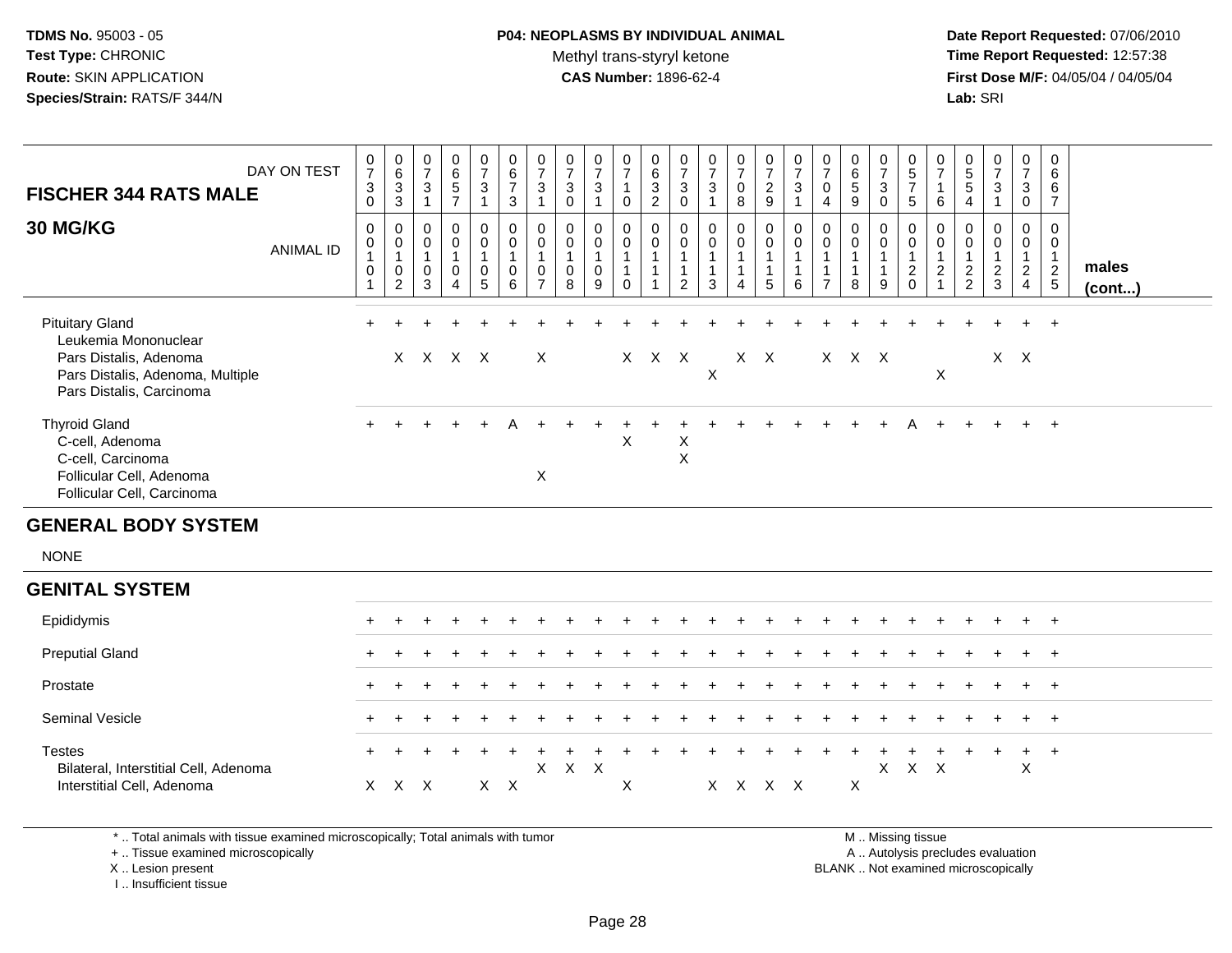# **P04: NEOPLASMS BY INDIVIDUAL ANIMAL**Methyl trans-styryl ketone<br>CAS Number: 1896-62-4

 **Date Report Requested:** 07/06/2010 **Time Report Requested:** 12:57:38 **First Dose M/F:** 04/05/04 / 04/05/04<br>Lab: SRI **Lab:** SRI

| DAY ON TEST<br><b>FISCHER 344 RATS MALE</b>                                                                                                      | $\begin{array}{c} 0 \\ 7 \end{array}$<br>3<br>$\pmb{0}$ | $\begin{array}{c} 0 \\ 6 \end{array}$<br>$_3^3$           | $\frac{0}{7}$<br>$\sqrt{3}$<br>$\mathbf{1}$                    | $_{6}^{\rm 0}$<br>$\overline{5}$<br>$\overline{7}$ | $\frac{0}{7}$<br>$\ensuremath{\mathsf{3}}$<br>$\overline{1}$ | $_{\rm 6}^{\rm 0}$<br>$\overline{7}$<br>$\mathbf{3}$             | $\mathbf 0$<br>$\overline{7}$<br>$\sqrt{3}$<br>$\mathbf{1}$ | $\mathbf 0$<br>$\frac{5}{7}$<br>3<br>$\mathbf 0$               | $\frac{0}{7}$<br>$\ensuremath{\mathsf{3}}$<br>$\mathbf{1}$ | 0<br>$\overline{7}$<br>$\mathbf{1}$<br>$\mathsf{O}\xspace$ | $\mathbf 0$<br>$\overline{6}$<br>$\ensuremath{\mathsf{3}}$<br>$\overline{c}$ | 0<br>$\overline{7}$<br>$\ensuremath{\mathsf{3}}$<br>$\mathbf 0$ | $\begin{array}{c} 0 \\ 7 \end{array}$<br>$\sqrt{3}$<br>$\mathbf{1}$ | $\begin{array}{c} 0 \\ 7 \end{array}$<br>0<br>8 | $\begin{array}{c} 0 \\ 7 \end{array}$<br>$\overline{c}$<br>$9\,$ | 0<br>$\frac{5}{7}$<br>3<br>$\mathbf{1}$    | 0<br>$\overline{7}$<br>0<br>$\overline{4}$               | 0<br>$\overline{6}$<br>$\sqrt{5}$<br>$\boldsymbol{9}$ | $\pmb{0}$<br>$\overline{7}$<br>3<br>$\mathsf 0$ | 0<br>$\sqrt{5}$<br>$\boldsymbol{7}$<br>$\sqrt{5}$                                             | 0<br>$\overline{7}$<br>1<br>6          | $\begin{array}{c} 0 \\ 5 \\ 5 \end{array}$<br>$\overline{4}$ | $\frac{0}{7}$<br>$\ensuremath{\mathsf{3}}$<br>$\mathbf{1}$ | 0<br>$\overline{7}$<br>3<br>$\mathsf{O}\xspace$                       | $\mathbf 0$<br>6<br>6<br>$\overline{7}$                                  |                       |
|--------------------------------------------------------------------------------------------------------------------------------------------------|---------------------------------------------------------|-----------------------------------------------------------|----------------------------------------------------------------|----------------------------------------------------|--------------------------------------------------------------|------------------------------------------------------------------|-------------------------------------------------------------|----------------------------------------------------------------|------------------------------------------------------------|------------------------------------------------------------|------------------------------------------------------------------------------|-----------------------------------------------------------------|---------------------------------------------------------------------|-------------------------------------------------|------------------------------------------------------------------|--------------------------------------------|----------------------------------------------------------|-------------------------------------------------------|-------------------------------------------------|-----------------------------------------------------------------------------------------------|----------------------------------------|--------------------------------------------------------------|------------------------------------------------------------|-----------------------------------------------------------------------|--------------------------------------------------------------------------|-----------------------|
| 30 MG/KG<br><b>ANIMAL ID</b>                                                                                                                     | 0<br>0<br>$\mathbf 0$                                   | 0<br>0<br>$\overline{1}$<br>$\mathbf 0$<br>$\overline{2}$ | $\mathbf 0$<br>$\mathbf 0$<br>$\mathbf{1}$<br>$\mathbf 0$<br>3 | 0<br>$\mathbf 0$<br>1<br>$\mathsf 0$<br>4          | 0<br>0<br>1<br>$\pmb{0}$<br>5                                | $\mathbf 0$<br>$\mathbf 0$<br>$\overline{1}$<br>$\mathbf 0$<br>6 | $\mathbf 0$<br>$\mathbf 0$<br>$\mathbf 0$<br>$\overline{7}$ | $\mathbf 0$<br>$\mathbf 0$<br>$\mathbf{1}$<br>$\mathbf 0$<br>8 | 0<br>0<br>$\mathbf{1}$<br>$\pmb{0}$<br>9                   | 0<br>$\mathbf 0$<br>1<br>$\mathbf{1}$<br>$\mathbf 0$       | 0<br>$\mathbf 0$<br>$\mathbf 1$<br>$\mathbf{1}$<br>1                         | $\mathbf 0$<br>$\mathbf 0$<br>$\mathbf{1}$<br>$\overline{c}$    | $\mathbf 0$<br>$\mathbf 0$<br>$\mathbf{1}$<br>$\mathbf{1}$<br>3     | 0<br>$\mathbf 0$<br>$\mathbf{1}$<br>-1<br>4     | $\mathbf 0$<br>$\mathbf 0$<br>1<br>$\mathbf{1}$<br>5             | 0<br>$\mathbf 0$<br>1<br>$\mathbf{1}$<br>6 | 0<br>0<br>$\mathbf{1}$<br>$\mathbf{1}$<br>$\overline{7}$ | $\mathbf 0$<br>$\mathbf 0$<br>8                       | 0<br>$\mathbf 0$<br>-1<br>-1<br>9               | 0<br>$\mathbf 0$<br>$\mathbf{1}$<br>$\boldsymbol{2}$<br>$\Omega$                              | 0<br>$\Omega$<br>1<br>$\boldsymbol{2}$ | 0<br>$\mathbf 0$<br>1<br>$\sqrt{2}$<br>$\overline{c}$        | 0<br>0<br>1<br>$\overline{c}$<br>$\mathbf{3}$              | 0<br>$\mathbf{0}$<br>$\mathbf{1}$<br>$\overline{2}$<br>$\overline{4}$ | $\mathbf 0$<br>$\mathbf 0$<br>$\overline{1}$<br>$\sqrt{2}$<br>$\sqrt{5}$ | males<br>$($ cont $)$ |
| <b>HEMATOPOIETIC SYSTEM</b>                                                                                                                      |                                                         |                                                           |                                                                |                                                    |                                                              |                                                                  |                                                             |                                                                |                                                            |                                                            |                                                                              |                                                                 |                                                                     |                                                 |                                                                  |                                            |                                                          |                                                       |                                                 |                                                                                               |                                        |                                                              |                                                            |                                                                       |                                                                          |                       |
| <b>Bone Marrow</b><br>Leukemia Mononuclear                                                                                                       |                                                         |                                                           | Х                                                              |                                                    |                                                              |                                                                  |                                                             |                                                                |                                                            |                                                            |                                                                              |                                                                 |                                                                     |                                                 |                                                                  |                                            | X                                                        | X                                                     |                                                 |                                                                                               | X                                      |                                                              |                                                            |                                                                       |                                                                          |                       |
| Lymph Node<br>Deep Cervical, Leukemia Mononuclear<br>Mediastinal, Carcinoma, Metastatic, Pancreas<br>Mediastinal, Carcinoma, Metastatic, Thyroid |                                                         |                                                           |                                                                |                                                    |                                                              |                                                                  | $\ddot{}$                                                   |                                                                |                                                            |                                                            |                                                                              | $+$<br>X                                                        |                                                                     |                                                 |                                                                  |                                            | X                                                        |                                                       | $\ddot{}$                                       |                                                                                               |                                        |                                                              | $\ddot{}$                                                  |                                                                       | $\ddot{}$                                                                |                       |
| Gland<br>Mediastinal, Hemangiosarcoma<br>Mediastinal, Histiocytic Sarcoma, Metastatic,<br>Liver                                                  |                                                         |                                                           |                                                                |                                                    | X                                                            |                                                                  |                                                             |                                                                |                                                            |                                                            |                                                                              |                                                                 |                                                                     |                                                 |                                                                  |                                            |                                                          | X                                                     |                                                 |                                                                                               |                                        |                                                              |                                                            |                                                                       |                                                                          |                       |
| Mediastinal, Leukemia Mononuclear<br>Pancreatic, Leukemia Mononuclear                                                                            |                                                         |                                                           | $\boldsymbol{\mathsf{X}}$                                      |                                                    |                                                              |                                                                  |                                                             |                                                                |                                                            |                                                            |                                                                              |                                                                 |                                                                     |                                                 |                                                                  |                                            | $\pmb{\times}$                                           |                                                       |                                                 |                                                                                               |                                        |                                                              |                                                            |                                                                       |                                                                          |                       |
| Lymph Node, Mandibular                                                                                                                           |                                                         | M                                                         | M                                                              | M                                                  | м                                                            | M                                                                | м                                                           | м                                                              | $\ddot{}$                                                  | M                                                          | м                                                                            | $\ddot{}$                                                       | M                                                                   | M                                               | M                                                                | M                                          | M                                                        | M                                                     | M                                               | M                                                                                             | M                                      | M                                                            | M                                                          | M M                                                                   |                                                                          |                       |
| Lymph Node, Mesenteric<br>Carcinoma, Metastatic, Pancreas<br>Histiocytic Sarcoma, Metastatic, Liver<br>Leukemia Mononuclear                      |                                                         |                                                           |                                                                |                                                    | $\pmb{\times}$                                               | X                                                                |                                                             |                                                                |                                                            |                                                            |                                                                              |                                                                 |                                                                     |                                                 |                                                                  |                                            | $X$ $X$                                                  |                                                       |                                                 |                                                                                               | X                                      |                                                              |                                                            |                                                                       | $+$                                                                      |                       |
| Spleen<br>Histiocytic Sarcoma                                                                                                                    |                                                         |                                                           |                                                                |                                                    |                                                              | Х                                                                |                                                             |                                                                |                                                            |                                                            |                                                                              |                                                                 |                                                                     |                                                 |                                                                  |                                            |                                                          |                                                       |                                                 |                                                                                               |                                        |                                                              |                                                            |                                                                       |                                                                          |                       |
| Leukemia Mononuclear                                                                                                                             |                                                         |                                                           | X                                                              |                                                    |                                                              | $\mathsf X$                                                      |                                                             |                                                                |                                                            |                                                            | X                                                                            |                                                                 |                                                                     |                                                 |                                                                  |                                            |                                                          | $X$ $X$ $X$                                           |                                                 |                                                                                               | $X$ $X$                                |                                                              |                                                            |                                                                       |                                                                          |                       |
| Thymus<br>Leukemia Mononuclear<br>Thymoma Benign                                                                                                 |                                                         |                                                           |                                                                |                                                    |                                                              |                                                                  |                                                             |                                                                |                                                            |                                                            | X                                                                            |                                                                 |                                                                     |                                                 |                                                                  |                                            |                                                          |                                                       |                                                 |                                                                                               |                                        |                                                              |                                                            | м                                                                     | $+$                                                                      |                       |
| *  Total animals with tissue examined microscopically; Total animals with tumor<br>+  Tissue examined microscopically<br>X  Lesion present       |                                                         |                                                           |                                                                |                                                    |                                                              |                                                                  |                                                             |                                                                |                                                            |                                                            |                                                                              |                                                                 |                                                                     |                                                 |                                                                  |                                            |                                                          |                                                       |                                                 | M  Missing tissue<br>A  Autolysis precludes evaluation<br>BLANK  Not examined microscopically |                                        |                                                              |                                                            |                                                                       |                                                                          |                       |

I .. Insufficient tissue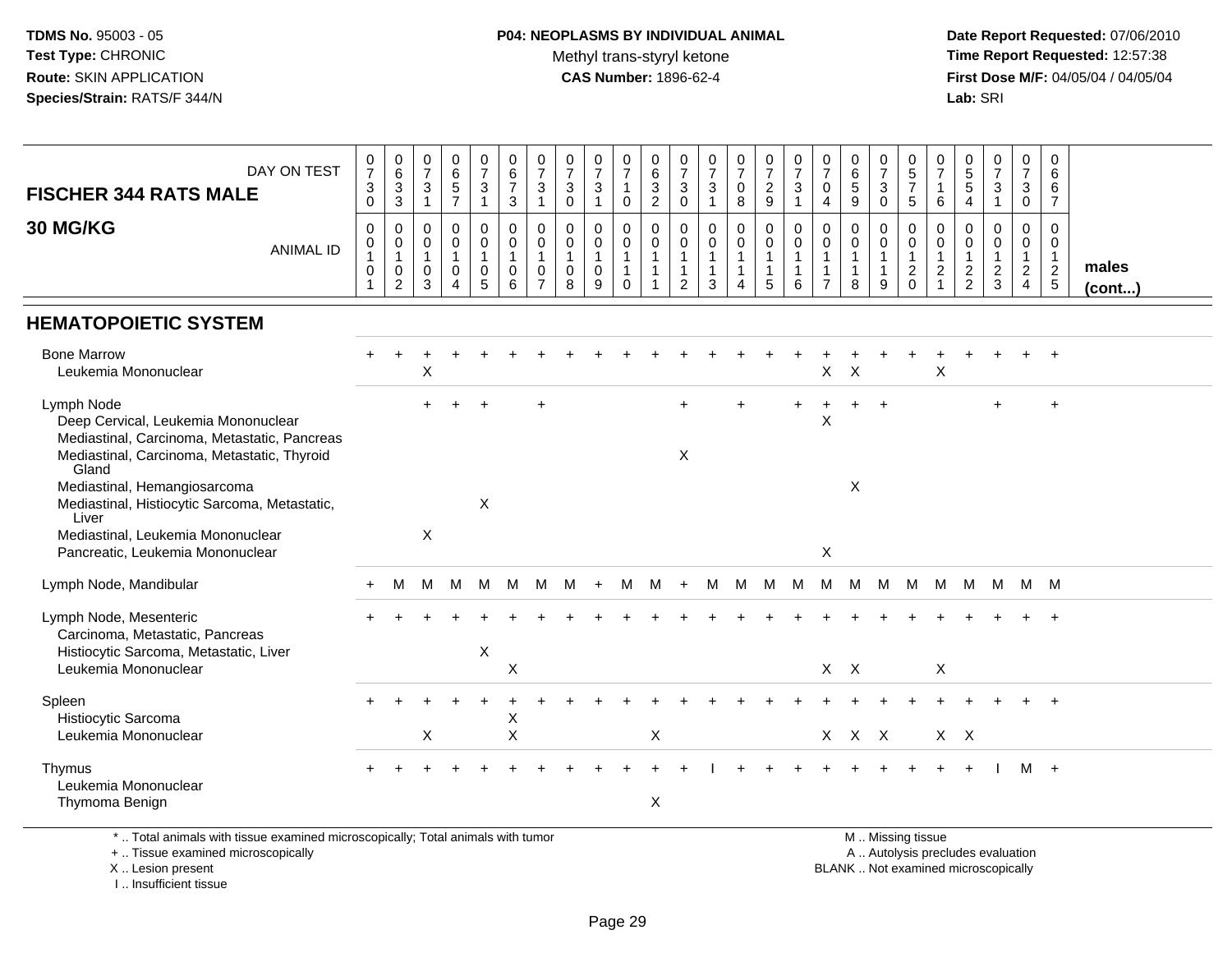| DAY ON TEST<br><b>FISCHER 344 RATS MALE</b>                                                                                                                           | $\frac{0}{7}$<br>$\ensuremath{\mathsf{3}}$<br>$\mathbf 0$                 | $\begin{array}{c} 0 \\ 6 \end{array}$<br>$\frac{3}{3}$           | $\frac{0}{7}$<br>$\frac{3}{1}$                        | 0<br>6<br>5<br>7                                        | 0<br>$\overline{7}$<br>$\mathbf{3}$<br>$\mathbf{1}$                | $\begin{array}{c} 0 \\ 6 \end{array}$<br>$\overline{7}$<br>$\mathbf{3}$ | $\frac{0}{7}$<br>$\ensuremath{\mathsf{3}}$<br>$\overline{1}$                  | $\frac{0}{7}$<br>$\ensuremath{\mathsf{3}}$<br>$\mathbf 0$      | $\frac{0}{7}$<br>3<br>$\mathbf{1}$                   | 0<br>$\overline{7}$<br>$\mathbf{1}$<br>$\mathbf 0$    | $\begin{array}{c} 0 \\ 6 \end{array}$<br>$\frac{3}{2}$ | $\frac{0}{7}$<br>$_{0}^{3}$                                                    | $\frac{0}{7}$<br>$\frac{3}{1}$                                             | $\frac{0}{7}$<br>$\mathsf{O}\xspace$<br>8             | $\frac{0}{7}$<br>$rac{2}{9}$                                  | $\begin{array}{c} 0 \\ 7 \end{array}$<br>$\mathbf 3$<br>$\mathbf{1}$  | 0<br>$\overline{7}$<br>$\pmb{0}$<br>$\overline{4}$ |                                                                 | $\frac{0}{7}$<br>$\sqrt{3}$<br>$\mathbf 0$            | $\pmb{0}$<br>$\sqrt{5}$<br>$\overline{7}$<br>5                                | 0<br>$\overline{7}$<br>1<br>6                                                | $\frac{0}{5}$<br>$\frac{5}{4}$                              | $\frac{0}{7}$<br>$\ensuremath{\mathsf{3}}$<br>$\mathbf{1}$               | $\mathbf 0$<br>$\overline{7}$<br>$_{\rm 0}^3$                        | 0<br>6<br>$\,6$<br>$\overline{7}$                                        |                 |
|-----------------------------------------------------------------------------------------------------------------------------------------------------------------------|---------------------------------------------------------------------------|------------------------------------------------------------------|-------------------------------------------------------|---------------------------------------------------------|--------------------------------------------------------------------|-------------------------------------------------------------------------|-------------------------------------------------------------------------------|----------------------------------------------------------------|------------------------------------------------------|-------------------------------------------------------|--------------------------------------------------------|--------------------------------------------------------------------------------|----------------------------------------------------------------------------|-------------------------------------------------------|---------------------------------------------------------------|-----------------------------------------------------------------------|----------------------------------------------------|-----------------------------------------------------------------|-------------------------------------------------------|-------------------------------------------------------------------------------|------------------------------------------------------------------------------|-------------------------------------------------------------|--------------------------------------------------------------------------|----------------------------------------------------------------------|--------------------------------------------------------------------------|-----------------|
| 30 MG/KG<br><b>ANIMAL ID</b>                                                                                                                                          | $\mathbf 0$<br>$\mathbf 0$<br>$\mathbf{1}$<br>$\mathbf 0$<br>$\mathbf{1}$ | $\mathbf 0$<br>$\mathbf 0$<br>1<br>$\mathbf 0$<br>$\overline{c}$ | $\mathbf 0$<br>0<br>$\mathbf{1}$<br>0<br>$\mathbf{3}$ | 0<br>$\mathbf 0$<br>$\mathbf{1}$<br>0<br>$\overline{4}$ | 0<br>$\mathbf 0$<br>$\mathbf{1}$<br>$\mathbf 0$<br>$5\phantom{.0}$ | $\mathbf 0$<br>$\pmb{0}$<br>$\mathbf{1}$<br>0<br>$6\phantom{1}6$        | $\mathbf 0$<br>$\mathbf 0$<br>$\overline{1}$<br>$\mathbf 0$<br>$\overline{7}$ | $\mathbf 0$<br>$\mathbf 0$<br>$\mathbf{1}$<br>$\mathbf 0$<br>8 | 0<br>$\mathbf 0$<br>$\mathbf{1}$<br>$\mathbf 0$<br>9 | 0<br>$\mathbf 0$<br>$\mathbf{1}$<br>$\mathbf{1}$<br>0 | $\mathbf 0$<br>$\mathbf 0$<br>$\mathbf{1}$<br>1        | $\mathbf 0$<br>$\mathbf 0$<br>$\mathbf{1}$<br>$\overline{1}$<br>$\overline{2}$ | $\mathbf 0$<br>$\mathbf 0$<br>$\mathbf{1}$<br>$\mathbf{1}$<br>$\mathbf{3}$ | 0<br>$\mathbf 0$<br>$\mathbf{1}$<br>$\mathbf{1}$<br>4 | $\pmb{0}$<br>$\mathbf 0$<br>$\mathbf{1}$<br>$\mathbf{1}$<br>5 | $\mathsf 0$<br>$\mathbf 0$<br>$\mathbf{1}$<br>$\mathbf{1}$<br>$\,6\,$ | $\Omega$<br>0<br>$\mathbf{1}$<br>$\overline{7}$    | $\mathbf 0$<br>$\mathbf 0$<br>$\mathbf{1}$<br>$\mathbf{1}$<br>8 | 0<br>$\mathbf 0$<br>$\mathbf{1}$<br>$\mathbf{1}$<br>9 | $\mathbf 0$<br>$\mathbf 0$<br>$\overline{1}$<br>$\overline{c}$<br>$\mathbf 0$ | $\mathbf 0$<br>$\mathbf 0$<br>$\mathbf{1}$<br>$\overline{c}$<br>$\mathbf{1}$ | $\mathbf 0$<br>$\mathbf 0$<br>$\mathbf{1}$<br>$\frac{2}{2}$ | 0<br>$\pmb{0}$<br>$\mathbf{1}$<br>$\frac{2}{3}$                          | 0<br>$\mathbf 0$<br>$\mathbf{1}$<br>$\overline{c}$<br>$\overline{4}$ | $\Omega$<br>$\mathbf 0$<br>$\mathbf{1}$<br>$\sqrt{2}$<br>$5\phantom{.0}$ | males<br>(cont) |
| <b>INTEGUMENTARY SYSTEM</b>                                                                                                                                           |                                                                           |                                                                  |                                                       |                                                         |                                                                    |                                                                         |                                                                               |                                                                |                                                      |                                                       |                                                        |                                                                                |                                                                            |                                                       |                                                               |                                                                       |                                                    |                                                                 |                                                       |                                                                               |                                                                              |                                                             |                                                                          |                                                                      |                                                                          |                 |
| <b>Mammary Gland</b><br>Carcinoma<br>Fibroadenoma                                                                                                                     |                                                                           |                                                                  |                                                       |                                                         |                                                                    |                                                                         | X                                                                             |                                                                |                                                      |                                                       |                                                        |                                                                                |                                                                            |                                                       | X                                                             | м                                                                     |                                                    |                                                                 |                                                       |                                                                               |                                                                              |                                                             |                                                                          |                                                                      |                                                                          |                 |
| Skin<br>Fibroma<br>Fibrous Histiocytoma<br>Histiocytic Sarcoma, Metastatic, Liver                                                                                     |                                                                           |                                                                  |                                                       |                                                         | X                                                                  | X                                                                       | X                                                                             |                                                                |                                                      |                                                       |                                                        |                                                                                |                                                                            |                                                       |                                                               | X                                                                     |                                                    |                                                                 |                                                       |                                                                               | X                                                                            | X                                                           |                                                                          | X                                                                    | $+$                                                                      |                 |
| Keratoacanthoma<br>Keratoacanthoma, Multiple<br>Schwannoma Malignant<br>Sebaceous Gland, Adenoma                                                                      |                                                                           | X                                                                |                                                       |                                                         |                                                                    |                                                                         |                                                                               |                                                                |                                                      |                                                       |                                                        |                                                                                |                                                                            |                                                       |                                                               | Χ<br>$\mathsf X$                                                      |                                                    | X                                                               |                                                       | $\times$                                                                      |                                                                              |                                                             |                                                                          |                                                                      | X                                                                        |                 |
| <b>MUSCULOSKELETAL SYSTEM</b>                                                                                                                                         |                                                                           |                                                                  |                                                       |                                                         |                                                                    |                                                                         |                                                                               |                                                                |                                                      |                                                       |                                                        |                                                                                |                                                                            |                                                       |                                                               |                                                                       |                                                    |                                                                 |                                                       |                                                                               |                                                                              |                                                             |                                                                          |                                                                      |                                                                          |                 |
| <b>Bone</b><br>Osteosarcoma                                                                                                                                           |                                                                           |                                                                  |                                                       |                                                         |                                                                    |                                                                         |                                                                               |                                                                |                                                      |                                                       |                                                        |                                                                                |                                                                            |                                                       |                                                               |                                                                       |                                                    |                                                                 |                                                       |                                                                               |                                                                              |                                                             |                                                                          |                                                                      | $+$                                                                      |                 |
| <b>Skeletal Muscle</b>                                                                                                                                                |                                                                           |                                                                  |                                                       |                                                         |                                                                    |                                                                         |                                                                               |                                                                |                                                      |                                                       |                                                        |                                                                                |                                                                            |                                                       |                                                               |                                                                       |                                                    |                                                                 |                                                       |                                                                               |                                                                              |                                                             |                                                                          |                                                                      |                                                                          |                 |
| <b>NERVOUS SYSTEM</b>                                                                                                                                                 |                                                                           |                                                                  |                                                       |                                                         |                                                                    |                                                                         |                                                                               |                                                                |                                                      |                                                       |                                                        |                                                                                |                                                                            |                                                       |                                                               |                                                                       |                                                    |                                                                 |                                                       |                                                                               |                                                                              |                                                             |                                                                          |                                                                      |                                                                          |                 |
| <b>Brain</b><br>Carcinoma, Metastatic, Pituitary Gland                                                                                                                |                                                                           |                                                                  |                                                       |                                                         |                                                                    |                                                                         |                                                                               |                                                                |                                                      |                                                       |                                                        |                                                                                |                                                                            |                                                       |                                                               |                                                                       |                                                    |                                                                 |                                                       |                                                                               |                                                                              |                                                             |                                                                          |                                                                      | $\ddot{}$                                                                |                 |
| <b>Peripheral Nerve</b>                                                                                                                                               |                                                                           |                                                                  |                                                       |                                                         |                                                                    |                                                                         |                                                                               |                                                                |                                                      |                                                       |                                                        |                                                                                |                                                                            |                                                       |                                                               |                                                                       | $\ddot{}$                                          |                                                                 |                                                       |                                                                               |                                                                              |                                                             |                                                                          |                                                                      | $+$                                                                      |                 |
| Spinal Cord                                                                                                                                                           |                                                                           |                                                                  |                                                       |                                                         |                                                                    |                                                                         |                                                                               |                                                                |                                                      |                                                       |                                                        |                                                                                |                                                                            |                                                       |                                                               |                                                                       | $+$                                                |                                                                 |                                                       |                                                                               |                                                                              |                                                             |                                                                          |                                                                      | $+$                                                                      |                 |
| *  Total animals with tissue examined microscopically; Total animals with tumor<br>+  Tissue examined microscopically<br>X  Lesion present<br>I., Insufficient tissue |                                                                           |                                                                  |                                                       |                                                         |                                                                    |                                                                         |                                                                               |                                                                |                                                      |                                                       |                                                        |                                                                                |                                                                            |                                                       |                                                               |                                                                       |                                                    |                                                                 |                                                       | M  Missing tissue                                                             |                                                                              |                                                             | A  Autolysis precludes evaluation<br>BLANK  Not examined microscopically |                                                                      |                                                                          |                 |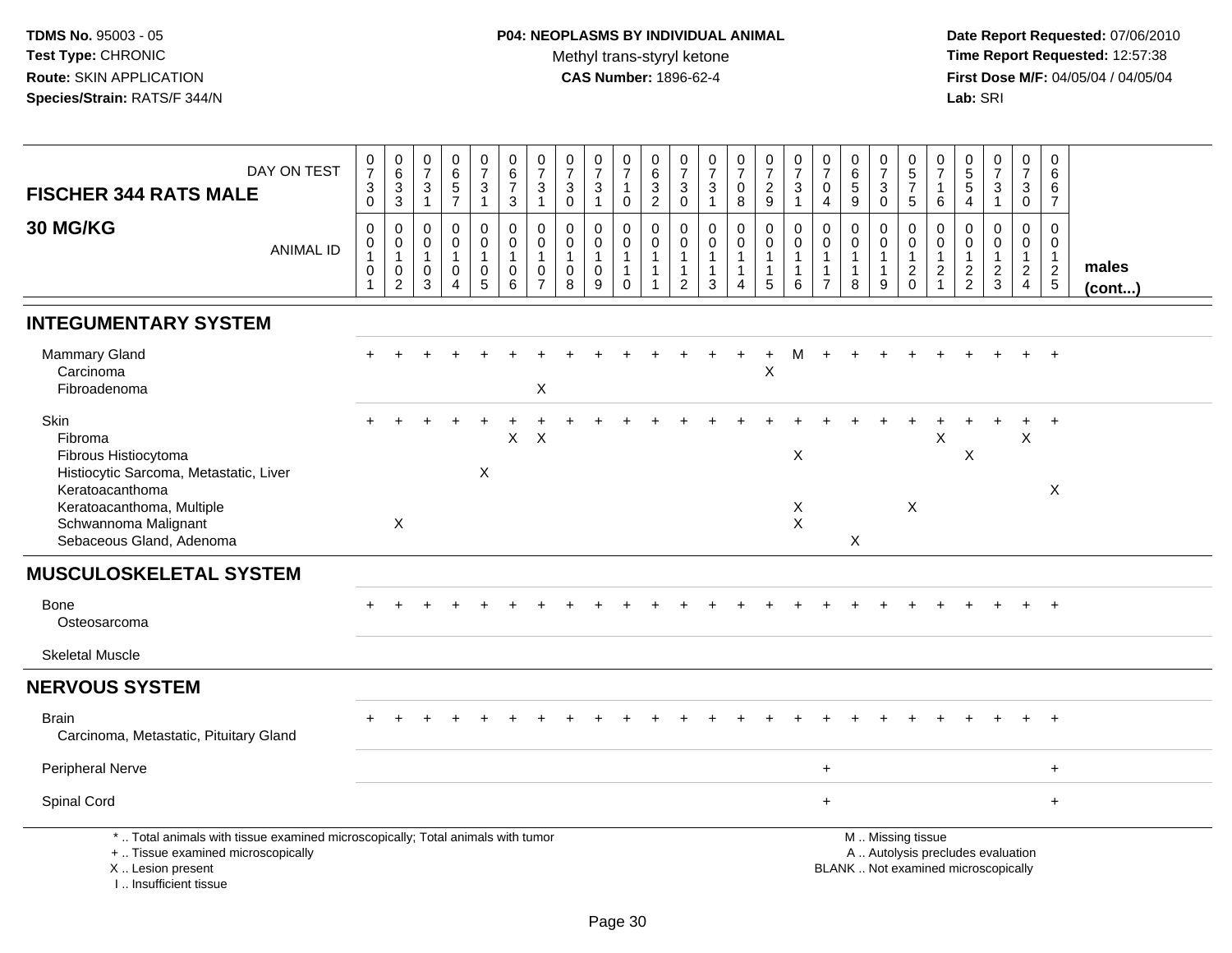| DAY ON TEST<br><b>FISCHER 344 RATS MALE</b>                                                                                                                                | $\begin{smallmatrix}0\\7\end{smallmatrix}$<br>$\ensuremath{\mathsf{3}}$<br>$\mathbf 0$ | $\begin{array}{c} 0 \\ 6 \end{array}$<br>$\overline{3}$<br>3 | $\begin{smallmatrix}0\\7\end{smallmatrix}$<br>$\frac{3}{1}$ | 0<br>6<br>5<br>7                                  | $\begin{smallmatrix}0\\7\end{smallmatrix}$<br>$\sqrt{3}$<br>$\mathbf{1}$ | $\begin{array}{c} 0 \\ 6 \end{array}$<br>$\overline{7}$<br>3 | $\frac{0}{7}$<br>$\ensuremath{\mathsf{3}}$<br>$\overline{1}$     | $\begin{array}{c} 0 \\ 7 \end{array}$<br>$\ensuremath{\mathsf{3}}$<br>$\mathbf 0$ | $\frac{0}{7}$<br>$\ensuremath{\mathsf{3}}$<br>$\mathbf{1}$ | $\frac{0}{7}$<br>$\mathbf{1}$<br>$\mathbf 0$                            | $\begin{array}{c} 0 \\ 6 \\ 3 \\ 2 \end{array}$                            | 0<br>$\overline{7}$<br>$_{0}^{3}$                                       | $\begin{array}{c} 0 \\ 7 \end{array}$<br>$\frac{3}{1}$          | $\begin{array}{c} 0 \\ 7 \end{array}$<br>$\pmb{0}$<br>8 | $\begin{array}{c} 0 \\ 7 \end{array}$<br>$\frac{2}{9}$              | $\frac{0}{7}$<br>$\ensuremath{\mathsf{3}}$<br>$\mathbf{1}$ | $\frac{0}{7}$<br>$\pmb{0}$<br>$\overline{4}$                                 | $\begin{array}{c} 0 \\ 6 \\ 5 \end{array}$<br>9       | $\frac{0}{7}$<br>$\frac{3}{0}$                        | $\begin{array}{c} 0 \\ 5 \\ 7 \end{array}$<br>$\sqrt{5}$                                      | $\pmb{0}$<br>$\overline{7}$<br>$\overline{1}$<br>6            | $0$<br>5<br>5<br>5<br>4                                     | $\frac{0}{7}$<br>3<br>$\mathbf{1}$ | $\frac{0}{7}$<br>$\frac{3}{0}$                                       | 0<br>$6\phantom{a}$<br>6<br>$\overline{7}$           |                       |
|----------------------------------------------------------------------------------------------------------------------------------------------------------------------------|----------------------------------------------------------------------------------------|--------------------------------------------------------------|-------------------------------------------------------------|---------------------------------------------------|--------------------------------------------------------------------------|--------------------------------------------------------------|------------------------------------------------------------------|-----------------------------------------------------------------------------------|------------------------------------------------------------|-------------------------------------------------------------------------|----------------------------------------------------------------------------|-------------------------------------------------------------------------|-----------------------------------------------------------------|---------------------------------------------------------|---------------------------------------------------------------------|------------------------------------------------------------|------------------------------------------------------------------------------|-------------------------------------------------------|-------------------------------------------------------|-----------------------------------------------------------------------------------------------|---------------------------------------------------------------|-------------------------------------------------------------|------------------------------------|----------------------------------------------------------------------|------------------------------------------------------|-----------------------|
| 30 MG/KG<br><b>ANIMAL ID</b>                                                                                                                                               | $\mathbf 0$<br>$\mathbf 0$<br>$\mathbf{1}$<br>$\pmb{0}$<br>$\mathbf{1}$                | 0<br>$\mathbf 0$<br>$\mathbf{1}$<br>0<br>$\overline{2}$      | $\mathbf 0$<br>0<br>$\mathbf{1}$<br>0<br>3                  | 0<br>$\mathbf 0$<br>$\mathbf{1}$<br>0<br>$\Delta$ | 0<br>$\overline{0}$<br>$\mathbf{1}$<br>0<br>5                            | $\mathbf 0$<br>$\mathsf{O}\xspace$<br>$\mathbf{1}$<br>0<br>6 | $\mathbf 0$<br>$\mathbf 0$<br>$\mathbf 1$<br>0<br>$\overline{7}$ | $\mathbf 0$<br>$\mathsf 0$<br>$\mathbf{1}$<br>$\mathbf 0$<br>8                    | 0<br>$\mathbf 0$<br>$\mathbf 0$<br>9                       | $\pmb{0}$<br>$\mathbf 0$<br>$\mathbf{1}$<br>$\mathbf{1}$<br>$\mathbf 0$ | $\mathbf 0$<br>$\mathbf 0$<br>$\mathbf{1}$<br>$\mathbf{1}$<br>$\mathbf{1}$ | $\mathbf 0$<br>$\mathbf 0$<br>$\mathbf 1$<br>$\mathbf{1}$<br>$\sqrt{2}$ | $\mathbf 0$<br>$\mathbf 0$<br>$\mathbf{1}$<br>$\mathbf{1}$<br>3 | 0<br>$\mathbf 0$<br>$\mathbf{1}$<br>$\mathbf{1}$<br>4   | $\mathbf 0$<br>$\mathbf 0$<br>$\overline{1}$<br>$\overline{1}$<br>5 | $\mathbf 0$<br>$\mathbf 0$<br>1<br>6                       | $\mathbf 0$<br>$\mathbf 0$<br>$\mathbf{1}$<br>$\mathbf{1}$<br>$\overline{7}$ | 0<br>$\mathbf 0$<br>$\mathbf{1}$<br>$\mathbf{1}$<br>8 | 0<br>$\mathbf 0$<br>$\mathbf{1}$<br>$\mathbf{1}$<br>9 | $\mathbf 0$<br>$\mathsf 0$<br>$\mathbf{1}$<br>$\frac{2}{0}$                                   | $\mathbf 0$<br>$\mathbf 0$<br>$\overline{1}$<br>$\frac{2}{1}$ | $\mathbf 0$<br>$\mathsf 0$<br>$\mathbf{1}$<br>$\frac{2}{2}$ | 0<br>$\mathbf 0$<br>$\frac{2}{3}$  | 0<br>$\mathbf 0$<br>$\mathbf{1}$<br>$\overline{2}$<br>$\overline{4}$ | $\Omega$<br>0<br>$\mathbf{1}$<br>$\overline{c}$<br>5 | males<br>$($ cont $)$ |
| <b>RESPIRATORY SYSTEM</b>                                                                                                                                                  |                                                                                        |                                                              |                                                             |                                                   |                                                                          |                                                              |                                                                  |                                                                                   |                                                            |                                                                         |                                                                            |                                                                         |                                                                 |                                                         |                                                                     |                                                            |                                                                              |                                                       |                                                       |                                                                                               |                                                               |                                                             |                                    |                                                                      |                                                      |                       |
| Lung<br>Alveolar/Bronchiolar Adenoma<br>Alveolar/Bronchiolar Carcinoma<br>Histiocytic Sarcoma, Metastatic, Liver<br>Leukemia Mononuclear<br>Osteosarcoma, Metastatic, Bone |                                                                                        |                                                              | $\mathsf{X}$                                                |                                                   | $\times$                                                                 |                                                              |                                                                  |                                                                                   |                                                            | X                                                                       |                                                                            |                                                                         |                                                                 |                                                         |                                                                     |                                                            | X                                                                            |                                                       |                                                       |                                                                                               |                                                               |                                                             |                                    | $\ddot{}$<br>X                                                       | $+$                                                  |                       |
| Nose                                                                                                                                                                       |                                                                                        |                                                              |                                                             |                                                   |                                                                          |                                                              |                                                                  |                                                                                   |                                                            |                                                                         |                                                                            |                                                                         |                                                                 |                                                         |                                                                     |                                                            |                                                                              |                                                       |                                                       |                                                                                               |                                                               |                                                             |                                    |                                                                      | $\ddot{}$                                            |                       |
| Trachea                                                                                                                                                                    |                                                                                        |                                                              |                                                             |                                                   |                                                                          |                                                              |                                                                  |                                                                                   |                                                            |                                                                         |                                                                            |                                                                         |                                                                 |                                                         |                                                                     |                                                            |                                                                              |                                                       |                                                       |                                                                                               |                                                               |                                                             |                                    |                                                                      | $\ddot{}$                                            |                       |
| <b>SPECIAL SENSES SYSTEM</b>                                                                                                                                               |                                                                                        |                                                              |                                                             |                                                   |                                                                          |                                                              |                                                                  |                                                                                   |                                                            |                                                                         |                                                                            |                                                                         |                                                                 |                                                         |                                                                     |                                                            |                                                                              |                                                       |                                                       |                                                                                               |                                                               |                                                             |                                    |                                                                      |                                                      |                       |
| Eye                                                                                                                                                                        |                                                                                        |                                                              |                                                             |                                                   |                                                                          |                                                              |                                                                  |                                                                                   |                                                            |                                                                         |                                                                            |                                                                         |                                                                 |                                                         |                                                                     |                                                            |                                                                              |                                                       |                                                       |                                                                                               |                                                               |                                                             |                                    |                                                                      | $+$                                                  |                       |
| Harderian Gland                                                                                                                                                            |                                                                                        |                                                              |                                                             |                                                   |                                                                          |                                                              |                                                                  |                                                                                   |                                                            |                                                                         |                                                                            |                                                                         |                                                                 |                                                         |                                                                     |                                                            |                                                                              |                                                       |                                                       |                                                                                               |                                                               |                                                             |                                    |                                                                      | $\ddot{}$                                            |                       |
| Zymbal's Gland<br>Carcinoma                                                                                                                                                |                                                                                        |                                                              |                                                             |                                                   |                                                                          |                                                              |                                                                  |                                                                                   |                                                            |                                                                         |                                                                            |                                                                         |                                                                 |                                                         |                                                                     |                                                            |                                                                              |                                                       |                                                       |                                                                                               |                                                               |                                                             |                                    |                                                                      | $\ddot{}$<br>X                                       |                       |
| <b>URINARY SYSTEM</b>                                                                                                                                                      |                                                                                        |                                                              |                                                             |                                                   |                                                                          |                                                              |                                                                  |                                                                                   |                                                            |                                                                         |                                                                            |                                                                         |                                                                 |                                                         |                                                                     |                                                            |                                                                              |                                                       |                                                       |                                                                                               |                                                               |                                                             |                                    |                                                                      |                                                      |                       |
| Kidney<br>Leukemia Mononuclear<br>Renal Tubule, Adenoma, Multiple<br>Renal Tubule, Carcinoma                                                                               |                                                                                        |                                                              | X                                                           | X                                                 |                                                                          |                                                              |                                                                  |                                                                                   |                                                            |                                                                         |                                                                            |                                                                         |                                                                 |                                                         |                                                                     |                                                            | $\pmb{\times}$                                                               | $\ddot{}$                                             |                                                       |                                                                                               |                                                               |                                                             |                                    |                                                                      | $+$                                                  |                       |
| Urethra                                                                                                                                                                    |                                                                                        |                                                              |                                                             |                                                   |                                                                          |                                                              |                                                                  |                                                                                   |                                                            |                                                                         |                                                                            |                                                                         |                                                                 |                                                         |                                                                     |                                                            |                                                                              |                                                       |                                                       |                                                                                               |                                                               |                                                             |                                    |                                                                      |                                                      |                       |
| *  Total animals with tissue examined microscopically; Total animals with tumor<br>+  Tissue examined microscopically<br>X Lesion present<br>I Insufficient tissue         |                                                                                        |                                                              |                                                             |                                                   |                                                                          |                                                              |                                                                  |                                                                                   |                                                            |                                                                         |                                                                            |                                                                         |                                                                 |                                                         |                                                                     |                                                            |                                                                              |                                                       |                                                       | M  Missing tissue<br>A  Autolysis precludes evaluation<br>BLANK  Not examined microscopically |                                                               |                                                             |                                    |                                                                      |                                                      |                       |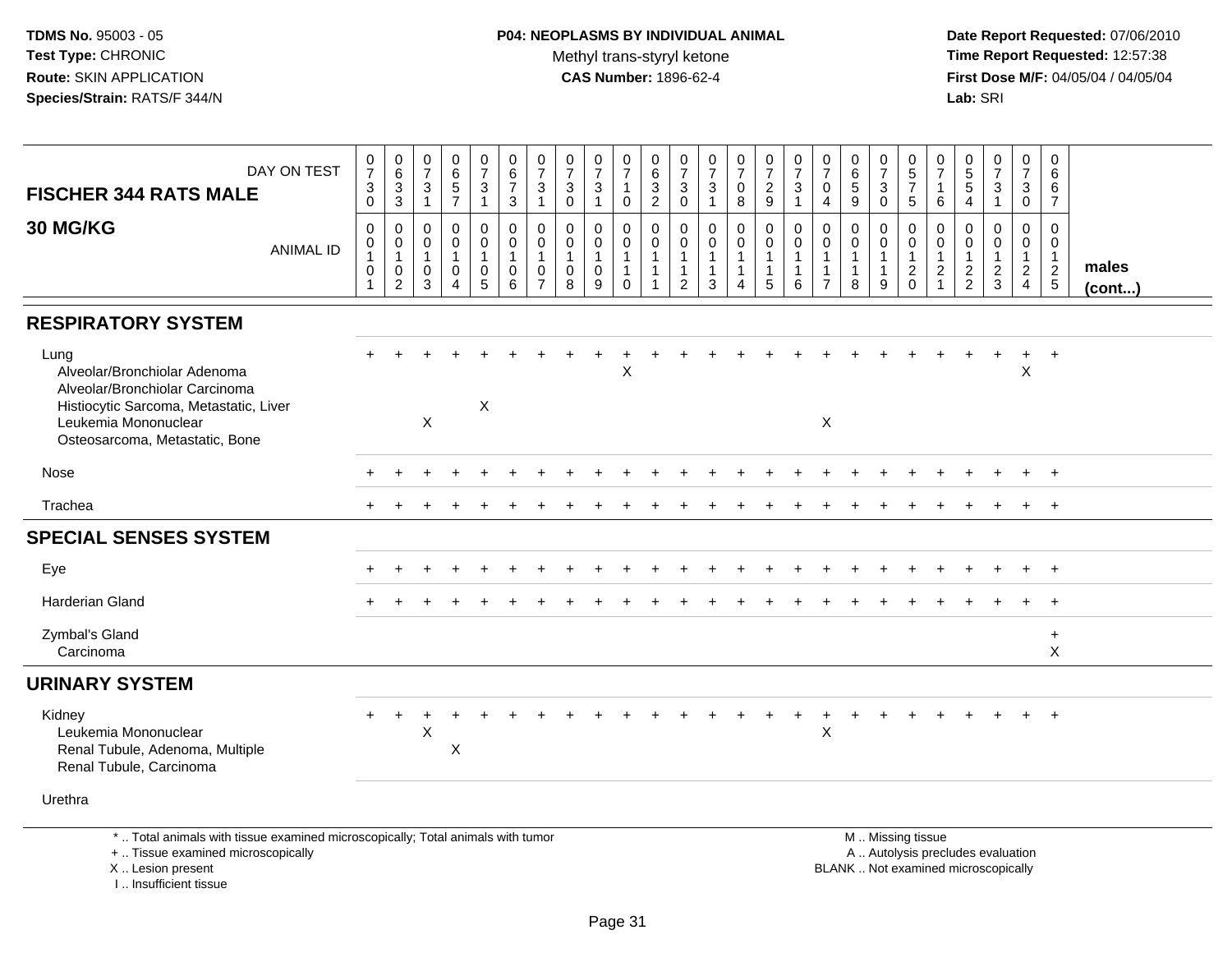# **P04: NEOPLASMS BY INDIVIDUAL ANIMAL**Methyl trans-styryl ketone<br>CAS Number: 1896-62-4

 **Date Report Requested:** 07/06/2010 **Time Report Requested:** 12:57:38 **First Dose M/F:** 04/05/04 / 04/05/04<br>**Lab:** SRI **Lab:** SRI

| DAY ON TEST<br><b>FISCHER 344 RATS MALE</b>                                             | $\frac{0}{7}$<br>$\sqrt{3}$<br>$\mathbf 0$                | 0<br>6<br>3<br>3              | 0<br>$\overline{7}$<br>$\sqrt{3}$ | 0<br>6<br>5<br>$\overline{ }$ | $\frac{0}{7}$<br>$\mathbf{3}$                                                   | 0<br>$\,6\,$<br>$\rightarrow$<br>$\mathbf{3}$ | $\frac{0}{7}$<br>$\sqrt{3}$                                                   | 0<br>$\overline{7}$<br>$\sqrt{3}$<br>$\mathbf 0$ | $\frac{0}{7}$<br>$\mathbf{3}$ | 0<br>$\overline{ }$<br>$\mathbf 0$ | 0<br>6<br>3<br><sup>o</sup> | 0<br>$\overline{z}$<br>$\ensuremath{\mathsf{3}}$<br>$\Omega$ | $\overline{0}$<br>$\rightarrow$<br>$\ensuremath{\mathsf{3}}$ | 0<br>$\overline{ }$<br>$\pmb{0}$<br>8 | $\frac{0}{7}$<br>$\frac{2}{9}$                               | 0<br>$\overline{ }$<br>3 | 0<br>$\overline{7}$<br>$\mathbf 0$<br>$\overline{4}$           | 0<br>6<br>5<br>9               | 0<br>$\overline{7}$<br>$\mathbf 3$<br>$\Omega$ | 0<br>5<br>$\rightarrow$<br>$5\phantom{.0}$ | 0<br>$\overline{ }$<br>6                              | 0<br>$\,$ 5 $\,$<br>$\sqrt{5}$<br>$\overline{4}$ | $\frac{0}{7}$<br>3          | 0<br>$\overline{z}$<br>3<br>$\pmb{0}$                                  | 0<br>6<br>6<br>$\overline{ }$ |                 |
|-----------------------------------------------------------------------------------------|-----------------------------------------------------------|-------------------------------|-----------------------------------|-------------------------------|---------------------------------------------------------------------------------|-----------------------------------------------|-------------------------------------------------------------------------------|--------------------------------------------------|-------------------------------|------------------------------------|-----------------------------|--------------------------------------------------------------|--------------------------------------------------------------|---------------------------------------|--------------------------------------------------------------|--------------------------|----------------------------------------------------------------|--------------------------------|------------------------------------------------|--------------------------------------------|-------------------------------------------------------|--------------------------------------------------|-----------------------------|------------------------------------------------------------------------|-------------------------------|-----------------|
| <b>30 MG/KG</b><br>ANIMAL ID                                                            | $\mathbf 0$<br>$\mathbf 0$<br>$\pmb{0}$<br>$\overline{A}$ | 0<br>$\pmb{0}$<br>0<br>$\sim$ | 0<br>$\pmb{0}$<br>$\pmb{0}$<br>3  | $_0^0$<br>0<br>4              | $\begin{smallmatrix}0\0\0\end{smallmatrix}$<br>$\begin{matrix}0\\5\end{matrix}$ | 0<br>$\pmb{0}$<br>$\pmb{0}$<br>6              | $\begin{smallmatrix} 0\\0 \end{smallmatrix}$<br>$\mathbf 0$<br>$\overline{ }$ | 0<br>$\pmb{0}$<br>0<br>8                         | $_{\rm 0}^{\rm 0}$<br>0<br>9  | $\mathbf 0$<br>$\mathbf 0$         | $\mathsf 0$                 | $_{\rm 0}^{\rm 0}$<br>$\overline{2}$                         | $_0^0$<br>3                                                  | 0<br>0<br>$\overline{4}$              | $\begin{smallmatrix}0\\0\end{smallmatrix}$<br>$\overline{5}$ | 0<br>$\mbox{O}$<br>6     | $\begin{smallmatrix} 0\\0 \end{smallmatrix}$<br>$\overline{ }$ | $\mathbf{0}$<br>$\pmb{0}$<br>8 | $\boldsymbol{0}$<br>$\pmb{0}$<br>9             | 0<br>$\mathsf{O}\xspace$<br>$\frac{2}{0}$  | $\begin{matrix} 0 \\ 0 \end{matrix}$<br>$\frac{2}{1}$ | $\overline{0}$<br>$\mathbf 0$<br>$\frac{2}{2}$   | $0\atop 0$<br>$\frac{2}{3}$ | 0<br>$\mathbf 0$<br>$\overline{A}$<br>$\overline{2}$<br>$\overline{4}$ | 0<br>0<br>$\overline{2}$<br>5 | males<br>(cont) |
| <b>Urinary Bladder</b>                                                                  |                                                           |                               |                                   |                               |                                                                                 |                                               |                                                                               |                                                  |                               |                                    |                             |                                                              |                                                              |                                       |                                                              |                          |                                                                |                                |                                                |                                            |                                                       |                                                  |                             | $+$                                                                    | $+$                           |                 |
| <b>SYSTEMIC LESIONS</b>                                                                 |                                                           |                               |                                   |                               |                                                                                 |                                               |                                                                               |                                                  |                               |                                    |                             |                                                              |                                                              |                                       |                                                              |                          |                                                                |                                |                                                |                                            |                                                       |                                                  |                             |                                                                        |                               |                 |
| Multiple Organ<br>Histiocytic Sarcoma<br>Leukemia Mononuclear<br>Mesothelioma Malignant |                                                           |                               | X                                 |                               | X                                                                               | $\mathsf{X}$<br>X                             |                                                                               |                                                  |                               |                                    | X                           |                                                              |                                                              |                                       |                                                              |                          | X.                                                             | X X                            |                                                |                                            | X                                                     | $X$ $X$                                          |                             | $+$                                                                    | $\pm$                         |                 |

\* .. Total animals with tissue examined microscopically; Total animals with tumor

+ .. Tissue examined microscopically

- X .. Lesion present
- I .. Insufficient tissue

 M .. Missing tissuey the contract of the contract of the contract of the contract of the contract of the contract of the contract of  $A$ . Autolysis precludes evaluation Lesion present BLANK .. Not examined microscopically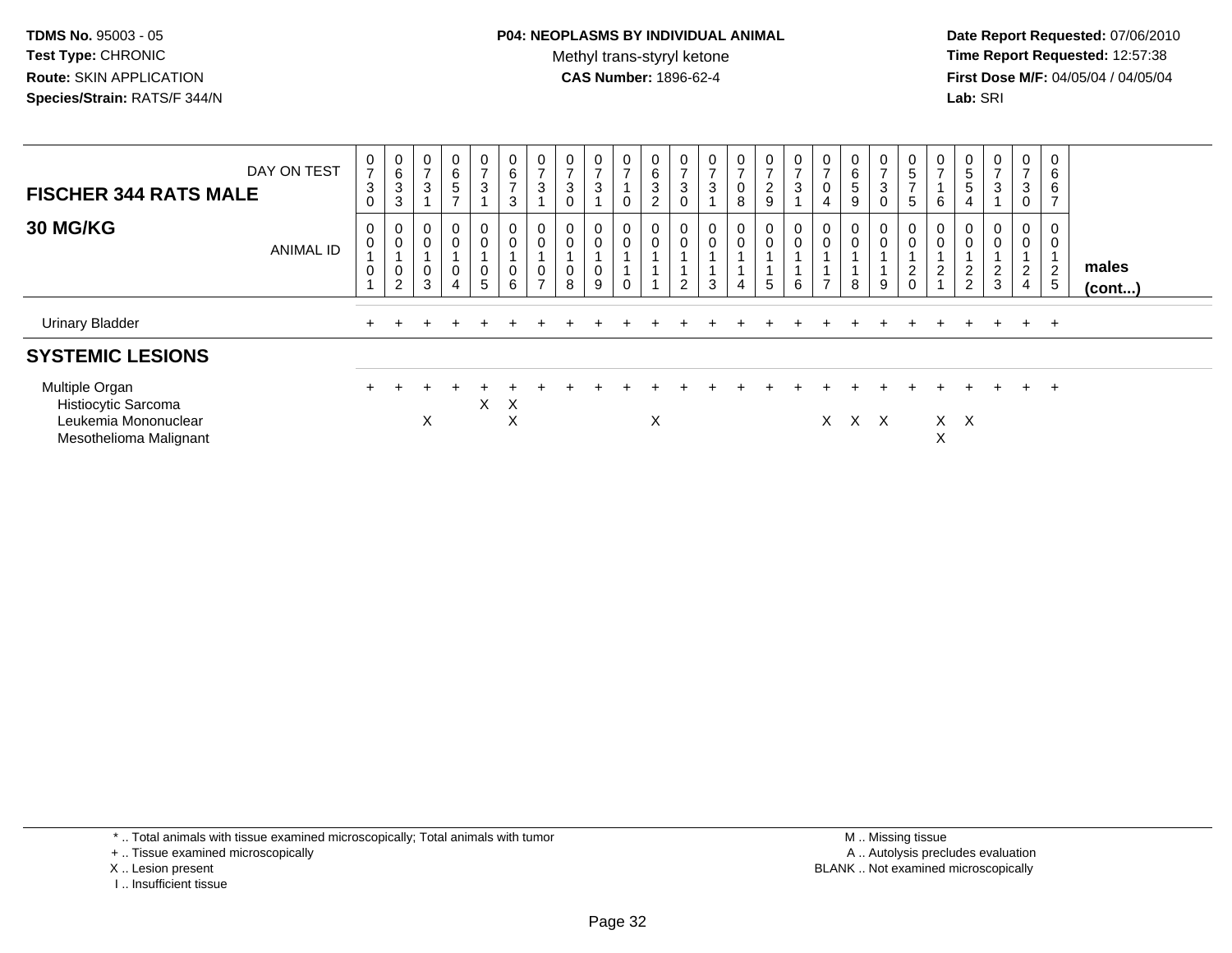**Date Report Requested:** 07/06/2010 **Time Report Requested:** 12:57:38 **First Dose M/F:** 04/05/04 / 04/05/04<br>Lab: SRI **Lab:** SRI

| DAY ON TEST<br><b>FISCHER 344 RATS MALE</b>                                                                           | $\frac{0}{7}$<br>$\ensuremath{\mathsf{3}}$<br>$\mathbf{1}$ | $\begin{array}{c} 0 \\ 6 \end{array}$<br>$\bf 8$<br>$5\phantom{.0}$ | $\begin{array}{c} 0 \\ 5 \end{array}$<br>$\mathbf{3}$<br>$\overline{4}$ | $\mathbf 0$<br>$\,6\,$<br>$\sqrt{3}$<br>$\mathbf 0$                 | $_{6}^{\rm 0}$<br>9<br>$\overline{4}$                                      | $\pmb{0}$<br>$6\phantom{a}$<br>$\ensuremath{\mathsf{3}}$<br>$\overline{2}$ | $\begin{array}{c} 0 \\ 7 \end{array}$<br>$\sqrt{3}$<br>$\pmb{0}$                       | $\frac{0}{7}$<br>$\sqrt{3}$<br>$\mathbf 0$                                              | $\begin{array}{c} 0 \\ 7 \end{array}$<br>$\mathbf{3}$<br>$\mathbf 0$                              | $\,0\,$<br>$\ensuremath{\mathsf{3}}$<br>$\,6\,$<br>$\boldsymbol{2}$          | 0<br>$\overline{4}$<br>6<br>$\overline{7}$ | 0<br>6<br>$\overline{4}$<br>$\overline{2}$              | $\pmb{0}$<br>$\overline{7}$<br>$\ensuremath{\mathsf{3}}$<br>$\mathbf{1}$ | $\begin{smallmatrix}0\\5\end{smallmatrix}$<br>$\boldsymbol{9}$<br>$\mathbf 0$ | $\begin{array}{c} 0 \\ 6 \end{array}$<br>9<br>$\mathbf 0$ | $\begin{array}{c} 0 \\ 7 \end{array}$<br>$\sqrt{3}$<br>$\mathbf 0$               | $\begin{array}{c} 0 \\ 6 \end{array}$<br>$\frac{2}{6}$ | $\frac{0}{7}$<br>$\sqrt{3}$<br>$\overline{1}$     | $_{6}^{\rm 0}$<br>$\ensuremath{\mathsf{3}}$<br>$\overline{2}$        | $\begin{array}{c} 0 \\ 7 \end{array}$<br>$\frac{2}{9}$  | $\frac{0}{7}$<br>$\sqrt{3}$<br>$\overline{1}$                                     | $\pmb{0}$<br>$\sqrt{5}$<br>$\sqrt{5}$<br>$\overline{4}$ | 0<br>$\,6\,$<br>$\overline{4}$<br>$\overline{4}$ | $\frac{0}{7}$<br>$\overline{a}$<br>$\overline{4}$                 | $\pmb{0}$<br>$\sqrt{5}$<br>$\sqrt{5}$<br>$\overline{4}$                 |                                         |
|-----------------------------------------------------------------------------------------------------------------------|------------------------------------------------------------|---------------------------------------------------------------------|-------------------------------------------------------------------------|---------------------------------------------------------------------|----------------------------------------------------------------------------|----------------------------------------------------------------------------|----------------------------------------------------------------------------------------|-----------------------------------------------------------------------------------------|---------------------------------------------------------------------------------------------------|------------------------------------------------------------------------------|--------------------------------------------|---------------------------------------------------------|--------------------------------------------------------------------------|-------------------------------------------------------------------------------|-----------------------------------------------------------|----------------------------------------------------------------------------------|--------------------------------------------------------|---------------------------------------------------|----------------------------------------------------------------------|---------------------------------------------------------|-----------------------------------------------------------------------------------|---------------------------------------------------------|--------------------------------------------------|-------------------------------------------------------------------|-------------------------------------------------------------------------|-----------------------------------------|
| 30 MG/KG<br><b>ANIMAL ID</b>                                                                                          | $\mathbf 0$<br>$\pmb{0}$<br>$\mathbf{1}$<br>$\frac{2}{6}$  | $\mathbf 0$<br>$\pmb{0}$<br>$\overline{1}$<br>$\frac{2}{7}$         | 0<br>$\mathbf 0$<br>$\overline{1}$<br>$\overline{c}$<br>8               | $\mathbf 0$<br>$\mathbf 0$<br>$\mathbf{1}$<br>$\boldsymbol{2}$<br>9 | $\mathbf{0}$<br>$\mathbf 0$<br>$\mathbf{1}$<br>$\mathbf{3}$<br>$\mathbf 0$ | $\mathbf 0$<br>$\mathbf 0$<br>$\overline{1}$<br>$\mathbf{3}$               | $\mathbf 0$<br>$\pmb{0}$<br>$\mathbf 1$<br>$\ensuremath{\mathsf{3}}$<br>$\overline{2}$ | $\mathbf 0$<br>$\mathbf 0$<br>$\mathbf{1}$<br>$\ensuremath{\mathsf{3}}$<br>$\mathbf{3}$ | $\mathbf 0$<br>$\mathbf 0$<br>$\mathbf{1}$<br>$\ensuremath{\mathsf{3}}$<br>$\boldsymbol{\Lambda}$ | $\mathbf 0$<br>$\mathbf 0$<br>$\mathbf{1}$<br>$\ensuremath{\mathsf{3}}$<br>5 | $\mathbf 0$<br>0<br>$\mathbf{1}$<br>3<br>6 | 0<br>$\mathbf 0$<br>$\mathbf{1}$<br>3<br>$\overline{7}$ | 0<br>$\mathbf 0$<br>$\mathbf{1}$<br>$\ensuremath{\mathsf{3}}$<br>8       | $\mathbf 0$<br>$\pmb{0}$<br>$\mathbf{1}$<br>$\ensuremath{\mathsf{3}}$<br>9    | 0<br>$\pmb{0}$<br>$\mathbf{1}$<br>4<br>$\mathbf 0$        | $\mathbf 0$<br>$\mathbf 0$<br>$\overline{1}$<br>$\overline{4}$<br>$\overline{1}$ | 0<br>$\mathbf 0$<br>1<br>4<br>$\overline{2}$           | $\mathbf 0$<br>$\Omega$<br>$\mathbf{1}$<br>4<br>3 | $\mathbf 0$<br>0<br>$\mathbf{1}$<br>$\overline{4}$<br>$\overline{4}$ | 0<br>$\mathbf 0$<br>$\mathbf{1}$<br>$\overline{4}$<br>5 | $\mathbf 0$<br>$\mathbf 0$<br>$\overline{1}$<br>$\overline{a}$<br>$6\phantom{1}6$ | 0<br>$\Omega$<br>$\mathbf{1}$<br>4<br>$\overline{7}$    | $\Omega$<br>$\Omega$<br>$\mathbf{1}$<br>4<br>8   | $\mathbf 0$<br>$\mathbf 0$<br>$\mathbf{1}$<br>$\overline{4}$<br>9 | $\mathbf 0$<br>$\mathbf 0$<br>$\mathbf{1}$<br>$\sqrt{5}$<br>$\mathbf 0$ | * TOTALS                                |
| <b>ALIMENTARY SYSTEM</b>                                                                                              |                                                            |                                                                     |                                                                         |                                                                     |                                                                            |                                                                            |                                                                                        |                                                                                         |                                                                                                   |                                                                              |                                            |                                                         |                                                                          |                                                                               |                                                           |                                                                                  |                                                        |                                                   |                                                                      |                                                         |                                                                                   |                                                         |                                                  |                                                                   |                                                                         |                                         |
| Esophagus                                                                                                             |                                                            |                                                                     |                                                                         |                                                                     |                                                                            |                                                                            |                                                                                        |                                                                                         |                                                                                                   |                                                                              |                                            |                                                         |                                                                          |                                                                               |                                                           |                                                                                  |                                                        |                                                   |                                                                      |                                                         |                                                                                   |                                                         |                                                  |                                                                   |                                                                         | 47                                      |
| Intestine Large, Cecum                                                                                                |                                                            |                                                                     |                                                                         |                                                                     |                                                                            |                                                                            |                                                                                        |                                                                                         |                                                                                                   |                                                                              |                                            |                                                         |                                                                          |                                                                               |                                                           |                                                                                  |                                                        |                                                   |                                                                      |                                                         |                                                                                   |                                                         |                                                  |                                                                   |                                                                         | 49                                      |
| Intestine Large, Colon                                                                                                |                                                            |                                                                     |                                                                         |                                                                     |                                                                            |                                                                            |                                                                                        |                                                                                         |                                                                                                   |                                                                              |                                            |                                                         |                                                                          |                                                                               |                                                           |                                                                                  |                                                        |                                                   |                                                                      |                                                         |                                                                                   |                                                         |                                                  |                                                                   |                                                                         | 50                                      |
| Intestine Large, Rectum                                                                                               |                                                            |                                                                     |                                                                         |                                                                     |                                                                            |                                                                            |                                                                                        |                                                                                         |                                                                                                   |                                                                              |                                            |                                                         |                                                                          |                                                                               |                                                           |                                                                                  |                                                        |                                                   |                                                                      |                                                         |                                                                                   |                                                         |                                                  |                                                                   |                                                                         | 48                                      |
| Intestine Small, Duodenum                                                                                             |                                                            |                                                                     |                                                                         |                                                                     |                                                                            |                                                                            |                                                                                        |                                                                                         |                                                                                                   |                                                                              |                                            |                                                         |                                                                          |                                                                               |                                                           |                                                                                  |                                                        |                                                   |                                                                      |                                                         |                                                                                   |                                                         |                                                  |                                                                   |                                                                         | 50                                      |
| Intestine Small, Ileum                                                                                                |                                                            |                                                                     |                                                                         |                                                                     |                                                                            |                                                                            |                                                                                        |                                                                                         |                                                                                                   |                                                                              |                                            |                                                         |                                                                          |                                                                               |                                                           |                                                                                  |                                                        |                                                   |                                                                      |                                                         |                                                                                   |                                                         |                                                  |                                                                   |                                                                         | 49                                      |
| Intestine Small, Jejunum                                                                                              | $+$                                                        |                                                                     |                                                                         |                                                                     |                                                                            |                                                                            |                                                                                        |                                                                                         |                                                                                                   |                                                                              |                                            | А                                                       |                                                                          |                                                                               |                                                           |                                                                                  |                                                        |                                                   |                                                                      |                                                         |                                                                                   |                                                         |                                                  | A                                                                 | $+$                                                                     | 45                                      |
| Liver<br>Fibrous Histiocytoma<br>Hepatocellular Adenoma, Multiple<br>Histiocytic Sarcoma<br>Leukemia Mononuclear      |                                                            | X                                                                   |                                                                         |                                                                     |                                                                            |                                                                            |                                                                                        |                                                                                         |                                                                                                   |                                                                              |                                            | $\pmb{\times}$                                          |                                                                          |                                                                               |                                                           | $X$ $X$                                                                          |                                                        | $\boldsymbol{\mathsf{X}}$                         |                                                                      |                                                         |                                                                                   |                                                         |                                                  | X                                                                 | $X$ $X$                                                                 | 50<br>-1<br>1<br>$\mathbf 1$<br>15      |
| Mesentery<br>Mesothelioma Malignant                                                                                   |                                                            |                                                                     |                                                                         |                                                                     |                                                                            |                                                                            |                                                                                        |                                                                                         |                                                                                                   |                                                                              |                                            |                                                         |                                                                          |                                                                               |                                                           |                                                                                  |                                                        | $\ddot{}$                                         |                                                                      |                                                         | $\div$                                                                            |                                                         |                                                  |                                                                   |                                                                         | $\overline{\mathbf{7}}$<br>$\mathbf{1}$ |
| Pancreas<br>Leukemia Mononuclear<br>Acinus, Carcinoma                                                                 | $+$                                                        | $\ddot{}$<br>X                                                      |                                                                         |                                                                     |                                                                            |                                                                            |                                                                                        |                                                                                         |                                                                                                   |                                                                              |                                            |                                                         |                                                                          |                                                                               |                                                           |                                                                                  |                                                        |                                                   |                                                                      |                                                         |                                                                                   |                                                         |                                                  |                                                                   | $\ddot{}$<br>X<br>X                                                     | 49<br>$\boldsymbol{2}$<br>$\mathbf{1}$  |
| Salivary Glands                                                                                                       |                                                            |                                                                     |                                                                         |                                                                     |                                                                            |                                                                            |                                                                                        |                                                                                         |                                                                                                   |                                                                              |                                            |                                                         |                                                                          |                                                                               |                                                           |                                                                                  |                                                        |                                                   |                                                                      |                                                         |                                                                                   |                                                         |                                                  |                                                                   |                                                                         | 48                                      |
| *  Total animals with tissue examined microscopically; Total animals with tumor<br>+  Tissue examined microscopically |                                                            |                                                                     |                                                                         |                                                                     |                                                                            |                                                                            |                                                                                        |                                                                                         |                                                                                                   |                                                                              |                                            |                                                         |                                                                          |                                                                               |                                                           |                                                                                  |                                                        |                                                   |                                                                      | M  Missing tissue                                       |                                                                                   |                                                         | A  Autolysis precludes evaluation                |                                                                   |                                                                         |                                         |

X .. Lesion present

I .. Insufficient tissue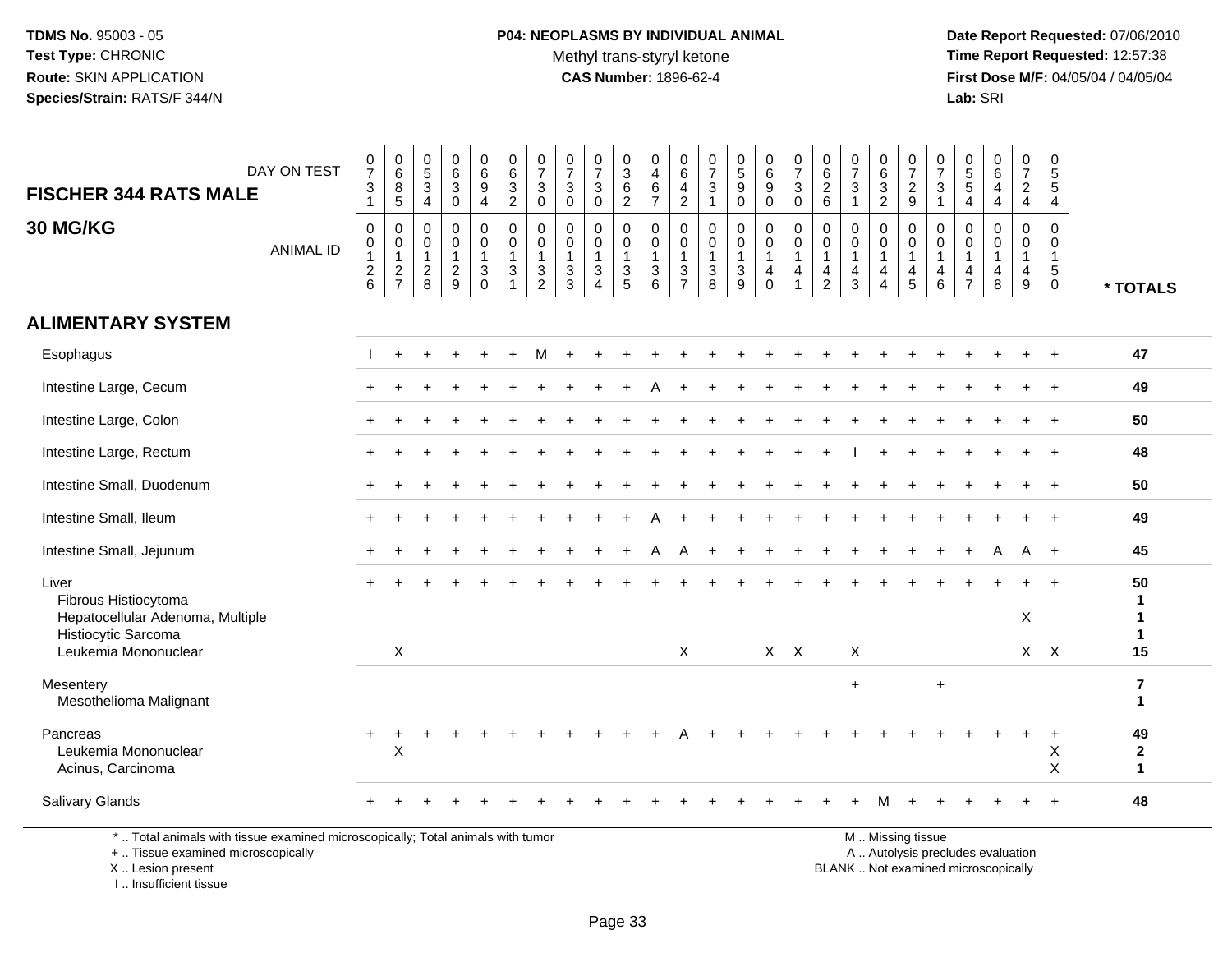# **P04: NEOPLASMS BY INDIVIDUAL ANIMAL**Methyl trans-styryl ketone<br>CAS Number: 1896-62-4

 **Date Report Requested:** 07/06/2010 **Time Report Requested:** 12:57:38 **First Dose M/F:** 04/05/04 / 04/05/04<br>**Lab:** SRI **Lab:** SRI

| DAY ON TEST<br><b>FISCHER 344 RATS MALE</b>                                                                                           | $\frac{0}{7}$<br>$\ensuremath{\mathsf{3}}$<br>$\mathbf{1}$             | $_{6}^{\rm 0}$<br>8<br>$5\phantom{.0}$                                    | $\begin{smallmatrix}0\5\3\end{smallmatrix}$<br>$\overline{4}$ | $\begin{matrix} 0 \\ 6 \\ 3 \end{matrix}$<br>$\mathbf 0$ | $\begin{array}{c} 0 \\ 6 \\ 9 \end{array}$<br>$\overline{4}$        | $_{\rm 6}^{\rm 0}$<br>$\ensuremath{\mathsf{3}}$<br>$\overline{2}$ | $\frac{0}{7}$<br>3<br>$\mathbf 0$                       | $\frac{0}{7}$<br>$\mathbf{3}$<br>$\mathbf 0$                    | $\frac{0}{7}$<br>$\mathbf{3}$<br>$\mathbf 0$ | $\begin{matrix}0\\3\\6\end{matrix}$<br>$\overline{2}$                      | 0<br>$\overline{4}$<br>$\,6\,$<br>$\overline{7}$                  | 0<br>$\,6\,$<br>$\overline{4}$<br>$\sqrt{2}$            | $\frac{0}{7}$<br>$\mathbf{3}$<br>$\mathbf{1}$                 | $\begin{array}{c} 0 \\ 5 \\ 9 \end{array}$<br>$\mathbf 0$ | $\begin{array}{c} 0 \\ 6 \\ 9 \end{array}$<br>$\mathbf 0$    | $\frac{0}{7}$<br>$\sqrt{3}$<br>$\mathbf 0$                           |                                                                      | $\frac{0}{7}$<br>$\mathbf{3}$<br>$\overline{1}$                   | 0<br>$6\overline{6}$<br>3<br>$\overline{c}$             | $\frac{0}{7}$<br>9                                         | $\frac{0}{7}$<br>$\mathfrak{S}$<br>$\mathbf{1}$                           | $\begin{array}{c} 0 \\ 5 \\ 5 \end{array}$<br>4        | $\begin{array}{c} 0 \\ 6 \end{array}$<br>$\overline{4}$<br>4      | 0<br>$\overline{7}$<br>$\overline{a}$<br>$\overline{4}$ | 0<br>$5\phantom{.0}$<br>5<br>$\overline{4}$                                  |                                            |
|---------------------------------------------------------------------------------------------------------------------------------------|------------------------------------------------------------------------|---------------------------------------------------------------------------|---------------------------------------------------------------|----------------------------------------------------------|---------------------------------------------------------------------|-------------------------------------------------------------------|---------------------------------------------------------|-----------------------------------------------------------------|----------------------------------------------|----------------------------------------------------------------------------|-------------------------------------------------------------------|---------------------------------------------------------|---------------------------------------------------------------|-----------------------------------------------------------|--------------------------------------------------------------|----------------------------------------------------------------------|----------------------------------------------------------------------|-------------------------------------------------------------------|---------------------------------------------------------|------------------------------------------------------------|---------------------------------------------------------------------------|--------------------------------------------------------|-------------------------------------------------------------------|---------------------------------------------------------|------------------------------------------------------------------------------|--------------------------------------------|
| 30 MG/KG<br><b>ANIMAL ID</b>                                                                                                          | $\mathbf 0$<br>$\boldsymbol{0}$<br>$\mathbf{1}$<br>$\overline{c}$<br>6 | 0<br>$\boldsymbol{0}$<br>$\mathbf{1}$<br>$\overline{2}$<br>$\overline{7}$ | $\mathbf 0$<br>$\mathbf 0$<br>$\mathbf{1}$<br>$\sqrt{2}$<br>8 | $\mathbf 0$<br>$\pmb{0}$<br>1<br>$\overline{c}$<br>9     | 0<br>$\mathsf{O}\xspace$<br>$\mathbf{1}$<br>$\mathsf 3$<br>$\Omega$ | 0<br>$\mathbf 0$<br>$\mathbf{1}$<br>$\sqrt{3}$<br>$\overline{1}$  | 0<br>$\mathbf 0$<br>$\mathbf{1}$<br>3<br>$\overline{2}$ | $\mathbf 0$<br>$\mathbf 0$<br>$\mathbf{1}$<br>$\mathbf{3}$<br>3 | 0<br>$\mathbf 0$<br>$\mathbf{1}$<br>3        | 0<br>$\mathsf{O}\xspace$<br>$\mathbf{1}$<br>$\ensuremath{\mathsf{3}}$<br>5 | $\mathbf 0$<br>$\mathbf 0$<br>$\overline{1}$<br>$\mathbf{3}$<br>6 | 0<br>$\mathbf 0$<br>$\mathbf{1}$<br>3<br>$\overline{7}$ | $\mathbf 0$<br>$\pmb{0}$<br>$\mathbf{1}$<br>$\mathbf{3}$<br>8 | 0<br>$\mathbf 0$<br>$\mathbf{1}$<br>$\mathbf{3}$<br>9     | $\pmb{0}$<br>$\overline{0}$<br>$\mathbf{1}$<br>4<br>$\Omega$ | $\mathbf 0$<br>$\ddot{\mathbf{0}}$<br>$\mathbf{1}$<br>$\overline{4}$ | 0<br>$\pmb{0}$<br>$\overline{1}$<br>$\overline{4}$<br>$\overline{2}$ | $\mathbf 0$<br>$\mathbf 0$<br>$\mathbf{1}$<br>$\overline{4}$<br>3 | 0<br>$\mathbf 0$<br>$\mathbf{1}$<br>$\overline{4}$<br>4 | 0<br>$\overline{0}$<br>$\mathbf{1}$<br>$\overline{4}$<br>5 | $\mathbf 0$<br>$\mathsf{O}\xspace$<br>$\mathbf{1}$<br>$\overline{4}$<br>6 | $\Omega$<br>0<br>$\overline{1}$<br>4<br>$\overline{7}$ | $\mathbf 0$<br>$\mathbf 0$<br>$\mathbf{1}$<br>$\overline{4}$<br>8 | $\mathbf 0$<br>$\mathbf{0}$<br>$\mathbf{1}$<br>4<br>9   | $\mathbf 0$<br>$\mathbf 0$<br>$\mathbf{1}$<br>$\overline{5}$<br>$\mathbf{0}$ | * TOTALS                                   |
| Schwannoma Malignant, Metastatic, Skin                                                                                                |                                                                        |                                                                           |                                                               |                                                          |                                                                     |                                                                   |                                                         |                                                                 |                                              |                                                                            |                                                                   |                                                         |                                                               |                                                           |                                                              |                                                                      |                                                                      |                                                                   |                                                         |                                                            |                                                                           |                                                        |                                                                   |                                                         |                                                                              | -1                                         |
| Stomach, Forestomach                                                                                                                  |                                                                        |                                                                           |                                                               |                                                          |                                                                     |                                                                   |                                                         |                                                                 |                                              |                                                                            |                                                                   |                                                         |                                                               |                                                           |                                                              |                                                                      |                                                                      |                                                                   |                                                         |                                                            |                                                                           |                                                        |                                                                   |                                                         |                                                                              | 50                                         |
| Stomach, Glandular                                                                                                                    |                                                                        |                                                                           |                                                               |                                                          |                                                                     |                                                                   |                                                         |                                                                 |                                              |                                                                            |                                                                   |                                                         |                                                               |                                                           |                                                              |                                                                      |                                                                      |                                                                   |                                                         |                                                            |                                                                           |                                                        |                                                                   |                                                         |                                                                              | 50                                         |
| Tongue<br>Squamous Cell Carcinoma                                                                                                     |                                                                        |                                                                           |                                                               |                                                          |                                                                     |                                                                   |                                                         |                                                                 |                                              |                                                                            |                                                                   |                                                         |                                                               |                                                           | $+$                                                          |                                                                      |                                                                      |                                                                   |                                                         | $\ddot{}$<br>X                                             |                                                                           |                                                        |                                                                   |                                                         |                                                                              | 4<br>$\mathbf{2}$                          |
| <b>CARDIOVASCULAR SYSTEM</b>                                                                                                          |                                                                        |                                                                           |                                                               |                                                          |                                                                     |                                                                   |                                                         |                                                                 |                                              |                                                                            |                                                                   |                                                         |                                                               |                                                           |                                                              |                                                                      |                                                                      |                                                                   |                                                         |                                                            |                                                                           |                                                        |                                                                   |                                                         |                                                                              |                                            |
| Heart                                                                                                                                 |                                                                        |                                                                           |                                                               |                                                          |                                                                     |                                                                   |                                                         |                                                                 |                                              |                                                                            |                                                                   |                                                         |                                                               |                                                           |                                                              |                                                                      |                                                                      |                                                                   |                                                         |                                                            |                                                                           |                                                        |                                                                   |                                                         | $\div$                                                                       | 50                                         |
| <b>ENDOCRINE SYSTEM</b>                                                                                                               |                                                                        |                                                                           |                                                               |                                                          |                                                                     |                                                                   |                                                         |                                                                 |                                              |                                                                            |                                                                   |                                                         |                                                               |                                                           |                                                              |                                                                      |                                                                      |                                                                   |                                                         |                                                            |                                                                           |                                                        |                                                                   |                                                         |                                                                              |                                            |
| <b>Adrenal Cortex</b><br>Adenoma<br>Leukemia Mononuclear                                                                              |                                                                        | X                                                                         |                                                               |                                                          |                                                                     |                                                                   |                                                         |                                                                 |                                              |                                                                            |                                                                   |                                                         |                                                               |                                                           |                                                              |                                                                      |                                                                      |                                                                   |                                                         |                                                            |                                                                           |                                                        |                                                                   | Χ                                                       |                                                                              | 50<br>-1<br>Δ                              |
| Adrenal Medulla<br>Leukemia Mononuclear<br>Pheochromocytoma Benign<br>Pheochromocytoma Benign, Multiple<br>Pheochromocytoma Malignant | $\ddot{}$                                                              | X<br>X                                                                    |                                                               |                                                          | X                                                                   |                                                                   |                                                         |                                                                 |                                              |                                                                            |                                                                   | X                                                       |                                                               |                                                           |                                                              | X                                                                    |                                                                      |                                                                   |                                                         |                                                            | X                                                                         |                                                        |                                                                   | $\ddot{}$<br>X                                          | $\ddot{}$<br>X                                                               | 50<br>3<br>10<br>4<br>$\blacktriangleleft$ |
| Islets, Pancreatic<br>Adenoma<br>Carcinoma                                                                                            |                                                                        | X                                                                         |                                                               |                                                          |                                                                     |                                                                   |                                                         |                                                                 |                                              |                                                                            |                                                                   |                                                         |                                                               |                                                           |                                                              |                                                                      |                                                                      | $\pmb{\times}$                                                    |                                                         | $\boldsymbol{\mathsf{X}}$                                  |                                                                           |                                                        |                                                                   |                                                         |                                                                              | 49<br>$\overline{7}$<br>$\mathbf{2}$       |
| Parathyroid Gland                                                                                                                     |                                                                        |                                                                           |                                                               |                                                          |                                                                     |                                                                   |                                                         |                                                                 |                                              |                                                                            |                                                                   |                                                         |                                                               |                                                           |                                                              |                                                                      |                                                                      |                                                                   |                                                         |                                                            |                                                                           |                                                        |                                                                   |                                                         |                                                                              | 47                                         |

\* .. Total animals with tissue examined microscopically; Total animals with tumor

+ .. Tissue examined microscopically

X .. Lesion present

I .. Insufficient tissue

M .. Missing tissue

y the contract of the contract of the contract of the contract of the contract of the contract of the contract of  $A$ . Autolysis precludes evaluation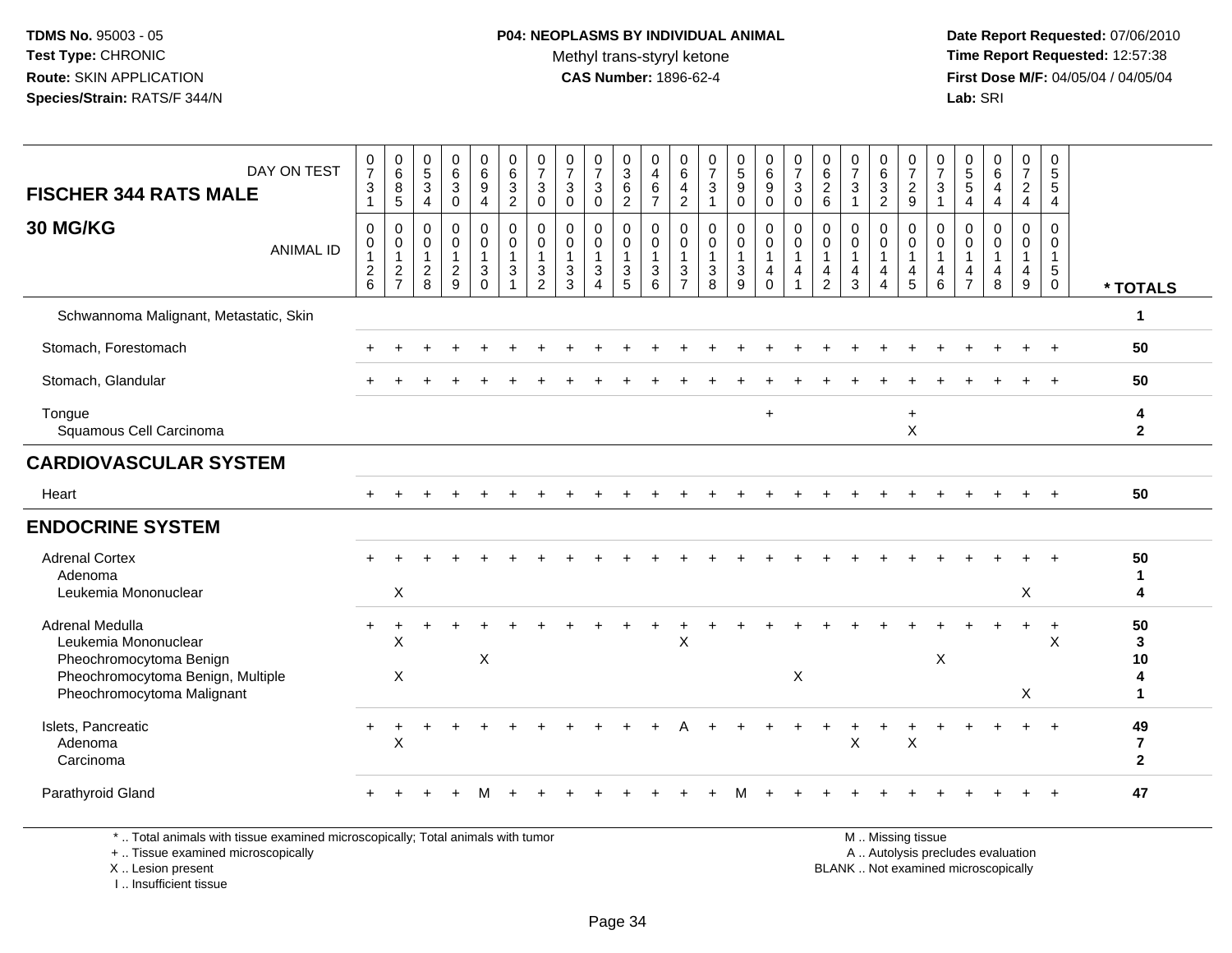#### **P04: NEOPLASMS BY INDIVIDUAL ANIMAL**Methyl trans-styryl ketone<br>CAS Number: 1896-62-4

 **Date Report Requested:** 07/06/2010 **Time Report Requested:** 12:57:38 **First Dose M/F:** 04/05/04 / 04/05/04<br>**Lab:** SRI **Lab:** SRI

| <b>FISCHER 344 RATS MALE</b>                                                                                                             | DAY ON TEST      | 0<br>$\overline{7}$<br>3          | $\begin{smallmatrix}0\0\0\8\end{smallmatrix}$<br>5         | $\begin{array}{c} 0 \\ 5 \\ 3 \end{array}$<br>$\overline{4}$ | $\begin{matrix} 0 \\ 6 \\ 3 \\ 0 \end{matrix}$              | 0<br>$\frac{6}{9}$<br>$\overline{4}$ | 0<br>$\overline{6}$<br>3<br>$\overline{c}$ | $\frac{0}{7}$<br>$\sqrt{3}$<br>$\mathbf 0$ | 0<br>$\overline{7}$<br>$\ensuremath{\mathsf{3}}$<br>$\pmb{0}$ | $\overline{7}$<br>$\sqrt{3}$<br>$\pmb{0}$                        | 0<br>3<br>6<br>$\overline{2}$ | $\begin{array}{c} 4 \\ 6 \\ 7 \end{array}$ | $_{6}^{\rm 0}$<br>$\overline{\mathbf{4}}$<br>$\overline{c}$ | $\overline{7}$<br>$\mathbf{3}$ | $\begin{array}{c} 0 \\ 5 \\ 9 \end{array}$<br>$\pmb{0}$ | 0<br>$\overline{6}$<br>9<br>0 | $\overline{7}$<br>$\sqrt{3}$ | $\begin{matrix} 0 \\ 6 \\ 2 \end{matrix}$<br>$\,6$ | $\overline{7}$<br>$\mathbf{3}$ | $\frac{6}{3}$<br>$\overline{c}$ | $\frac{0}{7}$<br>$\overline{c}$<br>9 | $\overline{7}$<br>$\ensuremath{\mathsf{3}}$ | 0<br>$\frac{5}{5}$<br>4  | 6<br>4<br>4 | 0<br>$\overline{7}$<br>$\overline{c}$<br>$\overline{4}$ | 0<br>5<br>$\sqrt{5}$<br>$\overline{4}$ |                                          |
|------------------------------------------------------------------------------------------------------------------------------------------|------------------|-----------------------------------|------------------------------------------------------------|--------------------------------------------------------------|-------------------------------------------------------------|--------------------------------------|--------------------------------------------|--------------------------------------------|---------------------------------------------------------------|------------------------------------------------------------------|-------------------------------|--------------------------------------------|-------------------------------------------------------------|--------------------------------|---------------------------------------------------------|-------------------------------|------------------------------|----------------------------------------------------|--------------------------------|---------------------------------|--------------------------------------|---------------------------------------------|--------------------------|-------------|---------------------------------------------------------|----------------------------------------|------------------------------------------|
| <b>30 MG/KG</b>                                                                                                                          | <b>ANIMAL ID</b> | 0<br>$\overline{\mathbf{c}}$<br>6 | 0<br>$\boldsymbol{0}$<br>$\boldsymbol{2}$<br>$\rightarrow$ | $\mathbf 0$<br>$\pmb{0}$<br>$\overline{c}$<br>8              | $_{\rm 0}^{\rm 0}$<br>$\overline{A}$<br>$\overline{c}$<br>9 | 0<br>0<br>3<br>$\Omega$              | 0<br>$\mathbf 0$<br>3                      | 0<br>$\pmb{0}$<br>3<br>$\overline{2}$      | 0<br>$\pmb{0}$<br>$\mathbf{3}$<br>3                           | 0<br>$\pmb{0}$<br>$\overline{A}$<br>3<br>$\overline{\mathbf{4}}$ | 0<br>0<br>$\mathbf{3}$<br>5   | $\frac{0}{4}$<br>3<br>6                    | 0<br>$\mathbf 0$<br>$\overline{A}$<br>3<br>$\overline{ }$   | $\mathsf{O}\xspace$<br>3<br>8  | 0<br>$\mathbf 0$<br>$\mathbf{3}$<br>9                   | 0<br>0<br>4<br>$\Omega$       | $\pmb{0}$<br>4               | 0<br>$\mathsf 0$<br>4<br>$\overline{2}$            | $\pmb{0}$<br>4<br>3            | 0<br>0<br>$\overline{4}$        | 0<br>0<br>4<br>5                     | $\mathbf 0$<br>4<br>6                       | 0<br>0<br>$\overline{ }$ | 8           | 0<br>4<br>9                                             | 0<br>0<br>5<br>0                       | * TOTALS                                 |
| <b>Pituitary Gland</b><br>Leukemia Mononuclear<br>Pars Distalis, Adenoma<br>Pars Distalis, Adenoma, Multiple<br>Pars Distalis, Carcinoma |                  |                                   | X                                                          | X                                                            |                                                             | x x x                                |                                            |                                            |                                                               | $X \times X$                                                     |                               | X                                          | Χ                                                           |                                | $X$ $X$                                                 |                               |                              | $X$ $X$                                            |                                |                                 | X X X                                |                                             |                          | X           |                                                         | $\pm$<br>X                             | 50<br>$\mathbf{2}$<br>30<br>$\mathbf{2}$ |
| <b>Thyroid Gland</b><br>C-cell, Adenoma<br>C-cell, Carcinoma<br>Follicular Cell, Adenoma<br>Follicular Cell, Carcinoma                   |                  | X                                 |                                                            |                                                              |                                                             | X                                    |                                            |                                            | X                                                             |                                                                  | ÷                             | A                                          | A                                                           | $+$<br>X                       | A                                                       |                               |                              | X                                                  |                                |                                 |                                      |                                             | $+$                      | A           | $+$                                                     | $+$                                    | 43<br>6                                  |

#### **GENERAL BODY SYSTEM**

NONE

| <b>GENITAL SYSTEM</b>                                                                |             |     |     |     |     |     |   |            |     |  |   |            |  |   |          |  |   |         |         |                |  |
|--------------------------------------------------------------------------------------|-------------|-----|-----|-----|-----|-----|---|------------|-----|--|---|------------|--|---|----------|--|---|---------|---------|----------------|--|
| Epididymis                                                                           | $+$         |     |     |     |     |     |   |            |     |  |   |            |  |   |          |  |   |         | $+$ $+$ | 50             |  |
| <b>Preputial Gland</b>                                                               | $+$         | $+$ | $+$ | $+$ | $+$ | $+$ | M | $+$        | $+$ |  |   |            |  |   |          |  |   | $+$ $+$ |         | 49             |  |
| Prostate                                                                             | $+$         | $+$ |     |     |     |     |   |            |     |  |   |            |  |   |          |  |   |         | $+$ $+$ | 50             |  |
| <b>Seminal Vesicle</b>                                                               | $+$         |     |     |     |     |     |   |            |     |  |   |            |  |   |          |  |   |         | $+$ $+$ | 50             |  |
| <b>Testes</b><br>Bilateral, Interstitial Cell, Adenoma<br>Interstitial Cell, Adenoma | $\div$<br>X | X   |     |     | X   | X   | X | $X \times$ |     |  | X | $X \times$ |  | X | $\times$ |  | X | ⌒       | +       | 50<br>13<br>19 |  |

\* .. Total animals with tissue examined microscopically; Total animals with tumor

+ .. Tissue examined microscopically

 Lesion present BLANK .. Not examined microscopicallyX .. Lesion present

I .. Insufficient tissue

M .. Missing tissue

y the contract of the contract of the contract of the contract of the contract of the contract of the contract of  $A$ . Autolysis precludes evaluation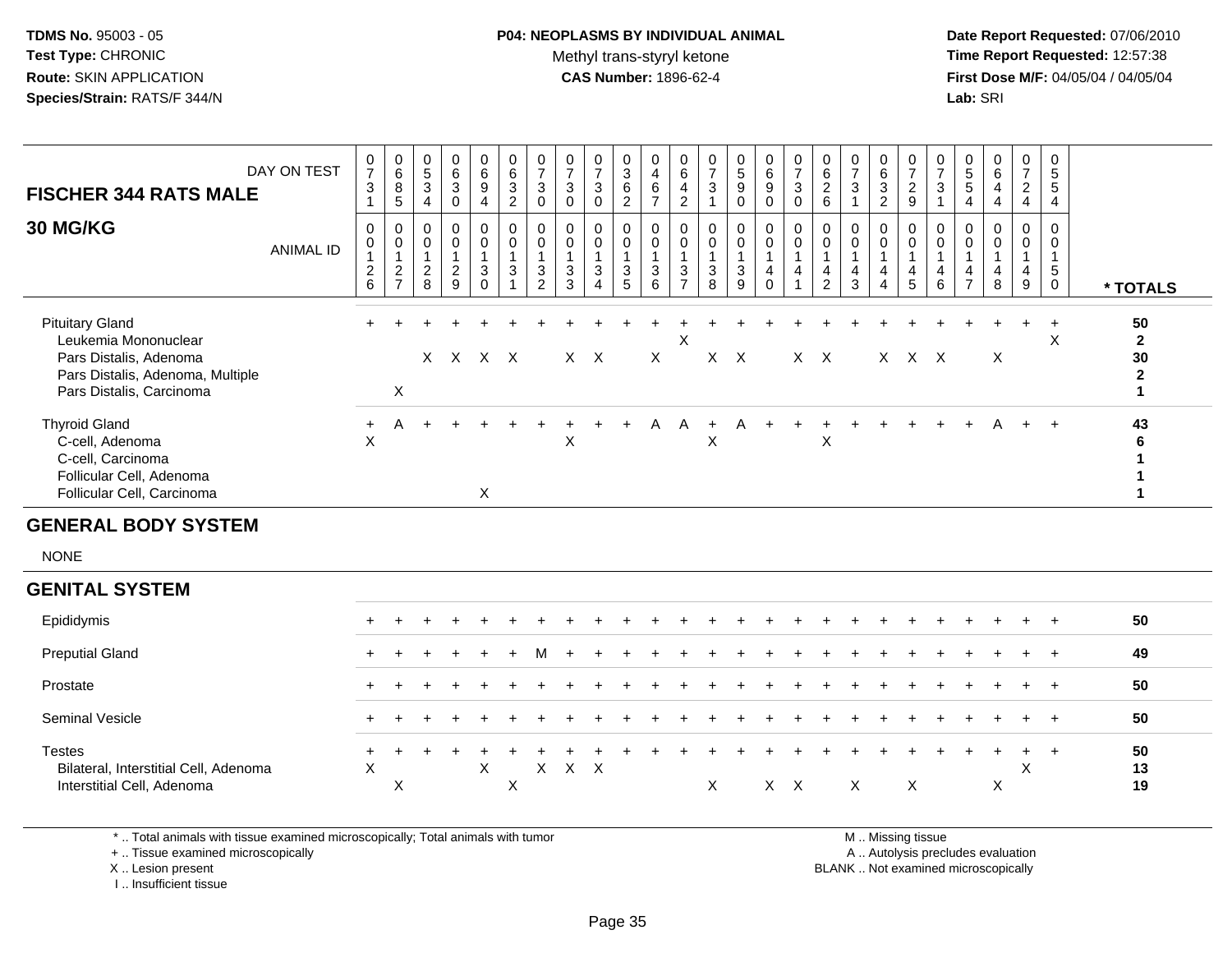# **P04: NEOPLASMS BY INDIVIDUAL ANIMAL**Methyl trans-styryl ketone<br>CAS Number: 1896-62-4

 **Date Report Requested:** 07/06/2010 **Time Report Requested:** 12:57:38 **First Dose M/F:** 04/05/04 / 04/05/04<br>**Lab:** SRI **Lab:** SRI

| DAY ON TEST<br><b>FISCHER 344 RATS MALE</b><br>30 MG/KG<br><b>ANIMAL ID</b>                                                                                                                                                                         | $\frac{0}{7}$<br>$\sqrt{3}$<br>$\mathbf{1}$<br>0<br>0<br>$\mathbf{1}$<br>$\sqrt{2}$<br>6 | $\begin{array}{c} 0 \\ 6 \end{array}$<br>8<br>5<br>$\mathbf 0$<br>$\mathbf 0$<br>1<br>$\overline{2}$<br>$\overline{7}$ | $\begin{array}{c} 0 \\ 5 \end{array}$<br>$\mathbf{3}$<br>$\overline{\mathbf{4}}$<br>$\mathbf 0$<br>$\mathbf 0$<br>$\overline{1}$<br>$\overline{2}$<br>8 | $_{6}^{\rm 0}$<br>3<br>$\mathsf 0$<br>0<br>$\mathbf 0$<br>$\mathbf{1}$<br>$\overline{c}$<br>9 | $\begin{array}{c} 0 \\ 6 \end{array}$<br>9<br>$\overline{4}$<br>$\mathbf 0$<br>$\mathbf 0$<br>1<br>3<br>$\Omega$ | $\begin{matrix} 0 \\ 6 \\ 3 \end{matrix}$<br>$\overline{2}$<br>$\mathbf 0$<br>$\mathbf 0$<br>$\overline{1}$<br>$\mathbf{3}$<br>-1 | 0<br>$\overline{7}$<br>$\mathbf{3}$<br>$\mathbf 0$<br>$\mathbf 0$<br>$\mathbf 0$<br>$\mathbf{1}$<br>$\mathbf{3}$<br>$\overline{2}$ | 0<br>$\overline{7}$<br>3<br>$\mathbf 0$<br>$\mathbf 0$<br>$\mathbf 0$<br>$\mathbf{1}$<br>$\sqrt{3}$<br>3 | $\frac{0}{7}$<br>3<br>$\mathbf 0$<br>0<br>$\mathbf 0$<br>3 | 0<br>$\sqrt{3}$<br>$\,6\,$<br>$\sqrt{2}$<br>0<br>$\mathbf 0$<br>$\mathbf{1}$<br>3<br>5 | 0<br>$\overline{4}$<br>$\,6$<br>$\overline{7}$<br>$\mathbf 0$<br>$\mathbf 0$<br>$\mathbf{1}$<br>3<br>6 | $\pmb{0}$<br>6<br>$\overline{4}$<br>$\overline{2}$<br>$\mathbf 0$<br>$\mathbf 0$<br>$\overline{1}$<br>3<br>$\overline{7}$ | $\frac{0}{7}$<br>$\mathbf{3}$<br>$\mathbf{1}$<br>$\mathbf 0$<br>$\mathbf 0$<br>$\mathbf{1}$<br>$\sqrt{3}$<br>8 | $\begin{array}{c} 0 \\ 5 \end{array}$<br>9<br>0<br>$\mathbf 0$<br>$\mathbf 0$<br>3<br>9 | $\begin{array}{c} 0 \\ 6 \end{array}$<br>$\boldsymbol{9}$<br>$\mathbf 0$<br>0<br>$\ddot{\mathbf{0}}$<br>$\mathbf{1}$<br>4<br>$\Omega$ | $\frac{0}{7}$<br>$\mathbf{3}$<br>$\mathbf 0$<br>$\mathbf 0$<br>$\mathbf 0$<br>$\mathbf{1}$<br>$\overline{4}$<br>1 | 0<br>6<br>$\overline{c}$<br>$\,6$<br>$\Omega$<br>$\mathbf{0}$<br>$\mathbf{1}$<br>$\overline{4}$<br>$\overline{2}$ | $\frac{0}{7}$<br>$\mathbf{3}$<br>$\overline{\mathbf{1}}$<br>$\mathbf 0$<br>$\mathbf 0$<br>$\mathbf{1}$<br>$\overline{4}$<br>3 | 0<br>$\,6\,$<br>$\mathbf 3$<br>$\overline{c}$<br>$\mathbf 0$<br>$\mathbf 0$<br>$\mathbf{1}$<br>$\overline{4}$<br>$\overline{4}$ | 0<br>$\overline{7}$<br>$\sqrt{2}$<br>9<br>$\Omega$<br>$\mathbf 0$<br>$\mathbf{1}$<br>$\overline{4}$<br>5 | 0<br>$\overline{7}$<br>3<br>$\mathbf{1}$<br>$\Omega$<br>0<br>$\mathbf{1}$<br>$\overline{4}$<br>6 | $\pmb{0}$<br>$\,$ 5 $\,$<br>$\,$ 5 $\,$<br>$\overline{4}$<br>$\mathbf 0$<br>$\mathbf 0$<br>$\mathbf{1}$<br>$\overline{4}$<br>$\overline{7}$ | $\begin{array}{c} 0 \\ 6 \end{array}$<br>4<br>4<br>$\mathbf 0$<br>$\mathbf 0$<br>4<br>8 | $\frac{0}{7}$<br>$\overline{c}$<br>$\overline{4}$<br>0<br>$\mathbf 0$<br>$\overline{1}$<br>$\overline{4}$<br>9 | 0<br>5<br>$\sqrt{5}$<br>4<br>$\Omega$<br>$\mathbf 0$<br>$\mathbf{1}$<br>$5\phantom{.0}$<br>$\mathbf 0$ | * TOTALS                             |
|-----------------------------------------------------------------------------------------------------------------------------------------------------------------------------------------------------------------------------------------------------|------------------------------------------------------------------------------------------|------------------------------------------------------------------------------------------------------------------------|---------------------------------------------------------------------------------------------------------------------------------------------------------|-----------------------------------------------------------------------------------------------|------------------------------------------------------------------------------------------------------------------|-----------------------------------------------------------------------------------------------------------------------------------|------------------------------------------------------------------------------------------------------------------------------------|----------------------------------------------------------------------------------------------------------|------------------------------------------------------------|----------------------------------------------------------------------------------------|--------------------------------------------------------------------------------------------------------|---------------------------------------------------------------------------------------------------------------------------|----------------------------------------------------------------------------------------------------------------|-----------------------------------------------------------------------------------------|---------------------------------------------------------------------------------------------------------------------------------------|-------------------------------------------------------------------------------------------------------------------|-------------------------------------------------------------------------------------------------------------------|-------------------------------------------------------------------------------------------------------------------------------|---------------------------------------------------------------------------------------------------------------------------------|----------------------------------------------------------------------------------------------------------|--------------------------------------------------------------------------------------------------|---------------------------------------------------------------------------------------------------------------------------------------------|-----------------------------------------------------------------------------------------|----------------------------------------------------------------------------------------------------------------|--------------------------------------------------------------------------------------------------------|--------------------------------------|
| <b>HEMATOPOIETIC SYSTEM</b>                                                                                                                                                                                                                         |                                                                                          |                                                                                                                        |                                                                                                                                                         |                                                                                               |                                                                                                                  |                                                                                                                                   |                                                                                                                                    |                                                                                                          |                                                            |                                                                                        |                                                                                                        |                                                                                                                           |                                                                                                                |                                                                                         |                                                                                                                                       |                                                                                                                   |                                                                                                                   |                                                                                                                               |                                                                                                                                 |                                                                                                          |                                                                                                  |                                                                                                                                             |                                                                                         |                                                                                                                |                                                                                                        |                                      |
| <b>Bone Marrow</b><br>Leukemia Mononuclear                                                                                                                                                                                                          |                                                                                          | Χ                                                                                                                      |                                                                                                                                                         |                                                                                               |                                                                                                                  |                                                                                                                                   |                                                                                                                                    |                                                                                                          |                                                            |                                                                                        |                                                                                                        | X                                                                                                                         |                                                                                                                |                                                                                         | $\mathsf X$                                                                                                                           | $\boldsymbol{\mathsf{X}}$                                                                                         |                                                                                                                   |                                                                                                                               |                                                                                                                                 |                                                                                                          |                                                                                                  |                                                                                                                                             |                                                                                         | $\sf X$                                                                                                        |                                                                                                        | 50<br>9                              |
| Lymph Node<br>Deep Cervical, Leukemia Mononuclear<br>Mediastinal, Carcinoma, Metastatic, Pancreas<br>Mediastinal, Carcinoma, Metastatic, Thyroid<br>Gland<br>Mediastinal, Hemangiosarcoma<br>Mediastinal, Histiocytic Sarcoma, Metastatic,<br>Liver |                                                                                          |                                                                                                                        |                                                                                                                                                         |                                                                                               | $+$                                                                                                              | $+$                                                                                                                               |                                                                                                                                    | ÷                                                                                                        |                                                            |                                                                                        |                                                                                                        | $+$                                                                                                                       |                                                                                                                |                                                                                         |                                                                                                                                       | $+$                                                                                                               | $\ddot{}$                                                                                                         |                                                                                                                               |                                                                                                                                 |                                                                                                          | $\ddot{}$                                                                                        |                                                                                                                                             |                                                                                         | $+$                                                                                                            | $\ddot{+}$<br>X                                                                                        | 21<br>-1<br>-1                       |
| Mediastinal, Leukemia Mononuclear<br>Pancreatic, Leukemia Mononuclear                                                                                                                                                                               |                                                                                          |                                                                                                                        |                                                                                                                                                         |                                                                                               |                                                                                                                  |                                                                                                                                   |                                                                                                                                    |                                                                                                          |                                                            |                                                                                        |                                                                                                        | X                                                                                                                         |                                                                                                                |                                                                                         |                                                                                                                                       |                                                                                                                   |                                                                                                                   |                                                                                                                               |                                                                                                                                 |                                                                                                          |                                                                                                  |                                                                                                                                             |                                                                                         | X                                                                                                              | $X$ $X$                                                                                                | 3<br>3                               |
| Lymph Node, Mandibular                                                                                                                                                                                                                              | м                                                                                        | M                                                                                                                      | M                                                                                                                                                       | M                                                                                             | M                                                                                                                | м                                                                                                                                 | M                                                                                                                                  | M                                                                                                        | M                                                          | M                                                                                      | M                                                                                                      | M                                                                                                                         | M                                                                                                              | M                                                                                       | M                                                                                                                                     | M                                                                                                                 | M                                                                                                                 | M                                                                                                                             | M                                                                                                                               | M                                                                                                        | M                                                                                                | M                                                                                                                                           | M                                                                                       | M M                                                                                                            |                                                                                                        | 3                                    |
| Lymph Node, Mesenteric<br>Carcinoma, Metastatic, Pancreas<br>Histiocytic Sarcoma, Metastatic, Liver                                                                                                                                                 |                                                                                          |                                                                                                                        |                                                                                                                                                         |                                                                                               |                                                                                                                  |                                                                                                                                   |                                                                                                                                    |                                                                                                          |                                                            |                                                                                        |                                                                                                        |                                                                                                                           |                                                                                                                |                                                                                         |                                                                                                                                       |                                                                                                                   |                                                                                                                   |                                                                                                                               |                                                                                                                                 |                                                                                                          |                                                                                                  |                                                                                                                                             |                                                                                         | $\ddot{}$                                                                                                      | $\ddot{}$<br>$\boldsymbol{\mathsf{X}}$                                                                 | 50<br>1<br>$\mathbf{1}$              |
| Leukemia Mononuclear                                                                                                                                                                                                                                |                                                                                          | X                                                                                                                      |                                                                                                                                                         |                                                                                               |                                                                                                                  |                                                                                                                                   |                                                                                                                                    |                                                                                                          |                                                            |                                                                                        |                                                                                                        | X                                                                                                                         |                                                                                                                |                                                                                         | $X$ $X$                                                                                                                               |                                                                                                                   |                                                                                                                   |                                                                                                                               |                                                                                                                                 |                                                                                                          |                                                                                                  |                                                                                                                                             |                                                                                         |                                                                                                                | X X                                                                                                    | 10                                   |
| Spleen<br>Histiocytic Sarcoma<br>Leukemia Mononuclear                                                                                                                                                                                               |                                                                                          | $\mathsf X$                                                                                                            |                                                                                                                                                         |                                                                                               |                                                                                                                  |                                                                                                                                   |                                                                                                                                    |                                                                                                          |                                                            |                                                                                        |                                                                                                        | $\boldsymbol{\mathsf{X}}$                                                                                                 |                                                                                                                |                                                                                         | $X$ $X$                                                                                                                               |                                                                                                                   |                                                                                                                   | $\pmb{\times}$                                                                                                                |                                                                                                                                 |                                                                                                          |                                                                                                  |                                                                                                                                             |                                                                                         |                                                                                                                | $X$ $X$                                                                                                | 50<br>$\mathbf 1$<br>15              |
| Thymus<br>Leukemia Mononuclear<br>Thymoma Benign                                                                                                                                                                                                    |                                                                                          |                                                                                                                        |                                                                                                                                                         |                                                                                               |                                                                                                                  |                                                                                                                                   |                                                                                                                                    | X                                                                                                        |                                                            |                                                                                        |                                                                                                        | X                                                                                                                         |                                                                                                                |                                                                                         |                                                                                                                                       |                                                                                                                   |                                                                                                                   |                                                                                                                               |                                                                                                                                 |                                                                                                          |                                                                                                  |                                                                                                                                             |                                                                                         | $\ddot{}$                                                                                                      | $\ddot{}$<br>X                                                                                         | 46<br>$\mathbf{2}$<br>$\overline{2}$ |

\* .. Total animals with tissue examined microscopically; Total animals with tumor

+ .. Tissue examined microscopically

X .. Lesion present

I .. Insufficient tissue

M .. Missing tissue

y the contract of the contract of the contract of the contract of the contract of the contract of the contract of  $A$ . Autolysis precludes evaluation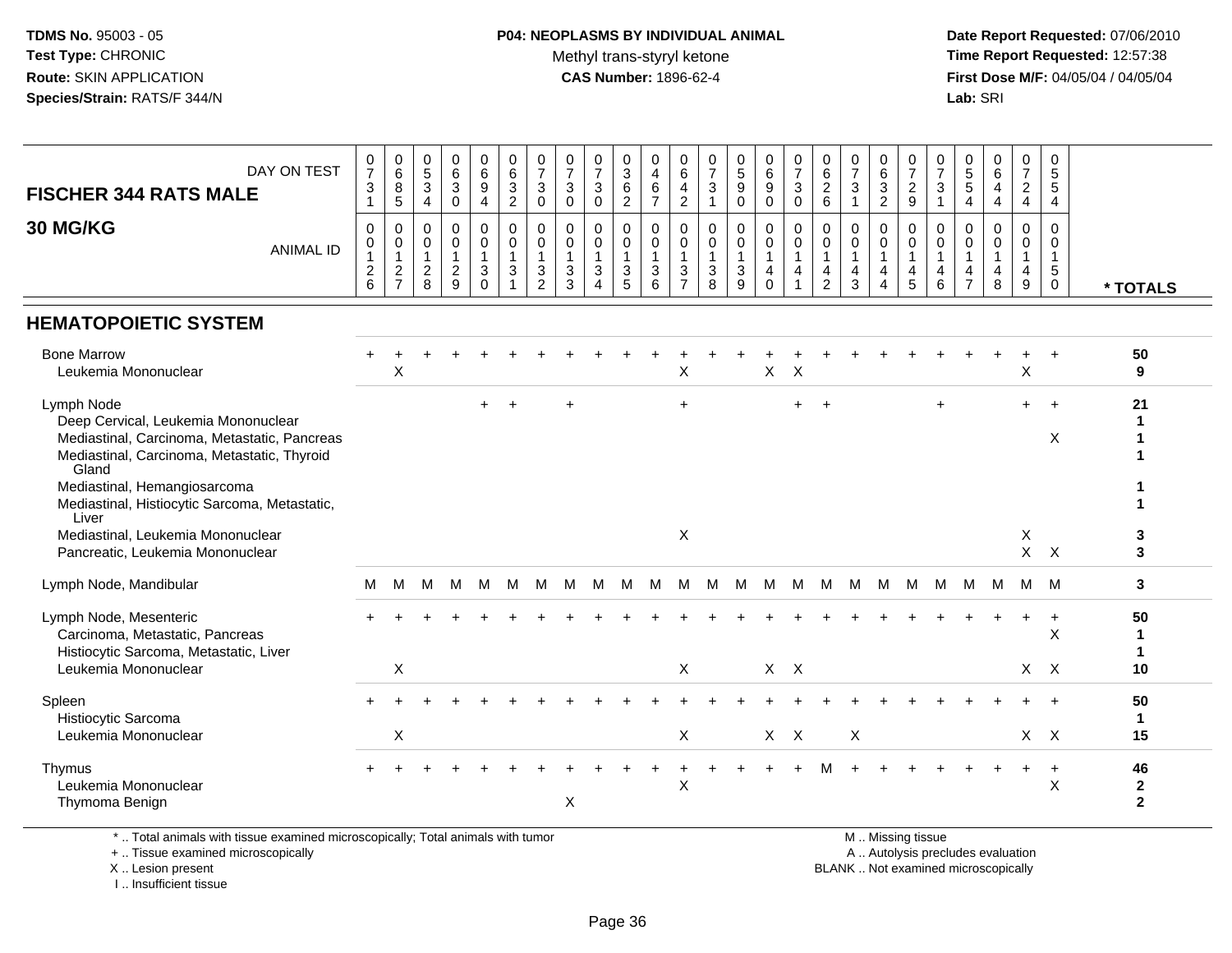| <b>FISCHER 344 RATS MALE</b>                                                                                                                                        | DAY ON TEST      | $\pmb{0}$<br>$\boldsymbol{7}$<br>$\mathbf{3}$<br>$\mathbf{1}$ | $\mathbf 0$<br>6<br>8<br>5              | $\pmb{0}$<br>$\,$ 5 $\,$<br>$\ensuremath{\mathsf{3}}$<br>4 | $\pmb{0}$<br>$\,6\,$<br>$\sqrt{3}$<br>$\mathbf 0$           | 0<br>$\,6\,$<br>$\boldsymbol{9}$<br>4      | $\mathbf 0$<br>$6\phantom{1}6$<br>$\sqrt{3}$<br>$\overline{2}$      | 0<br>$\overline{7}$<br>$\ensuremath{\mathsf{3}}$<br>0 | $\pmb{0}$<br>$\overline{7}$<br>$\sqrt{3}$<br>0 | $\begin{array}{c} 0 \\ 7 \end{array}$<br>3<br>$\mathbf 0$ | $\pmb{0}$<br>$\sqrt{3}$<br>$\,6\,$<br>$\overline{2}$ | 0<br>$\overline{4}$<br>$\,6\,$<br>$\overline{7}$                  | $\mathbf 0$<br>$6\phantom{1}6$<br>$\overline{\mathbf{4}}$<br>$\boldsymbol{2}$ | $\pmb{0}$<br>$\overline{7}$<br>$\mathbf{3}$<br>$\mathbf{1}$ | $\begin{array}{c} 0 \\ 5 \\ 9 \end{array}$<br>0 | 0<br>$\,6\,$<br>9<br>0                     | $\pmb{0}$<br>$\overline{7}$<br>$\sqrt{3}$<br>$\mathbf 0$         | $\pmb{0}$<br>$\,6\,$<br>$\sqrt{2}$<br>$\,6\,$             | 0<br>$\overline{7}$<br>3<br>-1                                    | 0<br>$\,6\,$<br>3<br>$\overline{2}$ | 0<br>$\overline{7}$<br>$\overline{2}$<br>9    | $\,0\,$<br>$\overline{7}$<br>$\sqrt{3}$<br>-1                     | $\boldsymbol{0}$<br>$\frac{5}{5}$<br>$\overline{4}$                       | $\boldsymbol{0}$<br>$\,6\,$<br>4<br>$\overline{4}$                       | $\pmb{0}$<br>$\overline{7}$<br>$\overline{a}$<br>$\overline{4}$ | $\pmb{0}$<br>$\sqrt{5}$<br>$\sqrt{5}$<br>$\overline{4}$ |                                                           |
|---------------------------------------------------------------------------------------------------------------------------------------------------------------------|------------------|---------------------------------------------------------------|-----------------------------------------|------------------------------------------------------------|-------------------------------------------------------------|--------------------------------------------|---------------------------------------------------------------------|-------------------------------------------------------|------------------------------------------------|-----------------------------------------------------------|------------------------------------------------------|-------------------------------------------------------------------|-------------------------------------------------------------------------------|-------------------------------------------------------------|-------------------------------------------------|--------------------------------------------|------------------------------------------------------------------|-----------------------------------------------------------|-------------------------------------------------------------------|-------------------------------------|-----------------------------------------------|-------------------------------------------------------------------|---------------------------------------------------------------------------|--------------------------------------------------------------------------|-----------------------------------------------------------------|---------------------------------------------------------|-----------------------------------------------------------|
| 30 MG/KG                                                                                                                                                            | <b>ANIMAL ID</b> | 0<br>0<br>$\overline{1}$<br>$^2\phantom{1}6$                  | 0<br>0<br>$\mathbf{1}$<br>$\frac{2}{7}$ | $\mathbf 0$<br>0<br>$\mathbf{1}$<br>$^2_{\bf 8}$           | $\mathbf 0$<br>$\mathbf 0$<br>$\mathbf{1}$<br>$\frac{2}{9}$ | 0<br>0<br>$\mathbf{1}$<br>3<br>$\mathbf 0$ | $\mathbf 0$<br>$\mathbf 0$<br>$\overline{1}$<br>3<br>$\overline{1}$ | 0<br>0<br>$\mathbf{1}$<br>3<br>$\overline{2}$         | 0<br>0<br>$\overline{1}$<br>3<br>3             | $\mathbf 0$<br>0<br>1<br>3<br>$\overline{4}$              | $\mathbf 0$<br>0<br>$\mathbf{1}$<br>$\frac{3}{5}$    | $\mathbf 0$<br>$\mathbf 0$<br>$\overline{1}$<br>$\mathbf{3}$<br>6 | $\mathbf 0$<br>0<br>$\mathbf{1}$<br>3<br>$\overline{7}$                       | 0<br>$\mathbf 0$<br>$\mathbf{1}$<br>$_8^3$                  | 0<br>0<br>$\mathbf{1}$<br>$\frac{3}{9}$         | 0<br>0<br>$\mathbf{1}$<br>4<br>$\mathbf 0$ | $\mathbf 0$<br>$\mathbf 0$<br>$\mathbf 1$<br>4<br>$\overline{1}$ | $\mathbf 0$<br>0<br>$\overline{1}$<br>4<br>$\overline{2}$ | $\mathbf 0$<br>$\mathbf 0$<br>$\mathbf{1}$<br>$\overline{4}$<br>3 | 0<br>0<br>$\mathbf 1$<br>4<br>4     | 0<br>0<br>$\mathbf{1}$<br>$\overline{4}$<br>5 | $\mathbf 0$<br>$\mathbf 0$<br>$\mathbf{1}$<br>$\overline{4}$<br>6 | $\mathbf 0$<br>$\Omega$<br>$\overline{\mathbf{1}}$<br>4<br>$\overline{7}$ | 0<br>$\Omega$<br>$\mathbf{1}$<br>$\overline{4}$<br>8                     | 0<br>$\mathbf 0$<br>$\mathbf{1}$<br>4<br>$\boldsymbol{9}$       | $\mathbf 0$<br>$\mathbf 0$<br>$\mathbf{1}$<br>$^5_{0}$  | * TOTALS                                                  |
| <b>INTEGUMENTARY SYSTEM</b>                                                                                                                                         |                  |                                                               |                                         |                                                            |                                                             |                                            |                                                                     |                                                       |                                                |                                                           |                                                      |                                                                   |                                                                               |                                                             |                                                 |                                            |                                                                  |                                                           |                                                                   |                                     |                                               |                                                                   |                                                                           |                                                                          |                                                                 |                                                         |                                                           |
| Mammary Gland<br>Carcinoma<br>Fibroadenoma                                                                                                                          |                  |                                                               | X                                       |                                                            |                                                             |                                            |                                                                     |                                                       |                                                |                                                           |                                                      |                                                                   |                                                                               |                                                             |                                                 |                                            |                                                                  |                                                           | X                                                                 |                                     |                                               |                                                                   |                                                                           |                                                                          |                                                                 |                                                         | 48<br>$\mathbf 1$<br>3                                    |
| Skin<br>Fibroma<br>Fibrous Histiocytoma<br>Histiocytic Sarcoma, Metastatic, Liver<br>Keratoacanthoma<br>Keratoacanthoma, Multiple                                   |                  |                                                               |                                         |                                                            |                                                             |                                            |                                                                     | $\ddot{}$<br>X                                        |                                                |                                                           |                                                      |                                                                   |                                                                               | X                                                           |                                                 | $\times$                                   |                                                                  | $X$ $X$                                                   | $\ddot{}$                                                         | $\ddot{}$<br>X                      |                                               |                                                                   |                                                                           |                                                                          | X                                                               |                                                         | 50<br>$\overline{7}$<br>$\mathbf{2}$<br>5<br>$\mathbf{2}$ |
| Schwannoma Malignant<br>Sebaceous Gland, Adenoma                                                                                                                    |                  |                                                               |                                         |                                                            |                                                             |                                            |                                                                     |                                                       |                                                |                                                           |                                                      |                                                                   |                                                                               |                                                             |                                                 |                                            |                                                                  |                                                           |                                                                   | X                                   |                                               |                                                                   |                                                                           |                                                                          |                                                                 |                                                         | 3<br>$\mathbf 1$                                          |
| <b>MUSCULOSKELETAL SYSTEM</b>                                                                                                                                       |                  |                                                               |                                         |                                                            |                                                             |                                            |                                                                     |                                                       |                                                |                                                           |                                                      |                                                                   |                                                                               |                                                             |                                                 |                                            |                                                                  |                                                           |                                                                   |                                     |                                               |                                                                   |                                                                           |                                                                          |                                                                 |                                                         |                                                           |
| Bone<br>Osteosarcoma                                                                                                                                                |                  |                                                               |                                         |                                                            |                                                             |                                            |                                                                     |                                                       |                                                |                                                           |                                                      |                                                                   |                                                                               |                                                             |                                                 |                                            |                                                                  |                                                           |                                                                   |                                     |                                               |                                                                   | X                                                                         |                                                                          |                                                                 |                                                         | 50<br>$\mathbf{1}$                                        |
| <b>Skeletal Muscle</b>                                                                                                                                              |                  |                                                               |                                         |                                                            |                                                             |                                            |                                                                     |                                                       |                                                |                                                           |                                                      |                                                                   |                                                                               | $\ddot{}$                                                   |                                                 |                                            |                                                                  |                                                           |                                                                   |                                     |                                               |                                                                   | $+$                                                                       |                                                                          |                                                                 |                                                         | $\overline{2}$                                            |
| <b>NERVOUS SYSTEM</b>                                                                                                                                               |                  |                                                               |                                         |                                                            |                                                             |                                            |                                                                     |                                                       |                                                |                                                           |                                                      |                                                                   |                                                                               |                                                             |                                                 |                                            |                                                                  |                                                           |                                                                   |                                     |                                               |                                                                   |                                                                           |                                                                          |                                                                 |                                                         |                                                           |
| Brain<br>Carcinoma, Metastatic, Pituitary Gland                                                                                                                     |                  | $\ddot{}$                                                     | $\ddot{}$<br>Χ                          |                                                            |                                                             |                                            |                                                                     |                                                       |                                                |                                                           |                                                      |                                                                   |                                                                               |                                                             |                                                 |                                            |                                                                  |                                                           |                                                                   |                                     |                                               |                                                                   |                                                                           |                                                                          |                                                                 |                                                         | 50<br>$\mathbf{1}$                                        |
| <b>Peripheral Nerve</b>                                                                                                                                             |                  |                                                               |                                         |                                                            |                                                             |                                            |                                                                     |                                                       |                                                |                                                           |                                                      |                                                                   |                                                                               | $\ddot{}$                                                   |                                                 |                                            |                                                                  |                                                           |                                                                   |                                     |                                               |                                                                   | $\ddot{}$                                                                 |                                                                          |                                                                 |                                                         | 4                                                         |
| Spinal Cord                                                                                                                                                         |                  |                                                               |                                         |                                                            |                                                             |                                            |                                                                     |                                                       |                                                |                                                           |                                                      |                                                                   |                                                                               | $+$                                                         |                                                 |                                            |                                                                  |                                                           |                                                                   |                                     |                                               |                                                                   | $+$                                                                       |                                                                          |                                                                 |                                                         | 4                                                         |
| *  Total animals with tissue examined microscopically; Total animals with tumor<br>+  Tissue examined microscopically<br>X  Lesion present<br>I Insufficient tissue |                  |                                                               |                                         |                                                            |                                                             |                                            |                                                                     |                                                       |                                                |                                                           |                                                      |                                                                   |                                                                               |                                                             |                                                 |                                            |                                                                  |                                                           |                                                                   |                                     | M  Missing tissue                             |                                                                   |                                                                           | A  Autolysis precludes evaluation<br>BLANK  Not examined microscopically |                                                                 |                                                         |                                                           |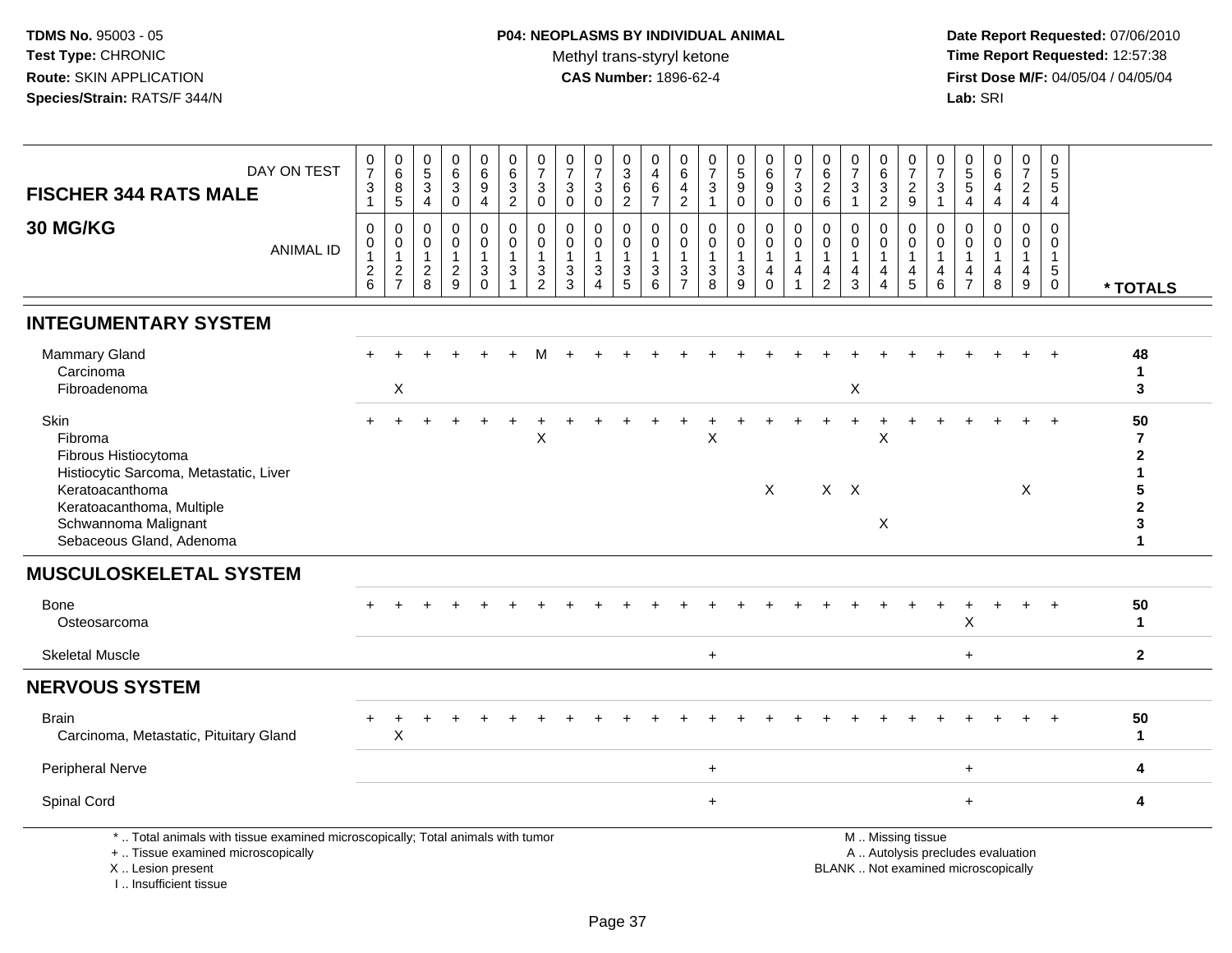# **P04: NEOPLASMS BY INDIVIDUAL ANIMAL**Methyl trans-styryl ketone<br>CAS Number: 1896-62-4

 **Date Report Requested:** 07/06/2010 **Time Report Requested:** 12:57:38 **First Dose M/F:** 04/05/04 / 04/05/04<br>Lab: SRI **Lab:** SRI

| DAY ON TEST<br><b>FISCHER 344 RATS MALE</b>                                                                                                                                | $\frac{0}{7}$<br>$\ensuremath{\mathsf{3}}$<br>$\mathbf{1}$                          | 0<br>$6\phantom{a}$<br>8<br>$\overline{5}$          | 0<br>$\sqrt{5}$<br>$\mathbf{3}$<br>4                          | 0<br>6<br>$\sqrt{3}$<br>$\Omega$                  | 0<br>$6\phantom{a}$<br>9<br>4                                  | $\begin{matrix} 0 \\ 6 \end{matrix}$<br>3<br>$\overline{2}$ | $\frac{0}{7}$<br>$\sqrt{3}$<br>$\mathbf 0$                | 0<br>$\overline{7}$<br>3<br>$\mathbf{0}$                                       | $\frac{0}{7}$<br>$\sqrt{3}$<br>$\Omega$                                  | 0<br>$\mathbf{3}$<br>$\,6$<br>$\overline{2}$                       | 0<br>$\overline{4}$<br>$\,6\,$<br>$\overline{7}$      | 0<br>$\,6\,$<br>4<br>$\sqrt{2}$                                                           | 0<br>$\overline{7}$<br>$\mathbf{3}$<br>$\overline{1}$           | $\begin{array}{c} 0 \\ 5 \end{array}$<br>9<br>$\Omega$        | 0<br>$\,6\,$<br>$\boldsymbol{9}$<br>$\Omega$         | $\frac{0}{7}$<br>$\mathbf{3}$<br>$\mathbf 0$                       | 0<br>$6\phantom{a}$<br>$\begin{array}{c} 2 \\ 6 \end{array}$                   | 0<br>$\overline{7}$<br>3                | $\begin{matrix} 0 \\ 6 \\ 3 \end{matrix}$<br>$\overline{2}$                              | 0<br>$\overline{7}$<br>$\frac{2}{9}$                | 0<br>$\overline{7}$<br>$\mathbf{3}$<br>$\overline{1}$                  | 0<br>$\mathbf 5$<br>$5\phantom{.0}$<br>4 | 0<br>$\,6\,$<br>$\overline{4}$<br>$\overline{4}$ | $\pmb{0}$<br>$\overline{7}$<br>$\overline{2}$<br>4                               | 0<br>$\sqrt{5}$<br>$\sqrt{5}$<br>$\overline{4}$                           |                                        |
|----------------------------------------------------------------------------------------------------------------------------------------------------------------------------|-------------------------------------------------------------------------------------|-----------------------------------------------------|---------------------------------------------------------------|---------------------------------------------------|----------------------------------------------------------------|-------------------------------------------------------------|-----------------------------------------------------------|--------------------------------------------------------------------------------|--------------------------------------------------------------------------|--------------------------------------------------------------------|-------------------------------------------------------|-------------------------------------------------------------------------------------------|-----------------------------------------------------------------|---------------------------------------------------------------|------------------------------------------------------|--------------------------------------------------------------------|--------------------------------------------------------------------------------|-----------------------------------------|------------------------------------------------------------------------------------------|-----------------------------------------------------|------------------------------------------------------------------------|------------------------------------------|--------------------------------------------------|----------------------------------------------------------------------------------|---------------------------------------------------------------------------|----------------------------------------|
| 30 MG/KG<br><b>ANIMAL ID</b>                                                                                                                                               | $\mathbf 0$<br>$\mathbf 0$<br>$\mathbf{1}$<br>$\begin{array}{c} 2 \\ 6 \end{array}$ | 0<br>$\mathbf 0$<br>$\overline{1}$<br>$\frac{2}{7}$ | $\mathbf 0$<br>$\mathbf 0$<br>$\mathbf{1}$<br>$\sqrt{2}$<br>8 | 0<br>$\mathbf 0$<br>$\mathbf{1}$<br>$\frac{2}{9}$ | $\mathbf 0$<br>0<br>$\mathbf{1}$<br>$\mathfrak{S}$<br>$\Omega$ | 0<br>0<br>1<br>$\mathbf{3}$                                 | $\mathbf 0$<br>$\pmb{0}$<br>$\mathbf{1}$<br>$\frac{3}{2}$ | $\mathbf 0$<br>$\mathbf 0$<br>$\overline{1}$<br>$\ensuremath{\mathsf{3}}$<br>3 | $\mathbf 0$<br>$\mathbf 0$<br>$\mathbf{1}$<br>$\mathfrak{Z}$<br>$\Delta$ | 0<br>$\mathbf 0$<br>$\mathbf{1}$<br>$\ensuremath{\mathsf{3}}$<br>5 | $\mathbf 0$<br>0<br>$\mathbf{1}$<br>$\mathbf{3}$<br>6 | $\mathbf 0$<br>$\pmb{0}$<br>$\overline{1}$<br>$\ensuremath{\mathsf{3}}$<br>$\overline{7}$ | $\mathbf 0$<br>$\mathbf 0$<br>$\overline{1}$<br>$\sqrt{3}$<br>8 | $\mathbf 0$<br>$\mathbf 0$<br>$\mathbf{1}$<br>$\sqrt{3}$<br>9 | 0<br>$\mathbf 0$<br>$\mathbf{1}$<br>4<br>$\mathbf 0$ | 0<br>$\mathbf 0$<br>$\mathbf{1}$<br>$\overline{4}$<br>$\mathbf{1}$ | $\mathbf 0$<br>$\mathbf 0$<br>$\mathbf{1}$<br>$\overline{4}$<br>$\overline{2}$ | $\Omega$<br>0<br>$\mathbf{1}$<br>4<br>3 | $\mathbf 0$<br>$\mathbf 0$<br>$\mathbf{1}$<br>$\overline{4}$<br>$\boldsymbol{\varDelta}$ | 0<br>$\mathbf 0$<br>$\mathbf{1}$<br>4<br>$\sqrt{5}$ | $\mathbf 0$<br>$\overline{0}$<br>$\overline{1}$<br>$\overline{a}$<br>6 | $\Omega$<br>0<br>4<br>$\overline{7}$     | $\Omega$<br>0<br>1<br>4<br>8                     | $\mathbf 0$<br>$\mathbf 0$<br>$\mathbf{1}$<br>$\overline{4}$<br>$\boldsymbol{9}$ | $\mathbf 0$<br>$\mathbf 0$<br>$\overline{1}$<br>$\sqrt{5}$<br>$\mathbf 0$ | * TOTALS                               |
| <b>RESPIRATORY SYSTEM</b>                                                                                                                                                  |                                                                                     |                                                     |                                                               |                                                   |                                                                |                                                             |                                                           |                                                                                |                                                                          |                                                                    |                                                       |                                                                                           |                                                                 |                                                               |                                                      |                                                                    |                                                                                |                                         |                                                                                          |                                                     |                                                                        |                                          |                                                  |                                                                                  |                                                                           |                                        |
| Lung<br>Alveolar/Bronchiolar Adenoma<br>Alveolar/Bronchiolar Carcinoma<br>Histiocytic Sarcoma, Metastatic, Liver<br>Leukemia Mononuclear<br>Osteosarcoma, Metastatic, Bone |                                                                                     | X                                                   |                                                               |                                                   |                                                                |                                                             |                                                           |                                                                                |                                                                          |                                                                    |                                                       | X                                                                                         |                                                                 |                                                               | X                                                    |                                                                    |                                                                                |                                         |                                                                                          |                                                     |                                                                        | X                                        |                                                  | X                                                                                | $X$ $X$                                                                   | 50<br>$\mathbf{2}$<br>7<br>$\mathbf 1$ |
| Nose                                                                                                                                                                       |                                                                                     |                                                     |                                                               |                                                   |                                                                |                                                             |                                                           |                                                                                |                                                                          |                                                                    |                                                       |                                                                                           |                                                                 |                                                               |                                                      |                                                                    |                                                                                |                                         |                                                                                          |                                                     |                                                                        |                                          |                                                  |                                                                                  |                                                                           | 50                                     |
| Trachea                                                                                                                                                                    |                                                                                     |                                                     |                                                               |                                                   |                                                                |                                                             |                                                           |                                                                                |                                                                          |                                                                    |                                                       |                                                                                           |                                                                 |                                                               |                                                      |                                                                    |                                                                                |                                         |                                                                                          |                                                     |                                                                        |                                          |                                                  |                                                                                  | $\ddot{}$                                                                 | 50                                     |
| <b>SPECIAL SENSES SYSTEM</b>                                                                                                                                               |                                                                                     |                                                     |                                                               |                                                   |                                                                |                                                             |                                                           |                                                                                |                                                                          |                                                                    |                                                       |                                                                                           |                                                                 |                                                               |                                                      |                                                                    |                                                                                |                                         |                                                                                          |                                                     |                                                                        |                                          |                                                  |                                                                                  |                                                                           |                                        |
| Eye                                                                                                                                                                        |                                                                                     |                                                     |                                                               |                                                   |                                                                |                                                             |                                                           |                                                                                |                                                                          |                                                                    |                                                       |                                                                                           |                                                                 |                                                               |                                                      |                                                                    |                                                                                |                                         |                                                                                          |                                                     |                                                                        |                                          |                                                  |                                                                                  | $\ddot{}$                                                                 | 50                                     |
| <b>Harderian Gland</b>                                                                                                                                                     |                                                                                     |                                                     |                                                               |                                                   |                                                                |                                                             |                                                           |                                                                                |                                                                          |                                                                    |                                                       |                                                                                           |                                                                 |                                                               |                                                      |                                                                    |                                                                                |                                         |                                                                                          |                                                     |                                                                        |                                          |                                                  |                                                                                  |                                                                           | 50                                     |
| Zymbal's Gland<br>Carcinoma                                                                                                                                                |                                                                                     |                                                     |                                                               |                                                   |                                                                |                                                             |                                                           |                                                                                |                                                                          |                                                                    |                                                       |                                                                                           |                                                                 |                                                               |                                                      |                                                                    | $\ddot{}$<br>$\mathsf{X}$                                                      |                                         |                                                                                          |                                                     |                                                                        |                                          |                                                  |                                                                                  |                                                                           | $\mathbf{2}$<br>$\overline{2}$         |
| <b>URINARY SYSTEM</b>                                                                                                                                                      |                                                                                     |                                                     |                                                               |                                                   |                                                                |                                                             |                                                           |                                                                                |                                                                          |                                                                    |                                                       |                                                                                           |                                                                 |                                                               |                                                      |                                                                    |                                                                                |                                         |                                                                                          |                                                     |                                                                        |                                          |                                                  |                                                                                  |                                                                           |                                        |
| Kidney<br>Leukemia Mononuclear<br>Renal Tubule, Adenoma, Multiple<br>Renal Tubule, Carcinoma                                                                               | $+$                                                                                 | $\ddot{}$<br>$\boldsymbol{\mathsf{X}}$              |                                                               |                                                   |                                                                |                                                             |                                                           | $\sf X$                                                                        |                                                                          |                                                                    |                                                       | $\times$                                                                                  |                                                                 |                                                               |                                                      |                                                                    |                                                                                |                                         |                                                                                          |                                                     |                                                                        |                                          |                                                  | $\ddot{}$<br>$\boldsymbol{\mathsf{X}}$                                           | $\ddot{}$                                                                 | 50<br>5<br>$\mathbf{1}$<br>1           |
| Urethra                                                                                                                                                                    |                                                                                     |                                                     |                                                               |                                                   | $+$                                                            |                                                             |                                                           |                                                                                |                                                                          |                                                                    |                                                       |                                                                                           |                                                                 |                                                               |                                                      |                                                                    |                                                                                |                                         |                                                                                          |                                                     |                                                                        |                                          |                                                  |                                                                                  |                                                                           | $\mathbf{1}$                           |
| *  Total animals with tissue examined microscopically; Total animals with tumor<br>+  Tissue examined microscopically<br>X  Lesion present                                 |                                                                                     |                                                     |                                                               |                                                   |                                                                |                                                             |                                                           |                                                                                |                                                                          |                                                                    |                                                       |                                                                                           |                                                                 |                                                               |                                                      |                                                                    |                                                                                | BLANK  Not examined microscopically     |                                                                                          | M  Missing tissue                                   |                                                                        |                                          | A  Autolysis precludes evaluation                |                                                                                  |                                                                           |                                        |

X .. Lesion present

I .. Insufficient tissue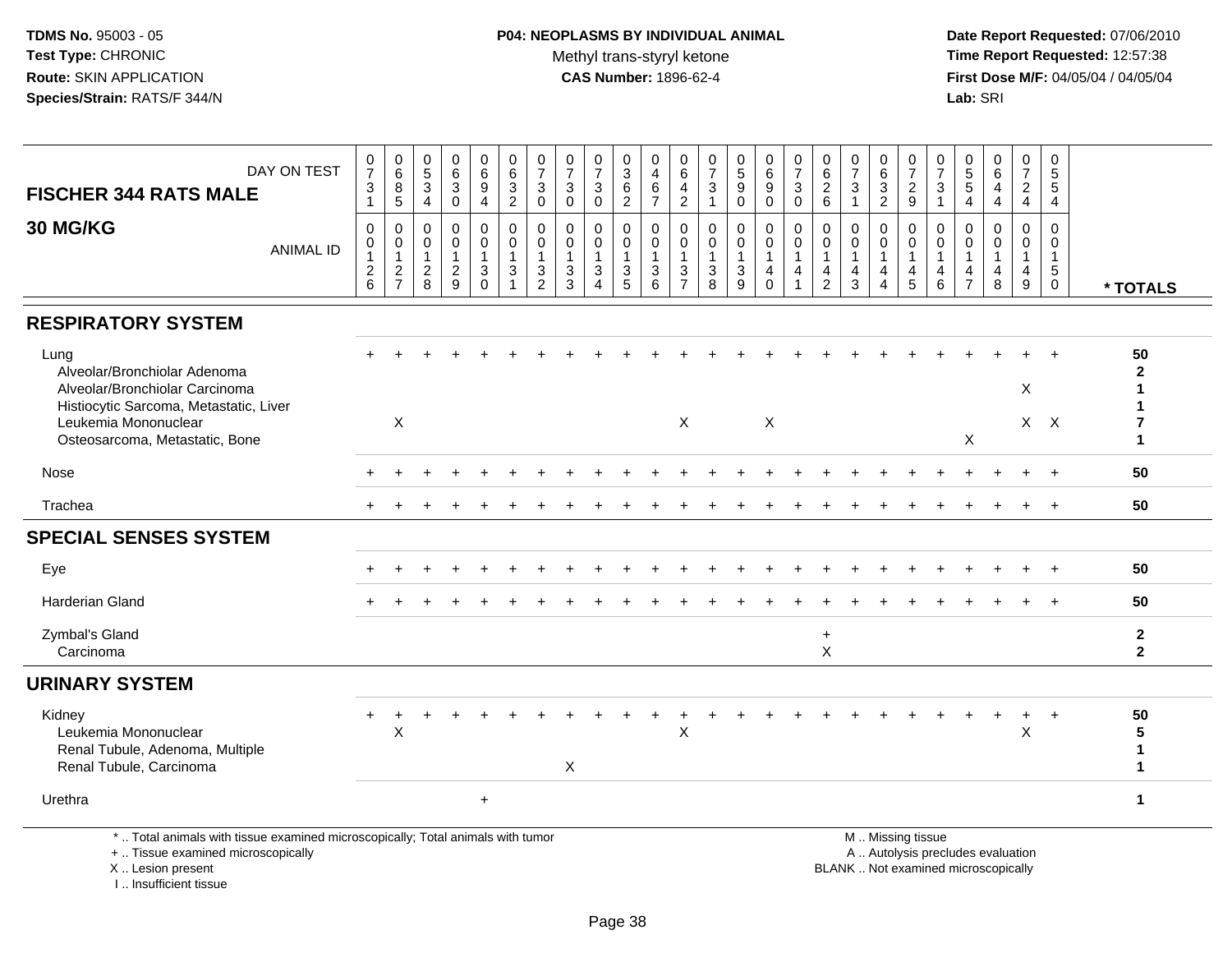# **P04: NEOPLASMS BY INDIVIDUAL ANIMAL**Methyl trans-styryl ketone<br>CAS Number: 1896-62-4

 **Date Report Requested:** 07/06/2010 **Time Report Requested:** 12:57:38 **First Dose M/F:** 04/05/04 / 04/05/04<br>**Lab:** SRI **Lab:** SRI

| <b>FISCHER 344 RATS MALE</b>                                                            | DAY ON TEST      | $\boldsymbol{0}$<br>$\overline{7}$<br>3 | $_6^0$<br>$\bf 8$<br>5                                       | 0<br>5<br>$\sqrt{3}$<br>4               | $\mathbf 0$<br>$\,6\,$<br>$\sqrt{3}$<br>$\boldsymbol{0}$ | $\mathbf{0}$<br>$\,6\,$<br>9<br>4 | 0<br>$\,6\,$<br>$\sqrt{3}$<br>$\overline{c}$ | $\mathbf 0$<br>$\rightarrow$<br>3 | $\mathbf 0$<br>$\overline{7}$<br>3 | 0<br>$\rightarrow$<br>$\mathbf{3}$<br>$\Omega$ | 0<br>$\ensuremath{\mathsf{3}}$<br>6<br>2 | 0<br>$\overline{4}$<br>$rac{6}{7}$               | $\begin{matrix} 0 \\ 6 \end{matrix}$<br>4<br>$\overline{c}$ | $\frac{0}{7}$<br>3         | $\overline{0}$<br>5<br>9 | $\overline{0}$<br>6<br>$\boldsymbol{9}$ | 0<br>$\overline{ }$<br>$\ensuremath{\mathsf{3}}$<br>0 | $\mathbf 0$<br>$\,6\,$<br>$\overline{c}$<br>6 | 0<br>$\overline{ }$<br>$\sqrt{3}$ | $\mathbf 0$<br>6<br>$\ensuremath{\mathsf{3}}$<br>$\overline{c}$ | 0<br>$\overline{ }$<br>$\overline{c}$<br>9 | 0<br>$\overline{ }$<br>3 | 0<br>5<br>5                   | 0<br>6<br>4<br>4         | 0<br>$\overline{c}$<br>4 | 0<br>$\overline{5}$<br>5<br>$\overline{4}$ |                          |
|-----------------------------------------------------------------------------------------|------------------|-----------------------------------------|--------------------------------------------------------------|-----------------------------------------|----------------------------------------------------------|-----------------------------------|----------------------------------------------|-----------------------------------|------------------------------------|------------------------------------------------|------------------------------------------|--------------------------------------------------|-------------------------------------------------------------|----------------------------|--------------------------|-----------------------------------------|-------------------------------------------------------|-----------------------------------------------|-----------------------------------|-----------------------------------------------------------------|--------------------------------------------|--------------------------|-------------------------------|--------------------------|--------------------------|--------------------------------------------|--------------------------|
| <b>30 MG/KG</b>                                                                         | <b>ANIMAL ID</b> | 0<br>$\mathbf 0$<br>$^2$ 6              | $\begin{smallmatrix}0\0\0\end{smallmatrix}$<br>$\frac{2}{7}$ | 0<br>$\mathbf 0$<br>$\overline{c}$<br>8 | $_{\rm 0}^{\rm 0}$<br>$\frac{2}{9}$                      | 0<br>0<br>$\mathbf{3}$<br>0       | 0<br>$\pmb{0}$<br>$\sqrt{3}$                 | 0<br>$\pmb{0}$<br>3<br>C          | $\mathbf 0$<br>3<br>3              | 0<br>0<br>3<br>4                               | 0<br>0<br>3<br>5                         | 0<br>$\mathbf 0$<br>$\sqrt{3}$<br>$6\phantom{1}$ | 0<br>$\mathbf 0$<br>$\mathbf{3}$<br>$\overline{ }$          | 0<br>$\mathbf 0$<br>3<br>8 | 0<br>$\pmb{0}$<br>3<br>9 | 0<br>4                                  | 0<br>$\mathbf 0$<br>4                                 | 4<br>$\overline{2}$                           | 0<br>4<br>$\sqrt{3}$              | $\begin{smallmatrix} 0\\0 \end{smallmatrix}$<br>4<br>4          | 0<br>$\mathbf 0$<br>4<br>5                 | 0<br>4<br>6              | $\mathbf 0$<br>$\overline{ }$ | 0<br>$\pmb{0}$<br>4<br>8 | 0<br>0<br>4<br>9         | 0<br>0<br>5<br>0                           | * TOTALS                 |
| <b>Urinary Bladder</b>                                                                  |                  |                                         |                                                              |                                         |                                                          |                                   |                                              |                                   |                                    |                                                |                                          |                                                  |                                                             |                            |                          |                                         |                                                       |                                               |                                   |                                                                 |                                            |                          |                               | $+$                      | $+$                      | $+$                                        | 50                       |
| <b>SYSTEMIC LESIONS</b>                                                                 |                  |                                         |                                                              |                                         |                                                          |                                   |                                              |                                   |                                    |                                                |                                          |                                                  |                                                             |                            |                          |                                         |                                                       |                                               |                                   |                                                                 |                                            |                          |                               |                          |                          |                                            |                          |
| Multiple Organ<br>Histiocytic Sarcoma<br>Leukemia Mononuclear<br>Mesothelioma Malignant |                  |                                         | X                                                            |                                         |                                                          |                                   |                                              |                                   |                                    |                                                |                                          |                                                  | X                                                           |                            |                          |                                         | X X                                                   |                                               | X                                 |                                                                 |                                            |                          |                               | $\pm$                    | $+$                      | $+$<br>$X \times$                          | 50<br>$\mathbf{2}$<br>15 |

\* .. Total animals with tissue examined microscopically; Total animals with tumor

+ .. Tissue examined microscopically

- X .. Lesion present
- I .. Insufficient tissue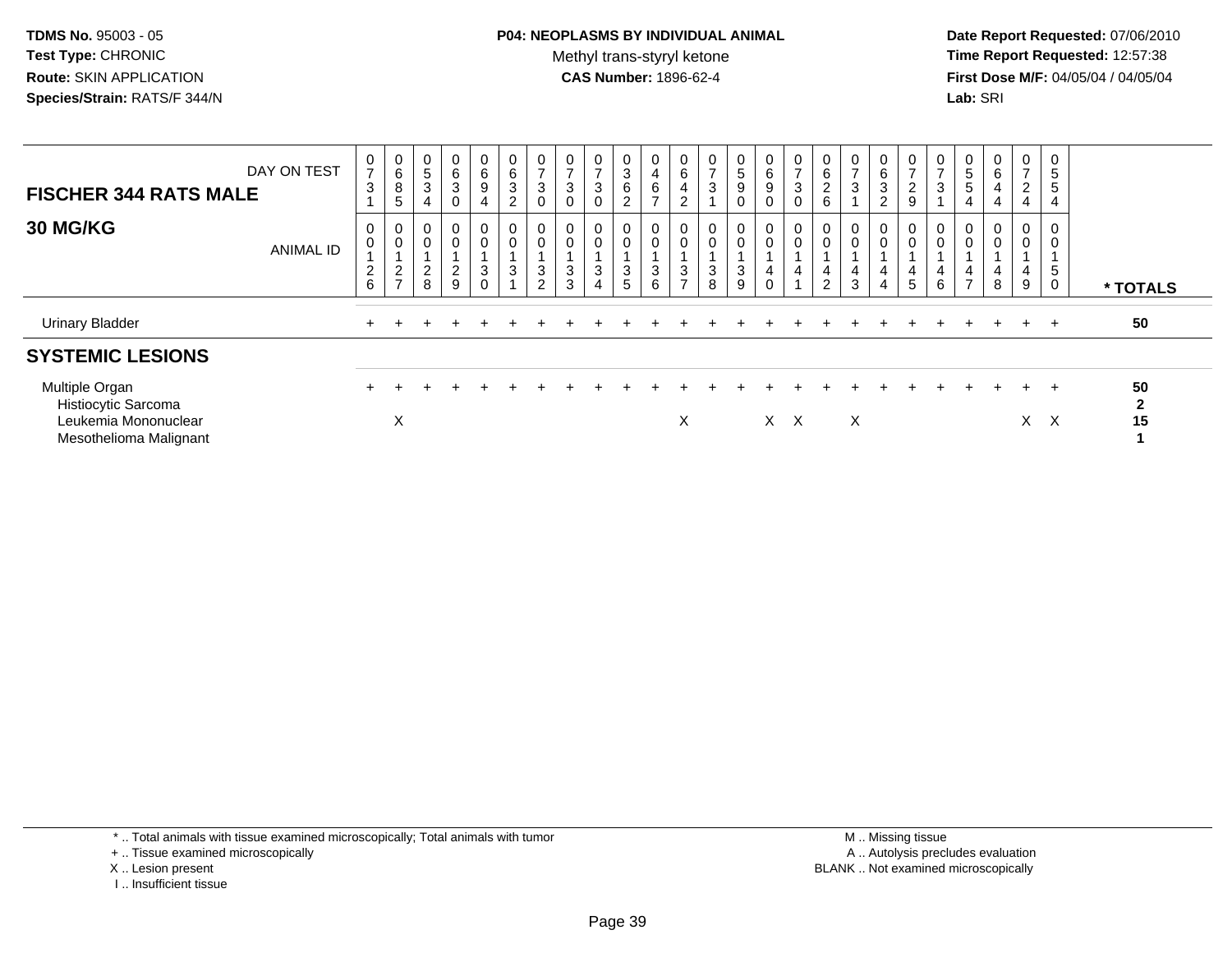# **P04: NEOPLASMS BY INDIVIDUAL ANIMAL**Methyl trans-styryl ketone<br>CAS Number: 1896-62-4

 **Date Report Requested:** 07/06/2010 **Time Report Requested:** 12:57:38 **First Dose M/F:** 04/05/04 / 04/05/04<br>**Lab:** SRI **Lab:** SRI

| DAY ON TEST<br><b>FISCHER 344 RATS MALE</b>                         | $\frac{0}{7}$<br>$\frac{3}{2}$                    | $\frac{0}{7}$<br>$\ensuremath{\mathsf{3}}$<br>$\mathbf{1}$               | $\frac{0}{7}$<br>$\mathbf{3}$<br>$\mathbf 0$                                | $\begin{array}{c} 0 \\ 7 \end{array}$<br>$\mathbf 0$<br>8                  | $\frac{0}{7}$<br>$\mathbf{3}$<br>1 | $\begin{array}{c} 0 \\ 5 \\ 6 \end{array}$<br>$\overline{2}$           | $\begin{smallmatrix}0\0\4\end{smallmatrix}$<br>$\overline{4}$<br>9               | $\frac{0}{7}$<br>3<br>$\mathbf 0$ | $\frac{0}{7}$<br>$\frac{3}{2}$                            | $\frac{0}{7}$<br>$\sqrt{3}$<br>$\overline{\mathbf{1}}$ | $\frac{0}{7}$<br>$\frac{2}{9}$                                                 | $_{6}^{\rm 0}$<br>$\frac{3}{3}$                         | $\frac{0}{7}$<br>$\frac{2}{9}$                                   | $\frac{0}{7}$<br>$\frac{2}{9}$                                   | $\frac{0}{7}$<br>$\mathbf{3}$<br>$\mathbf 0$ | $\frac{0}{7}$<br>$\ensuremath{\mathsf{3}}$<br>$\overline{1}$ | $\frac{0}{7}$<br>$\sqrt{2}$<br>9                                  | $\frac{0}{7}$<br>$\mathbf{3}$<br>$\overline{1}$             | $\frac{0}{7}$<br>$\overline{\mathbf{c}}$<br>9 | $\begin{array}{c} 0 \\ 6 \\ 5 \end{array}$<br>8                          | $\frac{0}{7}$<br>$\frac{2}{9}$                                           | $\begin{array}{c} 0 \\ 6 \end{array}$<br>$\frac{3}{2}$ | $\frac{0}{7}$<br>$\ensuremath{\mathsf{3}}$<br>$\overline{1}$      | $\boldsymbol{0}$<br>$\overline{7}$<br>$\mathbf{3}$<br>$\mathbf{0}$   | 0<br>$\overline{7}$<br>3<br>$\overline{2}$                                   |                 |
|---------------------------------------------------------------------|---------------------------------------------------|--------------------------------------------------------------------------|-----------------------------------------------------------------------------|----------------------------------------------------------------------------|------------------------------------|------------------------------------------------------------------------|----------------------------------------------------------------------------------|-----------------------------------|-----------------------------------------------------------|--------------------------------------------------------|--------------------------------------------------------------------------------|---------------------------------------------------------|------------------------------------------------------------------|------------------------------------------------------------------|----------------------------------------------|--------------------------------------------------------------|-------------------------------------------------------------------|-------------------------------------------------------------|-----------------------------------------------|--------------------------------------------------------------------------|--------------------------------------------------------------------------|--------------------------------------------------------|-------------------------------------------------------------------|----------------------------------------------------------------------|------------------------------------------------------------------------------|-----------------|
| <b>90 MG/KG</b><br><b>ANIMAL ID</b>                                 | $\pmb{0}$<br>$\pmb{0}$<br>$\overline{1}$<br>$5\,$ | $\pmb{0}$<br>$\begin{smallmatrix}0\\1\end{smallmatrix}$<br>$\frac{5}{2}$ | $\mathbf 0$<br>$\mathbf 0$<br>$\overline{1}$<br>$\,$ 5 $\,$<br>$\mathbf{3}$ | $\pmb{0}$<br>$\mathbf 0$<br>$\overline{1}$<br>$\sqrt{5}$<br>$\overline{4}$ | 0<br>$\mathbf 0$<br>5<br>5         | $\pmb{0}$<br>$\mathbf 0$<br>$\mathbf{1}$<br>$5\phantom{.0}$<br>$\,6\,$ | $\pmb{0}$<br>$\mathsf{O}\xspace$<br>$\mathbf{1}$<br>$\sqrt{5}$<br>$\overline{7}$ | 0<br>0<br>$\mathbf 1$<br>5<br>8   | $\pmb{0}$<br>$\pmb{0}$<br>$\mathbf{1}$<br>$\sqrt{5}$<br>9 | 0<br>$\mathbf 0$<br>$\overline{1}$<br>6<br>$\mathbf 0$ | $\boldsymbol{0}$<br>$\mathsf{O}\xspace$<br>$\overline{1}$<br>6<br>$\mathbf{1}$ | 0<br>$\mathsf 0$<br>$\mathbf{1}$<br>6<br>$\overline{2}$ | $\pmb{0}$<br>$\mathsf{O}\xspace$<br>$\mathbf{1}$<br>$\,6\,$<br>3 | $\pmb{0}$<br>$\mathsf{O}$<br>$\mathbf{1}$<br>6<br>$\overline{4}$ | 0<br>$\overline{0}$<br>1<br>$6\over 5$       | $\pmb{0}$<br>$\pmb{0}$<br>$\mathbf{1}$<br>$\,6$<br>6         | $\mathbf 0$<br>$\mathbf 0$<br>$\mathbf{1}$<br>6<br>$\overline{7}$ | $\mathbf 0$<br>$\boldsymbol{0}$<br>$\overline{1}$<br>6<br>8 | 0<br>$\mathbf 0$<br>6<br>9                    | $\mathsf 0$<br>$\mathbf 0$<br>$\mathbf{1}$<br>$\overline{7}$<br>$\Omega$ | $\pmb{0}$<br>$\pmb{0}$<br>$\mathbf{1}$<br>$\overline{7}$<br>$\mathbf{1}$ | 0<br>0<br>1<br>$\overline{7}$<br>$\overline{2}$        | $\mathbf 0$<br>$\mathbf 0$<br>$\mathbf{1}$<br>$\overline{7}$<br>3 | 0<br>$\mathbf 0$<br>$\mathbf{1}$<br>$\overline{7}$<br>$\overline{4}$ | $\mathbf 0$<br>$\mathbf 0$<br>$\overline{1}$<br>$\overline{7}$<br>$\sqrt{5}$ | males<br>(cont) |
| <b>ALIMENTARY SYSTEM</b>                                            |                                                   |                                                                          |                                                                             |                                                                            |                                    |                                                                        |                                                                                  |                                   |                                                           |                                                        |                                                                                |                                                         |                                                                  |                                                                  |                                              |                                                              |                                                                   |                                                             |                                               |                                                                          |                                                                          |                                                        |                                                                   |                                                                      |                                                                              |                 |
| Esophagus                                                           |                                                   |                                                                          |                                                                             |                                                                            |                                    |                                                                        |                                                                                  |                                   |                                                           |                                                        |                                                                                |                                                         |                                                                  |                                                                  |                                              | М                                                            |                                                                   |                                                             |                                               |                                                                          |                                                                          |                                                        |                                                                   |                                                                      | $+$                                                                          |                 |
| Intestine Large, Cecum<br>Leukemia Mononuclear                      |                                                   |                                                                          |                                                                             |                                                                            |                                    |                                                                        |                                                                                  |                                   |                                                           |                                                        |                                                                                |                                                         |                                                                  |                                                                  |                                              |                                                              |                                                                   |                                                             |                                               |                                                                          |                                                                          |                                                        |                                                                   |                                                                      | $\ddot{}$                                                                    |                 |
| Intestine Large, Colon<br>Leukemia Mononuclear                      |                                                   |                                                                          |                                                                             |                                                                            |                                    |                                                                        |                                                                                  |                                   |                                                           |                                                        |                                                                                |                                                         |                                                                  |                                                                  |                                              |                                                              |                                                                   |                                                             |                                               |                                                                          |                                                                          |                                                        |                                                                   |                                                                      |                                                                              |                 |
| Intestine Large, Rectum                                             |                                                   |                                                                          |                                                                             |                                                                            |                                    |                                                                        |                                                                                  |                                   |                                                           |                                                        |                                                                                |                                                         |                                                                  |                                                                  |                                              |                                                              |                                                                   |                                                             |                                               |                                                                          |                                                                          |                                                        |                                                                   |                                                                      | $+$                                                                          |                 |
| Intestine Small, Duodenum                                           |                                                   |                                                                          |                                                                             |                                                                            |                                    |                                                                        |                                                                                  |                                   |                                                           |                                                        |                                                                                |                                                         |                                                                  |                                                                  |                                              |                                                              |                                                                   |                                                             |                                               |                                                                          |                                                                          |                                                        |                                                                   |                                                                      |                                                                              |                 |
| Intestine Small, Ileum<br>Leukemia Mononuclear                      | $+$                                               |                                                                          |                                                                             |                                                                            |                                    |                                                                        |                                                                                  |                                   |                                                           |                                                        |                                                                                |                                                         |                                                                  | $\ddot{}$                                                        | $\ddot{}$<br>X                               |                                                              |                                                                   |                                                             |                                               |                                                                          |                                                                          |                                                        |                                                                   |                                                                      | $\ddot{}$                                                                    |                 |
| Intestine Small, Jejunum                                            |                                                   |                                                                          |                                                                             |                                                                            |                                    |                                                                        |                                                                                  |                                   |                                                           |                                                        |                                                                                |                                                         |                                                                  |                                                                  |                                              |                                                              |                                                                   |                                                             |                                               |                                                                          |                                                                          |                                                        |                                                                   | $\ddot{}$                                                            | $+$                                                                          |                 |
| Liver<br>Hepatocellular Adenoma<br>Hepatocellular Adenoma, Multiple |                                                   |                                                                          |                                                                             |                                                                            |                                    |                                                                        |                                                                                  |                                   |                                                           |                                                        |                                                                                | $\ddot{}$<br>X                                          |                                                                  |                                                                  |                                              |                                                              |                                                                   |                                                             |                                               |                                                                          |                                                                          |                                                        |                                                                   |                                                                      | $\ddot{}$                                                                    |                 |
| Leukemia Mononuclear                                                |                                                   |                                                                          | $X$ $X$ $X$                                                                 |                                                                            |                                    |                                                                        |                                                                                  |                                   |                                                           |                                                        |                                                                                |                                                         |                                                                  |                                                                  | X X X                                        |                                                              |                                                                   |                                                             | X X X                                         |                                                                          |                                                                          |                                                        |                                                                   | $X$ $X$                                                              |                                                                              |                 |
| Mesentery<br>Mesothelioma Malignant                                 |                                                   |                                                                          |                                                                             |                                                                            | $\ddot{}$                          |                                                                        |                                                                                  |                                   | $+$                                                       | $+$                                                    |                                                                                | $+$                                                     | $+$                                                              |                                                                  |                                              |                                                              | $+$                                                               |                                                             |                                               | $+$                                                                      |                                                                          |                                                        |                                                                   | $\ddot{}$                                                            |                                                                              |                 |
| Oral Mucosa<br>Squamous Cell Carcinoma<br>Squamous Cell Papilloma   |                                                   |                                                                          |                                                                             | $\ddot{}$<br>$\mathsf X$                                                   |                                    |                                                                        |                                                                                  |                                   |                                                           |                                                        |                                                                                |                                                         |                                                                  |                                                                  |                                              |                                                              |                                                                   |                                                             |                                               |                                                                          |                                                                          |                                                        |                                                                   |                                                                      |                                                                              |                 |

\* .. Total animals with tissue examined microscopically; Total animals with tumor

+ .. Tissue examined microscopically

X .. Lesion present

I .. Insufficient tissue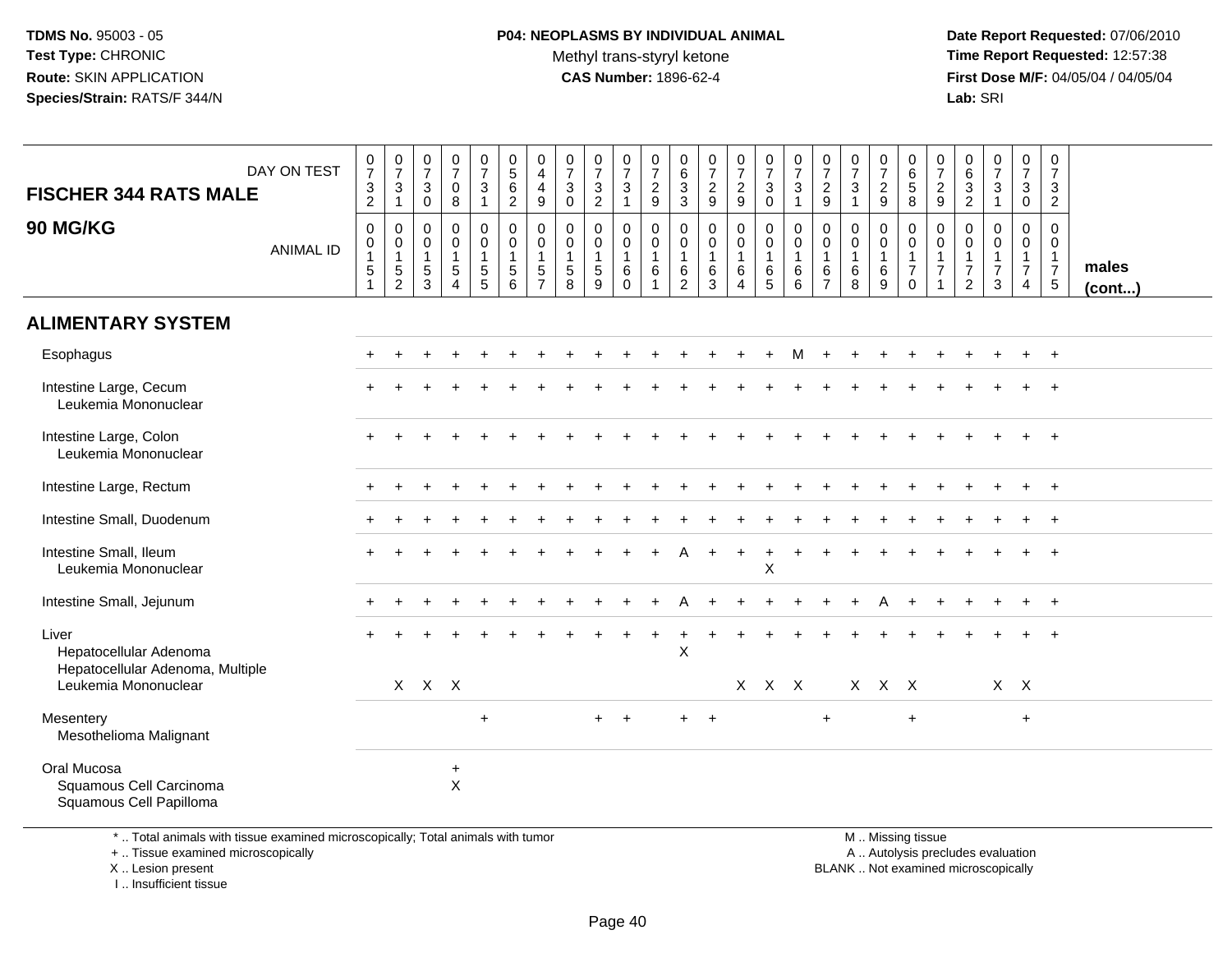# **P04: NEOPLASMS BY INDIVIDUAL ANIMAL**Methyl trans-styryl ketone<br>CAS Number: 1896-62-4

 **Date Report Requested:** 07/06/2010 **Time Report Requested:** 12:57:38 **First Dose M/F:** 04/05/04 / 04/05/04<br>Lab: SRI **Lab:** SRI

| DAY ON TEST<br><b>FISCHER 344 RATS MALE</b><br>90 MG/KG<br><b>ANIMAL ID</b>                                                                | $\frac{0}{7}$<br>$\ensuremath{\mathsf{3}}$<br>$\overline{2}$<br>$\pmb{0}$<br>$\mathbf 0$<br>$\mathbf{1}$<br>$\sqrt{5}$ | $\frac{0}{7}$<br>3<br>$\mathbf{1}$<br>0<br>$\mathbf 0$<br>1<br>$\,$ 5 $\,$ | $\frac{0}{7}$<br>$\ensuremath{\mathsf{3}}$<br>$\mathbf 0$<br>0<br>0<br>$\mathbf{1}$<br>$\sqrt{5}$ | $\frac{0}{7}$<br>$\pmb{0}$<br>8<br>0<br>0<br>1<br>5 | 0<br>$\overline{7}$<br>3<br>$\mathbf{1}$<br>0<br>$\mathbf{0}$<br>$\sqrt{5}$ | $\begin{array}{c} 0 \\ 5 \end{array}$<br>$\,6\,$<br>$\sqrt{2}$<br>$\mathbf 0$<br>$\mathsf{O}\xspace$<br>$\overline{1}$<br>$\sqrt{5}$ | 0<br>$\overline{4}$<br>$\overline{4}$<br>9<br>0<br>$\mathbf 0$<br>$\overline{1}$<br>$\sqrt{5}$ | $\frac{0}{7}$<br>3<br>$\mathbf 0$<br>$\mathbf 0$<br>$\mathbf 0$<br>$\overline{1}$<br>$\sqrt{5}$ | $\frac{0}{7}$<br>3<br>$\overline{c}$<br>0<br>0<br>$\sqrt{5}$ | $\frac{0}{7}$<br>$\mathbf{3}$<br>$\mathbf{1}$<br>0<br>0<br>$\mathbf{1}$<br>$\,6\,$ | $\begin{array}{c} 0 \\ 7 \end{array}$<br>$\overline{c}$<br>$\boldsymbol{9}$<br>0<br>$\mathbf 0$<br>-1<br>6 | $\begin{array}{c} 0 \\ 6 \end{array}$<br>$_3^3$<br>$\mathbf 0$<br>$\mathbf 0$<br>$\overline{1}$<br>$\,6\,$ | $\frac{0}{7}$<br>$\overline{c}$<br>$9\,$<br>$\mathbf 0$<br>$\mathbf 0$<br>$\mathbf{1}$<br>$\,6\,$ | $\frac{0}{7}$<br>$\overline{a}$<br>$\boldsymbol{9}$<br>0<br>0<br>$\mathbf{1}$<br>$\,6$ | $\frac{0}{7}$<br>$\mathbf 3$<br>$\mathbf 0$<br>$\pmb{0}$<br>$\mathbf 0$<br>$\mathbf{1}$<br>$\,6\,$ | $\frac{0}{7}$<br>$\ensuremath{\mathsf{3}}$<br>$\mathbf{1}$<br>0<br>$\mathbf 0$<br>$\mathbf{1}$<br>$\,6$ | 0<br>$\overline{7}$<br>$\overline{2}$<br>$\boldsymbol{9}$<br>0<br>$\mathbf 0$<br>6 | $\begin{array}{c} 0 \\ 7 \end{array}$<br>$\ensuremath{\mathsf{3}}$<br>$\mathbf{1}$<br>0<br>$\mathbf 0$<br>$\mathbf{1}$<br>$\,6\,$ | $\begin{array}{c} 0 \\ 7 \end{array}$<br>$\overline{c}$<br>9<br>0<br>$\mathbf 0$<br>$\mathbf{1}$<br>$\,6\,$ | $\mathbf 0$<br>6<br>$\overline{5}$<br>8<br>0<br>$\mathbf 0$<br>$\mathbf{1}$<br>$\overline{7}$ | 0<br>$\overline{7}$<br>$\overline{c}$<br>$\mathsf g$<br>0<br>$\mathbf 0$<br>1<br>$\overline{7}$ | 0<br>$\,6\,$<br>$\frac{3}{2}$<br>0<br>$\mathbf 0$<br>1<br>$\overline{7}$ | $\frac{0}{7}$<br>$\ensuremath{\mathsf{3}}$<br>$\mathbf{1}$<br>0<br>$\mathbf 0$<br>$\overline{7}$ | $\mathbf 0$<br>$\overline{7}$<br>3<br>$\mathbf 0$<br>0<br>$\mathbf{0}$<br>$\overline{1}$<br>$\overline{7}$ | 0<br>$\overline{7}$<br>$\mathbf{3}$<br>$\overline{2}$<br>$\mathbf 0$<br>$\mathbf 0$<br>$\mathbf{1}$<br>$\overline{7}$ | males        |
|--------------------------------------------------------------------------------------------------------------------------------------------|------------------------------------------------------------------------------------------------------------------------|----------------------------------------------------------------------------|---------------------------------------------------------------------------------------------------|-----------------------------------------------------|-----------------------------------------------------------------------------|--------------------------------------------------------------------------------------------------------------------------------------|------------------------------------------------------------------------------------------------|-------------------------------------------------------------------------------------------------|--------------------------------------------------------------|------------------------------------------------------------------------------------|------------------------------------------------------------------------------------------------------------|------------------------------------------------------------------------------------------------------------|---------------------------------------------------------------------------------------------------|----------------------------------------------------------------------------------------|----------------------------------------------------------------------------------------------------|---------------------------------------------------------------------------------------------------------|------------------------------------------------------------------------------------|-----------------------------------------------------------------------------------------------------------------------------------|-------------------------------------------------------------------------------------------------------------|-----------------------------------------------------------------------------------------------|-------------------------------------------------------------------------------------------------|--------------------------------------------------------------------------|--------------------------------------------------------------------------------------------------|------------------------------------------------------------------------------------------------------------|-----------------------------------------------------------------------------------------------------------------------|--------------|
|                                                                                                                                            | $\mathbf{1}$                                                                                                           | $\overline{c}$                                                             | 3                                                                                                 | $\boldsymbol{\Lambda}$                              | 5                                                                           | 6                                                                                                                                    | $\overline{7}$                                                                                 | 8                                                                                               | 9                                                            | $\Omega$                                                                           |                                                                                                            | $\overline{2}$                                                                                             | 3                                                                                                 | $\overline{4}$                                                                         | 5                                                                                                  | 6                                                                                                       |                                                                                    | 8                                                                                                                                 | 9                                                                                                           | $\Omega$                                                                                      |                                                                                                 | $\overline{2}$                                                           | 3                                                                                                | $\overline{4}$                                                                                             | $5\phantom{.0}$                                                                                                       | $($ cont $)$ |
| Pancreas<br>Leukemia Mononuclear<br>Acinus, Adenoma                                                                                        |                                                                                                                        |                                                                            |                                                                                                   |                                                     | X                                                                           |                                                                                                                                      |                                                                                                |                                                                                                 |                                                              |                                                                                    |                                                                                                            |                                                                                                            |                                                                                                   |                                                                                        |                                                                                                    |                                                                                                         |                                                                                    | X                                                                                                                                 | $\times$                                                                                                    |                                                                                               |                                                                                                 |                                                                          |                                                                                                  |                                                                                                            | $+$                                                                                                                   |              |
| <b>Salivary Glands</b><br>Schwannoma Malignant, Metastatic, Skin                                                                           |                                                                                                                        |                                                                            |                                                                                                   |                                                     |                                                                             |                                                                                                                                      |                                                                                                |                                                                                                 |                                                              |                                                                                    |                                                                                                            |                                                                                                            |                                                                                                   |                                                                                        | X                                                                                                  |                                                                                                         |                                                                                    |                                                                                                                                   |                                                                                                             |                                                                                               |                                                                                                 |                                                                          |                                                                                                  |                                                                                                            | $+$                                                                                                                   |              |
| Stomach, Forestomach                                                                                                                       |                                                                                                                        |                                                                            |                                                                                                   |                                                     |                                                                             |                                                                                                                                      |                                                                                                |                                                                                                 |                                                              |                                                                                    |                                                                                                            |                                                                                                            |                                                                                                   |                                                                                        |                                                                                                    |                                                                                                         |                                                                                    |                                                                                                                                   |                                                                                                             |                                                                                               |                                                                                                 |                                                                          |                                                                                                  |                                                                                                            | $+$                                                                                                                   |              |
| Stomach, Glandular<br>Leukemia Mononuclear                                                                                                 |                                                                                                                        |                                                                            |                                                                                                   |                                                     |                                                                             |                                                                                                                                      |                                                                                                |                                                                                                 |                                                              |                                                                                    |                                                                                                            |                                                                                                            |                                                                                                   |                                                                                        |                                                                                                    |                                                                                                         |                                                                                    |                                                                                                                                   |                                                                                                             |                                                                                               |                                                                                                 |                                                                          |                                                                                                  |                                                                                                            | $+$                                                                                                                   |              |
| Tongue                                                                                                                                     |                                                                                                                        |                                                                            |                                                                                                   |                                                     |                                                                             |                                                                                                                                      |                                                                                                |                                                                                                 |                                                              |                                                                                    |                                                                                                            |                                                                                                            |                                                                                                   |                                                                                        |                                                                                                    |                                                                                                         |                                                                                    |                                                                                                                                   | $+$                                                                                                         |                                                                                               |                                                                                                 |                                                                          |                                                                                                  |                                                                                                            |                                                                                                                       |              |
| <b>CARDIOVASCULAR SYSTEM</b>                                                                                                               |                                                                                                                        |                                                                            |                                                                                                   |                                                     |                                                                             |                                                                                                                                      |                                                                                                |                                                                                                 |                                                              |                                                                                    |                                                                                                            |                                                                                                            |                                                                                                   |                                                                                        |                                                                                                    |                                                                                                         |                                                                                    |                                                                                                                                   |                                                                                                             |                                                                                               |                                                                                                 |                                                                          |                                                                                                  |                                                                                                            |                                                                                                                       |              |
| Heart<br>Leukemia Mononuclear<br>Schwannoma Malignant                                                                                      |                                                                                                                        |                                                                            |                                                                                                   |                                                     |                                                                             |                                                                                                                                      |                                                                                                |                                                                                                 |                                                              |                                                                                    |                                                                                                            |                                                                                                            |                                                                                                   |                                                                                        |                                                                                                    |                                                                                                         |                                                                                    |                                                                                                                                   |                                                                                                             |                                                                                               |                                                                                                 |                                                                          |                                                                                                  |                                                                                                            |                                                                                                                       |              |
| <b>ENDOCRINE SYSTEM</b>                                                                                                                    |                                                                                                                        |                                                                            |                                                                                                   |                                                     |                                                                             |                                                                                                                                      |                                                                                                |                                                                                                 |                                                              |                                                                                    |                                                                                                            |                                                                                                            |                                                                                                   |                                                                                        |                                                                                                    |                                                                                                         |                                                                                    |                                                                                                                                   |                                                                                                             |                                                                                               |                                                                                                 |                                                                          |                                                                                                  |                                                                                                            |                                                                                                                       |              |
| <b>Adrenal Cortex</b><br>Adenoma<br>Leukemia Mononuclear                                                                                   |                                                                                                                        |                                                                            |                                                                                                   |                                                     |                                                                             |                                                                                                                                      |                                                                                                |                                                                                                 |                                                              |                                                                                    |                                                                                                            | X                                                                                                          |                                                                                                   |                                                                                        |                                                                                                    |                                                                                                         |                                                                                    |                                                                                                                                   | $X$ $X$ $X$                                                                                                 |                                                                                               |                                                                                                 |                                                                          |                                                                                                  |                                                                                                            |                                                                                                                       |              |
| Adrenal Medulla<br>Leukemia Mononuclear<br>Pheochromocytoma Benign<br>Pheochromocytoma Benign, Multiple                                    | X                                                                                                                      |                                                                            |                                                                                                   |                                                     | X                                                                           |                                                                                                                                      |                                                                                                |                                                                                                 |                                                              |                                                                                    |                                                                                                            |                                                                                                            | X                                                                                                 |                                                                                        | $\boldsymbol{\mathsf{X}}$                                                                          |                                                                                                         |                                                                                    |                                                                                                                                   | $\ddot{}$                                                                                                   | $\boldsymbol{\mathsf{X}}$                                                                     |                                                                                                 |                                                                          |                                                                                                  | X                                                                                                          | $\ddot{}$                                                                                                             |              |
| *  Total animals with tissue examined microscopically; Total animals with tumor<br>+  Tissue examined microscopically<br>X  Lesion present |                                                                                                                        |                                                                            |                                                                                                   |                                                     |                                                                             |                                                                                                                                      |                                                                                                |                                                                                                 |                                                              |                                                                                    |                                                                                                            |                                                                                                            |                                                                                                   |                                                                                        |                                                                                                    |                                                                                                         |                                                                                    |                                                                                                                                   |                                                                                                             | M  Missing tissue<br>A  Autolysis precludes evaluation                                        |                                                                                                 |                                                                          | BLANK  Not examined microscopically                                                              |                                                                                                            |                                                                                                                       |              |

I .. Insufficient tissue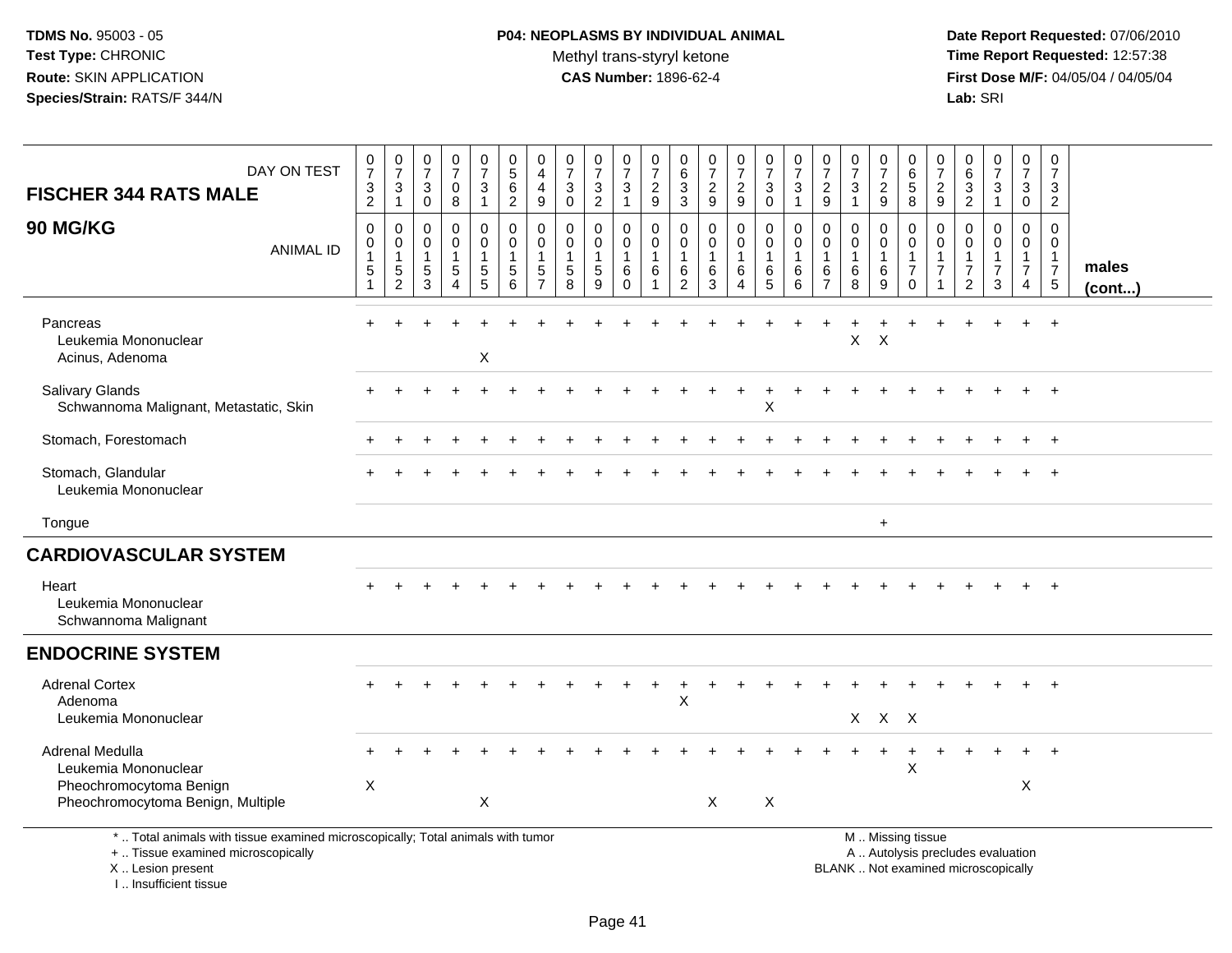# **P04: NEOPLASMS BY INDIVIDUAL ANIMAL**Methyl trans-styryl ketone<br>CAS Number: 1896-62-4

| DAY ON TEST<br><b>FISCHER 344 RATS MALE</b>                                                                                                                           | $\frac{0}{7}$<br>$\frac{3}{2}$                                           | $\frac{0}{7}$<br>$\ensuremath{\mathsf{3}}$<br>$\mathbf{1}$ | $\frac{0}{7}$<br>$\ensuremath{\mathsf{3}}$<br>$\mathbf 0$ | $\frac{0}{7}$<br>$\mathsf 0$<br>8                               | $\begin{array}{c} 0 \\ 7 \end{array}$<br>$\ensuremath{\mathsf{3}}$<br>$\mathbf{1}$ | $\begin{array}{c} 0 \\ 5 \end{array}$<br>$\,6\,$<br>$\overline{2}$                | 0<br>$\overline{4}$<br>$\overline{4}$<br>9                        | $\begin{array}{c} 0 \\ 7 \end{array}$<br>$\sqrt{3}$<br>$\mathbf 0$ | $\frac{0}{7}$<br>$\frac{3}{2}$                    | $\begin{array}{c} 0 \\ 7 \end{array}$<br>$\ensuremath{\mathsf{3}}$<br>$\mathbf{1}$ | $\frac{0}{7}$<br>$\frac{2}{9}$                      | $\begin{array}{c} 0 \\ 6 \end{array}$<br>$\frac{3}{3}$        | $\begin{array}{c} 0 \\ 7 \end{array}$<br>$\sqrt{2}$<br>9 | $\frac{0}{7}$<br>$\overline{a}$<br>$\boldsymbol{9}$      | $\frac{0}{7}$<br>$\ensuremath{\mathsf{3}}$<br>$\mathbf 0$ | $\frac{0}{7}$<br>$\mathbf{3}$<br>$\mathbf{1}$  | $\frac{0}{7}$<br>$\overline{c}$<br>9    | $\frac{0}{7}$<br>$\sqrt{3}$<br>$\mathbf{1}$              | 0<br>$\overline{7}$<br>$\sqrt{2}$<br>$\boldsymbol{9}$ | 0<br>6<br>$\sqrt{5}$<br>8                                           | 0<br>$\overline{7}$<br>$\overline{\mathbf{c}}$<br>9 | $\begin{array}{c} 0 \\ 6 \end{array}$<br>$\frac{3}{2}$ | $\frac{0}{7}$<br>$\ensuremath{\mathsf{3}}$<br>$\mathbf{1}$               | $\mathbf 0$<br>$\overline{7}$<br>$\ensuremath{\mathsf{3}}$<br>$\mathbf 0$ | 0<br>$\overline{7}$<br>$\mathbf{3}$<br>$\overline{2}$                      |                       |
|-----------------------------------------------------------------------------------------------------------------------------------------------------------------------|--------------------------------------------------------------------------|------------------------------------------------------------|-----------------------------------------------------------|-----------------------------------------------------------------|------------------------------------------------------------------------------------|-----------------------------------------------------------------------------------|-------------------------------------------------------------------|--------------------------------------------------------------------|---------------------------------------------------|------------------------------------------------------------------------------------|-----------------------------------------------------|---------------------------------------------------------------|----------------------------------------------------------|----------------------------------------------------------|-----------------------------------------------------------|------------------------------------------------|-----------------------------------------|----------------------------------------------------------|-------------------------------------------------------|---------------------------------------------------------------------|-----------------------------------------------------|--------------------------------------------------------|--------------------------------------------------------------------------|---------------------------------------------------------------------------|----------------------------------------------------------------------------|-----------------------|
| 90 MG/KG<br><b>ANIMAL ID</b>                                                                                                                                          | $\mathbf 0$<br>$\mathbf 0$<br>$\mathbf{1}$<br>$\sqrt{5}$<br>$\mathbf{1}$ | 0<br>$\pmb{0}$<br>$\,$ 5 $\,$<br>$\overline{c}$            | 0<br>$\mathbf 0$<br>$\mathbf{1}$<br>$\frac{5}{3}$         | 0<br>$\pmb{0}$<br>$\mathbf{1}$<br>$\,$ 5 $\,$<br>$\overline{4}$ | 0<br>$\overline{0}$<br>$\begin{array}{c} 5 \\ 5 \end{array}$                       | $\mathbf 0$<br>$\pmb{0}$<br>$\mathbf{1}$<br>$\begin{array}{c} 5 \\ 6 \end{array}$ | 0<br>$\mathbf 0$<br>$\mathbf{1}$<br>$\,$ 5 $\,$<br>$\overline{7}$ | $\mathbf 0$<br>$\mathbf 0$<br>$\mathbf{1}$<br>$\mathbf 5$<br>8     | 0<br>$\mathbf 0$<br>$\mathbf{1}$<br>$\frac{5}{9}$ | 0<br>$\mathbf 0$<br>$\mathbf{1}$<br>6<br>$\Omega$                                  | $\mathbf 0$<br>$\pmb{0}$<br>$\overline{1}$<br>$\,6$ | $\mathbf 0$<br>0<br>$\mathbf{1}$<br>$\,6\,$<br>$\overline{2}$ | 0<br>$\mathbf 0$<br>$\mathbf{1}$<br>$\,6\,$<br>3         | 0<br>$\mathsf{O}\xspace$<br>1<br>$\,6$<br>$\overline{4}$ | 0<br>$\mathbf 0$<br>$\mathbf{1}$<br>$6\over 5$            | 0<br>$\mathbf 0$<br>$\mathbf{1}$<br>$\,6$<br>6 | 0<br>$\mathbf 0$<br>6<br>$\overline{7}$ | $\mathbf 0$<br>$\mathbf 0$<br>$\mathbf{1}$<br>$\,6$<br>8 | 0<br>$\mathbf 0$<br>$\mathbf{1}$<br>$\,6\,$<br>9      | 0<br>$\mathbf 0$<br>$\mathbf{1}$<br>$\boldsymbol{7}$<br>$\mathbf 0$ | 0<br>$\mathbf 0$<br>$\overline{7}$                  | 0<br>$\mathbf 0$<br>1<br>$\overline{7}$<br>2           | $\mathbf 0$<br>$\mathbf 0$<br>1<br>$\overline{7}$<br>3                   | 0<br>$\mathbf 0$<br>$\mathbf{1}$<br>$\overline{7}$<br>$\overline{4}$      | $\mathbf 0$<br>$\mathbf 0$<br>$\mathbf{1}$<br>$\overline{7}$<br>$\sqrt{5}$ | males<br>$($ cont $)$ |
| Islets, Pancreatic<br>Adenoma<br>Adenoma, Multiple<br>Carcinoma                                                                                                       |                                                                          |                                                            | X                                                         |                                                                 |                                                                                    |                                                                                   |                                                                   | X                                                                  | $\mathsf{X}$                                      | $\mathsf{X}$                                                                       | X                                                   |                                                               | X                                                        |                                                          | X                                                         |                                                |                                         |                                                          |                                                       | X                                                                   |                                                     |                                                        | $\boldsymbol{\mathsf{X}}$                                                | $\mathsf{X}$                                                              | $\ddot{}$<br>$\boldsymbol{\mathsf{X}}$                                     |                       |
| Parathyroid Gland                                                                                                                                                     | М                                                                        | $+$                                                        |                                                           |                                                                 |                                                                                    |                                                                                   |                                                                   |                                                                    |                                                   |                                                                                    |                                                     |                                                               |                                                          | м                                                        |                                                           |                                                |                                         |                                                          |                                                       |                                                                     |                                                     |                                                        |                                                                          |                                                                           | $\ddot{}$                                                                  |                       |
| <b>Pituitary Gland</b><br>Leukemia Mononuclear<br>Pars Distalis, Adenoma                                                                                              |                                                                          |                                                            | $X$ $X$                                                   |                                                                 | $X$ $X$                                                                            |                                                                                   |                                                                   |                                                                    |                                                   |                                                                                    |                                                     |                                                               | X X X X X X X X X                                        |                                                          |                                                           |                                                |                                         |                                                          | X                                                     | $\boldsymbol{X}$                                                    |                                                     |                                                        | X X X                                                                    |                                                                           |                                                                            |                       |
| Pars Distalis, Carcinoma                                                                                                                                              |                                                                          |                                                            |                                                           |                                                                 |                                                                                    |                                                                                   |                                                                   | $\mathsf X$                                                        |                                                   |                                                                                    |                                                     |                                                               |                                                          |                                                          |                                                           |                                                |                                         |                                                          |                                                       |                                                                     |                                                     |                                                        |                                                                          |                                                                           |                                                                            |                       |
| <b>Thyroid Gland</b><br>C-cell, Adenoma<br>C-cell, Carcinoma<br>Follicular Cell, Adenoma<br>Follicular Cell, Carcinoma                                                |                                                                          |                                                            |                                                           |                                                                 | X<br>X                                                                             | $\boldsymbol{\mathsf{X}}$                                                         |                                                                   |                                                                    | X                                                 | $\times$                                                                           |                                                     |                                                               |                                                          |                                                          |                                                           |                                                |                                         | $\mathsf{X}$                                             | $\times$                                              |                                                                     |                                                     |                                                        |                                                                          |                                                                           | $+$                                                                        |                       |
| <b>GENERAL BODY SYSTEM</b>                                                                                                                                            |                                                                          |                                                            |                                                           |                                                                 |                                                                                    |                                                                                   |                                                                   |                                                                    |                                                   |                                                                                    |                                                     |                                                               |                                                          |                                                          |                                                           |                                                |                                         |                                                          |                                                       |                                                                     |                                                     |                                                        |                                                                          |                                                                           |                                                                            |                       |
| <b>Tissue NOS</b><br>Chemodectoma Benign                                                                                                                              |                                                                          |                                                            |                                                           |                                                                 |                                                                                    |                                                                                   |                                                                   |                                                                    |                                                   |                                                                                    |                                                     |                                                               |                                                          |                                                          |                                                           |                                                |                                         |                                                          |                                                       |                                                                     |                                                     |                                                        |                                                                          |                                                                           |                                                                            |                       |
| <b>GENITAL SYSTEM</b>                                                                                                                                                 |                                                                          |                                                            |                                                           |                                                                 |                                                                                    |                                                                                   |                                                                   |                                                                    |                                                   |                                                                                    |                                                     |                                                               |                                                          |                                                          |                                                           |                                                |                                         |                                                          |                                                       |                                                                     |                                                     |                                                        |                                                                          |                                                                           |                                                                            |                       |
| <b>Coagulating Gland</b>                                                                                                                                              |                                                                          |                                                            |                                                           |                                                                 |                                                                                    |                                                                                   |                                                                   |                                                                    |                                                   |                                                                                    |                                                     |                                                               |                                                          |                                                          |                                                           |                                                |                                         |                                                          |                                                       |                                                                     |                                                     |                                                        |                                                                          |                                                                           |                                                                            |                       |
| Epididymis                                                                                                                                                            |                                                                          |                                                            |                                                           |                                                                 |                                                                                    |                                                                                   |                                                                   |                                                                    |                                                   |                                                                                    |                                                     |                                                               |                                                          |                                                          |                                                           |                                                |                                         |                                                          |                                                       |                                                                     |                                                     |                                                        |                                                                          |                                                                           | $\ddot{}$                                                                  |                       |
| <b>Preputial Gland</b><br>Adenoma                                                                                                                                     |                                                                          |                                                            |                                                           |                                                                 |                                                                                    |                                                                                   |                                                                   |                                                                    |                                                   |                                                                                    |                                                     |                                                               |                                                          |                                                          |                                                           |                                                |                                         |                                                          |                                                       |                                                                     |                                                     |                                                        |                                                                          |                                                                           |                                                                            |                       |
| *  Total animals with tissue examined microscopically; Total animals with tumor<br>+  Tissue examined microscopically<br>X  Lesion present<br>I., Insufficient tissue |                                                                          |                                                            |                                                           |                                                                 |                                                                                    |                                                                                   |                                                                   |                                                                    |                                                   |                                                                                    |                                                     |                                                               |                                                          |                                                          |                                                           |                                                |                                         | M  Missing tissue                                        |                                                       |                                                                     |                                                     |                                                        | A  Autolysis precludes evaluation<br>BLANK  Not examined microscopically |                                                                           |                                                                            |                       |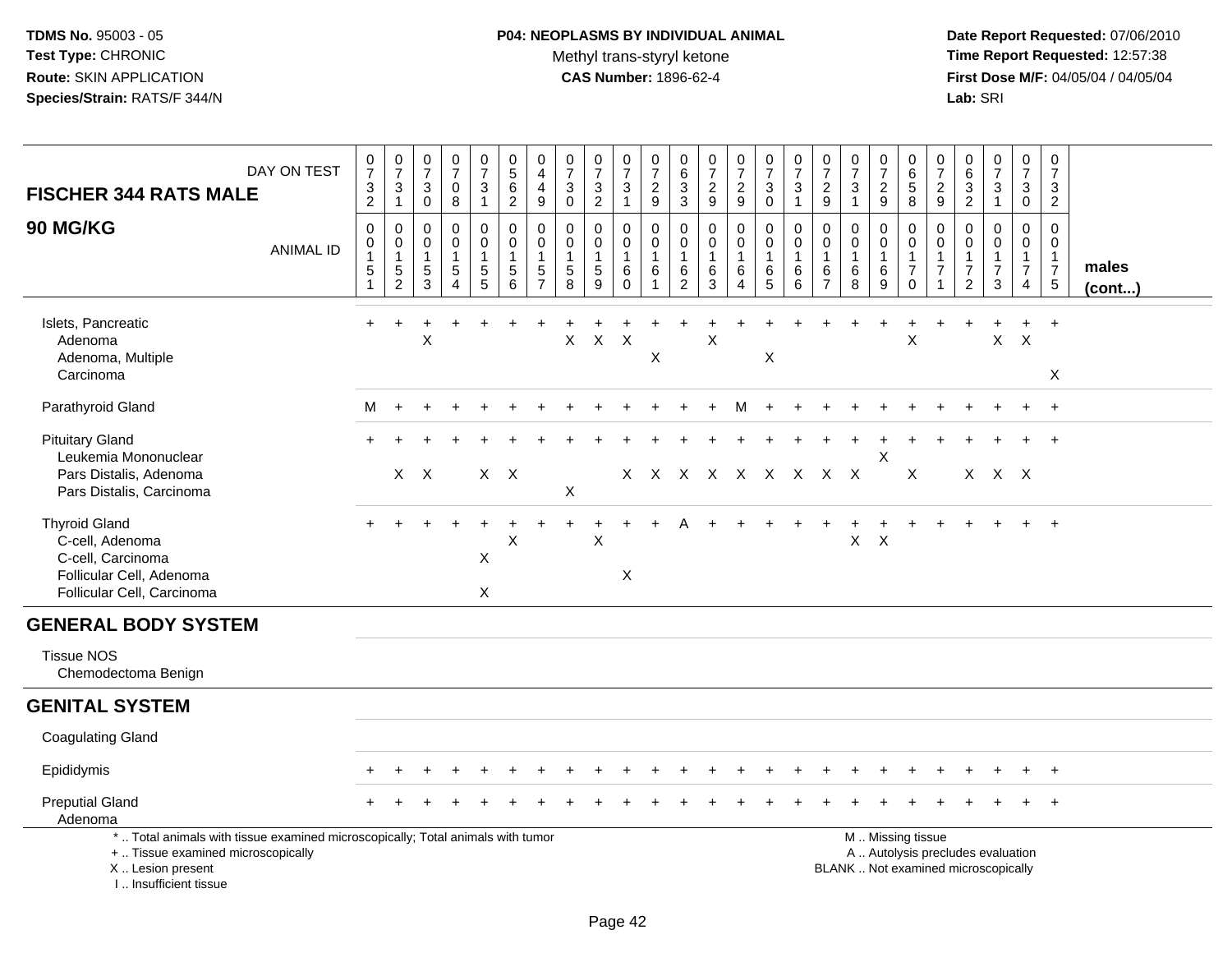# **P04: NEOPLASMS BY INDIVIDUAL ANIMAL**Methyl trans-styryl ketone<br>CAS Number: 1896-62-4

| DAY ON TEST<br><b>FISCHER 344 RATS MALE</b>                                                                                                                         | $\frac{0}{7}$<br>$\frac{3}{2}$                                             | $\frac{0}{7}$<br>$\mathbf{3}$<br>$\mathbf{1}$           | $\frac{0}{7}$<br>$\mathbf{3}$<br>$\mathbf 0$                   | $\frac{0}{7}$<br>0<br>8                       | $\begin{array}{c} 0 \\ 7 \end{array}$<br>$\mathbf{3}$<br>$\mathbf{1}$ | $\begin{array}{c} 0 \\ 5 \\ 6 \end{array}$<br>$\boldsymbol{2}$            | 0<br>$\overline{a}$<br>$\overline{a}$<br>$\boldsymbol{9}$      | $\begin{array}{c} 0 \\ 7 \end{array}$<br>$\sqrt{3}$<br>$\mathbf 0$ | $\begin{array}{c} 0 \\ 7 \end{array}$<br>$\ensuremath{\mathsf{3}}$<br>$\boldsymbol{2}$ | $\frac{0}{7}$<br>$\ensuremath{\mathsf{3}}$<br>$\mathbf{1}$ | $\frac{0}{7}$<br>$\frac{2}{9}$             | $\pmb{0}$<br>$^6_3$<br>$\sqrt{3}$                                 | $\frac{0}{7}$<br>$\overline{c}$<br>$9\,$                        | $\begin{array}{c} 0 \\ 7 \end{array}$<br>$rac{2}{9}$    | $\frac{0}{7}$<br>$\sqrt{3}$<br>$\mathbf 0$            | $\frac{0}{7}$<br>$\sqrt{3}$<br>$\mathbf{1}$ | $\frac{0}{7}$<br>$\overline{c}$<br>$\boldsymbol{9}$               | $\frac{0}{7}$<br>3<br>$\mathbf{1}$                | $\begin{array}{c} 0 \\ 7 \end{array}$<br>$\frac{2}{9}$ | $\pmb{0}$<br>$\begin{array}{c} 6 \\ 5 \end{array}$<br>$\,8\,$                                 | $\frac{0}{7}$<br>9                                             | $\begin{array}{c} 0 \\ 6 \end{array}$<br>$\overline{3}$<br>$\boldsymbol{2}$   | $\frac{0}{7}$<br>$\mathbf{3}$<br>$\mathbf{1}$           | $\begin{array}{c} 0 \\ 7 \end{array}$<br>$\ensuremath{\mathsf{3}}$<br>$\mathsf{O}\xspace$ | 0<br>$\overline{7}$<br>3<br>$\overline{a}$                        |                       |
|---------------------------------------------------------------------------------------------------------------------------------------------------------------------|----------------------------------------------------------------------------|---------------------------------------------------------|----------------------------------------------------------------|-----------------------------------------------|-----------------------------------------------------------------------|---------------------------------------------------------------------------|----------------------------------------------------------------|--------------------------------------------------------------------|----------------------------------------------------------------------------------------|------------------------------------------------------------|--------------------------------------------|-------------------------------------------------------------------|-----------------------------------------------------------------|---------------------------------------------------------|-------------------------------------------------------|---------------------------------------------|-------------------------------------------------------------------|---------------------------------------------------|--------------------------------------------------------|-----------------------------------------------------------------------------------------------|----------------------------------------------------------------|-------------------------------------------------------------------------------|---------------------------------------------------------|-------------------------------------------------------------------------------------------|-------------------------------------------------------------------|-----------------------|
| 90 MG/KG<br><b>ANIMAL ID</b>                                                                                                                                        | $\mathbf 0$<br>$\mathbf 0$<br>$\mathbf{1}$<br>$\sqrt{5}$<br>$\overline{1}$ | $\mathbf 0$<br>0<br>$\mathbf{1}$<br>5<br>$\overline{2}$ | $\Omega$<br>$\mathbf 0$<br>$\overline{1}$<br>5<br>$\mathbf{3}$ | 0<br>0<br>$\mathbf{1}$<br>5<br>$\overline{4}$ | $\mathbf 0$<br>0<br>$\overline{1}$<br>$\frac{5}{5}$                   | $\mathbf 0$<br>$\pmb{0}$<br>$\mathbf{1}$<br>$\,$ 5 $\,$<br>$6\phantom{a}$ | $\mathbf{0}$<br>$\mathbf 0$<br>$\overline{1}$<br>$\frac{5}{7}$ | $\Omega$<br>$\mathbf 0$<br>$\mathbf{1}$<br>$\sqrt{5}$<br>8         | $\mathbf 0$<br>$\mathbf 0$<br>$\mathbf{1}$<br>$\,$ 5 $\,$<br>$9\,$                     | $\Omega$<br>0<br>$\mathbf{1}$<br>6<br>$\mathbf 0$          | $\mathbf 0$<br>0<br>$\mathbf{1}$<br>6<br>1 | $\mathbf 0$<br>$\mathbf 0$<br>$\mathbf{1}$<br>6<br>$\overline{2}$ | $\mathbf 0$<br>$\pmb{0}$<br>$\mathbf{1}$<br>6<br>$\overline{3}$ | 0<br>$\mathbf 0$<br>$\mathbf{1}$<br>6<br>$\overline{4}$ | $\Omega$<br>0<br>$\mathbf{1}$<br>6<br>$5\phantom{.0}$ | $\Omega$<br>0<br>$\mathbf{1}$<br>6<br>6     | $\mathbf 0$<br>$\mathbf 0$<br>$\mathbf{1}$<br>6<br>$\overline{7}$ | $\Omega$<br>$\mathbf 0$<br>$\mathbf{1}$<br>6<br>8 | $\mathbf 0$<br>$\mathbf 0$<br>$\mathbf{1}$<br>$^6_9$   | $\mathbf 0$<br>0<br>$\mathbf{1}$<br>$\overline{7}$<br>$\mathbf 0$                             | $\mathbf 0$<br>$\mathbf 0$<br>$\overline{1}$<br>$\overline{7}$ | $\Omega$<br>$\mathbf 0$<br>$\mathbf{1}$<br>$\boldsymbol{7}$<br>$\overline{2}$ | $\mathbf 0$<br>0<br>$\mathbf{1}$<br>$\overline{7}$<br>3 | $\mathbf 0$<br>$\mathbf 0$<br>$\mathbf{1}$<br>$\overline{7}$<br>$\overline{4}$            | $\Omega$<br>0<br>$\mathbf 1$<br>$\overline{7}$<br>$5\phantom{.0}$ | males<br>$($ cont $)$ |
| Carcinoma<br>Leukemia Mononuclear                                                                                                                                   |                                                                            |                                                         |                                                                |                                               |                                                                       |                                                                           |                                                                |                                                                    |                                                                                        |                                                            |                                            |                                                                   |                                                                 |                                                         |                                                       |                                             |                                                                   |                                                   |                                                        |                                                                                               |                                                                |                                                                               |                                                         |                                                                                           |                                                                   |                       |
| Prostate                                                                                                                                                            |                                                                            |                                                         |                                                                |                                               |                                                                       |                                                                           |                                                                |                                                                    |                                                                                        |                                                            |                                            |                                                                   |                                                                 |                                                         |                                                       |                                             |                                                                   |                                                   |                                                        |                                                                                               |                                                                |                                                                               |                                                         |                                                                                           | $\ddot{}$                                                         |                       |
| <b>Seminal Vesicle</b><br>Leukemia Mononuclear                                                                                                                      |                                                                            |                                                         |                                                                |                                               |                                                                       |                                                                           |                                                                |                                                                    |                                                                                        |                                                            |                                            |                                                                   |                                                                 |                                                         |                                                       |                                             |                                                                   |                                                   |                                                        |                                                                                               |                                                                |                                                                               |                                                         |                                                                                           |                                                                   |                       |
| <b>Testes</b><br>Bilateral, Interstitial Cell, Adenoma<br>Interstitial Cell, Adenoma                                                                                | X                                                                          |                                                         |                                                                | $\mathsf{X}$                                  | $\mathsf{X}$                                                          |                                                                           |                                                                | $\boldsymbol{\mathsf{X}}$                                          |                                                                                        |                                                            |                                            | $X$ $X$                                                           |                                                                 | $X$ $X$                                                 |                                                       | X                                           |                                                                   | X                                                 | $\mathsf X$                                            | $X$ $X$                                                                                       |                                                                |                                                                               |                                                         |                                                                                           | $+$                                                               |                       |
| <b>HEMATOPOIETIC SYSTEM</b>                                                                                                                                         |                                                                            |                                                         |                                                                |                                               |                                                                       |                                                                           |                                                                |                                                                    |                                                                                        |                                                            |                                            |                                                                   |                                                                 |                                                         |                                                       |                                             |                                                                   |                                                   |                                                        |                                                                                               |                                                                |                                                                               |                                                         |                                                                                           |                                                                   |                       |
| <b>Bone Marrow</b><br>Leukemia Mononuclear                                                                                                                          |                                                                            |                                                         | X.                                                             | $\mathsf{X}$                                  |                                                                       |                                                                           |                                                                |                                                                    |                                                                                        |                                                            |                                            |                                                                   |                                                                 |                                                         | $\boldsymbol{\mathsf{X}}$                             |                                             |                                                                   | $\mathsf X$                                       | $\boldsymbol{X}$                                       | $\mathsf{X}$                                                                                  |                                                                |                                                                               | $\boldsymbol{\mathsf{X}}$                               |                                                                                           |                                                                   |                       |
| Lymph Node<br>Deep Cervical, Leukemia Mononuclear<br>Mediastinal, Leukemia Mononuclear<br>Pancreatic, Leukemia Mononuclear                                          | $\ddot{}$                                                                  | $+$                                                     | $\overline{ }$<br>X                                            |                                               |                                                                       | $\ddot{}$                                                                 |                                                                |                                                                    |                                                                                        |                                                            |                                            |                                                                   |                                                                 | $+$<br>$X$ $X$                                          | $+$                                                   |                                             |                                                                   | $\ddot{}$<br>X                                    | $X$ $X$                                                | $\overline{1}$<br>Χ                                                                           |                                                                |                                                                               | $+$                                                     | $+$<br>X                                                                                  |                                                                   |                       |
| Lymph Node, Mandibular                                                                                                                                              | М                                                                          | M                                                       | М                                                              | $\ddot{}$                                     | М                                                                     | M                                                                         | M                                                              | M                                                                  | М                                                                                      | M                                                          | M                                          | M                                                                 | M                                                               | М                                                       | M                                                     | M                                           | M                                                                 | M                                                 | M                                                      | M                                                                                             | M                                                              | M                                                                             | M                                                       |                                                                                           | M M                                                               |                       |
| Lymph Node, Mesenteric<br>Leukemia Mononuclear                                                                                                                      |                                                                            | X                                                       | $\mathsf{X}$                                                   | $\times$                                      |                                                                       |                                                                           |                                                                |                                                                    |                                                                                        |                                                            |                                            |                                                                   |                                                                 |                                                         | X                                                     |                                             |                                                                   | X                                                 | $\mathsf{X}$                                           | $\mathsf{X}$                                                                                  |                                                                |                                                                               |                                                         |                                                                                           | $+$                                                               |                       |
| Spleen<br>Leukemia Mononuclear                                                                                                                                      |                                                                            | Χ                                                       | $\mathsf{X}$                                                   | $\times$                                      |                                                                       |                                                                           |                                                                |                                                                    |                                                                                        |                                                            |                                            |                                                                   |                                                                 | $\mathsf{X}$                                            | $\mathsf X$                                           | $\boldsymbol{\mathsf{X}}$                   |                                                                   | Χ                                                 | $\mathsf{X}$                                           | $\mathsf{X}$                                                                                  |                                                                |                                                                               | X                                                       | $\mathsf{X}$                                                                              | $+$                                                               |                       |
| Thymus                                                                                                                                                              |                                                                            |                                                         |                                                                |                                               |                                                                       |                                                                           |                                                                |                                                                    |                                                                                        |                                                            |                                            |                                                                   |                                                                 |                                                         |                                                       |                                             |                                                                   |                                                   |                                                        |                                                                                               |                                                                |                                                                               |                                                         | $\ddot{}$                                                                                 | $+$                                                               |                       |
| *  Total animals with tissue examined microscopically; Total animals with tumor<br>+  Tissue examined microscopically<br>X  Lesion present<br>I Insufficient tissue |                                                                            |                                                         |                                                                |                                               |                                                                       |                                                                           |                                                                |                                                                    |                                                                                        |                                                            |                                            |                                                                   |                                                                 |                                                         |                                                       |                                             |                                                                   |                                                   |                                                        | M  Missing tissue<br>A  Autolysis precludes evaluation<br>BLANK  Not examined microscopically |                                                                |                                                                               |                                                         |                                                                                           |                                                                   |                       |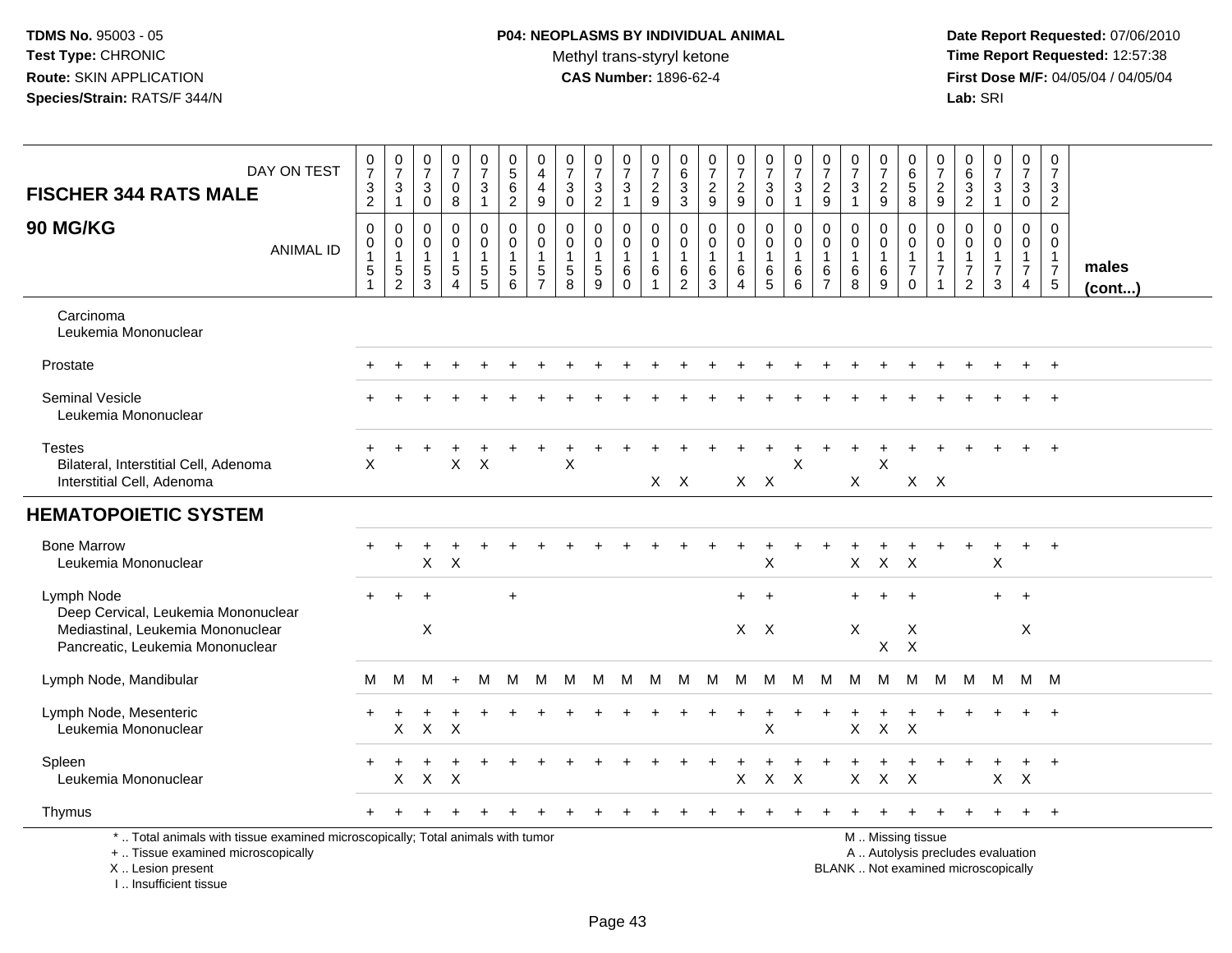| DAY ON TEST<br><b>FISCHER 344 RATS MALE</b>                                                                                                                         | $\frac{0}{7}$<br>$\frac{3}{2}$          | $\begin{array}{c} 0 \\ 7 \end{array}$<br>$\frac{3}{1}$             | $\frac{0}{7}$<br>$\ensuremath{\mathsf{3}}$<br>$\mathbf 0$ | $\begin{smallmatrix}0\\7\end{smallmatrix}$<br>$\mathsf 0$<br>8 | $\frac{0}{7}$<br>3<br>$\mathbf{1}$                           | $\begin{array}{c} 0 \\ 5 \end{array}$<br>$\frac{6}{2}$                              | $\begin{smallmatrix}0\\4\end{smallmatrix}$<br>$\overline{4}$<br>$\boldsymbol{9}$ | $\frac{0}{7}$<br>$\ensuremath{\mathsf{3}}$<br>$\mathbf 0$ | $\frac{0}{7}$<br>$\frac{3}{2}$                              | $\frac{0}{7}$<br>$\ensuremath{\mathsf{3}}$<br>$\overline{1}$ | $\frac{0}{7}$<br>$\sqrt{2}$<br>9                                      | $\begin{array}{c} 0 \\ 6 \end{array}$<br>$\ensuremath{\mathsf{3}}$<br>$\mathsf 3$ | $\frac{0}{7}$<br>$\sqrt{2}$<br>9                   | $\frac{0}{7}$<br>$\frac{2}{9}$                                  | $\begin{smallmatrix}0\\7\end{smallmatrix}$<br>$\ensuremath{\mathsf{3}}$<br>$\mathbf 0$ | $\frac{0}{7}$<br>$\ensuremath{\mathsf{3}}$<br>$\mathbf{1}$ | $\frac{0}{7}$<br>$\sqrt{2}$<br>9                                    | $\frac{0}{7}$<br>$\ensuremath{\mathsf{3}}$<br>$\mathbf{1}$ | $\frac{0}{7}$<br>$\sqrt{2}$<br>9          | 0<br>$\overline{6}$<br>$\sqrt{5}$<br>8                                                        | $\frac{0}{7}$<br>$\sqrt{2}$<br>9                                             | 0<br>$\overline{6}$<br>$\frac{3}{2}$                               | $\frac{0}{7}$<br>$\mathbf{3}$<br>$\mathbf{1}$ | $\frac{0}{7}$<br>$\ensuremath{\mathsf{3}}$<br>$\mathbf 0$                      | 0<br>$\frac{5}{7}$<br>$\mathbf{3}$<br>$\overline{2}$                           |                 |
|---------------------------------------------------------------------------------------------------------------------------------------------------------------------|-----------------------------------------|--------------------------------------------------------------------|-----------------------------------------------------------|----------------------------------------------------------------|--------------------------------------------------------------|-------------------------------------------------------------------------------------|----------------------------------------------------------------------------------|-----------------------------------------------------------|-------------------------------------------------------------|--------------------------------------------------------------|-----------------------------------------------------------------------|-----------------------------------------------------------------------------------|----------------------------------------------------|-----------------------------------------------------------------|----------------------------------------------------------------------------------------|------------------------------------------------------------|---------------------------------------------------------------------|------------------------------------------------------------|-------------------------------------------|-----------------------------------------------------------------------------------------------|------------------------------------------------------------------------------|--------------------------------------------------------------------|-----------------------------------------------|--------------------------------------------------------------------------------|--------------------------------------------------------------------------------|-----------------|
| 90 MG/KG<br><b>ANIMAL ID</b>                                                                                                                                        | 0<br>0<br>$\overline{1}$<br>$\,$ 5 $\,$ | $\boldsymbol{0}$<br>$\mathsf 0$<br>$\overline{1}$<br>$\frac{5}{2}$ | 0<br>$\mathbf 0$<br>1<br>$\frac{5}{3}$                    | $\mathbf 0$<br>$\mathbf 0$<br>$\mathbf{1}$<br>$\frac{5}{4}$    | $\mathsf{O}$<br>$\mathbf 0$<br>$\mathbf{1}$<br>$\frac{5}{5}$ | $\mathsf 0$<br>$\mathbf 0$<br>$\mathbf{1}$<br>$\begin{array}{c} 5 \\ 6 \end{array}$ | $\pmb{0}$<br>$\pmb{0}$<br>$\mathbf{1}$<br>$\frac{5}{7}$                          | $\mathbf 0$<br>$\mathbf 0$<br>$\,$ 5 $\,$<br>8            | $\mathbf 0$<br>$\mathbf 0$<br>$\mathbf{1}$<br>$\frac{5}{9}$ | 0<br>$\mathbf 0$<br>$\overline{1}$<br>$\,6$<br>$\Omega$      | $\mathsf 0$<br>$\mathbf 0$<br>$\mathbf{1}$<br>$\,6$<br>$\overline{1}$ | $\mathbf 0$<br>$\mathbf 0$<br>$\mathbf{1}$<br>$\frac{6}{2}$                       | $\pmb{0}$<br>$\mathbf 0$<br>$\mathbf{1}$<br>$^6_3$ | 0<br>$\mathbf 0$<br>$\mathbf{1}$<br>6<br>$\boldsymbol{\Lambda}$ | $\mathbf 0$<br>$\mathbf 0$<br>$\mathbf{1}$<br>$6\over 5$                               | $\pmb{0}$<br>$\pmb{0}$<br>$\mathbf{1}$<br>$^6_6$           | $\mathbf 0$<br>$\Omega$<br>$\mathbf 1$<br>$\,6\,$<br>$\overline{7}$ | $\mathbf 0$<br>$\mathbf 0$<br>$\mathbf{1}$<br>$^6_8$       | 0<br>$\mathbf 0$<br>$\mathbf 1$<br>$^6_9$ | $\mathbf 0$<br>$\mathbf 0$<br>$\mathbf{1}$<br>$\overline{7}$<br>$\Omega$                      | $\mathbf 0$<br>$\mathbf 0$<br>$\mathbf{1}$<br>$\overline{7}$<br>$\mathbf{1}$ | $\mathbf 0$<br>$\Omega$<br>1<br>$\boldsymbol{7}$<br>$\overline{2}$ | 0<br>$\mathbf 0$<br>$\overline{7}$<br>3       | $\mathbf 0$<br>$\mathbf 0$<br>$\mathbf{1}$<br>$\overline{7}$<br>$\overline{4}$ | $\mathbf 0$<br>$\mathbf 0$<br>$\mathbf{1}$<br>$\overline{7}$<br>$\overline{5}$ | males<br>(cont) |
| Carcinoma, Metastatic, Thyroid Gland<br>Leukemia Mononuclear<br>Thymoma Benign                                                                                      |                                         |                                                                    |                                                           |                                                                | $\times$                                                     |                                                                                     |                                                                                  |                                                           |                                                             |                                                              |                                                                       |                                                                                   |                                                    |                                                                 |                                                                                        |                                                            |                                                                     | X                                                          |                                           |                                                                                               |                                                                              |                                                                    |                                               |                                                                                |                                                                                |                 |
| <b>INTEGUMENTARY SYSTEM</b>                                                                                                                                         |                                         |                                                                    |                                                           |                                                                |                                                              |                                                                                     |                                                                                  |                                                           |                                                             |                                                              |                                                                       |                                                                                   |                                                    |                                                                 |                                                                                        |                                                            |                                                                     |                                                            |                                           |                                                                                               |                                                                              |                                                                    |                                               |                                                                                |                                                                                |                 |
| Mammary Gland<br>Adenoma<br>Fibroadenoma                                                                                                                            |                                         |                                                                    |                                                           |                                                                | X                                                            |                                                                                     |                                                                                  |                                                           |                                                             |                                                              |                                                                       |                                                                                   |                                                    | X                                                               |                                                                                        |                                                            |                                                                     |                                                            |                                           |                                                                                               |                                                                              | X                                                                  |                                               |                                                                                |                                                                                |                 |
| Skin<br>Basal Cell Adenoma<br>Fibroma<br>Keratoacanthoma<br>Schwannoma Malignant<br>Squamous Cell Papilloma<br>Trichoepithelioma<br>Sebaceous Gland, Adenoma        |                                         | X                                                                  |                                                           |                                                                |                                                              |                                                                                     | X                                                                                |                                                           |                                                             |                                                              |                                                                       |                                                                                   |                                                    | $\mathsf{X}$                                                    | X                                                                                      |                                                            |                                                                     |                                                            | X                                         |                                                                                               |                                                                              |                                                                    |                                               |                                                                                | $\overline{+}$                                                                 |                 |
| <b>MUSCULOSKELETAL SYSTEM</b>                                                                                                                                       |                                         |                                                                    |                                                           |                                                                |                                                              |                                                                                     |                                                                                  |                                                           |                                                             |                                                              |                                                                       |                                                                                   |                                                    |                                                                 |                                                                                        |                                                            |                                                                     |                                                            |                                           |                                                                                               |                                                                              |                                                                    |                                               |                                                                                |                                                                                |                 |
| <b>Bone</b><br>Osteosarcoma                                                                                                                                         |                                         |                                                                    |                                                           |                                                                |                                                              |                                                                                     | X                                                                                |                                                           |                                                             |                                                              |                                                                       |                                                                                   |                                                    |                                                                 |                                                                                        |                                                            |                                                                     |                                                            |                                           |                                                                                               |                                                                              |                                                                    |                                               |                                                                                |                                                                                |                 |
| <b>Skeletal Muscle</b><br>Osteosarcoma, Metastatic, Uncertain Primary<br>Site                                                                                       |                                         |                                                                    |                                                           |                                                                |                                                              |                                                                                     |                                                                                  |                                                           |                                                             |                                                              |                                                                       |                                                                                   |                                                    |                                                                 |                                                                                        |                                                            |                                                                     | $\ddot{}$<br>X                                             |                                           |                                                                                               |                                                                              |                                                                    |                                               |                                                                                |                                                                                |                 |
| <b>NERVOUS SYSTEM</b>                                                                                                                                               |                                         |                                                                    |                                                           |                                                                |                                                              |                                                                                     |                                                                                  |                                                           |                                                             |                                                              |                                                                       |                                                                                   |                                                    |                                                                 |                                                                                        |                                                            |                                                                     |                                                            |                                           |                                                                                               |                                                                              |                                                                    |                                               |                                                                                |                                                                                |                 |
| <b>Brain</b>                                                                                                                                                        |                                         |                                                                    |                                                           |                                                                |                                                              |                                                                                     |                                                                                  |                                                           |                                                             |                                                              |                                                                       |                                                                                   |                                                    |                                                                 |                                                                                        |                                                            |                                                                     |                                                            |                                           |                                                                                               |                                                                              |                                                                    |                                               |                                                                                | $+$                                                                            |                 |
| *  Total animals with tissue examined microscopically; Total animals with tumor<br>+  Tissue examined microscopically<br>X  Lesion present<br>I Insufficient tissue |                                         |                                                                    |                                                           |                                                                |                                                              |                                                                                     |                                                                                  |                                                           |                                                             |                                                              |                                                                       |                                                                                   |                                                    |                                                                 |                                                                                        |                                                            |                                                                     |                                                            |                                           | M  Missing tissue<br>A  Autolysis precludes evaluation<br>BLANK  Not examined microscopically |                                                                              |                                                                    |                                               |                                                                                |                                                                                |                 |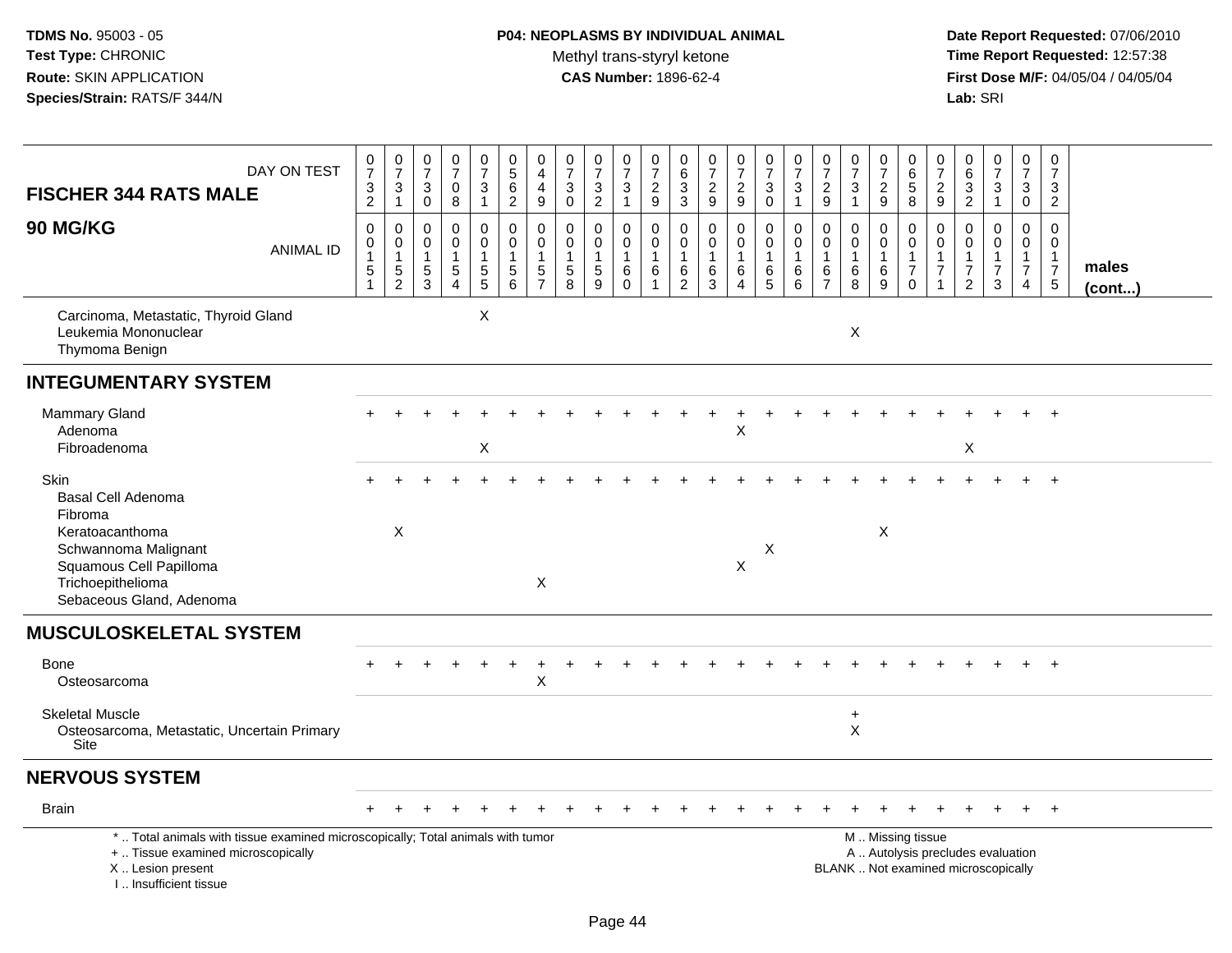# **P04: NEOPLASMS BY INDIVIDUAL ANIMAL**Methyl trans-styryl ketone<br>CAS Number: 1896-62-4

| <b>FISCHER 344 RATS MALE</b>                                                                                                                                          | DAY ON TEST      | $\begin{smallmatrix}0\\7\end{smallmatrix}$<br>$\frac{3}{2}$                | $\frac{0}{7}$<br>$\sqrt{3}$<br>$\mathbf{1}$                                  | $\frac{0}{7}$<br>$\mathbf{3}$<br>$\mathbf 0$                     | $\frac{0}{7}$<br>$\mathbf 0$<br>8                                         | $\frac{0}{7}$<br>$\mathbf{3}$<br>$\mathbf{1}$ | $\begin{array}{c} 0 \\ 5 \end{array}$<br>6<br>$\overline{2}$                        | $\begin{smallmatrix}0\\4\end{smallmatrix}$<br>$\overline{4}$<br>$9\,$     | $\begin{smallmatrix}0\\7\end{smallmatrix}$<br>$\sqrt{3}$<br>$\mathbf 0$ | $\begin{array}{c} 0 \\ 7 \end{array}$<br>$\mathbf 3$<br>2     | $\frac{0}{7}$<br>3<br>$\mathbf{1}$                      | $\frac{0}{7}$<br>$\sqrt{2}$<br>9                                          | 0<br>$\,6\,$<br>$\mathfrak{Z}$<br>3                                           | $\frac{0}{7}$<br>$\boldsymbol{2}$<br>$\boldsymbol{9}$ | $\frac{0}{7}$<br>$\overline{c}$<br>9                        | $\frac{0}{7}$<br>$\mathbf{3}$<br>$\mathbf 0$ | $\frac{0}{7}$<br>$\sqrt{3}$<br>$\mathbf{1}$                                | $\frac{0}{7}$<br>$\sqrt{2}$<br>9                        | $\begin{array}{c} 0 \\ 7 \end{array}$<br>$\sqrt{3}$<br>$\mathbf{1}$ | $\frac{0}{7}$<br>$\overline{c}$<br>9  | $\begin{matrix} 0 \\ 6 \end{matrix}$<br>$\overline{5}$<br>8                 | $\begin{smallmatrix}0\\7\end{smallmatrix}$<br>$\overline{a}$<br>9        | $\begin{array}{c} 0 \\ 6 \end{array}$<br>$\overline{3}$<br>$\overline{c}$ | $\frac{0}{7}$<br>$\mathsf 3$<br>$\mathbf{1}$                      | $\begin{array}{c} 0 \\ 7 \end{array}$<br>$\ensuremath{\mathsf{3}}$<br>$\mathbf 0$ | $\pmb{0}$<br>$\overline{7}$<br>3<br>$\overline{2}$                           |                 |
|-----------------------------------------------------------------------------------------------------------------------------------------------------------------------|------------------|----------------------------------------------------------------------------|------------------------------------------------------------------------------|------------------------------------------------------------------|---------------------------------------------------------------------------|-----------------------------------------------|-------------------------------------------------------------------------------------|---------------------------------------------------------------------------|-------------------------------------------------------------------------|---------------------------------------------------------------|---------------------------------------------------------|---------------------------------------------------------------------------|-------------------------------------------------------------------------------|-------------------------------------------------------|-------------------------------------------------------------|----------------------------------------------|----------------------------------------------------------------------------|---------------------------------------------------------|---------------------------------------------------------------------|---------------------------------------|-----------------------------------------------------------------------------|--------------------------------------------------------------------------|---------------------------------------------------------------------------|-------------------------------------------------------------------|-----------------------------------------------------------------------------------|------------------------------------------------------------------------------|-----------------|
| 90 MG/KG                                                                                                                                                              | <b>ANIMAL ID</b> | $\mathbf 0$<br>$\mathbf 0$<br>$\mathbf{1}$<br>$\sqrt{5}$<br>$\overline{1}$ | $\mathbf 0$<br>$\mathbf 0$<br>$\overline{1}$<br>$\sqrt{5}$<br>$\overline{2}$ | $\mathbf 0$<br>$\mathbf 0$<br>$\overline{1}$<br>$\mathbf 5$<br>3 | $\mathbf 0$<br>$\pmb{0}$<br>$\mathbf{1}$<br>$\mathbf 5$<br>$\overline{4}$ | 0<br>$\mathbf 0$<br>$\mathbf{1}$<br>5<br>5    | $\mathbf 0$<br>$\mathbf 0$<br>$\mathbf{1}$<br>$\begin{array}{c} 5 \\ 6 \end{array}$ | $\mathbf 0$<br>$\pmb{0}$<br>$\mathbf{1}$<br>$\mathbf 5$<br>$\overline{7}$ | $\mathbf 0$<br>$\mathbf 0$<br>$\overline{1}$<br>$\,$ 5 $\,$<br>8        | $\mathbf 0$<br>$\mathbf 0$<br>$\mathbf{1}$<br>$\sqrt{5}$<br>9 | 0<br>$\mathbf 0$<br>$\mathbf{1}$<br>$\,6\,$<br>$\Omega$ | $\mathbf 0$<br>$\mathbf 0$<br>$\overline{1}$<br>$\,6\,$<br>$\overline{1}$ | $\mathbf 0$<br>$\mathsf{O}\xspace$<br>$\mathbf{1}$<br>$\,6$<br>$\overline{2}$ | 0<br>$\pmb{0}$<br>$\mathbf{1}$<br>$\,6\,$<br>3        | 0<br>$\mathbf 0$<br>$\mathbf{1}$<br>$\,6$<br>$\overline{4}$ | 0<br>$\mathbf 0$<br>1<br>$^6_5$              | $\mathbf 0$<br>$\mathbf 0$<br>$\overline{1}$<br>$\,6\,$<br>$6\phantom{1}6$ | 0<br>$\pmb{0}$<br>$\overline{1}$<br>6<br>$\overline{7}$ | $\mathbf 0$<br>$\pmb{0}$<br>$\mathbf{1}$<br>$\,6\,$<br>8            | 0<br>$\mathbf 0$<br>1<br>$\,6\,$<br>9 | 0<br>$\mathsf{O}\xspace$<br>$\mathbf{1}$<br>$\boldsymbol{7}$<br>$\mathbf 0$ | 0<br>$\mathbf 0$<br>$\mathbf{1}$<br>$\overline{7}$<br>1                  | 0<br>0<br>$\mathbf{1}$<br>$\boldsymbol{7}$<br>$\overline{2}$              | $\mathbf 0$<br>$\mathbf 0$<br>$\mathbf{1}$<br>$\overline{7}$<br>3 | $\mathbf 0$<br>$\mathbf 0$<br>$\mathbf{1}$<br>$\boldsymbol{7}$<br>$\overline{4}$  | $\Omega$<br>$\mathbf 0$<br>$\mathbf{1}$<br>$\overline{7}$<br>$5\phantom{.0}$ | males<br>(cont) |
| Carcinoma, Metastatic, Pituitary Gland<br>Leukemia Mononuclear                                                                                                        |                  |                                                                            |                                                                              |                                                                  |                                                                           |                                               |                                                                                     |                                                                           | X                                                                       |                                                               |                                                         |                                                                           |                                                                               |                                                       |                                                             |                                              |                                                                            |                                                         |                                                                     |                                       | $\mathsf{X}$                                                                |                                                                          |                                                                           |                                                                   |                                                                                   |                                                                              |                 |
| <b>Peripheral Nerve</b>                                                                                                                                               |                  |                                                                            |                                                                              |                                                                  |                                                                           |                                               |                                                                                     | $\ddot{}$                                                                 |                                                                         |                                                               |                                                         |                                                                           |                                                                               |                                                       |                                                             |                                              |                                                                            |                                                         |                                                                     |                                       |                                                                             |                                                                          |                                                                           |                                                                   |                                                                                   |                                                                              |                 |
| Spinal Cord                                                                                                                                                           |                  |                                                                            |                                                                              |                                                                  |                                                                           |                                               |                                                                                     | $\ddot{}$                                                                 |                                                                         |                                                               |                                                         |                                                                           |                                                                               |                                                       |                                                             |                                              |                                                                            |                                                         |                                                                     |                                       |                                                                             |                                                                          |                                                                           |                                                                   |                                                                                   |                                                                              |                 |
| <b>RESPIRATORY SYSTEM</b>                                                                                                                                             |                  |                                                                            |                                                                              |                                                                  |                                                                           |                                               |                                                                                     |                                                                           |                                                                         |                                                               |                                                         |                                                                           |                                                                               |                                                       |                                                             |                                              |                                                                            |                                                         |                                                                     |                                       |                                                                             |                                                                          |                                                                           |                                                                   |                                                                                   |                                                                              |                 |
| Lung<br>Alveolar/Bronchiolar Adenoma<br>Leukemia Mononuclear<br>Osteosarcoma, Metastatic, Bone                                                                        |                  |                                                                            |                                                                              |                                                                  | $X$ $X$                                                                   |                                               |                                                                                     | X                                                                         | X                                                                       |                                                               |                                                         |                                                                           | X                                                                             |                                                       |                                                             |                                              |                                                                            |                                                         |                                                                     |                                       | $X$ $X$                                                                     |                                                                          |                                                                           |                                                                   |                                                                                   | $+$                                                                          |                 |
| Nose                                                                                                                                                                  |                  |                                                                            |                                                                              |                                                                  |                                                                           |                                               |                                                                                     |                                                                           |                                                                         |                                                               |                                                         |                                                                           |                                                                               |                                                       |                                                             |                                              |                                                                            |                                                         |                                                                     |                                       |                                                                             |                                                                          |                                                                           |                                                                   |                                                                                   | $\ddot{}$                                                                    |                 |
| Trachea                                                                                                                                                               |                  | $+$                                                                        |                                                                              |                                                                  |                                                                           |                                               |                                                                                     |                                                                           |                                                                         |                                                               |                                                         |                                                                           |                                                                               |                                                       |                                                             |                                              |                                                                            |                                                         |                                                                     |                                       |                                                                             |                                                                          |                                                                           |                                                                   | $\ddot{}$                                                                         | $+$                                                                          |                 |
| <b>SPECIAL SENSES SYSTEM</b>                                                                                                                                          |                  |                                                                            |                                                                              |                                                                  |                                                                           |                                               |                                                                                     |                                                                           |                                                                         |                                                               |                                                         |                                                                           |                                                                               |                                                       |                                                             |                                              |                                                                            |                                                         |                                                                     |                                       |                                                                             |                                                                          |                                                                           |                                                                   |                                                                                   |                                                                              |                 |
| Eye                                                                                                                                                                   |                  |                                                                            |                                                                              |                                                                  |                                                                           |                                               |                                                                                     |                                                                           |                                                                         |                                                               |                                                         |                                                                           |                                                                               |                                                       |                                                             |                                              |                                                                            |                                                         |                                                                     |                                       |                                                                             |                                                                          |                                                                           |                                                                   |                                                                                   | $+$                                                                          |                 |
| <b>Harderian Gland</b><br>Leukemia Mononuclear                                                                                                                        |                  |                                                                            |                                                                              |                                                                  |                                                                           |                                               |                                                                                     |                                                                           |                                                                         |                                                               |                                                         |                                                                           |                                                                               |                                                       |                                                             |                                              |                                                                            |                                                         |                                                                     |                                       |                                                                             |                                                                          |                                                                           |                                                                   |                                                                                   | $^{+}$                                                                       |                 |
| Zymbal's Gland<br>Carcinoma                                                                                                                                           |                  |                                                                            |                                                                              |                                                                  |                                                                           |                                               |                                                                                     |                                                                           |                                                                         |                                                               |                                                         |                                                                           |                                                                               |                                                       |                                                             |                                              |                                                                            |                                                         | $\ddot{}$<br>$\boldsymbol{\mathsf{X}}$                              |                                       |                                                                             |                                                                          |                                                                           |                                                                   |                                                                                   |                                                                              |                 |
| <b>URINARY SYSTEM</b>                                                                                                                                                 |                  |                                                                            |                                                                              |                                                                  |                                                                           |                                               |                                                                                     |                                                                           |                                                                         |                                                               |                                                         |                                                                           |                                                                               |                                                       |                                                             |                                              |                                                                            |                                                         |                                                                     |                                       |                                                                             |                                                                          |                                                                           |                                                                   |                                                                                   |                                                                              |                 |
| Kidney                                                                                                                                                                |                  |                                                                            |                                                                              |                                                                  |                                                                           |                                               |                                                                                     |                                                                           |                                                                         |                                                               |                                                         |                                                                           |                                                                               |                                                       |                                                             |                                              |                                                                            |                                                         |                                                                     |                                       |                                                                             |                                                                          |                                                                           |                                                                   |                                                                                   | $^{+}$                                                                       |                 |
| *  Total animals with tissue examined microscopically; Total animals with tumor<br>+  Tissue examined microscopically<br>X  Lesion present<br>I., Insufficient tissue |                  |                                                                            |                                                                              |                                                                  |                                                                           |                                               |                                                                                     |                                                                           |                                                                         |                                                               |                                                         |                                                                           |                                                                               |                                                       |                                                             |                                              |                                                                            |                                                         |                                                                     | M  Missing tissue                     |                                                                             | A  Autolysis precludes evaluation<br>BLANK  Not examined microscopically |                                                                           |                                                                   |                                                                                   |                                                                              |                 |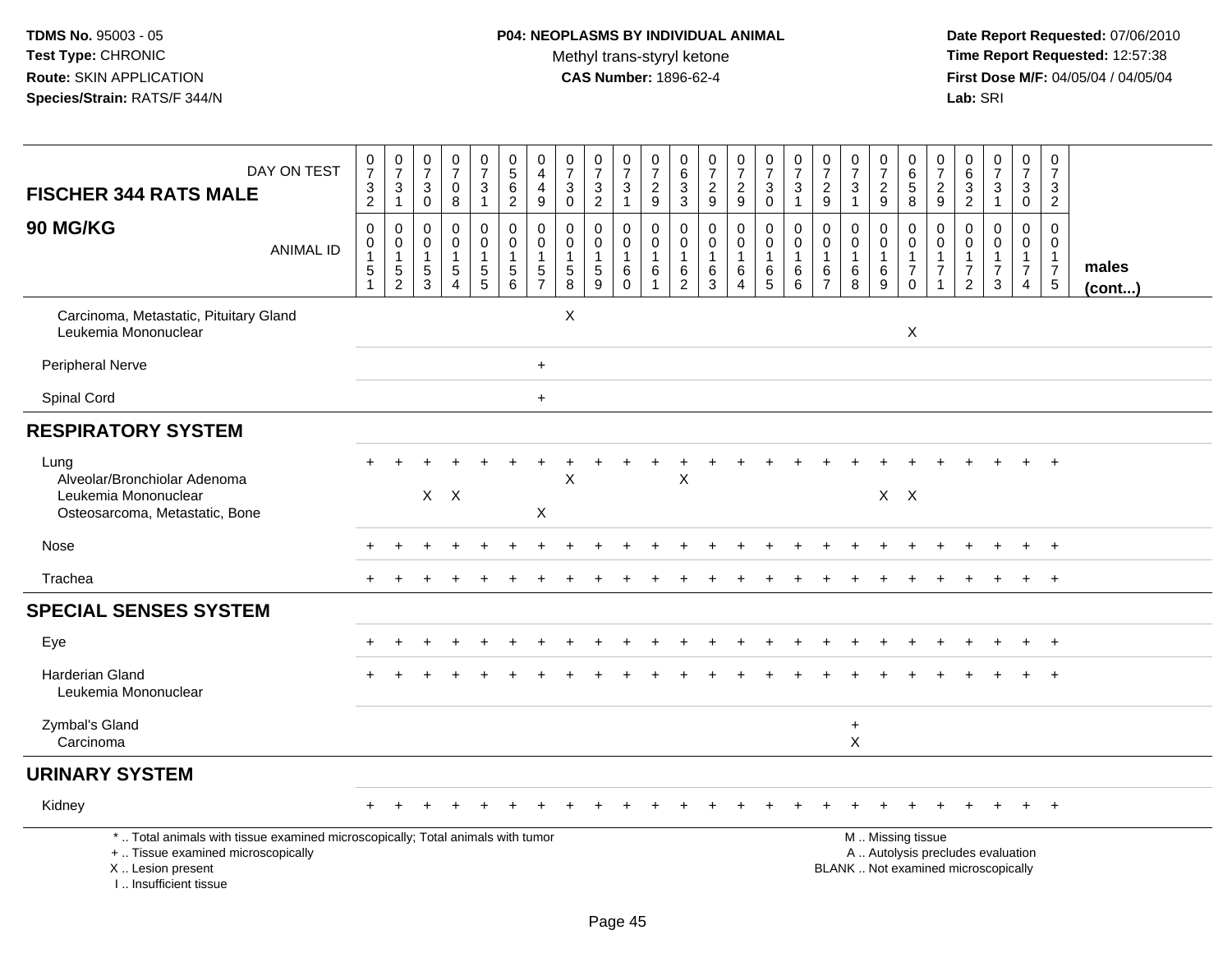# **P04: NEOPLASMS BY INDIVIDUAL ANIMAL**Methyl trans-styryl ketone<br>CAS Number: 1896-62-4

 **Date Report Requested:** 07/06/2010 **Time Report Requested:** 12:57:38 **First Dose M/F:** 04/05/04 / 04/05/04<br>**Lab:** SRI **Lab:** SRI

| <b>FISCHER 344 RATS MALE</b>                                     | DAY ON TEST | 0<br>$\overline{7}$<br>$\ensuremath{\mathsf{3}}$<br>$\overline{2}$ | $\frac{0}{7}$<br>$\sqrt{3}$                        | 0<br>$\rightarrow$<br>$\mathbf{3}$<br>$\pmb{0}$ | 0<br>$\overline{ }$<br>$\pmb{0}$<br>$\,8\,$                    | $\frac{0}{7}$<br>$\ensuremath{\mathsf{3}}$         | 0<br>$\sqrt{5}$<br>$\,6\,$<br>$\overline{c}$ | 0<br>4<br>4<br>9                                      | $\mathbf 0$<br>$\overline{7}$<br>3<br>$\mathbf 0$ | 0<br>$\overline{ }$<br>$\ensuremath{\mathsf{3}}$<br>$\overline{2}$ | $\frac{0}{7}$<br>3                 | $\frac{0}{7}$<br>$\overline{c}$<br>$\boldsymbol{9}$ | $\begin{array}{c} 0 \\ 6 \end{array}$<br>$\ensuremath{\mathsf{3}}$<br>$\mathbf{3}$ | $\frac{0}{7}$<br>$\frac{2}{9}$   | 0<br>$\overline{ }$<br>$\overline{2}$<br>9 | $\boldsymbol{0}$<br>$\overline{7}$<br>3<br>$\mathbf 0$ | $\frac{0}{7}$<br>3                        | 0<br>$\overline{z}$<br>$\frac{2}{9}$ | 0<br>$\overline{ }$<br>$\sqrt{3}$ | $\frac{0}{7}$<br>$\frac{2}{9}$                                            | $\begin{array}{c} 0 \\ 6 \end{array}$<br>$\sqrt{5}$<br>8 | $\frac{0}{7}$<br>$\sqrt{2}$<br>$\boldsymbol{9}$    | 0<br>6<br>3<br>$\overline{2}$ | 0<br>$\overline{ }$<br>3 | 0<br>$\overline{7}$<br>3<br>$\mathbf 0$ | 0<br>$\overline{ }$<br>3<br>$\overline{2}$ |                 |
|------------------------------------------------------------------|-------------|--------------------------------------------------------------------|----------------------------------------------------|-------------------------------------------------|----------------------------------------------------------------|----------------------------------------------------|----------------------------------------------|-------------------------------------------------------|---------------------------------------------------|--------------------------------------------------------------------|------------------------------------|-----------------------------------------------------|------------------------------------------------------------------------------------|----------------------------------|--------------------------------------------|--------------------------------------------------------|-------------------------------------------|--------------------------------------|-----------------------------------|---------------------------------------------------------------------------|----------------------------------------------------------|----------------------------------------------------|-------------------------------|--------------------------|-----------------------------------------|--------------------------------------------|-----------------|
| <b>90 MG/KG</b>                                                  | ANIMAL ID   | 0<br>$\mathsf{O}$<br>5                                             | $_{\rm 0}^{\rm 0}$<br>$\sqrt{5}$<br>$\overline{2}$ | 0<br>$\boldsymbol{0}$<br>5<br>$\mathbf{3}$      | $\boldsymbol{0}$<br>$\pmb{0}$<br>$\,$ 5 $\,$<br>$\overline{4}$ | 0<br>$\mathsf{O}$<br>$\mathbf 5$<br>5 <sup>5</sup> | 0<br>$\mathbf 0$<br>$\sqrt{5}$<br>$6\,$      | 0<br>$\mathbf 0$<br>$5\phantom{.0}$<br>$\overline{ }$ | 0<br>$\boldsymbol{0}$<br>$\sqrt{5}$<br>8          | $\mathbf 0$<br>0<br>$\frac{5}{9}$                                  | 0<br>$\mathbf 0$<br>6<br>$\pmb{0}$ | 0<br>$\pmb{0}$<br>$\,6\,$                           | 0<br>$\pmb{0}$<br>$\frac{6}{2}$                                                    | $\pmb{0}$<br>$\pmb{0}$<br>$^6_3$ | 0<br>0<br>6<br>$\overline{4}$              | $\mathbf 0$<br>$\pmb{0}$<br>6<br>5                     | $\mathbf 0$<br>$\boldsymbol{0}$<br>6<br>6 | $\mathbf 0$<br>$\frac{6}{7}$         | 0<br>0<br>$^6_8$                  | $\begin{smallmatrix} 0\\0 \end{smallmatrix}$<br>$\,6$<br>$\boldsymbol{9}$ | 0<br>$\pmb{0}$<br>$\overline{z}$<br>$\mathbf 0$          | 0<br>$\pmb{0}$<br>$\overline{ }$<br>$\overline{A}$ | $\overline{2}$                | 0<br>0<br>3              | 0<br>$\mathbf 0$<br>$\overline{7}$<br>4 | 0<br>0<br>$\overline{ }$<br>$\sqrt{5}$     | males<br>(cont) |
| Leukemia Mononuclear                                             |             |                                                                    |                                                    |                                                 |                                                                |                                                    |                                              |                                                       |                                                   |                                                                    |                                    |                                                     |                                                                                    |                                  |                                            |                                                        |                                           |                                      |                                   |                                                                           | $X$ $X$                                                  |                                                    |                               |                          |                                         |                                            |                 |
| <b>Urinary Bladder</b><br>Leukemia Mononuclear                   |             | $+$                                                                |                                                    |                                                 |                                                                |                                                    |                                              |                                                       |                                                   |                                                                    |                                    |                                                     |                                                                                    |                                  |                                            |                                                        |                                           |                                      |                                   |                                                                           |                                                          |                                                    | $+$                           |                          | $+$                                     | $+$                                        |                 |
| <b>SYSTEMIC LESIONS</b>                                          |             |                                                                    |                                                    |                                                 |                                                                |                                                    |                                              |                                                       |                                                   |                                                                    |                                    |                                                     |                                                                                    |                                  |                                            |                                                        |                                           |                                      |                                   |                                                                           |                                                          |                                                    |                               |                          |                                         |                                            |                 |
| Multiple Organ<br>Leukemia Mononuclear<br>Mesothelioma Malignant |             |                                                                    | X                                                  |                                                 | X X                                                            |                                                    |                                              |                                                       |                                                   |                                                                    |                                    |                                                     |                                                                                    |                                  | X                                          |                                                        | X X                                       |                                      | X.                                |                                                                           | x x                                                      |                                                    |                               | X                        | $+$<br>$\mathsf{X}$                     | $^{+}$                                     |                 |

\* .. Total animals with tissue examined microscopically; Total animals with tumor

+ .. Tissue examined microscopically

- X .. Lesion present
- I .. Insufficient tissue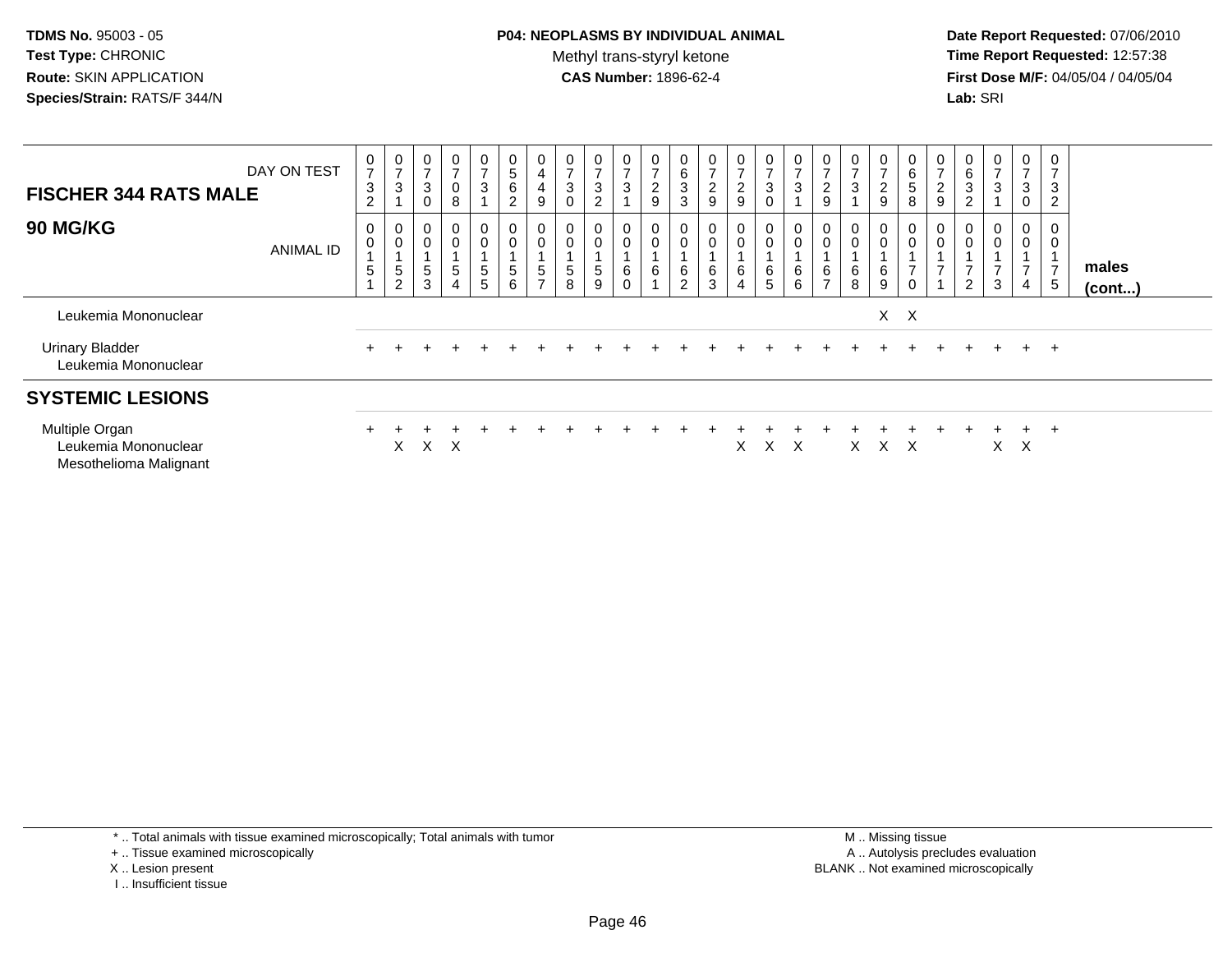# **P04: NEOPLASMS BY INDIVIDUAL ANIMAL**Methyl trans-styryl ketone<br>CAS Number: 1896-62-4

 **Date Report Requested:** 07/06/2010 **Time Report Requested:** 12:57:38 **First Dose M/F:** 04/05/04 / 04/05/04<br>**Lab:** SRI **Lab:** SRI

| DAY ON TEST                                                         | $\frac{0}{7}$                                 | $\begin{array}{c} 0 \\ 7 \end{array}$                                      | $\frac{0}{7}$                                                     | $\begin{array}{c} 0 \\ 7 \end{array}$                                     | $\frac{0}{7}$                                                        | 0<br>6                           | $\begin{array}{c} 0 \\ 5 \\ 6 \end{array}$            | $\begin{array}{c} 0 \\ 6 \\ 5 \end{array}$ | $_{6}^{\rm 0}$                                  | $\begin{array}{c} 0 \\ 7 \end{array}$                         | $\frac{0}{7}$                                                | $\begin{array}{c} 0 \\ 6 \end{array}$                     | $\frac{0}{7}$                                        | $0$<br>6<br>6                                           | $\begin{array}{c} 0 \\ 6 \\ 9 \end{array}$                                                      | $\frac{0}{7}$                                         | $\frac{0}{7}$                                            | $\frac{0}{7}$                                                     | $\begin{array}{c} 0 \\ 5 \\ 2 \end{array}$ | $\frac{0}{7}$                                                  | $\frac{0}{7}$                    | $\frac{0}{7}$                                 | $\frac{0}{7}$                                   | $\begin{array}{c} 0 \\ 4 \\ 6 \end{array}$                             | 0<br>6                                                                        |                                    |
|---------------------------------------------------------------------|-----------------------------------------------|----------------------------------------------------------------------------|-------------------------------------------------------------------|---------------------------------------------------------------------------|----------------------------------------------------------------------|----------------------------------|-------------------------------------------------------|--------------------------------------------|-------------------------------------------------|---------------------------------------------------------------|--------------------------------------------------------------|-----------------------------------------------------------|------------------------------------------------------|---------------------------------------------------------|-------------------------------------------------------------------------------------------------|-------------------------------------------------------|----------------------------------------------------------|-------------------------------------------------------------------|--------------------------------------------|----------------------------------------------------------------|----------------------------------|-----------------------------------------------|-------------------------------------------------|------------------------------------------------------------------------|-------------------------------------------------------------------------------|------------------------------------|
| <b>FISCHER 344 RATS MALE</b>                                        | $\frac{2}{9}$                                 | $\mathbf{3}$<br>$\pmb{0}$                                                  | $\mathsf 3$<br>$\mathbf{1}$                                       | $\mathbf{1}$<br>$\mathbf{3}$                                              | $\overline{c}$<br>9                                                  | $\mathbf{3}$<br>$\boldsymbol{2}$ | $\boldsymbol{9}$                                      | $\overline{7}$                             | $\overline{7}$<br>$\mathbf 0$                   | $\mathsf{O}\xspace$<br>$\overline{4}$                         | $\frac{3}{2}$                                                | 6<br>$\overline{7}$                                       | $\mathbf 0$<br>$\overline{4}$                        | $\overline{7}$                                          | $\overline{4}$                                                                                  | $\mathbf{1}$<br>$\,6\,$                               | $\ensuremath{\mathsf{3}}$<br>$\mathbf{1}$                | $\mathbf{3}$<br>$\mathbf 0$                                       | $\mathbf 2$                                | $\mathbf{3}$<br>$\mathbf 0$                                    | 3<br>$\mathbf{1}$                | $\frac{2}{9}$                                 | $\ensuremath{\mathsf{3}}$<br>$\overline{2}$     | $\, 8$                                                                 | $\overline{5}$<br>9                                                           |                                    |
| 90 MG/KG<br><b>ANIMAL ID</b>                                        | 0<br>0<br>$\mathbf{1}$<br>$\overline{7}$<br>6 | $\mathbf 0$<br>$\,0\,$<br>$\mathbf{1}$<br>$\overline{7}$<br>$\overline{7}$ | $\mathbf 0$<br>$\mathbf 0$<br>$\mathbf{1}$<br>$\overline{7}$<br>8 | $\pmb{0}$<br>$\mathsf{O}\xspace$<br>$\overline{1}$<br>$\overline{7}$<br>9 | $\mathbf 0$<br>$\mathsf 0$<br>$\mathbf{1}$<br>$\bf 8$<br>$\mathbf 0$ | 0<br>0<br>$\mathbf{1}$<br>8<br>1 | 0<br>$\pmb{0}$<br>$\mathbf{1}$<br>8<br>$\overline{2}$ | 0<br>$\mathbf 0$<br>$\mathbf{1}$<br>8<br>3 | 0<br>$\mathbf 0$<br>8<br>$\boldsymbol{\Lambda}$ | $\mathbf 0$<br>$\mathbf 0$<br>$\mathbf{1}$<br>8<br>$\sqrt{5}$ | $\mathbf 0$<br>$\mathsf{O}\xspace$<br>$\mathbf{1}$<br>8<br>6 | $\mathbf 0$<br>0<br>$\overline{1}$<br>8<br>$\overline{7}$ | $\mathbf 0$<br>$\mathbf 0$<br>$\mathbf{1}$<br>8<br>8 | 0<br>$\mathbf 0$<br>$\mathbf{1}$<br>8<br>$\overline{9}$ | $\begin{smallmatrix} 0\\0 \end{smallmatrix}$<br>$\mathbf{1}$<br>$\boldsymbol{9}$<br>$\mathbf 0$ | 0<br>$\pmb{0}$<br>$\mathbf{1}$<br>9<br>$\overline{ }$ | $\mathbf 0$<br>$\pmb{0}$<br>$\overline{1}$<br>$9\,$<br>2 | $\pmb{0}$<br>$\mathbf 0$<br>$\mathbf{1}$<br>$9\,$<br>$\mathbf{3}$ | 0<br>$\mathbf 0$<br>$\mathbf{1}$<br>9<br>4 | 0<br>$\boldsymbol{0}$<br>$\mathbf{1}$<br>$\boldsymbol{9}$<br>5 | 0<br>0<br>$\mathbf{1}$<br>9<br>6 | 0<br>0<br>$\mathbf{1}$<br>9<br>$\overline{7}$ | 0<br>0<br>$\mathbf{1}$<br>$\boldsymbol{9}$<br>8 | 0<br>$\pmb{0}$<br>$\mathbf{1}$<br>$\boldsymbol{9}$<br>$\boldsymbol{9}$ | $\mathbf 0$<br>$\mathbf 0$<br>$\overline{2}$<br>$\mathbf 0$<br>$\overline{0}$ | * TOTALS                           |
| <b>ALIMENTARY SYSTEM</b>                                            |                                               |                                                                            |                                                                   |                                                                           |                                                                      |                                  |                                                       |                                            |                                                 |                                                               |                                                              |                                                           |                                                      |                                                         |                                                                                                 |                                                       |                                                          |                                                                   |                                            |                                                                |                                  |                                               |                                                 |                                                                        |                                                                               |                                    |
| Esophagus                                                           |                                               |                                                                            |                                                                   |                                                                           |                                                                      |                                  |                                                       |                                            |                                                 |                                                               |                                                              |                                                           |                                                      |                                                         |                                                                                                 |                                                       |                                                          |                                                                   |                                            |                                                                |                                  |                                               |                                                 |                                                                        |                                                                               | 48                                 |
| Intestine Large, Cecum<br>Leukemia Mononuclear                      |                                               |                                                                            |                                                                   |                                                                           |                                                                      |                                  |                                                       |                                            |                                                 |                                                               |                                                              |                                                           |                                                      |                                                         |                                                                                                 | $\boldsymbol{\mathsf{X}}$                             |                                                          |                                                                   |                                            |                                                                |                                  |                                               |                                                 |                                                                        |                                                                               | 50<br>$\mathbf 1$                  |
| Intestine Large, Colon<br>Leukemia Mononuclear                      |                                               |                                                                            |                                                                   |                                                                           |                                                                      |                                  |                                                       |                                            |                                                 |                                                               |                                                              |                                                           |                                                      |                                                         |                                                                                                 | $\boldsymbol{\mathsf{X}}$                             |                                                          |                                                                   |                                            |                                                                |                                  |                                               |                                                 |                                                                        |                                                                               | 50<br>$\mathbf{1}$                 |
| Intestine Large, Rectum                                             |                                               |                                                                            |                                                                   |                                                                           |                                                                      |                                  |                                                       |                                            |                                                 |                                                               |                                                              |                                                           |                                                      |                                                         |                                                                                                 |                                                       |                                                          |                                                                   |                                            |                                                                |                                  |                                               |                                                 |                                                                        |                                                                               | 48                                 |
| Intestine Small, Duodenum                                           |                                               |                                                                            |                                                                   |                                                                           |                                                                      |                                  |                                                       |                                            |                                                 |                                                               |                                                              |                                                           |                                                      |                                                         |                                                                                                 |                                                       |                                                          |                                                                   |                                            |                                                                |                                  |                                               |                                                 |                                                                        |                                                                               | 50                                 |
| Intestine Small, Ileum<br>Leukemia Mononuclear                      |                                               |                                                                            |                                                                   |                                                                           |                                                                      |                                  |                                                       |                                            |                                                 |                                                               |                                                              |                                                           |                                                      |                                                         |                                                                                                 |                                                       |                                                          |                                                                   |                                            |                                                                |                                  |                                               |                                                 |                                                                        | $\overline{+}$                                                                | 48<br>$\mathbf 1$                  |
| Intestine Small, Jejunum                                            |                                               |                                                                            |                                                                   |                                                                           |                                                                      |                                  |                                                       |                                            |                                                 |                                                               |                                                              |                                                           |                                                      |                                                         |                                                                                                 |                                                       |                                                          |                                                                   |                                            |                                                                |                                  |                                               |                                                 |                                                                        | $+$                                                                           | 48                                 |
| Liver<br>Hepatocellular Adenoma<br>Hepatocellular Adenoma, Multiple |                                               |                                                                            |                                                                   |                                                                           |                                                                      |                                  |                                                       |                                            | Χ                                               |                                                               |                                                              |                                                           |                                                      |                                                         |                                                                                                 |                                                       |                                                          |                                                                   |                                            |                                                                |                                  |                                               | X                                               |                                                                        | $\ddot{}$                                                                     | 50<br>$\mathbf{2}$<br>$\mathbf{1}$ |
| Leukemia Mononuclear                                                |                                               |                                                                            |                                                                   | $\mathsf{X}$                                                              |                                                                      |                                  | $\sf X$                                               |                                            |                                                 |                                                               | X X X X X                                                    |                                                           |                                                      |                                                         |                                                                                                 |                                                       | $X$ $X$ $X$                                              |                                                                   |                                            |                                                                |                                  |                                               | X                                               |                                                                        | X                                                                             | 23                                 |
| Mesentery<br>Mesothelioma Malignant                                 |                                               |                                                                            |                                                                   | $+$                                                                       | $+$<br>$\boldsymbol{\mathsf{X}}$                                     |                                  |                                                       |                                            |                                                 |                                                               |                                                              |                                                           |                                                      |                                                         | $\ddot{}$                                                                                       |                                                       |                                                          |                                                                   |                                            | $\ddot{}$<br>$\mathsf X$                                       |                                  |                                               |                                                 |                                                                        |                                                                               | 12<br>$\mathbf{2}$                 |
| Oral Mucosa<br>Squamous Cell Carcinoma<br>Squamous Cell Papilloma   |                                               |                                                                            |                                                                   |                                                                           |                                                                      |                                  | $\ddot{}$<br>X                                        |                                            |                                                 |                                                               |                                                              |                                                           |                                                      |                                                         |                                                                                                 |                                                       |                                                          |                                                                   |                                            |                                                                |                                  |                                               |                                                 |                                                                        |                                                                               | $\mathbf{2}$<br>1                  |

\* .. Total animals with tissue examined microscopically; Total animals with tumor

+ .. Tissue examined microscopically

X .. Lesion present

I .. Insufficient tissue

M .. Missing tissue

y the contract of the contract of the contract of the contract of the contract of the contract of the contract of  $A$ . Autolysis precludes evaluation

Lesion present BLANK .. Not examined microscopically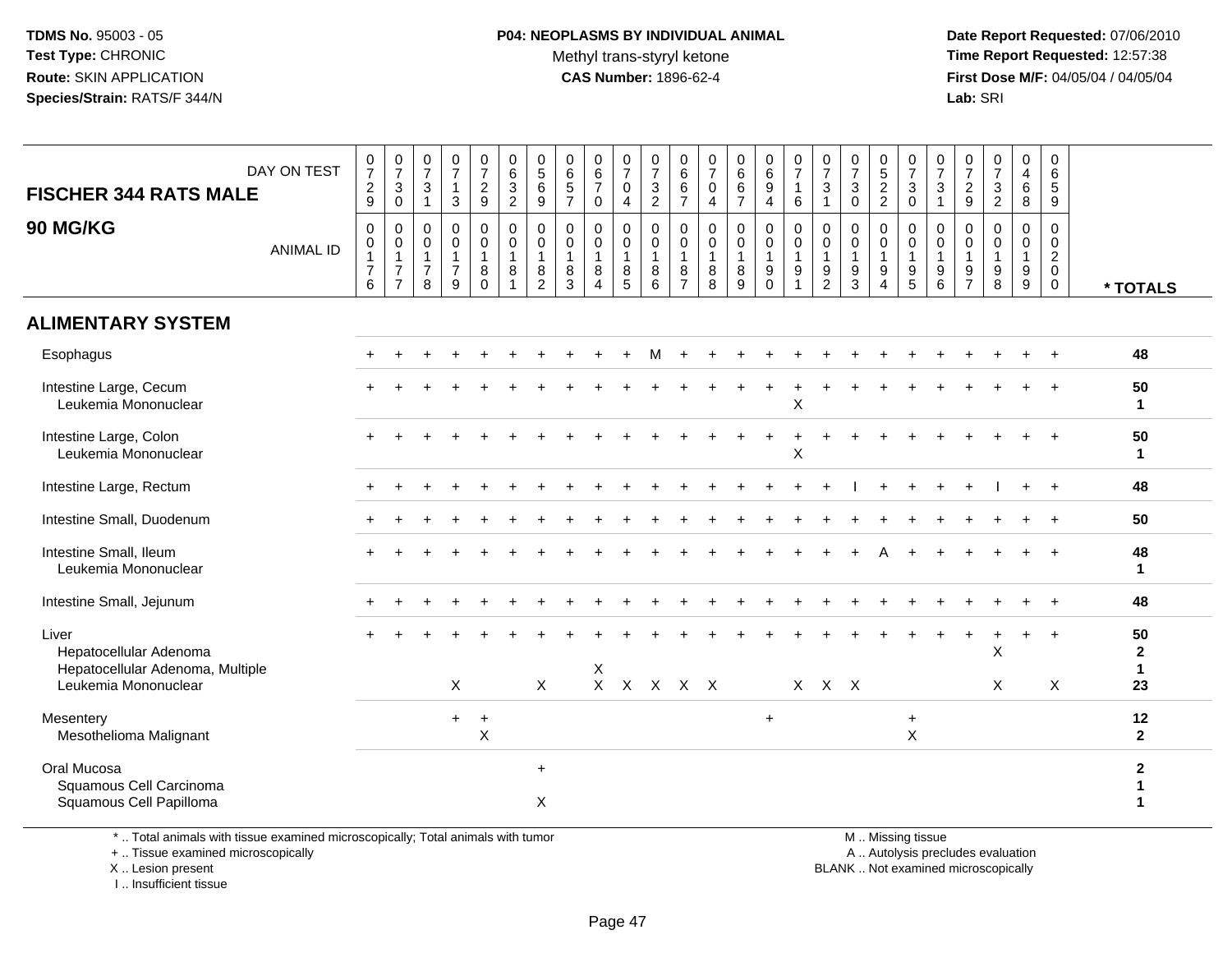# **P04: NEOPLASMS BY INDIVIDUAL ANIMAL**Methyl trans-styryl ketone<br>CAS Number: 1896-62-4

 **Date Report Requested:** 07/06/2010 **Time Report Requested:** 12:57:38 **First Dose M/F:** 04/05/04 / 04/05/04<br>Lab: SRI **Lab:** SRI

| DAY ON TEST<br><b>FISCHER 344 RATS MALE</b>                                                                                                | $\begin{smallmatrix}0\\7\end{smallmatrix}$<br>$\boldsymbol{2}$<br>9 | $\begin{array}{c} 0 \\ 7 \end{array}$<br>3<br>$\mathbf 0$ | $\frac{0}{7}$<br>$\ensuremath{\mathsf{3}}$<br>$\overline{1}$     | $\frac{0}{7}$<br>1<br>3                                | $\frac{0}{7}$<br>$\overline{a}$<br>$9\,$ | $\mathbf 0$<br>$\overline{6}$<br>$\sqrt{3}$<br>$\overline{2}$        | $\mathbf 0$<br>$\overline{5}$<br>$\,6\,$<br>9                    | $\mathbf 0$<br>6<br>$\sqrt{5}$<br>$\overline{7}$ | $\begin{array}{c} 0 \\ 6 \end{array}$<br>$\overline{7}$<br>0 | $\begin{smallmatrix}0\\7\end{smallmatrix}$<br>$\mathbf 0$<br>$\overline{4}$ | $\pmb{0}$<br>$\overline{7}$<br>$\frac{3}{2}$ | $\mathbf 0$<br>$\,6\,$<br>$\frac{6}{7}$                 | 0<br>$\overline{7}$<br>0<br>$\overline{4}$        | 0<br>$\overline{6}$<br>$\,6\,$<br>$\overline{7}$ | $_{6}^{\rm 0}$<br>$\overline{9}$<br>$\overline{4}$   | $\begin{array}{c} 0 \\ 7 \end{array}$<br>$\mathbf{1}$<br>6 | 0<br>$\overline{7}$<br>3             | $\begin{array}{c} 0 \\ 7 \end{array}$<br>$\sqrt{3}$<br>$\mathbf 0$ | 0<br>$\overline{5}$<br>$\sqrt{2}$<br>$\overline{2}$ | $\begin{array}{c} 0 \\ 7 \end{array}$<br>$\ensuremath{\mathsf{3}}$<br>$\mathbf 0$             | 0<br>$\overline{7}$<br>3<br>-1 | $\begin{smallmatrix}0\\7\end{smallmatrix}$<br>$\overline{c}$<br>9 | $\begin{array}{c} 0 \\ 7 \end{array}$<br>$\ensuremath{\mathsf{3}}$<br>$\overline{2}$ | $\mathbf 0$<br>$\overline{a}$<br>$6\phantom{1}6$<br>8 | $\mathbf 0$<br>6<br>5<br>9                                   |                           |
|--------------------------------------------------------------------------------------------------------------------------------------------|---------------------------------------------------------------------|-----------------------------------------------------------|------------------------------------------------------------------|--------------------------------------------------------|------------------------------------------|----------------------------------------------------------------------|------------------------------------------------------------------|--------------------------------------------------|--------------------------------------------------------------|-----------------------------------------------------------------------------|----------------------------------------------|---------------------------------------------------------|---------------------------------------------------|--------------------------------------------------|------------------------------------------------------|------------------------------------------------------------|--------------------------------------|--------------------------------------------------------------------|-----------------------------------------------------|-----------------------------------------------------------------------------------------------|--------------------------------|-------------------------------------------------------------------|--------------------------------------------------------------------------------------|-------------------------------------------------------|--------------------------------------------------------------|---------------------------|
| 90 MG/KG<br><b>ANIMAL ID</b>                                                                                                               | $\mathbf 0$<br>0<br>$\mathbf{1}$<br>$\overline{7}$<br>6             | 0<br>$\mathbf 0$<br>1<br>$\overline{7}$<br>$\overline{7}$ | $\mathbf 0$<br>$\mathbf 0$<br>$\mathbf 1$<br>$\overline{7}$<br>8 | $\mathbf 0$<br>$\mathbf 0$<br>1<br>$\overline{7}$<br>9 | 0<br>$\mathbf 0$<br>8<br>$\Omega$        | $\mathbf 0$<br>$\mathbf{0}$<br>$\overline{1}$<br>8<br>$\overline{1}$ | $\mathbf 0$<br>$\Omega$<br>$\overline{1}$<br>8<br>$\overline{2}$ | $\Omega$<br>$\Omega$<br>-1<br>8<br>3             | 0<br>$\mathbf 0$<br>1<br>8<br>4                              | 0<br>$\mathbf 0$<br>$\mathbf 1$<br>8<br>5                                   | 0<br>$\mathbf 0$<br>-1<br>8<br>6             | $\mathbf 0$<br>$\mathbf 0$<br>-1<br>8<br>$\overline{7}$ | $\mathbf 0$<br>$\Omega$<br>$\mathbf{1}$<br>8<br>8 | 0<br>$\mathbf 0$<br>$\mathbf{1}$<br>8<br>9       | 0<br>$\mathbf 0$<br>$\mathbf{1}$<br>9<br>$\mathbf 0$ | 0<br>$\mathbf 0$<br>$\mathbf{1}$<br>9<br>1                 | 0<br>$\Omega$<br>9<br>$\overline{2}$ | $\mathbf 0$<br>$\mathbf 0$<br>$\mathbf{1}$<br>$9\,$<br>3           | 0<br>$\Omega$<br>1<br>9<br>4                        | 0<br>$\mathbf 0$<br>$\overline{1}$<br>$9\,$<br>5                                              | 0<br>$\Omega$<br>1<br>9<br>6   | 0<br>$\Omega$<br>9<br>$\overline{7}$                              | $\mathbf 0$<br>$\mathbf 0$<br>9<br>8                                                 | $\mathbf 0$<br>$\Omega$<br>$\mathbf{1}$<br>9<br>9     | $\Omega$<br>$\Omega$<br>$\boldsymbol{2}$<br>$\mathbf 0$<br>0 | * TOTALS                  |
| Pancreas<br>Leukemia Mononuclear<br>Acinus, Adenoma                                                                                        |                                                                     |                                                           |                                                                  | X                                                      |                                          |                                                                      | X                                                                |                                                  |                                                              |                                                                             |                                              |                                                         |                                                   |                                                  |                                                      |                                                            | X                                    |                                                                    |                                                     |                                                                                               |                                |                                                                   |                                                                                      |                                                       | $\overline{ }$                                               | 50<br>5<br>$\mathbf{1}$   |
| <b>Salivary Glands</b><br>Schwannoma Malignant, Metastatic, Skin                                                                           |                                                                     |                                                           |                                                                  |                                                        |                                          |                                                                      |                                                                  |                                                  |                                                              |                                                                             |                                              |                                                         |                                                   |                                                  |                                                      |                                                            |                                      |                                                                    |                                                     |                                                                                               |                                |                                                                   |                                                                                      | Χ                                                     | $+$                                                          | 50<br>$\mathbf{2}$        |
| Stomach, Forestomach                                                                                                                       |                                                                     |                                                           |                                                                  |                                                        |                                          |                                                                      |                                                                  |                                                  |                                                              |                                                                             |                                              |                                                         |                                                   |                                                  |                                                      |                                                            |                                      |                                                                    |                                                     |                                                                                               |                                |                                                                   |                                                                                      |                                                       | $+$                                                          | 50                        |
| Stomach, Glandular<br>Leukemia Mononuclear                                                                                                 |                                                                     |                                                           |                                                                  |                                                        |                                          |                                                                      |                                                                  |                                                  |                                                              |                                                                             |                                              |                                                         |                                                   |                                                  |                                                      | X                                                          |                                      |                                                                    |                                                     |                                                                                               |                                |                                                                   |                                                                                      |                                                       |                                                              | 50<br>$\mathbf 1$         |
| Tongue                                                                                                                                     |                                                                     |                                                           |                                                                  |                                                        |                                          |                                                                      |                                                                  |                                                  |                                                              |                                                                             |                                              |                                                         |                                                   |                                                  |                                                      |                                                            |                                      |                                                                    |                                                     |                                                                                               |                                |                                                                   |                                                                                      |                                                       |                                                              | 1                         |
| <b>CARDIOVASCULAR SYSTEM</b>                                                                                                               |                                                                     |                                                           |                                                                  |                                                        |                                          |                                                                      |                                                                  |                                                  |                                                              |                                                                             |                                              |                                                         |                                                   |                                                  |                                                      |                                                            |                                      |                                                                    |                                                     |                                                                                               |                                |                                                                   |                                                                                      |                                                       |                                                              |                           |
| Heart<br>Leukemia Mononuclear<br>Schwannoma Malignant                                                                                      |                                                                     |                                                           |                                                                  |                                                        |                                          |                                                                      |                                                                  |                                                  | X                                                            |                                                                             |                                              |                                                         |                                                   |                                                  |                                                      | X                                                          |                                      |                                                                    |                                                     |                                                                                               |                                |                                                                   |                                                                                      |                                                       |                                                              | 50<br>1<br>$\mathbf{1}$   |
| <b>ENDOCRINE SYSTEM</b>                                                                                                                    |                                                                     |                                                           |                                                                  |                                                        |                                          |                                                                      |                                                                  |                                                  |                                                              |                                                                             |                                              |                                                         |                                                   |                                                  |                                                      |                                                            |                                      |                                                                    |                                                     |                                                                                               |                                |                                                                   |                                                                                      |                                                       |                                                              |                           |
| <b>Adrenal Cortex</b><br>Adenoma<br>Leukemia Mononuclear                                                                                   |                                                                     |                                                           |                                                                  |                                                        |                                          |                                                                      |                                                                  |                                                  | $X$ $X$                                                      |                                                                             |                                              |                                                         |                                                   |                                                  |                                                      |                                                            | $X$ $X$                              |                                                                    |                                                     |                                                                                               |                                |                                                                   |                                                                                      |                                                       |                                                              | 50<br>1<br>$\overline{7}$ |
| Adrenal Medulla<br>Leukemia Mononuclear<br>Pheochromocytoma Benign<br>Pheochromocytoma Benign, Multiple                                    |                                                                     |                                                           |                                                                  |                                                        |                                          |                                                                      |                                                                  |                                                  |                                                              | X                                                                           |                                              |                                                         | X                                                 |                                                  |                                                      | X<br>$X$ $X$                                               | $\pmb{\times}$                       | X                                                                  |                                                     |                                                                                               |                                |                                                                   |                                                                                      |                                                       |                                                              | 50<br>4<br>4<br>5         |
| *  Total animals with tissue examined microscopically; Total animals with tumor<br>+  Tissue examined microscopically<br>X  Lesion present |                                                                     |                                                           |                                                                  |                                                        |                                          |                                                                      |                                                                  |                                                  |                                                              |                                                                             |                                              |                                                         |                                                   |                                                  |                                                      |                                                            |                                      |                                                                    |                                                     | M  Missing tissue<br>A  Autolysis precludes evaluation<br>BLANK  Not examined microscopically |                                |                                                                   |                                                                                      |                                                       |                                                              |                           |

I .. Insufficient tissue

Lesion present BLANK .. Not examined microscopically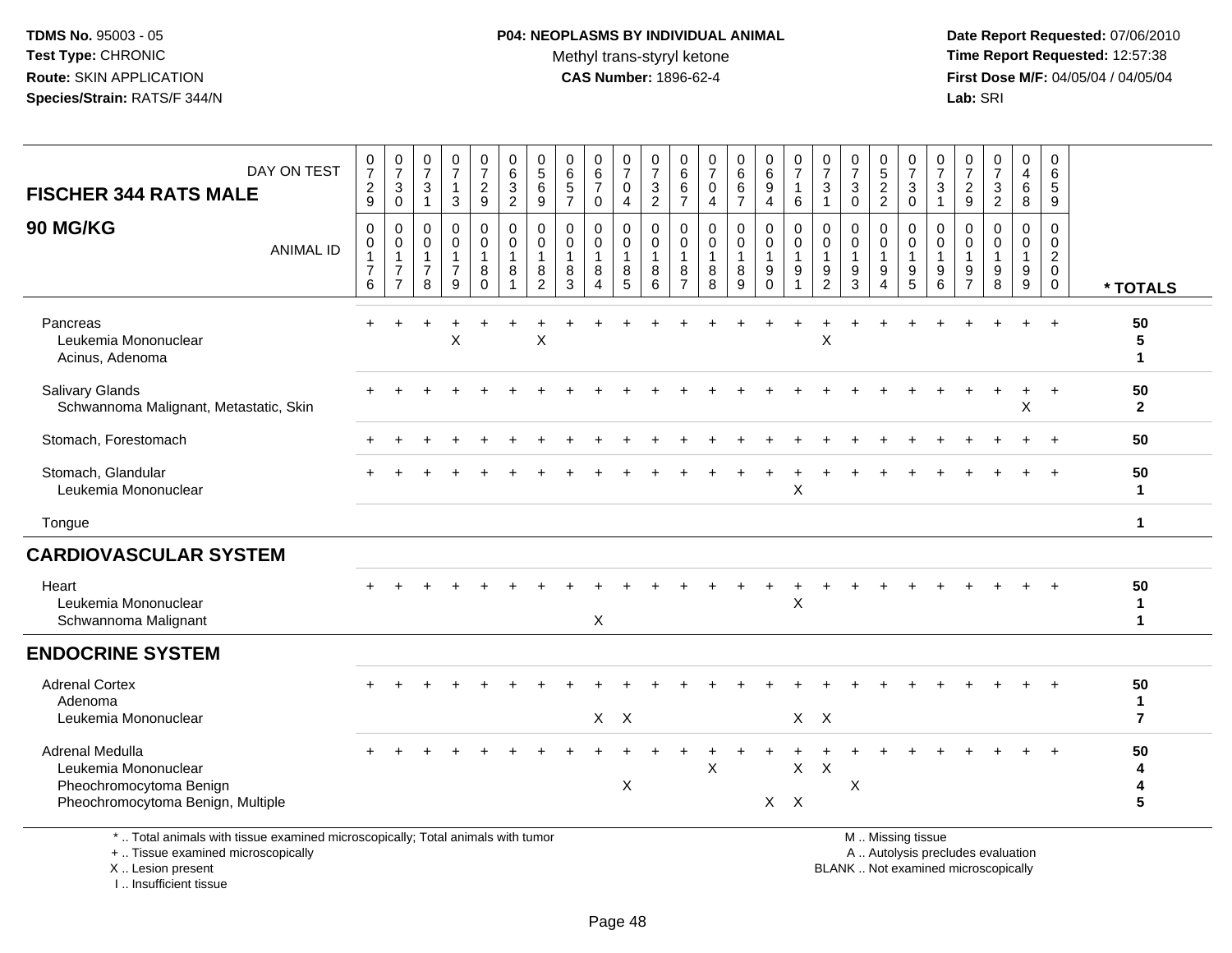# **P04: NEOPLASMS BY INDIVIDUAL ANIMAL**Methyl trans-styryl ketone<br>CAS Number: 1896-62-4

| DAY ON TEST<br><b>FISCHER 344 RATS MALE</b>                                                                                                                         | $\begin{smallmatrix}0\\7\end{smallmatrix}$<br>$\frac{2}{9}$             | $\begin{array}{c} 0 \\ 7 \end{array}$<br>$\mathbf{3}$<br>$\pmb{0}$  | $\frac{0}{7}$<br>$\mathbf{3}$<br>$\mathbf{1}$                     | $\frac{0}{7}$<br>1<br>3                                           | $\begin{smallmatrix}0\\7\end{smallmatrix}$<br>$\frac{2}{9}$ | $_{6}^{\rm 0}$<br>$\frac{3}{2}$                           | 0<br>$\overline{5}$<br>$\,6\,$<br>$\boldsymbol{9}$                  | $\mathbf 0$<br>$6\phantom{a}$<br>$\sqrt{5}$<br>$\overline{7}$ | $_{6}^{\rm 0}$<br>$\overline{7}$<br>$\pmb{0}$                     | $\begin{array}{c} 0 \\ 7 \end{array}$<br>$\pmb{0}$<br>$\overline{4}$ | $\frac{0}{7}$<br>$\frac{3}{2}$                                  | $\boldsymbol{0}$<br>$6\phantom{a}$<br>$\frac{6}{7}$                       | $\begin{array}{c} 0 \\ 7 \end{array}$<br>$\mathbf 0$<br>$\overline{4}$ | $_{6}^{\rm 0}$<br>6<br>$\overline{7}$ | $_{6}^{\rm 0}$<br>$\boldsymbol{9}$<br>$\overline{4}$             | $\frac{0}{7}$<br>$\mathbf{1}$<br>6                          | $\begin{array}{c} 0 \\ 7 \end{array}$<br>$\mathbf{3}$<br>$\mathbf{1}$ | $\begin{array}{c} 0 \\ 7 \end{array}$<br>$\sqrt{3}$<br>0    | 0<br>$\overline{5}$<br>$\frac{2}{2}$                    | $\frac{0}{7}$<br>$\ensuremath{\mathsf{3}}$<br>$\mathsf 0$                           | $\frac{0}{7}$<br>3<br>$\mathbf{1}$                                        | $\frac{0}{7}$<br>$\frac{2}{9}$                    | $\begin{array}{c} 0 \\ 7 \end{array}$<br>$\frac{3}{2}$                   | $\mathbf 0$<br>$\frac{4}{6}$<br>$\overline{8}$     | $\mathbf 0$<br>$\,6\,$<br>5<br>$9\,$                                     |                                                          |
|---------------------------------------------------------------------------------------------------------------------------------------------------------------------|-------------------------------------------------------------------------|---------------------------------------------------------------------|-------------------------------------------------------------------|-------------------------------------------------------------------|-------------------------------------------------------------|-----------------------------------------------------------|---------------------------------------------------------------------|---------------------------------------------------------------|-------------------------------------------------------------------|----------------------------------------------------------------------|-----------------------------------------------------------------|---------------------------------------------------------------------------|------------------------------------------------------------------------|---------------------------------------|------------------------------------------------------------------|-------------------------------------------------------------|-----------------------------------------------------------------------|-------------------------------------------------------------|---------------------------------------------------------|-------------------------------------------------------------------------------------|---------------------------------------------------------------------------|---------------------------------------------------|--------------------------------------------------------------------------|----------------------------------------------------|--------------------------------------------------------------------------|----------------------------------------------------------|
| 90 MG/KG<br><b>ANIMAL ID</b>                                                                                                                                        | $\mathsf 0$<br>$\mathbf 0$<br>$\mathbf{1}$<br>$\overline{7}$<br>$\,6\,$ | $\mathbf 0$<br>$\mathbf 0$<br>1<br>$\overline{7}$<br>$\overline{7}$ | $\mathbf 0$<br>$\mathbf 0$<br>$\mathbf{1}$<br>$\overline{7}$<br>8 | $\mathsf 0$<br>$\mathbf 0$<br>$\mathbf{1}$<br>$\overline{7}$<br>9 | 0<br>0<br>$\mathbf{1}$<br>$_{0}^{8}$                        | $\pmb{0}$<br>$\mathbf 0$<br>$\mathbf{1}$<br>$\,8\,$<br>-1 | $\mathbf 0$<br>$\mathbf 0$<br>$\overline{1}$<br>8<br>$\overline{2}$ | $\mathbf 0$<br>$\mathbf 0$<br>$\mathbf{1}$<br>8<br>3          | $\mathbf 0$<br>$\mathbf 0$<br>$\mathbf{1}$<br>8<br>$\overline{A}$ | 0<br>0<br>$\mathbf{1}$<br>$^8$ 5                                     | $\mathbf 0$<br>0<br>$\overline{1}$<br>$\,8\,$<br>$\overline{6}$ | $\mathbf 0$<br>0<br>$\mathbf{1}$<br>$\begin{array}{c} 8 \\ 7 \end{array}$ | $\pmb{0}$<br>$\mathbf 0$<br>$\mathbf{1}$<br>$\,8\,$<br>8               | 0<br>0<br>1<br>8<br>$\overline{9}$    | $\mathbf 0$<br>$\mathbf 0$<br>$\mathbf{1}$<br>$_{\rm 0}^{\rm 9}$ | $\pmb{0}$<br>$\pmb{0}$<br>$\mathbf{1}$<br>9<br>$\mathbf{1}$ | $\mathbf 0$<br>0<br>$\mathbf{1}$<br>$\frac{9}{2}$                     | $\mathbf 0$<br>$\mathbf 0$<br>$\mathbf{1}$<br>$\frac{9}{3}$ | 0<br>$\mathbf 0$<br>$\mathbf{1}$<br>9<br>$\overline{4}$ | $\mathbf 0$<br>$\mathbf 0$<br>$\mathbf{1}$<br>$\begin{array}{c} 9 \\ 5 \end{array}$ | 0<br>$\mathbf 0$<br>$\mathbf{1}$<br>$\begin{array}{c} 9 \\ 6 \end{array}$ | $\mathbf 0$<br>0<br>$\mathbf{1}$<br>$\frac{9}{7}$ | $\mathbf 0$<br>0<br>$\mathbf{1}$<br>$_{8}^{\rm 9}$                       | 0<br>$\mathsf{O}\xspace$<br>$\mathbf{1}$<br>$^9_9$ | $\pmb{0}$<br>$\mathbf 0$<br>$\overline{2}$<br>$\mathbf 0$<br>$\mathbf 0$ | * TOTALS                                                 |
| Islets, Pancreatic<br>Adenoma<br>Adenoma, Multiple<br>Carcinoma                                                                                                     |                                                                         |                                                                     |                                                                   |                                                                   |                                                             |                                                           |                                                                     |                                                               |                                                                   |                                                                      |                                                                 |                                                                           |                                                                        | X                                     |                                                                  |                                                             |                                                                       |                                                             |                                                         |                                                                                     |                                                                           | $\boldsymbol{\mathsf{X}}$                         |                                                                          | $\ddot{}$                                          | $\ddot{}$<br>X<br>X                                                      | 50<br>10<br>$\mathbf{2}$<br>3                            |
| Parathyroid Gland                                                                                                                                                   | м                                                                       |                                                                     |                                                                   |                                                                   |                                                             |                                                           |                                                                     |                                                               |                                                                   |                                                                      |                                                                 |                                                                           |                                                                        |                                       |                                                                  |                                                             |                                                                       |                                                             |                                                         |                                                                                     |                                                                           |                                                   |                                                                          |                                                    | $\ddot{}$                                                                | 47                                                       |
| <b>Pituitary Gland</b><br>Leukemia Mononuclear<br>Pars Distalis, Adenoma<br>Pars Distalis, Carcinoma                                                                |                                                                         |                                                                     | $X$ $X$                                                           |                                                                   |                                                             | $X$ $X$                                                   |                                                                     |                                                               |                                                                   |                                                                      |                                                                 | $X$ $X$                                                                   | $\boldsymbol{\mathsf{X}}$<br>X                                         | X X                                   |                                                                  |                                                             | Х                                                                     | $X$ $X$                                                     | $X$ $X$                                                 |                                                                                     | $X$ $X$                                                                   |                                                   |                                                                          |                                                    | $X \times$                                                               | 50<br>$\mathbf{2}$<br>34<br>$\mathbf{2}$                 |
| <b>Thyroid Gland</b><br>C-cell, Adenoma<br>C-cell, Carcinoma<br>Follicular Cell, Adenoma<br>Follicular Cell, Carcinoma                                              | $\mathsf{X}$                                                            | $\boldsymbol{\mathsf{X}}$                                           |                                                                   | X                                                                 |                                                             | $\sf X$                                                   |                                                                     |                                                               |                                                                   |                                                                      |                                                                 | X                                                                         |                                                                        |                                       | X                                                                |                                                             | X                                                                     | X                                                           | $\mathsf{X}$                                            |                                                                                     |                                                                           |                                                   |                                                                          |                                                    |                                                                          | 49<br>13<br>$\mathbf{1}$<br>$\mathbf{1}$<br>$\mathbf{1}$ |
| <b>GENERAL BODY SYSTEM</b>                                                                                                                                          |                                                                         |                                                                     |                                                                   |                                                                   |                                                             |                                                           |                                                                     |                                                               |                                                                   |                                                                      |                                                                 |                                                                           |                                                                        |                                       |                                                                  |                                                             |                                                                       |                                                             |                                                         |                                                                                     |                                                                           |                                                   |                                                                          |                                                    |                                                                          |                                                          |
| <b>Tissue NOS</b><br>Chemodectoma Benign                                                                                                                            |                                                                         |                                                                     |                                                                   |                                                                   |                                                             |                                                           |                                                                     |                                                               |                                                                   | $\ddot{}$<br>$\pmb{\times}$                                          |                                                                 |                                                                           |                                                                        |                                       |                                                                  |                                                             |                                                                       |                                                             |                                                         |                                                                                     |                                                                           |                                                   |                                                                          |                                                    |                                                                          | $\mathbf 1$<br>$\mathbf{1}$                              |
| <b>GENITAL SYSTEM</b>                                                                                                                                               |                                                                         |                                                                     |                                                                   |                                                                   |                                                             |                                                           |                                                                     |                                                               |                                                                   |                                                                      |                                                                 |                                                                           |                                                                        |                                       |                                                                  |                                                             |                                                                       |                                                             |                                                         |                                                                                     |                                                                           |                                                   |                                                                          |                                                    |                                                                          |                                                          |
| <b>Coagulating Gland</b>                                                                                                                                            |                                                                         |                                                                     |                                                                   |                                                                   |                                                             |                                                           |                                                                     |                                                               |                                                                   |                                                                      |                                                                 |                                                                           |                                                                        |                                       |                                                                  |                                                             |                                                                       |                                                             |                                                         | ÷                                                                                   |                                                                           |                                                   |                                                                          |                                                    |                                                                          | $\mathbf{1}$                                             |
| Epididymis                                                                                                                                                          |                                                                         |                                                                     |                                                                   |                                                                   |                                                             |                                                           |                                                                     |                                                               |                                                                   |                                                                      |                                                                 |                                                                           |                                                                        |                                       |                                                                  |                                                             |                                                                       |                                                             |                                                         |                                                                                     |                                                                           |                                                   |                                                                          |                                                    |                                                                          | 50                                                       |
| <b>Preputial Gland</b><br>Adenoma                                                                                                                                   |                                                                         |                                                                     |                                                                   |                                                                   |                                                             |                                                           |                                                                     |                                                               |                                                                   |                                                                      |                                                                 |                                                                           |                                                                        |                                       |                                                                  |                                                             |                                                                       |                                                             |                                                         | X                                                                                   |                                                                           |                                                   |                                                                          |                                                    |                                                                          | 50<br>$\mathbf{1}$                                       |
| *  Total animals with tissue examined microscopically; Total animals with tumor<br>+  Tissue examined microscopically<br>X  Lesion present<br>I Insufficient tissue |                                                                         |                                                                     |                                                                   |                                                                   |                                                             |                                                           |                                                                     |                                                               |                                                                   |                                                                      |                                                                 |                                                                           |                                                                        |                                       |                                                                  |                                                             |                                                                       | M  Missing tissue                                           |                                                         |                                                                                     |                                                                           |                                                   | A  Autolysis precludes evaluation<br>BLANK  Not examined microscopically |                                                    |                                                                          |                                                          |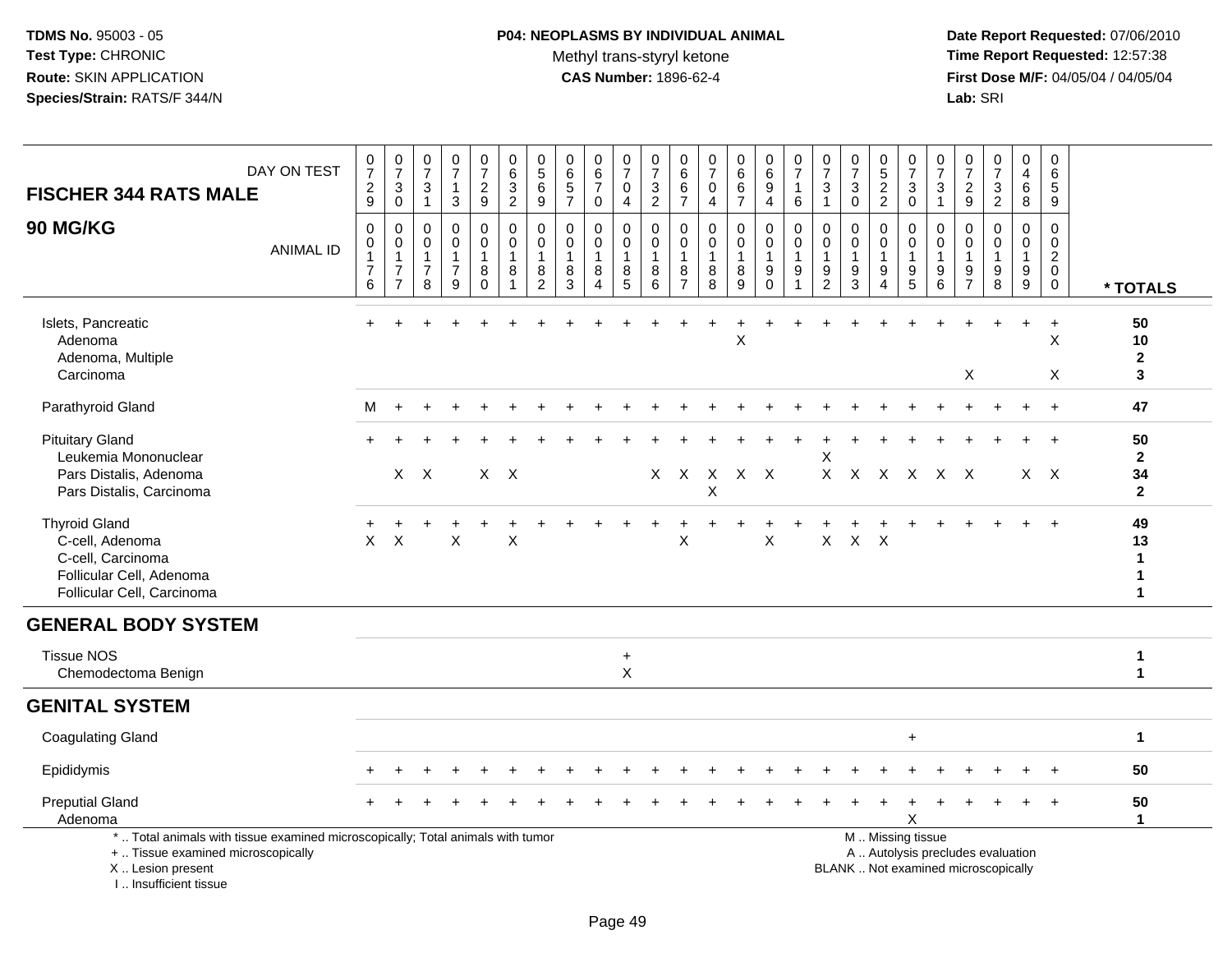I .. Insufficient tissue

# **P04: NEOPLASMS BY INDIVIDUAL ANIMAL**Methyl trans-styryl ketone<br>CAS Number: 1896-62-4

| DAY ON TEST<br><b>FISCHER 344 RATS MALE</b>                                                                                                | $\begin{array}{c} 0 \\ 7 \end{array}$<br>$\sqrt{2}$<br>9        | $\frac{0}{7}$<br>3<br>$\mathbf 0$ | 0<br>$\frac{5}{7}$<br>$\ensuremath{\mathsf{3}}$<br>$\mathbf{1}$ | $\frac{0}{7}$<br>$\mathbf{1}$<br>$\mathbf{3}$            | 0<br>$\overline{7}$<br>$\overline{a}$<br>9 | $\mathbf 0$<br>$\,6\,$<br>$\frac{3}{2}$                             | 0<br>$\sqrt{5}$<br>6<br>$9\,$                                       | $\mathbf 0$<br>6<br>$\,$ 5 $\,$<br>$\overline{7}$ | 0<br>$\overline{6}$<br>$\overline{7}$<br>0      | 0<br>$\overline{7}$<br>0<br>4      | $\mathbf 0$<br>$\overline{7}$<br>$\ensuremath{\mathsf{3}}$<br>$\overline{2}$ | 0<br>6<br>6<br>$\overline{7}$                                       | $\begin{array}{c} 0 \\ 7 \end{array}$<br>0<br>$\overline{4}$         | 0<br>$\,6\,$<br>$\,6\,$<br>$\overline{7}$        | $\mathbf 0$<br>6<br>9<br>4                  | 0<br>$\overline{7}$<br>1<br>$\,6\,$ | 0<br>$\overline{7}$<br>3<br>$\mathbf{1}$      | $\pmb{0}$<br>$\overline{7}$<br>$\ensuremath{\mathsf{3}}$<br>$\mathsf{O}\xspace$ | 0<br>$\sqrt{5}$<br>$\frac{2}{2}$                                         | 0<br>$\overline{7}$<br>$\sqrt{3}$<br>$\mathsf{O}\xspace$ | 0<br>7<br>3<br>$\mathbf{1}$                                         | 0<br>$\overline{7}$<br>$\overline{c}$<br>$\boldsymbol{9}$ | $\frac{0}{7}$<br>3<br>$\overline{2}$                                     | 0<br>4<br>$\,6\,$<br>8                          | $\mathbf 0$<br>6<br>$\sqrt{5}$<br>9                    |                                           |
|--------------------------------------------------------------------------------------------------------------------------------------------|-----------------------------------------------------------------|-----------------------------------|-----------------------------------------------------------------|----------------------------------------------------------|--------------------------------------------|---------------------------------------------------------------------|---------------------------------------------------------------------|---------------------------------------------------|-------------------------------------------------|------------------------------------|------------------------------------------------------------------------------|---------------------------------------------------------------------|----------------------------------------------------------------------|--------------------------------------------------|---------------------------------------------|-------------------------------------|-----------------------------------------------|---------------------------------------------------------------------------------|--------------------------------------------------------------------------|----------------------------------------------------------|---------------------------------------------------------------------|-----------------------------------------------------------|--------------------------------------------------------------------------|-------------------------------------------------|--------------------------------------------------------|-------------------------------------------|
| 90 MG/KG<br><b>ANIMAL ID</b>                                                                                                               | $\mathbf 0$<br>$\pmb{0}$<br>$\mathbf{1}$<br>$\overline{7}$<br>6 | 0<br>0<br>1<br>$\overline{7}$     | 0<br>0<br>$\mathbf{1}$<br>$\boldsymbol{7}$<br>8                 | 0<br>$\mathsf{O}$<br>$\mathbf{1}$<br>$\overline{7}$<br>9 | 0<br>0<br>8<br>$\Omega$                    | $\mathbf 0$<br>$\mathbf 0$<br>$\overline{1}$<br>8<br>$\overline{1}$ | $\mathbf 0$<br>$\mathbf 0$<br>$\overline{1}$<br>8<br>$\overline{2}$ | $\mathbf 0$<br>$\mathbf 0$<br>1<br>8<br>3         | 0<br>$\mathbf 0$<br>8<br>$\boldsymbol{\Lambda}$ | 0<br>0<br>$\overline{1}$<br>8<br>5 | 0<br>0<br>$\mathbf{1}$<br>8<br>6                                             | $\mathbf 0$<br>$\mathbf 0$<br>$\overline{1}$<br>8<br>$\overline{7}$ | $\mathbf 0$<br>$\mathsf{O}\xspace$<br>$\overline{1}$<br>$\bf 8$<br>8 | 0<br>$\mathbf 0$<br>$\mathbf{1}$<br>$\,8\,$<br>9 | 0<br>0<br>1<br>$\boldsymbol{9}$<br>$\Omega$ | $\mathbf 0$<br>0<br>1<br>9          | 0<br>0<br>$\mathbf{1}$<br>9<br>$\overline{2}$ | 0<br>$\mathbf 0$<br>$\boldsymbol{9}$<br>3                                       | 0<br>$\mathbf 0$<br>$\overline{1}$<br>$\boldsymbol{9}$<br>$\overline{4}$ | 0<br>$\Omega$<br>$\overline{1}$<br>$\boldsymbol{9}$<br>5 | $\mathbf 0$<br>$\mathbf 0$<br>$\mathbf{1}$<br>$\boldsymbol{9}$<br>6 | 0<br>$\mathbf 0$<br>1<br>9<br>$\overline{7}$              | 0<br>$\mathbf 0$<br>1<br>9<br>8                                          | 0<br>0<br>$\mathbf{1}$<br>$\boldsymbol{9}$<br>9 | $\mathbf 0$<br>0<br>$\overline{2}$<br>$\mathbf 0$<br>0 | * TOTALS                                  |
| Carcinoma<br>Leukemia Mononuclear                                                                                                          |                                                                 |                                   |                                                                 |                                                          |                                            |                                                                     |                                                                     |                                                   |                                                 |                                    |                                                                              |                                                                     | X                                                                    |                                                  |                                             |                                     |                                               |                                                                                 |                                                                          |                                                          |                                                                     | X                                                         |                                                                          |                                                 |                                                        | 1<br>$\mathbf{1}$                         |
| Prostate                                                                                                                                   |                                                                 |                                   |                                                                 |                                                          |                                            |                                                                     |                                                                     |                                                   |                                                 |                                    |                                                                              |                                                                     |                                                                      |                                                  |                                             |                                     |                                               |                                                                                 |                                                                          |                                                          |                                                                     |                                                           |                                                                          |                                                 |                                                        | 50                                        |
| Seminal Vesicle<br>Leukemia Mononuclear                                                                                                    |                                                                 |                                   |                                                                 |                                                          |                                            |                                                                     |                                                                     |                                                   |                                                 |                                    |                                                                              |                                                                     |                                                                      |                                                  |                                             |                                     | X                                             |                                                                                 |                                                                          |                                                          |                                                                     |                                                           |                                                                          |                                                 |                                                        | 50<br>1                                   |
| <b>Testes</b><br>Bilateral, Interstitial Cell, Adenoma<br>Interstitial Cell, Adenoma                                                       | $\mathsf{X}$                                                    | $\mathsf{X}$                      |                                                                 | $\times$                                                 | X                                          |                                                                     | X                                                                   | X                                                 | $\boldsymbol{\mathsf{X}}$                       | $\mathsf{X}$                       | $\boldsymbol{\mathsf{X}}$                                                    | X                                                                   | $\boldsymbol{\mathsf{X}}$                                            | X                                                |                                             | $\overline{X}$                      |                                               | $X$ $X$                                                                         |                                                                          | $\mathsf{X}$                                             | $\boldsymbol{\mathsf{X}}$                                           | $\mathsf X$                                               | X                                                                        |                                                 | $\ddot{}$<br>$\mathsf{X}$                              | 50<br>17<br>16                            |
| <b>HEMATOPOIETIC SYSTEM</b>                                                                                                                |                                                                 |                                   |                                                                 |                                                          |                                            |                                                                     |                                                                     |                                                   |                                                 |                                    |                                                                              |                                                                     |                                                                      |                                                  |                                             |                                     |                                               |                                                                                 |                                                                          |                                                          |                                                                     |                                                           |                                                                          |                                                 |                                                        |                                           |
| <b>Bone Marrow</b><br>Leukemia Mononuclear                                                                                                 |                                                                 |                                   |                                                                 | $\ddot{}$<br>X                                           | ÷                                          |                                                                     | X                                                                   |                                                   | X                                               | $\sf X$                            | $\boldsymbol{\mathsf{X}}$                                                    |                                                                     | X                                                                    |                                                  |                                             | $\mathsf{X}$                        | $\mathsf{X}$                                  |                                                                                 |                                                                          |                                                          |                                                                     |                                                           | X                                                                        | +                                               | $\ddot{}$<br>X                                         | 50<br>17                                  |
| Lymph Node<br>Deep Cervical, Leukemia Mononuclear<br>Mediastinal, Leukemia Mononuclear<br>Pancreatic, Leukemia Mononuclear                 |                                                                 |                                   |                                                                 | $\ddot{}$<br>X                                           |                                            |                                                                     | $\ddot{}$<br>X                                                      |                                                   | ÷<br>X.                                         | X<br>$\mathsf{X}$<br>$\mathsf X$   |                                                                              |                                                                     | X                                                                    |                                                  |                                             | X<br>X                              | $X \times$<br>$\times$                        |                                                                                 |                                                                          |                                                          | $\ddot{}$                                                           |                                                           | $\ddot{}$<br>X                                                           |                                                 | $\ddot{}$<br>X                                         | 26<br>$\mathbf 1$<br>14<br>$\overline{7}$ |
| Lymph Node, Mandibular                                                                                                                     | M                                                               | М                                 | м                                                               | M                                                        | M                                          | M                                                                   | м                                                                   | M                                                 | M                                               | $+$                                | M                                                                            | м                                                                   | $+$                                                                  | М                                                | M                                           | M                                   | M                                             | M                                                                               | M                                                                        | М                                                        | M                                                                   | $+$                                                       | м                                                                        | M                                               | M                                                      | 4                                         |
| Lymph Node, Mesenteric<br>Leukemia Mononuclear                                                                                             |                                                                 |                                   |                                                                 | X                                                        |                                            |                                                                     | X                                                                   |                                                   |                                                 | $\pmb{\times}$                     | $\mathsf{X}$                                                                 |                                                                     | X                                                                    |                                                  |                                             | $\pmb{\times}$                      | $\mathsf{X}$                                  | $\times$                                                                        |                                                                          |                                                          |                                                                     |                                                           | X                                                                        |                                                 | $\ddot{}$<br>X                                         | 50<br>17                                  |
| Spleen<br>Leukemia Mononuclear                                                                                                             |                                                                 |                                   |                                                                 | $\cdot$<br>X                                             | $\ddot{}$                                  |                                                                     | X                                                                   |                                                   | X                                               | X                                  | $\boldsymbol{\mathsf{X}}$                                                    | X                                                                   | X                                                                    | $\sf X$                                          |                                             | X                                   | $\pmb{\times}$                                | $\ddot{}$<br>X                                                                  |                                                                          |                                                          |                                                                     |                                                           | $\div$<br>X                                                              | $+$                                             | $\ddot{}$<br>X                                         | 50<br>24                                  |
| Thymus                                                                                                                                     |                                                                 |                                   |                                                                 |                                                          |                                            |                                                                     |                                                                     |                                                   |                                                 |                                    |                                                                              |                                                                     |                                                                      |                                                  |                                             |                                     |                                               |                                                                                 |                                                                          |                                                          |                                                                     |                                                           |                                                                          |                                                 | $+$                                                    | 49                                        |
| *  Total animals with tissue examined microscopically; Total animals with tumor<br>+  Tissue examined microscopically<br>X  Lesion present |                                                                 |                                   |                                                                 |                                                          |                                            |                                                                     |                                                                     |                                                   |                                                 |                                    |                                                                              |                                                                     |                                                                      |                                                  |                                             |                                     |                                               |                                                                                 |                                                                          | M. Missing tissue                                        |                                                                     |                                                           | A  Autolysis precludes evaluation<br>BLANK  Not examined microscopically |                                                 |                                                        |                                           |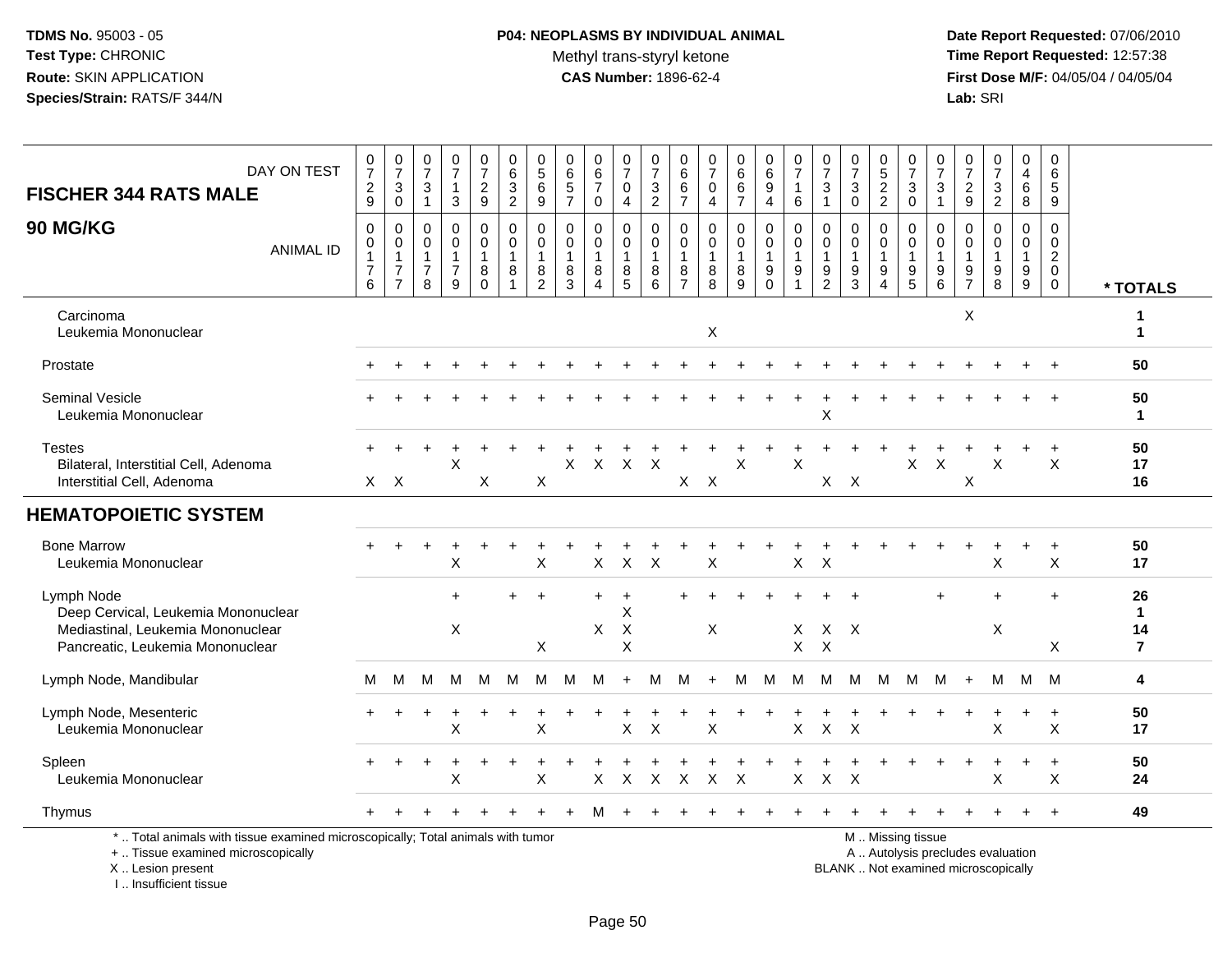# **P04: NEOPLASMS BY INDIVIDUAL ANIMAL**Methyl trans-styryl ketone<br>CAS Number: 1896-62-4

| DAY ON TEST<br><b>FISCHER 344 RATS MALE</b>                                                                                                                          | 0<br>$\overline{7}$<br>$\frac{2}{9}$          | $\begin{smallmatrix}0\\7\end{smallmatrix}$<br>$\sqrt{3}$<br>$\mathbf 0$           | 0<br>$\overline{7}$<br>3<br>$\mathbf{1}$ | 0<br>$\overline{7}$<br>$\mathbf{1}$<br>$\mathbf{3}$                         | $\frac{0}{7}$<br>$\frac{2}{9}$                      | $_{6}^{\rm 0}$<br>$\frac{3}{2}$                                       | $\begin{array}{c} 0 \\ 5 \end{array}$<br>$\,6$<br>$\boldsymbol{9}$      | $\begin{array}{c} 0 \\ 6 \end{array}$<br>$\sqrt{5}$<br>$\overline{7}$ | $\pmb{0}$<br>$6\phantom{a}$<br>$\overline{7}$<br>$\mathbf 0$      | 0<br>$\overline{7}$<br>0<br>$\overline{4}$ | 0<br>$\overline{7}$<br>$\ensuremath{\mathsf{3}}$<br>$\overline{2}$ | 0<br>$\,6$<br>6<br>$\overline{7}$ | $\frac{0}{7}$<br>$\pmb{0}$<br>$\overline{4}$         | $_6^0$<br>6<br>$\overline{7}$                 | $_{6}^{\rm 0}$<br>9<br>$\overline{4}$                                             | $\begin{array}{c} 0 \\ 7 \end{array}$<br>$\mathbf{1}$<br>6        | $\frac{0}{7}$<br>$\sqrt{3}$<br>$\overline{1}$               | $\frac{0}{7}$<br>$\sqrt{3}$<br>$\mathbf 0$           | 0<br>$\overline{5}$<br>$\overline{2}$<br>$\overline{2}$     | 0<br>$\overline{7}$<br>$\sqrt{3}$<br>$\mathbf 0$                      | 0<br>$\overline{7}$<br>3<br>$\mathbf{1}$ | $\frac{0}{7}$<br>$\frac{2}{9}$                                    | $\frac{0}{7}$<br>3<br>$\overline{2}$                                     | $\pmb{0}$<br>$\overline{4}$<br>6<br>8                           | 0<br>$\,6\,$<br>$\sqrt{5}$<br>9                                   |                                                                              |
|----------------------------------------------------------------------------------------------------------------------------------------------------------------------|-----------------------------------------------|-----------------------------------------------------------------------------------|------------------------------------------|-----------------------------------------------------------------------------|-----------------------------------------------------|-----------------------------------------------------------------------|-------------------------------------------------------------------------|-----------------------------------------------------------------------|-------------------------------------------------------------------|--------------------------------------------|--------------------------------------------------------------------|-----------------------------------|------------------------------------------------------|-----------------------------------------------|-----------------------------------------------------------------------------------|-------------------------------------------------------------------|-------------------------------------------------------------|------------------------------------------------------|-------------------------------------------------------------|-----------------------------------------------------------------------|------------------------------------------|-------------------------------------------------------------------|--------------------------------------------------------------------------|-----------------------------------------------------------------|-------------------------------------------------------------------|------------------------------------------------------------------------------|
| 90 MG/KG<br><b>ANIMAL ID</b>                                                                                                                                         | 0<br>0<br>$\mathbf{1}$<br>$\overline{7}$<br>6 | $\boldsymbol{0}$<br>$\pmb{0}$<br>$\mathbf{1}$<br>$\overline{7}$<br>$\overline{7}$ | 0<br>0<br>1<br>$\overline{7}$<br>8       | $\mathsf 0$<br>$\mathsf{O}\xspace$<br>$\mathbf{1}$<br>$\boldsymbol{7}$<br>9 | $\mathbf 0$<br>$\overline{0}$<br>1<br>8<br>$\Omega$ | $\pmb{0}$<br>$\ddot{\mathbf{0}}$<br>$\mathbf{1}$<br>8<br>$\mathbf{1}$ | $\mathsf{O}\xspace$<br>$\pmb{0}$<br>$\mathbf{1}$<br>8<br>$\overline{c}$ | $\mathbf 0$<br>$\mathbf 0$<br>$\overline{1}$<br>8<br>$\overline{3}$   | $\mathbf 0$<br>$\mathbf 0$<br>$\mathbf{1}$<br>8<br>$\overline{A}$ | 0<br>0<br>$\overline{1}$<br>8<br>5         | $\pmb{0}$<br>$\mathbf 0$<br>$\overline{1}$<br>8<br>$6\phantom{1}6$ | 0<br>0<br>8<br>$\overline{7}$     | $\mathsf 0$<br>$\mathbf 0$<br>$\mathbf{1}$<br>8<br>8 | $\mathsf{O}$<br>$\overline{0}$<br>1<br>8<br>9 | $\pmb{0}$<br>$\bar{0}$<br>$\mathbf{1}$<br>$\boldsymbol{9}$<br>$\ddot{\mathbf{0}}$ | $\mathbf 0$<br>$\pmb{0}$<br>$\overline{1}$<br>9<br>$\overline{1}$ | $\mathbf 0$<br>$\mathbf 0$<br>$\mathbf{1}$<br>$\frac{9}{2}$ | $\mathbf 0$<br>$\mathbf 0$<br>$\mathbf{1}$<br>9<br>3 | 0<br>$\mathbf 0$<br>$\mathbf{1}$<br>$9\,$<br>$\overline{4}$ | $\mathbf 0$<br>$\mathbf 0$<br>$\overline{1}$<br>$\boldsymbol{9}$<br>5 | 0<br>$\mathbf 0$<br>9<br>6               | $\mathbf 0$<br>$\mathbf 0$<br>$\mathbf{1}$<br>9<br>$\overline{7}$ | $\mathbf 0$<br>$\overline{0}$<br>1<br>9<br>$\overline{8}$                | $\pmb{0}$<br>$\mathbf 0$<br>$\mathbf{1}$<br>9<br>$\overline{9}$ | $\mathbf 0$<br>$\pmb{0}$<br>$\overline{a}$<br>$\overline{0}$<br>0 | * TOTALS                                                                     |
| Carcinoma, Metastatic, Thyroid Gland<br>Leukemia Mononuclear<br>Thymoma Benign                                                                                       |                                               |                                                                                   |                                          | X                                                                           |                                                     |                                                                       | $\times$                                                                |                                                                       |                                                                   |                                            |                                                                    |                                   |                                                      |                                               |                                                                                   |                                                                   | X                                                           |                                                      |                                                             |                                                                       | X                                        |                                                                   |                                                                          |                                                                 |                                                                   | 4<br>1                                                                       |
| <b>INTEGUMENTARY SYSTEM</b>                                                                                                                                          |                                               |                                                                                   |                                          |                                                                             |                                                     |                                                                       |                                                                         |                                                                       |                                                                   |                                            |                                                                    |                                   |                                                      |                                               |                                                                                   |                                                                   |                                                             |                                                      |                                                             |                                                                       |                                          |                                                                   |                                                                          |                                                                 |                                                                   |                                                                              |
| Mammary Gland<br>Adenoma<br>Fibroadenoma                                                                                                                             |                                               |                                                                                   |                                          |                                                                             |                                                     |                                                                       |                                                                         |                                                                       |                                                                   |                                            |                                                                    |                                   |                                                      |                                               |                                                                                   |                                                                   |                                                             |                                                      |                                                             |                                                                       |                                          |                                                                   |                                                                          |                                                                 |                                                                   | 49<br>1<br>$\mathbf{2}$                                                      |
| <b>Skin</b><br>Basal Cell Adenoma<br>Fibroma<br>Keratoacanthoma<br>Schwannoma Malignant<br>Squamous Cell Papilloma<br>Trichoepithelioma<br>Sebaceous Gland, Adenoma  |                                               |                                                                                   |                                          |                                                                             | X                                                   |                                                                       |                                                                         |                                                                       |                                                                   | $\ddot{}$<br>X                             | X                                                                  |                                   |                                                      | X                                             | $\sf X$                                                                           |                                                                   |                                                             |                                                      |                                                             |                                                                       |                                          |                                                                   | X                                                                        | X                                                               |                                                                   | 50<br>1<br>4<br>$\overline{\mathbf{2}}$<br>$\overline{\mathbf{2}}$<br>1<br>1 |
| <b>MUSCULOSKELETAL SYSTEM</b>                                                                                                                                        |                                               |                                                                                   |                                          |                                                                             |                                                     |                                                                       |                                                                         |                                                                       |                                                                   |                                            |                                                                    |                                   |                                                      |                                               |                                                                                   |                                                                   |                                                             |                                                      |                                                             |                                                                       |                                          |                                                                   |                                                                          |                                                                 |                                                                   |                                                                              |
| <b>Bone</b><br>Osteosarcoma                                                                                                                                          |                                               |                                                                                   |                                          |                                                                             |                                                     |                                                                       |                                                                         |                                                                       |                                                                   |                                            |                                                                    |                                   |                                                      |                                               |                                                                                   |                                                                   |                                                             |                                                      |                                                             |                                                                       |                                          |                                                                   |                                                                          |                                                                 |                                                                   | 50<br>1                                                                      |
| <b>Skeletal Muscle</b><br>Osteosarcoma, Metastatic, Uncertain Primary<br>Site                                                                                        |                                               |                                                                                   |                                          |                                                                             |                                                     |                                                                       |                                                                         |                                                                       |                                                                   |                                            |                                                                    |                                   |                                                      |                                               |                                                                                   |                                                                   |                                                             |                                                      |                                                             |                                                                       |                                          |                                                                   |                                                                          |                                                                 |                                                                   | 1<br>1                                                                       |
| <b>NERVOUS SYSTEM</b>                                                                                                                                                |                                               |                                                                                   |                                          |                                                                             |                                                     |                                                                       |                                                                         |                                                                       |                                                                   |                                            |                                                                    |                                   |                                                      |                                               |                                                                                   |                                                                   |                                                             |                                                      |                                                             |                                                                       |                                          |                                                                   |                                                                          |                                                                 |                                                                   |                                                                              |
| <b>Brain</b>                                                                                                                                                         |                                               |                                                                                   |                                          |                                                                             |                                                     |                                                                       |                                                                         |                                                                       |                                                                   |                                            |                                                                    |                                   |                                                      |                                               |                                                                                   |                                                                   |                                                             |                                                      |                                                             |                                                                       |                                          |                                                                   |                                                                          |                                                                 | $\div$                                                            | 50                                                                           |
| *  Total animals with tissue examined microscopically; Total animals with tumor<br>+  Tissue examined microscopically<br>X  Lesion present<br>L. Insufficient tissue |                                               |                                                                                   |                                          |                                                                             |                                                     |                                                                       |                                                                         |                                                                       |                                                                   |                                            |                                                                    |                                   |                                                      |                                               |                                                                                   |                                                                   |                                                             |                                                      |                                                             | M  Missing tissue                                                     |                                          |                                                                   | A  Autolysis precludes evaluation<br>BLANK  Not examined microscopically |                                                                 |                                                                   |                                                                              |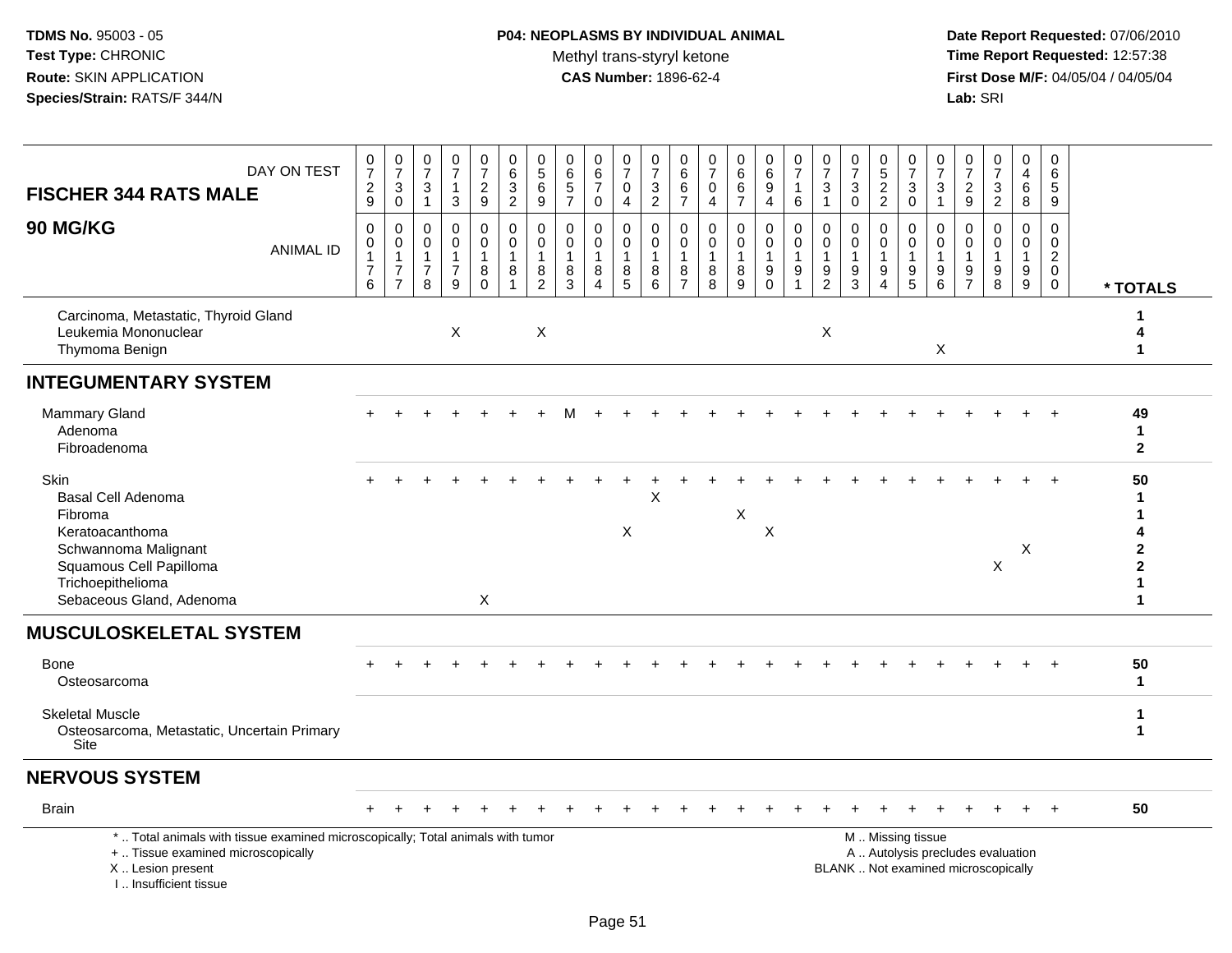# **P04: NEOPLASMS BY INDIVIDUAL ANIMAL**Methyl trans-styryl ketone<br>CAS Number: 1896-62-4

| DAY ON TEST<br><b>FISCHER 344 RATS MALE</b>                                                                                                                          |                  | $\frac{0}{7}$<br>$\frac{2}{9}$                                | $\frac{0}{7}$<br>$\frac{3}{0}$                                                        | $\frac{0}{7}$<br>3<br>$\mathbf{1}$ | $\begin{smallmatrix}0\\7\end{smallmatrix}$<br>$\mathbf{1}$<br>$\mathbf{3}$ | $\frac{0}{7}$<br>$\overline{c}$<br>9                         | $\mathbf 0$<br>$\,6\,$<br>$\frac{3}{2}$                         | $\begin{array}{c} 0 \\ 5 \end{array}$<br>$\,6\,$<br>$9\,$   | 0657                                                          | $\begin{array}{c} 0 \\ 6 \end{array}$<br>$\overline{7}$<br>$\mathbf 0$ | $\frac{0}{7}$<br>$\pmb{0}$<br>$\overline{4}$         | $\frac{0}{7}$<br>$\frac{3}{2}$                             | 0<br>6<br>6<br>$\overline{7}$                           | 0<br>$\overline{7}$<br>$\pmb{0}$<br>$\overline{4}$ | $\begin{array}{c} 0 \\ 6 \end{array}$<br>$rac{6}{7}$               | $\begin{matrix} 0 \\ 6 \\ 9 \end{matrix}$<br>$\overline{4}$ | $\frac{0}{7}$<br>$\mathbf{1}$<br>6                                               | $\frac{0}{7}$<br>3<br>$\overline{1}$                   | $\frac{0}{7}$<br>$\ensuremath{\mathsf{3}}$<br>$\mathbf 0$   | $\begin{array}{c} 0 \\ 5 \\ 2 \end{array}$<br>$\overline{2}$ | 0<br>$\overline{7}$<br>$\frac{3}{0}$                                                      | $\begin{array}{c} 0 \\ 7 \end{array}$<br>$\ensuremath{\mathsf{3}}$<br>$\mathbf{1}$ | $\frac{0}{7}$<br>$\frac{2}{9}$                                | $\frac{0}{7}$<br>$\sqrt{3}$<br>$\overline{2}$                            | $\pmb{0}$<br>$\overline{4}$<br>$\overline{6}$<br>8                  | $\mathbf 0$<br>6<br>5<br>$\boldsymbol{9}$                        |                                          |
|----------------------------------------------------------------------------------------------------------------------------------------------------------------------|------------------|---------------------------------------------------------------|---------------------------------------------------------------------------------------|------------------------------------|----------------------------------------------------------------------------|--------------------------------------------------------------|-----------------------------------------------------------------|-------------------------------------------------------------|---------------------------------------------------------------|------------------------------------------------------------------------|------------------------------------------------------|------------------------------------------------------------|---------------------------------------------------------|----------------------------------------------------|--------------------------------------------------------------------|-------------------------------------------------------------|----------------------------------------------------------------------------------|--------------------------------------------------------|-------------------------------------------------------------|--------------------------------------------------------------|-------------------------------------------------------------------------------------------|------------------------------------------------------------------------------------|---------------------------------------------------------------|--------------------------------------------------------------------------|---------------------------------------------------------------------|------------------------------------------------------------------|------------------------------------------|
| 90 MG/KG                                                                                                                                                             | <b>ANIMAL ID</b> | 0<br>$\pmb{0}$<br>$\mathbf{1}$<br>$\boldsymbol{7}$<br>$\,6\,$ | $\mathbf 0$<br>$\boldsymbol{0}$<br>$\mathbf{1}$<br>$\boldsymbol{7}$<br>$\overline{7}$ | 0<br>0<br>1<br>$\overline{7}$<br>8 | 0<br>$\mathbf 0$<br>$\mathbf{1}$<br>$\boldsymbol{7}$<br>9                  | $\pmb{0}$<br>$\mathbf 0$<br>$\mathbf{1}$<br>8<br>$\mathbf 0$ | $\pmb{0}$<br>$\mathbf 0$<br>$\mathbf{1}$<br>8<br>$\overline{1}$ | $\mathbf 0$<br>$\mathbf 0$<br>$\mathbf{1}$<br>$\frac{8}{2}$ | $\mathbf 0$<br>$\mathbf 0$<br>$\overline{1}$<br>$\frac{8}{3}$ | $\mathbf 0$<br>$\mathbf 0$<br>$\mathbf{1}$<br>8<br>$\overline{4}$      | 0<br>$\mathsf{O}\xspace$<br>1<br>8<br>$\overline{5}$ | $\pmb{0}$<br>$\mathsf{O}\xspace$<br>$\mathbf{1}$<br>$^8_6$ | 0<br>$\mathbf 0$<br>$\mathbf{1}$<br>8<br>$\overline{7}$ | 0<br>0<br>$\mathbf{1}$<br>$_{8}^8$                 | $\mathbf 0$<br>$\mathsf{O}\xspace$<br>$\mathbf{1}$<br>$\bf 8$<br>9 | $\pmb{0}$<br>$\pmb{0}$<br>$\overline{1}$<br>$_{0}^{9}$      | $\mathbf 0$<br>$\mathbf 0$<br>$\overline{1}$<br>$\boldsymbol{9}$<br>$\mathbf{1}$ | $\mathbf 0$<br>$\mathbf 0$<br>1<br>9<br>$\overline{c}$ | $\mathbf 0$<br>$\mathbf 0$<br>$\mathbf{1}$<br>$\frac{9}{3}$ | $\mathbf 0$<br>$\mathbf 0$<br>1<br>9<br>$\overline{4}$       | $\pmb{0}$<br>$\mathsf{O}\xspace$<br>$\mathbf{1}$<br>$\begin{array}{c} 9 \\ 5 \end{array}$ | $\mathbf 0$<br>$\mathsf 0$<br>$\mathbf{1}$<br>9<br>$6\phantom{a}$                  | $\mathbf 0$<br>$\mathbf 0$<br>$\overline{1}$<br>$\frac{9}{7}$ | $\mathbf 0$<br>$\mathbf 0$<br>$\overline{1}$<br>9<br>8                   | $\mathbf 0$<br>$\mathbf 0$<br>$\mathbf{1}$<br>$\boldsymbol{9}$<br>9 | $\mathbf 0$<br>$\mathbf 0$<br>$\overline{2}$<br>$\mathbf 0$<br>0 | * TOTALS                                 |
| Carcinoma, Metastatic, Pituitary Gland<br>Leukemia Mononuclear                                                                                                       |                  |                                                               |                                                                                       |                                    |                                                                            |                                                              |                                                                 |                                                             |                                                               |                                                                        |                                                      |                                                            |                                                         | X                                                  |                                                                    |                                                             |                                                                                  |                                                        |                                                             |                                                              |                                                                                           |                                                                                    |                                                               |                                                                          |                                                                     |                                                                  | $\boldsymbol{2}$<br>$\mathbf{1}$         |
| Peripheral Nerve                                                                                                                                                     |                  |                                                               |                                                                                       |                                    |                                                                            |                                                              | $+$                                                             |                                                             |                                                               |                                                                        |                                                      |                                                            | $+$                                                     |                                                    |                                                                    |                                                             |                                                                                  |                                                        |                                                             |                                                              |                                                                                           |                                                                                    |                                                               |                                                                          |                                                                     |                                                                  | 3                                        |
| Spinal Cord                                                                                                                                                          |                  |                                                               |                                                                                       |                                    |                                                                            |                                                              | $+$                                                             |                                                             |                                                               |                                                                        |                                                      |                                                            | $+$                                                     |                                                    |                                                                    |                                                             |                                                                                  |                                                        |                                                             |                                                              |                                                                                           |                                                                                    |                                                               |                                                                          |                                                                     |                                                                  | 3                                        |
| <b>RESPIRATORY SYSTEM</b>                                                                                                                                            |                  |                                                               |                                                                                       |                                    |                                                                            |                                                              |                                                                 |                                                             |                                                               |                                                                        |                                                      |                                                            |                                                         |                                                    |                                                                    |                                                             |                                                                                  |                                                        |                                                             |                                                              |                                                                                           |                                                                                    |                                                               |                                                                          |                                                                     |                                                                  |                                          |
| Lung<br>Alveolar/Bronchiolar Adenoma<br>Leukemia Mononuclear<br>Osteosarcoma, Metastatic, Bone                                                                       |                  |                                                               |                                                                                       |                                    | $\mathsf X$                                                                |                                                              |                                                                 | $\times$                                                    |                                                               |                                                                        | $X$ $X$                                              |                                                            |                                                         | X                                                  |                                                                    |                                                             |                                                                                  | $X$ $X$                                                |                                                             |                                                              |                                                                                           |                                                                                    |                                                               | X                                                                        |                                                                     |                                                                  | 50<br>$\mathbf{2}$<br>12<br>$\mathbf{1}$ |
| Nose                                                                                                                                                                 |                  |                                                               |                                                                                       |                                    |                                                                            |                                                              |                                                                 |                                                             |                                                               |                                                                        |                                                      |                                                            |                                                         |                                                    |                                                                    |                                                             |                                                                                  |                                                        |                                                             |                                                              |                                                                                           |                                                                                    |                                                               |                                                                          |                                                                     |                                                                  | 50                                       |
| Trachea                                                                                                                                                              |                  | $+$                                                           |                                                                                       |                                    |                                                                            |                                                              |                                                                 |                                                             |                                                               |                                                                        |                                                      |                                                            |                                                         |                                                    |                                                                    |                                                             |                                                                                  |                                                        |                                                             |                                                              |                                                                                           |                                                                                    |                                                               |                                                                          |                                                                     | $\ddot{}$                                                        | 50                                       |
| <b>SPECIAL SENSES SYSTEM</b>                                                                                                                                         |                  |                                                               |                                                                                       |                                    |                                                                            |                                                              |                                                                 |                                                             |                                                               |                                                                        |                                                      |                                                            |                                                         |                                                    |                                                                    |                                                             |                                                                                  |                                                        |                                                             |                                                              |                                                                                           |                                                                                    |                                                               |                                                                          |                                                                     |                                                                  |                                          |
| Eye                                                                                                                                                                  |                  |                                                               |                                                                                       |                                    |                                                                            |                                                              |                                                                 |                                                             |                                                               |                                                                        |                                                      |                                                            |                                                         |                                                    |                                                                    |                                                             |                                                                                  |                                                        |                                                             |                                                              |                                                                                           |                                                                                    |                                                               |                                                                          |                                                                     |                                                                  | 50                                       |
| <b>Harderian Gland</b><br>Leukemia Mononuclear                                                                                                                       |                  |                                                               |                                                                                       |                                    |                                                                            |                                                              |                                                                 |                                                             |                                                               | $\mathsf X$                                                            |                                                      |                                                            |                                                         |                                                    |                                                                    |                                                             |                                                                                  |                                                        |                                                             |                                                              |                                                                                           |                                                                                    |                                                               |                                                                          |                                                                     |                                                                  | 50<br>$\mathbf 1$                        |
| Zymbal's Gland<br>Carcinoma                                                                                                                                          |                  |                                                               |                                                                                       |                                    |                                                                            |                                                              |                                                                 |                                                             |                                                               |                                                                        |                                                      |                                                            |                                                         |                                                    |                                                                    |                                                             |                                                                                  |                                                        |                                                             |                                                              |                                                                                           |                                                                                    |                                                               |                                                                          |                                                                     |                                                                  | $\mathbf{1}$<br>$\mathbf{1}$             |
| <b>URINARY SYSTEM</b>                                                                                                                                                |                  |                                                               |                                                                                       |                                    |                                                                            |                                                              |                                                                 |                                                             |                                                               |                                                                        |                                                      |                                                            |                                                         |                                                    |                                                                    |                                                             |                                                                                  |                                                        |                                                             |                                                              |                                                                                           |                                                                                    |                                                               |                                                                          |                                                                     |                                                                  |                                          |
| Kidney                                                                                                                                                               |                  |                                                               |                                                                                       |                                    |                                                                            |                                                              |                                                                 |                                                             |                                                               |                                                                        |                                                      |                                                            |                                                         |                                                    |                                                                    |                                                             |                                                                                  |                                                        |                                                             |                                                              |                                                                                           |                                                                                    |                                                               |                                                                          |                                                                     |                                                                  | 50                                       |
| *  Total animals with tissue examined microscopically; Total animals with tumor<br>+  Tissue examined microscopically<br>X  Lesion present<br>L. Insufficient tissue |                  |                                                               |                                                                                       |                                    |                                                                            |                                                              |                                                                 |                                                             |                                                               |                                                                        |                                                      |                                                            |                                                         |                                                    |                                                                    |                                                             |                                                                                  |                                                        |                                                             | M  Missing tissue                                            |                                                                                           |                                                                                    |                                                               | A  Autolysis precludes evaluation<br>BLANK  Not examined microscopically |                                                                     |                                                                  |                                          |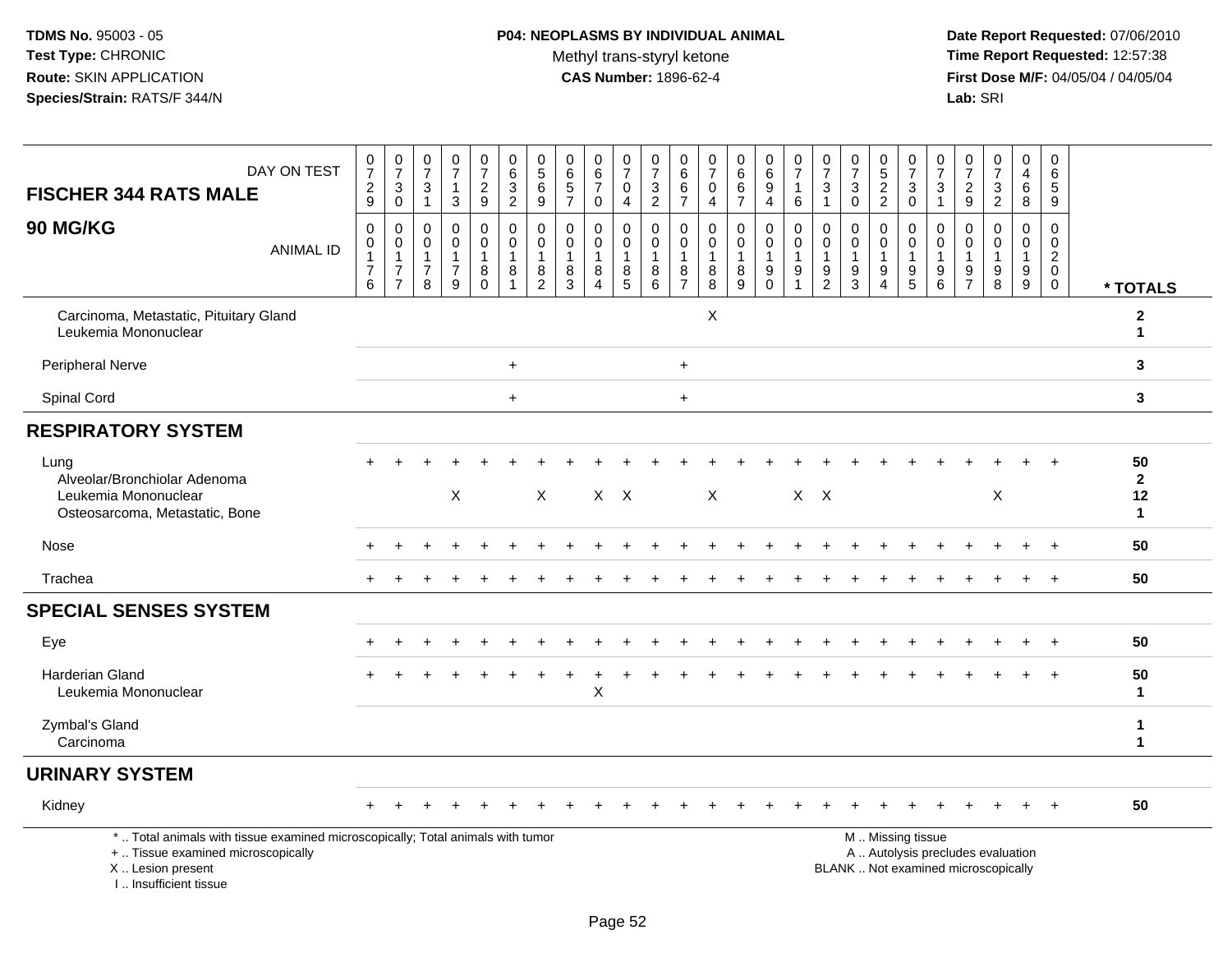# **P04: NEOPLASMS BY INDIVIDUAL ANIMAL**Methyl trans-styryl ketone<br>CAS Number: 1896-62-4

 **Date Report Requested:** 07/06/2010 **Time Report Requested:** 12:57:38 **First Dose M/F:** 04/05/04 / 04/05/04<br>**Lab:** SRI **Lab:** SRI

| DAY ON TEST<br><b>FISCHER 344 RATS MALE</b>                      | $\frac{0}{7}$<br>$\sqrt{2}$<br>9 | $\frac{0}{7}$<br>3<br>0                            | $\mathbf 0$<br>$\overline{7}$<br>$\mathbf{3}$          | $\frac{0}{7}$<br>3            | $\frac{0}{7}$<br>$\overline{c}$<br>9 | $\begin{matrix} 0 \\ 6 \end{matrix}$<br>$\sqrt{3}$<br>$\overline{2}$ | $\frac{0}{5}$<br>$\,6\,$<br>9 | $\frac{0}{6}$<br>5<br>$\rightarrow$ | 6<br>⇁ | $\frac{0}{7}$<br>0            | $\frac{0}{7}$<br>$\ensuremath{\mathsf{3}}$<br>◠ | $\begin{matrix} 0 \\ 6 \end{matrix}$<br>$\,6\,$<br>$\rightarrow$ | $\frac{0}{7}$<br>$\pmb{0}$<br>4                            | $0\over 6$<br>6<br>$\rightarrow$ | $\begin{matrix} 0 \\ 6 \end{matrix}$<br>$9\,$<br>4 | $\frac{0}{7}$<br>6                   | $\overline{ }$<br>3 | $\frac{0}{7}$<br>$\mathbf{3}$<br>$\Omega$ | $\begin{matrix} 0 \\ 5 \end{matrix}$<br>$\overline{c}$<br>$\overline{2}$ | 0<br>$\overline{7}$<br>$\mathbf{3}$ | $\overline{ }$<br>3 | $\overline{ }$<br>$\overline{\mathbf{c}}$<br>9 | $\frac{0}{7}$<br>3<br>$\overline{2}$ | $\mathbf 0$<br>4<br>6<br>8 | 0<br>6<br>5<br>9                                               |                            |
|------------------------------------------------------------------|----------------------------------|----------------------------------------------------|--------------------------------------------------------|-------------------------------|--------------------------------------|----------------------------------------------------------------------|-------------------------------|-------------------------------------|--------|-------------------------------|-------------------------------------------------|------------------------------------------------------------------|------------------------------------------------------------|----------------------------------|----------------------------------------------------|--------------------------------------|---------------------|-------------------------------------------|--------------------------------------------------------------------------|-------------------------------------|---------------------|------------------------------------------------|--------------------------------------|----------------------------|----------------------------------------------------------------|----------------------------|
| <b>90 MG/KG</b><br><b>ANIMAL ID</b>                              | 0<br>0<br>$\overline{ }$<br>6    | 0<br>$\pmb{0}$<br>$\overline{ }$<br>$\overline{ }$ | $\boldsymbol{0}$<br>$\mathbf 0$<br>$\overline{ }$<br>8 | $_0^0$<br>$\overline{ }$<br>9 | 0<br>0<br>8                          | $\begin{smallmatrix} 0\\0 \end{smallmatrix}$<br>$\,8\,$              | 0<br>8<br>$\overline{2}$      | 8<br>3                              | 8<br>4 | $\mathsf{O}\xspace$<br>8<br>5 | 0<br>8<br>6                                     | 0<br>$\pmb{0}$<br>$\frac{8}{7}$                                  | $\begin{smallmatrix}0\\0\end{smallmatrix}$<br>$\bf 8$<br>8 | 0<br>0<br>8<br>9                 | $\pmb{0}$<br>9<br>$\Omega$                         | $\boldsymbol{0}$<br>$\mathbf 0$<br>9 | 9<br>$\overline{2}$ | 0<br>$\pmb{0}$<br>9<br>3                  | 0<br>$\pmb{0}$<br>9<br>$\overline{4}$                                    | $\pmb{0}$<br>9<br>5                 | 9<br>6              | $\frac{9}{7}$                                  | 0<br>0<br>9<br>8                     | 0<br>$\pmb{0}$<br>9<br>9   | 0<br>$\mathbf 0$<br>$\overline{2}$<br>$\pmb{0}$<br>$\mathbf 0$ | * TOTALS                   |
| Leukemia Mononuclear                                             |                                  |                                                    |                                                        | X                             |                                      |                                                                      |                               |                                     |        | X                             |                                                 |                                                                  |                                                            |                                  |                                                    |                                      | X X X               |                                           |                                                                          |                                     |                     |                                                |                                      |                            |                                                                |                            |
| <b>Urinary Bladder</b><br>Leukemia Mononuclear                   |                                  |                                                    |                                                        |                               |                                      |                                                                      |                               |                                     |        |                               |                                                 |                                                                  |                                                            |                                  |                                                    |                                      | X                   |                                           |                                                                          |                                     |                     |                                                |                                      | $+$                        | $+$                                                            | 50                         |
| <b>SYSTEMIC LESIONS</b>                                          |                                  |                                                    |                                                        |                               |                                      |                                                                      |                               |                                     |        |                               |                                                 |                                                                  |                                                            |                                  |                                                    |                                      |                     |                                           |                                                                          |                                     |                     |                                                |                                      |                            |                                                                |                            |
| Multiple Organ<br>Leukemia Mononuclear<br>Mesothelioma Malignant |                                  |                                                    |                                                        | X                             | X                                    |                                                                      | X                             |                                     | X.     | X                             | $\times$                                        | $\times$                                                         | $X \times$                                                 |                                  |                                                    | $\times$                             | $X$ $X$             |                                           |                                                                          | X                                   |                     |                                                | X                                    |                            | $\div$<br>X                                                    | 50<br>24<br>$\overline{2}$ |

\*\*\* END OF MALE DATA \*\*\*

\* .. Total animals with tissue examined microscopically; Total animals with tumor

+ .. Tissue examined microscopically

X .. Lesion present

I .. Insufficient tissue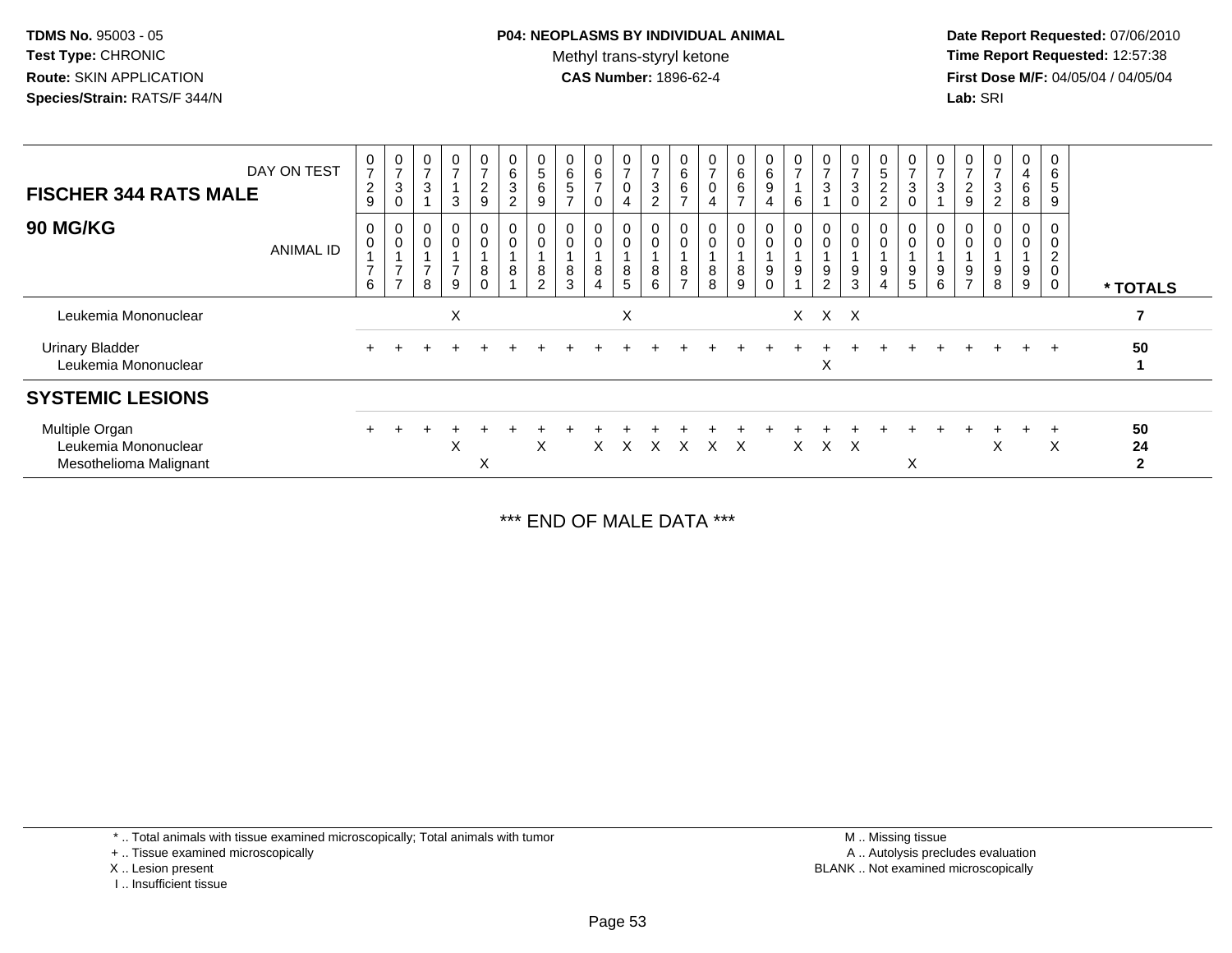**Date Report Requested:** 07/06/2010 **Time Report Requested:** 12:57:38 **First Dose M/F:** 04/05/04 / 04/05/04<br>**Lab:** SRI **Lab:** SRI

| <b>FISCHER 344 RATS FEMALE</b>                 | DAY ON TEST      | $\begin{array}{c} 0 \\ 7 \end{array}$<br>$\overline{3}$<br>$\mathbf{3}$ | $\begin{array}{c} 0 \\ 6 \\ 7 \end{array}$<br>$5\phantom{.0}$                   | $\begin{array}{c} 0 \\ 6 \\ 5 \end{array}$<br>9                 | $\begin{matrix} 0 \\ 7 \end{matrix}$<br>$\mathbf{3}$<br>3                     | $\pmb{0}$<br>$\begin{array}{c} 6 \\ 2 \\ 9 \end{array}$ | $\begin{array}{c} 0 \\ 7 \end{array}$<br>$\overline{3}$<br>$\mathbf{3}$ | $\frac{0}{7}$<br>3<br>3                                   | $\begin{array}{c} 0 \\ 7 \end{array}$<br>$\mathbf{1}$<br>0 | $\begin{array}{c} 0 \\ 6 \end{array}$<br>$\overline{4}$<br>$\overline{4}$ | $\begin{array}{c} 0 \\ 7 \end{array}$<br>$\ensuremath{\mathsf{3}}$<br>$6\phantom{1}$ | $\frac{0}{7}$<br>$\sqrt{3}$<br>$\mathbf{3}$       | $\frac{0}{7}$<br>3<br>$\,6\,$                        | $\frac{0}{7}$<br>$\sqrt{3}$<br>$\mathbf{3}$       | $\frac{0}{7}$<br>$\mathbf{3}$<br>$\overline{2}$ | $\frac{0}{7}$<br>$\mathbf{3}$<br>3                      | $\frac{0}{7}$<br>$\ensuremath{\mathsf{3}}$<br>$\mathbf{3}$ | $\frac{0}{7}$<br>$\sqrt{3}$<br>6                                     | $\frac{0}{7}$<br>3<br>6                                 | $\frac{0}{7}$<br>3<br>$\,6\,$                         | $\begin{array}{c} 0 \\ 6 \\ 5 \end{array}$<br>$\mathbf 0$  | $\begin{matrix} 0 \\ 6 \\ 3 \end{matrix}$<br>$\overline{c}$ | 0<br>$\overline{7}$<br>$\mathbf{3}$<br>$\sqrt{2}$ | $\pmb{0}$<br>$\overline{4}$<br>$\overline{2}$<br>$6\phantom{1}6$ | 0<br>$\overline{7}$<br>$\ensuremath{\mathsf{3}}$<br>$\sqrt{2}$ | $\mathbf 0$<br>$\overline{7}$<br>3<br>$\overline{2}$ |                   |
|------------------------------------------------|------------------|-------------------------------------------------------------------------|---------------------------------------------------------------------------------|-----------------------------------------------------------------|-------------------------------------------------------------------------------|---------------------------------------------------------|-------------------------------------------------------------------------|-----------------------------------------------------------|------------------------------------------------------------|---------------------------------------------------------------------------|--------------------------------------------------------------------------------------|---------------------------------------------------|------------------------------------------------------|---------------------------------------------------|-------------------------------------------------|---------------------------------------------------------|------------------------------------------------------------|----------------------------------------------------------------------|---------------------------------------------------------|-------------------------------------------------------|------------------------------------------------------------|-------------------------------------------------------------|---------------------------------------------------|------------------------------------------------------------------|----------------------------------------------------------------|------------------------------------------------------|-------------------|
| 0 MG/KG                                        | <b>ANIMAL ID</b> | 0<br>$\begin{smallmatrix} 0\\2\\0 \end{smallmatrix}$<br>$\overline{1}$  | $\boldsymbol{0}$<br>$\begin{matrix} 0 \\ 2 \\ 0 \end{matrix}$<br>$\overline{c}$ | 0<br>$\mathbf 0$<br>$\overline{\mathbf{c}}$<br>$\mathbf 0$<br>3 | $\mathbf 0$<br>$\mathbf 0$<br>$\overline{2}$<br>$\mathbf 0$<br>$\overline{4}$ | 0<br>$\mathbf 0$<br>$\frac{2}{0}$<br>$\overline{5}$     | $\mathbf 0$<br>$\mathbf 0$<br>$\frac{2}{0}$<br>6                        | 0<br>0<br>$\overline{a}$<br>$\mathbf 0$<br>$\overline{7}$ | 0<br>$\mathbf 0$<br>$\boldsymbol{2}$<br>$\mathbf 0$<br>8   | $\mathbf 0$<br>$\mathbf 0$<br>$\frac{2}{0}$<br>9                          | 0<br>$\mathbf 0$<br>$\frac{2}{1}$<br>$\mathbf 0$                                     | 0<br>$\mathbf 0$<br>$\frac{2}{1}$<br>$\mathbf{1}$ | 0<br>$\mathbf 0$<br>$\overline{c}$<br>$\overline{c}$ | $\mathbf 0$<br>$\frac{0}{2}$<br>1<br>$\mathbf{3}$ | $\mathbf 0$<br>$\frac{0}{2}$<br>$\overline{4}$  | 0<br>$\mathbf 0$<br>$\overline{2}$<br>$\mathbf{1}$<br>5 | $\begin{array}{c} 0 \\ 0 \\ 2 \\ 1 \end{array}$<br>6       | 0<br>$\mathbf 0$<br>$\overline{2}$<br>$\mathbf{1}$<br>$\overline{7}$ | 0<br>$\mathbf 0$<br>$\overline{2}$<br>$\mathbf{1}$<br>8 | 0<br>$\pmb{0}$<br>$\overline{2}$<br>$\mathbf{1}$<br>9 | $\mathbf 0$<br>$\mathbf 0$<br>$\frac{2}{2}$<br>$\mathbf 0$ | 0<br>$\pmb{0}$<br>$\frac{2}{2}$<br>$\overline{1}$           | 0<br>0<br>$\frac{2}{2}$                           | $\mathbf 0$<br>$\mathbf 0$<br>$\frac{2}{2}$<br>$\mathbf{3}$      | 0<br>$\mathbf 0$<br>$\frac{2}{2}$<br>$\overline{4}$            | 0<br>$\mathbf 0$<br>$\frac{2}{2}$<br>5               | females<br>(cont) |
| <b>ALIMENTARY SYSTEM</b>                       |                  |                                                                         |                                                                                 |                                                                 |                                                                               |                                                         |                                                                         |                                                           |                                                            |                                                                           |                                                                                      |                                                   |                                                      |                                                   |                                                 |                                                         |                                                            |                                                                      |                                                         |                                                       |                                                            |                                                             |                                                   |                                                                  |                                                                |                                                      |                   |
| Esophagus                                      |                  |                                                                         |                                                                                 |                                                                 |                                                                               |                                                         |                                                                         |                                                           |                                                            |                                                                           |                                                                                      |                                                   |                                                      |                                                   |                                                 |                                                         |                                                            |                                                                      |                                                         |                                                       |                                                            |                                                             |                                                   |                                                                  |                                                                |                                                      |                   |
| Intestine Large, Cecum                         |                  |                                                                         |                                                                                 |                                                                 |                                                                               |                                                         |                                                                         |                                                           |                                                            |                                                                           |                                                                                      |                                                   |                                                      |                                                   |                                                 |                                                         |                                                            |                                                                      |                                                         |                                                       |                                                            |                                                             |                                                   |                                                                  |                                                                |                                                      |                   |
| Intestine Large, Colon                         |                  |                                                                         |                                                                                 |                                                                 |                                                                               |                                                         |                                                                         |                                                           |                                                            |                                                                           |                                                                                      |                                                   |                                                      |                                                   |                                                 |                                                         |                                                            |                                                                      |                                                         |                                                       |                                                            |                                                             |                                                   |                                                                  |                                                                |                                                      |                   |
| Intestine Large, Rectum                        |                  |                                                                         |                                                                                 |                                                                 |                                                                               |                                                         |                                                                         |                                                           |                                                            |                                                                           |                                                                                      |                                                   |                                                      |                                                   |                                                 |                                                         |                                                            |                                                                      |                                                         |                                                       |                                                            |                                                             |                                                   |                                                                  |                                                                | $\overline{1}$                                       |                   |
| Intestine Small, Duodenum                      |                  |                                                                         |                                                                                 |                                                                 |                                                                               |                                                         |                                                                         |                                                           |                                                            |                                                                           |                                                                                      |                                                   |                                                      |                                                   |                                                 |                                                         |                                                            |                                                                      |                                                         |                                                       |                                                            |                                                             |                                                   |                                                                  |                                                                | $+$                                                  |                   |
| Intestine Small, Ileum                         |                  |                                                                         |                                                                                 |                                                                 |                                                                               |                                                         |                                                                         |                                                           |                                                            |                                                                           |                                                                                      |                                                   |                                                      |                                                   |                                                 |                                                         |                                                            |                                                                      |                                                         |                                                       |                                                            |                                                             |                                                   |                                                                  | $+$                                                            | $^{+}$                                               |                   |
| Intestine Small, Jejunum                       |                  |                                                                         |                                                                                 |                                                                 |                                                                               |                                                         |                                                                         |                                                           |                                                            |                                                                           |                                                                                      |                                                   |                                                      |                                                   |                                                 |                                                         |                                                            |                                                                      |                                                         |                                                       |                                                            |                                                             |                                                   |                                                                  |                                                                | $+$                                                  |                   |
| Liver<br>Leukemia Mononuclear                  |                  |                                                                         |                                                                                 |                                                                 | X                                                                             |                                                         | $\mathsf{X}$                                                            | $\mathsf X$                                               | $\boldsymbol{\mathsf{X}}$                                  |                                                                           | $\boldsymbol{\mathsf{X}}$                                                            |                                                   | X                                                    |                                                   |                                                 | $\sf X$                                                 |                                                            |                                                                      |                                                         | $\sf X$                                               |                                                            |                                                             |                                                   |                                                                  |                                                                |                                                      |                   |
| Mesentery<br>Leukemia Mononuclear              |                  |                                                                         | $\ddot{}$                                                                       |                                                                 |                                                                               |                                                         |                                                                         |                                                           | $\ddot{}$<br>$\mathsf X$                                   | $\ddot{}$                                                                 |                                                                                      |                                                   | $\ddot{}$                                            | $\ddot{}$                                         |                                                 |                                                         |                                                            |                                                                      |                                                         |                                                       | $\ddot{}$                                                  | $+$                                                         | $\overline{+}$                                    |                                                                  |                                                                |                                                      |                   |
| Pancreas<br>Leukemia Mononuclear               |                  |                                                                         |                                                                                 |                                                                 |                                                                               | A                                                       | $+$<br>X                                                                |                                                           |                                                            |                                                                           |                                                                                      |                                                   |                                                      |                                                   |                                                 |                                                         |                                                            |                                                                      |                                                         |                                                       |                                                            |                                                             |                                                   |                                                                  |                                                                |                                                      |                   |
| <b>Salivary Glands</b><br>Leukemia Mononuclear |                  |                                                                         |                                                                                 |                                                                 |                                                                               |                                                         |                                                                         |                                                           |                                                            |                                                                           |                                                                                      |                                                   |                                                      |                                                   |                                                 |                                                         |                                                            |                                                                      |                                                         |                                                       |                                                            |                                                             |                                                   |                                                                  |                                                                |                                                      |                   |
| Stomach, Forestomach                           |                  |                                                                         |                                                                                 |                                                                 |                                                                               |                                                         |                                                                         |                                                           |                                                            |                                                                           |                                                                                      |                                                   |                                                      |                                                   |                                                 |                                                         |                                                            |                                                                      |                                                         |                                                       |                                                            |                                                             |                                                   |                                                                  |                                                                |                                                      |                   |

\* .. Total animals with tissue examined microscopically; Total animals with tumor

+ .. Tissue examined microscopically

X .. Lesion present

I .. Insufficient tissue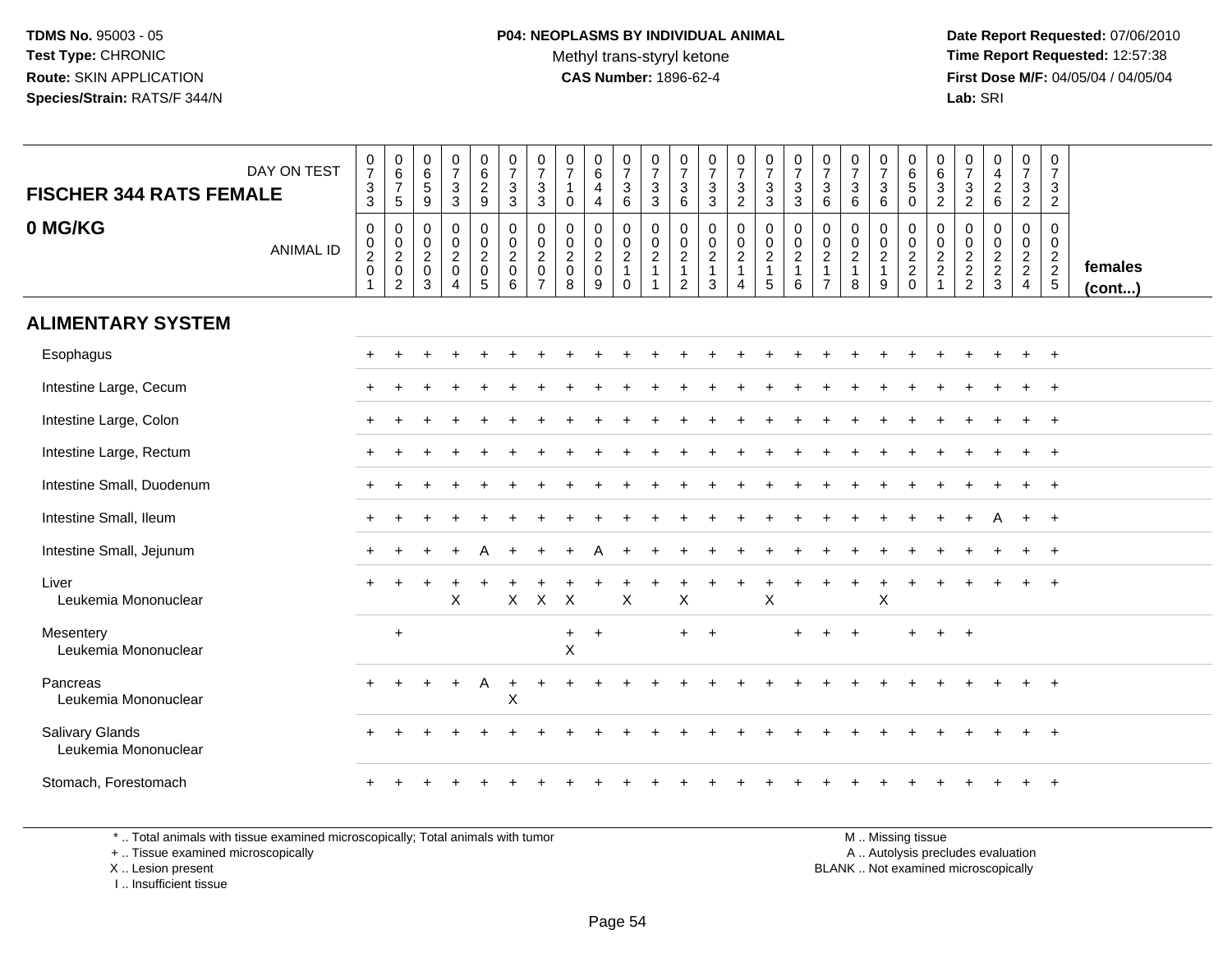**Date Report Requested:** 07/06/2010 **Time Report Requested:** 12:57:38 **First Dose M/F:** 04/05/04 / 04/05/04<br>Lab: SRI **Lab:** SRI

| <b>FISCHER 344 RATS FEMALE</b>                                                                                                             | DAY ON TEST      | $\pmb{0}$<br>$\overline{7}$<br>$\frac{3}{3}$                      | 0<br>$6\phantom{a}$<br>$\overline{7}$<br>$\sqrt{5}$                                  | 0<br>$\,6\,$<br>5<br>$\boldsymbol{9}$                            | $\frac{0}{7}$<br>$_3^3$                                        | $\begin{array}{c} 0 \\ 6 \end{array}$<br>$\frac{2}{9}$ | $\frac{0}{7}$<br>$\frac{3}{3}$               | 0<br>$\overline{7}$<br>3<br>3                                              | 0<br>$\overline{7}$<br>$\mathbf{1}$<br>$\mathbf 0$             | $_6^0$<br>$\overline{4}$<br>$\overline{4}$                       | $\frac{0}{7}$<br>$\mathbf{3}$<br>6                    | 0<br>$\overline{7}$<br>$_3^3$                                        | 0<br>$\overline{7}$<br>3<br>$\,6\,$                               | 0<br>$\overline{7}$<br>$\mathbf{3}$<br>$\mathbf{3}$               | $\frac{0}{7}$<br>$\frac{3}{2}$                          | $\frac{0}{7}$<br>$\frac{3}{3}$                                       | $\frac{0}{7}$<br>$\sqrt{3}$<br>$\overline{3}$                     | $\frac{0}{7}$<br>$^3$ 6                                              | $\frac{0}{7}$<br>$\sqrt{3}$<br>6                              | 0<br>$\overline{7}$<br>3<br>$\,6$                       | 0<br>$\,6\,$<br>$\,$ 5 $\,$<br>0                       | 0<br>$\,6$<br>$\sqrt{3}$<br>$\overline{2}$                                     | 0<br>$\overline{7}$<br>3<br>$\overline{2}$                                | $\begin{smallmatrix}0\\4\end{smallmatrix}$<br>$\begin{array}{c} 2 \\ 6 \end{array}$ | 0<br>$\overline{7}$<br>3<br>$\overline{2}$                     | 0<br>$\overline{7}$<br>3<br>$\overline{2}$                 |                         |
|--------------------------------------------------------------------------------------------------------------------------------------------|------------------|-------------------------------------------------------------------|--------------------------------------------------------------------------------------|------------------------------------------------------------------|----------------------------------------------------------------|--------------------------------------------------------|----------------------------------------------|----------------------------------------------------------------------------|----------------------------------------------------------------|------------------------------------------------------------------|-------------------------------------------------------|----------------------------------------------------------------------|-------------------------------------------------------------------|-------------------------------------------------------------------|---------------------------------------------------------|----------------------------------------------------------------------|-------------------------------------------------------------------|----------------------------------------------------------------------|---------------------------------------------------------------|---------------------------------------------------------|--------------------------------------------------------|--------------------------------------------------------------------------------|---------------------------------------------------------------------------|-------------------------------------------------------------------------------------|----------------------------------------------------------------|------------------------------------------------------------|-------------------------|
| 0 MG/KG                                                                                                                                    | <b>ANIMAL ID</b> | $\mathbf 0$<br>$\boldsymbol{0}$<br>$\sqrt{2}$<br>$\mathbf 0$<br>1 | $\mathbf 0$<br>$\mathbf 0$<br>$\boldsymbol{2}$<br>$\boldsymbol{0}$<br>$\overline{2}$ | $\mathbf 0$<br>$\mathbf 0$<br>$\overline{2}$<br>$\mathbf 0$<br>3 | $\mathbf 0$<br>$\mathbf 0$<br>$\overline{2}$<br>$\pmb{0}$<br>4 | 0<br>$\mathbf 0$<br>$^2_{\rm 0}$<br>$\sqrt{5}$         | 0<br>$\mathbf 0$<br>$\overline{2}$<br>0<br>6 | $\mathbf 0$<br>$\Omega$<br>$\overline{2}$<br>$\mathbf 0$<br>$\overline{7}$ | $\mathbf 0$<br>$\mathbf 0$<br>$\overline{2}$<br>$\pmb{0}$<br>8 | $\mathbf 0$<br>$\mathbf 0$<br>$\overline{2}$<br>$\mathsf 0$<br>9 | 0<br>0<br>$\overline{2}$<br>$\mathbf{1}$<br>$\pmb{0}$ | $\mathbf 0$<br>$\mathbf 0$<br>$\overline{2}$<br>$\overline{1}$<br>-1 | 0<br>$\Omega$<br>$\overline{2}$<br>$\mathbf{1}$<br>$\overline{2}$ | $\mathbf 0$<br>$\mathbf 0$<br>$\overline{c}$<br>$\mathbf{1}$<br>3 | 0<br>$\mathbf 0$<br>$\overline{2}$<br>$\mathbf{1}$<br>4 | $\mathbf 0$<br>$\overline{0}$<br>$\overline{2}$<br>$\mathbf{1}$<br>5 | $\mathbf 0$<br>$\mathbf 0$<br>$\overline{2}$<br>$\mathbf{1}$<br>6 | 0<br>$\mathbf 0$<br>$\overline{2}$<br>$\mathbf{1}$<br>$\overline{7}$ | $\mathbf 0$<br>$\mathbf 0$<br>$\sqrt{2}$<br>$\mathbf{1}$<br>8 | 0<br>$\mathbf 0$<br>$\overline{2}$<br>$\mathbf{1}$<br>9 | 0<br>$\mathbf 0$<br>$\frac{2}{2}$<br>0                 | $\mathbf 0$<br>$\mathbf 0$<br>$\overline{2}$<br>$\overline{2}$<br>$\mathbf{1}$ | $\mathbf{0}$<br>$\mathbf 0$<br>$\begin{array}{c} 2 \\ 2 \\ 2 \end{array}$ | $\mathbf 0$<br>$\mathbf 0$<br>$\frac{2}{3}$                                         | $\mathbf 0$<br>$\mathbf{0}$<br>$\frac{2}{2}$<br>$\overline{4}$ | $\mathbf 0$<br>$\mathbf 0$<br>$\frac{2}{2}$<br>$\,$ 5 $\,$ | females<br>$($ cont $)$ |
| Stomach, Glandular                                                                                                                         |                  |                                                                   |                                                                                      |                                                                  | $\div$                                                         | $\ddot{}$                                              |                                              |                                                                            |                                                                |                                                                  | $\ddot{}$                                             |                                                                      |                                                                   |                                                                   |                                                         | $\ddot{}$                                                            | $\ddot{}$                                                         |                                                                      |                                                               |                                                         |                                                        |                                                                                |                                                                           |                                                                                     | $\ddot{}$                                                      | $+$                                                        |                         |
| <b>CARDIOVASCULAR SYSTEM</b>                                                                                                               |                  |                                                                   |                                                                                      |                                                                  |                                                                |                                                        |                                              |                                                                            |                                                                |                                                                  |                                                       |                                                                      |                                                                   |                                                                   |                                                         |                                                                      |                                                                   |                                                                      |                                                               |                                                         |                                                        |                                                                                |                                                                           |                                                                                     |                                                                |                                                            |                         |
| Heart<br>Leukemia Mononuclear                                                                                                              |                  |                                                                   |                                                                                      |                                                                  |                                                                |                                                        |                                              |                                                                            |                                                                |                                                                  |                                                       |                                                                      |                                                                   |                                                                   |                                                         |                                                                      |                                                                   |                                                                      |                                                               |                                                         |                                                        |                                                                                |                                                                           |                                                                                     |                                                                | $+$                                                        |                         |
| <b>ENDOCRINE SYSTEM</b>                                                                                                                    |                  |                                                                   |                                                                                      |                                                                  |                                                                |                                                        |                                              |                                                                            |                                                                |                                                                  |                                                       |                                                                      |                                                                   |                                                                   |                                                         |                                                                      |                                                                   |                                                                      |                                                               |                                                         |                                                        |                                                                                |                                                                           |                                                                                     |                                                                |                                                            |                         |
| <b>Adrenal Cortex</b><br>Adenoma<br>Leukemia Mononuclear                                                                                   |                  |                                                                   |                                                                                      |                                                                  |                                                                |                                                        |                                              |                                                                            | $\pmb{\times}$                                                 |                                                                  |                                                       |                                                                      |                                                                   |                                                                   | $\ddot{}$<br>X                                          | $\ddot{}$                                                            |                                                                   |                                                                      |                                                               | $\ddot{}$<br>$\mathsf{X}$                               | $\mathsf{X}$                                           |                                                                                |                                                                           |                                                                                     |                                                                |                                                            |                         |
| Adrenal Medulla<br>Leukemia Mononuclear<br>Pheochromocytoma Benign                                                                         |                  |                                                                   |                                                                                      |                                                                  |                                                                |                                                        |                                              |                                                                            |                                                                |                                                                  |                                                       |                                                                      |                                                                   |                                                                   |                                                         |                                                                      |                                                                   |                                                                      |                                                               |                                                         |                                                        |                                                                                |                                                                           |                                                                                     |                                                                |                                                            |                         |
| Islets, Pancreatic<br>Adenoma                                                                                                              |                  |                                                                   |                                                                                      |                                                                  |                                                                |                                                        |                                              |                                                                            |                                                                |                                                                  |                                                       |                                                                      |                                                                   |                                                                   | X                                                       |                                                                      |                                                                   | X                                                                    |                                                               |                                                         |                                                        |                                                                                |                                                                           |                                                                                     |                                                                |                                                            |                         |
| Parathyroid Gland<br>Adenoma                                                                                                               |                  |                                                                   |                                                                                      |                                                                  |                                                                |                                                        |                                              |                                                                            |                                                                |                                                                  |                                                       |                                                                      |                                                                   | X                                                                 |                                                         |                                                                      |                                                                   |                                                                      |                                                               |                                                         |                                                        |                                                                                |                                                                           |                                                                                     |                                                                |                                                            |                         |
| <b>Pituitary Gland</b><br>Leukemia Mononuclear<br>Pars Distalis, Adenoma                                                                   |                  |                                                                   | X                                                                                    |                                                                  |                                                                |                                                        | $X$ $X$                                      |                                                                            | $X$ $X$                                                        |                                                                  |                                                       |                                                                      |                                                                   |                                                                   |                                                         | $X$ $X$                                                              |                                                                   |                                                                      | x x x x x                                                     |                                                         |                                                        |                                                                                |                                                                           | $\times$                                                                            |                                                                | $\times$                                                   |                         |
| Pars Distalis, Carcinoma                                                                                                                   |                  |                                                                   |                                                                                      |                                                                  |                                                                |                                                        |                                              |                                                                            |                                                                |                                                                  |                                                       |                                                                      | $\boldsymbol{\mathsf{X}}$                                         |                                                                   |                                                         |                                                                      |                                                                   |                                                                      |                                                               |                                                         |                                                        |                                                                                |                                                                           |                                                                                     |                                                                |                                                            |                         |
| <b>Thyroid Gland</b><br>C-cell, Adenoma<br>C-cell, Carcinoma                                                                               |                  | +<br>X                                                            | $\div$                                                                               |                                                                  |                                                                |                                                        |                                              |                                                                            |                                                                |                                                                  |                                                       |                                                                      |                                                                   |                                                                   |                                                         | $\mathsf{X}$                                                         | $\boldsymbol{\mathsf{X}}$                                         |                                                                      |                                                               |                                                         |                                                        |                                                                                | $X$ $X$                                                                   |                                                                                     | $\ddot{}$<br>X                                                 | $+$                                                        |                         |
| *  Total animals with tissue examined microscopically; Total animals with tumor<br>+  Tissue examined microscopically<br>X  Lesion present |                  |                                                                   |                                                                                      |                                                                  |                                                                |                                                        |                                              |                                                                            |                                                                |                                                                  |                                                       |                                                                      |                                                                   |                                                                   |                                                         |                                                                      |                                                                   |                                                                      | BLANK  Not examined microscopically                           |                                                         | M  Missing tissue<br>A  Autolysis precludes evaluation |                                                                                |                                                                           |                                                                                     |                                                                |                                                            |                         |

I .. Insufficient tissue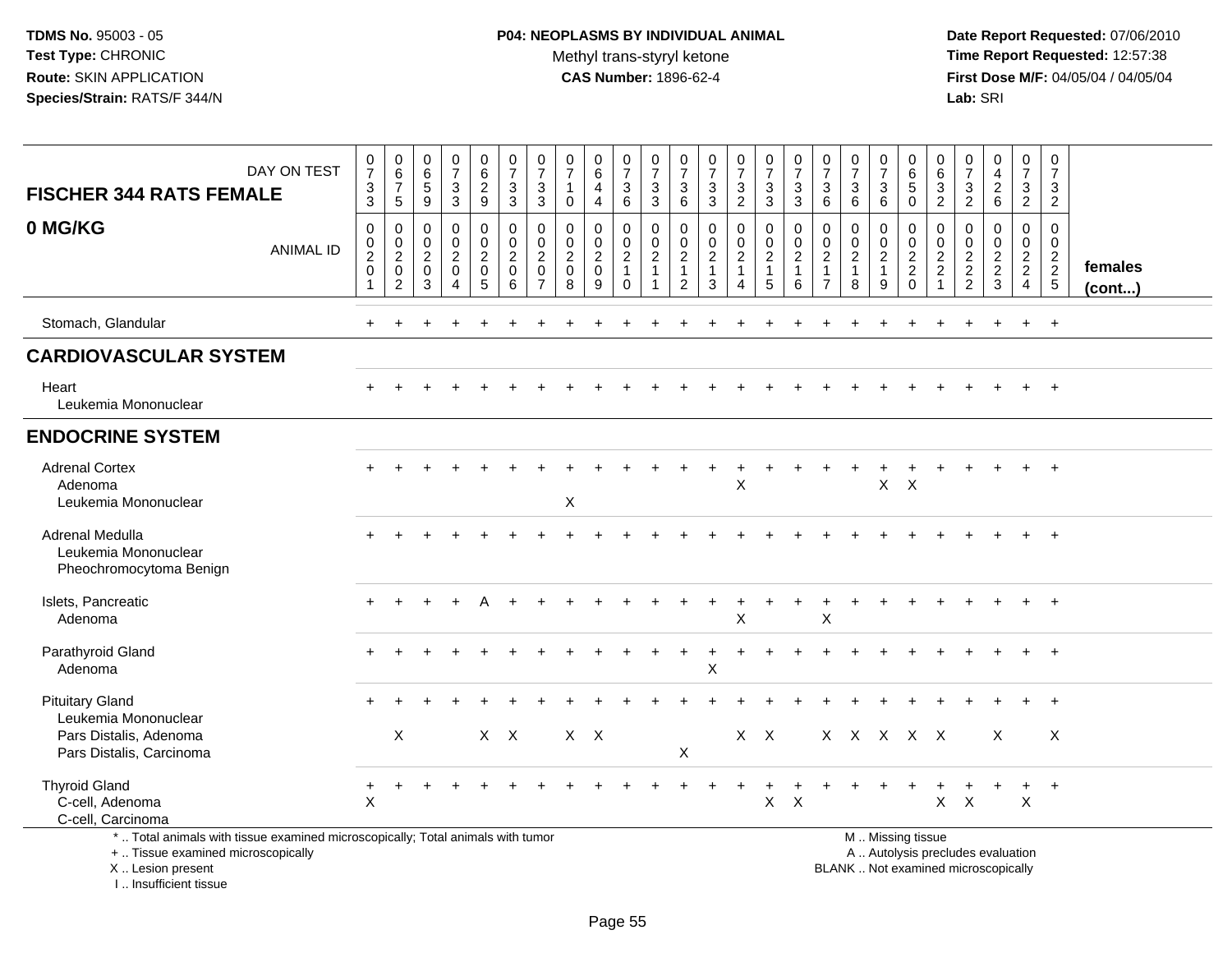# **P04: NEOPLASMS BY INDIVIDUAL ANIMAL**Methyl trans-styryl ketone<br>CAS Number: 1896-62-4

| DAY ON TEST<br><b>FISCHER 344 RATS FEMALE</b>                                                                                                                       | $\begin{array}{c} 0 \\ 7 \end{array}$<br>$\ensuremath{\mathsf{3}}$<br>$\sqrt{3}$         | $\begin{array}{c} 0 \\ 6 \end{array}$<br>$\boldsymbol{7}$<br>$5\phantom{.0}$     | $\begin{array}{c} 0 \\ 6 \end{array}$<br>5<br>9 | $\frac{0}{7}$<br>$\ensuremath{\mathsf{3}}$<br>3                   | $_{6}^{\rm 0}$<br>$\frac{2}{9}$                                   | $\frac{0}{7}$<br>$\frac{3}{3}$                                       | $\frac{0}{7}$<br>$\ensuremath{\mathsf{3}}$<br>3           | $\frac{0}{7}$<br>1<br>$\mathbf 0$                          | $_6^0$<br>$\overline{4}$<br>$\overline{4}$                       | $\frac{0}{7}$<br>$\frac{3}{6}$                    | $\frac{0}{7}$<br>3<br>3                                 | $\pmb{0}$<br>$\overline{7}$<br>$^3$ 6                              | $\frac{0}{7}$<br>$\frac{3}{3}$                                    | $\begin{array}{c} 0 \\ 7 \end{array}$<br>$\frac{3}{2}$ | $\frac{0}{7}$<br>$_3^3$                      | $\begin{smallmatrix}0\\7\end{smallmatrix}$<br>3<br>3    | $\frac{0}{7}$<br>$\frac{3}{6}$                                                                | $\frac{0}{7}$<br>$\mathbf{3}$<br>6                      | $\frac{0}{7}$<br>$\frac{3}{6}$ | $\begin{array}{c} 0 \\ 6 \end{array}$<br>$\overline{5}$<br>$\mathsf 0$                        | $\begin{array}{c} 0 \\ 6 \end{array}$<br>$\frac{3}{2}$ | $\frac{0}{7}$<br>$\ensuremath{\mathsf{3}}$<br>$\overline{2}$ | $\begin{array}{c} 0 \\ 4 \\ 2 \\ 6 \end{array}$ | $\begin{smallmatrix}0\\7\end{smallmatrix}$<br>$\ensuremath{\mathsf{3}}$<br>$\overline{2}$ | $\pmb{0}$<br>$\overline{7}$<br>3<br>$\overline{2}$ |                   |
|---------------------------------------------------------------------------------------------------------------------------------------------------------------------|------------------------------------------------------------------------------------------|----------------------------------------------------------------------------------|-------------------------------------------------|-------------------------------------------------------------------|-------------------------------------------------------------------|----------------------------------------------------------------------|-----------------------------------------------------------|------------------------------------------------------------|------------------------------------------------------------------|---------------------------------------------------|---------------------------------------------------------|--------------------------------------------------------------------|-------------------------------------------------------------------|--------------------------------------------------------|----------------------------------------------|---------------------------------------------------------|-----------------------------------------------------------------------------------------------|---------------------------------------------------------|--------------------------------|-----------------------------------------------------------------------------------------------|--------------------------------------------------------|--------------------------------------------------------------|-------------------------------------------------|-------------------------------------------------------------------------------------------|----------------------------------------------------|-------------------|
| 0 MG/KG<br><b>ANIMAL ID</b>                                                                                                                                         | $\mathbf 0$<br>$\begin{smallmatrix} 0\\2 \end{smallmatrix}$<br>$\pmb{0}$<br>$\mathbf{1}$ | 0<br>$\begin{smallmatrix} 0\\2 \end{smallmatrix}$<br>$\pmb{0}$<br>$\overline{c}$ | 0<br>0<br>$\overline{2}$<br>$\mathbf 0$<br>3    | 0<br>$\mathsf 0$<br>$\overline{c}$<br>$\pmb{0}$<br>$\overline{4}$ | 0<br>$\overline{0}$<br>$\overline{2}$<br>$\mathsf{O}\xspace$<br>5 | $\pmb{0}$<br>$\ddot{\mathbf{0}}$<br>$\overline{2}$<br>$\pmb{0}$<br>6 | 0<br>$\mathbf 0$<br>$\overline{2}$<br>0<br>$\overline{7}$ | $\mathbf 0$<br>$\mathsf 0$<br>$\sqrt{2}$<br>$\pmb{0}$<br>8 | 0<br>$\mathbf 0$<br>$\boldsymbol{2}$<br>$\mathsf{O}\xspace$<br>9 | 0<br>$\frac{0}{2}$<br>$\mathbf{1}$<br>$\mathbf 0$ | 0<br>$\mathbf 0$<br>$\overline{c}$<br>$\mathbf{1}$<br>1 | 0<br>$\pmb{0}$<br>$\overline{2}$<br>$\mathbf{1}$<br>$\overline{c}$ | $\mathbf 0$<br>$\mathbf 0$<br>$\overline{2}$<br>$\mathbf{1}$<br>3 | 0<br>$\frac{0}{2}$<br>$\mathbf{1}$<br>4                | $\pmb{0}$<br>$\frac{0}{2}$<br>$5\phantom{1}$ | 0<br>$\mathbf 0$<br>$\overline{c}$<br>$\mathbf{1}$<br>6 | $\mathbf 0$<br>$\begin{smallmatrix} 0\\2 \end{smallmatrix}$<br>$\mathbf{1}$<br>$\overline{7}$ | 0<br>$\mathbf 0$<br>$\overline{c}$<br>$\mathbf{1}$<br>8 | 0<br>$\frac{0}{2}$<br>1<br>9   | $\mathbf 0$<br>$\frac{0}{2}$<br>$\mathbf 0$                                                   | 0<br>$\begin{array}{c} 0 \\ 2 \\ 2 \\ 1 \end{array}$   | $\mathbf 0$<br>$\mathbf 0$<br>$\frac{2}{2}$                  | 0<br>$\mathbf 0$<br>$\frac{2}{3}$               | $\mathbf 0$<br>$\mathbf 0$<br>$\frac{2}{2}$                                               | $\Omega$<br>$\mathbf 0$<br>$\frac{2}{2}$<br>5      | females<br>(cont) |
| Follicular Cell, Adenoma                                                                                                                                            |                                                                                          |                                                                                  | X                                               |                                                                   |                                                                   |                                                                      |                                                           |                                                            |                                                                  |                                                   |                                                         |                                                                    |                                                                   |                                                        |                                              |                                                         |                                                                                               |                                                         |                                |                                                                                               |                                                        |                                                              |                                                 |                                                                                           |                                                    |                   |
| <b>GENERAL BODY SYSTEM</b>                                                                                                                                          |                                                                                          |                                                                                  |                                                 |                                                                   |                                                                   |                                                                      |                                                           |                                                            |                                                                  |                                                   |                                                         |                                                                    |                                                                   |                                                        |                                              |                                                         |                                                                                               |                                                         |                                |                                                                                               |                                                        |                                                              |                                                 |                                                                                           |                                                    |                   |
| <b>Tissue NOS</b><br>Leukemia Mononuclear                                                                                                                           |                                                                                          |                                                                                  |                                                 |                                                                   |                                                                   |                                                                      |                                                           |                                                            |                                                                  |                                                   |                                                         |                                                                    |                                                                   |                                                        |                                              |                                                         |                                                                                               |                                                         |                                |                                                                                               |                                                        |                                                              |                                                 |                                                                                           |                                                    |                   |
| <b>GENITAL SYSTEM</b>                                                                                                                                               |                                                                                          |                                                                                  |                                                 |                                                                   |                                                                   |                                                                      |                                                           |                                                            |                                                                  |                                                   |                                                         |                                                                    |                                                                   |                                                        |                                              |                                                         |                                                                                               |                                                         |                                |                                                                                               |                                                        |                                                              |                                                 |                                                                                           |                                                    |                   |
| <b>Clitoral Gland</b><br>Adenoma<br>Carcinoma                                                                                                                       |                                                                                          |                                                                                  |                                                 |                                                                   |                                                                   |                                                                      | X                                                         |                                                            |                                                                  |                                                   | X                                                       |                                                                    |                                                                   |                                                        |                                              |                                                         |                                                                                               |                                                         | X                              |                                                                                               |                                                        |                                                              |                                                 |                                                                                           |                                                    |                   |
| Ovary<br>Granulosa Cell Tumor Benign                                                                                                                                |                                                                                          |                                                                                  |                                                 |                                                                   |                                                                   |                                                                      |                                                           |                                                            |                                                                  |                                                   |                                                         |                                                                    |                                                                   |                                                        |                                              |                                                         |                                                                                               |                                                         | X                              |                                                                                               |                                                        |                                                              |                                                 |                                                                                           |                                                    |                   |
| <b>Uterus</b><br>Polyp Stromal<br>Polyp Stromal, Multiple                                                                                                           |                                                                                          |                                                                                  |                                                 |                                                                   |                                                                   |                                                                      |                                                           |                                                            |                                                                  |                                                   |                                                         |                                                                    |                                                                   |                                                        |                                              |                                                         | Χ                                                                                             |                                                         |                                |                                                                                               |                                                        |                                                              | X                                               | X                                                                                         | $\ddot{}$                                          |                   |
| Vagina                                                                                                                                                              |                                                                                          |                                                                                  |                                                 |                                                                   | $\ddot{}$                                                         |                                                                      |                                                           |                                                            |                                                                  |                                                   |                                                         |                                                                    |                                                                   |                                                        |                                              |                                                         |                                                                                               |                                                         |                                |                                                                                               | $\ddot{}$                                              |                                                              |                                                 |                                                                                           |                                                    |                   |
| <b>HEMATOPOIETIC SYSTEM</b>                                                                                                                                         |                                                                                          |                                                                                  |                                                 |                                                                   |                                                                   |                                                                      |                                                           |                                                            |                                                                  |                                                   |                                                         |                                                                    |                                                                   |                                                        |                                              |                                                         |                                                                                               |                                                         |                                |                                                                                               |                                                        |                                                              |                                                 |                                                                                           |                                                    |                   |
| <b>Bone Marrow</b><br>Leukemia Mononuclear                                                                                                                          |                                                                                          |                                                                                  |                                                 |                                                                   |                                                                   | X                                                                    | $\mathsf{X}$                                              | $\boldsymbol{\mathsf{X}}$                                  |                                                                  |                                                   |                                                         |                                                                    |                                                                   |                                                        |                                              |                                                         |                                                                                               |                                                         |                                |                                                                                               |                                                        |                                                              |                                                 |                                                                                           |                                                    |                   |
| Lymph Node<br>Leukemia Mononuclear<br>Deep Cervical, Leukemia Mononuclear<br>Mediastinal, Leukemia Mononuclear                                                      |                                                                                          |                                                                                  |                                                 |                                                                   |                                                                   |                                                                      |                                                           | $\ddot{}$<br>$X$ $X$                                       |                                                                  |                                                   |                                                         | $\ddot{}$                                                          |                                                                   |                                                        | $\ddot{}$<br>X                               |                                                         |                                                                                               |                                                         |                                |                                                                                               | $+$                                                    | $+$                                                          |                                                 |                                                                                           | $\ddot{}$                                          |                   |
| *  Total animals with tissue examined microscopically; Total animals with tumor<br>+  Tissue examined microscopically<br>X  Lesion present<br>I Insufficient tissue |                                                                                          |                                                                                  |                                                 |                                                                   |                                                                   |                                                                      |                                                           |                                                            |                                                                  |                                                   |                                                         |                                                                    |                                                                   |                                                        |                                              |                                                         |                                                                                               |                                                         |                                | M  Missing tissue<br>A  Autolysis precludes evaluation<br>BLANK  Not examined microscopically |                                                        |                                                              |                                                 |                                                                                           |                                                    |                   |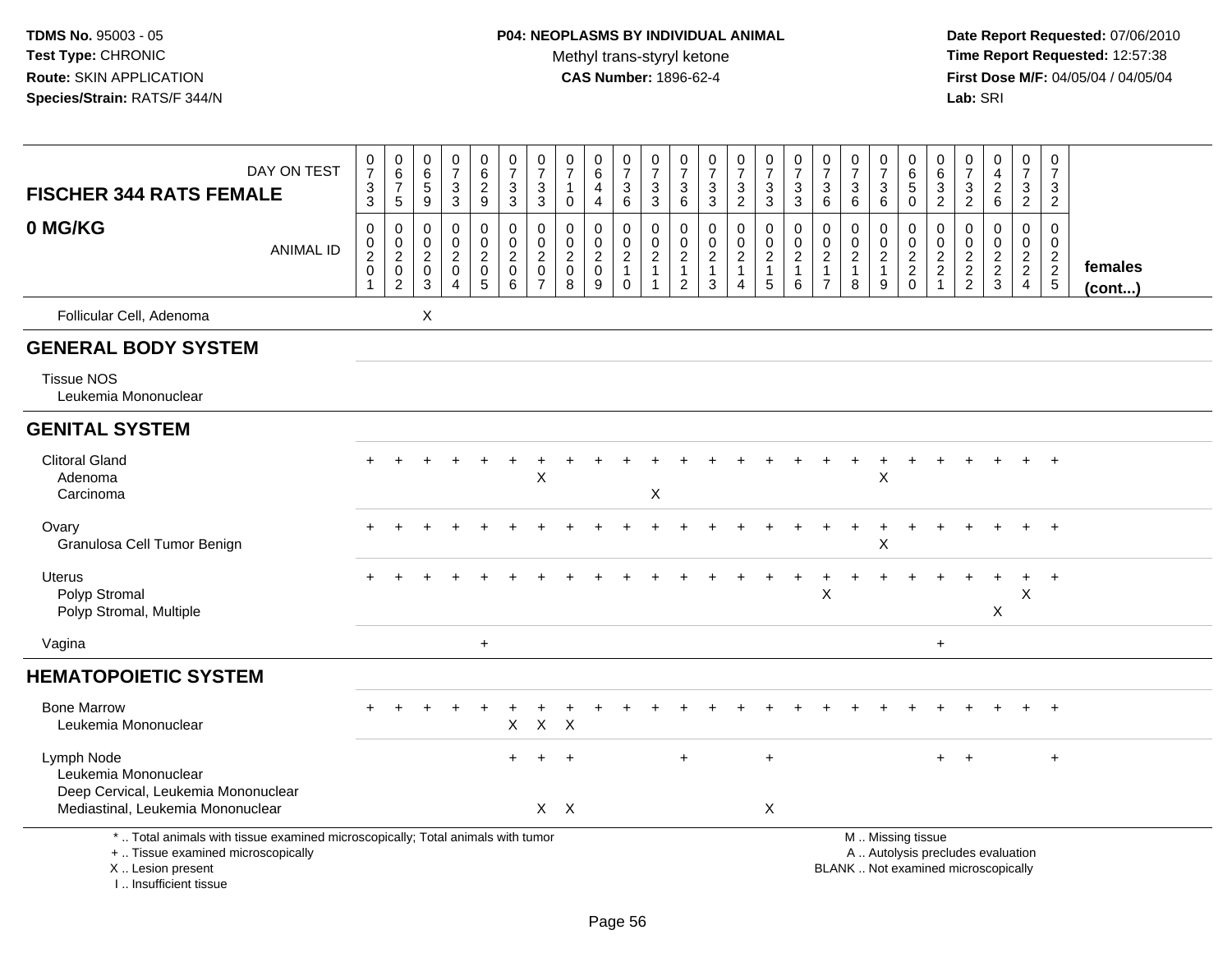# **P04: NEOPLASMS BY INDIVIDUAL ANIMAL**Methyl trans-styryl ketone<br>CAS Number: 1896-62-4

| <b>FISCHER 344 RATS FEMALE</b>                                                                                                                                       | DAY ON TEST      | $\frac{0}{7}$<br>$\frac{3}{3}$  | $\begin{array}{c} 0 \\ 6 \end{array}$<br>$\overline{7}$<br>$5\phantom{.0}$     | $\begin{array}{c} 0 \\ 6 \end{array}$<br>$\overline{5}$<br>$9\,$              | $\frac{0}{7}$<br>$_3^3$                                                       | 0629                                                               | $\begin{array}{c} 0 \\ 7 \end{array}$<br>$\frac{3}{3}$ | $\frac{0}{7}$<br>$\frac{3}{3}$                    | $\frac{0}{7}$<br>$\mathbf{1}$<br>$\mathbf 0$ | $\begin{array}{c} 0 \\ 6 \end{array}$<br>$\overline{a}$<br>$\overline{4}$ | $\begin{array}{c} 0 \\ 7 \end{array}$<br>$\ensuremath{\mathsf{3}}$<br>$\,6\,$ | $\frac{0}{7}$<br>$\ensuremath{\mathsf{3}}$<br>$\mathbf{3}$                   | $\frac{0}{7}$<br>$\ensuremath{\mathsf{3}}$<br>6                              | $\frac{0}{7}$<br>$\ensuremath{\mathsf{3}}$<br>$\mathbf{3}$        | $\frac{0}{7}$<br>$\frac{3}{2}$                                       | $\begin{smallmatrix}0\\7\end{smallmatrix}$<br>$\ensuremath{\mathsf{3}}$<br>$\mathbf{3}$ | $\frac{0}{7}$<br>$\frac{3}{3}$                                 | $\frac{0}{7}$<br>$\ensuremath{\mathsf{3}}$<br>6                                  | $\frac{0}{7}$<br>$\ensuremath{\mathsf{3}}$<br>6                     | $\begin{array}{c} 0 \\ 7 \end{array}$<br>3<br>$\,6$    | $\begin{array}{c} 0 \\ 6 \end{array}$<br>$\overline{5}$<br>$\mathbf 0$ | $\begin{array}{c} 0 \\ 6 \end{array}$<br>$\frac{3}{2}$ | 0<br>$\overline{7}$<br>$\frac{3}{2}$        | $0$<br>$4$<br>$2$<br>$6$                            | $\begin{array}{c} 0 \\ 7 \end{array}$<br>$\frac{3}{2}$           | $\frac{0}{7}$<br>$\sqrt{3}$<br>$\overline{2}$ |                         |
|----------------------------------------------------------------------------------------------------------------------------------------------------------------------|------------------|---------------------------------|--------------------------------------------------------------------------------|-------------------------------------------------------------------------------|-------------------------------------------------------------------------------|--------------------------------------------------------------------|--------------------------------------------------------|---------------------------------------------------|----------------------------------------------|---------------------------------------------------------------------------|-------------------------------------------------------------------------------|------------------------------------------------------------------------------|------------------------------------------------------------------------------|-------------------------------------------------------------------|----------------------------------------------------------------------|-----------------------------------------------------------------------------------------|----------------------------------------------------------------|----------------------------------------------------------------------------------|---------------------------------------------------------------------|--------------------------------------------------------|------------------------------------------------------------------------|--------------------------------------------------------|---------------------------------------------|-----------------------------------------------------|------------------------------------------------------------------|-----------------------------------------------|-------------------------|
| 0 MG/KG                                                                                                                                                              | <b>ANIMAL ID</b> | $\pmb{0}$<br>$\frac{0}{2}$<br>1 | 0<br>$\begin{smallmatrix} 0\\2 \end{smallmatrix}$<br>$\mathbf 0$<br>$\sqrt{2}$ | $\mathbf 0$<br>$\mathbf 0$<br>$\boldsymbol{2}$<br>$\mathbf 0$<br>$\mathbf{3}$ | $\mathbf 0$<br>$\mathbf 0$<br>$\overline{2}$<br>$\mathbf 0$<br>$\overline{4}$ | 0<br>$\mathbf 0$<br>$\overline{a}$<br>$\pmb{0}$<br>$5\phantom{.0}$ | $\pmb{0}$<br>$\frac{0}{2}$<br>$\mathbf 0$<br>6         | 0<br>$\frac{0}{2}$<br>$\pmb{0}$<br>$\overline{7}$ | $\mathbf 0$<br>$\frac{0}{2}$<br>$\,8\,$      | $\mathbf 0$<br>$\mathbf 0$<br>$\sqrt{2}$<br>$\mathbf 0$<br>9              | 0<br>$\mathbf 0$<br>$\overline{2}$<br>$\mathbf{1}$<br>$\boldsymbol{0}$        | $\mathbf 0$<br>$\mathsf 0$<br>$\overline{2}$<br>$\mathbf{1}$<br>$\mathbf{1}$ | $\mathbf 0$<br>$\pmb{0}$<br>$\overline{c}$<br>$\mathbf{1}$<br>$\overline{2}$ | $\mathbf 0$<br>$\mathbf 0$<br>$\overline{c}$<br>$\mathbf{1}$<br>3 | 0<br>$\mathbf 0$<br>$\overline{2}$<br>$\mathbf{1}$<br>$\overline{4}$ | 0<br>$\mathsf{O}\xspace$<br>$\overline{2}$<br>$\mathbf{1}$<br>$\sqrt{5}$                | $\mathbf 0$<br>$\mathbf 0$<br>$\frac{2}{1}$<br>$6\phantom{1}6$ | $\mathbf 0$<br>$\mathbf 0$<br>$\boldsymbol{2}$<br>$\mathbf{1}$<br>$\overline{7}$ | $\mathbf 0$<br>$\mathbf 0$<br>$\boldsymbol{2}$<br>$\mathbf{1}$<br>8 | 0<br>$\mathbf 0$<br>$\overline{c}$<br>$\mathbf 1$<br>9 | 0<br>$\frac{0}{2}$<br>$\mathbf 0$                                      | 0<br>$\frac{0}{2}$<br>$\mathbf{1}$                     | $\mathbf 0$<br>$\mathbf 0$<br>$\frac{2}{2}$ | $\mathbf 0$<br>$\mathsf{O}\xspace$<br>$\frac{2}{3}$ | $\mathbf 0$<br>$\overline{0}$<br>$\frac{2}{2}$<br>$\overline{4}$ | $\mathbf 0$<br>$\mathbf 0$<br>$\frac{2}{2}$   | females<br>$($ cont $)$ |
| Pancreatic, Leukemia Mononuclear<br>Renal, Leukemia Mononuclear                                                                                                      |                  |                                 |                                                                                |                                                                               |                                                                               |                                                                    | X                                                      |                                                   | $\boldsymbol{\mathsf{X}}$                    |                                                                           |                                                                               |                                                                              |                                                                              |                                                                   |                                                                      |                                                                                         |                                                                |                                                                                  |                                                                     |                                                        |                                                                        |                                                        |                                             |                                                     |                                                                  |                                               |                         |
| Lymph Node, Mandibular<br>Leukemia Mononuclear                                                                                                                       |                  | м                               | M                                                                              | M                                                                             | M                                                                             | M                                                                  | M                                                      | M                                                 | M                                            | M                                                                         | M                                                                             |                                                                              | M M                                                                          |                                                                   | M M M                                                                |                                                                                         | M                                                              | M                                                                                |                                                                     | M M                                                    | M                                                                      | M                                                      |                                             | $M$ $M$ $+$ $M$                                     |                                                                  |                                               |                         |
| Lymph Node, Mesenteric<br>Leukemia Mononuclear                                                                                                                       |                  |                                 |                                                                                |                                                                               |                                                                               |                                                                    | X                                                      | $\mathsf X$                                       | $\pmb{\mathsf{X}}$                           |                                                                           |                                                                               |                                                                              |                                                                              |                                                                   |                                                                      |                                                                                         |                                                                |                                                                                  |                                                                     |                                                        |                                                                        |                                                        |                                             |                                                     |                                                                  |                                               |                         |
| Spleen<br>Leukemia Mononuclear                                                                                                                                       |                  |                                 |                                                                                |                                                                               | х                                                                             |                                                                    | X                                                      | $\mathsf X$                                       | $\times$                                     |                                                                           | X                                                                             |                                                                              |                                                                              |                                                                   |                                                                      | X                                                                                       |                                                                |                                                                                  |                                                                     | X                                                      |                                                                        |                                                        |                                             |                                                     |                                                                  |                                               |                         |
| Thymus<br>Leukemia Mononuclear<br>Thymoma Benign                                                                                                                     |                  |                                 |                                                                                |                                                                               |                                                                               |                                                                    |                                                        |                                                   |                                              |                                                                           |                                                                               |                                                                              |                                                                              |                                                                   |                                                                      |                                                                                         |                                                                |                                                                                  |                                                                     |                                                        |                                                                        |                                                        |                                             |                                                     |                                                                  |                                               |                         |
| <b>INTEGUMENTARY SYSTEM</b>                                                                                                                                          |                  |                                 |                                                                                |                                                                               |                                                                               |                                                                    |                                                        |                                                   |                                              |                                                                           |                                                                               |                                                                              |                                                                              |                                                                   |                                                                      |                                                                                         |                                                                |                                                                                  |                                                                     |                                                        |                                                                        |                                                        |                                             |                                                     |                                                                  |                                               |                         |
| <b>Mammary Gland</b><br>Adenoma<br>Carcinoma                                                                                                                         |                  |                                 |                                                                                |                                                                               |                                                                               |                                                                    |                                                        |                                                   |                                              |                                                                           |                                                                               |                                                                              |                                                                              |                                                                   |                                                                      |                                                                                         |                                                                |                                                                                  |                                                                     |                                                        |                                                                        |                                                        |                                             |                                                     |                                                                  |                                               |                         |
| Fibroadenoma<br>Fibroadenoma, Multiple                                                                                                                               |                  |                                 |                                                                                | $\boldsymbol{\mathsf{X}}$                                                     |                                                                               |                                                                    |                                                        | $X$ $X$ $X$                                       |                                              |                                                                           | $\boldsymbol{\mathsf{X}}$                                                     | X                                                                            |                                                                              | $\mathsf X$                                                       |                                                                      | X                                                                                       |                                                                | $\sf X$                                                                          |                                                                     | X                                                      |                                                                        | $\boldsymbol{\mathsf{X}}$                              |                                             |                                                     | $\mathsf X$                                                      |                                               |                         |
| <b>Skin</b><br>Fibroma                                                                                                                                               |                  |                                 |                                                                                |                                                                               |                                                                               |                                                                    |                                                        |                                                   |                                              |                                                                           |                                                                               |                                                                              |                                                                              |                                                                   |                                                                      |                                                                                         |                                                                |                                                                                  |                                                                     |                                                        |                                                                        |                                                        |                                             |                                                     |                                                                  | $+$                                           |                         |
| <b>MUSCULOSKELETAL SYSTEM</b>                                                                                                                                        |                  |                                 |                                                                                |                                                                               |                                                                               |                                                                    |                                                        |                                                   |                                              |                                                                           |                                                                               |                                                                              |                                                                              |                                                                   |                                                                      |                                                                                         |                                                                |                                                                                  |                                                                     |                                                        |                                                                        |                                                        |                                             |                                                     |                                                                  |                                               |                         |
| Bone                                                                                                                                                                 |                  |                                 |                                                                                |                                                                               |                                                                               |                                                                    |                                                        |                                                   |                                              |                                                                           |                                                                               |                                                                              |                                                                              |                                                                   |                                                                      |                                                                                         |                                                                |                                                                                  |                                                                     |                                                        |                                                                        |                                                        |                                             |                                                     |                                                                  | $+$                                           |                         |
| *  Total animals with tissue examined microscopically; Total animals with tumor<br>+  Tissue examined microscopically<br>X  Lesion present<br>L. Insufficient tissue |                  |                                 |                                                                                |                                                                               |                                                                               |                                                                    |                                                        |                                                   |                                              |                                                                           |                                                                               |                                                                              |                                                                              |                                                                   |                                                                      |                                                                                         |                                                                |                                                                                  | BLANK  Not examined microscopically                                 |                                                        | M  Missing tissue<br>A  Autolysis precludes evaluation                 |                                                        |                                             |                                                     |                                                                  |                                               |                         |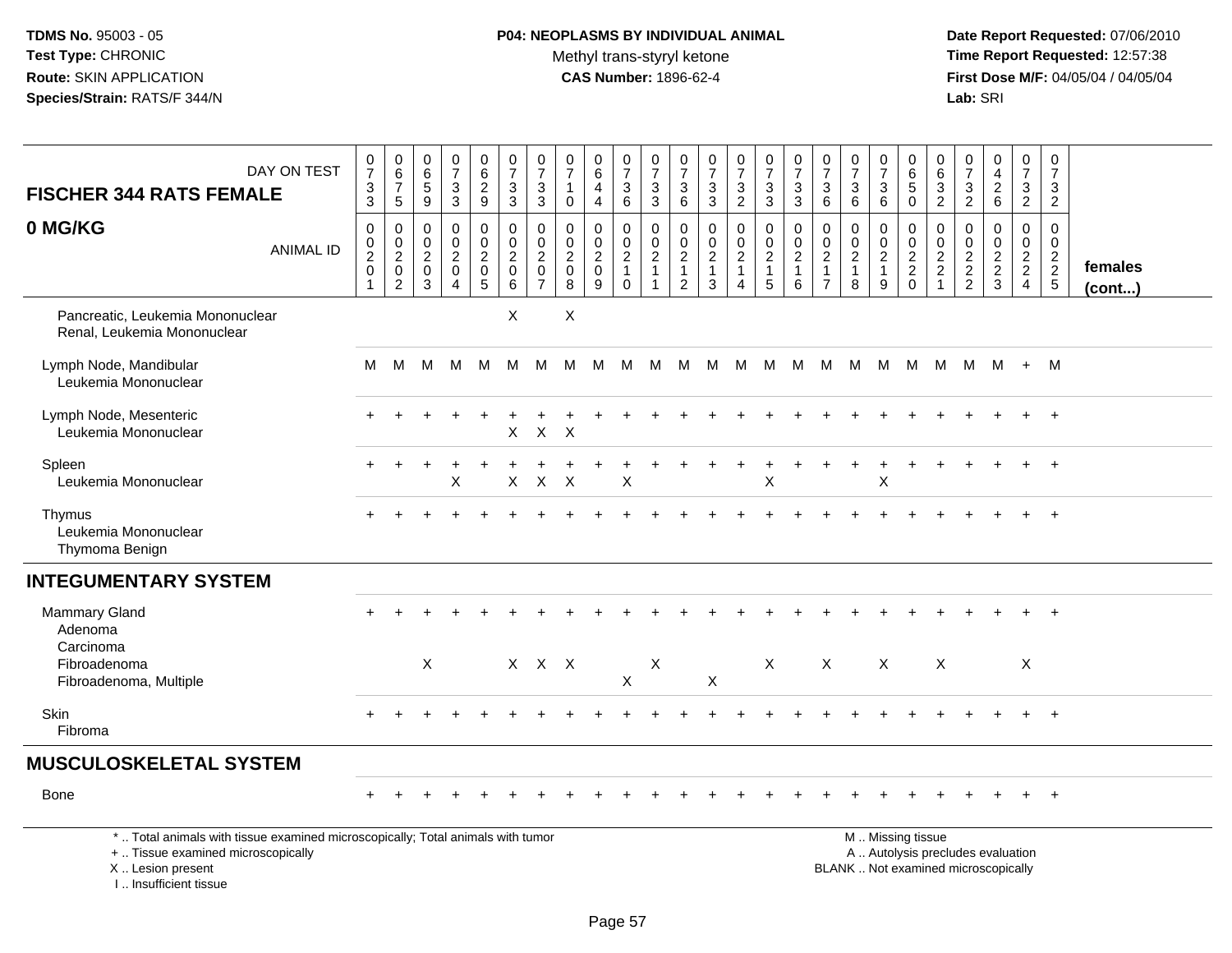**Date Report Requested:** 07/06/2010 **Time Report Requested:** 12:57:38 **First Dose M/F:** 04/05/04 / 04/05/04<br>**Lab:** SRI **Lab:** SRI

| DAY ON TEST<br><b>FISCHER 344 RATS FEMALE</b>                                  | $\frac{0}{7}$<br>$\frac{3}{3}$                                     | $\begin{array}{c} 0 \\ 6 \end{array}$<br>$\overline{7}$<br>$\sqrt{5}$ | $\begin{array}{c} 0 \\ 6 \end{array}$<br>$\overline{5}$<br>9        | $\frac{0}{7}$<br>$\ensuremath{\mathsf{3}}$<br>$\mathbf{3}$                | 0<br>$\frac{6}{9}$                                          | $\frac{0}{7}$<br>$\ensuremath{\mathsf{3}}$<br>3                  | 0<br>$\overline{7}$<br>$\ensuremath{\mathsf{3}}$<br>3             | 0<br>$\overline{7}$<br>$\mathbf{1}$<br>0         | 0<br>$\,6\,$<br>4<br>$\overline{4}$                  | $\frac{0}{7}$<br>$\ensuremath{\mathsf{3}}$<br>6                                     | $\mathbf 0$<br>$\overline{7}$<br>$\frac{3}{3}$              | 0<br>$\overline{7}$<br>$\mathbf{3}$<br>6                                        | 0<br>$\overline{7}$<br>$\sqrt{3}$<br>3                              | $\frac{0}{7}$<br>$\mathsf 3$<br>$\overline{c}$        | 0<br>$\overline{7}$<br>$\ensuremath{\mathsf{3}}$<br>3                          | $\begin{array}{c} 0 \\ 7 \end{array}$<br>$\ensuremath{\mathsf{3}}$<br>$\sqrt{3}$ | 0<br>$\overline{7}$<br>$\mathbf{3}$<br>6                         | $\boldsymbol{0}$<br>$\overline{7}$<br>3<br>6                | 0<br>$\overline{7}$<br>$\mathbf{3}$<br>6            | 0<br>$6\phantom{1}6$<br>$\overline{5}$<br>$\mathbf 0$ | 0<br>6<br>$\ensuremath{\mathsf{3}}$<br>2                               | 0<br>$\overline{7}$<br>$\frac{3}{2}$ | 0<br>$\overline{4}$<br>$\overline{c}$<br>6 | 0<br>$\overline{7}$<br>$\frac{3}{2}$ | 0<br>$\boldsymbol{7}$<br>3<br>$\overline{2}$     |                   |
|--------------------------------------------------------------------------------|--------------------------------------------------------------------|-----------------------------------------------------------------------|---------------------------------------------------------------------|---------------------------------------------------------------------------|-------------------------------------------------------------|------------------------------------------------------------------|-------------------------------------------------------------------|--------------------------------------------------|------------------------------------------------------|-------------------------------------------------------------------------------------|-------------------------------------------------------------|---------------------------------------------------------------------------------|---------------------------------------------------------------------|-------------------------------------------------------|--------------------------------------------------------------------------------|----------------------------------------------------------------------------------|------------------------------------------------------------------|-------------------------------------------------------------|-----------------------------------------------------|-------------------------------------------------------|------------------------------------------------------------------------|--------------------------------------|--------------------------------------------|--------------------------------------|--------------------------------------------------|-------------------|
| 0 MG/KG<br><b>ANIMAL ID</b>                                                    | $\pmb{0}$<br>$\begin{smallmatrix} 0\\2\\0 \end{smallmatrix}$<br>-1 | 0<br>$\begin{smallmatrix} 0\\2\\0 \end{smallmatrix}$<br>$\sqrt{2}$    | $\mathbf 0$<br>$\begin{smallmatrix} 0\\2\\0 \end{smallmatrix}$<br>3 | $\pmb{0}$<br>$\mathbf 0$<br>$\overline{2}$<br>$\pmb{0}$<br>$\overline{4}$ | 0<br>$\pmb{0}$<br>$\sqrt{2}$<br>$\pmb{0}$<br>$\overline{5}$ | $\mathbf 0$<br>$\mathsf 0$<br>$\overline{2}$<br>$\mathsf 0$<br>6 | 0<br>$\pmb{0}$<br>$\boldsymbol{2}$<br>$\pmb{0}$<br>$\overline{7}$ | 0<br>0<br>$\overline{2}$<br>$\pmb{0}$<br>$\,8\,$ | 0<br>$\pmb{0}$<br>$\boldsymbol{2}$<br>$\pmb{0}$<br>9 | $\mathbf 0$<br>$\mathsf{O}\xspace$<br>$\overline{c}$<br>$\mathbf{1}$<br>$\mathbf 0$ | $\mathbf 0$<br>$\pmb{0}$<br>$\frac{2}{1}$<br>$\overline{1}$ | $\mathbf 0$<br>$\boldsymbol{0}$<br>$\sqrt{2}$<br>$\mathbf{1}$<br>$\overline{2}$ | $\mathbf 0$<br>$\mathbf 0$<br>$\boldsymbol{2}$<br>$\mathbf{1}$<br>3 | 0<br>$\pmb{0}$<br>$\overline{c}$<br>$\mathbf{1}$<br>4 | $\mathbf 0$<br>$\mathsf 0$<br>$\overline{c}$<br>$\mathbf{1}$<br>$\overline{5}$ | $\mathbf 0$<br>$\pmb{0}$<br>$\sqrt{2}$<br>$\overline{1}$<br>6                    | $\mathbf 0$<br>0<br>$\sqrt{2}$<br>$\mathbf{1}$<br>$\overline{7}$ | $\mathbf 0$<br>$\pmb{0}$<br>$\sqrt{2}$<br>$\mathbf{1}$<br>8 | 0<br>$\mathbf 0$<br>$\sqrt{2}$<br>$\mathbf{1}$<br>9 | $\mathbf 0$<br>$\pmb{0}$<br>$\frac{2}{2}$<br>0        | $\mathbf 0$<br>0<br>$\boldsymbol{2}$<br>$\overline{c}$<br>$\mathbf{1}$ | 0<br>0<br>$\frac{2}{2}$              | $\mathbf 0$<br>$\pmb{0}$<br>$\frac{2}{3}$  | 0<br>$\mathbf 0$<br>$\frac{2}{2}$    | $\mathbf 0$<br>$\mathbf 0$<br>$\frac{2}{2}$<br>5 | females<br>(cont) |
| <b>Skeletal Muscle</b><br>Leukemia Mononuclear                                 |                                                                    |                                                                       |                                                                     |                                                                           |                                                             |                                                                  |                                                                   |                                                  |                                                      |                                                                                     |                                                             |                                                                                 |                                                                     |                                                       |                                                                                |                                                                                  |                                                                  |                                                             |                                                     |                                                       |                                                                        |                                      |                                            |                                      |                                                  |                   |
| <b>NERVOUS SYSTEM</b>                                                          |                                                                    |                                                                       |                                                                     |                                                                           |                                                             |                                                                  |                                                                   |                                                  |                                                      |                                                                                     |                                                             |                                                                                 |                                                                     |                                                       |                                                                                |                                                                                  |                                                                  |                                                             |                                                     |                                                       |                                                                        |                                      |                                            |                                      |                                                  |                   |
| <b>Brain</b><br>Carcinoma, Metastatic, Pituitary Gland<br>Leukemia Mononuclear |                                                                    |                                                                       |                                                                     |                                                                           |                                                             |                                                                  |                                                                   |                                                  |                                                      |                                                                                     |                                                             | $\boldsymbol{\mathsf{X}}$                                                       |                                                                     |                                                       |                                                                                |                                                                                  |                                                                  |                                                             |                                                     |                                                       |                                                                        |                                      |                                            | $\ddot{}$                            | $+$                                              |                   |
| Peripheral Nerve                                                               |                                                                    |                                                                       |                                                                     |                                                                           |                                                             |                                                                  |                                                                   |                                                  |                                                      |                                                                                     |                                                             |                                                                                 |                                                                     |                                                       |                                                                                |                                                                                  |                                                                  |                                                             |                                                     |                                                       |                                                                        |                                      |                                            |                                      |                                                  |                   |
| Spinal Cord                                                                    |                                                                    |                                                                       |                                                                     |                                                                           |                                                             |                                                                  |                                                                   |                                                  |                                                      |                                                                                     |                                                             |                                                                                 |                                                                     |                                                       |                                                                                |                                                                                  |                                                                  |                                                             |                                                     |                                                       |                                                                        |                                      |                                            |                                      |                                                  |                   |
| <b>RESPIRATORY SYSTEM</b>                                                      |                                                                    |                                                                       |                                                                     |                                                                           |                                                             |                                                                  |                                                                   |                                                  |                                                      |                                                                                     |                                                             |                                                                                 |                                                                     |                                                       |                                                                                |                                                                                  |                                                                  |                                                             |                                                     |                                                       |                                                                        |                                      |                                            |                                      |                                                  |                   |
| Lung<br>Alveolar/Bronchiolar Adenoma<br>Leukemia Mononuclear                   |                                                                    |                                                                       | X                                                                   | $\mathsf X$                                                               |                                                             | X X                                                              |                                                                   |                                                  |                                                      |                                                                                     |                                                             |                                                                                 |                                                                     |                                                       |                                                                                |                                                                                  |                                                                  |                                                             |                                                     |                                                       |                                                                        |                                      |                                            |                                      | $+$                                              |                   |
| Nose                                                                           |                                                                    |                                                                       |                                                                     |                                                                           |                                                             |                                                                  |                                                                   |                                                  |                                                      |                                                                                     |                                                             |                                                                                 |                                                                     |                                                       |                                                                                |                                                                                  |                                                                  |                                                             |                                                     |                                                       |                                                                        |                                      |                                            | ÷                                    | $+$                                              |                   |
| Trachea                                                                        |                                                                    |                                                                       |                                                                     |                                                                           |                                                             |                                                                  |                                                                   |                                                  |                                                      |                                                                                     |                                                             |                                                                                 |                                                                     |                                                       |                                                                                |                                                                                  |                                                                  |                                                             |                                                     |                                                       |                                                                        |                                      |                                            |                                      | $+$                                              |                   |
| <b>SPECIAL SENSES SYSTEM</b>                                                   |                                                                    |                                                                       |                                                                     |                                                                           |                                                             |                                                                  |                                                                   |                                                  |                                                      |                                                                                     |                                                             |                                                                                 |                                                                     |                                                       |                                                                                |                                                                                  |                                                                  |                                                             |                                                     |                                                       |                                                                        |                                      |                                            |                                      |                                                  |                   |
| Eye                                                                            |                                                                    |                                                                       |                                                                     |                                                                           |                                                             |                                                                  |                                                                   |                                                  |                                                      |                                                                                     |                                                             |                                                                                 |                                                                     |                                                       |                                                                                |                                                                                  |                                                                  |                                                             |                                                     |                                                       |                                                                        |                                      |                                            | $\ddot{}$                            | $+$                                              |                   |
| <b>Harderian Gland</b><br>Adenoma                                              |                                                                    |                                                                       |                                                                     |                                                                           |                                                             |                                                                  |                                                                   |                                                  |                                                      |                                                                                     |                                                             |                                                                                 |                                                                     |                                                       |                                                                                |                                                                                  |                                                                  |                                                             |                                                     |                                                       |                                                                        |                                      |                                            | $+$                                  | $+$                                              |                   |
| <b>URINARY SYSTEM</b>                                                          |                                                                    |                                                                       |                                                                     |                                                                           |                                                             |                                                                  |                                                                   |                                                  |                                                      |                                                                                     |                                                             |                                                                                 |                                                                     |                                                       |                                                                                |                                                                                  |                                                                  |                                                             |                                                     |                                                       |                                                                        |                                      |                                            |                                      |                                                  |                   |

\* .. Total animals with tissue examined microscopically; Total animals with tumor

+ .. Tissue examined microscopically

X .. Lesion present

I .. Insufficient tissue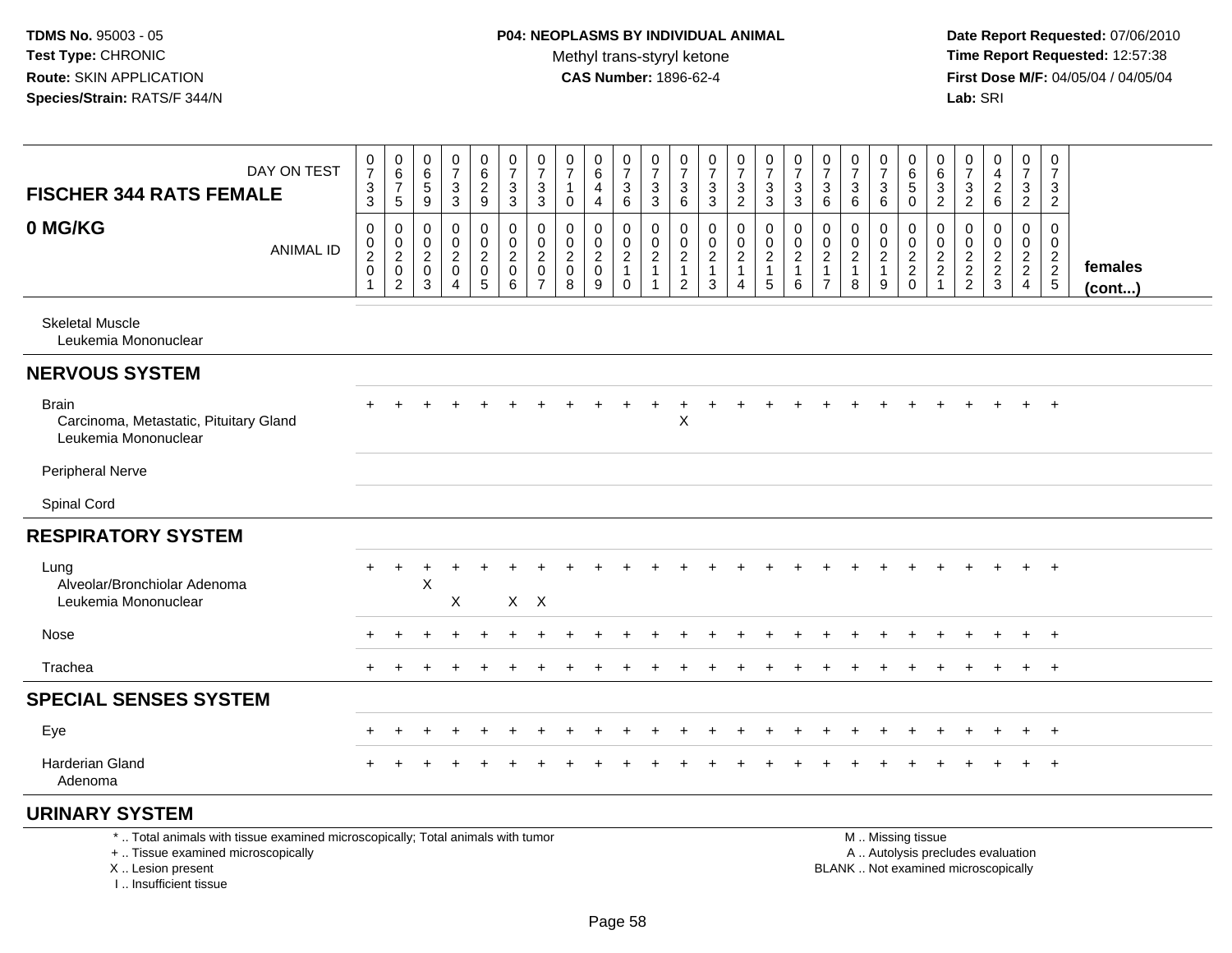**Date Report Requested:** 07/06/2010 **Time Report Requested:** 12:57:38 **First Dose M/F:** 04/05/04 / 04/05/04<br>**Lab:** SRI **Lab:** SRI

| <b>FISCHER 344 RATS FEMALE</b>                    | DAY ON TEST      | 0<br>$\overline{7}$<br>$\sqrt{3}$<br>$\sqrt{3}$ | $\mathbf 0$<br>6<br>$\overline{ }$<br>5 | 0<br>$\,6$<br>$\sqrt{5}$<br>9   | $\mathbf 0$<br>$\overline{ }$<br>$\mathbf{3}$<br>3 | $\mathbf{0}$<br>6<br>$\overline{c}$<br>9 | 0<br>$\overline{ }$<br>$\sqrt{3}$<br>$\mathbf{3}$       | 0<br>$\overline{ }$<br>3<br>3                    | 0<br>$\overline{ }$<br>0                           | 0<br>6<br>4<br>4                        | 0<br>$\overline{7}$<br>3<br>6 | 0<br>$\overline{ }$<br>3<br>3           | $\rightarrow$<br>3<br>6            | 0<br>$\overline{ }$<br>$\sqrt{3}$<br>3 | $\overline{0}$<br>$\overline{ }$<br>$\sqrt{3}$<br>$\overline{2}$   | $\mathbf 0$<br>$\overline{7}$<br>$\sqrt{3}$<br>$\mathbf{3}$          | 0<br>$\overline{ }$<br>3<br>3           | 0<br>$\overline{ }$<br>3<br>6                   | 0<br>$\overline{ }$<br>3<br>6         | 0<br>$\overline{\phantom{0}}$<br>3<br>6 | 0<br>$\,6\,$<br>$\overline{5}$<br>0  | 0<br>$\,6\,$<br>$\mathbf{3}$<br>$\overline{c}$ | 0<br>$\overline{ }$<br>$\sqrt{3}$<br>$\overline{2}$ | 0<br>4<br>$\overline{c}$<br>6 | $\mathbf 0$<br>$\overline{7}$<br>3<br>$\overline{2}$ | 0<br>$\overline{ }$<br>3<br>$\overline{2}$      |                         |
|---------------------------------------------------|------------------|-------------------------------------------------|-----------------------------------------|---------------------------------|----------------------------------------------------|------------------------------------------|---------------------------------------------------------|--------------------------------------------------|----------------------------------------------------|-----------------------------------------|-------------------------------|-----------------------------------------|------------------------------------|----------------------------------------|--------------------------------------------------------------------|----------------------------------------------------------------------|-----------------------------------------|-------------------------------------------------|---------------------------------------|-----------------------------------------|--------------------------------------|------------------------------------------------|-----------------------------------------------------|-------------------------------|------------------------------------------------------|-------------------------------------------------|-------------------------|
| 0 MG/KG                                           | <b>ANIMAL ID</b> | 0<br>$\overline{0}$<br>$\frac{2}{0}$            | 0<br>$\,0\,$<br>$^2_{\rm 0}$<br>ົ       | $\pmb{0}$<br>$\frac{2}{0}$<br>3 | $\mathbf 0$<br>$\pmb{0}$<br>$\frac{2}{0}$<br>4     | 0<br>0<br>$\frac{2}{0}$<br>5             | $\boldsymbol{0}$<br>$\overline{0}$<br>$^2_{\rm 0}$<br>6 | 0<br>$\pmb{0}$<br>$^2_{\rm 0}$<br>$\overline{ }$ | 0<br>$\pmb{0}$<br>$\overline{c}$<br>$\pmb{0}$<br>8 | 0<br>$\pmb{0}$<br>2<br>$\mathbf 0$<br>9 | $\mathbf 0$<br>$\overline{c}$ | 0<br>$\boldsymbol{0}$<br>$\overline{c}$ | $\mathbf 0$<br>$\overline{c}$<br>2 | 0<br>$\mathsf 0$<br>$\sqrt{2}$<br>3    | $\begin{smallmatrix}0\0\0\end{smallmatrix}$<br>$\overline{c}$<br>4 | $\begin{smallmatrix} 0\\0\\2 \end{smallmatrix}$<br>$\mathbf{1}$<br>5 | $\,0\,$<br>$\overline{\mathbf{c}}$<br>6 | $\pmb{0}$<br>$\boldsymbol{2}$<br>$\overline{ }$ | 0<br>$\pmb{0}$<br>$\overline{c}$<br>8 | 0<br>0<br>$\overline{c}$<br>9           | 0<br>$\pmb{0}$<br>$\frac{2}{2}$<br>0 | $_{\rm 0}^{\rm 0}$<br>$\frac{2}{2}$            | 0<br>$\frac{0}{2}$<br>2                             | 0<br>0<br>$\frac{2}{2}$<br>3  | $\pmb{0}$<br>$\frac{2}{2}$<br>$\overline{4}$         | 0<br>0<br>$\overline{c}$<br>$\overline{2}$<br>5 | females<br>$($ cont $)$ |
| Kidney<br>Leukemia Mononuclear                    |                  | $\pm$                                           |                                         |                                 |                                                    |                                          |                                                         |                                                  |                                                    |                                         |                               |                                         |                                    |                                        |                                                                    |                                                                      |                                         |                                                 |                                       |                                         |                                      |                                                |                                                     |                               | $+$                                                  | $+$                                             |                         |
| <b>Urinary Bladder</b><br><b>SYSTEMIC LESIONS</b> |                  |                                                 |                                         |                                 |                                                    |                                          |                                                         |                                                  |                                                    |                                         |                               |                                         |                                    |                                        |                                                                    |                                                                      |                                         |                                                 |                                       |                                         |                                      |                                                |                                                     | $\div$                        | $+$                                                  | $+$                                             |                         |
| Multiple Organ<br>Leukemia Mononuclear            |                  | $+$                                             |                                         |                                 | X                                                  |                                          | X.                                                      | X.                                               | X                                                  |                                         | X                             |                                         | X                                  |                                        |                                                                    | X                                                                    |                                         |                                                 |                                       | Χ                                       |                                      |                                                | $\pm$                                               | $\div$                        | $+$                                                  | $+$                                             |                         |

\* .. Total animals with tissue examined microscopically; Total animals with tumor

+ .. Tissue examined microscopically

- X .. Lesion present
- I .. Insufficient tissue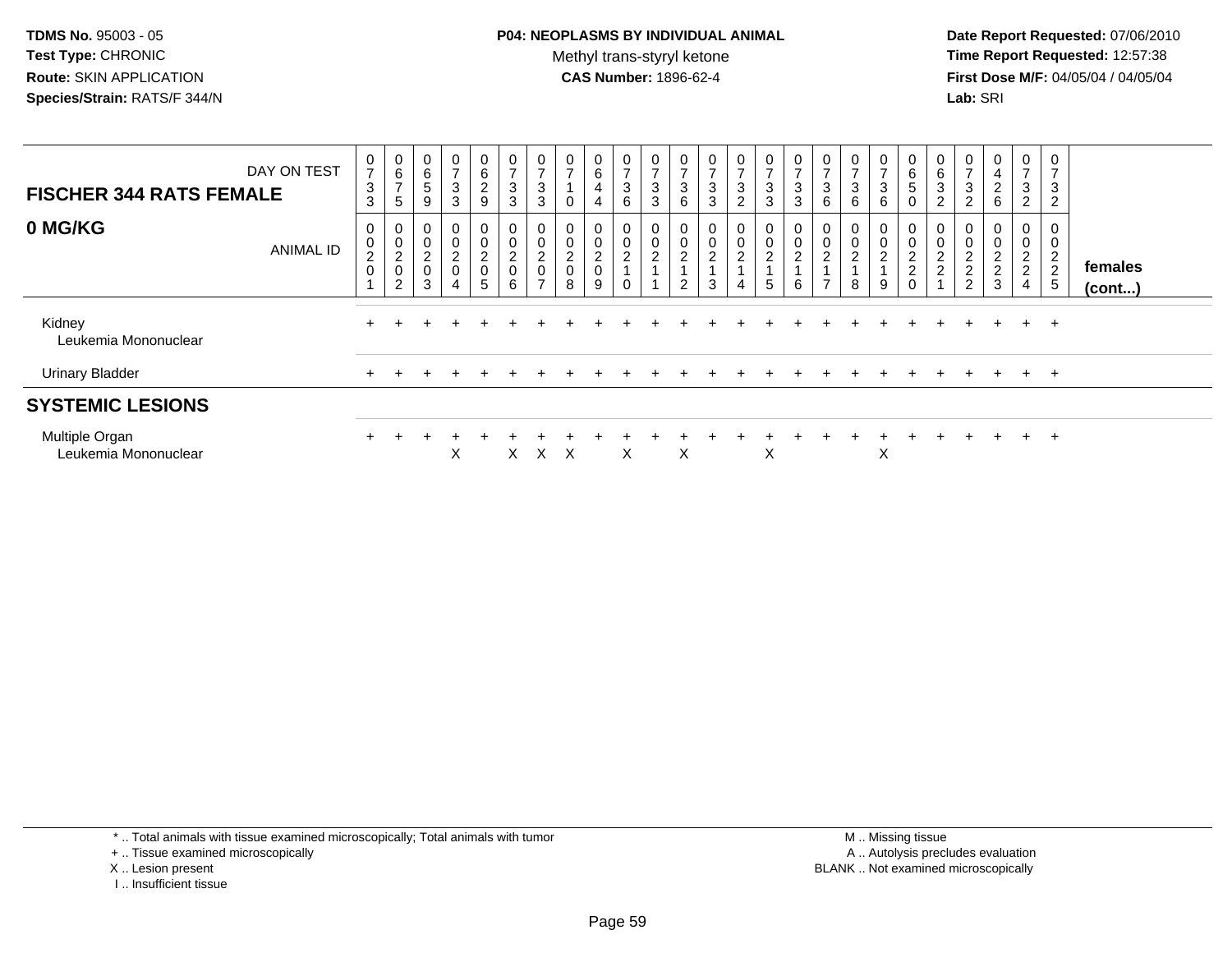**Date Report Requested:** 07/06/2010 **Time Report Requested:** 12:57:38 **First Dose M/F:** 04/05/04 / 04/05/04<br>**Lab:** SRI **Lab:** SRI

| DAY ON TEST<br><b>FISCHER 344 RATS FEMALE</b>  | $\frac{0}{7}$<br>$\ensuremath{\mathsf{3}}$<br>6 | $\frac{0}{7}$<br>0<br>8 | $\pmb{0}$<br>$\,6$<br>0<br>5 | $\begin{smallmatrix}0\\7\end{smallmatrix}$<br>$\sqrt{3}$<br>$\,6\,$ | 0<br>$\overline{7}$<br>$\sqrt{3}$<br>$\,6\,$                      | 0<br>$\overline{6}$<br>$\overline{c}$<br>9                                        | 0<br>$\overline{7}$<br>4                                                   | $\frac{0}{7}$<br>$\mathbf{3}$<br>$\sqrt{3}$                            | $\frac{0}{7}$<br>$\ensuremath{\mathsf{3}}$<br>$\mathfrak{Z}$ | $\begin{array}{c} 0 \\ 6 \end{array}$<br>$\overline{7}$<br>$\overline{7}$ | 0<br>$\mathbf 0$<br>$\frac{2}{2}$                                          | 0<br>$\overline{7}$<br>$\sqrt{3}$<br>$\sqrt{2}$                                         | $\frac{0}{7}$<br>$^2_{\rm 0}$     | $\begin{array}{c} 0 \\ 5 \\ 5 \end{array}$<br>$\overline{4}$ | $\begin{matrix} 0 \\ 6 \end{matrix}$<br>$\sqrt{5}$<br>$\mathbf{3}$ | $\frac{0}{7}$<br>$\ensuremath{\mathsf{3}}$<br>$\sqrt{2}$ | 0<br>$\overline{7}$<br>$\sqrt{3}$<br>$\,6\,$                                | $\frac{0}{7}$<br>$\sqrt{3}$<br>3                                           | 0<br>$\overline{6}$<br>4<br>$\mathsf{O}\xspace$    | $\frac{0}{7}$<br>0<br>$\mathbf{1}$                       | $\frac{0}{7}$<br>$\ensuremath{\mathsf{3}}$<br>$\overline{2}$ | $\begin{array}{c} 0 \\ 6 \end{array}$<br>$\overline{4}$<br>$\,6\,$               | $\frac{0}{7}$<br>$\ensuremath{\mathsf{3}}$<br>$\mathbf{3}$                        | 0<br>$\overline{7}$<br>3<br>3              | 0<br>$\overline{7}$<br>$\mathbf{3}$<br>$\mathbf{3}$    |                      |
|------------------------------------------------|-------------------------------------------------|-------------------------|------------------------------|---------------------------------------------------------------------|-------------------------------------------------------------------|-----------------------------------------------------------------------------------|----------------------------------------------------------------------------|------------------------------------------------------------------------|--------------------------------------------------------------|---------------------------------------------------------------------------|----------------------------------------------------------------------------|-----------------------------------------------------------------------------------------|-----------------------------------|--------------------------------------------------------------|--------------------------------------------------------------------|----------------------------------------------------------|-----------------------------------------------------------------------------|----------------------------------------------------------------------------|----------------------------------------------------|----------------------------------------------------------|--------------------------------------------------------------|----------------------------------------------------------------------------------|-----------------------------------------------------------------------------------|--------------------------------------------|--------------------------------------------------------|----------------------|
| 0 MG/KG<br><b>ANIMAL ID</b>                    | 0<br>$0$<br>$2$<br>$6$                          | 0<br>$\frac{0}{2}$<br>7 | 0<br>0<br>$\frac{2}{2}$<br>8 | $\pmb{0}$<br>$0$<br>$2$<br>$9$                                      | 0<br>0<br>$\overline{2}$<br>$\ensuremath{\mathsf{3}}$<br>$\Omega$ | $\mathbf 0$<br>$\overline{0}$<br>$\overline{2}$<br>$\mathbf{3}$<br>$\overline{1}$ | $\mathbf 0$<br>$\mathbf 0$<br>$\sqrt{2}$<br>$\mathbf{3}$<br>$\overline{c}$ | $\mathbf 0$<br>$\mathbf 0$<br>$\sqrt{2}$<br>$\sqrt{3}$<br>$\mathbf{3}$ | 0<br>0<br>$\frac{2}{3}$<br>$\overline{4}$                    | $\mathbf 0$<br>$\mathbf 0$<br>$rac{2}{3}$                                 | 0<br>$\mathbf 0$<br>$\overline{2}$<br>$\ensuremath{\mathsf{3}}$<br>$\,6\,$ | $\mathbf 0$<br>$\mathbf 0$<br>$\sqrt{2}$<br>$\ensuremath{\mathsf{3}}$<br>$\overline{7}$ | $\mathbf 0$<br>$\frac{0}{2}$<br>8 | $\pmb{0}$<br>$\frac{0}{2}$<br>9                              | 0<br>$_{2}^{\rm 0}$<br>$\overline{\mathbf{4}}$<br>$\mathbf 0$      | $\pmb{0}$<br>$\frac{0}{2}$<br>$\overline{4}$             | 0<br>$\mathbf 0$<br>$\sqrt{2}$<br>$\overline{\mathbf{4}}$<br>$\overline{c}$ | $\mathbf 0$<br>$\mathbf 0$<br>$\sqrt{2}$<br>$\overline{4}$<br>$\mathbf{3}$ | 0<br>0<br>$\frac{2}{4}$<br>$\overline{\mathbf{4}}$ | 0<br>0<br>$\overline{2}$<br>$\overline{4}$<br>$\sqrt{5}$ | $\mathbf 0$<br>$\frac{0}{2}$<br>$\overline{4}$<br>$\,6\,$    | $\mathbf 0$<br>$\mathbf 0$<br>$\overline{2}$<br>$\overline{4}$<br>$\overline{7}$ | $\mathbf 0$<br>0<br>$\overline{2}$<br>$\overline{\mathbf{4}}$<br>$\boldsymbol{8}$ | 0<br>$\mathbf 0$<br>$\frac{2}{4}$<br>$9\,$ | $\mathbf 0$<br>$\pmb{0}$<br>$rac{2}{5}$<br>$\mathbf 0$ | * TOTALS             |
| <b>ALIMENTARY SYSTEM</b>                       |                                                 |                         |                              |                                                                     |                                                                   |                                                                                   |                                                                            |                                                                        |                                                              |                                                                           |                                                                            |                                                                                         |                                   |                                                              |                                                                    |                                                          |                                                                             |                                                                            |                                                    |                                                          |                                                              |                                                                                  |                                                                                   |                                            |                                                        |                      |
| Esophagus                                      |                                                 |                         |                              |                                                                     |                                                                   |                                                                                   |                                                                            |                                                                        |                                                              |                                                                           |                                                                            |                                                                                         |                                   |                                                              |                                                                    |                                                          |                                                                             |                                                                            |                                                    |                                                          |                                                              |                                                                                  |                                                                                   |                                            |                                                        | 50                   |
| Intestine Large, Cecum                         |                                                 |                         |                              |                                                                     |                                                                   |                                                                                   |                                                                            |                                                                        |                                                              |                                                                           |                                                                            |                                                                                         |                                   |                                                              |                                                                    |                                                          |                                                                             |                                                                            |                                                    |                                                          |                                                              |                                                                                  |                                                                                   |                                            |                                                        | 50                   |
| Intestine Large, Colon                         | ÷                                               |                         |                              |                                                                     |                                                                   |                                                                                   |                                                                            |                                                                        |                                                              |                                                                           |                                                                            |                                                                                         |                                   |                                                              |                                                                    |                                                          |                                                                             |                                                                            |                                                    |                                                          |                                                              |                                                                                  |                                                                                   |                                            |                                                        | 50                   |
| Intestine Large, Rectum                        |                                                 |                         |                              |                                                                     |                                                                   |                                                                                   |                                                                            |                                                                        |                                                              |                                                                           |                                                                            |                                                                                         |                                   |                                                              |                                                                    |                                                          |                                                                             |                                                                            |                                                    |                                                          |                                                              |                                                                                  |                                                                                   |                                            |                                                        | 50                   |
| Intestine Small, Duodenum                      |                                                 |                         |                              |                                                                     |                                                                   |                                                                                   |                                                                            |                                                                        |                                                              |                                                                           |                                                                            |                                                                                         |                                   |                                                              |                                                                    |                                                          |                                                                             |                                                                            |                                                    |                                                          |                                                              |                                                                                  |                                                                                   |                                            |                                                        | 50                   |
| Intestine Small, Ileum                         |                                                 |                         |                              |                                                                     |                                                                   |                                                                                   |                                                                            |                                                                        |                                                              |                                                                           |                                                                            |                                                                                         |                                   |                                                              |                                                                    |                                                          |                                                                             |                                                                            |                                                    |                                                          |                                                              |                                                                                  |                                                                                   |                                            | $\overline{+}$                                         | 48                   |
| Intestine Small, Jejunum                       |                                                 |                         |                              |                                                                     |                                                                   |                                                                                   |                                                                            |                                                                        |                                                              |                                                                           |                                                                            |                                                                                         |                                   |                                                              |                                                                    |                                                          |                                                                             |                                                                            |                                                    |                                                          |                                                              |                                                                                  |                                                                                   |                                            |                                                        | 46                   |
| Liver<br>Leukemia Mononuclear                  | $\boldsymbol{\mathsf{X}}$                       | X                       | X                            |                                                                     |                                                                   |                                                                                   | Χ                                                                          |                                                                        |                                                              | $\mathsf X$                                                               |                                                                            | Χ                                                                                       |                                   | X                                                            |                                                                    |                                                          |                                                                             | X                                                                          |                                                    |                                                          | $\mathsf X$                                                  |                                                                                  |                                                                                   |                                            |                                                        | 50<br>17             |
| Mesentery<br>Leukemia Mononuclear              | $\ddot{}$                                       |                         | +                            | $\overline{ }$                                                      | $+$                                                               |                                                                                   |                                                                            |                                                                        |                                                              | $+$                                                                       |                                                                            | $\ddot{}$                                                                               |                                   | ÷                                                            |                                                                    |                                                          | $\ddot{}$                                                                   |                                                                            | $\ddot{}$                                          |                                                          | $\ddot{}$                                                    |                                                                                  |                                                                                   |                                            |                                                        | 23<br>$\mathbf{1}$   |
| Pancreas<br>Leukemia Mononuclear               |                                                 | $\ddot{}$<br>X          |                              |                                                                     |                                                                   |                                                                                   |                                                                            |                                                                        |                                                              |                                                                           |                                                                            |                                                                                         |                                   |                                                              |                                                                    |                                                          |                                                                             |                                                                            |                                                    |                                                          |                                                              |                                                                                  |                                                                                   |                                            |                                                        | 49<br>$\overline{2}$ |
| <b>Salivary Glands</b><br>Leukemia Mononuclear | $+$                                             | $\ddot{}$<br>X          |                              |                                                                     |                                                                   |                                                                                   |                                                                            |                                                                        |                                                              |                                                                           |                                                                            |                                                                                         |                                   |                                                              |                                                                    |                                                          |                                                                             |                                                                            |                                                    |                                                          |                                                              |                                                                                  |                                                                                   |                                            |                                                        | 50<br>$\mathbf{1}$   |
| Stomach, Forestomach                           |                                                 |                         |                              |                                                                     |                                                                   |                                                                                   |                                                                            |                                                                        |                                                              |                                                                           |                                                                            |                                                                                         |                                   |                                                              |                                                                    |                                                          |                                                                             |                                                                            |                                                    |                                                          |                                                              |                                                                                  |                                                                                   |                                            |                                                        | 50                   |

\* .. Total animals with tissue examined microscopically; Total animals with tumor

+ .. Tissue examined microscopically

 Lesion present BLANK .. Not examined microscopicallyX .. Lesion present

I .. Insufficient tissue

M .. Missing tissue

y the contract of the contract of the contract of the contract of the contract of the contract of the contract of  $A$ . Autolysis precludes evaluation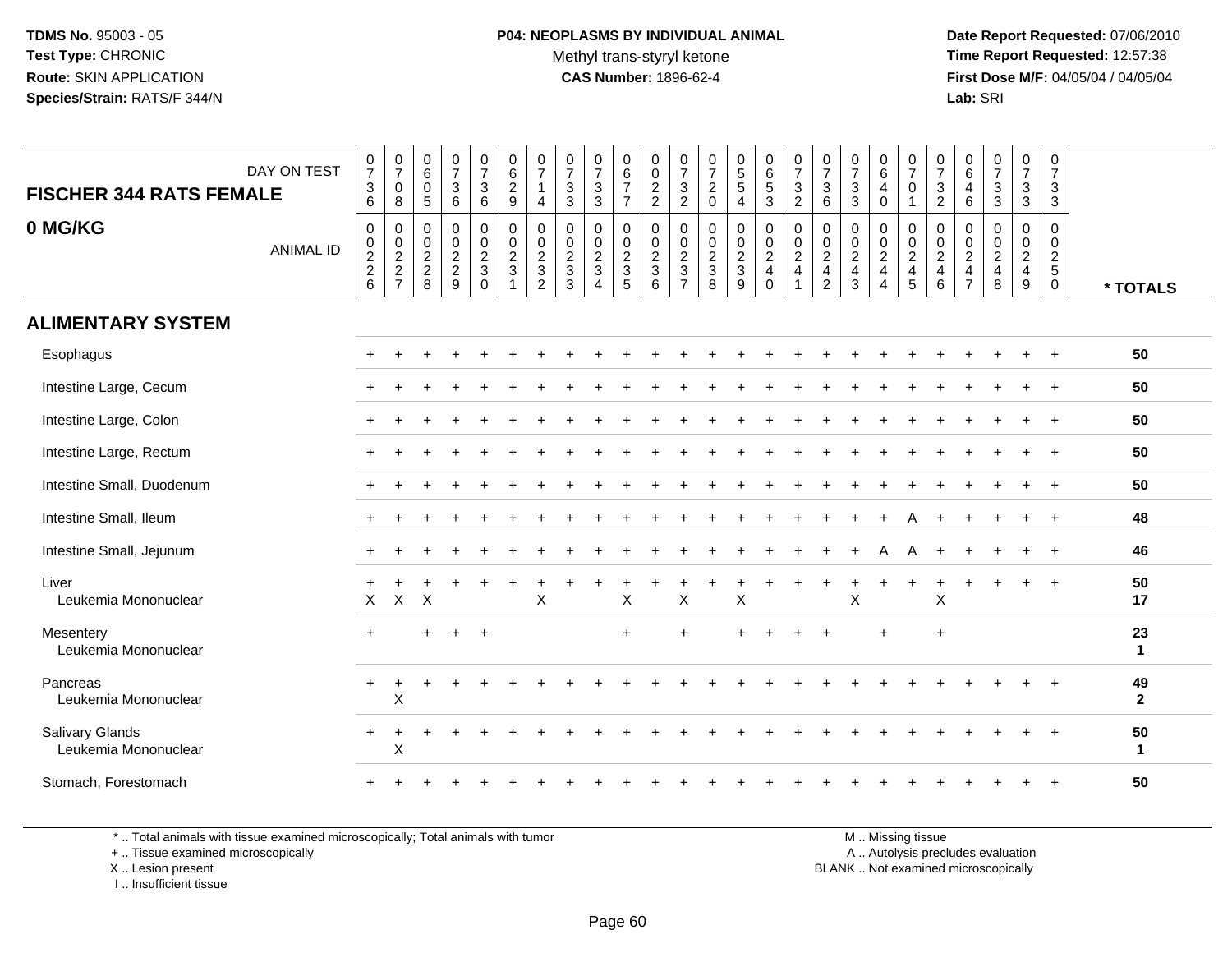**Date Report Requested:** 07/06/2010 **Time Report Requested:** 12:57:38 **First Dose M/F:** 04/05/04 / 04/05/04<br>Lab: SRI **Lab:** SRI

| <b>FISCHER 344 RATS FEMALE</b>                                                                                        | DAY ON TEST      | $\frac{0}{7}$<br>$\ensuremath{\mathsf{3}}$<br>6 | $\frac{0}{7}$<br>$\pmb{0}$<br>$\,8\,$ | $\begin{array}{c} 0 \\ 6 \end{array}$<br>$\pmb{0}$<br>$\overline{5}$ | $\frac{0}{7}$<br>$\sqrt{3}$<br>6       | $\frac{0}{7}$<br>3<br>$\,6\,$             | 0<br>$6\overline{6}$<br>$\overline{c}$<br>9                                    | $\frac{0}{7}$<br>$\mathbf{1}$<br>$\overline{4}$               | 0<br>$\overline{7}$<br>$\sqrt{3}$<br>$\mathbf{3}$      | $\frac{0}{7}$<br>$\ensuremath{\mathsf{3}}$<br>$\overline{3}$          | 0<br>$\,6\,$<br>$\overline{7}$<br>$\overline{7}$ | 0<br>$\mathbf 0$<br>$\frac{2}{2}$                | 0<br>$\overline{7}$<br>3<br>$\overline{2}$                    | 0<br>$\overline{7}$<br>$\boldsymbol{2}$<br>$\mathbf 0$ | $\begin{array}{c} 0 \\ 5 \\ 5 \end{array}$<br>$\overline{4}$ | $\begin{array}{c} 0 \\ 6 \end{array}$<br>$5\,$<br>$\mathbf{3}$ | $\frac{0}{7}$<br>$\mathbf{3}$<br>$\overline{2}$               | 0<br>$\overline{7}$<br>$\mathbf{3}$<br>6                                                  | 0<br>$\overline{7}$<br>$\mathbf 3$<br>$\mathbf{3}$ | 0<br>$6\phantom{a}$<br>4<br>$\Omega$ | 0<br>$\overline{7}$<br>$\mathbf 0$<br>$\mathbf{1}$     | 0<br>$\overline{7}$<br>$\sqrt{3}$<br>$\overline{2}$ | 0<br>$\,6\,$<br>4<br>$6\phantom{1}6$                                            | $\frac{0}{7}$<br>$\sqrt{3}$<br>$\mathbf{3}$                               | $\frac{0}{7}$<br>3<br>3                                                 | 0<br>$\overline{7}$<br>3<br>3                                 |                                            |
|-----------------------------------------------------------------------------------------------------------------------|------------------|-------------------------------------------------|---------------------------------------|----------------------------------------------------------------------|----------------------------------------|-------------------------------------------|--------------------------------------------------------------------------------|---------------------------------------------------------------|--------------------------------------------------------|-----------------------------------------------------------------------|--------------------------------------------------|--------------------------------------------------|---------------------------------------------------------------|--------------------------------------------------------|--------------------------------------------------------------|----------------------------------------------------------------|---------------------------------------------------------------|-------------------------------------------------------------------------------------------|----------------------------------------------------|--------------------------------------|--------------------------------------------------------|-----------------------------------------------------|---------------------------------------------------------------------------------|---------------------------------------------------------------------------|-------------------------------------------------------------------------|---------------------------------------------------------------|--------------------------------------------|
| 0 MG/KG                                                                                                               | <b>ANIMAL ID</b> | $\mathbf 0$<br>$0$<br>$2$<br>$6$                | 0<br>$\frac{0}{2}$<br>7               | $\mathbf 0$<br>$\mathbf 0$<br>$\frac{2}{8}$                          | $\mathbf 0$<br>0<br>$\frac{2}{2}$<br>9 | 0<br>0<br>$\overline{2}$<br>3<br>$\Omega$ | $\mathbf 0$<br>$\begin{smallmatrix} 0\\2\\3 \end{smallmatrix}$<br>$\mathbf{1}$ | $\mathbf 0$<br>$\mathbf 0$<br>$\frac{2}{3}$<br>$\overline{2}$ | $\Omega$<br>0<br>$\overline{c}$<br>$\mathfrak{Z}$<br>3 | $\mathbf 0$<br>$\mathbf 0$<br>$\frac{2}{3}$<br>$\boldsymbol{\Lambda}$ | 0<br>0<br>$\boldsymbol{2}$<br>$\sqrt{3}$<br>5    | $\mathbf 0$<br>$\mathbf 0$<br>$\frac{2}{3}$<br>6 | $\mathbf 0$<br>$\mathbf 0$<br>$\frac{2}{3}$<br>$\overline{7}$ | $\mathbf 0$<br>$\mathbf 0$<br>$\frac{2}{3}$<br>8       | $\mathbf 0$<br>$\frac{0}{2}$<br>9                            | $\mathbf 0$<br>0<br>$\frac{2}{4}$<br>$\Omega$                  | $\mathbf 0$<br>$\mathbf 0$<br>$\frac{2}{4}$<br>$\overline{1}$ | $\mathbf 0$<br>$\mathbf 0$<br>$\overline{c}$<br>$\overline{\mathbf{4}}$<br>$\overline{2}$ | $\mathbf 0$<br>0<br>$\frac{2}{4}$<br>3             | $\Omega$<br>0<br>$\frac{2}{4}$<br>4  | 0<br>0<br>$\frac{2}{4}$<br>5                           | $\mathbf 0$<br>0<br>$\frac{2}{4}$<br>6              | $\Omega$<br>$\mathbf 0$<br>$\boldsymbol{2}$<br>$\overline{4}$<br>$\overline{7}$ | $\Omega$<br>$\mathbf 0$<br>$\overline{c}$<br>$\overline{\mathbf{4}}$<br>8 | 0<br>0<br>$\overline{2}$<br>$\overline{\mathbf{4}}$<br>$\boldsymbol{9}$ | $\mathbf 0$<br>$\mathbf 0$<br>$\frac{2}{5}$<br>$\overline{0}$ | * TOTALS                                   |
| Stomach, Glandular                                                                                                    |                  |                                                 |                                       |                                                                      |                                        |                                           |                                                                                |                                                               |                                                        |                                                                       |                                                  |                                                  |                                                               |                                                        |                                                              |                                                                |                                                               |                                                                                           |                                                    |                                      |                                                        |                                                     |                                                                                 |                                                                           |                                                                         | $+$                                                           | 50                                         |
| <b>CARDIOVASCULAR SYSTEM</b>                                                                                          |                  |                                                 |                                       |                                                                      |                                        |                                           |                                                                                |                                                               |                                                        |                                                                       |                                                  |                                                  |                                                               |                                                        |                                                              |                                                                |                                                               |                                                                                           |                                                    |                                      |                                                        |                                                     |                                                                                 |                                                                           |                                                                         |                                                               |                                            |
| Heart<br>Leukemia Mononuclear                                                                                         |                  | $+$                                             | X                                     |                                                                      |                                        |                                           |                                                                                |                                                               |                                                        |                                                                       |                                                  |                                                  |                                                               |                                                        |                                                              |                                                                |                                                               |                                                                                           |                                                    |                                      |                                                        |                                                     |                                                                                 |                                                                           |                                                                         |                                                               | 50<br>$\mathbf{1}$                         |
| <b>ENDOCRINE SYSTEM</b>                                                                                               |                  |                                                 |                                       |                                                                      |                                        |                                           |                                                                                |                                                               |                                                        |                                                                       |                                                  |                                                  |                                                               |                                                        |                                                              |                                                                |                                                               |                                                                                           |                                                    |                                      |                                                        |                                                     |                                                                                 |                                                                           |                                                                         |                                                               |                                            |
| <b>Adrenal Cortex</b><br>Adenoma<br>Leukemia Mononuclear                                                              |                  |                                                 |                                       | $X$ $X$                                                              |                                        |                                           |                                                                                | X                                                             |                                                        |                                                                       | X                                                |                                                  | Χ                                                             |                                                        |                                                              |                                                                |                                                               |                                                                                           |                                                    |                                      |                                                        |                                                     |                                                                                 |                                                                           |                                                                         |                                                               | 50<br>4<br>5                               |
| <b>Adrenal Medulla</b><br>Leukemia Mononuclear<br>Pheochromocytoma Benign                                             |                  |                                                 |                                       |                                                                      |                                        | X                                         |                                                                                | X                                                             |                                                        |                                                                       | X                                                |                                                  |                                                               |                                                        |                                                              |                                                                |                                                               |                                                                                           |                                                    |                                      |                                                        |                                                     |                                                                                 |                                                                           |                                                                         |                                                               | 49<br>$\mathbf{2}$<br>$\mathbf{1}$         |
| Islets, Pancreatic<br>Adenoma                                                                                         |                  |                                                 |                                       |                                                                      |                                        |                                           |                                                                                |                                                               |                                                        |                                                                       |                                                  |                                                  |                                                               |                                                        |                                                              |                                                                |                                                               |                                                                                           |                                                    |                                      |                                                        |                                                     |                                                                                 | Х                                                                         |                                                                         |                                                               | 49<br>$\mathbf{3}$                         |
| Parathyroid Gland<br>Adenoma                                                                                          |                  |                                                 |                                       |                                                                      |                                        |                                           |                                                                                |                                                               |                                                        |                                                                       |                                                  |                                                  |                                                               |                                                        |                                                              |                                                                |                                                               |                                                                                           |                                                    |                                      |                                                        |                                                     |                                                                                 |                                                                           |                                                                         |                                                               | 50<br>-1                                   |
| <b>Pituitary Gland</b><br>Leukemia Mononuclear<br>Pars Distalis, Adenoma<br>Pars Distalis, Carcinoma                  |                  |                                                 | $\mathsf X$<br>$\mathsf{X}$           | $\boldsymbol{\mathsf{X}}$                                            |                                        |                                           |                                                                                | $X$ $X$                                                       |                                                        | X                                                                     |                                                  |                                                  | X                                                             | $\mathsf{X}$                                           | X<br>X                                                       |                                                                | $X$ $X$                                                       |                                                                                           |                                                    |                                      | X X X X X X X X                                        |                                                     |                                                                                 |                                                                           |                                                                         |                                                               | 50<br>$\mathbf{2}$<br>31<br>$\overline{2}$ |
| <b>Thyroid Gland</b><br>C-cell, Adenoma<br>C-cell, Carcinoma                                                          |                  |                                                 |                                       |                                                                      |                                        |                                           |                                                                                |                                                               |                                                        |                                                                       | X                                                |                                                  |                                                               |                                                        | X                                                            |                                                                |                                                               |                                                                                           |                                                    |                                      |                                                        |                                                     |                                                                                 |                                                                           |                                                                         |                                                               | 50<br>$\overline{7}$<br>$\mathbf{1}$       |
| *  Total animals with tissue examined microscopically; Total animals with tumor<br>+  Tissue examined microscopically |                  |                                                 |                                       |                                                                      |                                        |                                           |                                                                                |                                                               |                                                        |                                                                       |                                                  |                                                  |                                                               |                                                        |                                                              |                                                                |                                                               |                                                                                           |                                                    |                                      | M  Missing tissue<br>A  Autolysis precludes evaluation |                                                     |                                                                                 |                                                                           |                                                                         |                                                               |                                            |

X .. Lesion present

I .. Insufficient tissue

Lesion present BLANK .. Not examined microscopically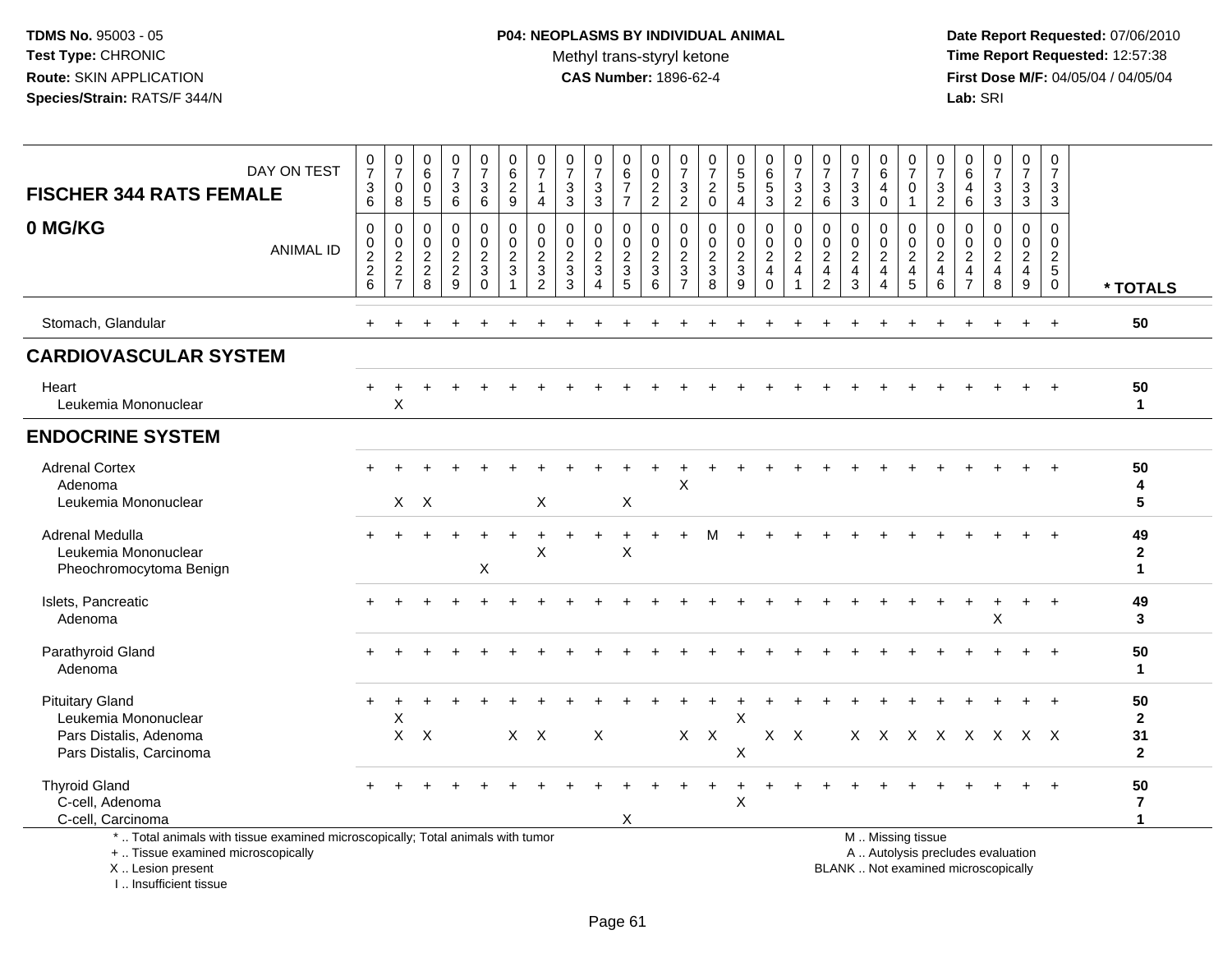**Date Report Requested:** 07/06/2010 **Time Report Requested:** 12:57:38 **First Dose M/F:** 04/05/04 / 04/05/04<br>Lab: SRI **Lab:** SRI

| DAY ON TEST<br><b>FISCHER 344 RATS FEMALE</b>                                                                                              | $\frac{0}{7}$<br>$\frac{3}{6}$    | $\pmb{0}$<br>$\overline{7}$<br>$\pmb{0}$<br>$\,8\,$ | $\overline{0}$<br>$\,6\,$<br>0<br>$\overline{5}$ | $\frac{0}{7}$<br>3<br>6                               | 0<br>$\overline{7}$<br>$\mathbf{3}$<br>$\,6\,$                                 | 0<br>6<br>$\overline{c}$<br>9                   | 0<br>$\overline{7}$<br>1<br>$\overline{4}$                 | 0<br>$\overline{7}$<br>$\mathbf{3}$<br>$\mathbf{3}$ | $\boldsymbol{0}$<br>$\overline{7}$<br>3<br>3                 | 0<br>$\,6\,$<br>$\overline{7}$<br>$\overline{7}$        | 0<br>$\,0\,$<br>$\frac{2}{2}$               | 0<br>$\overline{7}$<br>3<br>$\overline{c}$                        | 0<br>$\overline{7}$<br>$\overline{2}$<br>$\mathbf 0$ | 0<br>$\frac{5}{5}$<br>4                     | 0<br>$\frac{6}{5}$<br>$\overline{3}$           | 0<br>$\overline{7}$<br>$\mathbf{3}$<br>$\overline{2}$ | 0<br>$\overline{7}$<br>$\mathbf{3}$<br>$6\phantom{a}$ | $\frac{0}{7}$<br>$\sqrt{3}$<br>$\overline{3}$                   | 0<br>$\,6\,$<br>4<br>$\mathbf 0$                         | 0<br>$\overline{7}$<br>0<br>$\mathbf{1}$                  | 0<br>$\overline{7}$<br>$\mathbf{3}$<br>$\overline{2}$ | 0<br>6<br>4<br>6                                                        | 0<br>$\overline{7}$<br>3<br>3                            | 0<br>$\overline{7}$<br>3<br>3                                       | 0<br>$\overline{7}$<br>3<br>3                |                         |
|--------------------------------------------------------------------------------------------------------------------------------------------|-----------------------------------|-----------------------------------------------------|--------------------------------------------------|-------------------------------------------------------|--------------------------------------------------------------------------------|-------------------------------------------------|------------------------------------------------------------|-----------------------------------------------------|--------------------------------------------------------------|---------------------------------------------------------|---------------------------------------------|-------------------------------------------------------------------|------------------------------------------------------|---------------------------------------------|------------------------------------------------|-------------------------------------------------------|-------------------------------------------------------|-----------------------------------------------------------------|----------------------------------------------------------|-----------------------------------------------------------|-------------------------------------------------------|-------------------------------------------------------------------------|----------------------------------------------------------|---------------------------------------------------------------------|----------------------------------------------|-------------------------|
| 0 MG/KG<br><b>ANIMAL ID</b>                                                                                                                | 0<br>$\pmb{0}$<br>$\frac{2}{2}$ 6 | 0<br>$\pmb{0}$<br>$\frac{2}{2}$<br>7                | $\mathbf 0$<br>0<br>$\sqrt{2}$<br>$\frac{2}{8}$  | $\mathbf 0$<br>0<br>$\overline{c}$<br>$\sqrt{2}$<br>9 | 0<br>$\pmb{0}$<br>$\boldsymbol{2}$<br>$\ensuremath{\mathsf{3}}$<br>$\mathbf 0$ | 0<br>0<br>$\overline{c}$<br>$\mathfrak{S}$<br>1 | 0<br>0<br>$\overline{c}$<br>$\mathbf{3}$<br>$\overline{2}$ | 0<br>0<br>$\overline{2}$<br>3<br>3                  | $\mathbf 0$<br>0<br>$\overline{c}$<br>$\sqrt{3}$<br>$\Delta$ | 0<br>$\mathbf 0$<br>$\overline{c}$<br>$\mathbf{3}$<br>5 | 0<br>$\boldsymbol{0}$<br>$\frac{2}{3}$<br>6 | 0<br>$\Omega$<br>$\overline{c}$<br>$\mathbf{3}$<br>$\overline{7}$ | 0<br>0<br>$\boldsymbol{2}$<br>$\sqrt{3}$<br>8        | 0<br>0<br>$\overline{c}$<br>$\sqrt{3}$<br>9 | 0<br>$\pmb{0}$<br>$\frac{2}{4}$<br>$\mathbf 0$ | 0<br>0<br>$\overline{c}$<br>$\overline{4}$            | 0<br>0<br>$\frac{2}{4}$<br>$\overline{2}$             | $\mathbf 0$<br>$\mathbf 0$<br>$\sqrt{2}$<br>$\overline{4}$<br>3 | 0<br>$\boldsymbol{0}$<br>$\frac{2}{4}$<br>$\overline{4}$ | 0<br>$\mathbf 0$<br>$\overline{c}$<br>$\overline{4}$<br>5 | 0<br>0<br>$\overline{c}$<br>$\overline{4}$<br>6       | 0<br>0<br>$\boldsymbol{2}$<br>$\overline{\mathbf{4}}$<br>$\overline{7}$ | 0<br>0<br>$\overline{c}$<br>$\overline{\mathbf{4}}$<br>8 | $\mathbf 0$<br>$\mathbf 0$<br>$\overline{a}$<br>$\overline{4}$<br>9 | 0<br>0<br>$\overline{c}$<br>5<br>$\mathbf 0$ | * TOTALS                |
| Follicular Cell, Adenoma                                                                                                                   |                                   |                                                     |                                                  |                                                       |                                                                                |                                                 |                                                            |                                                     |                                                              |                                                         |                                             |                                                                   |                                                      |                                             |                                                |                                                       |                                                       |                                                                 |                                                          |                                                           |                                                       |                                                                         |                                                          |                                                                     |                                              | 1                       |
| <b>GENERAL BODY SYSTEM</b>                                                                                                                 |                                   |                                                     |                                                  |                                                       |                                                                                |                                                 |                                                            |                                                     |                                                              |                                                         |                                             |                                                                   |                                                      |                                             |                                                |                                                       |                                                       |                                                                 |                                                          |                                                           |                                                       |                                                                         |                                                          |                                                                     |                                              |                         |
| <b>Tissue NOS</b><br>Leukemia Mononuclear                                                                                                  |                                   | $\ddot{}$<br>$\pmb{\times}$                         |                                                  |                                                       |                                                                                |                                                 |                                                            |                                                     |                                                              |                                                         |                                             |                                                                   |                                                      |                                             |                                                |                                                       |                                                       |                                                                 |                                                          |                                                           |                                                       |                                                                         |                                                          |                                                                     |                                              | 1<br>1                  |
| <b>GENITAL SYSTEM</b>                                                                                                                      |                                   |                                                     |                                                  |                                                       |                                                                                |                                                 |                                                            |                                                     |                                                              |                                                         |                                             |                                                                   |                                                      |                                             |                                                |                                                       |                                                       |                                                                 |                                                          |                                                           |                                                       |                                                                         |                                                          |                                                                     |                                              |                         |
| <b>Clitoral Gland</b><br>Adenoma<br>Carcinoma                                                                                              | X                                 |                                                     |                                                  | X                                                     |                                                                                |                                                 |                                                            |                                                     |                                                              |                                                         |                                             | X                                                                 |                                                      |                                             | X                                              |                                                       | X                                                     |                                                                 | X                                                        |                                                           |                                                       |                                                                         |                                                          |                                                                     |                                              | 50<br>6<br>3            |
| Ovary<br>Granulosa Cell Tumor Benign                                                                                                       |                                   |                                                     |                                                  |                                                       |                                                                                |                                                 |                                                            |                                                     |                                                              |                                                         |                                             |                                                                   |                                                      |                                             |                                                |                                                       |                                                       |                                                                 |                                                          |                                                           |                                                       |                                                                         |                                                          |                                                                     |                                              | 50<br>1                 |
| <b>Uterus</b><br>Polyp Stromal<br>Polyp Stromal, Multiple                                                                                  |                                   | X                                                   |                                                  |                                                       |                                                                                | $\boldsymbol{\mathsf{X}}$                       |                                                            |                                                     |                                                              | X                                                       |                                             | X                                                                 |                                                      |                                             |                                                |                                                       |                                                       |                                                                 |                                                          | $\times$                                                  |                                                       |                                                                         | X                                                        |                                                                     | X                                            | 50<br>9<br>$\mathbf{1}$ |
| Vagina                                                                                                                                     |                                   | $+$                                                 |                                                  |                                                       |                                                                                | $+$                                             |                                                            |                                                     |                                                              |                                                         |                                             |                                                                   |                                                      |                                             | $+$                                            |                                                       |                                                       |                                                                 |                                                          | $+$                                                       |                                                       |                                                                         |                                                          |                                                                     |                                              | 6                       |
| <b>HEMATOPOIETIC SYSTEM</b>                                                                                                                |                                   |                                                     |                                                  |                                                       |                                                                                |                                                 |                                                            |                                                     |                                                              |                                                         |                                             |                                                                   |                                                      |                                             |                                                |                                                       |                                                       |                                                                 |                                                          |                                                           |                                                       |                                                                         |                                                          |                                                                     |                                              |                         |
| <b>Bone Marrow</b><br>Leukemia Mononuclear                                                                                                 | X                                 | $\mathsf{X}$                                        | $\boldsymbol{\mathsf{X}}$                        |                                                       |                                                                                |                                                 | X                                                          |                                                     |                                                              | $\mathsf X$                                             |                                             |                                                                   |                                                      | Χ                                           |                                                |                                                       |                                                       |                                                                 |                                                          |                                                           |                                                       |                                                                         |                                                          | X                                                                   | $\ddot{}$                                    | 50<br>10                |
| Lymph Node<br>Leukemia Mononuclear<br>Deep Cervical, Leukemia Mononuclear<br>Mediastinal, Leukemia Mononuclear                             |                                   | $\ddot{}$<br>$\mathsf X$<br>X<br>$\mathsf{X}$       |                                                  |                                                       |                                                                                |                                                 |                                                            |                                                     |                                                              |                                                         | $+$                                         |                                                                   |                                                      | $+$<br>X                                    | $\ddot{}$                                      |                                                       |                                                       | X                                                               |                                                          |                                                           |                                                       | ÷.                                                                      |                                                          |                                                                     | $\ddot{}$                                    | 16<br>6                 |
| *  Total animals with tissue examined microscopically; Total animals with tumor<br>+  Tissue examined microscopically<br>X  Lesion present |                                   |                                                     |                                                  |                                                       |                                                                                |                                                 |                                                            |                                                     |                                                              |                                                         |                                             |                                                                   |                                                      |                                             |                                                |                                                       |                                                       | BLANK  Not examined microscopically                             |                                                          | M  Missing tissue                                         |                                                       |                                                                         | A  Autolysis precludes evaluation                        |                                                                     |                                              |                         |

I .. Insufficient tissue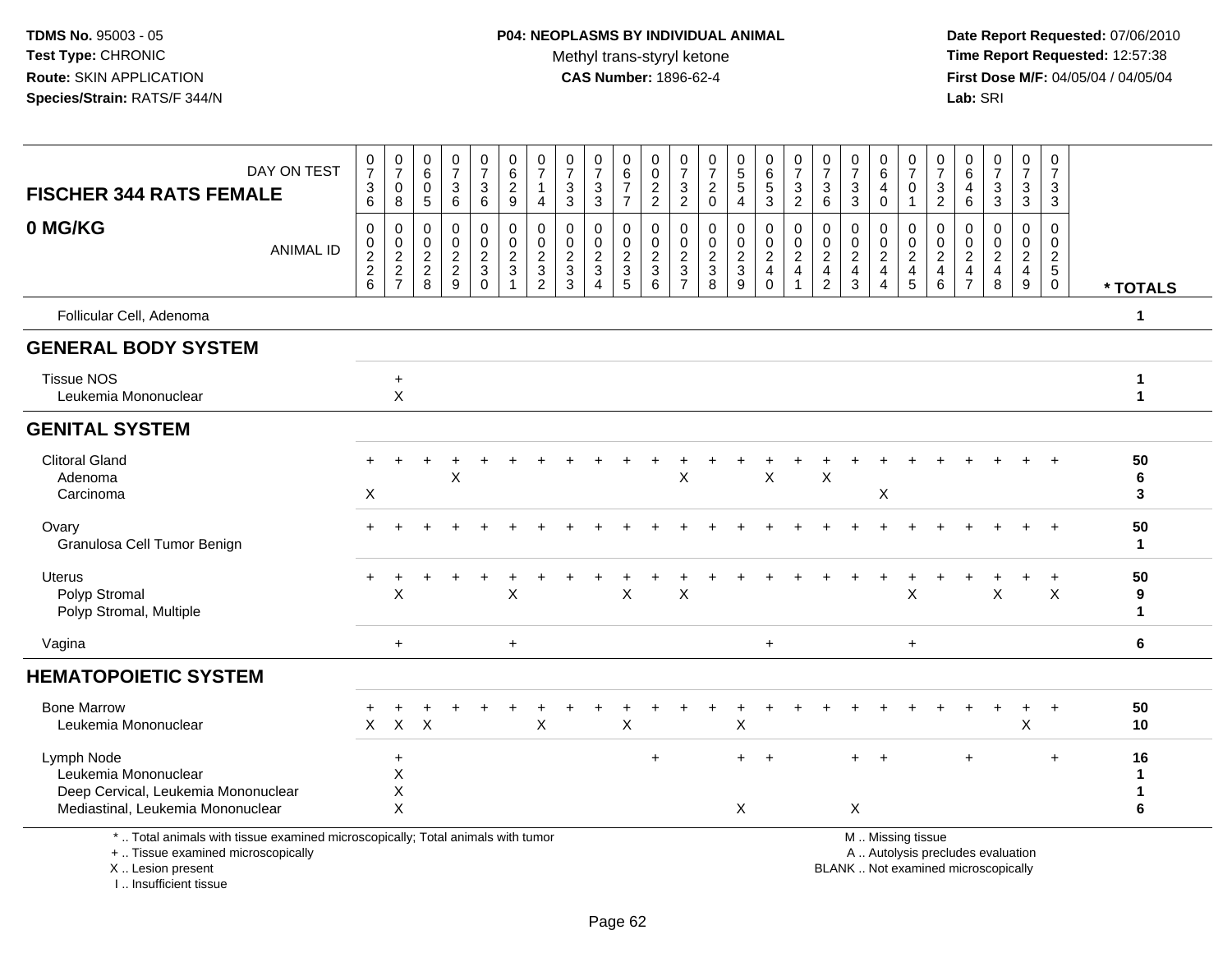# **P04: NEOPLASMS BY INDIVIDUAL ANIMAL**Methyl trans-styryl ketone<br>CAS Number: 1896-62-4

| <b>FISCHER 344 RATS FEMALE</b>                                                                                                                                      | DAY ON TEST      | $\frac{0}{7}$<br>$\frac{3}{6}$ | $\frac{0}{7}$<br>$\pmb{0}$<br>8                            | 0<br>$6\overline{6}$<br>$\mathbf 0$<br>$5\phantom{.0}$   | $\begin{array}{c} 0 \\ 7 \end{array}$<br>$\sqrt{3}$<br>$\,6\,$ | $\begin{smallmatrix}0\\7\end{smallmatrix}$<br>$\mathbf{3}$<br>$\,6\,$ | 0<br>6<br>$\frac{2}{9}$                                                      | $\frac{0}{7}$<br>1<br>$\overline{4}$                      | $\frac{0}{7}$<br>$\ensuremath{\mathsf{3}}$<br>$\overline{3}$                                | $\frac{0}{7}$<br>$\sqrt{3}$<br>$\overline{3}$       | 0<br>$\,6\,$<br>$\boldsymbol{7}$<br>$\overline{7}$ | 0<br>$\mathsf{O}\xspace$<br>$\frac{2}{2}$                     | $\pmb{0}$<br>$\overline{7}$<br>$\mathbf{3}$<br>$\overline{2}$ | $\pmb{0}$<br>$\overline{7}$<br>$^2_{\rm 0}$ | $\begin{array}{c} 0 \\ 5 \\ 5 \end{array}$<br>$\overline{4}$ | $\pmb{0}$<br>$6\phantom{a}$<br>$\frac{5}{3}$                                        | $\frac{0}{7}$<br>$\frac{3}{2}$                                  | $\frac{0}{7}$<br>$^3$ 6                                                            | $\frac{0}{7}$<br>$\sqrt{3}$<br>$\overline{3}$                                       | 0<br>$\,6\,$<br>$\overline{\mathbf{4}}$<br>$\mathbf 0$               | $\pmb{0}$<br>$\overline{7}$<br>$\pmb{0}$<br>$\mathbf{1}$      | 0<br>$\overline{7}$<br>$\mathbf{3}$<br>$\overline{2}$ | 0<br>$\,6\,$<br>$\begin{array}{c} 4 \\ 6 \end{array}$    | $\frac{0}{7}$<br>$\frac{3}{3}$                           | $\pmb{0}$<br>$\overline{7}$<br>$\frac{3}{3}$                  | 0<br>$\overline{7}$<br>$\mathbf{3}$<br>$\mathbf{3}$        |                                                |
|---------------------------------------------------------------------------------------------------------------------------------------------------------------------|------------------|--------------------------------|------------------------------------------------------------|----------------------------------------------------------|----------------------------------------------------------------|-----------------------------------------------------------------------|------------------------------------------------------------------------------|-----------------------------------------------------------|---------------------------------------------------------------------------------------------|-----------------------------------------------------|----------------------------------------------------|---------------------------------------------------------------|---------------------------------------------------------------|---------------------------------------------|--------------------------------------------------------------|-------------------------------------------------------------------------------------|-----------------------------------------------------------------|------------------------------------------------------------------------------------|-------------------------------------------------------------------------------------|----------------------------------------------------------------------|---------------------------------------------------------------|-------------------------------------------------------|----------------------------------------------------------|----------------------------------------------------------|---------------------------------------------------------------|------------------------------------------------------------|------------------------------------------------|
| 0 MG/KG                                                                                                                                                             | <b>ANIMAL ID</b> | 0<br>0<br>$\frac{2}{2}$ 6      | $\,0\,$<br>$\begin{array}{c} 0 \\ 2 \\ 2 \\ 7 \end{array}$ | $\mathbf 0$<br>$\mathbf 0$<br>$\sqrt{2}$<br>$_{\rm 8}^2$ | $\mathbf 0$<br>$\mathsf{O}\xspace$<br>$\frac{2}{9}$            | $\pmb{0}$<br>$\mathbf 0$<br>$\frac{2}{3}$<br>$\mathbf 0$              | $\mathbf 0$<br>$\mathbf 0$<br>$\overline{c}$<br>$\mathbf{3}$<br>$\mathbf{1}$ | $\pmb{0}$<br>$\pmb{0}$<br>$\frac{2}{3}$<br>$\overline{2}$ | $\mathbf 0$<br>$\mathbf 0$<br>$\overline{c}$<br>$\ensuremath{\mathsf{3}}$<br>$\overline{3}$ | $\mathbf 0$<br>0<br>$\frac{2}{3}$<br>$\overline{4}$ | $\mathbf 0$<br>$\mathbf 0$<br>$\frac{2}{3}$        | $\mathbf 0$<br>$\mathbf 0$<br>$\frac{2}{3}$<br>$\overline{6}$ | $\mathbf 0$<br>$\mathbf 0$<br>$\frac{2}{3}$<br>$\overline{7}$ | $\mathbf 0$<br>$\mathbf 0$<br>$\frac{2}{3}$ | 0<br>$\mathbf 0$<br>$\frac{2}{3}$                            | $\pmb{0}$<br>$\mathsf{O}\xspace$<br>$\overline{2}$<br>$\overline{4}$<br>$\mathbf 0$ | $\pmb{0}$<br>$\pmb{0}$<br>$\boldsymbol{2}$<br>4<br>$\mathbf{1}$ | $\mathbf 0$<br>$\mathbf 0$<br>$\boldsymbol{2}$<br>$\overline{4}$<br>$\overline{2}$ | $\mathbf 0$<br>$\mathbf 0$<br>$\sqrt{2}$<br>$\overline{\mathbf{4}}$<br>$\mathbf{3}$ | 0<br>$\mathbf 0$<br>$\boldsymbol{2}$<br>$\overline{\mathbf{4}}$<br>4 | 0<br>$\mathsf{O}\xspace$<br>$\sqrt{2}$<br>$\overline{4}$<br>5 | 0<br>$\mathbf 0$<br>$\overline{a}$<br>4<br>6          | 0<br>0<br>$\sqrt{2}$<br>$\overline{4}$<br>$\overline{7}$ | $\mathbf 0$<br>$\mathsf{O}\xspace$<br>$\frac{2}{4}$<br>8 | $\pmb{0}$<br>$\mathbf 0$<br>$\frac{2}{4}$<br>$\boldsymbol{9}$ | $\mathbf 0$<br>$\mathbf 0$<br>$\frac{2}{5}$<br>$\mathbf 0$ | * TOTALS                                       |
| Pancreatic, Leukemia Mononuclear<br>Renal, Leukemia Mononuclear                                                                                                     |                  |                                | X<br>X                                                     |                                                          |                                                                |                                                                       |                                                                              |                                                           |                                                                                             |                                                     |                                                    |                                                               |                                                               |                                             | X                                                            |                                                                                     |                                                                 |                                                                                    | X                                                                                   |                                                                      |                                                               |                                                       |                                                          |                                                          |                                                               |                                                            | 5<br>$\mathbf 1$                               |
| Lymph Node, Mandibular<br>Leukemia Mononuclear                                                                                                                      |                  | м                              | $\ddot{}$<br>X                                             | м                                                        | M                                                              | м                                                                     | M                                                                            | м                                                         | M                                                                                           | $\ddot{}$                                           | м                                                  | м                                                             | M                                                             | M                                           | M                                                            | M                                                                                   | M                                                               | м                                                                                  |                                                                                     | M M                                                                  | M                                                             | м                                                     | M                                                        | M                                                        | M M                                                           |                                                            | 3<br>$\mathbf 1$                               |
| Lymph Node, Mesenteric<br>Leukemia Mononuclear                                                                                                                      |                  | +<br>X                         | $\ddot{}$<br>$\mathsf{X}$                                  | X                                                        |                                                                |                                                                       |                                                                              |                                                           |                                                                                             |                                                     | X                                                  |                                                               |                                                               |                                             | X                                                            |                                                                                     |                                                                 |                                                                                    | X                                                                                   |                                                                      |                                                               |                                                       |                                                          |                                                          |                                                               |                                                            | 50<br>9                                        |
| Spleen<br>Leukemia Mononuclear                                                                                                                                      |                  | X                              | X                                                          | X                                                        |                                                                |                                                                       |                                                                              | X                                                         |                                                                                             |                                                     | X                                                  |                                                               | X                                                             |                                             | X                                                            |                                                                                     |                                                                 |                                                                                    | X                                                                                   |                                                                      |                                                               |                                                       |                                                          |                                                          |                                                               |                                                            | 50<br>15                                       |
| Thymus<br>Leukemia Mononuclear<br>Thymoma Benign                                                                                                                    |                  | $+$                            | +<br>X                                                     | $\mathsf X$                                              | X                                                              |                                                                       |                                                                              |                                                           |                                                                                             |                                                     |                                                    |                                                               |                                                               |                                             |                                                              |                                                                                     |                                                                 |                                                                                    |                                                                                     |                                                                      |                                                               |                                                       |                                                          |                                                          |                                                               |                                                            | 50<br>$\mathbf{2}$<br>$\mathbf 1$              |
| <b>INTEGUMENTARY SYSTEM</b>                                                                                                                                         |                  |                                |                                                            |                                                          |                                                                |                                                                       |                                                                              |                                                           |                                                                                             |                                                     |                                                    |                                                               |                                                               |                                             |                                                              |                                                                                     |                                                                 |                                                                                    |                                                                                     |                                                                      |                                                               |                                                       |                                                          |                                                          |                                                               |                                                            |                                                |
| Mammary Gland<br>Adenoma<br>Carcinoma<br>Fibroadenoma<br>Fibroadenoma, Multiple                                                                                     |                  | X                              |                                                            |                                                          | $\mathsf X$                                                    |                                                                       |                                                                              |                                                           |                                                                                             |                                                     |                                                    |                                                               | $\boldsymbol{\mathsf{X}}$                                     | X                                           |                                                              | X                                                                                   | X                                                               |                                                                                    |                                                                                     |                                                                      |                                                               | X<br>Χ                                                | X                                                        |                                                          | $\mathsf X$                                                   |                                                            | 50<br>$\mathbf 1$<br>$\overline{2}$<br>13<br>6 |
| Skin<br>Fibroma                                                                                                                                                     |                  |                                |                                                            |                                                          |                                                                |                                                                       |                                                                              |                                                           | X                                                                                           |                                                     |                                                    |                                                               |                                                               |                                             |                                                              |                                                                                     | +<br>X                                                          |                                                                                    |                                                                                     | $\ddot{}$                                                            | $\times$                                                      | $\ddot{}$                                             |                                                          |                                                          |                                                               | $+$                                                        | 50<br>3                                        |
| <b>MUSCULOSKELETAL SYSTEM</b>                                                                                                                                       |                  |                                |                                                            |                                                          |                                                                |                                                                       |                                                                              |                                                           |                                                                                             |                                                     |                                                    |                                                               |                                                               |                                             |                                                              |                                                                                     |                                                                 |                                                                                    |                                                                                     |                                                                      |                                                               |                                                       |                                                          |                                                          |                                                               |                                                            |                                                |
| Bone                                                                                                                                                                |                  |                                |                                                            |                                                          |                                                                |                                                                       |                                                                              |                                                           |                                                                                             |                                                     |                                                    |                                                               |                                                               |                                             |                                                              |                                                                                     |                                                                 |                                                                                    |                                                                                     |                                                                      |                                                               |                                                       |                                                          |                                                          |                                                               |                                                            | 50                                             |
| *  Total animals with tissue examined microscopically; Total animals with tumor<br>+  Tissue examined microscopically<br>X  Lesion present<br>I Insufficient tissue |                  |                                |                                                            |                                                          |                                                                |                                                                       |                                                                              |                                                           |                                                                                             |                                                     |                                                    |                                                               |                                                               |                                             |                                                              |                                                                                     |                                                                 |                                                                                    | BLANK  Not examined microscopically                                                 |                                                                      | M  Missing tissue<br>A  Autolysis precludes evaluation        |                                                       |                                                          |                                                          |                                                               |                                                            |                                                |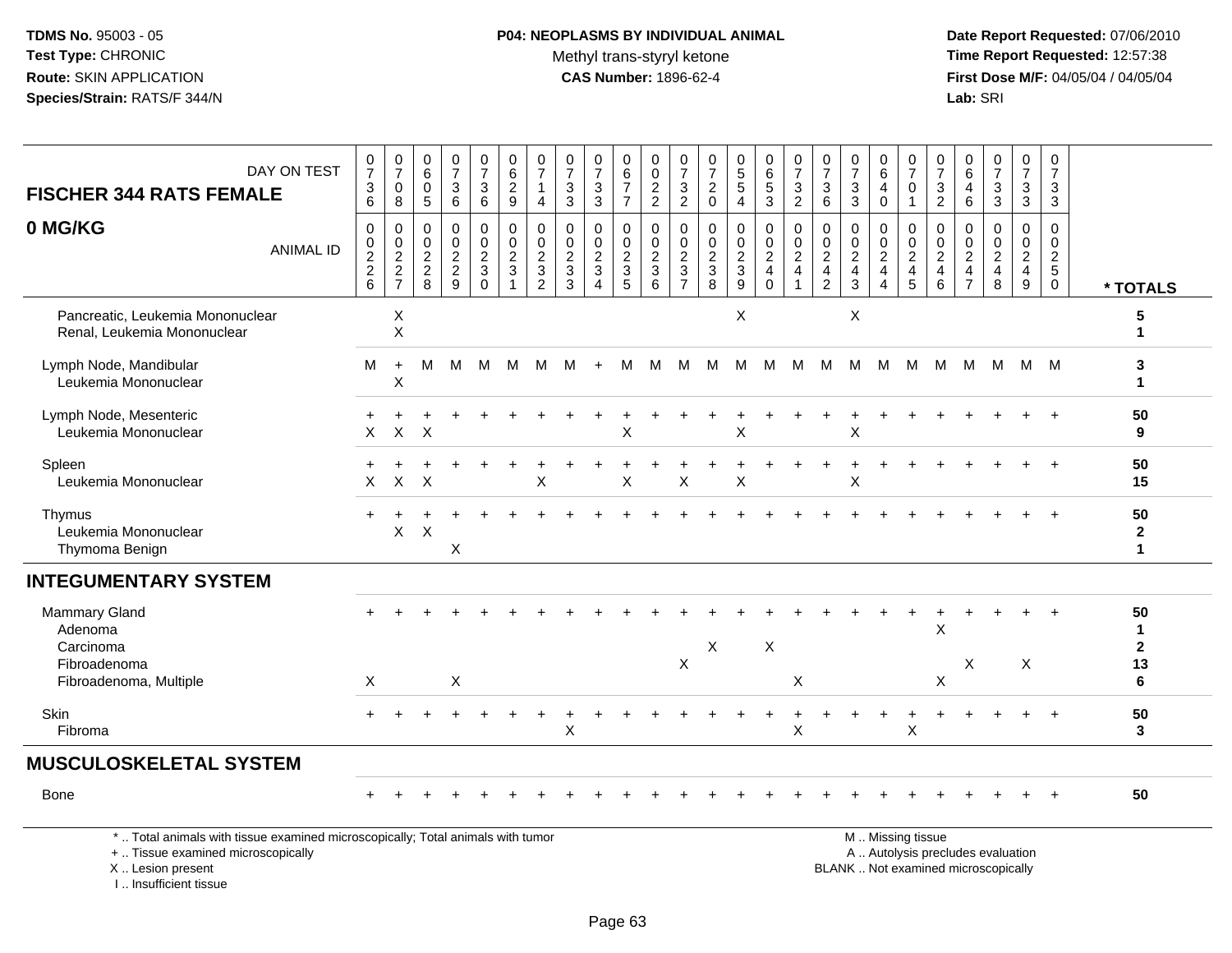**Date Report Requested:** 07/06/2010 **Time Report Requested:** 12:57:38 **First Dose M/F:** 04/05/04 / 04/05/04<br>**Lab:** SRI **Lab:** SRI

| DAY ON TEST<br><b>FISCHER 344 RATS FEMALE</b>                                  | $\frac{0}{7}$<br>3<br>$\,6$  | $\frac{0}{7}$<br>0<br>8                           | 0<br>6<br>0<br>$\mathbf 5$                      | $\frac{0}{7}$<br>$\sqrt{3}$<br>$\,6\,$                | 0<br>$\overline{7}$<br>$\sqrt{3}$<br>$\,6\,$               | 0<br>$\,6\,$<br>$\overline{c}$<br>9                              | 0<br>$\overline{7}$<br>4                                                         | $\frac{0}{7}$<br>3<br>$\sqrt{3}$                                     | $\frac{0}{7}$<br>$\ensuremath{\mathsf{3}}$<br>$\mathbf{3}$       | 0<br>$\overline{6}$<br>$\overline{7}$<br>$\overline{7}$ | 0<br>0<br>$\frac{2}{2}$                               | 0<br>$\overline{7}$<br>3<br>$\sqrt{2}$                                            | $\frac{0}{7}$<br>$\overline{c}$<br>$\pmb{0}$ | $\begin{array}{c} 0 \\ 5 \\ 5 \end{array}$<br>$\overline{4}$ | $\begin{matrix} 0 \\ 6 \end{matrix}$<br>$\sqrt{5}$<br>3            | $\frac{0}{7}$<br>$\sqrt{3}$<br>$\overline{2}$                    | 0<br>$\overline{7}$<br>3<br>$\,6\,$                                              | 0<br>$\overline{7}$<br>3<br>$\mathbf{3}$                           | $_6^0$<br>4<br>0                                                      | $\frac{0}{7}$<br>$\mathbf 0$<br>$\mathbf{1}$ | 0<br>$\overline{7}$<br>$\ensuremath{\mathsf{3}}$<br>$\sqrt{2}$ | 0<br>$\,6\,$<br>4<br>6                                       | $\frac{0}{7}$<br>3<br>$\sqrt{3}$                | 0<br>$\overline{7}$<br>3<br>3                   | 0<br>$\overline{7}$<br>3<br>$\mathbf{3}$                   |                                    |
|--------------------------------------------------------------------------------|------------------------------|---------------------------------------------------|-------------------------------------------------|-------------------------------------------------------|------------------------------------------------------------|------------------------------------------------------------------|----------------------------------------------------------------------------------|----------------------------------------------------------------------|------------------------------------------------------------------|---------------------------------------------------------|-------------------------------------------------------|-----------------------------------------------------------------------------------|----------------------------------------------|--------------------------------------------------------------|--------------------------------------------------------------------|------------------------------------------------------------------|----------------------------------------------------------------------------------|--------------------------------------------------------------------|-----------------------------------------------------------------------|----------------------------------------------|----------------------------------------------------------------|--------------------------------------------------------------|-------------------------------------------------|-------------------------------------------------|------------------------------------------------------------|------------------------------------|
| 0 MG/KG<br><b>ANIMAL ID</b>                                                    | 0<br>0<br>$\frac{2}{2}$<br>6 | 0<br>$\pmb{0}$<br>$\frac{2}{2}$<br>$\overline{7}$ | 0<br>0<br>$\overline{c}$<br>$\overline{c}$<br>8 | 0<br>$\mathbf 0$<br>$\frac{2}{2}$<br>$\boldsymbol{9}$ | 0<br>$\pmb{0}$<br>$\overline{a}$<br>$\sqrt{3}$<br>$\Omega$ | 0<br>$\pmb{0}$<br>$\overline{c}$<br>$\sqrt{3}$<br>$\overline{1}$ | 0<br>0<br>$\overline{\mathbf{c}}$<br>$\ensuremath{\mathsf{3}}$<br>$\overline{2}$ | $\mathbf 0$<br>0<br>$\overline{c}$<br>$\ensuremath{\mathsf{3}}$<br>3 | 0<br>0<br>$\overline{c}$<br>$\sqrt{3}$<br>$\boldsymbol{\Lambda}$ | 0<br>$\mathbf 0$<br>$\frac{2}{3}$<br>$5\phantom{.0}$    | 0<br>$\mathbf 0$<br>$\overline{2}$<br>$\sqrt{3}$<br>6 | 0<br>$\mathbf 0$<br>$\overline{c}$<br>$\ensuremath{\mathsf{3}}$<br>$\overline{7}$ | 0<br>$\pmb{0}$<br>$\frac{2}{3}$<br>8         | 0<br>$\pmb{0}$<br>$\frac{2}{3}$<br>9                         | 0<br>0<br>$\overline{c}$<br>$\overline{\mathbf{4}}$<br>$\mathbf 0$ | 0<br>$\pmb{0}$<br>$\sqrt{2}$<br>$\overline{4}$<br>$\overline{1}$ | $\mathbf 0$<br>$\mathbf 0$<br>$\overline{2}$<br>$\overline{a}$<br>$\overline{c}$ | $\mathbf 0$<br>0<br>$\overline{c}$<br>$\overline{\mathbf{4}}$<br>3 | 0<br>0<br>$\overline{c}$<br>$\overline{\mathbf{4}}$<br>$\overline{4}$ | 0<br>$\pmb{0}$<br>$\frac{2}{4}$<br>$5\,$     | 0<br>0<br>$\sqrt{2}$<br>$\overline{4}$<br>$\,6\,$              | 0<br>0<br>$\overline{c}$<br>$\overline{4}$<br>$\overline{7}$ | 0<br>0<br>$\overline{c}$<br>$\overline{4}$<br>8 | 0<br>0<br>$\overline{a}$<br>$\overline{4}$<br>9 | $\mathbf 0$<br>0<br>$\overline{c}$<br>$5\,$<br>$\mathbf 0$ | * TOTALS                           |
| <b>Skeletal Muscle</b><br>Leukemia Mononuclear                                 |                              | $\ddot{}$<br>X                                    |                                                 |                                                       |                                                            |                                                                  |                                                                                  |                                                                      |                                                                  |                                                         |                                                       |                                                                                   |                                              |                                                              |                                                                    |                                                                  |                                                                                  |                                                                    |                                                                       |                                              |                                                                |                                                              |                                                 |                                                 |                                                            | 1                                  |
| <b>NERVOUS SYSTEM</b>                                                          |                              |                                                   |                                                 |                                                       |                                                            |                                                                  |                                                                                  |                                                                      |                                                                  |                                                         |                                                       |                                                                                   |                                              |                                                              |                                                                    |                                                                  |                                                                                  |                                                                    |                                                                       |                                              |                                                                |                                                              |                                                 |                                                 |                                                            |                                    |
| <b>Brain</b><br>Carcinoma, Metastatic, Pituitary Gland<br>Leukemia Mononuclear |                              |                                                   |                                                 |                                                       |                                                            |                                                                  |                                                                                  |                                                                      |                                                                  |                                                         |                                                       |                                                                                   |                                              | X<br>$\pmb{\times}$                                          |                                                                    |                                                                  |                                                                                  |                                                                    |                                                                       |                                              |                                                                |                                                              |                                                 |                                                 |                                                            | 50<br>$\mathbf{2}$<br>$\mathbf{1}$ |
| <b>Peripheral Nerve</b>                                                        |                              |                                                   |                                                 |                                                       | $\ddot{}$                                                  |                                                                  |                                                                                  |                                                                      |                                                                  |                                                         |                                                       |                                                                                   |                                              |                                                              |                                                                    |                                                                  |                                                                                  |                                                                    |                                                                       |                                              |                                                                |                                                              |                                                 |                                                 |                                                            | $\mathbf 1$                        |
| Spinal Cord                                                                    |                              |                                                   |                                                 |                                                       | $+$                                                        |                                                                  |                                                                                  |                                                                      |                                                                  |                                                         |                                                       |                                                                                   |                                              |                                                              |                                                                    |                                                                  |                                                                                  |                                                                    |                                                                       |                                              |                                                                |                                                              |                                                 |                                                 |                                                            | 1                                  |
| <b>RESPIRATORY SYSTEM</b>                                                      |                              |                                                   |                                                 |                                                       |                                                            |                                                                  |                                                                                  |                                                                      |                                                                  |                                                         |                                                       |                                                                                   |                                              |                                                              |                                                                    |                                                                  |                                                                                  |                                                                    |                                                                       |                                              |                                                                |                                                              |                                                 |                                                 |                                                            |                                    |
| Lung<br>Alveolar/Bronchiolar Adenoma<br>Leukemia Mononuclear                   |                              | X X                                               | $\mathsf{X}$                                    |                                                       |                                                            |                                                                  | X                                                                                |                                                                      |                                                                  | X                                                       |                                                       |                                                                                   |                                              | X                                                            |                                                                    |                                                                  |                                                                                  |                                                                    |                                                                       |                                              |                                                                |                                                              |                                                 |                                                 |                                                            | 50<br>$\mathbf 1$<br>9             |
| Nose                                                                           |                              |                                                   |                                                 |                                                       |                                                            |                                                                  |                                                                                  |                                                                      |                                                                  |                                                         |                                                       |                                                                                   |                                              |                                                              |                                                                    |                                                                  |                                                                                  |                                                                    |                                                                       |                                              |                                                                | Α                                                            |                                                 | $\ddot{}$                                       | $^{+}$                                                     | 48                                 |
| Trachea                                                                        |                              |                                                   |                                                 |                                                       |                                                            |                                                                  |                                                                                  |                                                                      |                                                                  |                                                         |                                                       |                                                                                   |                                              |                                                              |                                                                    |                                                                  |                                                                                  |                                                                    |                                                                       |                                              |                                                                |                                                              |                                                 | ÷                                               | $\ddot{}$                                                  | 50                                 |
| <b>SPECIAL SENSES SYSTEM</b>                                                   |                              |                                                   |                                                 |                                                       |                                                            |                                                                  |                                                                                  |                                                                      |                                                                  |                                                         |                                                       |                                                                                   |                                              |                                                              |                                                                    |                                                                  |                                                                                  |                                                                    |                                                                       |                                              |                                                                |                                                              |                                                 |                                                 |                                                            |                                    |
| Eye                                                                            |                              |                                                   |                                                 |                                                       |                                                            |                                                                  |                                                                                  |                                                                      |                                                                  |                                                         |                                                       |                                                                                   |                                              |                                                              |                                                                    |                                                                  |                                                                                  |                                                                    |                                                                       |                                              |                                                                |                                                              |                                                 |                                                 | $\div$                                                     | 50                                 |
| Harderian Gland<br>Adenoma                                                     |                              |                                                   |                                                 | X                                                     |                                                            |                                                                  |                                                                                  |                                                                      |                                                                  |                                                         |                                                       | X                                                                                 |                                              |                                                              |                                                                    |                                                                  |                                                                                  |                                                                    |                                                                       |                                              |                                                                |                                                              |                                                 | $\ddot{}$                                       | $+$                                                        | 50<br>$\mathbf{2}$                 |
| <b>URINARY SYSTEM</b>                                                          |                              |                                                   |                                                 |                                                       |                                                            |                                                                  |                                                                                  |                                                                      |                                                                  |                                                         |                                                       |                                                                                   |                                              |                                                              |                                                                    |                                                                  |                                                                                  |                                                                    |                                                                       |                                              |                                                                |                                                              |                                                 |                                                 |                                                            |                                    |

\* .. Total animals with tissue examined microscopically; Total animals with tumor

+ .. Tissue examined microscopically

X .. Lesion present

I .. Insufficient tissue

M .. Missing tissue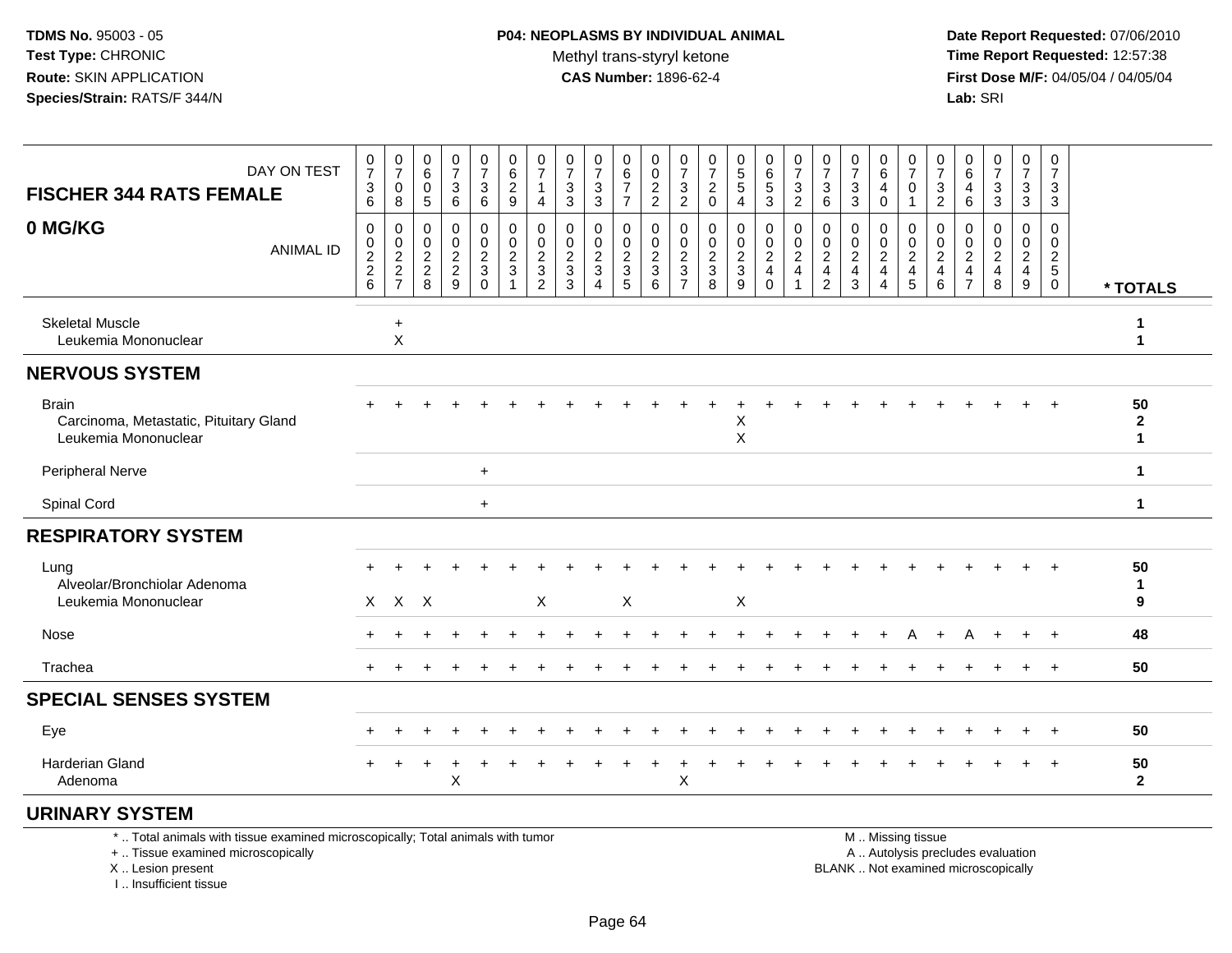# **P04: NEOPLASMS BY INDIVIDUAL ANIMAL**Methyl trans-styryl ketone<br>CAS Number: 1896-62-4

 **Date Report Requested:** 07/06/2010 **Time Report Requested:** 12:57:38 **First Dose M/F:** 04/05/04 / 04/05/04<br>**Lab:** SRI **Lab:** SRI

| <b>FISCHER 344 RATS FEMALE</b>         | DAY ON TEST      | 0<br>$\overline{7}$<br>$\mathbf{3}$<br>6     | 0<br>$\overline{ }$<br>0<br>8                                   | 0<br>$\,6\,$<br>$\pmb{0}$<br>5                                | 0<br>$\rightarrow$<br>$\sqrt{3}$<br>6 | $\mathbf 0$<br>$\overline{ }$<br>$\ensuremath{\mathsf{3}}$<br>6 | $\mathbf 0$<br>$\,6\,$<br>$\sqrt{2}$<br>9                     | 0<br>$\overline{ }$<br>4                       | 0<br>$\overline{ }$<br>$\mathbf{3}$<br>3   | 0<br>$\overline{ }$<br>3<br>3   | 0<br>6<br>$\overline{ }$<br>$\rightarrow$   | 0<br>$\pmb{0}$<br>$\sqrt{2}$<br>$\overline{2}$    | $\frac{0}{7}$<br>$\mathbf{3}$<br>$\overline{c}$ | $\overline{0}$<br>$\overline{7}$<br>$\overline{c}$<br>0 | $\mathbf 0$<br>5<br>5<br>4         | 0<br>6<br>$\sqrt{5}$<br>3                           | 0<br>$\rightarrow$<br>$\sqrt{3}$<br>$\overline{c}$ | 0<br>$\overline{ }$<br>3<br>6                                   | 0<br>$\overline{ }$<br>$\mathbf{3}$<br>3             | 0<br>6<br>4<br>0                                              | $\mathbf 0$<br>$\overline{7}$<br>$\mathbf 0$ | 0<br>$\overline{ }$<br>$\sqrt{3}$<br>$\overline{c}$ | 0<br>6<br>$\overline{4}$<br>6    | 0<br>$\overline{ }$<br>$\sqrt{3}$<br>3     | 0<br>$\overline{ }$<br>$\mathbf{3}$<br>3    | $\mathbf 0$<br>$\overline{ }$<br>$\mathbf{3}$<br>3              |          |
|----------------------------------------|------------------|----------------------------------------------|-----------------------------------------------------------------|---------------------------------------------------------------|---------------------------------------|-----------------------------------------------------------------|---------------------------------------------------------------|------------------------------------------------|--------------------------------------------|---------------------------------|---------------------------------------------|---------------------------------------------------|-------------------------------------------------|---------------------------------------------------------|------------------------------------|-----------------------------------------------------|----------------------------------------------------|-----------------------------------------------------------------|------------------------------------------------------|---------------------------------------------------------------|----------------------------------------------|-----------------------------------------------------|----------------------------------|--------------------------------------------|---------------------------------------------|-----------------------------------------------------------------|----------|
| 0 MG/KG                                | <b>ANIMAL ID</b> | 0<br>$\pmb{0}$<br>2<br>$\boldsymbol{2}$<br>6 | 0<br>$\overline{\mathbf{c}}$<br>$\overline{c}$<br>$\rightarrow$ | 0<br>$\mathbf 0$<br>$\boldsymbol{2}$<br>$\boldsymbol{2}$<br>8 | 0<br>0<br>$\frac{2}{2}$<br>9          | $_{\rm 0}^{\rm 0}$<br>$\frac{2}{3}$<br>$\mathbf 0$              | $\begin{smallmatrix} 0\\0 \end{smallmatrix}$<br>$\frac{2}{3}$ | 0<br>$\mathsf{O}\xspace$<br>$\frac{2}{3}$<br>2 | $\overline{\mathbf{c}}$<br>$\sqrt{3}$<br>3 | 0<br>$\pmb{0}$<br>$\frac{2}{3}$ | 0<br>0<br>$\overline{\mathbf{c}}$<br>3<br>5 | 0<br>$\pmb{0}$<br>$\sqrt{2}$<br>$\mathbf{3}$<br>6 | 0<br>$\frac{2}{3}$<br>$\rightarrow$             | 0<br>$\pmb{0}$<br>$\overline{c}$<br>3<br>8              | 0<br>0<br>$\overline{a}$<br>3<br>9 | 0<br>$\boldsymbol{2}$<br>$\overline{4}$<br>$\Omega$ | 0<br>$\pmb{0}$<br>$\overline{c}$<br>4              | $\pmb{0}$<br>$\overline{2}$<br>$\overline{a}$<br>$\overline{2}$ | $\pmb{0}$<br>$\boldsymbol{2}$<br>$\overline{4}$<br>3 | 0<br>$\mathsf{O}\xspace$<br>$\overline{\mathbf{c}}$<br>4<br>4 | $\mathbf 0$<br>$\overline{c}$<br>4<br>5      | 0<br>$\overline{c}$<br>$\overline{4}$<br>6          | $\overline{c}$<br>$\overline{ }$ | 0<br>$\pmb{0}$<br>$\overline{c}$<br>4<br>8 | 0<br>0<br>$\overline{\mathbf{c}}$<br>4<br>9 | 0<br>$\mathbf 0$<br>$\overline{c}$<br>$\sqrt{5}$<br>$\mathbf 0$ | * TOTALS |
| Kidney<br>Leukemia Mononuclear         |                  | $\div$                                       | X                                                               | $\times$                                                      |                                       |                                                                 |                                                               | X                                              |                                            |                                 |                                             |                                                   |                                                 |                                                         |                                    |                                                     |                                                    |                                                                 | X                                                    |                                                               |                                              |                                                     |                                  |                                            | $+$                                         | $+$                                                             | 50<br>4  |
| <b>Urinary Bladder</b>                 |                  |                                              |                                                                 |                                                               |                                       |                                                                 |                                                               |                                                |                                            |                                 |                                             |                                                   |                                                 |                                                         |                                    |                                                     |                                                    |                                                                 |                                                      |                                                               |                                              |                                                     |                                  |                                            | $+$                                         | $+$                                                             | 50       |
| <b>SYSTEMIC LESIONS</b>                |                  |                                              |                                                                 |                                                               |                                       |                                                                 |                                                               |                                                |                                            |                                 |                                             |                                                   |                                                 |                                                         |                                    |                                                     |                                                    |                                                                 |                                                      |                                                               |                                              |                                                     |                                  |                                            |                                             |                                                                 |          |
| Multiple Organ<br>Leukemia Mononuclear |                  | X                                            | X                                                               | X                                                             |                                       |                                                                 |                                                               | X                                              |                                            |                                 | X                                           |                                                   | X                                               |                                                         | X                                  |                                                     |                                                    |                                                                 | Χ                                                    |                                                               |                                              | X                                                   |                                  |                                            | $\ddot{}$<br>$\checkmark$<br>v              | $\overline{+}$                                                  | 50<br>18 |

+ .. Tissue examined microscopically

- X .. Lesion present
- I .. Insufficient tissue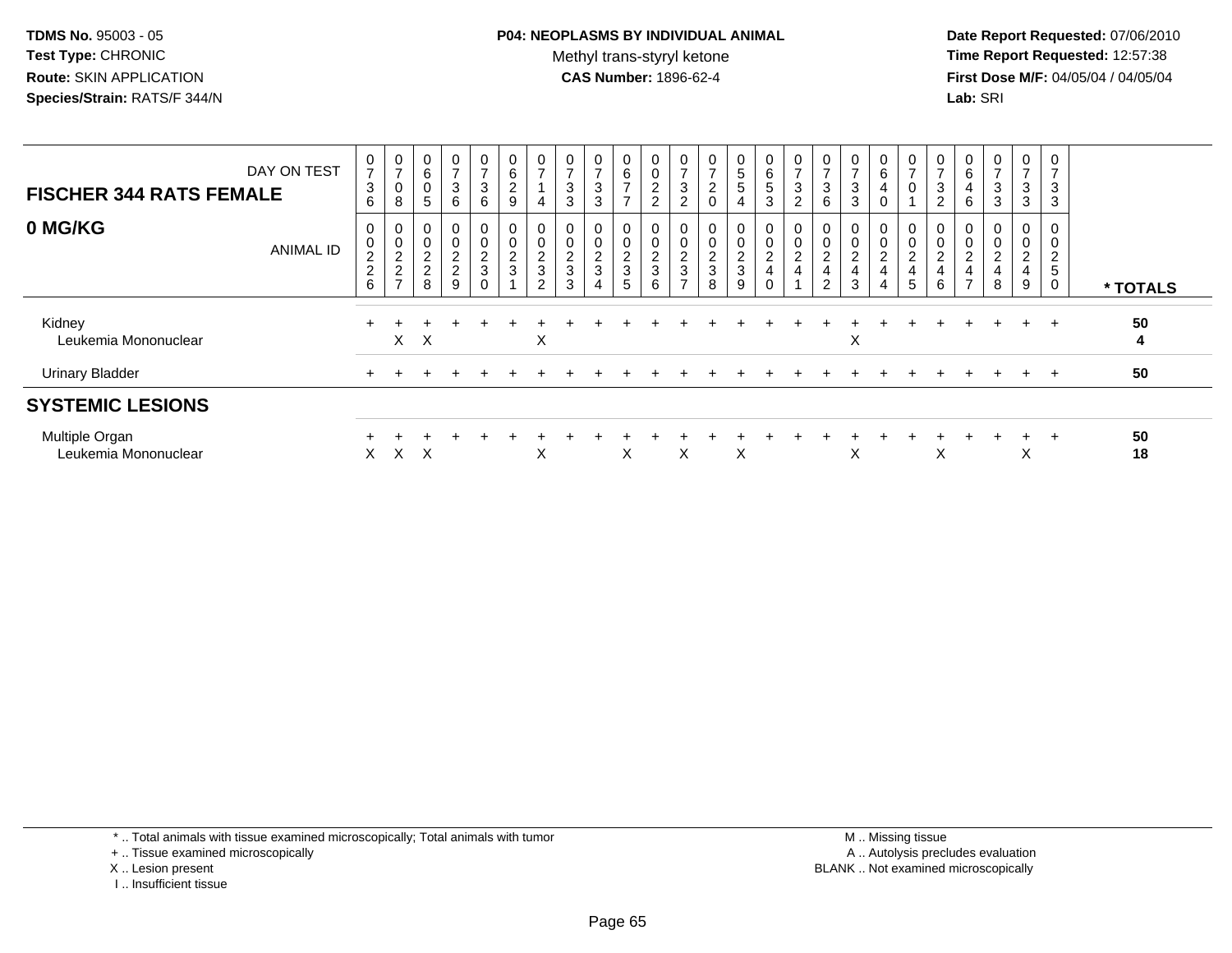**Date Report Requested:** 07/06/2010 **Time Report Requested:** 12:57:38 **First Dose M/F:** 04/05/04 / 04/05/04<br>**Lab:** SRI **Lab:** SRI

| <b>FISCHER 344 RATS FEMALE</b><br><b>10 MG/KG</b>                      | DAY ON TEST<br><b>ANIMAL ID</b> | $\frac{0}{7}$<br>$\mathsf 3$<br>6<br>$\pmb{0}$<br>$\begin{array}{c} 0 \\ 2 \\ 5 \end{array}$<br>-1 | $\frac{0}{7}$<br>$\sqrt{2}$<br>$\overline{4}$<br>0<br>0<br>2<br>5<br>2 | $_{3}^{\rm 0}$<br>$\overline{7}$<br>$\overline{2}$<br>$\mathbf 0$<br>$\mathbf 0$<br>$\frac{2}{5}$<br>3 | $\frac{0}{7}$<br>$\mathbf 3$<br>$\mathbf{3}$<br>$\pmb{0}$<br>$\mathbf 0$<br>$\frac{2}{5}$<br>$\boldsymbol{\Lambda}$ | $\frac{0}{7}$<br>$\mathsf 3$<br>$6\phantom{1}6$<br>$\pmb{0}$<br>$\mathsf{O}\xspace$<br>$rac{2}{5}$ | $\frac{0}{7}$<br>$\mathbf{1}$<br>5<br>$\pmb{0}$<br>$\overline{0}$<br>$\frac{2}{5}$<br>6 | $\frac{0}{7}$<br>3<br>6<br>$\mathbf 0$<br>$\mathbf 0$<br>$\frac{2}{5}$<br>$\overline{7}$ | $\frac{0}{7}$<br>$\mathbf 0$<br>8<br>0<br>$\mathbf 0$<br>$\frac{2}{5}$<br>8 | $\frac{0}{7}$<br>$\mathbf 0$<br>$\mathbf{3}$<br>$\mathbf 0$<br>$\ddot{\mathbf{0}}$<br>$\frac{2}{5}$<br>9 | $\frac{0}{7}$<br>$\ensuremath{\mathsf{3}}$<br>$\,6\,$<br>0<br>$\frac{0}{2}$ 6<br>$\mathbf 0$ | $\frac{0}{7}$<br>$\sqrt{3}$<br>$\mathbf{3}$<br>$\pmb{0}$<br>$\ddot{\mathbf{0}}$<br>$\frac{2}{6}$<br>$\mathbf{1}$ | $\frac{0}{7}$<br>$\mathbf{3}$<br>$\ensuremath{\mathsf{3}}$<br>0<br>$\mathbf 0$<br>$\begin{array}{c} 2 \\ 6 \end{array}$<br>$\overline{c}$ | $\frac{0}{7}$<br>$\mathbf{1}$<br>6<br>$\mathbf 0$<br>$\frac{0}{2}$ 6<br>3 | $\frac{0}{7}$<br>3<br>$6\phantom{1}6$<br>$\mathsf{O}$<br>$\bar{0}$<br>$\frac{2}{6}$<br>$\overline{4}$ | $\frac{0}{7}$<br>$\mathbf{3}$<br>$\overline{2}$<br>0<br>$\mathsf{O}\xspace$<br>$\frac{2}{6}$<br>5 | $\begin{array}{c} 0 \\ 5 \\ 3 \\ 7 \end{array}$<br>00026<br>6 | $\begin{array}{c} 0 \\ 5 \end{array}$<br>$\boldsymbol{9}$<br>$\mathbf{1}$<br>0<br>$\mathbf 0$<br>$\frac{2}{6}$<br>$\overline{7}$ | $\frac{0}{7}$<br>$\mathbf{3}$<br>$6\phantom{1}6$<br>$\pmb{0}$<br>$\mathbf 0$<br>$\overline{2}$<br>6<br>8 | $\begin{array}{c} 0 \\ 6 \end{array}$<br>$\overline{\mathbf{4}}$<br>$\overline{2}$<br>0<br>$\mathbf 0$<br>$\frac{2}{6}$<br>9 | $\begin{array}{c} 0 \\ 6 \end{array}$<br>$\ensuremath{\mathsf{3}}$<br>$\overline{2}$<br>0<br>$\ddot{\mathbf{0}}$<br>$\frac{2}{7}$<br>$\Omega$ | $\frac{0}{7}$<br>$\ensuremath{\mathsf{3}}$<br>$\mathbf{3}$<br>$\pmb{0}$<br>$\frac{0}{2}$<br>7 | $\begin{matrix} 0 \\ 5 \end{matrix}$<br>$\overline{7}$<br>8<br>$\mathbf 0$<br>$\mathbf 0$<br>$\frac{2}{7}$<br>2 | $\frac{0}{7}$<br>$\mathbf 3$<br>$\,6\,$<br>$\mathbf 0$<br>$\mathbf 0$<br>$\frac{2}{7}$<br>3 | $_{\rm 6}^{\rm 0}$<br>$\sqrt{2}$<br>$\overline{4}$<br>$\pmb{0}$<br>$\mathbf 0$<br>$rac{2}{7}$<br>$\overline{4}$ | 0<br>$\sqrt{5}$<br>$6\phantom{1}6$<br>$\overline{2}$<br>$\mathbf 0$<br>$\overline{0}$<br>$rac{2}{7}$ | females<br>$($ cont $)$ |
|------------------------------------------------------------------------|---------------------------------|----------------------------------------------------------------------------------------------------|------------------------------------------------------------------------|--------------------------------------------------------------------------------------------------------|---------------------------------------------------------------------------------------------------------------------|----------------------------------------------------------------------------------------------------|-----------------------------------------------------------------------------------------|------------------------------------------------------------------------------------------|-----------------------------------------------------------------------------|----------------------------------------------------------------------------------------------------------|----------------------------------------------------------------------------------------------|------------------------------------------------------------------------------------------------------------------|-------------------------------------------------------------------------------------------------------------------------------------------|---------------------------------------------------------------------------|-------------------------------------------------------------------------------------------------------|---------------------------------------------------------------------------------------------------|---------------------------------------------------------------|----------------------------------------------------------------------------------------------------------------------------------|----------------------------------------------------------------------------------------------------------|------------------------------------------------------------------------------------------------------------------------------|-----------------------------------------------------------------------------------------------------------------------------------------------|-----------------------------------------------------------------------------------------------|-----------------------------------------------------------------------------------------------------------------|---------------------------------------------------------------------------------------------|-----------------------------------------------------------------------------------------------------------------|------------------------------------------------------------------------------------------------------|-------------------------|
| <b>ALIMENTARY SYSTEM</b>                                               |                                 |                                                                                                    |                                                                        |                                                                                                        |                                                                                                                     |                                                                                                    |                                                                                         |                                                                                          |                                                                             |                                                                                                          |                                                                                              |                                                                                                                  |                                                                                                                                           |                                                                           |                                                                                                       |                                                                                                   |                                                               |                                                                                                                                  |                                                                                                          |                                                                                                                              |                                                                                                                                               |                                                                                               |                                                                                                                 |                                                                                             |                                                                                                                 |                                                                                                      |                         |
| Esophagus                                                              |                                 | $\div$                                                                                             |                                                                        |                                                                                                        |                                                                                                                     |                                                                                                    |                                                                                         |                                                                                          |                                                                             |                                                                                                          |                                                                                              |                                                                                                                  |                                                                                                                                           |                                                                           |                                                                                                       |                                                                                                   |                                                               |                                                                                                                                  |                                                                                                          |                                                                                                                              |                                                                                                                                               |                                                                                               |                                                                                                                 |                                                                                             |                                                                                                                 | $+$                                                                                                  |                         |
| Intestine Large, Cecum                                                 |                                 |                                                                                                    |                                                                        |                                                                                                        |                                                                                                                     |                                                                                                    |                                                                                         |                                                                                          |                                                                             |                                                                                                          |                                                                                              |                                                                                                                  |                                                                                                                                           |                                                                           |                                                                                                       |                                                                                                   |                                                               |                                                                                                                                  |                                                                                                          |                                                                                                                              |                                                                                                                                               |                                                                                               |                                                                                                                 |                                                                                             |                                                                                                                 |                                                                                                      |                         |
| Intestine Large, Colon                                                 |                                 |                                                                                                    |                                                                        |                                                                                                        |                                                                                                                     |                                                                                                    |                                                                                         |                                                                                          |                                                                             |                                                                                                          |                                                                                              |                                                                                                                  |                                                                                                                                           |                                                                           |                                                                                                       |                                                                                                   |                                                               |                                                                                                                                  |                                                                                                          |                                                                                                                              |                                                                                                                                               |                                                                                               |                                                                                                                 |                                                                                             |                                                                                                                 | $^{+}$                                                                                               |                         |
| Intestine Large, Rectum                                                |                                 |                                                                                                    |                                                                        |                                                                                                        |                                                                                                                     |                                                                                                    |                                                                                         |                                                                                          |                                                                             |                                                                                                          |                                                                                              |                                                                                                                  |                                                                                                                                           |                                                                           |                                                                                                       |                                                                                                   |                                                               |                                                                                                                                  |                                                                                                          |                                                                                                                              |                                                                                                                                               |                                                                                               |                                                                                                                 |                                                                                             |                                                                                                                 | $+$                                                                                                  |                         |
| Intestine Small, Duodenum                                              |                                 |                                                                                                    |                                                                        |                                                                                                        |                                                                                                                     |                                                                                                    |                                                                                         |                                                                                          |                                                                             |                                                                                                          |                                                                                              |                                                                                                                  |                                                                                                                                           |                                                                           |                                                                                                       |                                                                                                   |                                                               |                                                                                                                                  |                                                                                                          |                                                                                                                              |                                                                                                                                               |                                                                                               |                                                                                                                 |                                                                                             |                                                                                                                 | $+$                                                                                                  |                         |
| Intestine Small, Ileum                                                 |                                 |                                                                                                    |                                                                        |                                                                                                        |                                                                                                                     |                                                                                                    |                                                                                         |                                                                                          |                                                                             |                                                                                                          |                                                                                              |                                                                                                                  |                                                                                                                                           |                                                                           |                                                                                                       |                                                                                                   |                                                               |                                                                                                                                  |                                                                                                          |                                                                                                                              |                                                                                                                                               |                                                                                               |                                                                                                                 |                                                                                             |                                                                                                                 |                                                                                                      |                         |
| Intestine Small, Jejunum                                               |                                 |                                                                                                    |                                                                        |                                                                                                        |                                                                                                                     |                                                                                                    |                                                                                         |                                                                                          |                                                                             |                                                                                                          |                                                                                              |                                                                                                                  |                                                                                                                                           |                                                                           |                                                                                                       |                                                                                                   |                                                               |                                                                                                                                  |                                                                                                          | A                                                                                                                            | $\ddot{}$                                                                                                                                     | $\ddot{}$                                                                                     | A                                                                                                               | $\ddot{}$                                                                                   | $\ddot{}$                                                                                                       | $+$                                                                                                  |                         |
| Liver<br>Leukemia Mononuclear                                          |                                 | $\ddot{}$                                                                                          | X                                                                      |                                                                                                        |                                                                                                                     | $\ddot{}$<br>$\sf X$                                                                               |                                                                                         |                                                                                          |                                                                             |                                                                                                          |                                                                                              |                                                                                                                  |                                                                                                                                           |                                                                           | $\ddot{}$                                                                                             | $\ddot{}$<br>$\pmb{\times}$                                                                       |                                                               |                                                                                                                                  |                                                                                                          |                                                                                                                              |                                                                                                                                               |                                                                                               |                                                                                                                 | $\boldsymbol{\mathsf{X}}$                                                                   | $+$                                                                                                             | $\overline{+}$<br>$\mathsf X$                                                                        |                         |
| Mesentery                                                              |                                 |                                                                                                    | $\ddot{}$                                                              |                                                                                                        | $\ddot{}$                                                                                                           | $+$                                                                                                | $+$                                                                                     |                                                                                          |                                                                             |                                                                                                          | $+$                                                                                          | $+$                                                                                                              |                                                                                                                                           |                                                                           | $\ddot{}$                                                                                             |                                                                                                   |                                                               | $\ddot{}$                                                                                                                        |                                                                                                          |                                                                                                                              | $+$                                                                                                                                           |                                                                                               | $+$                                                                                                             | $+$                                                                                         |                                                                                                                 |                                                                                                      |                         |
| Pancreas<br>Leukemia Mononuclear                                       |                                 |                                                                                                    |                                                                        |                                                                                                        |                                                                                                                     |                                                                                                    |                                                                                         |                                                                                          |                                                                             |                                                                                                          |                                                                                              |                                                                                                                  |                                                                                                                                           |                                                                           |                                                                                                       |                                                                                                   |                                                               |                                                                                                                                  |                                                                                                          |                                                                                                                              |                                                                                                                                               |                                                                                               |                                                                                                                 |                                                                                             |                                                                                                                 |                                                                                                      |                         |
| <b>Salivary Glands</b><br>Leukemia Mononuclear<br>Schwannoma Malignant |                                 |                                                                                                    |                                                                        |                                                                                                        |                                                                                                                     |                                                                                                    |                                                                                         |                                                                                          |                                                                             |                                                                                                          |                                                                                              |                                                                                                                  |                                                                                                                                           |                                                                           |                                                                                                       |                                                                                                   |                                                               | $\mathsf X$                                                                                                                      |                                                                                                          |                                                                                                                              |                                                                                                                                               |                                                                                               |                                                                                                                 |                                                                                             |                                                                                                                 |                                                                                                      |                         |
| Stomach, Forestomach<br>Leukemia Mononuclear                           |                                 |                                                                                                    |                                                                        |                                                                                                        |                                                                                                                     |                                                                                                    |                                                                                         |                                                                                          |                                                                             |                                                                                                          |                                                                                              |                                                                                                                  |                                                                                                                                           |                                                                           |                                                                                                       |                                                                                                   |                                                               |                                                                                                                                  |                                                                                                          |                                                                                                                              |                                                                                                                                               |                                                                                               |                                                                                                                 |                                                                                             |                                                                                                                 |                                                                                                      |                         |

\* .. Total animals with tissue examined microscopically; Total animals with tumor

+ .. Tissue examined microscopically

 Lesion present BLANK .. Not examined microscopicallyX .. Lesion present

I .. Insufficient tissue

 M .. Missing tissuey the contract of the contract of the contract of the contract of the contract of the contract of the contract of  $A$ . Autolysis precludes evaluation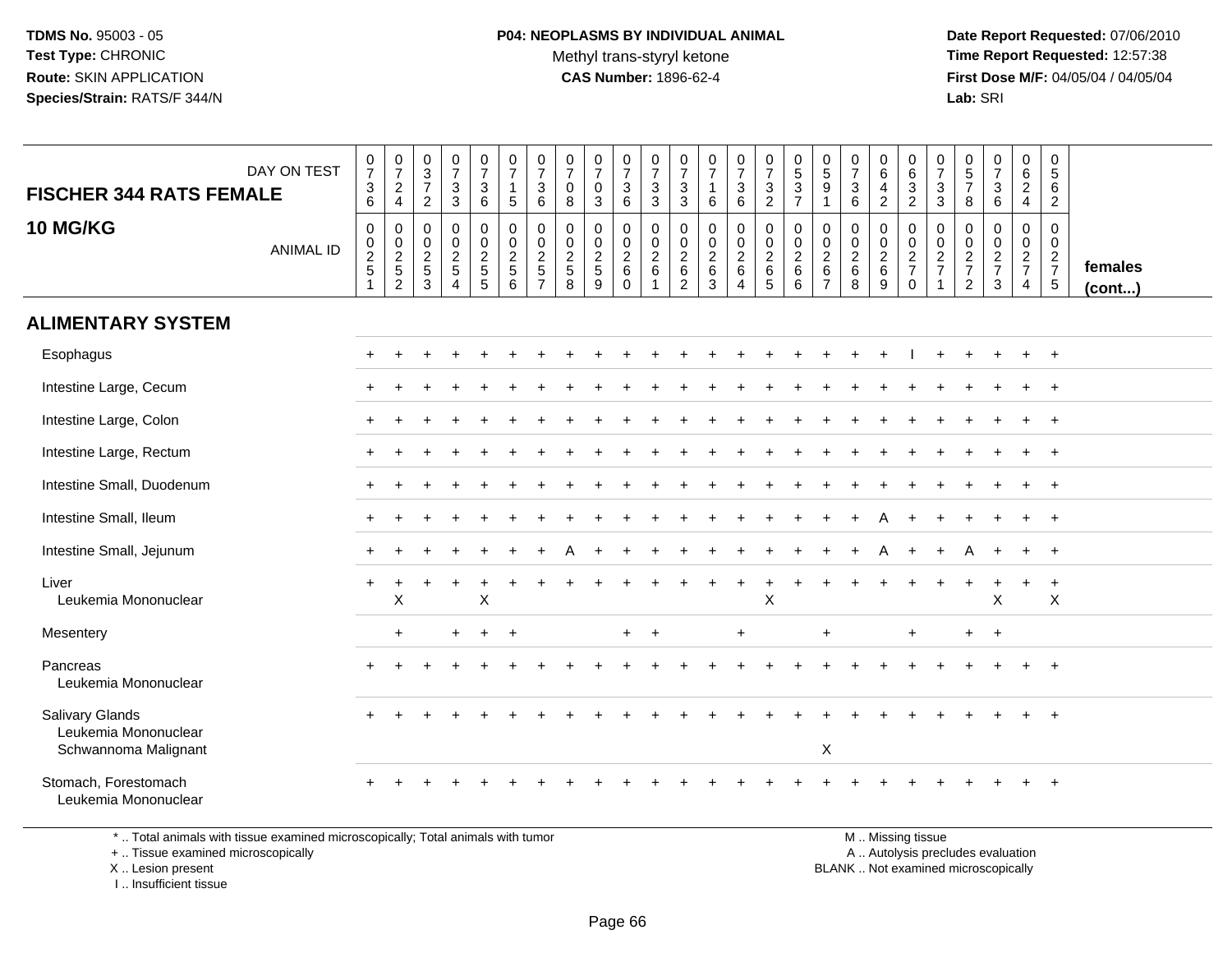**Date Report Requested:** 07/06/2010 **Time Report Requested:** 12:57:38 **First Dose M/F:** 04/05/04 / 04/05/04<br>**Lab:** SRI **Lab:** SRI

| <b>FISCHER 344 RATS FEMALE</b>                                                                               | DAY ON TEST      | $\frac{0}{7}$<br>$\mathbf{3}$<br>6               | $\frac{0}{7}$<br>$\overline{c}$<br>$\overline{4}$        | $_{3}^{\rm 0}$<br>$\overline{7}$<br>$\sqrt{2}$ | $\frac{0}{7}$<br>$\mathbf{3}$<br>$\overline{3}$                              | $\begin{smallmatrix}0\\7\end{smallmatrix}$<br>$\mathsf 3$<br>$6\phantom{1}6$ | $\frac{0}{7}$<br>$\mathbf{1}$<br>$\overline{5}$           | $\frac{0}{7}$<br>3<br>6                                   | $\frac{0}{7}$<br>$\mathsf 0$<br>8              | $\frac{0}{7}$<br>$\mathbf 0$<br>3             | $\frac{0}{7}$<br>$\mathbf{3}$<br>6                            | $\frac{0}{7}$<br>$\frac{3}{3}$                                  | 0<br>$\boldsymbol{7}$<br>$\mathbf{3}$<br>3                | 0<br>$\overline{7}$<br>$\mathbf{1}$<br>6               | 0<br>$\overline{7}$<br>$\mathbf{3}$<br>6                 | $\begin{smallmatrix}0\\7\end{smallmatrix}$<br>$\mathbf{3}$<br>$\overline{2}$ | $\begin{array}{c} 0 \\ 5 \\ 3 \end{array}$<br>$\overline{7}$ | $\begin{array}{c} 0 \\ 5 \\ 9 \end{array}$<br>$\overline{1}$ | $\frac{0}{7}$<br>$\mathbf{3}$<br>6           | 0<br>6<br>$\overline{\mathbf{4}}$<br>$\overline{c}$ | $\pmb{0}$<br>$\frac{6}{2}$     | $\pmb{0}$<br>$\boldsymbol{7}$<br>$\mathfrak{S}$<br>$\mathbf{3}$ | 0<br>$\sqrt{5}$<br>$\overline{7}$<br>8              | $\frac{0}{7}$<br>$\frac{3}{6}$                 | $\pmb{0}$<br>6<br>$\overline{2}$<br>$\overline{a}$ | 0<br>$5\phantom{.0}$<br>6<br>$\overline{2}$                         |                         |
|--------------------------------------------------------------------------------------------------------------|------------------|--------------------------------------------------|----------------------------------------------------------|------------------------------------------------|------------------------------------------------------------------------------|------------------------------------------------------------------------------|-----------------------------------------------------------|-----------------------------------------------------------|------------------------------------------------|-----------------------------------------------|---------------------------------------------------------------|-----------------------------------------------------------------|-----------------------------------------------------------|--------------------------------------------------------|----------------------------------------------------------|------------------------------------------------------------------------------|--------------------------------------------------------------|--------------------------------------------------------------|----------------------------------------------|-----------------------------------------------------|--------------------------------|-----------------------------------------------------------------|-----------------------------------------------------|------------------------------------------------|----------------------------------------------------|---------------------------------------------------------------------|-------------------------|
| 10 MG/KG                                                                                                     | <b>ANIMAL ID</b> | $\mathbf 0$<br>$\pmb{0}$<br>$\sqrt{2}$<br>5<br>1 | 0<br>$\boldsymbol{0}$<br>$\frac{2}{5}$<br>$\overline{c}$ | 0<br>$\mathbf 0$<br>$\frac{2}{5}$<br>3         | $\mathbf 0$<br>$\pmb{0}$<br>$\boldsymbol{2}$<br>$\sqrt{5}$<br>$\overline{4}$ | 0<br>$\mathbf 0$<br>$\frac{2}{5}$<br>$\overline{5}$                          | 0<br>$\mathbf 0$<br>$\overline{2}$<br>$\overline{5}$<br>6 | 0<br>$\mathbf 0$<br>$\overline{2}$<br>5<br>$\overline{7}$ | $\mathbf 0$<br>$\pmb{0}$<br>$\frac{2}{5}$<br>8 | 0<br>$\mathsf{O}$<br>$\overline{c}$<br>5<br>9 | 0<br>$\mathsf{O}$<br>$\overline{c}$<br>$\,6\,$<br>$\mathbf 0$ | $\mathbf 0$<br>$\mathbf 0$<br>$\overline{c}$<br>$6\phantom{1}6$ | 0<br>$\mathbf 0$<br>$\overline{2}$<br>6<br>$\overline{2}$ | $\mathbf 0$<br>$\mathbf 0$<br>$\overline{2}$<br>6<br>3 | 0<br>0<br>$\overline{a}$<br>6<br>$\overline{\mathbf{4}}$ | 0<br>$\mathbf 0$<br>$\overline{2}$<br>$6\phantom{1}$<br>5                    | $\mathbf 0$<br>$\overline{0}$<br>$\boldsymbol{2}$<br>6<br>6  | 0<br>$\pmb{0}$<br>$\sqrt{2}$<br>$\,6\,$<br>$\overline{7}$    | 0<br>$\mathbf 0$<br>$\overline{2}$<br>6<br>8 | 0<br>$\mathbf 0$<br>$\overline{c}$<br>$\,6$<br>9    | 0<br>$\frac{0}{2}$<br>$\Omega$ | 0<br>$\mathbf 0$<br>$\overline{c}$<br>$\overline{7}$            | 0<br>$\mathbf 0$<br>$\frac{2}{7}$<br>$\overline{2}$ | 0<br>$\mathsf{O}\xspace$<br>$\frac{2}{7}$<br>3 | 0<br>$\mathbf{0}$<br>$rac{2}{7}$<br>$\overline{4}$ | $\mathbf 0$<br>$\mathbf 0$<br>$\overline{2}$<br>$\overline{7}$<br>5 | females<br>$($ cont $)$ |
| Squamous Cell Papilloma                                                                                      |                  |                                                  |                                                          |                                                |                                                                              |                                                                              |                                                           |                                                           |                                                |                                               |                                                               |                                                                 |                                                           |                                                        |                                                          |                                                                              |                                                              |                                                              |                                              |                                                     | X                              |                                                                 |                                                     |                                                |                                                    |                                                                     |                         |
| Stomach, Glandular<br>Leukemia Mononuclear                                                                   |                  |                                                  |                                                          |                                                |                                                                              |                                                                              |                                                           |                                                           |                                                |                                               |                                                               |                                                                 |                                                           |                                                        |                                                          |                                                                              |                                                              |                                                              |                                              |                                                     |                                |                                                                 |                                                     |                                                |                                                    |                                                                     |                         |
| <b>CARDIOVASCULAR SYSTEM</b>                                                                                 |                  |                                                  |                                                          |                                                |                                                                              |                                                                              |                                                           |                                                           |                                                |                                               |                                                               |                                                                 |                                                           |                                                        |                                                          |                                                                              |                                                              |                                                              |                                              |                                                     |                                |                                                                 |                                                     |                                                |                                                    |                                                                     |                         |
| <b>Blood Vessel</b>                                                                                          |                  |                                                  |                                                          |                                                |                                                                              |                                                                              |                                                           |                                                           |                                                |                                               |                                                               |                                                                 |                                                           |                                                        |                                                          |                                                                              |                                                              |                                                              |                                              |                                                     |                                |                                                                 |                                                     |                                                |                                                    |                                                                     |                         |
| Heart<br>Leukemia Mononuclear                                                                                |                  |                                                  |                                                          |                                                |                                                                              |                                                                              |                                                           |                                                           |                                                |                                               |                                                               |                                                                 |                                                           |                                                        |                                                          |                                                                              |                                                              |                                                              |                                              |                                                     |                                |                                                                 |                                                     |                                                |                                                    | $+$                                                                 |                         |
| <b>ENDOCRINE SYSTEM</b>                                                                                      |                  |                                                  |                                                          |                                                |                                                                              |                                                                              |                                                           |                                                           |                                                |                                               |                                                               |                                                                 |                                                           |                                                        |                                                          |                                                                              |                                                              |                                                              |                                              |                                                     |                                |                                                                 |                                                     |                                                |                                                    |                                                                     |                         |
| <b>Adrenal Cortex</b><br>Adenoma<br>Leukemia Mononuclear                                                     |                  |                                                  | X                                                        |                                                |                                                                              |                                                                              |                                                           |                                                           |                                                |                                               |                                                               |                                                                 |                                                           |                                                        |                                                          | X                                                                            | X                                                            |                                                              |                                              | X                                                   |                                |                                                                 |                                                     |                                                |                                                    | $\div$                                                              |                         |
| Adrenal Medulla<br>Leukemia Mononuclear<br>Pheochromocytoma Benign                                           |                  |                                                  |                                                          |                                                |                                                                              |                                                                              |                                                           |                                                           |                                                |                                               | X                                                             |                                                                 |                                                           | X                                                      |                                                          |                                                                              |                                                              |                                                              |                                              |                                                     |                                |                                                                 |                                                     |                                                |                                                    |                                                                     |                         |
| Islets, Pancreatic                                                                                           |                  |                                                  |                                                          |                                                |                                                                              |                                                                              |                                                           |                                                           |                                                |                                               |                                                               |                                                                 |                                                           |                                                        |                                                          |                                                                              |                                                              |                                                              |                                              |                                                     |                                |                                                                 |                                                     |                                                |                                                    | $\ddot{}$                                                           |                         |
| Parathyroid Gland                                                                                            |                  |                                                  |                                                          |                                                |                                                                              |                                                                              |                                                           |                                                           |                                                |                                               |                                                               |                                                                 |                                                           |                                                        |                                                          |                                                                              |                                                              |                                                              |                                              |                                                     |                                |                                                                 |                                                     |                                                |                                                    |                                                                     |                         |
| <b>Pituitary Gland</b><br>Leukemia Mononuclear<br>Pars Distalis, Adenoma<br>Pars Distalis, Adenoma, Multiple |                  | $\times$                                         |                                                          |                                                |                                                                              | $X$ $X$ $X$                                                                  |                                                           |                                                           |                                                | $\mathsf{X}$                                  | X.                                                            | $\mathsf{X}$                                                    |                                                           |                                                        |                                                          | X X X X                                                                      |                                                              |                                                              | $X$ $X$                                      |                                                     |                                |                                                                 | $X$ $X$ $X$ $X$                                     |                                                |                                                    |                                                                     |                         |

\* .. Total animals with tissue examined microscopically; Total animals with tumor

+ .. Tissue examined microscopically

X .. Lesion present

I .. Insufficient tissue

M .. Missing tissue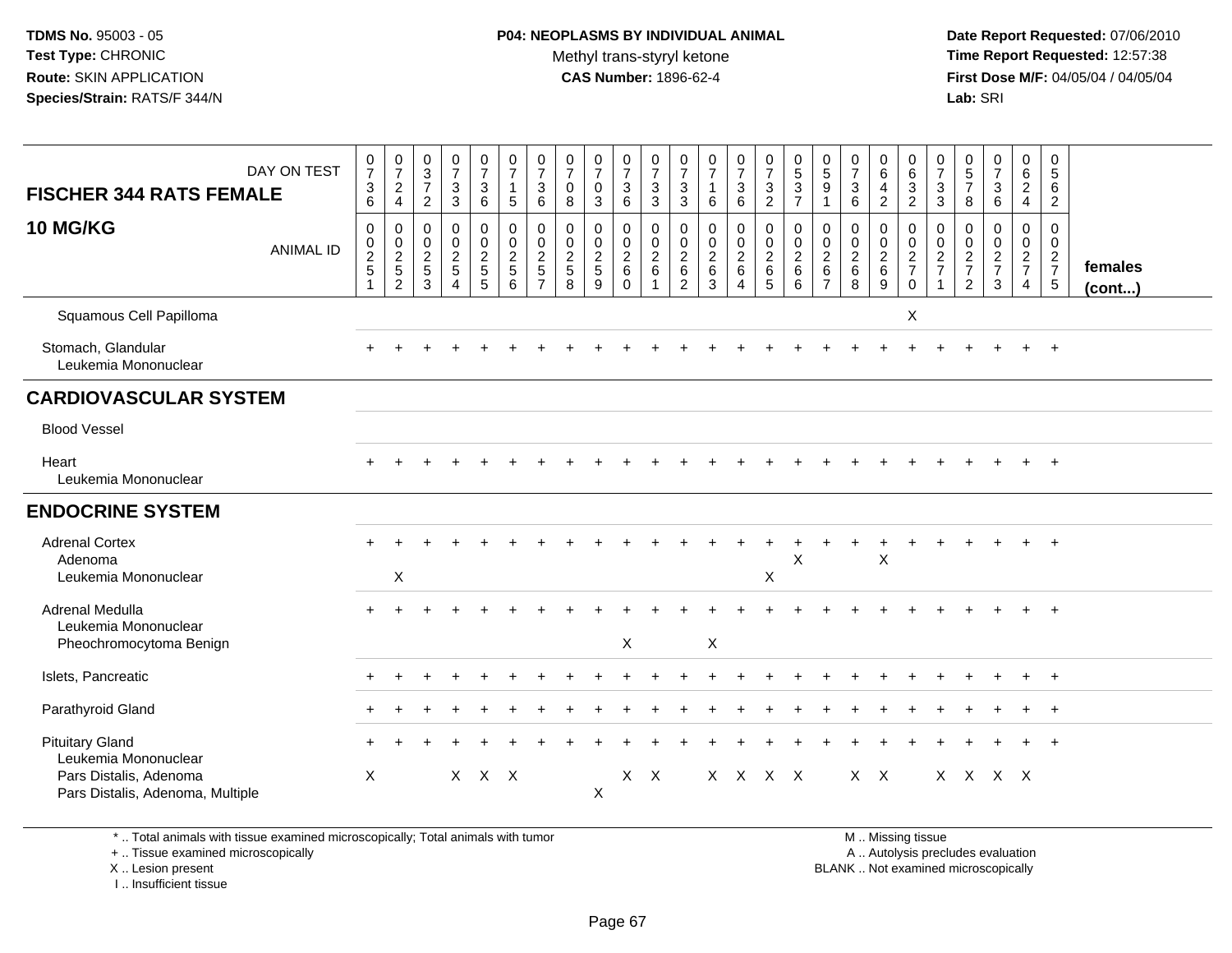| <b>FISCHER 344 RATS FEMALE</b><br><b>10 MG/KG</b>                                                          | DAY ON TEST<br><b>ANIMAL ID</b>                                                 | $\frac{0}{7}$<br>$\frac{3}{6}$<br>$\mathsf 0$<br>$\mathbf 0$<br>$\frac{2}{5}$<br>$\mathbf{1}$ | $\frac{0}{7}$<br>$_4^2$<br>$\pmb{0}$<br>$\mathsf{O}\xspace$<br>$\overline{2}$<br>$\frac{5}{2}$ | $_{3}^{\rm 0}$<br>$\overline{7}$<br>$\boldsymbol{2}$<br>$\mathsf{O}\xspace$<br>$\mathbf 0$<br>$\sqrt{2}$<br>$\,$ 5 $\,$<br>3 | $\begin{array}{c} 0 \\ 7 \end{array}$<br>$_3^3$<br>$\pmb{0}$<br>$\mathbf 0$<br>$\sqrt{2}$<br>$\sqrt{5}$<br>$\overline{4}$ | $\begin{smallmatrix}0\\7\end{smallmatrix}$<br>$\mathbf{3}$<br>6<br>$\mathbf 0$<br>$\mathbf 0$<br>$\overline{c}$<br>$\sqrt{5}$<br>5 | $\frac{0}{7}$<br>$\mathbf{1}$<br>$\overline{5}$<br>$\mathbf 0$<br>$\mathsf{O}\xspace$<br>$\overline{2}$<br>$\sqrt{5}$<br>6 | $\frac{0}{7}$<br>$\mathbf{3}$<br>6<br>$\mathbf 0$<br>$\Omega$<br>$\overline{2}$<br>$\sqrt{5}$<br>$\overline{7}$ | 0<br>$\overline{7}$<br>$\pmb{0}$<br>8<br>$\mathbf 0$<br>$\mathbf 0$<br>$\overline{c}$<br>$\overline{5}$<br>8 | $\frac{0}{7}$<br>$\mathbf 0$<br>3<br>0<br>$\mathbf{0}$<br>$\overline{2}$<br>$\sqrt{5}$<br>9 | $\frac{0}{7}$<br>$\frac{3}{6}$<br>$\pmb{0}$<br>$\mathsf{O}$<br>$\overline{2}$<br>6<br>$\Omega$ | $\frac{0}{7}$<br>3<br>$\overline{3}$<br>0<br>$\Omega$<br>$\overline{c}$<br>6 | $\frac{0}{7}$<br>$\frac{3}{3}$<br>$\mathsf{O}\xspace$<br>0<br>$\sqrt{2}$<br>$\frac{6}{2}$ | $\begin{array}{c} 0 \\ 7 \end{array}$<br>$\mathbf{1}$<br>$\,6\,$<br>$\pmb{0}$<br>$\mathbf 0$<br>$\overline{2}$<br>$\,6\,$<br>3 | $\begin{smallmatrix}0\\7\end{smallmatrix}$<br>$\begin{array}{c} 3 \\ 6 \end{array}$<br>$\mathbf 0$<br>$\mathbf 0$<br>$\overline{2}$<br>6<br>4 | $\frac{0}{7}$<br>$\frac{3}{2}$<br>$\pmb{0}$<br>$\mathbf 0$<br>$\boldsymbol{2}$<br>6<br>$5\phantom{.0}$ | $\begin{array}{c} 0 \\ 5 \end{array}$<br>$\sqrt{3}$<br>$\overline{7}$<br>$\mathbf 0$<br>$\mathbf 0$<br>$\overline{2}$<br>$\,6\,$<br>6 | 0<br>$\overline{5}$<br>$\boldsymbol{9}$<br>$\mathbf{1}$<br>$\mathbf 0$<br>$\Omega$<br>$\boldsymbol{2}$<br>6<br>$\overline{7}$ | $\frac{0}{7}$<br>3<br>$6\overline{6}$<br>0<br>0<br>$\overline{c}$<br>$\,6\,$<br>8 | 0<br>6<br>$\overline{4}$<br>$\sqrt{2}$<br>0<br>$\mathbf 0$<br>$\overline{2}$<br>6<br>9 | $\begin{array}{c} 0 \\ 6 \end{array}$<br>$\frac{3}{2}$<br>0<br>$\mathbf 0$<br>$\sqrt{2}$<br>$\overline{7}$<br>$\Omega$ | 0<br>$\overline{7}$<br>$\ensuremath{\mathsf{3}}$<br>$\mathbf{3}$<br>$\mathbf 0$<br>$\mathbf 0$<br>$\boldsymbol{2}$<br>$\overline{7}$ | $\begin{array}{c} 0 \\ 5 \\ 7 \end{array}$<br>8<br>$\mathbf 0$<br>$\mathsf 0$<br>$\frac{2}{7}$<br>$\overline{2}$ | $\begin{array}{c} 0 \\ 7 \end{array}$<br>$\ensuremath{\mathsf{3}}$<br>$\,6\,$<br>$\pmb{0}$<br>$\mathbf 0$<br>$\frac{2}{7}$<br>3 | $\pmb{0}$<br>6<br>$\sqrt{2}$<br>$\overline{4}$<br>$\mathbf 0$<br>$\mathbf 0$<br>$\frac{2}{7}$<br>$\overline{4}$ | 0<br>5<br>6<br>$\overline{2}$<br>$\mathbf 0$<br>$\Omega$<br>$\frac{2}{7}$<br>$\sqrt{5}$ | females |
|------------------------------------------------------------------------------------------------------------|---------------------------------------------------------------------------------|-----------------------------------------------------------------------------------------------|------------------------------------------------------------------------------------------------|------------------------------------------------------------------------------------------------------------------------------|---------------------------------------------------------------------------------------------------------------------------|------------------------------------------------------------------------------------------------------------------------------------|----------------------------------------------------------------------------------------------------------------------------|-----------------------------------------------------------------------------------------------------------------|--------------------------------------------------------------------------------------------------------------|---------------------------------------------------------------------------------------------|------------------------------------------------------------------------------------------------|------------------------------------------------------------------------------|-------------------------------------------------------------------------------------------|--------------------------------------------------------------------------------------------------------------------------------|-----------------------------------------------------------------------------------------------------------------------------------------------|--------------------------------------------------------------------------------------------------------|---------------------------------------------------------------------------------------------------------------------------------------|-------------------------------------------------------------------------------------------------------------------------------|-----------------------------------------------------------------------------------|----------------------------------------------------------------------------------------|------------------------------------------------------------------------------------------------------------------------|--------------------------------------------------------------------------------------------------------------------------------------|------------------------------------------------------------------------------------------------------------------|---------------------------------------------------------------------------------------------------------------------------------|-----------------------------------------------------------------------------------------------------------------|-----------------------------------------------------------------------------------------|---------|
|                                                                                                            |                                                                                 |                                                                                               |                                                                                                |                                                                                                                              |                                                                                                                           |                                                                                                                                    |                                                                                                                            |                                                                                                                 |                                                                                                              |                                                                                             |                                                                                                |                                                                              |                                                                                           |                                                                                                                                |                                                                                                                                               |                                                                                                        |                                                                                                                                       |                                                                                                                               |                                                                                   |                                                                                        |                                                                                                                        |                                                                                                                                      |                                                                                                                  |                                                                                                                                 |                                                                                                                 |                                                                                         | (cont)  |
| <b>Thyroid Gland</b><br>C-cell, Adenoma                                                                    |                                                                                 |                                                                                               |                                                                                                |                                                                                                                              |                                                                                                                           |                                                                                                                                    |                                                                                                                            |                                                                                                                 |                                                                                                              |                                                                                             | X                                                                                              | $\times$                                                                     |                                                                                           | $\sf X$                                                                                                                        |                                                                                                                                               |                                                                                                        |                                                                                                                                       |                                                                                                                               |                                                                                   |                                                                                        |                                                                                                                        |                                                                                                                                      |                                                                                                                  |                                                                                                                                 |                                                                                                                 | $\ddot{+}$                                                                              |         |
| <b>GENERAL BODY SYSTEM</b>                                                                                 |                                                                                 |                                                                                               |                                                                                                |                                                                                                                              |                                                                                                                           |                                                                                                                                    |                                                                                                                            |                                                                                                                 |                                                                                                              |                                                                                             |                                                                                                |                                                                              |                                                                                           |                                                                                                                                |                                                                                                                                               |                                                                                                        |                                                                                                                                       |                                                                                                                               |                                                                                   |                                                                                        |                                                                                                                        |                                                                                                                                      |                                                                                                                  |                                                                                                                                 |                                                                                                                 |                                                                                         |         |
| <b>Tissue NOS</b><br>Leukemia Mononuclear                                                                  |                                                                                 |                                                                                               |                                                                                                |                                                                                                                              |                                                                                                                           |                                                                                                                                    |                                                                                                                            |                                                                                                                 |                                                                                                              |                                                                                             |                                                                                                |                                                                              |                                                                                           |                                                                                                                                |                                                                                                                                               |                                                                                                        |                                                                                                                                       |                                                                                                                               |                                                                                   |                                                                                        |                                                                                                                        |                                                                                                                                      |                                                                                                                  |                                                                                                                                 |                                                                                                                 |                                                                                         |         |
| <b>GENITAL SYSTEM</b>                                                                                      |                                                                                 |                                                                                               |                                                                                                |                                                                                                                              |                                                                                                                           |                                                                                                                                    |                                                                                                                            |                                                                                                                 |                                                                                                              |                                                                                             |                                                                                                |                                                                              |                                                                                           |                                                                                                                                |                                                                                                                                               |                                                                                                        |                                                                                                                                       |                                                                                                                               |                                                                                   |                                                                                        |                                                                                                                        |                                                                                                                                      |                                                                                                                  |                                                                                                                                 |                                                                                                                 |                                                                                         |         |
| <b>Clitoral Gland</b><br>Adenoma<br>Adenoma, Multiple<br>Carcinoma<br>Fibrosarcoma<br>Leukemia Mononuclear |                                                                                 |                                                                                               |                                                                                                |                                                                                                                              |                                                                                                                           |                                                                                                                                    | $\boldsymbol{\mathsf{X}}$                                                                                                  |                                                                                                                 |                                                                                                              |                                                                                             |                                                                                                |                                                                              |                                                                                           |                                                                                                                                |                                                                                                                                               |                                                                                                        |                                                                                                                                       |                                                                                                                               |                                                                                   |                                                                                        |                                                                                                                        | X                                                                                                                                    |                                                                                                                  |                                                                                                                                 |                                                                                                                 | $\ddot{}$                                                                               |         |
| Ovary<br>Leukemia Mononuclear                                                                              |                                                                                 |                                                                                               |                                                                                                |                                                                                                                              |                                                                                                                           |                                                                                                                                    |                                                                                                                            |                                                                                                                 |                                                                                                              |                                                                                             |                                                                                                |                                                                              |                                                                                           |                                                                                                                                |                                                                                                                                               |                                                                                                        |                                                                                                                                       |                                                                                                                               |                                                                                   |                                                                                        |                                                                                                                        |                                                                                                                                      |                                                                                                                  |                                                                                                                                 |                                                                                                                 | $\ddot{}$                                                                               |         |
| Uterus<br>Leukemia Mononuclear<br>Polyp Stromal<br>Polyp Stromal, Multiple<br>Sarcoma Stromal              |                                                                                 | X                                                                                             |                                                                                                |                                                                                                                              |                                                                                                                           |                                                                                                                                    |                                                                                                                            |                                                                                                                 |                                                                                                              |                                                                                             |                                                                                                |                                                                              |                                                                                           |                                                                                                                                | X                                                                                                                                             |                                                                                                        |                                                                                                                                       |                                                                                                                               |                                                                                   |                                                                                        |                                                                                                                        |                                                                                                                                      | $X$ $X$ $X$                                                                                                      |                                                                                                                                 |                                                                                                                 | $+$                                                                                     |         |
| Vagina                                                                                                     |                                                                                 |                                                                                               |                                                                                                |                                                                                                                              |                                                                                                                           |                                                                                                                                    | $\ddot{}$                                                                                                                  |                                                                                                                 | $+$                                                                                                          | $+$                                                                                         |                                                                                                |                                                                              |                                                                                           |                                                                                                                                |                                                                                                                                               |                                                                                                        |                                                                                                                                       | $\ddot{}$                                                                                                                     |                                                                                   |                                                                                        |                                                                                                                        | $\ddot{}$                                                                                                                            |                                                                                                                  |                                                                                                                                 |                                                                                                                 |                                                                                         |         |
| <b>HEMATOPOIETIC SYSTEM</b>                                                                                |                                                                                 |                                                                                               |                                                                                                |                                                                                                                              |                                                                                                                           |                                                                                                                                    |                                                                                                                            |                                                                                                                 |                                                                                                              |                                                                                             |                                                                                                |                                                                              |                                                                                           |                                                                                                                                |                                                                                                                                               |                                                                                                        |                                                                                                                                       |                                                                                                                               |                                                                                   |                                                                                        |                                                                                                                        |                                                                                                                                      |                                                                                                                  |                                                                                                                                 |                                                                                                                 |                                                                                         |         |
| <b>Bone Marrow</b>                                                                                         |                                                                                 |                                                                                               |                                                                                                |                                                                                                                              |                                                                                                                           |                                                                                                                                    |                                                                                                                            |                                                                                                                 |                                                                                                              |                                                                                             |                                                                                                |                                                                              |                                                                                           |                                                                                                                                |                                                                                                                                               |                                                                                                        |                                                                                                                                       |                                                                                                                               |                                                                                   |                                                                                        |                                                                                                                        |                                                                                                                                      |                                                                                                                  |                                                                                                                                 |                                                                                                                 |                                                                                         |         |
|                                                                                                            | *  Total animals with tissue examined microscopically; Total animals with tumor | $+$                                                                                           | $+$                                                                                            | $+$                                                                                                                          | $+$                                                                                                                       | $+$                                                                                                                                | $+$                                                                                                                        | $+$                                                                                                             | $+$                                                                                                          | $+$                                                                                         | $+$                                                                                            | $+$                                                                          | $\pm$                                                                                     | $\ddot{}$                                                                                                                      | $\ddot{}$                                                                                                                                     |                                                                                                        |                                                                                                                                       | $\ddot{}$                                                                                                                     | $+$                                                                               | $+$                                                                                    | $+$<br>M  Missing tissue                                                                                               | $+$                                                                                                                                  | $+$                                                                                                              | $+$                                                                                                                             | $+$                                                                                                             | $+$                                                                                     |         |
| +  Tissue examined microscopically<br>X  Lesion present<br>I Insufficient tissue                           |                                                                                 |                                                                                               |                                                                                                |                                                                                                                              |                                                                                                                           |                                                                                                                                    |                                                                                                                            |                                                                                                                 |                                                                                                              |                                                                                             |                                                                                                |                                                                              |                                                                                           |                                                                                                                                |                                                                                                                                               |                                                                                                        |                                                                                                                                       |                                                                                                                               |                                                                                   |                                                                                        | A  Autolysis precludes evaluation<br>BLANK  Not examined microscopically                                               |                                                                                                                                      |                                                                                                                  |                                                                                                                                 |                                                                                                                 |                                                                                         |         |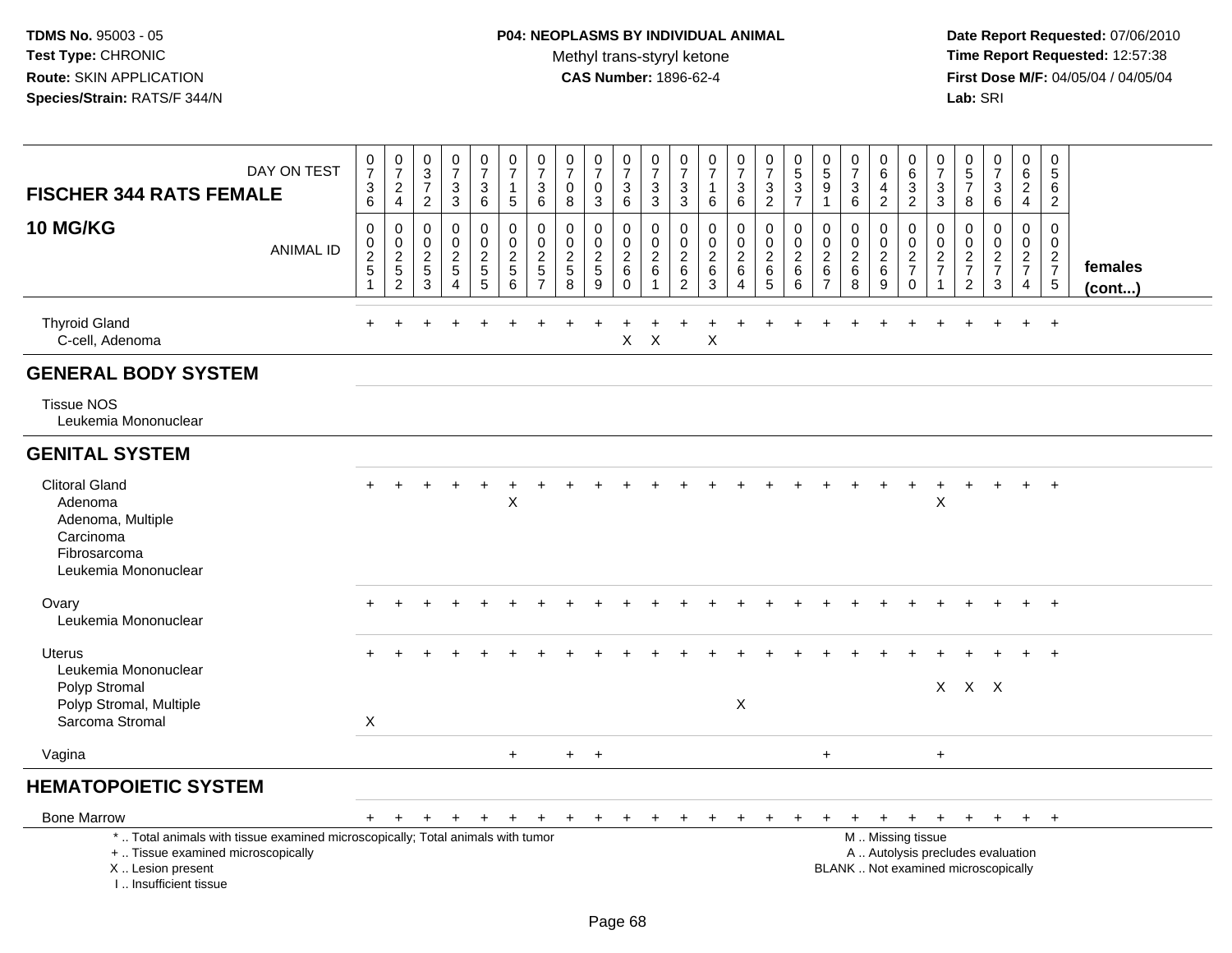# **P04: NEOPLASMS BY INDIVIDUAL ANIMAL**Methyl trans-styryl ketone<br>CAS Number: 1896-62-4

| DAY ON TEST<br><b>FISCHER 344 RATS FEMALE</b><br><b>10 MG/KG</b><br><b>ANIMAL ID</b>                                                                                  | $\frac{0}{7}$<br>3<br>6<br>$\mathbf 0$<br>0 | $\frac{0}{7}$<br>$_4^2$<br>0                                 | $\begin{array}{c} 0 \\ 3 \\ 7 \end{array}$<br>$\overline{2}$<br>$\mathbf 0$<br>$\pmb{0}$ | $\frac{0}{7}$<br>$\frac{3}{3}$<br>0<br>$\pmb{0}$   | $\frac{0}{7}$<br>$\ensuremath{\mathsf{3}}$<br>6<br>0<br>$\mathbf 0$ | $\frac{0}{7}$<br>$\overline{1}$<br>$5\phantom{.0}$<br>$\mathbf 0$<br>$\pmb{0}$ | $\begin{array}{c} 0 \\ 7 \end{array}$<br>$\ensuremath{\mathsf{3}}$<br>6<br>0<br>$\boldsymbol{0}$ | $\begin{array}{c} 0 \\ 7 \end{array}$<br>$\mathbf 0$<br>8<br>$\mathbf 0$<br>$\mathbf 0$ | 0<br>$\overline{7}$<br>$\mathbf 0$<br>3<br>0<br>$\mathbf 0$ | 0<br>$\overline{7}$<br>$\ensuremath{\mathsf{3}}$<br>6<br>$\mathbf 0$<br>$\mathbf 0$ | 0<br>$\bar{7}$<br>3<br>3<br>0<br>$\mathbf 0$ | $\frac{0}{7}$<br>3<br>3<br>0<br>$\mathbf 0$ | $\frac{0}{7}$<br>$\mathbf 1$<br>6<br>$\mathbf 0$<br>$\mathbf 0$ | $\frac{0}{7}$<br>$\frac{3}{6}$<br>0<br>$\mathsf{O}\xspace$ | $\begin{array}{c} 0 \\ 7 \end{array}$<br>$\frac{3}{2}$<br>$\mathbf 0$<br>$\pmb{0}$ | 0537<br>0<br>$\pmb{0}$ | 0<br>$\overline{5}$<br>$9\,$<br>$\mathbf{1}$<br>0<br>$\mathbf 0$ | $\pmb{0}$<br>$\overline{7}$<br>$\ensuremath{\mathsf{3}}$<br>$\,6\,$<br>0<br>$\mathbf 0$ | 0<br>$\,6\,$<br>4<br>$\overline{2}$<br>0<br>$\mathbf 0$ | 0<br>$\,6$<br>$\mathbf{3}$<br>$\overline{2}$<br>0<br>$\mathbf 0$                              | 0<br>$\overline{7}$<br>$\sqrt{3}$<br>3<br>0<br>$\mathbf 0$ | $\begin{array}{c} 0 \\ 5 \\ 7 \end{array}$<br>8<br>$\mathbf 0$<br>$\mathbf 0$ | $\frac{0}{7}$<br>$\frac{3}{6}$<br>0<br>$\mathbf 0$ | $\mathbf 0$<br>6<br>$\boldsymbol{2}$<br>$\overline{4}$<br>$\mathbf 0$<br>$\pmb{0}$ | $\mathbf 0$<br>$\overline{5}$<br>$\,6\,$<br>$\overline{2}$<br>$\mathbf 0$<br>$\mathbf 0$ |                         |
|-----------------------------------------------------------------------------------------------------------------------------------------------------------------------|---------------------------------------------|--------------------------------------------------------------|------------------------------------------------------------------------------------------|----------------------------------------------------|---------------------------------------------------------------------|--------------------------------------------------------------------------------|--------------------------------------------------------------------------------------------------|-----------------------------------------------------------------------------------------|-------------------------------------------------------------|-------------------------------------------------------------------------------------|----------------------------------------------|---------------------------------------------|-----------------------------------------------------------------|------------------------------------------------------------|------------------------------------------------------------------------------------|------------------------|------------------------------------------------------------------|-----------------------------------------------------------------------------------------|---------------------------------------------------------|-----------------------------------------------------------------------------------------------|------------------------------------------------------------|-------------------------------------------------------------------------------|----------------------------------------------------|------------------------------------------------------------------------------------|------------------------------------------------------------------------------------------|-------------------------|
|                                                                                                                                                                       | $\overline{c}$<br>5<br>$\mathbf{1}$         | $\begin{array}{c} 0 \\ 2 \\ 5 \end{array}$<br>$\overline{c}$ | $\boldsymbol{2}$<br>$\frac{1}{3}$                                                        | $\overline{c}$<br>$\overline{5}$<br>$\overline{4}$ | $\overline{a}$<br>$\begin{array}{c} 5 \\ 5 \end{array}$             | $rac{2}{6}$                                                                    | $\frac{2}{5}$<br>$\overline{7}$                                                                  | $\frac{2}{5}$<br>$\mathbf{8}$                                                           | $rac{2}{9}$                                                 | $\sqrt{2}$<br>$\,6\,$<br>$\mathbf 0$                                                | $\boldsymbol{2}$<br>$\,6$                    | $\boldsymbol{2}$<br>$\,6$<br>$\overline{c}$ | $\overline{c}$<br>$^6_3$                                        | $\overline{2}$<br>$\,6\,$<br>$\overline{4}$                | $\boldsymbol{2}$<br>$\begin{array}{c} 6 \\ 5 \end{array}$                          | $\frac{2}{6}$<br>6     | $\overline{c}$<br>$\,6\,$<br>$\overline{7}$                      | $\boldsymbol{2}$<br>$\,6\,$<br>8                                                        | $\boldsymbol{2}$<br>$\,6\,$<br>9                        | $\overline{c}$<br>$\overline{7}$<br>$\Omega$                                                  | $\frac{2}{7}$<br>$\overline{1}$                            | $\frac{2}{7}$<br>$\overline{2}$                                               | $\frac{2}{7}$<br>3                                 | $\frac{2}{7}$<br>4                                                                 | $\frac{2}{7}$<br>5                                                                       | females<br>$($ cont $)$ |
| Leukemia Mononuclear                                                                                                                                                  |                                             | X                                                            |                                                                                          |                                                    | X                                                                   |                                                                                |                                                                                                  |                                                                                         |                                                             |                                                                                     |                                              |                                             |                                                                 |                                                            | $\boldsymbol{\mathsf{X}}$                                                          |                        |                                                                  |                                                                                         |                                                         |                                                                                               |                                                            |                                                                               | X                                                  |                                                                                    | X                                                                                        |                         |
| Lymph Node                                                                                                                                                            |                                             | $\ddot{}$                                                    |                                                                                          | $\div$                                             |                                                                     | $\ddot{}$                                                                      |                                                                                                  |                                                                                         | $\ddot{}$                                                   |                                                                                     |                                              |                                             |                                                                 | $+$                                                        |                                                                                    |                        | $\ddot{}$                                                        |                                                                                         |                                                         |                                                                                               |                                                            |                                                                               |                                                    |                                                                                    |                                                                                          |                         |
| Leukemia Mononuclear<br>Mediastinal, Leukemia Mononuclear<br>Mediastinal, Schwannoma Malignant,<br>Metastatic, Salivary Glands                                        |                                             | X                                                            |                                                                                          |                                                    |                                                                     |                                                                                |                                                                                                  |                                                                                         |                                                             |                                                                                     |                                              |                                             |                                                                 |                                                            |                                                                                    |                        | X                                                                |                                                                                         |                                                         |                                                                                               |                                                            |                                                                               |                                                    |                                                                                    |                                                                                          |                         |
| Pancreatic, Leukemia Mononuclear<br>Renal, Leukemia Mononuclear                                                                                                       |                                             | $\times$                                                     |                                                                                          |                                                    |                                                                     |                                                                                |                                                                                                  |                                                                                         |                                                             |                                                                                     |                                              |                                             |                                                                 |                                                            |                                                                                    |                        |                                                                  |                                                                                         |                                                         |                                                                                               |                                                            |                                                                               |                                                    |                                                                                    |                                                                                          |                         |
| Lymph Node, Mandibular                                                                                                                                                | м                                           | M                                                            | м                                                                                        | M                                                  | M                                                                   | $+$                                                                            | M                                                                                                | M                                                                                       | М                                                           | M                                                                                   | M                                            | M                                           | M                                                               | M                                                          | M                                                                                  | M                      | M                                                                | M                                                                                       | M                                                       | M                                                                                             | M                                                          | M                                                                             | M                                                  |                                                                                    | M M                                                                                      |                         |
| Lymph Node, Mesenteric<br>Leukemia Mononuclear                                                                                                                        |                                             | X                                                            |                                                                                          |                                                    | X                                                                   |                                                                                |                                                                                                  |                                                                                         |                                                             |                                                                                     |                                              |                                             |                                                                 |                                                            | $\boldsymbol{\mathsf{X}}$                                                          |                        |                                                                  |                                                                                         |                                                         |                                                                                               |                                                            |                                                                               |                                                    |                                                                                    | $\ddot{}$                                                                                |                         |
| Spleen<br>Leukemia Mononuclear                                                                                                                                        |                                             | X                                                            |                                                                                          |                                                    | X                                                                   |                                                                                |                                                                                                  |                                                                                         |                                                             |                                                                                     |                                              |                                             |                                                                 |                                                            | $\boldsymbol{\mathsf{X}}$                                                          |                        |                                                                  |                                                                                         |                                                         |                                                                                               |                                                            |                                                                               | Х                                                  |                                                                                    | X                                                                                        |                         |
| Thymus<br>Leukemia Mononuclear                                                                                                                                        |                                             |                                                              |                                                                                          |                                                    | X                                                                   |                                                                                |                                                                                                  |                                                                                         |                                                             |                                                                                     |                                              |                                             |                                                                 |                                                            |                                                                                    |                        |                                                                  |                                                                                         |                                                         |                                                                                               |                                                            |                                                                               |                                                    |                                                                                    | $+$                                                                                      |                         |
| <b>INTEGUMENTARY SYSTEM</b>                                                                                                                                           |                                             |                                                              |                                                                                          |                                                    |                                                                     |                                                                                |                                                                                                  |                                                                                         |                                                             |                                                                                     |                                              |                                             |                                                                 |                                                            |                                                                                    |                        |                                                                  |                                                                                         |                                                         |                                                                                               |                                                            |                                                                               |                                                    |                                                                                    |                                                                                          |                         |
| Mammary Gland<br>Adenoma<br>Carcinoma                                                                                                                                 |                                             |                                                              |                                                                                          |                                                    |                                                                     |                                                                                |                                                                                                  |                                                                                         |                                                             |                                                                                     |                                              |                                             |                                                                 |                                                            | X                                                                                  |                        |                                                                  |                                                                                         |                                                         |                                                                                               |                                                            |                                                                               | X                                                  | X                                                                                  | $\ddot{}$                                                                                |                         |
| Carcinoma, Multiple<br>Fibroadenoma<br>Fibroadenoma, Multiple                                                                                                         | $X$ $X$                                     |                                                              |                                                                                          |                                                    |                                                                     | $X$ $X$                                                                        |                                                                                                  |                                                                                         |                                                             |                                                                                     | $\boldsymbol{\mathsf{X}}$                    |                                             |                                                                 |                                                            |                                                                                    | $X$ $X$                |                                                                  |                                                                                         | X                                                       | $X$ $X$                                                                                       |                                                            |                                                                               |                                                    |                                                                                    |                                                                                          |                         |
| Skin                                                                                                                                                                  |                                             |                                                              |                                                                                          |                                                    |                                                                     |                                                                                |                                                                                                  |                                                                                         |                                                             |                                                                                     |                                              |                                             |                                                                 |                                                            |                                                                                    |                        |                                                                  |                                                                                         |                                                         |                                                                                               |                                                            |                                                                               |                                                    |                                                                                    | $+$                                                                                      |                         |
| *  Total animals with tissue examined microscopically; Total animals with tumor<br>+  Tissue examined microscopically<br>X  Lesion present<br>I., Insufficient tissue |                                             |                                                              |                                                                                          |                                                    |                                                                     |                                                                                |                                                                                                  |                                                                                         |                                                             |                                                                                     |                                              |                                             |                                                                 |                                                            |                                                                                    |                        |                                                                  |                                                                                         |                                                         | M  Missing tissue<br>A  Autolysis precludes evaluation<br>BLANK  Not examined microscopically |                                                            |                                                                               |                                                    |                                                                                    |                                                                                          |                         |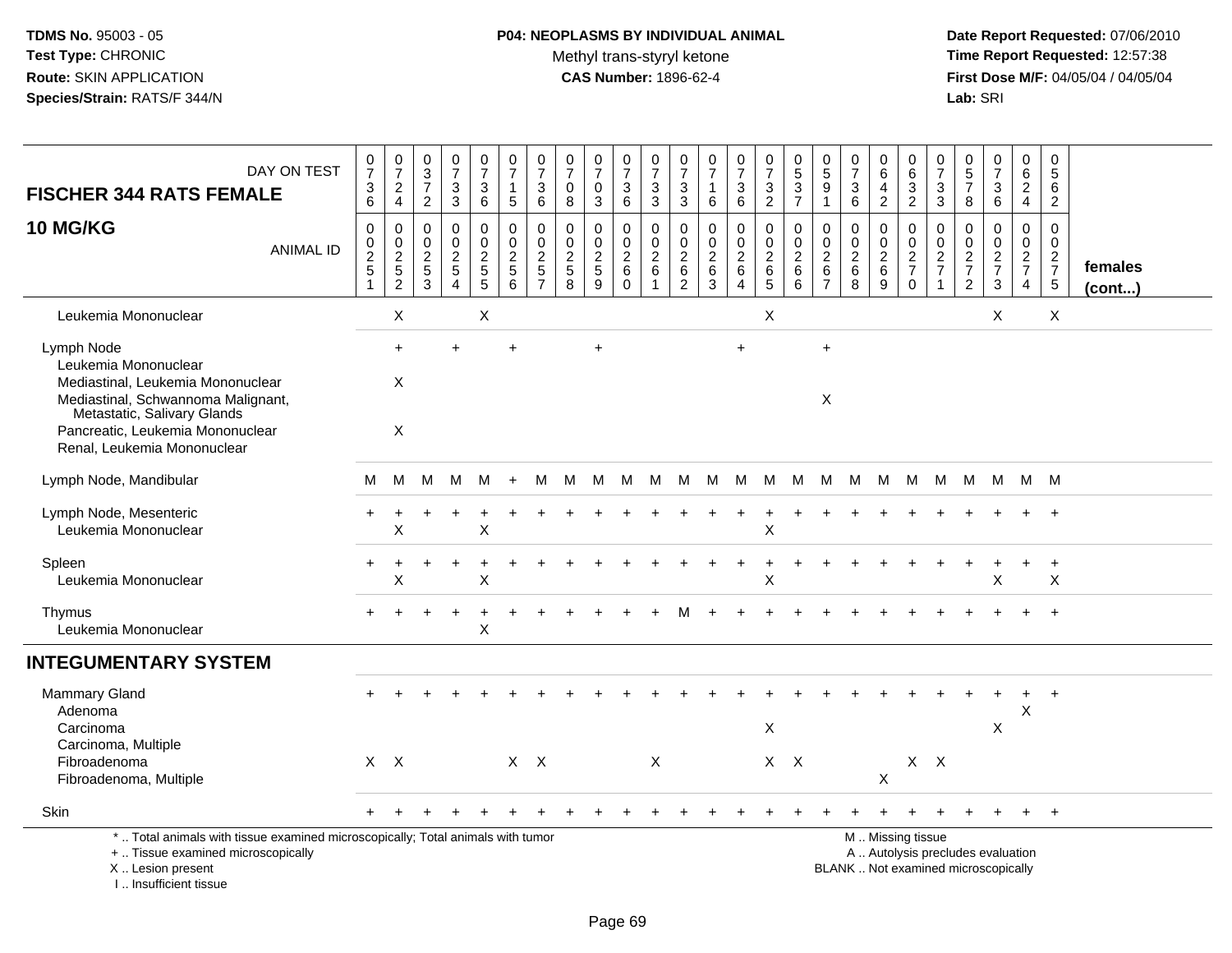**Date Report Requested:** 07/06/2010 **Time Report Requested:** 12:57:38 **First Dose M/F:** 04/05/04 / 04/05/04<br>**Lab:** SRI **Lab:** SRI

| <b>FISCHER 344 RATS FEMALE</b>                                                                                               | DAY ON TEST      | $\begin{smallmatrix}0\\7\end{smallmatrix}$<br>$^3$ 6 | $\frac{0}{7}$<br>$\frac{2}{4}$                                              | $\pmb{0}$<br>$\frac{3}{7}$<br>$\sqrt{2}$          | $\begin{smallmatrix}0\\7\end{smallmatrix}$<br>$\mathsf 3$<br>$\overline{3}$ | $\frac{0}{7}$<br>3<br>6 | $\frac{0}{7}$<br>$\mathbf{1}$<br>$\sqrt{5}$ | $\frac{0}{7}$<br>$\frac{3}{6}$        | $\frac{0}{7}$<br>$\boldsymbol{0}$<br>$\bf 8$ | $\frac{0}{7}$<br>$\mathbf 0$<br>$\sqrt{3}$                        | $\frac{0}{7}$<br>3<br>6                        | $\frac{0}{7}$<br>$\frac{3}{3}$                                  | $\frac{0}{7}$<br>3<br>3                         | $\frac{0}{7}$<br>$\mathbf{1}$<br>6                            | $\frac{0}{7}$<br>$\ensuremath{\mathsf{3}}$<br>$6\phantom{a}$                   | $\frac{0}{7}$<br>$\frac{3}{2}$ | $\begin{array}{c} 0 \\ 5 \\ 3 \\ 7 \end{array}$                       | $\begin{array}{c} 0 \\ 5 \end{array}$<br>9      | $\frac{0}{7}$<br>$\ensuremath{\mathsf{3}}$<br>$\,6\,$     | $_{6}^{\rm 0}$<br>$\overline{4}$<br>$\overline{2}$     | 0<br>6<br>3<br>2                                                       | $\begin{array}{c} 0 \\ 7 \\ 3 \\ 3 \end{array}$           | $\begin{array}{c} 0 \\ 5 \\ 7 \end{array}$<br>8     | $\frac{0}{7}$<br>$\mathsf 3$<br>$\,6\,$           | 0<br>6<br>$\overline{a}$<br>$\overline{\mathbf{4}}$ | $\pmb{0}$<br>$\,$ 5 $\,$<br>6<br>$\overline{c}$ |                         |
|------------------------------------------------------------------------------------------------------------------------------|------------------|------------------------------------------------------|-----------------------------------------------------------------------------|---------------------------------------------------|-----------------------------------------------------------------------------|-------------------------|---------------------------------------------|---------------------------------------|----------------------------------------------|-------------------------------------------------------------------|------------------------------------------------|-----------------------------------------------------------------|-------------------------------------------------|---------------------------------------------------------------|--------------------------------------------------------------------------------|--------------------------------|-----------------------------------------------------------------------|-------------------------------------------------|-----------------------------------------------------------|--------------------------------------------------------|------------------------------------------------------------------------|-----------------------------------------------------------|-----------------------------------------------------|---------------------------------------------------|-----------------------------------------------------|-------------------------------------------------|-------------------------|
| <b>10 MG/KG</b>                                                                                                              | <b>ANIMAL ID</b> | 0<br>$\begin{array}{c} 0 \\ 2 \\ 5 \end{array}$      | $\mathbf 0$<br>$\begin{array}{c} 0 \\ 2 \\ 5 \end{array}$<br>$\overline{2}$ | $\mathbf 0$<br>0<br>$\sqrt{2}$<br>$\sqrt{5}$<br>3 | $\mathbf 0$<br>$\pmb{0}$<br>$rac{2}{5}$<br>$\overline{4}$                   | 0<br>0<br>$rac{2}{5}$   | $\pmb{0}$<br>$\mathbf 0$<br>$rac{2}{6}$     | $\pmb{0}$<br>$\pmb{0}$<br>$rac{2}{5}$ | 0<br>$\mathbf 0$<br>$\frac{2}{5}$<br>8       | $\mathbf 0$<br>$\pmb{0}$<br>$\overline{2}$<br>$\overline{5}$<br>9 | 0<br>$\mathsf{O}$<br>$\frac{2}{6}$<br>$\Omega$ | 0<br>$\begin{array}{c} 0 \\ 2 \\ 6 \end{array}$<br>$\mathbf{1}$ | 0<br>0<br>$\overline{2}$<br>6<br>$\overline{2}$ | $\mathbf 0$<br>0<br>$\overline{2}$<br>$\,6\,$<br>$\mathbf{3}$ | 0<br>$\begin{smallmatrix} 0\\2 \end{smallmatrix}$<br>$\,6\,$<br>$\overline{4}$ | 0<br>$\frac{0}{2}$<br>5        | $\mathbf 0$<br>$\begin{smallmatrix} 0\\2 \end{smallmatrix}$<br>6<br>6 | 0<br>0<br>$\overline{c}$<br>6<br>$\overline{7}$ | 0<br>$\begin{smallmatrix} 0\\2\\6 \end{smallmatrix}$<br>8 | $\mathbf 0$<br>$\mathbf 0$<br>$\overline{2}$<br>$^6_9$ | $\pmb{0}$<br>$\begin{array}{c} 0 \\ 2 \\ 7 \end{array}$<br>$\mathbf 0$ | $\mathbf 0$<br>$\pmb{0}$<br>$\frac{2}{7}$<br>$\mathbf{1}$ | $\mathbf 0$<br>0<br>$\frac{2}{7}$<br>$\overline{2}$ | $\mathbf 0$<br>0<br>$\frac{2}{7}$<br>$\mathbf{3}$ | $\mathbf 0$<br>0<br>$\frac{2}{7}$<br>$\overline{4}$ | 0<br>$\mathbf 0$<br>$\frac{2}{7}$               | females<br>$($ cont $)$ |
| <b>Basal Cell Adenoma</b>                                                                                                    |                  |                                                      |                                                                             |                                                   |                                                                             |                         |                                             |                                       |                                              |                                                                   |                                                |                                                                 |                                                 |                                                               |                                                                                |                                |                                                                       |                                                 |                                                           |                                                        |                                                                        |                                                           |                                                     |                                                   |                                                     |                                                 |                         |
| <b>MUSCULOSKELETAL SYSTEM</b>                                                                                                |                  |                                                      |                                                                             |                                                   |                                                                             |                         |                                             |                                       |                                              |                                                                   |                                                |                                                                 |                                                 |                                                               |                                                                                |                                |                                                                       |                                                 |                                                           |                                                        |                                                                        |                                                           |                                                     |                                                   |                                                     |                                                 |                         |
| Bone<br>Osteosarcoma                                                                                                         |                  |                                                      |                                                                             |                                                   |                                                                             |                         |                                             |                                       |                                              |                                                                   |                                                |                                                                 |                                                 |                                                               |                                                                                |                                |                                                                       |                                                 |                                                           |                                                        |                                                                        |                                                           |                                                     |                                                   |                                                     |                                                 |                         |
| <b>Skeletal Muscle</b>                                                                                                       |                  |                                                      |                                                                             |                                                   |                                                                             |                         |                                             |                                       |                                              |                                                                   |                                                |                                                                 |                                                 |                                                               |                                                                                |                                |                                                                       |                                                 |                                                           |                                                        |                                                                        |                                                           |                                                     |                                                   |                                                     |                                                 |                         |
| <b>NERVOUS SYSTEM</b>                                                                                                        |                  |                                                      |                                                                             |                                                   |                                                                             |                         |                                             |                                       |                                              |                                                                   |                                                |                                                                 |                                                 |                                                               |                                                                                |                                |                                                                       |                                                 |                                                           |                                                        |                                                                        |                                                           |                                                     |                                                   |                                                     |                                                 |                         |
| <b>Brain</b>                                                                                                                 |                  | $+$                                                  |                                                                             |                                                   |                                                                             |                         |                                             |                                       |                                              |                                                                   |                                                |                                                                 |                                                 |                                                               |                                                                                |                                |                                                                       |                                                 |                                                           |                                                        |                                                                        |                                                           |                                                     |                                                   | $\ddot{}$                                           | $+$                                             |                         |
| <b>Peripheral Nerve</b>                                                                                                      |                  |                                                      |                                                                             |                                                   |                                                                             |                         |                                             |                                       |                                              |                                                                   |                                                |                                                                 |                                                 |                                                               |                                                                                |                                | $+$                                                                   |                                                 |                                                           |                                                        |                                                                        |                                                           |                                                     |                                                   |                                                     |                                                 |                         |
| Spinal Cord                                                                                                                  |                  |                                                      |                                                                             |                                                   |                                                                             |                         |                                             |                                       |                                              |                                                                   |                                                |                                                                 |                                                 |                                                               |                                                                                |                                | $\ddot{}$                                                             |                                                 |                                                           |                                                        |                                                                        |                                                           |                                                     |                                                   |                                                     |                                                 |                         |
| <b>RESPIRATORY SYSTEM</b>                                                                                                    |                  |                                                      |                                                                             |                                                   |                                                                             |                         |                                             |                                       |                                              |                                                                   |                                                |                                                                 |                                                 |                                                               |                                                                                |                                |                                                                       |                                                 |                                                           |                                                        |                                                                        |                                                           |                                                     |                                                   |                                                     |                                                 |                         |
| Lung<br>Carcinoma, Metastatic, Mammary Gland<br>Leukemia Mononuclear<br>Schwannoma Malignant, Metastatic, Salivary<br>Glands |                  |                                                      |                                                                             |                                                   |                                                                             |                         |                                             |                                       |                                              |                                                                   |                                                |                                                                 |                                                 |                                                               |                                                                                | Χ<br>$\times$                  |                                                                       | X                                               |                                                           |                                                        |                                                                        |                                                           |                                                     | X                                                 |                                                     |                                                 |                         |
| Nose                                                                                                                         |                  |                                                      |                                                                             |                                                   |                                                                             |                         |                                             |                                       |                                              |                                                                   |                                                |                                                                 |                                                 |                                                               |                                                                                |                                |                                                                       |                                                 |                                                           |                                                        |                                                                        |                                                           |                                                     |                                                   | $\div$                                              | $+$                                             |                         |
| Trachea                                                                                                                      |                  |                                                      |                                                                             |                                                   |                                                                             |                         |                                             |                                       |                                              |                                                                   |                                                |                                                                 |                                                 |                                                               |                                                                                |                                |                                                                       |                                                 |                                                           |                                                        |                                                                        |                                                           |                                                     |                                                   |                                                     | $\overline{+}$                                  |                         |

#### **SPECIAL SENSES SYSTEM**

\* .. Total animals with tissue examined microscopically; Total animals with tumor

+ .. Tissue examined microscopically

X .. Lesion present

I .. Insufficient tissue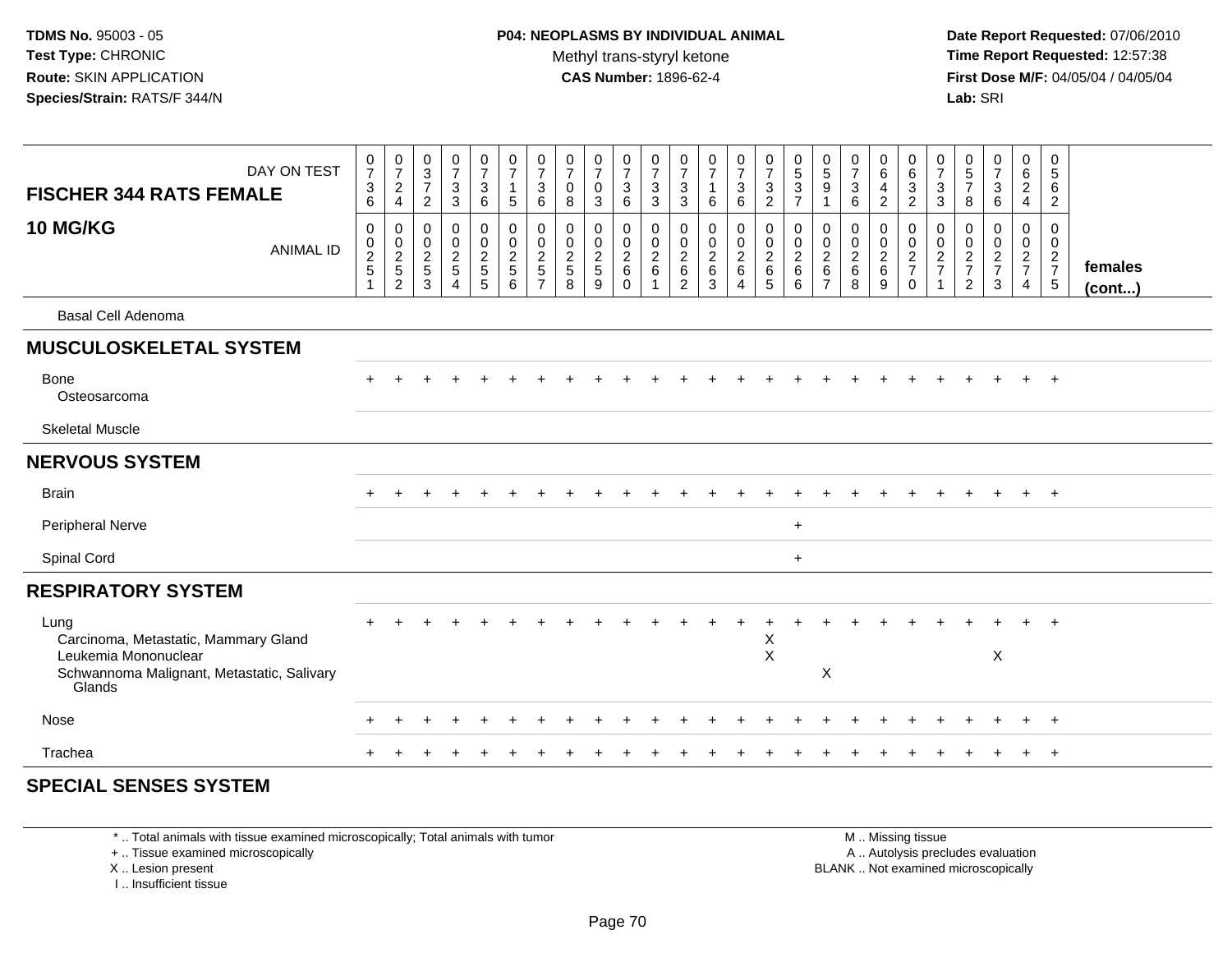**Date Report Requested:** 07/06/2010 **Time Report Requested:** 12:57:38 **First Dose M/F:** 04/05/04 / 04/05/04<br>**Lab:** SRI **Lab:** SRI

| <b>FISCHER 344 RATS FEMALE</b>         | DAY ON TEST      | $\begin{smallmatrix}0\\7\end{smallmatrix}$<br>$\mathbf{3}$<br>6 | $\frac{0}{7}$<br>$\boldsymbol{2}$<br>$\overline{\mathbf{4}}$                     | 0<br>$\sqrt{3}$<br>$\overline{7}$<br>2               | $\begin{array}{c} 0 \\ 7 \end{array}$<br>$\mathbf{3}$<br>$\mathbf{3}$ | $\frac{0}{7}$<br>$\sqrt{3}$<br>6                 | $\begin{array}{c} 0 \\ 7 \end{array}$<br>1<br>$5\phantom{.0}$ | $\frac{0}{7}$<br>3<br>6                           | $\overline{7}$<br>$\pmb{0}$<br>8     | $\frac{0}{7}$<br>$\pmb{0}$<br>$\mathbf{3}$           | $\begin{smallmatrix}0\\7\end{smallmatrix}$<br>$\mathsf 3$<br>6 | $\frac{0}{7}$<br>$\sqrt{3}$<br>$\mathbf{3}$ | $\frac{0}{7}$<br>$\mathbf{3}$<br>3                       | $\frac{0}{7}$<br>6 | $\frac{0}{7}$<br>$\mathbf 3$<br>6         | $\frac{0}{7}$<br>$\mathbf{3}$<br>$\overline{c}$ | $\begin{array}{c} 0 \\ 5 \\ 3 \end{array}$<br>$\overline{z}$ | $\begin{array}{c} 0 \\ 5 \end{array}$<br>9                        | $\frac{0}{7}$<br>3<br>6              | 0<br>6<br>4<br>$\overline{c}$        | $\begin{array}{c} 0 \\ 6 \end{array}$<br>$\sqrt{3}$<br>$\overline{c}$ | $\frac{0}{7}$<br>$\ensuremath{\mathsf{3}}$<br>$\sqrt{3}$ | 0<br>$\sqrt{5}$<br>$\overline{7}$<br>8 | $\pmb{0}$<br>$\overline{7}$<br>$\sqrt{3}$<br>6 | 0<br>$\,6\,$<br>$\overline{2}$<br>4               | 0<br>5<br>6<br>$\overline{c}$                 |                   |
|----------------------------------------|------------------|-----------------------------------------------------------------|----------------------------------------------------------------------------------|------------------------------------------------------|-----------------------------------------------------------------------|--------------------------------------------------|---------------------------------------------------------------|---------------------------------------------------|--------------------------------------|------------------------------------------------------|----------------------------------------------------------------|---------------------------------------------|----------------------------------------------------------|--------------------|-------------------------------------------|-------------------------------------------------|--------------------------------------------------------------|-------------------------------------------------------------------|--------------------------------------|--------------------------------------|-----------------------------------------------------------------------|----------------------------------------------------------|----------------------------------------|------------------------------------------------|---------------------------------------------------|-----------------------------------------------|-------------------|
| <b>10 MG/KG</b>                        | <b>ANIMAL ID</b> | $\mathbf 0$<br>$\begin{array}{c} 0 \\ 2 \\ 5 \end{array}$       | $\boldsymbol{0}$<br>$\begin{array}{c} 0 \\ 2 \\ 5 \end{array}$<br>$\overline{2}$ | 0<br>$\begin{array}{c} 0 \\ 2 \\ 5 \end{array}$<br>3 | 0<br>$\frac{0}{2}$<br>$\overline{A}$                                  | $\mathbf 0$<br>$\mathsf 0$<br>$\frac{2}{5}$<br>5 | 0<br>$\mathsf 0$<br>$\frac{2}{5}$<br>6                        | 0<br>$\pmb{0}$<br>$\frac{2}{5}$<br>$\overline{ }$ | 0<br>$\pmb{0}$<br>$\frac{2}{5}$<br>8 | 0<br>$\begin{array}{c} 0 \\ 2 \\ 5 \end{array}$<br>9 | $\begin{matrix} 0 \\ 0 \\ 2 \\ 6 \end{matrix}$<br>$\Omega$     | 0<br>$\frac{0}{2}$ 6                        | 0<br>$\boldsymbol{0}$<br>$\frac{2}{6}$<br>$\mathfrak{p}$ | $\frac{0}{2}$<br>3 | 0<br>$\overline{0}$<br>$\frac{2}{6}$<br>4 | 0<br>0<br>$\frac{2}{6}$<br>5                    | 00026<br>$6\phantom{1}6$                                     | 0<br>$\begin{array}{c} 0 \\ 2 \\ 6 \end{array}$<br>$\overline{ }$ | 0<br>$\pmb{0}$<br>$\frac{2}{6}$<br>8 | 0<br>$\pmb{0}$<br>$\frac{2}{6}$<br>9 | 0<br>$\begin{array}{c} 0 \\ 2 \\ 7 \end{array}$<br>$\Omega$           | 0<br>$\pmb{0}$<br>$\sqrt{2}$<br>$\overline{z}$           | 0<br>$\pmb{0}$<br>$\frac{2}{7}$<br>2   | 0<br>$\pmb{0}$<br>$\frac{2}{7}$<br>3           | 0<br>$\pmb{0}$<br>$\frac{2}{7}$<br>$\overline{4}$ | 0<br>$\pmb{0}$<br>$\frac{2}{7}$<br>$\sqrt{5}$ | females<br>(cont) |
| Eye                                    |                  |                                                                 |                                                                                  |                                                      |                                                                       |                                                  |                                                               |                                                   |                                      |                                                      |                                                                |                                             |                                                          |                    |                                           |                                                 |                                                              |                                                                   |                                      |                                      |                                                                       |                                                          |                                        |                                                | $+$                                               | $+$                                           |                   |
| Harderian Gland<br>Adenoma             |                  |                                                                 |                                                                                  |                                                      |                                                                       |                                                  |                                                               |                                                   |                                      |                                                      |                                                                |                                             |                                                          |                    |                                           |                                                 |                                                              |                                                                   |                                      |                                      |                                                                       |                                                          |                                        |                                                | $+$                                               | $\overline{+}$<br>X                           |                   |
| <b>URINARY SYSTEM</b>                  |                  |                                                                 |                                                                                  |                                                      |                                                                       |                                                  |                                                               |                                                   |                                      |                                                      |                                                                |                                             |                                                          |                    |                                           |                                                 |                                                              |                                                                   |                                      |                                      |                                                                       |                                                          |                                        |                                                |                                                   |                                               |                   |
| Kidney<br>Leukemia Mononuclear         |                  |                                                                 |                                                                                  |                                                      |                                                                       |                                                  |                                                               |                                                   |                                      |                                                      |                                                                |                                             |                                                          |                    |                                           |                                                 |                                                              |                                                                   |                                      |                                      |                                                                       |                                                          |                                        |                                                | $\pm$                                             | $+$                                           |                   |
| <b>Urinary Bladder</b>                 |                  | $+$                                                             |                                                                                  |                                                      |                                                                       |                                                  |                                                               |                                                   |                                      |                                                      |                                                                |                                             |                                                          |                    |                                           |                                                 |                                                              |                                                                   |                                      |                                      |                                                                       |                                                          |                                        |                                                | $+$                                               | $+$                                           |                   |
| <b>SYSTEMIC LESIONS</b>                |                  |                                                                 |                                                                                  |                                                      |                                                                       |                                                  |                                                               |                                                   |                                      |                                                      |                                                                |                                             |                                                          |                    |                                           |                                                 |                                                              |                                                                   |                                      |                                      |                                                                       |                                                          |                                        |                                                |                                                   |                                               |                   |
| Multiple Organ<br>Leukemia Mononuclear |                  | $+$                                                             | X                                                                                |                                                      |                                                                       | X                                                |                                                               |                                                   |                                      |                                                      |                                                                |                                             |                                                          |                    |                                           | X                                               |                                                              |                                                                   |                                      |                                      |                                                                       |                                                          |                                        | X                                              |                                                   | X                                             |                   |

\* .. Total animals with tissue examined microscopically; Total animals with tumor

+ .. Tissue examined microscopically

X .. Lesion present

I .. Insufficient tissue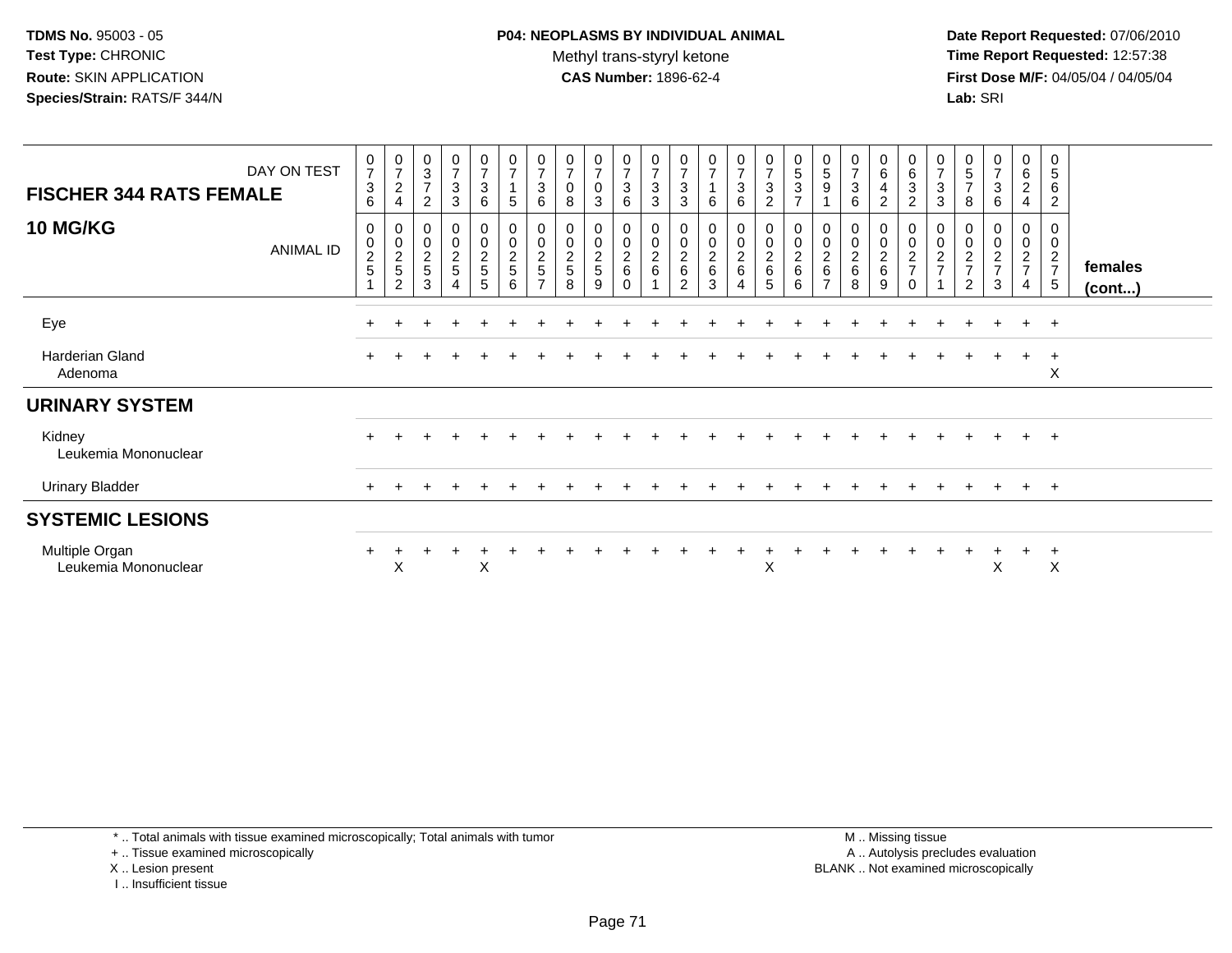**Date Report Requested:** 07/06/2010 **Time Report Requested:** 12:57:38 **First Dose M/F:** 04/05/04 / 04/05/04<br>**Lab:** SRI **Lab:** SRI

| <b>FISCHER 344 RATS FEMALE</b><br>10 MG/KG                             | DAY ON TEST<br><b>ANIMAL ID</b> | $\pmb{0}$<br>$\overline{\mathbf{4}}$<br>$\frac{9}{3}$<br>$\mathbf 0$<br>$\begin{array}{c} 0 \\ 2 \\ 7 \end{array}$<br>6 | $\frac{0}{7}$<br>$\overline{c}$<br>$\,6\,$<br>$\mathbf 0$<br>$\mathbf 0$<br>$\frac{2}{7}$<br>$\overline{7}$ | $\frac{0}{7}$<br>$\sqrt{3}$<br>$\mathbf{3}$<br>$\mathbf 0$<br>$\pmb{0}$<br>$\frac{2}{7}$<br>8 | $\begin{array}{c} 0 \\ 7 \end{array}$<br>$\sqrt{3}$<br>$\,6\,$<br>$\mathbf 0$<br>$\pmb{0}$<br>$\frac{2}{7}$<br>9 | $\begin{array}{c} 0 \\ 7 \end{array}$<br>$\mathsf 3$<br>$\overline{2}$<br>$\mathbf 0$<br>$\pmb{0}$<br>$\frac{2}{8}$<br>$\mathbf 0$ | $\frac{0}{7}$<br>$\mathbf 0$<br>$\mathbf{3}$<br>$\pmb{0}$<br>$\mathbf 0$<br>$\sqrt{2}$<br>$\,8\,$<br>$\overline{1}$ | 0<br>$\,6$<br>8<br>6<br>0<br>$\mathbf 0$<br>$\sqrt{2}$<br>8<br>$\overline{2}$ | $0$<br>5<br>5<br>5<br>7<br>$\mathbf 0$<br>$\pmb{0}$<br>$\frac{2}{8}$<br>$\overline{3}$ | $\frac{0}{7}$<br>$\mathbf{3}$<br>$\overline{2}$<br>0<br>$\pmb{0}$<br>$\frac{2}{8}$<br>$\boldsymbol{\Lambda}$ | $\frac{0}{7}$<br>$\sqrt{3}$<br>6<br>0<br>$\pmb{0}$<br>$\frac{2}{8}$<br>$\overline{5}$ | $\begin{array}{c} 0 \\ 5 \end{array}$<br>$\mathbf{1}$<br>5<br>$\boldsymbol{0}$<br>$\frac{0}{2}$<br>6 | 0<br>$\sqrt{5}$<br>$\overline{2}$<br>0<br>0<br>$\mathsf 0$<br>$\overline{2}$<br>8<br>$\overline{7}$ | $\begin{array}{c} 0 \\ 5 \\ 2 \end{array}$<br>$\mathbf 0$<br>$\mathbf 0$<br>$\pmb{0}$<br>$\overline{2}$<br>$\boldsymbol{8}$<br>8 | 0<br>6<br>$\mathbf{1}$<br>6<br>0<br>$\mathbf 0$<br>$\frac{2}{8}$<br>9 | $\begin{array}{c} 0 \\ 6 \end{array}$<br>$\mathsf{O}\xspace$<br>9<br>$\pmb{0}$<br>$\mathsf{O}\xspace$<br>$\frac{2}{9}$<br>$\mathbf 0$ | $\frac{0}{7}$<br>$\sqrt{3}$<br>6<br>$\mathbf 0$<br>$\pmb{0}$<br>$\overline{c}$<br>$\boldsymbol{9}$ | $\frac{0}{7}$<br>$\sqrt{3}$<br>3<br>$\mathbf 0$<br>$\pmb{0}$<br>$\frac{2}{9}$<br>$\overline{2}$ | $\frac{0}{7}$<br>$\mathbf{1}$<br>6<br>$\mathbf 0$<br>$\mathbf 0$<br>$\overline{c}$<br>$\boldsymbol{9}$<br>$\mathbf{3}$ | 0<br>$\overline{7}$<br>$\mathbf{3}$<br>3<br>0<br>$\mathbf 0$<br>$\boldsymbol{2}$<br>$\boldsymbol{9}$<br>4 | $\begin{matrix} 0 \\ 5 \end{matrix}$<br>$\frac{4}{7}$<br>$\pmb{0}$<br>$\begin{array}{c} 0 \\ 2 \\ 9 \\ 5 \end{array}$ | $\frac{0}{7}$<br>$\sqrt{3}$<br>$\overline{c}$<br>$\mathbf 0$<br>$\mathbf 0$<br>$\frac{2}{9}$<br>6 | 0<br>6<br>5<br>0<br>0<br>$\frac{2}{9}$<br>$\overline{7}$ | $\begin{array}{c} 0 \\ 7 \end{array}$<br>$\ensuremath{\mathsf{3}}$<br>6<br>$\mathbf 0$<br>$\pmb{0}$<br>$\frac{2}{9}$<br>8 | $\pmb{0}$<br>$\overline{7}$<br>$\mathbf{3}$<br>3<br>0<br>$\mathbf 0$<br>$\frac{2}{9}$<br>9 | 0<br>$\overline{7}$<br>$\mathbf{3}$<br>3<br>$\mathbf 0$<br>$\mathbf 0$<br>3<br>$\mathbf 0$<br>$\mathbf 0$ | * TOTALS                |
|------------------------------------------------------------------------|---------------------------------|-------------------------------------------------------------------------------------------------------------------------|-------------------------------------------------------------------------------------------------------------|-----------------------------------------------------------------------------------------------|------------------------------------------------------------------------------------------------------------------|------------------------------------------------------------------------------------------------------------------------------------|---------------------------------------------------------------------------------------------------------------------|-------------------------------------------------------------------------------|----------------------------------------------------------------------------------------|--------------------------------------------------------------------------------------------------------------|---------------------------------------------------------------------------------------|------------------------------------------------------------------------------------------------------|-----------------------------------------------------------------------------------------------------|----------------------------------------------------------------------------------------------------------------------------------|-----------------------------------------------------------------------|---------------------------------------------------------------------------------------------------------------------------------------|----------------------------------------------------------------------------------------------------|-------------------------------------------------------------------------------------------------|------------------------------------------------------------------------------------------------------------------------|-----------------------------------------------------------------------------------------------------------|-----------------------------------------------------------------------------------------------------------------------|---------------------------------------------------------------------------------------------------|----------------------------------------------------------|---------------------------------------------------------------------------------------------------------------------------|--------------------------------------------------------------------------------------------|-----------------------------------------------------------------------------------------------------------|-------------------------|
| <b>ALIMENTARY SYSTEM</b>                                               |                                 |                                                                                                                         |                                                                                                             |                                                                                               |                                                                                                                  |                                                                                                                                    |                                                                                                                     |                                                                               |                                                                                        |                                                                                                              |                                                                                       |                                                                                                      |                                                                                                     |                                                                                                                                  |                                                                       |                                                                                                                                       |                                                                                                    |                                                                                                 |                                                                                                                        |                                                                                                           |                                                                                                                       |                                                                                                   |                                                          |                                                                                                                           |                                                                                            |                                                                                                           |                         |
| Esophagus                                                              |                                 |                                                                                                                         |                                                                                                             |                                                                                               |                                                                                                                  |                                                                                                                                    |                                                                                                                     |                                                                               |                                                                                        | м                                                                                                            | $+$                                                                                   |                                                                                                      |                                                                                                     |                                                                                                                                  |                                                                       |                                                                                                                                       |                                                                                                    |                                                                                                 |                                                                                                                        |                                                                                                           |                                                                                                                       |                                                                                                   |                                                          |                                                                                                                           |                                                                                            |                                                                                                           | 47                      |
| Intestine Large, Cecum                                                 |                                 |                                                                                                                         |                                                                                                             |                                                                                               |                                                                                                                  |                                                                                                                                    |                                                                                                                     |                                                                               |                                                                                        |                                                                                                              |                                                                                       |                                                                                                      |                                                                                                     |                                                                                                                                  |                                                                       |                                                                                                                                       |                                                                                                    |                                                                                                 |                                                                                                                        |                                                                                                           |                                                                                                                       |                                                                                                   |                                                          |                                                                                                                           |                                                                                            | $\overline{ }$                                                                                            | 50                      |
| Intestine Large, Colon                                                 |                                 |                                                                                                                         |                                                                                                             |                                                                                               |                                                                                                                  |                                                                                                                                    |                                                                                                                     |                                                                               |                                                                                        |                                                                                                              |                                                                                       |                                                                                                      |                                                                                                     |                                                                                                                                  |                                                                       |                                                                                                                                       |                                                                                                    |                                                                                                 |                                                                                                                        |                                                                                                           |                                                                                                                       |                                                                                                   |                                                          |                                                                                                                           |                                                                                            | $\ddot{}$                                                                                                 | 50                      |
| Intestine Large, Rectum                                                |                                 |                                                                                                                         |                                                                                                             |                                                                                               |                                                                                                                  |                                                                                                                                    |                                                                                                                     |                                                                               |                                                                                        |                                                                                                              |                                                                                       |                                                                                                      |                                                                                                     |                                                                                                                                  |                                                                       |                                                                                                                                       |                                                                                                    |                                                                                                 |                                                                                                                        |                                                                                                           |                                                                                                                       |                                                                                                   |                                                          |                                                                                                                           |                                                                                            |                                                                                                           | 50                      |
| Intestine Small, Duodenum                                              |                                 |                                                                                                                         |                                                                                                             |                                                                                               |                                                                                                                  |                                                                                                                                    |                                                                                                                     |                                                                               |                                                                                        |                                                                                                              |                                                                                       |                                                                                                      |                                                                                                     |                                                                                                                                  |                                                                       |                                                                                                                                       |                                                                                                    |                                                                                                 |                                                                                                                        |                                                                                                           |                                                                                                                       |                                                                                                   |                                                          |                                                                                                                           |                                                                                            |                                                                                                           | 50                      |
| Intestine Small, Ileum                                                 |                                 |                                                                                                                         |                                                                                                             |                                                                                               |                                                                                                                  |                                                                                                                                    |                                                                                                                     |                                                                               |                                                                                        |                                                                                                              |                                                                                       |                                                                                                      |                                                                                                     |                                                                                                                                  |                                                                       |                                                                                                                                       |                                                                                                    |                                                                                                 |                                                                                                                        |                                                                                                           |                                                                                                                       |                                                                                                   |                                                          |                                                                                                                           |                                                                                            |                                                                                                           | 48                      |
| Intestine Small, Jejunum                                               |                                 |                                                                                                                         |                                                                                                             |                                                                                               |                                                                                                                  |                                                                                                                                    | A                                                                                                                   |                                                                               |                                                                                        |                                                                                                              |                                                                                       |                                                                                                      |                                                                                                     |                                                                                                                                  |                                                                       |                                                                                                                                       |                                                                                                    |                                                                                                 |                                                                                                                        |                                                                                                           |                                                                                                                       |                                                                                                   |                                                          |                                                                                                                           | $\div$                                                                                     | $\ddot{}$                                                                                                 | 45                      |
| Liver<br>Leukemia Mononuclear                                          |                                 |                                                                                                                         |                                                                                                             |                                                                                               | $\pmb{\times}$                                                                                                   |                                                                                                                                    | X                                                                                                                   | $\boldsymbol{\mathsf{X}}$                                                     |                                                                                        |                                                                                                              |                                                                                       |                                                                                                      |                                                                                                     |                                                                                                                                  |                                                                       |                                                                                                                                       |                                                                                                    |                                                                                                 |                                                                                                                        |                                                                                                           |                                                                                                                       | $\boldsymbol{\mathsf{X}}$                                                                         | $\mathsf X$                                              |                                                                                                                           |                                                                                            | $\ddot{}$<br>$\boldsymbol{\mathsf{X}}$                                                                    | 50<br>11                |
| Mesentery                                                              |                                 |                                                                                                                         |                                                                                                             |                                                                                               |                                                                                                                  |                                                                                                                                    |                                                                                                                     |                                                                               | $+$                                                                                    | $\ddot{}$                                                                                                    | $+$                                                                                   |                                                                                                      | $\ddot{}$                                                                                           |                                                                                                                                  |                                                                       |                                                                                                                                       |                                                                                                    |                                                                                                 |                                                                                                                        | $\ddot{}$                                                                                                 |                                                                                                                       | $\ddot{}$                                                                                         |                                                          |                                                                                                                           | $\ddot{}$                                                                                  |                                                                                                           | 18                      |
| Pancreas<br>Leukemia Mononuclear                                       |                                 |                                                                                                                         |                                                                                                             |                                                                                               |                                                                                                                  |                                                                                                                                    |                                                                                                                     |                                                                               |                                                                                        |                                                                                                              |                                                                                       |                                                                                                      |                                                                                                     |                                                                                                                                  |                                                                       |                                                                                                                                       |                                                                                                    |                                                                                                 |                                                                                                                        |                                                                                                           |                                                                                                                       | $\ddot{}$                                                                                         | $\ddot{}$<br>X                                           |                                                                                                                           | $\ddot{}$                                                                                  | $\overline{+}$<br>$\boldsymbol{\mathsf{X}}$                                                               | 50<br>$\mathbf{2}$      |
| <b>Salivary Glands</b><br>Leukemia Mononuclear<br>Schwannoma Malignant |                                 |                                                                                                                         |                                                                                                             |                                                                                               |                                                                                                                  |                                                                                                                                    |                                                                                                                     |                                                                               |                                                                                        |                                                                                                              |                                                                                       |                                                                                                      |                                                                                                     |                                                                                                                                  |                                                                       |                                                                                                                                       |                                                                                                    |                                                                                                 |                                                                                                                        |                                                                                                           |                                                                                                                       |                                                                                                   |                                                          |                                                                                                                           | $\ddot{}$                                                                                  | $\ddot{}$<br>X                                                                                            | 50<br>1<br>$\mathbf{1}$ |
| Stomach, Forestomach<br>Leukemia Mononuclear                           |                                 |                                                                                                                         |                                                                                                             |                                                                                               |                                                                                                                  |                                                                                                                                    |                                                                                                                     |                                                                               |                                                                                        |                                                                                                              |                                                                                       |                                                                                                      |                                                                                                     |                                                                                                                                  |                                                                       |                                                                                                                                       |                                                                                                    |                                                                                                 |                                                                                                                        |                                                                                                           |                                                                                                                       |                                                                                                   |                                                          |                                                                                                                           |                                                                                            | $\ddot{}$<br>X                                                                                            | 50<br>$\mathbf{1}$      |

\* .. Total animals with tissue examined microscopically; Total animals with tumor

+ .. Tissue examined microscopically

 Lesion present BLANK .. Not examined microscopicallyX .. Lesion present

I .. Insufficient tissue

M .. Missing tissue

y the contract of the contract of the contract of the contract of the contract of the contract of the contract of  $A$ . Autolysis precludes evaluation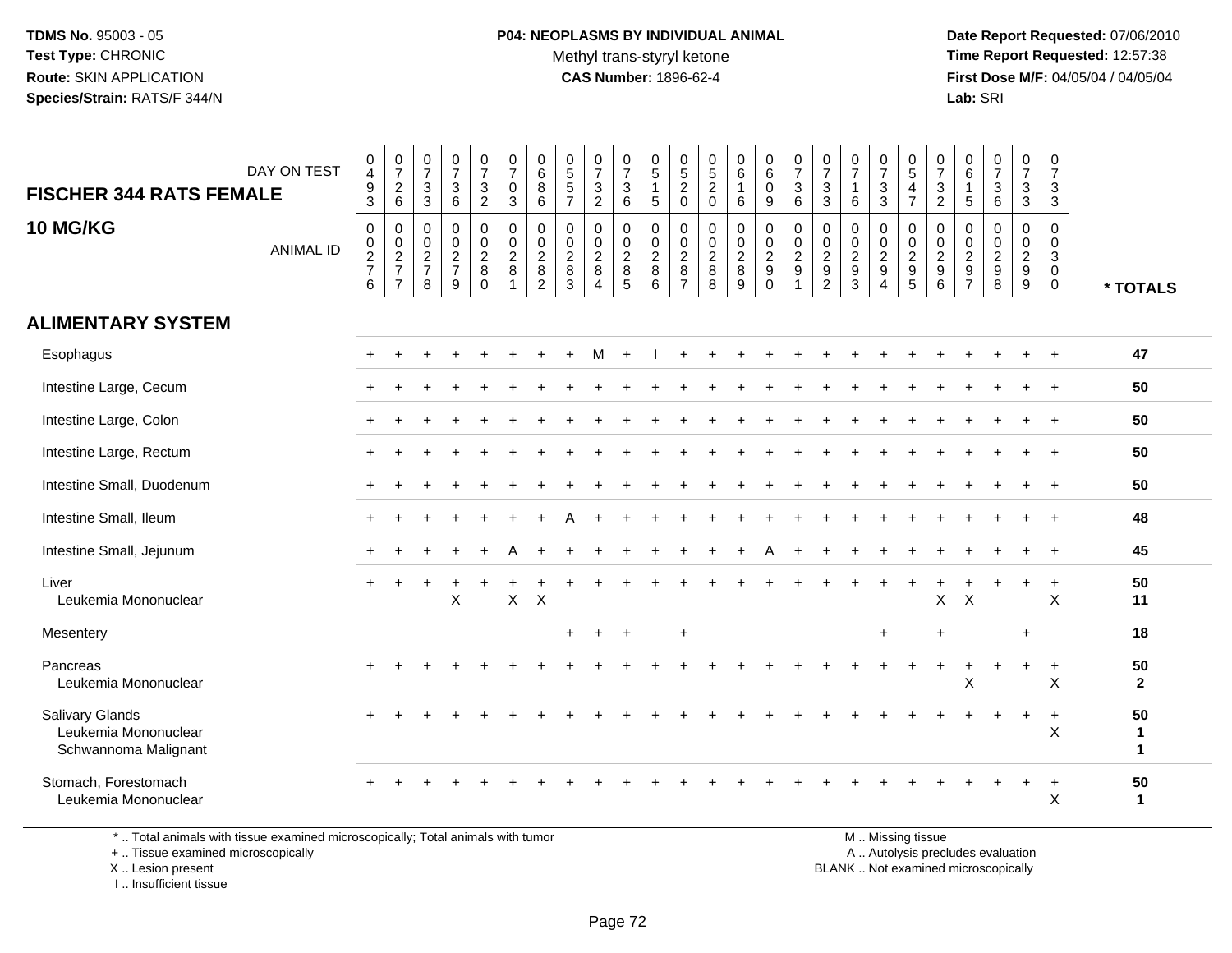**Date Report Requested:** 07/06/2010 **Time Report Requested:** 12:57:38 **First Dose M/F:** 04/05/04 / 04/05/04<br>**Lab:** SRI **Lab:** SRI

| <b>FISCHER 344 RATS FEMALE</b>                                                                               | DAY ON TEST      | $\mathbf 0$<br>$\overline{4}$<br>$\frac{9}{3}$   | $\frac{0}{7}$<br>$\begin{array}{c} 2 \\ 6 \end{array}$            | $\pmb{0}$<br>$\overline{7}$<br>$\mathbf{3}$<br>3                    | 0<br>$\overline{7}$<br>3<br>6                                                | $\frac{0}{7}$<br>3<br>$\overline{c}$                | $\begin{smallmatrix}0\\7\end{smallmatrix}$<br>$\mathsf{O}\xspace$<br>$\mathbf{3}$ | $_{6}^{\rm 0}$<br>$\bf 8$<br>$\,6\,$                                  | $\begin{array}{c} 0 \\ 5 \\ 5 \end{array}$<br>$\overline{7}$ | $\frac{0}{7}$<br>$\sqrt{3}$<br>$\overline{2}$                     | $\frac{0}{7}$<br>3<br>6            | 0<br>$\mathbf 5$<br>$\mathbf{1}$<br>$5\,$ | 0<br>$\frac{5}{2}$<br>$\mathsf 0$                         | 0<br>$\,$ 5 $\,$<br>$\overline{c}$<br>$\pmb{0}$ | $\begin{array}{c} 0 \\ 6 \end{array}$<br>$\mathbf{1}$<br>6 | $\begin{array}{c} 0 \\ 6 \end{array}$<br>0<br>9                | $\frac{0}{7}$<br>$\sqrt{3}$<br>6                        | 0<br>$\overline{7}$<br>$\mathbf{3}$<br>3              | 0<br>$\overline{7}$<br>$\mathbf{1}$<br>6 | 0<br>$\overline{7}$<br>$\ensuremath{\mathsf{3}}$<br>$\overline{3}$ | $\begin{array}{c} 0 \\ 5 \end{array}$<br>$\overline{4}$<br>$\overline{7}$ | 0<br>$\boldsymbol{7}$<br>$\frac{3}{2}$             | 0<br>6<br>$\overline{1}$<br>5                             | 0<br>$\overline{7}$<br>3<br>6      | 0<br>$\overline{7}$<br>3<br>3                     | $\pmb{0}$<br>$\overline{7}$<br>$\ensuremath{\mathsf{3}}$<br>$\mathbf{3}$ |                                            |
|--------------------------------------------------------------------------------------------------------------|------------------|--------------------------------------------------|-------------------------------------------------------------------|---------------------------------------------------------------------|------------------------------------------------------------------------------|-----------------------------------------------------|-----------------------------------------------------------------------------------|-----------------------------------------------------------------------|--------------------------------------------------------------|-------------------------------------------------------------------|------------------------------------|-------------------------------------------|-----------------------------------------------------------|-------------------------------------------------|------------------------------------------------------------|----------------------------------------------------------------|---------------------------------------------------------|-------------------------------------------------------|------------------------------------------|--------------------------------------------------------------------|---------------------------------------------------------------------------|----------------------------------------------------|-----------------------------------------------------------|------------------------------------|---------------------------------------------------|--------------------------------------------------------------------------|--------------------------------------------|
| <b>10 MG/KG</b>                                                                                              | <b>ANIMAL ID</b> | $\mathbf 0$<br>$\mathbf 0$<br>$\frac{2}{7}$<br>6 | 0<br>$\begin{array}{c} 0 \\ 2 \\ 7 \end{array}$<br>$\overline{7}$ | $\mathbf 0$<br>$\mathbf 0$<br>$\overline{2}$<br>$\overline{7}$<br>8 | $\mathbf 0$<br>$\mathbf 0$<br>$\overline{\mathbf{c}}$<br>$\overline{7}$<br>9 | 0<br>$\mathbf 0$<br>$\overline{c}$<br>8<br>$\Omega$ | $\pmb{0}$<br>$\ddot{\mathbf{0}}$<br>$\sqrt{2}$<br>8<br>$\overline{1}$             | $\pmb{0}$<br>$\ddot{\mathbf{0}}$<br>$\sqrt{2}$<br>8<br>$\overline{2}$ | 0<br>$\mathbf 0$<br>$\sqrt{2}$<br>8<br>3                     | 0<br>$\mathbf 0$<br>$\overline{2}$<br>8<br>$\boldsymbol{\Lambda}$ | 0<br>0<br>$\overline{2}$<br>8<br>5 | 0<br>$\frac{0}{2}$<br>8<br>6              | 0<br>$\mathbf 0$<br>$\overline{c}$<br>8<br>$\overline{7}$ | 0<br>0<br>$\overline{c}$<br>$\bf 8$<br>8        | $\mathbf 0$<br>$\ddot{\mathbf{0}}$<br>$\frac{2}{8}$<br>9   | 0<br>$\mathbf 0$<br>$\sqrt{2}$<br>$\boldsymbol{9}$<br>$\Omega$ | $\pmb{0}$<br>$\overline{0}$<br>$\overline{c}$<br>9<br>1 | 0<br>$\mathbf 0$<br>$\sqrt{2}$<br>9<br>$\overline{2}$ | 0<br>$\mathbf 0$<br>$\sqrt{2}$<br>9<br>3 | 0<br>0<br>$\sqrt{2}$<br>$9\,$<br>$\overline{4}$                    | 0<br>0<br>$\overline{c}$<br>$\boldsymbol{9}$<br>$5\phantom{.0}$           | 0<br>$\mathbf 0$<br>$\overline{2}$<br>9<br>$\,6\,$ | 0<br>$\mathbf 0$<br>$\overline{c}$<br>9<br>$\overline{7}$ | 0<br>0<br>$\overline{c}$<br>9<br>8 | 0<br>0<br>$\overline{a}$<br>$\boldsymbol{9}$<br>9 | 0<br>$\boldsymbol{0}$<br>3<br>$\mathbf 0$<br>$\mathbf 0$                 | * TOTALS                                   |
| Squamous Cell Papilloma                                                                                      |                  |                                                  |                                                                   |                                                                     |                                                                              |                                                     |                                                                                   |                                                                       |                                                              |                                                                   |                                    |                                           |                                                           |                                                 |                                                            |                                                                |                                                         |                                                       |                                          |                                                                    |                                                                           |                                                    |                                                           |                                    |                                                   |                                                                          | 1                                          |
| Stomach, Glandular<br>Leukemia Mononuclear                                                                   |                  |                                                  |                                                                   |                                                                     |                                                                              |                                                     |                                                                                   |                                                                       |                                                              |                                                                   |                                    |                                           |                                                           |                                                 |                                                            |                                                                |                                                         |                                                       |                                          |                                                                    |                                                                           |                                                    |                                                           |                                    |                                                   | X                                                                        | 50<br>$\mathbf{1}$                         |
| <b>CARDIOVASCULAR SYSTEM</b>                                                                                 |                  |                                                  |                                                                   |                                                                     |                                                                              |                                                     |                                                                                   |                                                                       |                                                              |                                                                   |                                    |                                           |                                                           |                                                 |                                                            |                                                                |                                                         |                                                       |                                          |                                                                    |                                                                           |                                                    |                                                           |                                    |                                                   |                                                                          |                                            |
| <b>Blood Vessel</b>                                                                                          |                  |                                                  |                                                                   |                                                                     |                                                                              |                                                     |                                                                                   |                                                                       |                                                              |                                                                   |                                    |                                           |                                                           |                                                 |                                                            |                                                                |                                                         |                                                       | $\ddot{}$                                |                                                                    |                                                                           |                                                    |                                                           |                                    |                                                   |                                                                          | $\mathbf{1}$                               |
| Heart<br>Leukemia Mononuclear                                                                                |                  |                                                  |                                                                   |                                                                     |                                                                              |                                                     |                                                                                   | X                                                                     |                                                              |                                                                   |                                    |                                           |                                                           |                                                 |                                                            |                                                                |                                                         |                                                       |                                          |                                                                    |                                                                           |                                                    |                                                           |                                    |                                                   | $\ddot{}$<br>X                                                           | 50<br>$\mathbf{2}$                         |
| <b>ENDOCRINE SYSTEM</b>                                                                                      |                  |                                                  |                                                                   |                                                                     |                                                                              |                                                     |                                                                                   |                                                                       |                                                              |                                                                   |                                    |                                           |                                                           |                                                 |                                                            |                                                                |                                                         |                                                       |                                          |                                                                    |                                                                           |                                                    |                                                           |                                    |                                                   |                                                                          |                                            |
| <b>Adrenal Cortex</b><br>Adenoma<br>Leukemia Mononuclear                                                     |                  |                                                  |                                                                   | X                                                                   | X                                                                            |                                                     |                                                                                   | $X$ $X$                                                               |                                                              |                                                                   |                                    |                                           |                                                           |                                                 |                                                            |                                                                |                                                         |                                                       |                                          |                                                                    |                                                                           |                                                    | $\boldsymbol{\mathsf{X}}$                                 |                                    |                                                   | X                                                                        | 50<br>3<br>$\overline{7}$                  |
| Adrenal Medulla<br>Leukemia Mononuclear<br>Pheochromocytoma Benign                                           |                  |                                                  |                                                                   |                                                                     | X                                                                            |                                                     |                                                                                   |                                                                       |                                                              |                                                                   |                                    | м                                         |                                                           |                                                 |                                                            |                                                                | X                                                       |                                                       |                                          |                                                                    |                                                                           |                                                    |                                                           |                                    |                                                   | $\ddot{}$<br>X                                                           | 49<br>$\overline{2}$<br>3                  |
| Islets, Pancreatic                                                                                           |                  |                                                  |                                                                   |                                                                     |                                                                              |                                                     |                                                                                   |                                                                       |                                                              |                                                                   |                                    |                                           |                                                           |                                                 |                                                            |                                                                |                                                         |                                                       |                                          |                                                                    |                                                                           |                                                    |                                                           |                                    |                                                   |                                                                          | 50                                         |
| Parathyroid Gland                                                                                            |                  |                                                  |                                                                   |                                                                     |                                                                              |                                                     |                                                                                   |                                                                       |                                                              |                                                                   |                                    |                                           |                                                           |                                                 |                                                            |                                                                |                                                         |                                                       |                                          |                                                                    |                                                                           |                                                    |                                                           |                                    |                                                   |                                                                          | 50                                         |
| <b>Pituitary Gland</b><br>Leukemia Mononuclear<br>Pars Distalis, Adenoma<br>Pars Distalis, Adenoma, Multiple |                  |                                                  | $\mathsf{X}$                                                      | $\mathsf{X}$                                                        |                                                                              | X                                                   |                                                                                   | X<br>X                                                                | $\boldsymbol{\mathsf{X}}$                                    |                                                                   |                                    |                                           |                                                           | X X X X X X                                     |                                                            |                                                                | Χ                                                       |                                                       | X X X X                                  |                                                                    |                                                                           |                                                    |                                                           | $X$ $X$                            | $\ddot{}$                                         | $\ddot{}$<br>X                                                           | 50<br>$\mathbf{2}$<br>33<br>$\overline{2}$ |

\* .. Total animals with tissue examined microscopically; Total animals with tumor

+ .. Tissue examined microscopically

X .. Lesion present

I .. Insufficient tissue

M .. Missing tissue

y the contract of the contract of the contract of the contract of the contract of the contract of the contract of  $A$ . Autolysis precludes evaluation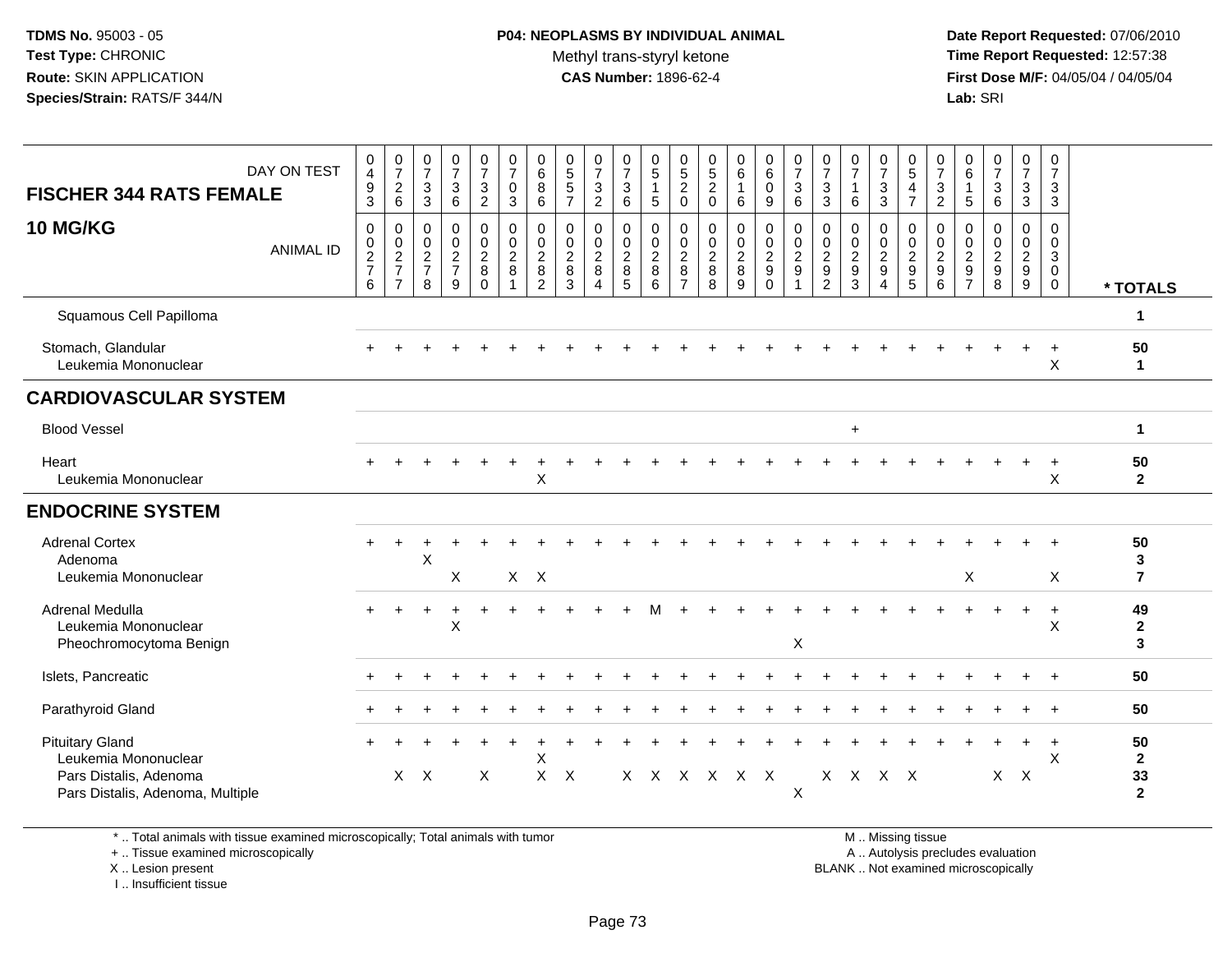# **P04: NEOPLASMS BY INDIVIDUAL ANIMAL**Methyl trans-styryl ketone<br>CAS Number: 1896-62-4

 **Date Report Requested:** 07/06/2010 **Time Report Requested:** 12:57:38 **First Dose M/F:** 04/05/04 / 04/05/04<br>Lab: SRI **Lab:** SRI

| <b>FISCHER 344 RATS FEMALE</b>                                                                                                                                      | DAY ON TEST      | $_4^{\rm 0}$<br>$\frac{9}{3}$                                                    | 0726                                                                                                 | $\frac{0}{7}$<br>3<br>$\sqrt{3}$                                      | $\pmb{0}$<br>$\overline{7}$<br>3<br>$\,6\,$                         | $\frac{0}{7}$<br>3<br>$\overline{2}$                | $\begin{array}{c} 0 \\ 7 \end{array}$<br>$\mathbf 0$<br>$\mathbf{3}$ | $\pmb{0}$<br>$6\phantom{1}6$<br>$\, 8$<br>$\,6\,$                       | $\begin{smallmatrix}0\0\5\end{smallmatrix}$<br>$\sqrt{5}$<br>$\overline{7}$ | $\frac{0}{7}$<br>$\ensuremath{\mathsf{3}}$<br>$\overline{2}$ | 0<br>$\overline{7}$<br>3<br>6                                  | 0<br>$\overline{5}$<br>1<br>5                | 0<br>5<br>$\frac{2}{0}$                         | 0<br>$\frac{5}{2}$                             | $_{6}^{\rm 0}$<br>6                                                 | $\begin{array}{c} 0 \\ 6 \end{array}$<br>$\mathbf 0$<br>9               | $\begin{array}{c} 0 \\ 7 \end{array}$<br>$\frac{3}{6}$                | $\frac{0}{7}$<br>3<br>3                           | $\frac{0}{7}$<br>$\mathbf{1}$<br>$\,6\,$            | $\frac{0}{7}$<br>3<br>$\overline{3}$                                | $\begin{array}{c} 0 \\ 5 \end{array}$<br>$\overline{4}$<br>$\overline{7}$    | $\frac{0}{7}$<br>$\frac{3}{2}$                                   | 0<br>6<br>5                                            | $\frac{0}{7}$<br>3<br>$\,6\,$                                            | 0<br>$\overline{7}$<br>3<br>$\overline{3}$                               | $\mathbf 0$<br>$\overline{7}$<br>3<br>3                       |                                       |
|---------------------------------------------------------------------------------------------------------------------------------------------------------------------|------------------|----------------------------------------------------------------------------------|------------------------------------------------------------------------------------------------------|-----------------------------------------------------------------------|---------------------------------------------------------------------|-----------------------------------------------------|----------------------------------------------------------------------|-------------------------------------------------------------------------|-----------------------------------------------------------------------------|--------------------------------------------------------------|----------------------------------------------------------------|----------------------------------------------|-------------------------------------------------|------------------------------------------------|---------------------------------------------------------------------|-------------------------------------------------------------------------|-----------------------------------------------------------------------|---------------------------------------------------|-----------------------------------------------------|---------------------------------------------------------------------|------------------------------------------------------------------------------|------------------------------------------------------------------|--------------------------------------------------------|--------------------------------------------------------------------------|--------------------------------------------------------------------------|---------------------------------------------------------------|---------------------------------------|
| 10 MG/KG                                                                                                                                                            | <b>ANIMAL ID</b> | $\mathsf 0$<br>$\mathbf 0$<br>$\overline{2}$<br>$\overline{7}$<br>$6\phantom{1}$ | $\boldsymbol{0}$<br>$\begin{smallmatrix} 0\\2 \end{smallmatrix}$<br>$\overline{7}$<br>$\overline{7}$ | $\mathbf 0$<br>$\mathbf 0$<br>$\boldsymbol{2}$<br>$\overline{7}$<br>8 | $\mathbf 0$<br>$\mathbf 0$<br>$\overline{2}$<br>$\overline{7}$<br>9 | 0<br>$\mathbf 0$<br>$\overline{c}$<br>8<br>$\Omega$ | 0<br>0<br>$\overline{2}$<br>8<br>-1                                  | $\mathbf 0$<br>$\pmb{0}$<br>$\overline{2}$<br>$\,8\,$<br>$\overline{c}$ | $\mathbf 0$<br>0<br>$\overline{2}$<br>8<br>3                                | $\mathbf 0$<br>$\mathbf 0$<br>$\sqrt{2}$<br>8<br>4           | 0<br>$\mathbf 0$<br>$\overline{2}$<br>$\, 8$<br>$\overline{5}$ | $\mathbf 0$<br>0<br>$\overline{2}$<br>8<br>6 | 0<br>0<br>$\overline{c}$<br>8<br>$\overline{7}$ | $\mathbf 0$<br>0<br>$\overline{2}$<br>$_{8}^8$ | $\mathbf 0$<br>$\mathbf 0$<br>$\overline{2}$<br>8<br>$\overline{9}$ | $\mathbf 0$<br>$\boldsymbol{0}$<br>$\overline{2}$<br>$_{\rm 0}^{\rm 9}$ | $\mathbf 0$<br>$\mathbf 0$<br>$\overline{2}$<br>$9\,$<br>$\mathbf{1}$ | 0<br>0<br>$\boldsymbol{2}$<br>9<br>$\overline{c}$ | $\mathbf 0$<br>0<br>$\overline{2}$<br>$\frac{9}{3}$ | $\mathbf 0$<br>$\mathbf 0$<br>$\overline{2}$<br>9<br>$\overline{4}$ | 0<br>$\mathsf{O}$<br>$\overline{2}$<br>$\begin{array}{c} 9 \\ 5 \end{array}$ | $\mathbf 0$<br>$\mathbf 0$<br>$\overline{2}$<br>$9\,$<br>$\,6\,$ | 0<br>$\Omega$<br>$\overline{c}$<br>9<br>$\overline{7}$ | $\mathbf 0$<br>$\Omega$<br>$\sqrt{2}$<br>9<br>8                          | 0<br>$\mathbf 0$<br>$\overline{c}$<br>$\boldsymbol{9}$<br>$\overline{9}$ | $\mathbf 0$<br>$\Omega$<br>$\mathfrak{Z}$<br>0<br>$\mathbf 0$ | * TOTALS                              |
| <b>Thyroid Gland</b><br>C-cell, Adenoma                                                                                                                             |                  |                                                                                  |                                                                                                      |                                                                       |                                                                     |                                                     |                                                                      |                                                                         |                                                                             |                                                              |                                                                |                                              |                                                 |                                                |                                                                     |                                                                         |                                                                       |                                                   |                                                     |                                                                     |                                                                              |                                                                  |                                                        | X                                                                        |                                                                          |                                                               | 50<br>4                               |
| <b>GENERAL BODY SYSTEM</b>                                                                                                                                          |                  |                                                                                  |                                                                                                      |                                                                       |                                                                     |                                                     |                                                                      |                                                                         |                                                                             |                                                              |                                                                |                                              |                                                 |                                                |                                                                     |                                                                         |                                                                       |                                                   |                                                     |                                                                     |                                                                              |                                                                  |                                                        |                                                                          |                                                                          |                                                               |                                       |
| <b>Tissue NOS</b><br>Leukemia Mononuclear                                                                                                                           |                  |                                                                                  |                                                                                                      |                                                                       |                                                                     |                                                     |                                                                      |                                                                         |                                                                             |                                                              |                                                                |                                              |                                                 |                                                |                                                                     |                                                                         |                                                                       |                                                   |                                                     |                                                                     |                                                                              |                                                                  |                                                        |                                                                          |                                                                          | $\ddot{}$<br>X                                                | $\mathbf{1}$<br>$\mathbf{1}$          |
| <b>GENITAL SYSTEM</b>                                                                                                                                               |                  |                                                                                  |                                                                                                      |                                                                       |                                                                     |                                                     |                                                                      |                                                                         |                                                                             |                                                              |                                                                |                                              |                                                 |                                                |                                                                     |                                                                         |                                                                       |                                                   |                                                     |                                                                     |                                                                              |                                                                  |                                                        |                                                                          |                                                                          |                                                               |                                       |
| <b>Clitoral Gland</b><br>Adenoma<br>Adenoma, Multiple<br>Carcinoma<br>Fibrosarcoma<br>Leukemia Mononuclear                                                          |                  |                                                                                  |                                                                                                      |                                                                       | X                                                                   |                                                     |                                                                      |                                                                         |                                                                             | X                                                            | X                                                              |                                              |                                                 |                                                |                                                                     |                                                                         |                                                                       |                                                   |                                                     |                                                                     |                                                                              |                                                                  | $X$ $X$                                                |                                                                          | X                                                                        | X                                                             | 50<br>3<br>1<br>3<br>1<br>$\mathbf 1$ |
| Ovary<br>Leukemia Mononuclear                                                                                                                                       |                  |                                                                                  |                                                                                                      |                                                                       |                                                                     |                                                     | $\mathsf X$                                                          |                                                                         |                                                                             |                                                              |                                                                |                                              |                                                 |                                                |                                                                     |                                                                         |                                                                       |                                                   |                                                     |                                                                     |                                                                              |                                                                  |                                                        |                                                                          |                                                                          |                                                               | 50<br>$\mathbf{1}$                    |
| <b>Uterus</b><br>Leukemia Mononuclear<br>Polyp Stromal<br>Polyp Stromal, Multiple<br>Sarcoma Stromal                                                                |                  | X                                                                                |                                                                                                      |                                                                       |                                                                     |                                                     |                                                                      |                                                                         |                                                                             |                                                              |                                                                |                                              |                                                 |                                                |                                                                     |                                                                         | $\boldsymbol{\mathsf{X}}$                                             |                                                   | $\boldsymbol{\mathsf{X}}$                           |                                                                     |                                                                              |                                                                  |                                                        |                                                                          | X                                                                        | X                                                             | 50<br>$\mathbf 1$<br>7<br>1           |
| Vagina                                                                                                                                                              |                  |                                                                                  |                                                                                                      |                                                                       |                                                                     |                                                     |                                                                      |                                                                         |                                                                             |                                                              |                                                                |                                              |                                                 |                                                |                                                                     |                                                                         |                                                                       |                                                   |                                                     |                                                                     |                                                                              |                                                                  | $\ddot{}$                                              |                                                                          |                                                                          |                                                               | 6                                     |
| <b>HEMATOPOIETIC SYSTEM</b>                                                                                                                                         |                  |                                                                                  |                                                                                                      |                                                                       |                                                                     |                                                     |                                                                      |                                                                         |                                                                             |                                                              |                                                                |                                              |                                                 |                                                |                                                                     |                                                                         |                                                                       |                                                   |                                                     |                                                                     |                                                                              |                                                                  |                                                        |                                                                          |                                                                          |                                                               |                                       |
| <b>Bone Marrow</b>                                                                                                                                                  |                  | $+$                                                                              | $+$                                                                                                  | $+$                                                                   | $+$                                                                 | $+$                                                 | $+$                                                                  | $+$                                                                     | $+$                                                                         | $+$                                                          | $+$                                                            |                                              |                                                 |                                                |                                                                     |                                                                         |                                                                       |                                                   | $\ddot{}$                                           | $+$                                                                 | $+$                                                                          | $+$                                                              | $+$                                                    | $+$                                                                      | $+$                                                                      | $^{+}$                                                        | 50                                    |
| *  Total animals with tissue examined microscopically; Total animals with tumor<br>+  Tissue examined microscopically<br>X  Lesion present<br>I Insufficient tissue |                  |                                                                                  |                                                                                                      |                                                                       |                                                                     |                                                     |                                                                      |                                                                         |                                                                             |                                                              |                                                                |                                              |                                                 |                                                |                                                                     |                                                                         |                                                                       |                                                   |                                                     |                                                                     | M  Missing tissue                                                            |                                                                  |                                                        | A  Autolysis precludes evaluation<br>BLANK  Not examined microscopically |                                                                          |                                                               |                                       |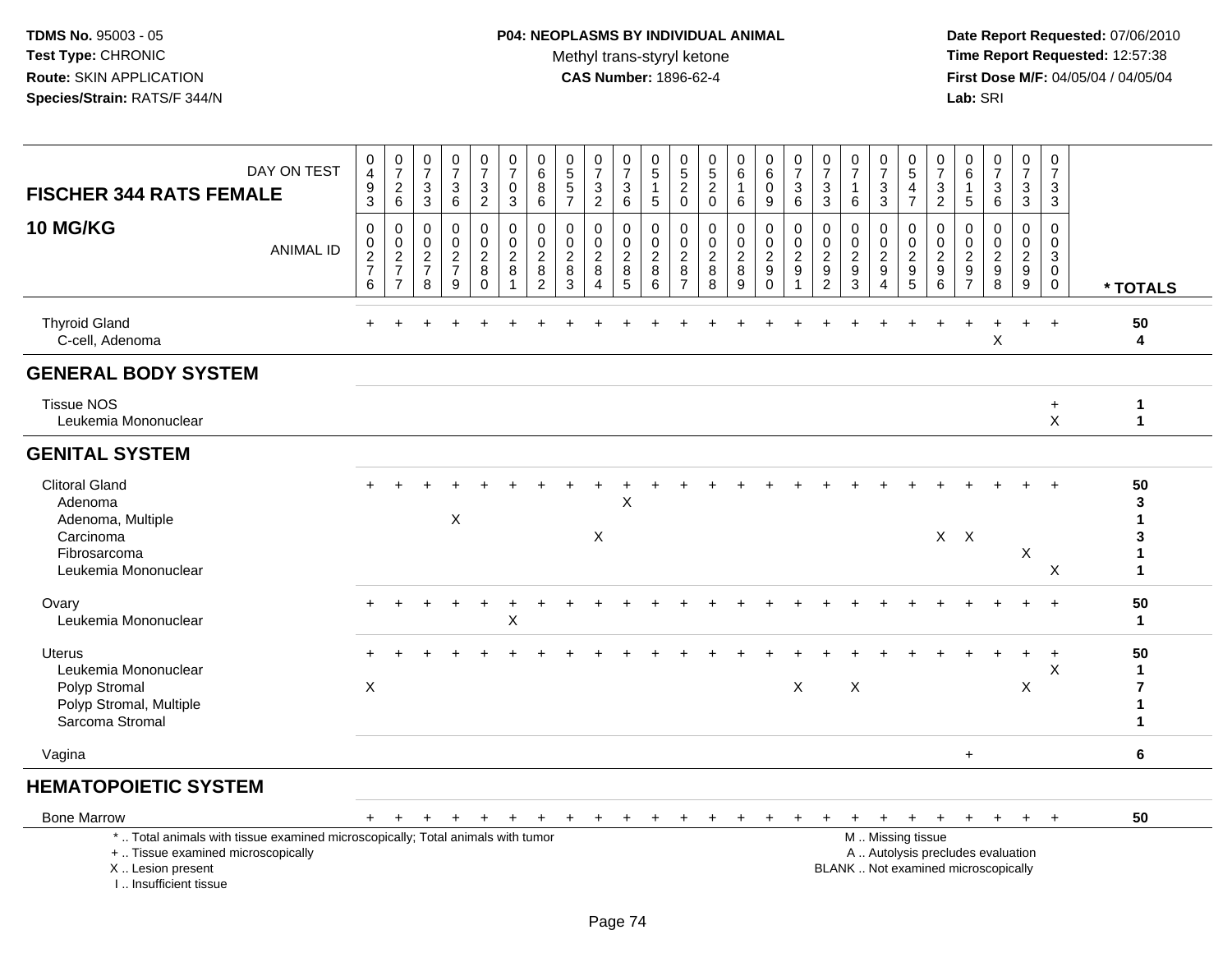# **P04: NEOPLASMS BY INDIVIDUAL ANIMAL**Methyl trans-styryl ketone<br>CAS Number: 1896-62-4

 **Date Report Requested:** 07/06/2010 **Time Report Requested:** 12:57:38 **First Dose M/F:** 04/05/04 / 04/05/04<br>Lab: SRI **Lab:** SRI

| DAY ON TEST<br><b>FISCHER 344 RATS FEMALE</b>                                                                                                                                                                   | $_4^{\rm O}$<br>$\boldsymbol{9}$<br>$\overline{3}$ | $\frac{0}{7}$<br>$^2\phantom{1}6$                           | $\frac{0}{7}$<br>$\mathbf{3}$<br>$\overline{3}$ | $\begin{array}{c} 0 \\ 7 \end{array}$<br>3<br>$\,6\,$ | $\frac{0}{7}$<br>3<br>$\overline{a}$                     | $\frac{0}{7}$<br>0<br>$\mathbf{3}$                          | $\pmb{0}$<br>$\,6$<br>8<br>6                                | 0<br>$\,$ 5 $\,$<br>$\sqrt{5}$<br>$\overline{7}$                  | $\frac{0}{7}$<br>$\mathbf{3}$<br>$\overline{2}$         | 0<br>$\overline{7}$<br>3<br>$\,6\,$                         | $\pmb{0}$<br>$\overline{5}$<br>$\mathbf{1}$<br>$\overline{5}$ | 0<br>$\sqrt{5}$<br>$\overline{c}$<br>$\pmb{0}$    | 0<br>$\overline{5}$<br>$\boldsymbol{2}$<br>$\pmb{0}$      | $\pmb{0}$<br>6<br>1<br>6                                          | 0<br>$6\phantom{a}$<br>0<br>$9\,$                     | $\frac{0}{7}$<br>$\sqrt{3}$<br>$\,6\,$                                                   | 0<br>$\overline{7}$<br>3<br>$\mathbf{3}$                             | $\frac{0}{7}$<br>1<br>$\,6$                                        | $\frac{0}{7}$<br>3<br>$\mathfrak{Z}$          | 0<br>$\overline{5}$<br>$\overline{4}$<br>$\overline{7}$                  | $\pmb{0}$<br>$\overline{7}$<br>$\mathbf{3}$<br>$\overline{2}$ | 0<br>$\,6\,$<br>$\overline{1}$<br>$\sqrt{5}$ | $\frac{0}{7}$<br>$\mathbf{3}$<br>6                                                | $\frac{0}{7}$<br>3<br>$\overline{3}$ | $\mathbf 0$<br>$\boldsymbol{7}$<br>$\mathbf{3}$<br>$\mathbf{3}$ |                                                               |
|-----------------------------------------------------------------------------------------------------------------------------------------------------------------------------------------------------------------|----------------------------------------------------|-------------------------------------------------------------|-------------------------------------------------|-------------------------------------------------------|----------------------------------------------------------|-------------------------------------------------------------|-------------------------------------------------------------|-------------------------------------------------------------------|---------------------------------------------------------|-------------------------------------------------------------|---------------------------------------------------------------|---------------------------------------------------|-----------------------------------------------------------|-------------------------------------------------------------------|-------------------------------------------------------|------------------------------------------------------------------------------------------|----------------------------------------------------------------------|--------------------------------------------------------------------|-----------------------------------------------|--------------------------------------------------------------------------|---------------------------------------------------------------|----------------------------------------------|-----------------------------------------------------------------------------------|--------------------------------------|-----------------------------------------------------------------|---------------------------------------------------------------|
| <b>10 MG/KG</b><br><b>ANIMAL ID</b>                                                                                                                                                                             | 0<br>0<br>$\frac{2}{7}$<br>$\,6\,$                 | $\mathbf 0$<br>$\pmb{0}$<br>$\frac{2}{7}$<br>$\overline{7}$ | $\mathbf 0$<br>0<br>$\frac{2}{7}$<br>8          | $\mathbf 0$<br>$\mathbf 0$<br>$\frac{2}{7}$<br>9      | 0<br>$\mathbf 0$<br>$\boldsymbol{2}$<br>8<br>$\mathbf 0$ | $\mathbf 0$<br>$\pmb{0}$<br>$\overline{2}$<br>$\frac{8}{1}$ | 0<br>$\mathbf 0$<br>$\boldsymbol{2}$<br>8<br>$\overline{2}$ | $\mathbf 0$<br>$\mathbf 0$<br>$\overline{c}$<br>8<br>$\mathbf{3}$ | $\mathbf 0$<br>$\mathbf 0$<br>$\frac{2}{8}$<br>$\Delta$ | 0<br>$\mathbf 0$<br>$\boldsymbol{2}$<br>8<br>$\overline{5}$ | $\Omega$<br>$\mathbf 0$<br>$\sqrt{2}$<br>$\, 8$<br>6          | 0<br>0<br>$\boldsymbol{2}$<br>8<br>$\overline{7}$ | 0<br>$\mathbf 0$<br>$\overline{c}$<br>8<br>$\overline{8}$ | $\mathbf 0$<br>0<br>$\boldsymbol{2}$<br>$\bf 8$<br>$\overline{9}$ | 0<br>0<br>$\boldsymbol{2}$<br>$9\,$<br>$\overline{0}$ | $\Omega$<br>$\mathbf 0$<br>$\overline{c}$<br>$\boldsymbol{9}$<br>$\overline{\mathbf{1}}$ | 0<br>$\mathbf 0$<br>$\sqrt{2}$<br>$\boldsymbol{9}$<br>$\overline{2}$ | $\Omega$<br>$\mathbf 0$<br>$\boldsymbol{2}$<br>9<br>$\overline{3}$ | $\Omega$<br>$\mathbf 0$<br>$\frac{2}{9}$<br>4 | $\Omega$<br>0<br>$\overline{c}$<br>$\begin{array}{c} 9 \\ 5 \end{array}$ | $\Omega$<br>0<br>$\sqrt{2}$<br>$^9$ 6                         | $\mathbf 0$<br>$\mathbf 0$<br>$\frac{2}{9}$  | $\Omega$<br>$\mathbf 0$<br>$\boldsymbol{2}$<br>$\boldsymbol{9}$<br>$\overline{8}$ | 0<br>0<br>$\frac{2}{9}$              | 0<br>0<br>$\mathbf{3}$<br>$\mathbf 0$<br>$\mathsf{O}\xspace$    | * TOTALS                                                      |
| Leukemia Mononuclear                                                                                                                                                                                            |                                                    |                                                             |                                                 | X                                                     |                                                          | $X$ $X$                                                     |                                                             |                                                                   |                                                         |                                                             |                                                               |                                                   |                                                           |                                                                   |                                                       |                                                                                          |                                                                      |                                                                    |                                               |                                                                          |                                                               | X                                            |                                                                                   |                                      | X                                                               | 10                                                            |
| Lymph Node<br>Leukemia Mononuclear<br>Mediastinal, Leukemia Mononuclear<br>Mediastinal, Schwannoma Malignant,<br>Metastatic, Salivary Glands<br>Pancreatic, Leukemia Mononuclear<br>Renal, Leukemia Mononuclear | $\ddot{}$                                          |                                                             |                                                 |                                                       |                                                          |                                                             | $\ddot{}$<br>X                                              |                                                                   |                                                         |                                                             |                                                               |                                                   |                                                           |                                                                   |                                                       |                                                                                          |                                                                      | $\ddot{}$                                                          |                                               |                                                                          |                                                               |                                              |                                                                                   |                                      | $\ddot{}$<br>$\mathsf X$<br>X<br>X<br>X                         | 13<br>$\mathbf{1}$<br>3<br>-1<br>$\mathbf{2}$<br>$\mathbf{1}$ |
| Lymph Node, Mandibular                                                                                                                                                                                          | M                                                  | м                                                           | м                                               | м                                                     | м                                                        | M                                                           | M                                                           | M                                                                 | M                                                       | M                                                           | M                                                             | M                                                 | M                                                         | M                                                                 | M                                                     | M                                                                                        | M                                                                    | M                                                                  | M                                             | M                                                                        | M                                                             | М                                            | $+$                                                                               | M                                    | M                                                               | $\mathbf{2}$                                                  |
| Lymph Node, Mesenteric<br>Leukemia Mononuclear                                                                                                                                                                  |                                                    |                                                             |                                                 | X                                                     |                                                          | X                                                           | $\times$                                                    |                                                                   |                                                         |                                                             |                                                               |                                                   |                                                           |                                                                   |                                                       |                                                                                          |                                                                      |                                                                    |                                               |                                                                          |                                                               | X                                            |                                                                                   |                                      | $\ddot{}$<br>X                                                  | 49<br>8                                                       |
| Spleen<br>Leukemia Mononuclear                                                                                                                                                                                  |                                                    |                                                             |                                                 | X                                                     |                                                          | Χ                                                           | X                                                           |                                                                   |                                                         |                                                             |                                                               |                                                   |                                                           |                                                                   |                                                       |                                                                                          |                                                                      |                                                                    |                                               |                                                                          | X                                                             | X                                            |                                                                                   |                                      | $\ddot{}$<br>X                                                  | 50<br>11                                                      |
| Thymus<br>Leukemia Mononuclear                                                                                                                                                                                  |                                                    |                                                             |                                                 |                                                       |                                                          |                                                             | $\mathsf X$                                                 |                                                                   |                                                         |                                                             |                                                               |                                                   |                                                           |                                                                   |                                                       |                                                                                          |                                                                      |                                                                    |                                               |                                                                          |                                                               | X                                            |                                                                                   | $+$                                  | $\ddot{}$<br>X                                                  | 49<br>4                                                       |
| <b>INTEGUMENTARY SYSTEM</b>                                                                                                                                                                                     |                                                    |                                                             |                                                 |                                                       |                                                          |                                                             |                                                             |                                                                   |                                                         |                                                             |                                                               |                                                   |                                                           |                                                                   |                                                       |                                                                                          |                                                                      |                                                                    |                                               |                                                                          |                                                               |                                              |                                                                                   |                                      |                                                                 |                                                               |
| <b>Mammary Gland</b><br>Adenoma<br>Carcinoma<br>Carcinoma, Multiple<br>Fibroadenoma                                                                                                                             |                                                    |                                                             | X                                               |                                                       | $\boldsymbol{\mathsf{X}}$                                |                                                             |                                                             |                                                                   |                                                         |                                                             | $\mathsf X$                                                   |                                                   | $\mathsf X$                                               | X                                                                 |                                                       |                                                                                          |                                                                      |                                                                    | X                                             |                                                                          |                                                               |                                              |                                                                                   |                                      |                                                                 | 50<br>$\mathbf{1}$<br>3<br>$\mathbf{1}$<br>13                 |
| Fibroadenoma, Multiple                                                                                                                                                                                          |                                                    |                                                             |                                                 | X                                                     |                                                          |                                                             |                                                             |                                                                   |                                                         | $\sf X$                                                     |                                                               |                                                   |                                                           |                                                                   |                                                       | X                                                                                        |                                                                      | X                                                                  |                                               |                                                                          | X                                                             |                                              | X                                                                                 |                                      |                                                                 | $\overline{\mathbf{r}}$                                       |
| Skin<br>*  Total animals with tissue examined microscopically; Total animals with tumor<br>+  Tissue examined microscopically                                                                                   |                                                    |                                                             |                                                 |                                                       |                                                          |                                                             |                                                             |                                                                   |                                                         |                                                             |                                                               |                                                   |                                                           |                                                                   |                                                       |                                                                                          |                                                                      |                                                                    |                                               | M  Missing tissue                                                        |                                                               |                                              | A  Autolysis precludes evaluation                                                 |                                      | $\ddot{}$                                                       | 50                                                            |
| X  Lesion present<br>I., Insufficient tissue                                                                                                                                                                    |                                                    |                                                             |                                                 |                                                       |                                                          |                                                             |                                                             |                                                                   |                                                         |                                                             |                                                               |                                                   |                                                           |                                                                   |                                                       |                                                                                          |                                                                      | BLANK  Not examined microscopically                                |                                               |                                                                          |                                                               |                                              |                                                                                   |                                      |                                                                 |                                                               |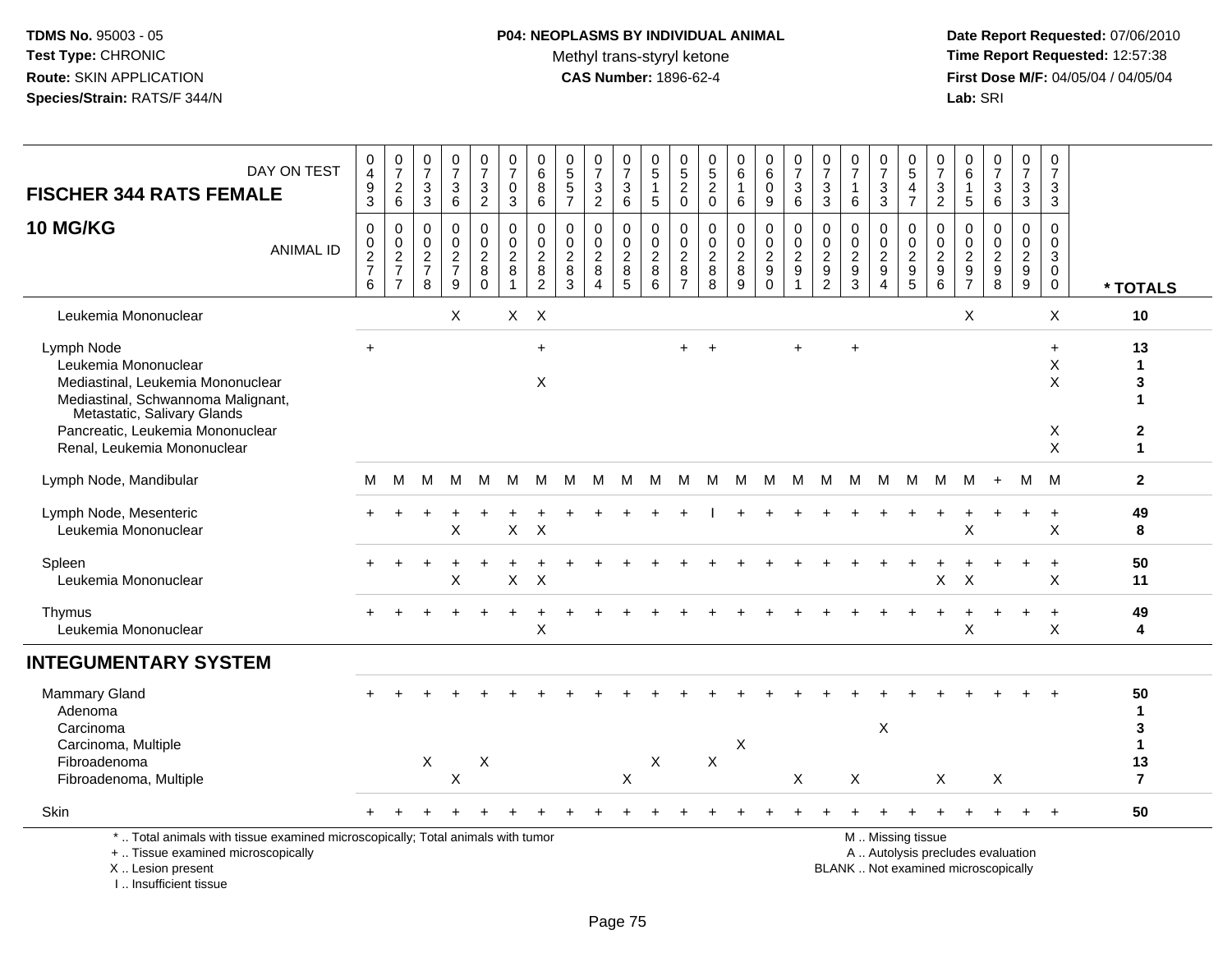**Date Report Requested:** 07/06/2010 **Time Report Requested:** 12:57:38 **First Dose M/F:** 04/05/04 / 04/05/04<br>**Lab:** SRI **Lab:** SRI

| DAY ON TEST<br><b>FISCHER 344 RATS FEMALE</b>                                                                                |                  | 0<br>$\overline{\mathbf{4}}$<br>$\boldsymbol{9}$<br>3 | $\frac{0}{7}$<br>$\overline{c}$<br>6                     | $\frac{0}{7}$<br>$\ensuremath{\mathsf{3}}$<br>3           | $\frac{0}{7}$<br>$\ensuremath{\mathsf{3}}$<br>6         | $\frac{0}{7}$<br>$\ensuremath{\mathsf{3}}$<br>$\overline{2}$ | 0<br>$\overline{7}$<br>$\pmb{0}$<br>3                   | 0<br>6<br>$\,8\,$<br>6                                    | $\begin{matrix} 0 \\ 5 \end{matrix}$<br>$\,$ 5 $\,$<br>$\overline{7}$ | $\frac{0}{7}$<br>$\sqrt{3}$<br>$\overline{2}$              | $\frac{0}{7}$<br>$\ensuremath{\mathsf{3}}$<br>6 | $\begin{array}{c} 0 \\ 5 \end{array}$<br>$\overline{1}$<br>$\sqrt{5}$ | $\begin{array}{c} 0 \\ 5 \\ 2 \end{array}$<br>$\Omega$ | $\frac{0}{5}$<br>$\overline{2}$<br>$\Omega$      | $\begin{matrix} 0 \\ 6 \end{matrix}$<br>6 | $\begin{matrix} 0 \\ 6 \end{matrix}$<br>$\mathsf{O}\xspace$<br>9 | $\frac{0}{7}$<br>$\ensuremath{\mathsf{3}}$<br>6                      | $\frac{0}{7}$<br>$\sqrt{3}$<br>3                    | $\frac{0}{7}$<br>6                                | 0<br>$\overline{7}$<br>$\sqrt{3}$<br>3            | 0<br>$\overline{5}$<br>4<br>$\overline{7}$    | 0<br>$\overline{7}$<br>$\ensuremath{\mathsf{3}}$<br>$\overline{2}$ | 0<br>$\,6\,$<br>$\mathbf{1}$<br>5                                 | $\frac{0}{7}$<br>$\ensuremath{\mathsf{3}}$<br>6                 | $\begin{smallmatrix}0\\7\end{smallmatrix}$<br>$_3^3$ | 0<br>$\overline{7}$<br>$\mathbf{3}$<br>3  |                                           |
|------------------------------------------------------------------------------------------------------------------------------|------------------|-------------------------------------------------------|----------------------------------------------------------|-----------------------------------------------------------|---------------------------------------------------------|--------------------------------------------------------------|---------------------------------------------------------|-----------------------------------------------------------|-----------------------------------------------------------------------|------------------------------------------------------------|-------------------------------------------------|-----------------------------------------------------------------------|--------------------------------------------------------|--------------------------------------------------|-------------------------------------------|------------------------------------------------------------------|----------------------------------------------------------------------|-----------------------------------------------------|---------------------------------------------------|---------------------------------------------------|-----------------------------------------------|--------------------------------------------------------------------|-------------------------------------------------------------------|-----------------------------------------------------------------|------------------------------------------------------|-------------------------------------------|-------------------------------------------|
| 10 MG/KG                                                                                                                     | <b>ANIMAL ID</b> | $\mathbf 0$<br>$\boldsymbol{0}$<br>$\frac{2}{7}$<br>6 | 0<br>$\boldsymbol{0}$<br>$\frac{2}{7}$<br>$\overline{7}$ | 0<br>$\mathbf 0$<br>$\overline{c}$<br>$\overline{7}$<br>8 | 0<br>$\pmb{0}$<br>$\overline{c}$<br>$\overline{7}$<br>9 | 0<br>$\mathbf 0$<br>$\frac{2}{8}$<br>$\mathbf 0$             | 0<br>$\pmb{0}$<br>$\overline{c}$<br>8<br>$\overline{1}$ | 0<br>$\mathbf 0$<br>$\overline{c}$<br>8<br>$\overline{c}$ | 0<br>$\mathbf 0$<br>$\overline{2}$<br>8<br>3                          | 0<br>$\mathsf{O}$<br>$\overline{c}$<br>8<br>$\overline{A}$ | 0<br>$\mathbf 0$<br>$\frac{2}{3}$               | 0<br>$\pmb{0}$<br>$\frac{2}{8}$<br>$\,6\,$                            | 0<br>$\mathbf 0$<br>$\frac{2}{8}$<br>$\overline{7}$    | $\mathbf 0$<br>$\mathbf 0$<br>$\frac{2}{8}$<br>8 | 0<br>$\mathbf 0$<br>$\frac{2}{8}$<br>9    | 0<br>$\overline{0}$<br>$\frac{2}{9}$                             | 0<br>$\pmb{0}$<br>$\overline{c}$<br>$\boldsymbol{9}$<br>$\mathbf{1}$ | 0<br>$\mathbf 0$<br>$\frac{2}{9}$<br>$\overline{2}$ | 0<br>$\mathbf 0$<br>$\frac{2}{9}$<br>$\mathbf{3}$ | 0<br>$\pmb{0}$<br>$\frac{2}{9}$<br>$\overline{4}$ | 0<br>$\pmb{0}$<br>$\frac{2}{9}$<br>$\sqrt{5}$ | $\Omega$<br>$\mathbf 0$<br>$\overline{c}$<br>9<br>6                | 0<br>0<br>$\begin{array}{c} 2 \\ 9 \end{array}$<br>$\overline{7}$ | 0<br>$\pmb{0}$<br>$\overline{c}$<br>$\boldsymbol{9}$<br>$\,8\,$ | 0<br>$\mathbf 0$<br>$\frac{2}{9}$                    | $\mathbf 0$<br>$\mathbf 0$<br>3<br>0<br>0 | * TOTALS                                  |
| <b>Basal Cell Adenoma</b>                                                                                                    |                  |                                                       | X                                                        |                                                           |                                                         |                                                              |                                                         |                                                           |                                                                       |                                                            |                                                 |                                                                       |                                                        |                                                  |                                           |                                                                  |                                                                      |                                                     |                                                   |                                                   |                                               |                                                                    |                                                                   |                                                                 |                                                      |                                           | 1                                         |
| <b>MUSCULOSKELETAL SYSTEM</b>                                                                                                |                  |                                                       |                                                          |                                                           |                                                         |                                                              |                                                         |                                                           |                                                                       |                                                            |                                                 |                                                                       |                                                        |                                                  |                                           |                                                                  |                                                                      |                                                     |                                                   |                                                   |                                               |                                                                    |                                                                   |                                                                 |                                                      |                                           |                                           |
| <b>Bone</b><br>Osteosarcoma                                                                                                  |                  | $\boldsymbol{\mathsf{X}}$                             |                                                          |                                                           |                                                         |                                                              |                                                         |                                                           |                                                                       |                                                            |                                                 |                                                                       |                                                        |                                                  |                                           |                                                                  |                                                                      |                                                     |                                                   |                                                   |                                               |                                                                    |                                                                   |                                                                 |                                                      | $\ddot{}$                                 | 50<br>$\mathbf{1}$                        |
| <b>Skeletal Muscle</b>                                                                                                       |                  | $+$                                                   |                                                          |                                                           |                                                         |                                                              |                                                         |                                                           |                                                                       |                                                            |                                                 |                                                                       |                                                        |                                                  |                                           |                                                                  |                                                                      |                                                     |                                                   |                                                   |                                               |                                                                    |                                                                   |                                                                 |                                                      |                                           | $\mathbf{1}$                              |
| <b>NERVOUS SYSTEM</b>                                                                                                        |                  |                                                       |                                                          |                                                           |                                                         |                                                              |                                                         |                                                           |                                                                       |                                                            |                                                 |                                                                       |                                                        |                                                  |                                           |                                                                  |                                                                      |                                                     |                                                   |                                                   |                                               |                                                                    |                                                                   |                                                                 |                                                      |                                           |                                           |
| <b>Brain</b>                                                                                                                 |                  |                                                       |                                                          |                                                           |                                                         |                                                              |                                                         |                                                           |                                                                       |                                                            |                                                 |                                                                       |                                                        |                                                  |                                           |                                                                  |                                                                      |                                                     |                                                   |                                                   |                                               |                                                                    |                                                                   |                                                                 |                                                      |                                           | 50                                        |
| <b>Peripheral Nerve</b>                                                                                                      |                  | $\ddot{}$                                             |                                                          |                                                           |                                                         | $+$                                                          |                                                         |                                                           |                                                                       |                                                            |                                                 |                                                                       |                                                        |                                                  |                                           |                                                                  |                                                                      |                                                     |                                                   |                                                   |                                               |                                                                    |                                                                   |                                                                 |                                                      |                                           | $\mathbf{3}$                              |
| Spinal Cord                                                                                                                  |                  | $+$                                                   |                                                          |                                                           |                                                         | $\ddot{}$                                                    |                                                         |                                                           |                                                                       |                                                            |                                                 |                                                                       |                                                        |                                                  |                                           |                                                                  |                                                                      |                                                     |                                                   |                                                   |                                               |                                                                    |                                                                   |                                                                 |                                                      |                                           | $\mathbf{3}$                              |
| <b>RESPIRATORY SYSTEM</b>                                                                                                    |                  |                                                       |                                                          |                                                           |                                                         |                                                              |                                                         |                                                           |                                                                       |                                                            |                                                 |                                                                       |                                                        |                                                  |                                           |                                                                  |                                                                      |                                                     |                                                   |                                                   |                                               |                                                                    |                                                                   |                                                                 |                                                      |                                           |                                           |
| Lung<br>Carcinoma, Metastatic, Mammary Gland<br>Leukemia Mononuclear<br>Schwannoma Malignant, Metastatic, Salivary<br>Glands |                  |                                                       |                                                          |                                                           | X                                                       |                                                              |                                                         | $X$ $X$                                                   |                                                                       |                                                            |                                                 |                                                                       |                                                        |                                                  |                                           |                                                                  |                                                                      |                                                     |                                                   |                                                   |                                               |                                                                    | X                                                                 |                                                                 |                                                      | X                                         | 50<br>1<br>$\overline{7}$<br>$\mathbf{1}$ |
| Nose                                                                                                                         |                  |                                                       |                                                          |                                                           |                                                         |                                                              |                                                         |                                                           |                                                                       |                                                            |                                                 |                                                                       |                                                        |                                                  |                                           |                                                                  |                                                                      |                                                     |                                                   |                                                   |                                               |                                                                    |                                                                   |                                                                 |                                                      | $+$                                       | 50                                        |
| Trachea                                                                                                                      |                  |                                                       |                                                          |                                                           |                                                         |                                                              |                                                         |                                                           |                                                                       |                                                            |                                                 |                                                                       |                                                        |                                                  |                                           |                                                                  |                                                                      |                                                     |                                                   |                                                   |                                               |                                                                    |                                                                   |                                                                 |                                                      | $\div$                                    | 50                                        |
|                                                                                                                              |                  |                                                       |                                                          |                                                           |                                                         |                                                              |                                                         |                                                           |                                                                       |                                                            |                                                 |                                                                       |                                                        |                                                  |                                           |                                                                  |                                                                      |                                                     |                                                   |                                                   |                                               |                                                                    |                                                                   |                                                                 |                                                      |                                           |                                           |

### **SPECIAL SENSES SYSTEM**

\* .. Total animals with tissue examined microscopically; Total animals with tumor

+ .. Tissue examined microscopically

X .. Lesion present

I .. Insufficient tissue

 M .. Missing tissuey the contract of the contract of the contract of the contract of the contract of the contract of the contract of  $A$ . Autolysis precludes evaluation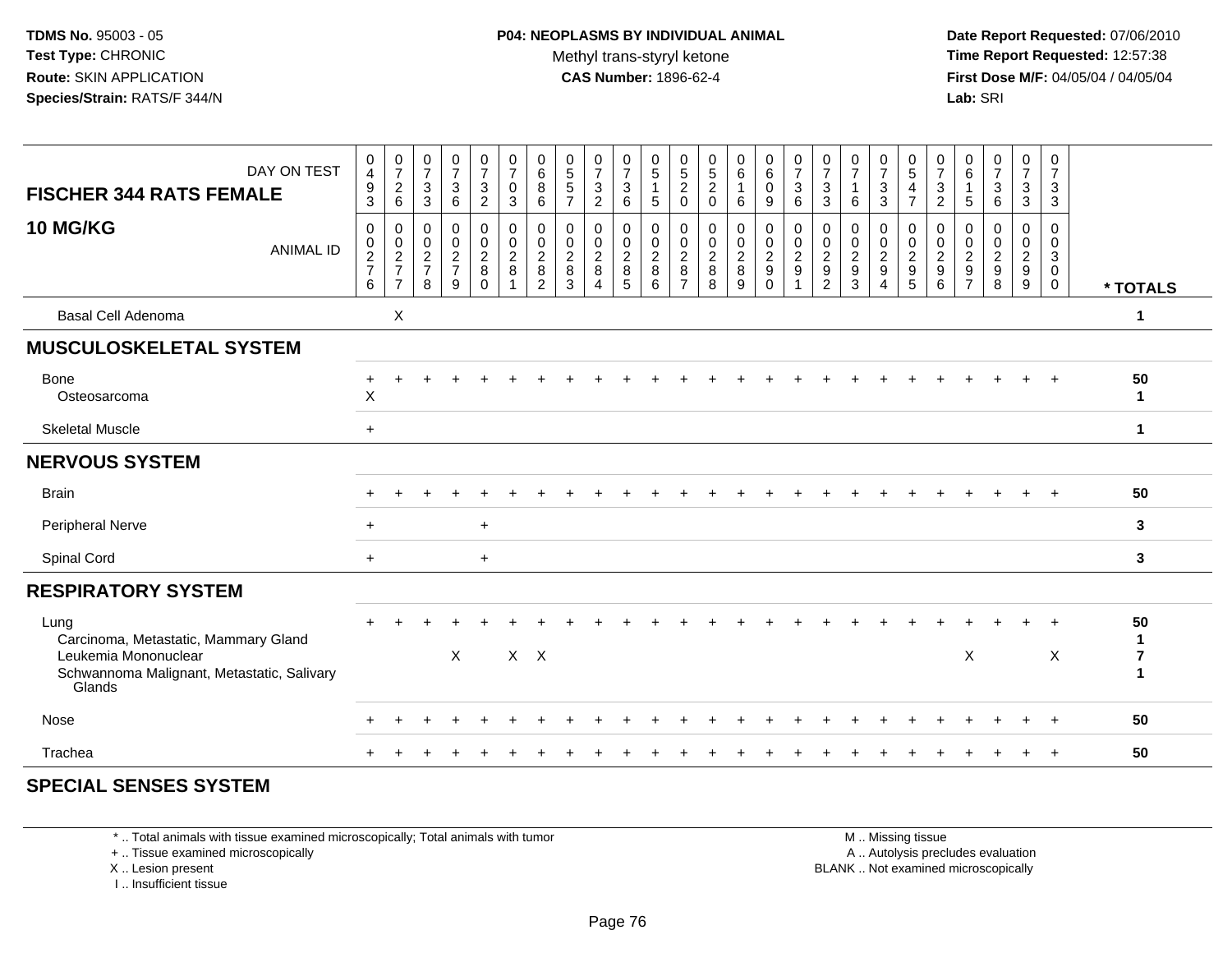**Date Report Requested:** 07/06/2010 **Time Report Requested:** 12:57:38 **First Dose M/F:** 04/05/04 / 04/05/04<br>**Lab:** SRI **Lab:** SRI

| DAY ON TEST<br><b>FISCHER 344 RATS FEMALE</b> | $\mathbf 0$<br>$\overline{4}$<br>9<br>3 | $\frac{0}{7}$<br>$\overline{c}$<br>6 | 0<br>$\overline{7}$<br>$\ensuremath{\mathsf{3}}$<br>3 | $\frac{0}{7}$<br>$\ensuremath{\mathsf{3}}$<br>6                     | $\frac{0}{7}$<br>3<br>$\overline{c}$ | $\pmb{0}$<br>$\overline{7}$<br>$\pmb{0}$<br>3 | 0<br>$\,6\,$<br>8<br>6              | 0<br>$\mathbf 5$<br>5<br>$\overline{ }$ | 0<br>$\overline{ }$<br>3<br>$\overline{2}$ | $\frac{0}{7}$<br>$\sqrt{3}$<br>$\,6\,$         | 0<br>$\sqrt{5}$<br>$\sqrt{5}$        | 0<br>$\mathbf 5$<br>$\overline{c}$<br>$\Omega$    | $\boldsymbol{0}$<br>$\mathbf 5$<br>$\overline{\mathbf{c}}$<br>$\mathbf 0$ | $_6^0$<br>6                             | $_6^0$<br>0<br>9               | $\frac{0}{7}$<br>3<br>6           | 0<br>$\overline{7}$<br>3<br>$\mathbf{3}$ | 0<br>$\overline{7}$<br>6        | 0<br>$\overline{7}$<br>3<br>3 | $\begin{array}{c} 0 \\ 5 \end{array}$<br>4<br>$\overline{7}$ | 0<br>$\overline{ }$<br>3<br>$\overline{c}$           | $\begin{array}{c} 0 \\ 6 \end{array}$<br>5                        | $\begin{array}{c} 0 \\ 7 \\ 3 \end{array}$<br>6 | 0<br>$\overline{7}$<br>3<br>3                     | 0<br>$\overline{7}$<br>3<br>$\mathbf{3}$                   |          |
|-----------------------------------------------|-----------------------------------------|--------------------------------------|-------------------------------------------------------|---------------------------------------------------------------------|--------------------------------------|-----------------------------------------------|-------------------------------------|-----------------------------------------|--------------------------------------------|------------------------------------------------|--------------------------------------|---------------------------------------------------|---------------------------------------------------------------------------|-----------------------------------------|--------------------------------|-----------------------------------|------------------------------------------|---------------------------------|-------------------------------|--------------------------------------------------------------|------------------------------------------------------|-------------------------------------------------------------------|-------------------------------------------------|---------------------------------------------------|------------------------------------------------------------|----------|
| <b>10 MG/KG</b><br>ANIMAL ID                  | 0<br>$\mathbf 0$<br>$\frac{2}{7}$<br>6  | 0<br>$\frac{0}{2}$<br>$\overline{ }$ | $\pmb{0}$<br>$\frac{2}{7}$<br>8                       | $\boldsymbol{0}$<br>$\begin{array}{c} 0 \\ 2 \\ 7 \end{array}$<br>9 | 0<br>0<br>$\frac{2}{8}$<br>$\Omega$  | $\pmb{0}$<br>$\pmb{0}$<br>$\frac{2}{8}$       | 0<br>$\frac{2}{8}$<br>$\mathcal{P}$ | 0<br>$\frac{2}{8}$<br>3                 | 0<br>0<br>$\frac{2}{8}$                    | 0<br>$\mathsf{O}\xspace$<br>$\frac{2}{8}$<br>5 | 0<br>$\pmb{0}$<br>$\frac{2}{8}$<br>6 | 0<br>$\pmb{0}$<br>$\frac{2}{8}$<br>$\overline{ }$ | $\pmb{0}$<br>$\frac{2}{8}$<br>8                                           | 0<br>$\mathsf{O}$<br>$\frac{2}{8}$<br>9 | 0<br>$\frac{0}{2}$<br>$\Omega$ | $\boldsymbol{0}$<br>$\frac{0}{2}$ | $\pmb{0}$<br>$\frac{2}{9}$<br>2          | 0<br>$\boldsymbol{2}$<br>9<br>3 | 0<br>$\frac{2}{9}$            | 0<br>$\pmb{0}$<br>$\frac{2}{9}$<br>5                         | $\begin{smallmatrix} 0\\2\\9 \end{smallmatrix}$<br>6 | 0<br>$\begin{array}{c} 0 \\ 2 \\ 9 \end{array}$<br>$\overline{ }$ | 0<br>$^{\rm 0}_{\rm 2}$<br>$\mathsf g$<br>8     | 0<br>0<br>$\overline{a}$<br>$\boldsymbol{9}$<br>9 | 0<br>$\mathbf 0$<br>$\sqrt{3}$<br>$\pmb{0}$<br>$\mathbf 0$ | * TOTALS |
| Eye                                           |                                         |                                      |                                                       |                                                                     |                                      |                                               |                                     |                                         |                                            |                                                |                                      |                                                   |                                                                           |                                         |                                |                                   |                                          |                                 |                               |                                                              |                                                      |                                                                   |                                                 | $\ddot{}$                                         | $\pm$                                                      | 50       |
| Harderian Gland<br>Adenoma                    |                                         |                                      |                                                       |                                                                     |                                      |                                               |                                     |                                         |                                            |                                                |                                      |                                                   |                                                                           |                                         |                                |                                   |                                          |                                 |                               |                                                              |                                                      |                                                                   |                                                 | $\ddot{}$                                         | $+$                                                        | 50<br>-1 |
| <b>URINARY SYSTEM</b>                         |                                         |                                      |                                                       |                                                                     |                                      |                                               |                                     |                                         |                                            |                                                |                                      |                                                   |                                                                           |                                         |                                |                                   |                                          |                                 |                               |                                                              |                                                      |                                                                   |                                                 |                                                   |                                                            |          |
| Kidney<br>Leukemia Mononuclear                |                                         |                                      |                                                       |                                                                     |                                      | $\mathsf{X}$                                  | $\mathsf{X}$                        |                                         |                                            |                                                |                                      |                                                   |                                                                           |                                         |                                |                                   |                                          |                                 |                               |                                                              |                                                      | X                                                                 |                                                 |                                                   | $\boldsymbol{\mathsf{X}}$                                  | 50<br>4  |
| <b>Urinary Bladder</b>                        | $+$                                     |                                      |                                                       |                                                                     |                                      |                                               |                                     |                                         |                                            |                                                |                                      |                                                   |                                                                           |                                         |                                |                                   |                                          |                                 |                               |                                                              |                                                      |                                                                   |                                                 | $\pm$                                             | $+$                                                        | 50       |
| <b>SYSTEMIC LESIONS</b>                       |                                         |                                      |                                                       |                                                                     |                                      |                                               |                                     |                                         |                                            |                                                |                                      |                                                   |                                                                           |                                         |                                |                                   |                                          |                                 |                               |                                                              |                                                      |                                                                   |                                                 |                                                   |                                                            |          |
| Multiple Organ<br>Leukemia Mononuclear        |                                         |                                      |                                                       | X                                                                   |                                      | X                                             | $\times$                            |                                         |                                            |                                                |                                      |                                                   |                                                                           |                                         |                                |                                   |                                          |                                 |                               |                                                              | X                                                    | X                                                                 |                                                 |                                                   | $\ddot{}$<br>X                                             | 50<br>11 |

\* .. Total animals with tissue examined microscopically; Total animals with tumor

+ .. Tissue examined microscopically

X .. Lesion present

I .. Insufficient tissue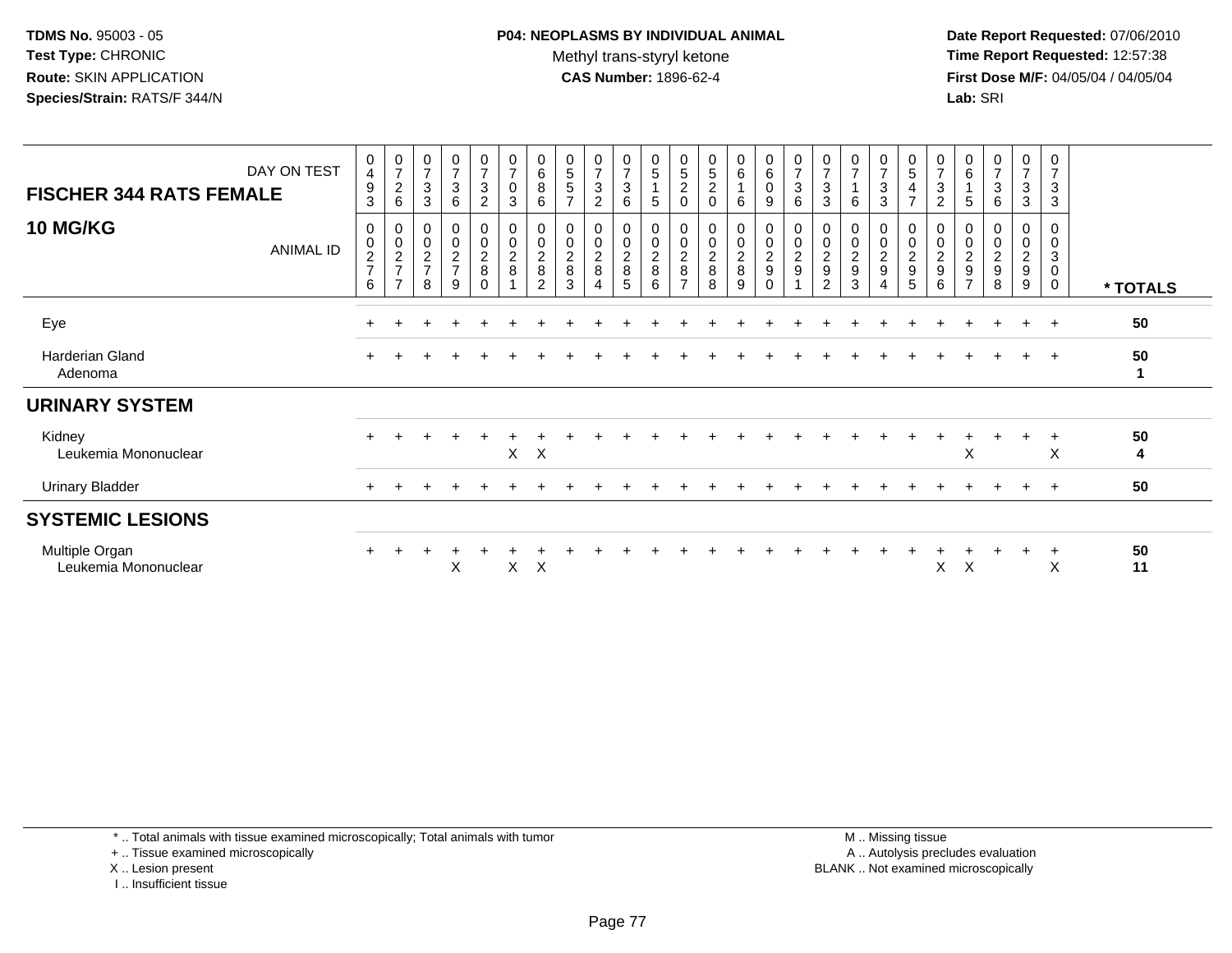**Date Report Requested:** 07/06/2010 **Time Report Requested:** 12:57:38 **First Dose M/F:** 04/05/04 / 04/05/04<br>Lab: SRI **Lab:** SRI

|                                                                                                                                       |                                                                |                                                                               | 0                                                    |                                                                                       |                                                    |                                                               |                                                                 | 0                                                      |                                                  |                                                                              |                                                                                |                                                                            |                                                                   |                                                                 |                                                         |                                                             |                                                                           | 0                                                           |                                                                 | 0                                                                       |                                                             | $\pmb{0}$                                   | $\mathbf 0$                                 | $\pmb{0}$                                                                      | 0                                                                                |                         |
|---------------------------------------------------------------------------------------------------------------------------------------|----------------------------------------------------------------|-------------------------------------------------------------------------------|------------------------------------------------------|---------------------------------------------------------------------------------------|----------------------------------------------------|---------------------------------------------------------------|-----------------------------------------------------------------|--------------------------------------------------------|--------------------------------------------------|------------------------------------------------------------------------------|--------------------------------------------------------------------------------|----------------------------------------------------------------------------|-------------------------------------------------------------------|-----------------------------------------------------------------|---------------------------------------------------------|-------------------------------------------------------------|---------------------------------------------------------------------------|-------------------------------------------------------------|-----------------------------------------------------------------|-------------------------------------------------------------------------|-------------------------------------------------------------|---------------------------------------------|---------------------------------------------|--------------------------------------------------------------------------------|----------------------------------------------------------------------------------|-------------------------|
| DAY ON TEST                                                                                                                           | $\begin{array}{c} 0 \\ 5 \end{array}$                          | $\begin{smallmatrix} 0\\7 \end{smallmatrix}$                                  | $\overline{7}$<br>$\mathbf 0$                        | $\frac{0}{7}$                                                                         | $\frac{0}{7}$<br>$\mathbf{3}$                      | $\frac{0}{7}$<br>$\mathbf 0$                                  | $\frac{0}{7}$<br>3                                              | $\overline{4}$                                         | $_{6}^{\rm 0}$<br>$\bf 8$                        | $\frac{0}{7}$                                                                | $\frac{0}{7}$<br>$\ensuremath{\mathsf{3}}$                                     | $\frac{0}{7}$<br>$\overline{c}$                                            | $\begin{smallmatrix}0\\7\end{smallmatrix}$                        | $\frac{0}{7}$                                                   | $\frac{0}{7}$<br>$\mathbf{1}$                           | $\frac{0}{7}$<br>$\mathbf{1}$                               | $\frac{0}{7}$<br>3                                                        | $\,6\,$<br>$\overline{7}$                                   | $\frac{0}{7}$<br>3                                              | $\,6\,$                                                                 | $\frac{0}{7}$<br>$\ensuremath{\mathsf{3}}$                  | $\,$ 5 $\,$<br>9                            | $\overline{0}$<br>$\overline{7}$            | $\boldsymbol{7}$<br>$\ensuremath{\mathsf{3}}$                                  | 6<br>9                                                                           |                         |
| <b>FISCHER 344 RATS FEMALE</b>                                                                                                        | $\frac{8}{3}$                                                  | $\frac{3}{2}$                                                                 | $\mathbf{3}$                                         | $\frac{3}{6}$                                                                         | $\overline{2}$                                     | 8                                                             | 6                                                               | $\begin{array}{c} 5 \\ 5 \end{array}$                  | $\overline{7}$                                   | $\frac{3}{3}$                                                                | 6                                                                              | $\mathbf{1}$                                                               | $\begin{array}{c} 3 \\ 6 \end{array}$                             | $\frac{2}{2}$                                                   | $\mathbf 0$                                             | $5\phantom{.0}$                                             | 6                                                                         | 9                                                           | 6                                                               | $\frac{3}{2}$                                                           | $\mathfrak{S}$                                              | $\mathbf{1}$                                | 5                                           | $\mathbf{3}$                                                                   | $\overline{4}$                                                                   |                         |
| 30 MG/KG<br><b>ANIMAL ID</b>                                                                                                          | $\pmb{0}$<br>$\mathbf 0$<br>$\overline{3}$<br>$\mathbf 0$<br>1 | $\mathbf 0$<br>$\mathbf 0$<br>$\overline{3}$<br>$\mathsf 0$<br>$\overline{2}$ | $\mathbf{0}$<br>$\mathbf{0}$<br>$\sqrt{3}$<br>0<br>3 | $\mathbf 0$<br>$\mathbf 0$<br>$\overline{3}$<br>$\mathbf 0$<br>$\boldsymbol{\Lambda}$ | $\mathbf 0$<br>0<br>$\mathbf{3}$<br>$\pmb{0}$<br>5 | $\mathbf 0$<br>$\mathbf 0$<br>$\mathbf 3$<br>$\mathbf 0$<br>6 | 0<br>$\mathbf 0$<br>$\mathbf{3}$<br>$\pmb{0}$<br>$\overline{7}$ | $\Omega$<br>$\Omega$<br>$\sqrt{3}$<br>$\mathbf 0$<br>8 | $\mathbf 0$<br>0<br>$\sqrt{3}$<br>$\pmb{0}$<br>9 | $\mathbf 0$<br>$\mathbf 0$<br>$\overline{3}$<br>$\mathbf{1}$<br>$\mathbf{0}$ | $\mathbf 0$<br>$\mathbf 0$<br>$\mathbf{3}$<br>$\overline{1}$<br>$\overline{1}$ | $\mathbf 0$<br>$\mathbf 0$<br>$\sqrt{3}$<br>$\mathbf{1}$<br>$\overline{2}$ | $\mathbf 0$<br>$\mathbf 0$<br>$\overline{3}$<br>$\mathbf{1}$<br>3 | $\mathbf 0$<br>0<br>3<br>$\mathbf{1}$<br>$\boldsymbol{\Lambda}$ | $\mathbf 0$<br>0<br>$\overline{3}$<br>$\mathbf{1}$<br>5 | $\pmb{0}$<br>$\mathbf 0$<br>$\sqrt{3}$<br>$\mathbf{1}$<br>6 | $\mathbf 0$<br>$\Omega$<br>$\sqrt{3}$<br>$\overline{1}$<br>$\overline{7}$ | $\Omega$<br>$\Omega$<br>$\mathbf{3}$<br>$\overline{1}$<br>8 | $\mathbf 0$<br>$\mathbf 0$<br>$\mathbf{3}$<br>$\mathbf{1}$<br>9 | $\pmb{0}$<br>$\mathbf 0$<br>$\overline{3}$<br>$\sqrt{2}$<br>$\mathbf 0$ | $\pmb{0}$<br>$\mathbf 0$<br>$\frac{3}{2}$<br>$\overline{1}$ | $\mathbf 0$<br>$\mathbf 0$<br>$\frac{3}{2}$ | $\mathbf 0$<br>$\mathbf 0$<br>$\frac{3}{2}$ | $\mathbf 0$<br>$\mathbf 0$<br>$\mathbf{3}$<br>$\overline{2}$<br>$\overline{4}$ | $\mathbf 0$<br>$\mathbf{0}$<br>$\mathbf{3}$<br>$\overline{2}$<br>$5\phantom{.0}$ | females<br>$($ cont $)$ |
| <b>ALIMENTARY SYSTEM</b>                                                                                                              |                                                                |                                                                               |                                                      |                                                                                       |                                                    |                                                               |                                                                 |                                                        |                                                  |                                                                              |                                                                                |                                                                            |                                                                   |                                                                 |                                                         |                                                             |                                                                           |                                                             |                                                                 |                                                                         |                                                             |                                             |                                             |                                                                                |                                                                                  |                         |
| Esophagus                                                                                                                             |                                                                |                                                                               |                                                      |                                                                                       |                                                    |                                                               |                                                                 |                                                        |                                                  |                                                                              |                                                                                | м                                                                          |                                                                   |                                                                 |                                                         |                                                             |                                                                           |                                                             |                                                                 |                                                                         |                                                             |                                             |                                             |                                                                                |                                                                                  |                         |
| Intestine Large, Cecum                                                                                                                |                                                                |                                                                               |                                                      |                                                                                       |                                                    |                                                               |                                                                 |                                                        |                                                  |                                                                              |                                                                                |                                                                            |                                                                   |                                                                 |                                                         |                                                             |                                                                           |                                                             |                                                                 |                                                                         |                                                             |                                             |                                             |                                                                                |                                                                                  |                         |
| Intestine Large, Colon                                                                                                                |                                                                |                                                                               |                                                      |                                                                                       |                                                    |                                                               |                                                                 |                                                        |                                                  |                                                                              |                                                                                |                                                                            |                                                                   |                                                                 |                                                         |                                                             |                                                                           |                                                             |                                                                 |                                                                         |                                                             |                                             |                                             |                                                                                | $\overline{+}$                                                                   |                         |
| Intestine Large, Rectum                                                                                                               |                                                                |                                                                               |                                                      |                                                                                       |                                                    |                                                               |                                                                 |                                                        |                                                  |                                                                              |                                                                                |                                                                            |                                                                   |                                                                 |                                                         |                                                             |                                                                           |                                                             |                                                                 |                                                                         |                                                             |                                             |                                             | $\ddot{}$                                                                      | $^{+}$                                                                           |                         |
| Intestine Small, Duodenum                                                                                                             |                                                                |                                                                               |                                                      |                                                                                       |                                                    |                                                               |                                                                 |                                                        |                                                  |                                                                              |                                                                                |                                                                            |                                                                   |                                                                 |                                                         |                                                             |                                                                           |                                                             |                                                                 |                                                                         |                                                             |                                             |                                             |                                                                                |                                                                                  |                         |
| Intestine Small, Ileum                                                                                                                |                                                                |                                                                               |                                                      |                                                                                       |                                                    |                                                               |                                                                 |                                                        |                                                  |                                                                              |                                                                                |                                                                            |                                                                   |                                                                 |                                                         |                                                             |                                                                           |                                                             |                                                                 |                                                                         |                                                             |                                             |                                             |                                                                                |                                                                                  |                         |
| Intestine Small, Jejunum                                                                                                              |                                                                |                                                                               |                                                      |                                                                                       |                                                    |                                                               |                                                                 |                                                        |                                                  |                                                                              |                                                                                |                                                                            |                                                                   |                                                                 |                                                         |                                                             |                                                                           |                                                             |                                                                 |                                                                         |                                                             |                                             |                                             |                                                                                | $+$                                                                              |                         |
| Liver<br>Hepatocellular Adenoma<br>Histiocytic Sarcoma<br>Histiocytic Sarcoma, Metastatic, Skeletal<br>Muscle<br>Leukemia Mononuclear |                                                                |                                                                               |                                                      |                                                                                       |                                                    |                                                               |                                                                 |                                                        |                                                  |                                                                              |                                                                                | $\sf X$                                                                    |                                                                   |                                                                 |                                                         |                                                             |                                                                           |                                                             |                                                                 | $X$ $X$                                                                 |                                                             |                                             |                                             |                                                                                | $\mathsf{X}$                                                                     |                         |
|                                                                                                                                       |                                                                |                                                                               |                                                      |                                                                                       |                                                    |                                                               |                                                                 |                                                        |                                                  |                                                                              |                                                                                |                                                                            |                                                                   |                                                                 |                                                         |                                                             |                                                                           |                                                             |                                                                 |                                                                         |                                                             |                                             |                                             |                                                                                |                                                                                  |                         |
| Mesentery<br>Sarcoma                                                                                                                  | $\ddot{}$                                                      |                                                                               |                                                      |                                                                                       |                                                    |                                                               | $\ddot{}$                                                       |                                                        | $+$                                              | $+$                                                                          |                                                                                | $\ddot{}$                                                                  |                                                                   |                                                                 | $+$                                                     |                                                             | $+$                                                                       | $+$                                                         |                                                                 |                                                                         |                                                             |                                             |                                             | $\ddot{}$                                                                      |                                                                                  |                         |
| Pancreas<br>Leukemia Mononuclear                                                                                                      |                                                                |                                                                               |                                                      |                                                                                       |                                                    |                                                               |                                                                 |                                                        |                                                  |                                                                              |                                                                                |                                                                            |                                                                   |                                                                 |                                                         |                                                             |                                                                           |                                                             |                                                                 |                                                                         |                                                             |                                             |                                             |                                                                                |                                                                                  |                         |
| <b>Salivary Glands</b>                                                                                                                |                                                                |                                                                               |                                                      |                                                                                       |                                                    |                                                               |                                                                 |                                                        |                                                  |                                                                              |                                                                                |                                                                            |                                                                   |                                                                 |                                                         |                                                             |                                                                           |                                                             |                                                                 |                                                                         |                                                             |                                             |                                             |                                                                                |                                                                                  |                         |
| *  Total animals with tissue examined microscopically; Total animals with tumor<br>+  Tissue examined microscopically                 |                                                                |                                                                               |                                                      |                                                                                       |                                                    |                                                               |                                                                 |                                                        |                                                  |                                                                              |                                                                                |                                                                            |                                                                   |                                                                 |                                                         |                                                             |                                                                           |                                                             |                                                                 | M  Missing tissue                                                       |                                                             |                                             | A  Autolysis precludes evaluation           |                                                                                |                                                                                  |                         |

X .. Lesion present

I .. Insufficient tissue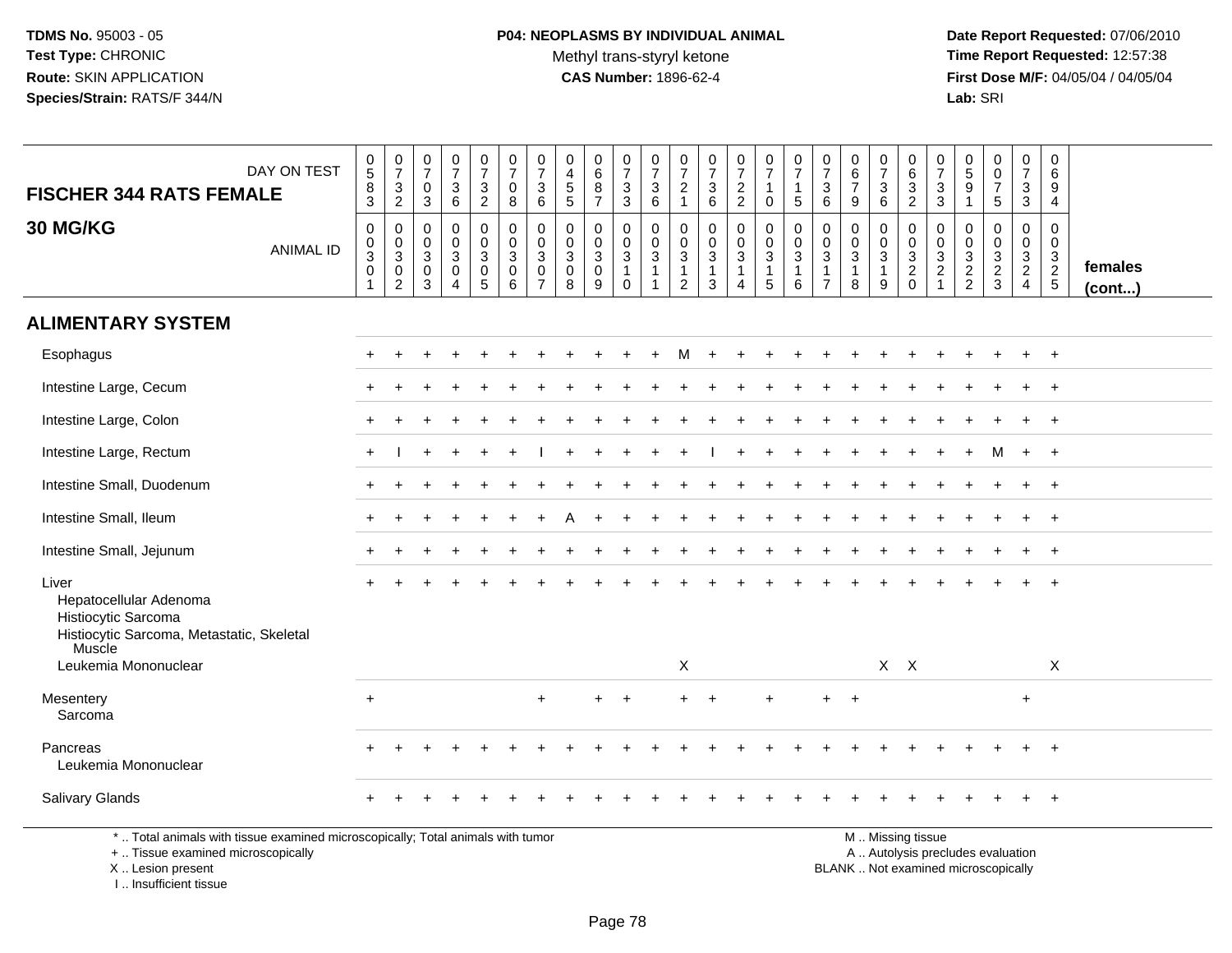**Date Report Requested:** 07/06/2010 **Time Report Requested:** 12:57:38 **First Dose M/F:** 04/05/04 / 04/05/04<br>Lab: SRI **Lab:** SRI

| DAY ON TEST<br><b>FISCHER 344 RATS FEMALE</b><br>30 MG/KG<br><b>ANIMAL ID</b>                                                                                         | $\,0\,$<br>$\overline{5}$<br>$\, 8$<br>$\overline{3}$<br>$\pmb{0}$<br>$\boldsymbol{0}$<br>$\sqrt{3}$<br>$\mathbf 0$ | $\frac{0}{7}$<br>$\ensuremath{\mathsf{3}}$<br>$\overline{2}$<br>0<br>$\mathbf 0$<br>$\mathbf{3}$<br>0 | $\frac{0}{7}$<br>0<br>3<br>0<br>$\mathbf 0$<br>$\mathbf{3}$<br>$\mathbf 0$ | $\frac{0}{7}$<br>$\mathbf{3}$<br>$6\overline{6}$<br>$\pmb{0}$<br>$\mathsf 0$<br>$\mathbf{3}$<br>$\mathbf 0$ | $\frac{0}{7}$<br>$\ensuremath{\mathsf{3}}$<br>$\overline{2}$<br>$\mathbf 0$<br>$\mathbf 0$<br>$\mathfrak{S}$<br>0 | $\frac{0}{7}$<br>$\mathbf 0$<br>8<br>$\overline{0}$<br>$\mathbf 0$<br>$\mathbf 3$<br>$\mathbf 0$ | $\frac{0}{7}$<br>$\mathbf{3}$<br>6<br>$\pmb{0}$<br>$\mathbf 0$<br>$\ensuremath{\mathsf{3}}$<br>$\mathbf 0$ | 0<br>$\overline{4}$<br>$\sqrt{5}$<br>$\overline{5}$<br>$\pmb{0}$<br>$\mathbf 0$<br>$\sqrt{3}$<br>$\mathbf 0$ | $_{6}^{\rm 0}$<br>$\bf 8$<br>$\overline{7}$<br>0<br>$\mathbf 0$<br>$\mathbf{3}$<br>0 | $\begin{smallmatrix}0\\7\end{smallmatrix}$<br>$\frac{3}{3}$<br>0<br>$\mathsf{O}\xspace$<br>$\sqrt{3}$<br>$\mathbf{1}$ | $\begin{array}{c} 0 \\ 7 \end{array}$<br>$\ensuremath{\mathsf{3}}$<br>$6\phantom{a}$<br>0<br>$\pmb{0}$<br>$\ensuremath{\mathsf{3}}$<br>$\mathbf{1}$ | $\frac{0}{7}$<br>$\begin{array}{c} 2 \\ 1 \end{array}$<br>$\boldsymbol{0}$<br>$\mathbf 0$<br>$\ensuremath{\mathsf{3}}$<br>$\overline{1}$ | $\frac{0}{7}$<br>$\ensuremath{\mathsf{3}}$<br>$6\phantom{1}$<br>$\mathbf 0$<br>$\mathbf 0$<br>$\ensuremath{\mathsf{3}}$<br>$\mathbf{1}$ | $\frac{0}{7}$<br>$\frac{2}{2}$<br>0<br>$\mathbf 0$<br>$\ensuremath{\mathsf{3}}$<br>$\mathbf{1}$ | $\frac{0}{7}$<br>$\mathbf{1}$<br>$\mathbf 0$<br>$\pmb{0}$<br>$\mathsf{O}\xspace$<br>$\ensuremath{\mathsf{3}}$<br>$\mathbf{1}$ | $\frac{0}{7}$<br>$\mathbf{1}$<br>$5\phantom{.0}$<br>$\pmb{0}$<br>$\mathbf 0$<br>$\mathbf{3}$<br>$\mathbf{1}$ | $\pmb{0}$<br>$\overline{7}$<br>$\sqrt{3}$<br>$\,6\,$<br>$\mathbf 0$<br>$\mathbf 0$<br>$\mathbf{3}$<br>$\mathbf 1$ | $\begin{array}{c} 0 \\ 6 \end{array}$<br>$\overline{7}$<br>$\boldsymbol{9}$<br>$\pmb{0}$<br>$\mathsf{O}\xspace$<br>$\ensuremath{\mathsf{3}}$<br>$\mathbf{1}$ | $\frac{0}{7}$<br>$\ensuremath{\mathsf{3}}$<br>$\,6\,$<br>0<br>0<br>$\ensuremath{\mathsf{3}}$<br>$\overline{1}$ | $\pmb{0}$<br>$\,6\,$<br>$\frac{3}{2}$<br>$\mathbf 0$<br>$\begin{array}{c} 0 \\ 3 \\ 2 \\ 0 \end{array}$ | 0<br>$\overline{7}$<br>3<br>3<br>0<br>$\mathbf 0$<br>$\sqrt{3}$<br>$\overline{2}$ | 0<br>$\overline{5}$<br>$\boldsymbol{9}$<br>$\mathbf{1}$<br>$\pmb{0}$<br>$\mathbf 0$<br>$\frac{3}{2}$ | $\begin{smallmatrix} 0\\0 \end{smallmatrix}$<br>$\overline{7}$<br>5<br>$\mathbf 0$<br>$\mathbf 0$<br>$\frac{3}{2}$ | 0<br>$\overline{7}$<br>3<br>$\overline{3}$<br>0<br>$\mathbf 0$<br>$\frac{3}{2}$ | 0<br>$\,6\,$<br>9<br>$\overline{4}$<br>$\mathbf 0$<br>$\mathsf{O}\xspace$<br>$\frac{3}{2}$ | females |
|-----------------------------------------------------------------------------------------------------------------------------------------------------------------------|---------------------------------------------------------------------------------------------------------------------|-------------------------------------------------------------------------------------------------------|----------------------------------------------------------------------------|-------------------------------------------------------------------------------------------------------------|-------------------------------------------------------------------------------------------------------------------|--------------------------------------------------------------------------------------------------|------------------------------------------------------------------------------------------------------------|--------------------------------------------------------------------------------------------------------------|--------------------------------------------------------------------------------------|-----------------------------------------------------------------------------------------------------------------------|-----------------------------------------------------------------------------------------------------------------------------------------------------|------------------------------------------------------------------------------------------------------------------------------------------|-----------------------------------------------------------------------------------------------------------------------------------------|-------------------------------------------------------------------------------------------------|-------------------------------------------------------------------------------------------------------------------------------|--------------------------------------------------------------------------------------------------------------|-------------------------------------------------------------------------------------------------------------------|--------------------------------------------------------------------------------------------------------------------------------------------------------------|----------------------------------------------------------------------------------------------------------------|---------------------------------------------------------------------------------------------------------|-----------------------------------------------------------------------------------|------------------------------------------------------------------------------------------------------|--------------------------------------------------------------------------------------------------------------------|---------------------------------------------------------------------------------|--------------------------------------------------------------------------------------------|---------|
|                                                                                                                                                                       | $\mathbf{1}$                                                                                                        | 2                                                                                                     | 3                                                                          | 4                                                                                                           | $\sqrt{5}$                                                                                                        | 6                                                                                                | $\overline{7}$                                                                                             | 8                                                                                                            | 9                                                                                    | $\mathbf 0$                                                                                                           |                                                                                                                                                     | $\overline{2}$                                                                                                                           | 3                                                                                                                                       | 4                                                                                               | $\overline{5}$                                                                                                                | 6                                                                                                            | $\overline{7}$                                                                                                    | 8                                                                                                                                                            | 9                                                                                                              |                                                                                                         | $\blacktriangleleft$                                                              |                                                                                                      |                                                                                                                    | $\overline{4}$                                                                  |                                                                                            | (cont)  |
| Stomach, Forestomach                                                                                                                                                  |                                                                                                                     |                                                                                                       |                                                                            |                                                                                                             |                                                                                                                   |                                                                                                  |                                                                                                            |                                                                                                              |                                                                                      |                                                                                                                       |                                                                                                                                                     |                                                                                                                                          |                                                                                                                                         |                                                                                                 |                                                                                                                               |                                                                                                              |                                                                                                                   |                                                                                                                                                              |                                                                                                                |                                                                                                         |                                                                                   |                                                                                                      |                                                                                                                    |                                                                                 | $\overline{+}$                                                                             |         |
| Stomach, Glandular                                                                                                                                                    |                                                                                                                     |                                                                                                       |                                                                            |                                                                                                             |                                                                                                                   |                                                                                                  |                                                                                                            |                                                                                                              |                                                                                      |                                                                                                                       |                                                                                                                                                     |                                                                                                                                          |                                                                                                                                         |                                                                                                 |                                                                                                                               |                                                                                                              |                                                                                                                   |                                                                                                                                                              |                                                                                                                |                                                                                                         |                                                                                   |                                                                                                      |                                                                                                                    |                                                                                 | $+$                                                                                        |         |
| Tongue                                                                                                                                                                |                                                                                                                     |                                                                                                       |                                                                            |                                                                                                             |                                                                                                                   |                                                                                                  |                                                                                                            |                                                                                                              |                                                                                      |                                                                                                                       | $\ddot{}$                                                                                                                                           |                                                                                                                                          |                                                                                                                                         |                                                                                                 |                                                                                                                               |                                                                                                              |                                                                                                                   |                                                                                                                                                              |                                                                                                                |                                                                                                         |                                                                                   |                                                                                                      |                                                                                                                    |                                                                                 |                                                                                            |         |
| Tooth                                                                                                                                                                 |                                                                                                                     |                                                                                                       |                                                                            |                                                                                                             |                                                                                                                   |                                                                                                  |                                                                                                            |                                                                                                              |                                                                                      |                                                                                                                       |                                                                                                                                                     |                                                                                                                                          |                                                                                                                                         |                                                                                                 |                                                                                                                               |                                                                                                              |                                                                                                                   |                                                                                                                                                              |                                                                                                                |                                                                                                         |                                                                                   |                                                                                                      | $\ddot{}$                                                                                                          |                                                                                 |                                                                                            |         |
| <b>CARDIOVASCULAR SYSTEM</b>                                                                                                                                          |                                                                                                                     |                                                                                                       |                                                                            |                                                                                                             |                                                                                                                   |                                                                                                  |                                                                                                            |                                                                                                              |                                                                                      |                                                                                                                       |                                                                                                                                                     |                                                                                                                                          |                                                                                                                                         |                                                                                                 |                                                                                                                               |                                                                                                              |                                                                                                                   |                                                                                                                                                              |                                                                                                                |                                                                                                         |                                                                                   |                                                                                                      |                                                                                                                    |                                                                                 |                                                                                            |         |
| <b>Blood Vessel</b>                                                                                                                                                   |                                                                                                                     |                                                                                                       | $\overline{+}$                                                             |                                                                                                             |                                                                                                                   |                                                                                                  |                                                                                                            |                                                                                                              |                                                                                      |                                                                                                                       |                                                                                                                                                     |                                                                                                                                          |                                                                                                                                         | $\ddot{}$                                                                                       |                                                                                                                               |                                                                                                              |                                                                                                                   |                                                                                                                                                              |                                                                                                                |                                                                                                         |                                                                                   |                                                                                                      |                                                                                                                    |                                                                                 |                                                                                            |         |
| Heart<br>Histiocytic Sarcoma, Metastatic, Skeletal<br>Muscle<br>Sarcoma                                                                                               |                                                                                                                     |                                                                                                       |                                                                            |                                                                                                             |                                                                                                                   |                                                                                                  |                                                                                                            |                                                                                                              |                                                                                      |                                                                                                                       |                                                                                                                                                     |                                                                                                                                          |                                                                                                                                         |                                                                                                 |                                                                                                                               |                                                                                                              |                                                                                                                   |                                                                                                                                                              |                                                                                                                |                                                                                                         |                                                                                   |                                                                                                      |                                                                                                                    |                                                                                 |                                                                                            |         |
| <b>ENDOCRINE SYSTEM</b>                                                                                                                                               |                                                                                                                     |                                                                                                       |                                                                            |                                                                                                             |                                                                                                                   |                                                                                                  |                                                                                                            |                                                                                                              |                                                                                      |                                                                                                                       |                                                                                                                                                     |                                                                                                                                          |                                                                                                                                         |                                                                                                 |                                                                                                                               |                                                                                                              |                                                                                                                   |                                                                                                                                                              |                                                                                                                |                                                                                                         |                                                                                   |                                                                                                      |                                                                                                                    |                                                                                 |                                                                                            |         |
| <b>Adrenal Cortex</b><br>Leukemia Mononuclear                                                                                                                         |                                                                                                                     |                                                                                                       |                                                                            |                                                                                                             |                                                                                                                   |                                                                                                  |                                                                                                            |                                                                                                              |                                                                                      |                                                                                                                       |                                                                                                                                                     |                                                                                                                                          |                                                                                                                                         |                                                                                                 |                                                                                                                               |                                                                                                              |                                                                                                                   |                                                                                                                                                              |                                                                                                                | $\times$                                                                                                |                                                                                   |                                                                                                      |                                                                                                                    | $\ddot{}$                                                                       | $+$                                                                                        |         |
| Adrenal Medulla<br>Leukemia Mononuclear                                                                                                                               |                                                                                                                     |                                                                                                       |                                                                            |                                                                                                             |                                                                                                                   |                                                                                                  |                                                                                                            |                                                                                                              |                                                                                      |                                                                                                                       |                                                                                                                                                     |                                                                                                                                          |                                                                                                                                         |                                                                                                 |                                                                                                                               |                                                                                                              |                                                                                                                   |                                                                                                                                                              | $\ddot{}$                                                                                                      | X                                                                                                       |                                                                                   |                                                                                                      |                                                                                                                    |                                                                                 | $\overline{1}$                                                                             |         |
| Pheochromocytoma Malignant                                                                                                                                            |                                                                                                                     |                                                                                                       |                                                                            |                                                                                                             |                                                                                                                   |                                                                                                  |                                                                                                            |                                                                                                              |                                                                                      |                                                                                                                       |                                                                                                                                                     |                                                                                                                                          |                                                                                                                                         |                                                                                                 |                                                                                                                               | X                                                                                                            |                                                                                                                   |                                                                                                                                                              |                                                                                                                |                                                                                                         |                                                                                   |                                                                                                      |                                                                                                                    |                                                                                 |                                                                                            |         |
| Islets, Pancreatic<br>Adenoma                                                                                                                                         |                                                                                                                     |                                                                                                       | X                                                                          |                                                                                                             |                                                                                                                   |                                                                                                  |                                                                                                            |                                                                                                              |                                                                                      |                                                                                                                       |                                                                                                                                                     |                                                                                                                                          |                                                                                                                                         |                                                                                                 |                                                                                                                               |                                                                                                              |                                                                                                                   |                                                                                                                                                              |                                                                                                                |                                                                                                         |                                                                                   |                                                                                                      |                                                                                                                    |                                                                                 |                                                                                            |         |
| Parathyroid Gland                                                                                                                                                     |                                                                                                                     |                                                                                                       |                                                                            |                                                                                                             |                                                                                                                   |                                                                                                  |                                                                                                            |                                                                                                              |                                                                                      |                                                                                                                       |                                                                                                                                                     |                                                                                                                                          |                                                                                                                                         |                                                                                                 |                                                                                                                               |                                                                                                              |                                                                                                                   |                                                                                                                                                              |                                                                                                                |                                                                                                         |                                                                                   |                                                                                                      |                                                                                                                    | M                                                                               | $+$                                                                                        |         |
| *  Total animals with tissue examined microscopically; Total animals with tumor<br>+  Tissue examined microscopically<br>X  Lesion present<br>I., Insufficient tissue |                                                                                                                     |                                                                                                       |                                                                            |                                                                                                             |                                                                                                                   |                                                                                                  |                                                                                                            |                                                                                                              |                                                                                      |                                                                                                                       |                                                                                                                                                     |                                                                                                                                          |                                                                                                                                         |                                                                                                 |                                                                                                                               |                                                                                                              |                                                                                                                   |                                                                                                                                                              |                                                                                                                | M  Missing tissue                                                                                       |                                                                                   |                                                                                                      | A  Autolysis precludes evaluation<br>BLANK  Not examined microscopically                                           |                                                                                 |                                                                                            |         |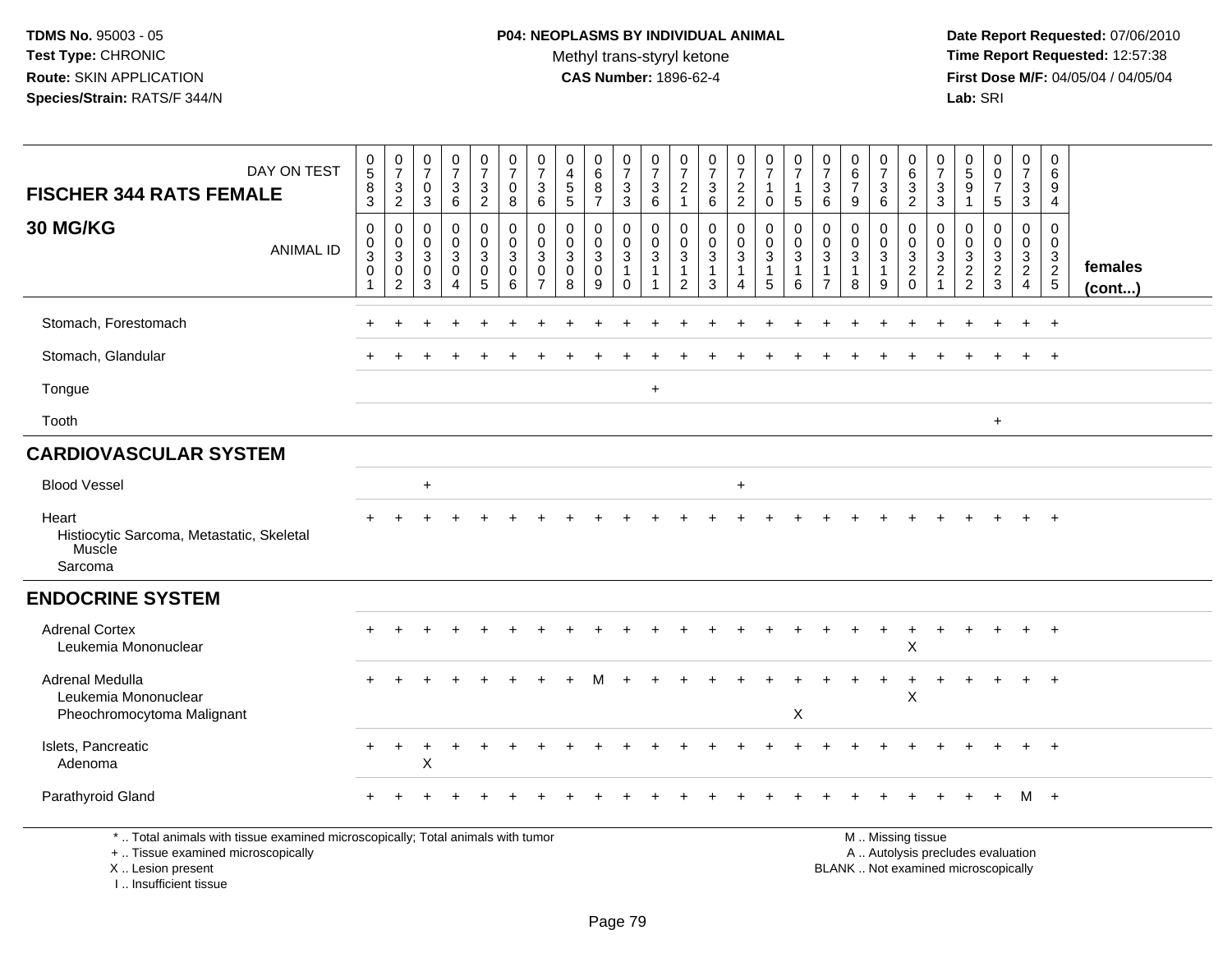**Date Report Requested:** 07/06/2010 **Time Report Requested:** 12:57:38 **First Dose M/F:** 04/05/04 / 04/05/04<br>**Lab:** SRI **Lab:** SRI

| <b>FISCHER 344 RATS FEMALE</b>                                                                       | DAY ON TEST      | $\begin{array}{c} 0 \\ 5 \end{array}$<br>$\bf 8$<br>$\overline{3}$ | $\begin{array}{c} 0 \\ 7 \end{array}$<br>$\mathbf{3}$<br>$\overline{2}$ | 0<br>$\overline{7}$<br>$\mathbf 0$<br>3            | $\frac{0}{7}$<br>$\mathbf{3}$<br>$6\phantom{a}$                | $\frac{0}{7}$<br>$\mathbf{3}$<br>$\overline{2}$              | $\frac{0}{7}$<br>$\mathbf 0$<br>8                                    | $\frac{0}{7}$<br>$^3$ 6                                   | 0<br>$\overline{4}$<br>$\sqrt{5}$<br>$\overline{5}$ | 0<br>$\,6\,$<br>8<br>$\overline{7}$                       | 0<br>$\overline{7}$<br>$\mathbf{3}$<br>3           | 0<br>$\overline{7}$<br>$\mathbf{3}$<br>$6\phantom{1}$ | $\pmb{0}$<br>$\overline{7}$<br>$\sqrt{2}$<br>$\blacktriangleleft$ | $\mathbf 0$<br>$\overline{7}$<br>$\begin{array}{c} 3 \\ 6 \end{array}$ | $\frac{0}{7}$<br>2<br>2                                       | $\frac{0}{7}$<br>$\mathbf{1}$<br>0                    | $\begin{array}{c} 0 \\ 7 \\ 1 \end{array}$<br>5 | $\begin{array}{c} 0 \\ 7 \end{array}$<br>$\mathbf{3}$<br>6         | 0<br>6<br>$\overline{7}$<br>9 | $\begin{array}{c} 0 \\ 7 \end{array}$<br>$\begin{array}{c} 3 \\ 6 \end{array}$ | 0<br>$\overline{6}$<br>$\mathbf{3}$<br>$\sqrt{2}$    | 0<br>$\overline{7}$<br>$\mathbf{3}$<br>$\overline{3}$                            | 0<br>$\overline{5}$<br>$9\,$<br>$\mathbf{1}$                 | 0<br>$\frac{0}{7}$<br>5                                    | $\mathbf 0$<br>$\overline{7}$<br>$\frac{3}{3}$                     | 0<br>6<br>9<br>4                  |                   |
|------------------------------------------------------------------------------------------------------|------------------|--------------------------------------------------------------------|-------------------------------------------------------------------------|----------------------------------------------------|----------------------------------------------------------------|--------------------------------------------------------------|----------------------------------------------------------------------|-----------------------------------------------------------|-----------------------------------------------------|-----------------------------------------------------------|----------------------------------------------------|-------------------------------------------------------|-------------------------------------------------------------------|------------------------------------------------------------------------|---------------------------------------------------------------|-------------------------------------------------------|-------------------------------------------------|--------------------------------------------------------------------|-------------------------------|--------------------------------------------------------------------------------|------------------------------------------------------|----------------------------------------------------------------------------------|--------------------------------------------------------------|------------------------------------------------------------|--------------------------------------------------------------------|-----------------------------------|-------------------|
| <b>30 MG/KG</b>                                                                                      | <b>ANIMAL ID</b> | 0<br>0<br>$\overline{3}$<br>$\mathbf 0$                            | 0<br>$_{3}^{\rm 0}$<br>$\pmb{0}$<br>$\overline{2}$                      | 0<br>$\mathbf 0$<br>$\mathbf{3}$<br>$\pmb{0}$<br>3 | $\mathbf 0$<br>$\mathbf 0$<br>$\overline{3}$<br>$\pmb{0}$<br>4 | $\mathbf 0$<br>$\pmb{0}$<br>$\overline{3}$<br>$\pmb{0}$<br>5 | 0<br>$\mathsf{O}\xspace$<br>$\mathbf{3}$<br>$\mathsf{O}\xspace$<br>6 | $\pmb{0}$<br>$\frac{0}{3}$<br>$\pmb{0}$<br>$\overline{7}$ | 0<br>$\mathbf 0$<br>$\mathbf{3}$<br>0<br>8          | 0<br>$\boldsymbol{0}$<br>$\mathbf{3}$<br>$\mathbf 0$<br>9 | 0<br>0<br>$\mathbf{3}$<br>$\mathbf{1}$<br>$\Omega$ | 0<br>$\mathbf 0$<br>$\overline{3}$<br>$\mathbf{1}$    | 0<br>$_{3}^{\rm 0}$<br>2                                          | 0<br>$\pmb{0}$<br>$\mathbf 3$<br>$\mathbf{1}$<br>3                     | $\pmb{0}$<br>$\pmb{0}$<br>$\overline{3}$<br>$\mathbf{1}$<br>4 | 0<br>$\pmb{0}$<br>$\overline{3}$<br>$\mathbf{1}$<br>5 | 0<br>$\frac{0}{3}$<br>$\mathbf{1}$<br>6         | 0<br>$\mathbf 0$<br>$\mathbf{3}$<br>$\mathbf{1}$<br>$\overline{7}$ | 0<br>0<br>$\mathbf{3}$<br>8   | 0<br>$\pmb{0}$<br>$\overline{3}$<br>$\mathbf 1$<br>9                           | 0<br>0<br>$\mathbf{3}$<br>$\overline{c}$<br>$\Omega$ | $\mathbf 0$<br>$\mathbf 0$<br>$\overline{3}$<br>$\overline{c}$<br>$\overline{1}$ | 0<br>0<br>$\mathbf{3}$<br>$\boldsymbol{2}$<br>$\overline{2}$ | 0<br>0<br>$\ensuremath{\mathsf{3}}$<br>$\overline{c}$<br>3 | 0<br>$\pmb{0}$<br>$\mathbf{3}$<br>$\overline{2}$<br>$\overline{4}$ | $\mathbf 0$<br>0<br>$\frac{3}{2}$ | females<br>(cont) |
| <b>Pituitary Gland</b><br>Leukemia Mononuclear<br>Pars Distalis, Adenoma<br>Pars Distalis, Carcinoma |                  |                                                                    | X                                                                       |                                                    |                                                                | $X \times X$                                                 |                                                                      |                                                           |                                                     |                                                           |                                                    |                                                       |                                                                   |                                                                        |                                                               | X X X X X X X X X X X                                 |                                                 |                                                                    | X                             |                                                                                | $\mathsf X$                                          |                                                                                  |                                                              |                                                            | $\ddot{}$<br>$\pmb{\times}$                                        | $+$                               |                   |
| <b>Thyroid Gland</b><br>C-cell, Adenoma<br>C-cell, Adenoma, Multiple<br>C-cell, Carcinoma            |                  | $+$                                                                |                                                                         |                                                    |                                                                |                                                              |                                                                      |                                                           |                                                     |                                                           |                                                    |                                                       |                                                                   |                                                                        |                                                               | $\sf X$                                               |                                                 |                                                                    |                               | X                                                                              |                                                      |                                                                                  |                                                              |                                                            | X                                                                  | $\ddot{}$<br>X                    |                   |
| <b>GENERAL BODY SYSTEM</b>                                                                           |                  |                                                                    |                                                                         |                                                    |                                                                |                                                              |                                                                      |                                                           |                                                     |                                                           |                                                    |                                                       |                                                                   |                                                                        |                                                               |                                                       |                                                 |                                                                    |                               |                                                                                |                                                      |                                                                                  |                                                              |                                                            |                                                                    |                                   |                   |
| <b>NONE</b>                                                                                          |                  |                                                                    |                                                                         |                                                    |                                                                |                                                              |                                                                      |                                                           |                                                     |                                                           |                                                    |                                                       |                                                                   |                                                                        |                                                               |                                                       |                                                 |                                                                    |                               |                                                                                |                                                      |                                                                                  |                                                              |                                                            |                                                                    |                                   |                   |
| <b>GENITAL SYSTEM</b>                                                                                |                  |                                                                    |                                                                         |                                                    |                                                                |                                                              |                                                                      |                                                           |                                                     |                                                           |                                                    |                                                       |                                                                   |                                                                        |                                                               |                                                       |                                                 |                                                                    |                               |                                                                                |                                                      |                                                                                  |                                                              |                                                            |                                                                    |                                   |                   |
| <b>Clitoral Gland</b><br>Adenoma<br>Carcinoma                                                        |                  |                                                                    |                                                                         |                                                    |                                                                |                                                              |                                                                      |                                                           |                                                     |                                                           |                                                    |                                                       |                                                                   |                                                                        |                                                               |                                                       |                                                 |                                                                    |                               |                                                                                |                                                      |                                                                                  |                                                              |                                                            | $\ddot{}$<br>X                                                     | $\overline{+}$                    |                   |
| Ovary                                                                                                |                  |                                                                    |                                                                         |                                                    |                                                                |                                                              |                                                                      |                                                           |                                                     |                                                           |                                                    |                                                       |                                                                   |                                                                        |                                                               |                                                       |                                                 |                                                                    |                               |                                                                                | м                                                    |                                                                                  |                                                              |                                                            | $\ddot{}$                                                          | $+$                               |                   |
| <b>Uterus</b><br>Polyp Stromal<br>Polyp Stromal, Multiple                                            |                  | $+$                                                                |                                                                         |                                                    | X                                                              | $\sf X$                                                      |                                                                      |                                                           |                                                     | X                                                         | $\mathsf X$                                        | $\boldsymbol{\mathsf{X}}$                             |                                                                   | $\mathsf{X}$                                                           | $\mathsf{X}$                                                  |                                                       | $\boldsymbol{\mathsf{X}}$                       |                                                                    | $\mathsf{X}$                  | $\boldsymbol{\mathsf{X}}$                                                      |                                                      | $\boldsymbol{\mathsf{X}}$                                                        |                                                              |                                                            | $+$                                                                | $+$                               |                   |
| Vagina<br>Polyp                                                                                      |                  | $+$                                                                |                                                                         |                                                    |                                                                |                                                              | $+$                                                                  |                                                           |                                                     |                                                           |                                                    |                                                       |                                                                   |                                                                        |                                                               | $\ddot{}$                                             |                                                 |                                                                    |                               |                                                                                |                                                      |                                                                                  | $\ddot{}$<br>X                                               |                                                            |                                                                    |                                   |                   |

#### **HEMATOPOIETIC SYSTEM**

\* .. Total animals with tissue examined microscopically; Total animals with tumor

+ .. Tissue examined microscopically

X .. Lesion present

I .. Insufficient tissue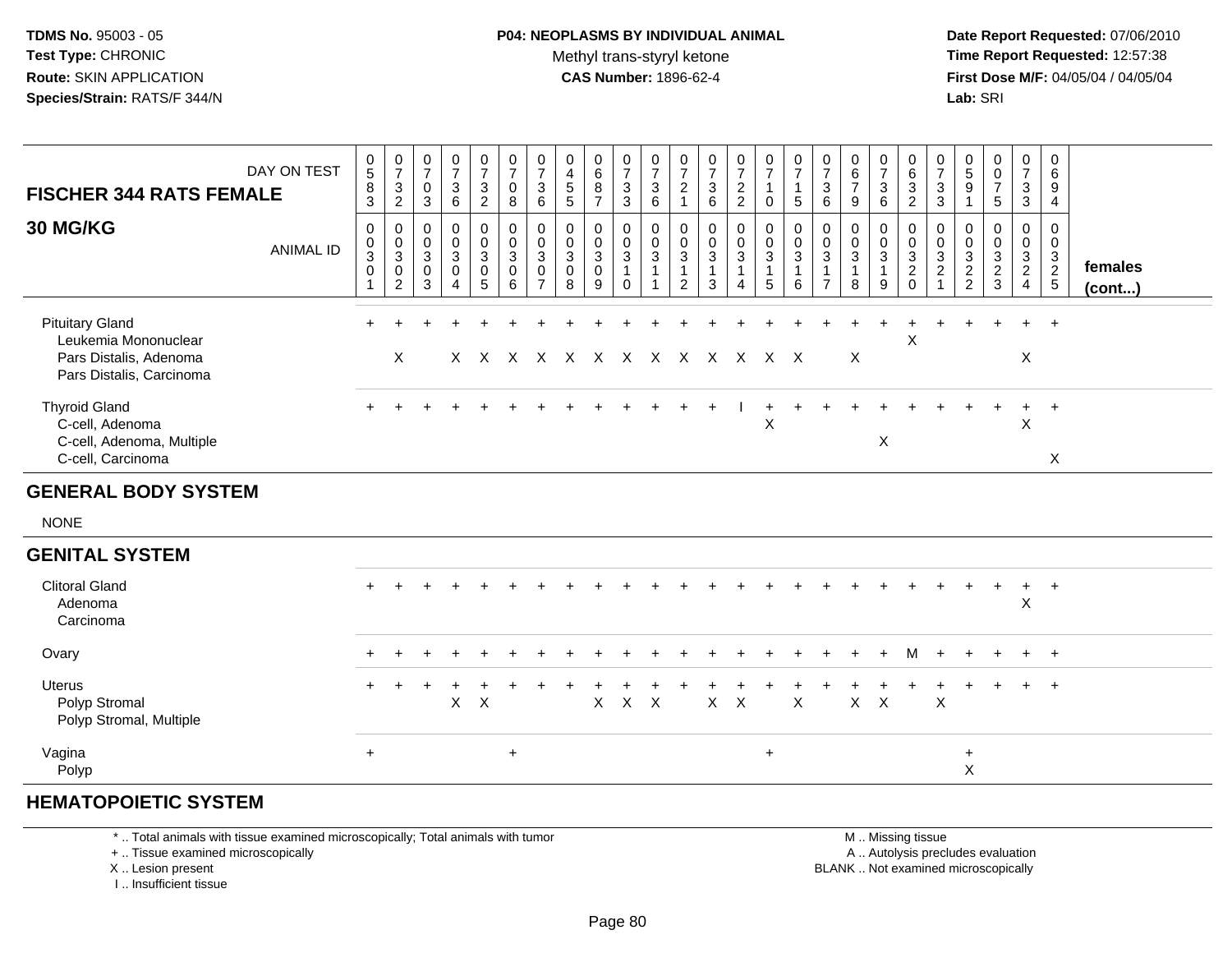# **P04: NEOPLASMS BY INDIVIDUAL ANIMAL**Methyl trans-styryl ketone<br>CAS Number: 1896-62-4

 **Date Report Requested:** 07/06/2010 **Time Report Requested:** 12:57:38 **First Dose M/F:** 04/05/04 / 04/05/04<br>Lab: SRI **Lab:** SRI

| DAY ON TEST<br><b>FISCHER 344 RATS FEMALE</b>                                                                                              | $\mathbf 0$<br>$\overline{5}$<br>8<br>$\mathfrak{S}$                 | $\pmb{0}$<br>$\overline{7}$<br>3<br>$\overline{2}$                          | 0<br>$\overline{7}$<br>$\mathbf 0$<br>3 | $\frac{0}{7}$<br>3<br>$6\phantom{a}$ | $\begin{array}{c} 0 \\ 7 \end{array}$<br>$\mathbf{3}$<br>$\overline{2}$ | $\begin{array}{c} 0 \\ 7 \end{array}$<br>$\mathbf 0$<br>8 | $\boldsymbol{0}$<br>$\overline{7}$<br>$\mathbf{3}$<br>6 | $\pmb{0}$<br>$\overline{4}$<br>$\sqrt{5}$<br>5    | 0<br>6<br>8<br>$\overline{7}$                        | $\frac{0}{7}$<br>$\sqrt{3}$<br>$\overline{3}$                       | $\frac{0}{7}$<br>$\mathbf{3}$<br>6                              | 0<br>$\overline{7}$<br>$\sqrt{2}$<br>$\mathbf{1}$              | $\begin{array}{c} 0 \\ 7 \end{array}$<br>$\sqrt{3}$<br>$\,6\,$ | $\begin{array}{c} 0 \\ 7 \end{array}$<br>$\frac{2}{2}$ | 0<br>$\overline{7}$<br>1<br>$\mathbf 0$              | 0<br>$\overline{7}$<br>1<br>$\sqrt{5}$  | $\pmb{0}$<br>$\overline{7}$<br>$\mathbf{3}$<br>$6\phantom{1}$             | $\pmb{0}$<br>$6\phantom{a}$<br>$\overline{7}$<br>9 | $\begin{array}{c} 0 \\ 7 \end{array}$<br>$\mathbf{3}$<br>$6\phantom{a}$ | 0<br>$\,6\,$<br>$\sqrt{3}$<br>$\overline{2}$                                                  | 0<br>$\overline{7}$<br>3<br>$\mathfrak{S}$          | $\pmb{0}$<br>$\sqrt{5}$<br>9<br>$\mathbf{1}$              | $\begin{smallmatrix}0\0\0\end{smallmatrix}$<br>$\overline{7}$<br>5 | $\pmb{0}$<br>$\overline{7}$<br>3<br>$\overline{3}$ | $\pmb{0}$<br>$\,6\,$<br>9<br>$\overline{4}$ |                   |
|--------------------------------------------------------------------------------------------------------------------------------------------|----------------------------------------------------------------------|-----------------------------------------------------------------------------|-----------------------------------------|--------------------------------------|-------------------------------------------------------------------------|-----------------------------------------------------------|---------------------------------------------------------|---------------------------------------------------|------------------------------------------------------|---------------------------------------------------------------------|-----------------------------------------------------------------|----------------------------------------------------------------|----------------------------------------------------------------|--------------------------------------------------------|------------------------------------------------------|-----------------------------------------|---------------------------------------------------------------------------|----------------------------------------------------|-------------------------------------------------------------------------|-----------------------------------------------------------------------------------------------|-----------------------------------------------------|-----------------------------------------------------------|--------------------------------------------------------------------|----------------------------------------------------|---------------------------------------------|-------------------|
| <b>30 MG/KG</b><br><b>ANIMAL ID</b>                                                                                                        | $\mathbf 0$<br>$\mathsf{O}\xspace$<br>$\sqrt{3}$<br>$\mathbf 0$<br>1 | $\mathbf 0$<br>$\mathbf 0$<br>$\mathbf{3}$<br>$\mathbf 0$<br>$\overline{c}$ | $\Omega$<br>$\mathbf 0$<br>3<br>0<br>3  | 0<br>$\mathbf 0$<br>3<br>0<br>4      | $\pmb{0}$<br>$\mathbf 0$<br>$\mathbf{3}$<br>0<br>5                      | $\mathbf 0$<br>$\mathbf 0$<br>$\mathbf{3}$<br>0<br>6      | $\mathbf 0$<br>$\mathbf 0$<br>3<br>0<br>$\overline{7}$  | $\Omega$<br>$\mathbf 0$<br>$\mathbf{3}$<br>0<br>8 | 0<br>$\mathbf 0$<br>$\mathbf{3}$<br>$\mathbf 0$<br>9 | 0<br>$\mathbf 0$<br>$\mathfrak{S}$<br>$\overline{1}$<br>$\mathbf 0$ | $\mathbf 0$<br>$\mathbf 0$<br>$\mathbf{3}$<br>$\mathbf{1}$<br>1 | 0<br>$\mathbf 0$<br>$\mathbf{3}$<br>$\mathbf{1}$<br>$\sqrt{2}$ | $\mathbf 0$<br>$\mathbf 0$<br>$\sqrt{3}$<br>$\mathbf{1}$<br>3  | 0<br>$\overline{0}$<br>3<br>$\mathbf{1}$<br>4          | $\mathbf 0$<br>$\mathbf 0$<br>$\mathbf{3}$<br>1<br>5 | $\mathbf 0$<br>$\pmb{0}$<br>3<br>1<br>6 | $\Omega$<br>$\mathbf 0$<br>$\mathbf{3}$<br>$\mathbf{1}$<br>$\overline{7}$ | $\Omega$<br>$\mathbf 0$<br>$\mathbf{3}$<br>1<br>8  | 0<br>$\mathbf 0$<br>3<br>$\mathbf{1}$<br>9                              | $\Omega$<br>$\mathbf 0$<br>$\sqrt{3}$<br>$\overline{2}$<br>$\Omega$                           | $\Omega$<br>0<br>3<br>$\overline{c}$<br>$\mathbf 1$ | $\mathbf 0$<br>$\mathbf 0$<br>$\sqrt{3}$<br>$\frac{2}{2}$ | $\mathbf 0$<br>$\mathbf 0$<br>3<br>$\frac{2}{3}$                   | 0<br>$\mathbf 0$<br>3<br>$\overline{2}$<br>4       | $\mathbf 0$<br>$\mathbf 0$<br>$\frac{3}{2}$ | females<br>(cont) |
| <b>Bone Marrow</b><br>Histiocytic Sarcoma, Metastatic, Skeletal<br>Muscle<br>Leukemia Mononuclear                                          |                                                                      |                                                                             |                                         |                                      |                                                                         |                                                           |                                                         |                                                   |                                                      |                                                                     |                                                                 |                                                                |                                                                |                                                        |                                                      |                                         |                                                                           |                                                    |                                                                         | X                                                                                             |                                                     |                                                           |                                                                    |                                                    | $\overline{ }$<br>X                         |                   |
| Lymph Node<br>Mediastinal, Histiocytic Sarcoma<br>Mediastinal, Leukemia Mononuclear<br>Pancreatic, Leukemia Mononuclear                    | $+$                                                                  |                                                                             | $M +$                                   |                                      |                                                                         |                                                           |                                                         |                                                   |                                                      | $\ddot{}$                                                           |                                                                 |                                                                |                                                                |                                                        | $+$                                                  | $\ddot{}$                               |                                                                           |                                                    |                                                                         | $+$<br>X<br>$\times$                                                                          |                                                     |                                                           |                                                                    |                                                    | $+$                                         |                   |
| Lymph Node, Mandibular<br>Leukemia Mononuclear                                                                                             | м                                                                    | М                                                                           | M                                       | M                                    | M                                                                       | M                                                         | м                                                       | M                                                 | M                                                    | M                                                                   | M                                                               | M                                                              | M                                                              | M                                                      | M                                                    | M                                       | M                                                                         | M                                                  | M                                                                       | $\ddot{}$                                                                                     | M                                                   | M                                                         | M                                                                  | M M                                                |                                             |                   |
| Lymph Node, Mesenteric<br>Leukemia Mononuclear                                                                                             |                                                                      |                                                                             |                                         |                                      |                                                                         |                                                           |                                                         |                                                   |                                                      |                                                                     |                                                                 | X                                                              |                                                                |                                                        |                                                      |                                         |                                                                           |                                                    |                                                                         | $\boldsymbol{\mathsf{X}}$                                                                     |                                                     |                                                           |                                                                    |                                                    | $+$                                         |                   |
| Spleen<br>Leukemia Mononuclear                                                                                                             |                                                                      |                                                                             |                                         |                                      |                                                                         |                                                           |                                                         |                                                   |                                                      |                                                                     | $\div$                                                          | ٠<br>х                                                         |                                                                |                                                        |                                                      |                                         |                                                                           |                                                    | $\ddot{}$<br>X                                                          | $\times$                                                                                      |                                                     |                                                           |                                                                    | $\ddot{}$                                          | $+$<br>X                                    |                   |
| Thymus<br>Histiocytic Sarcoma, Metastatic, Skeletal<br>Muscle<br>Leukemia Mononuclear                                                      |                                                                      |                                                                             |                                         |                                      |                                                                         |                                                           |                                                         |                                                   |                                                      |                                                                     |                                                                 |                                                                |                                                                |                                                        |                                                      |                                         |                                                                           |                                                    |                                                                         | X                                                                                             |                                                     |                                                           |                                                                    |                                                    |                                             |                   |
| <b>INTEGUMENTARY SYSTEM</b>                                                                                                                |                                                                      |                                                                             |                                         |                                      |                                                                         |                                                           |                                                         |                                                   |                                                      |                                                                     |                                                                 |                                                                |                                                                |                                                        |                                                      |                                         |                                                                           |                                                    |                                                                         |                                                                                               |                                                     |                                                           |                                                                    |                                                    |                                             |                   |
| <b>Mammary Gland</b><br>Carcinoma<br>Fibroadenoma<br>Fibroadenoma, Multiple                                                                |                                                                      | $\boldsymbol{\mathsf{X}}$                                                   |                                         | X                                    |                                                                         |                                                           |                                                         | X                                                 |                                                      | X<br>X                                                              |                                                                 |                                                                |                                                                | $\mathsf X$                                            | X                                                    |                                         |                                                                           |                                                    |                                                                         | X X X X                                                                                       |                                                     |                                                           |                                                                    |                                                    |                                             |                   |
| *  Total animals with tissue examined microscopically; Total animals with tumor<br>+  Tissue examined microscopically<br>X  Lesion present |                                                                      |                                                                             |                                         |                                      |                                                                         |                                                           |                                                         |                                                   |                                                      |                                                                     |                                                                 |                                                                |                                                                |                                                        |                                                      |                                         |                                                                           |                                                    |                                                                         | M. Missing tissue<br>A  Autolysis precludes evaluation<br>BLANK  Not examined microscopically |                                                     |                                                           |                                                                    |                                                    |                                             |                   |

I .. Insufficient tissue

pically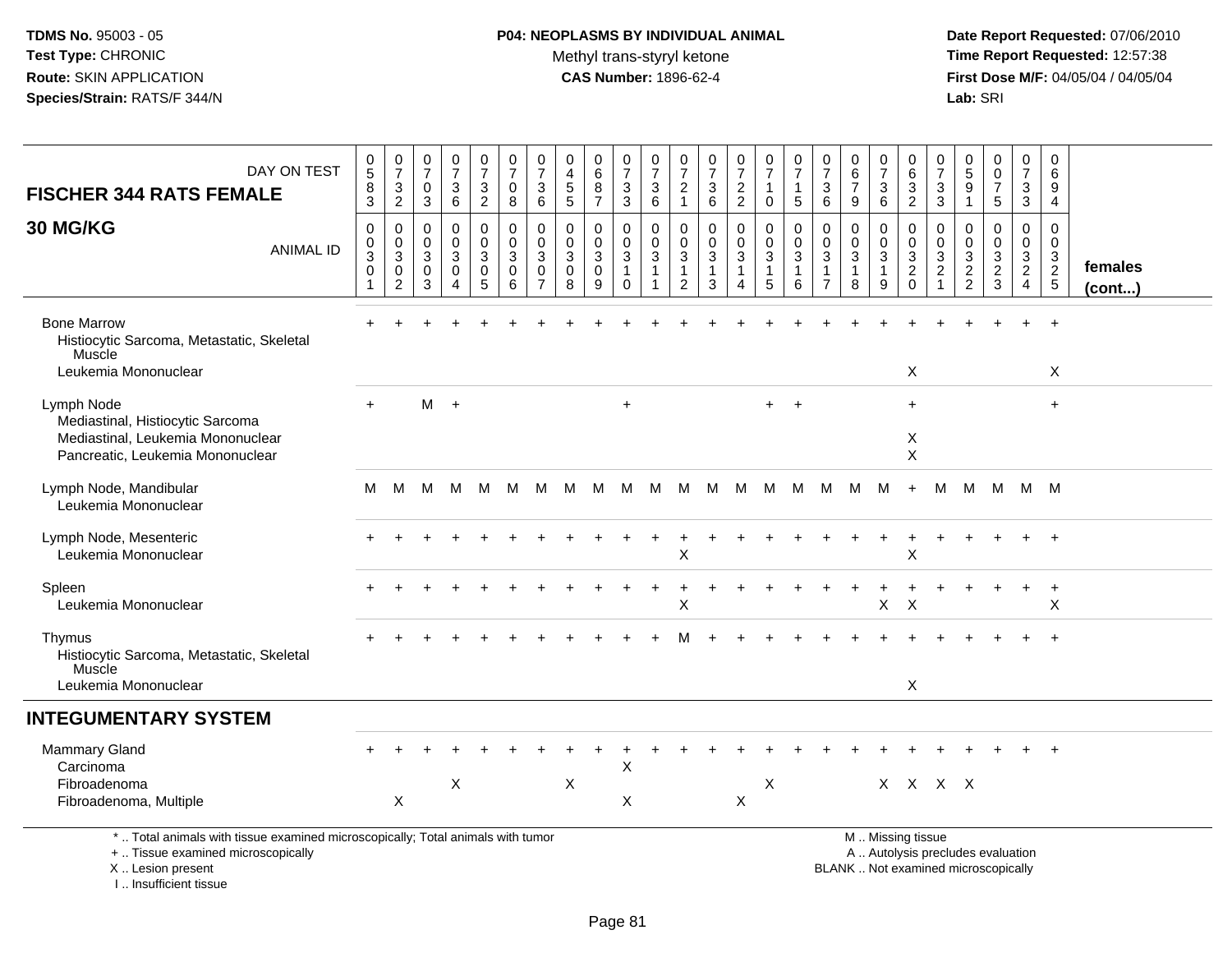**Date Report Requested:** 07/06/2010 **Time Report Requested:** 12:57:38 **First Dose M/F:** 04/05/04 / 04/05/04<br>Lab: SRI **Lab:** SRI

| DAY ON TEST<br><b>FISCHER 344 RATS FEMALE</b>                                                                                                                       | $\begin{array}{c} 0 \\ 5 \end{array}$<br>$\, 8$<br>$\mathbf{3}$ | $\frac{0}{7}$<br>$\sqrt{3}$<br>$\overline{c}$ | $\frac{0}{7}$<br>$\mathsf{O}\xspace$<br>$\mathbf{3}$ | $\frac{0}{7}$<br>$\mathbf{3}$<br>6                                | $\frac{0}{7}$<br>3<br>$\overline{2}$                      | $\frac{0}{7}$<br>$\mathbf 0$<br>8                                | 0<br>$\overline{7}$<br>3<br>6                           | $\mathbf 0$<br>$\overline{4}$<br>$\sqrt{5}$<br>5  | 0<br>$\overline{6}$<br>8<br>$\overline{7}$ | $\begin{array}{c} 0 \\ 7 \end{array}$<br>$\sqrt{3}$<br>$\overline{3}$ | $\begin{array}{c} 0 \\ 7 \end{array}$<br>$\ensuremath{\mathsf{3}}$<br>$\,6$ | $\begin{array}{c} 0 \\ 7 \end{array}$<br>$\overline{c}$<br>$\mathbf{1}$ | $\begin{array}{c} 0 \\ 7 \end{array}$<br>$\sqrt{3}$<br>6 | $\begin{smallmatrix}0\\7\end{smallmatrix}$<br>$\frac{2}{2}$ | $\frac{0}{7}$<br>1<br>0                                   | $\frac{0}{7}$<br>1<br>5         | $\begin{array}{c} 0 \\ 7 \end{array}$<br>$\ensuremath{\mathsf{3}}$<br>6 | $\pmb{0}$<br>$6\phantom{a}$<br>$\overline{7}$<br>9 | $\begin{array}{c} 0 \\ 7 \end{array}$<br>$\sqrt{3}$<br>$\,6\,$ | 0<br>$\,6$<br>$\mathbf{3}$<br>$\overline{2}$                       | 0<br>$\overline{7}$<br>3<br>3                                         | $\pmb{0}$<br>$\overline{5}$<br>9<br>$\mathbf{1}$                         | 0<br>$\ddot{\mathbf{0}}$<br>$\overline{7}$<br>5             | $\begin{array}{c} 0 \\ 7 \end{array}$<br>$\ensuremath{\mathsf{3}}$<br>$\overline{3}$ | 0<br>$\,6\,$<br>9<br>$\overline{4}$               |                   |
|---------------------------------------------------------------------------------------------------------------------------------------------------------------------|-----------------------------------------------------------------|-----------------------------------------------|------------------------------------------------------|-------------------------------------------------------------------|-----------------------------------------------------------|------------------------------------------------------------------|---------------------------------------------------------|---------------------------------------------------|--------------------------------------------|-----------------------------------------------------------------------|-----------------------------------------------------------------------------|-------------------------------------------------------------------------|----------------------------------------------------------|-------------------------------------------------------------|-----------------------------------------------------------|---------------------------------|-------------------------------------------------------------------------|----------------------------------------------------|----------------------------------------------------------------|--------------------------------------------------------------------|-----------------------------------------------------------------------|--------------------------------------------------------------------------|-------------------------------------------------------------|--------------------------------------------------------------------------------------|---------------------------------------------------|-------------------|
| 30 MG/KG<br><b>ANIMAL ID</b>                                                                                                                                        | $\mathbf 0$<br>0<br>$\mathbf{3}$<br>$\mathbf 0$<br>$\mathbf{1}$ | $\mathbf 0$<br>0<br>3<br>0<br>$\overline{c}$  | 0<br>$\mathbf 0$<br>$\mathfrak{S}$<br>0<br>3         | $\mathbf 0$<br>$\mathbf 0$<br>$\mathbf{3}$<br>0<br>$\overline{4}$ | 0<br>$\overline{0}$<br>3<br>$\mathbf 0$<br>$\overline{5}$ | $\mathbf 0$<br>$\mathbf 0$<br>$\sqrt{3}$<br>$\pmb{0}$<br>$\,6\,$ | 0<br>$\mathbf 0$<br>$\mathbf{3}$<br>0<br>$\overline{7}$ | 0<br>$\Omega$<br>$\mathbf{3}$<br>$\mathbf 0$<br>8 | 0<br>0<br>3<br>0<br>9                      | $\mathbf 0$<br>0<br>$\mathbf{3}$<br>$\mathbf{1}$<br>$\mathbf 0$       | 0<br>0<br>$\mathbf{3}$<br>$\mathbf{1}$<br>$\mathbf 1$                       | 0<br>$\mathbf 0$<br>3<br>$\mathbf{1}$<br>2                              | $\mathbf 0$<br>0<br>$\sqrt{3}$<br>$\mathbf{1}$<br>3      | 0<br>$\mathbf 0$<br>$\mathbf{3}$<br>$\mathbf{1}$<br>4       | $\mathbf 0$<br>0<br>$\mathfrak{Z}$<br>1<br>$\overline{5}$ | $\mathbf 0$<br>0<br>3<br>1<br>6 | 0<br>$\mathbf 0$<br>$\mathbf{3}$<br>$\overline{1}$<br>$\overline{7}$    | $\mathbf 0$<br>0<br>$\mathfrak{Z}$<br>1<br>8       | $\mathbf 0$<br>0<br>$\mathbf{3}$<br>$\mathbf{1}$<br>9          | $\Omega$<br>$\mathbf 0$<br>$\sqrt{3}$<br>$\sqrt{2}$<br>$\mathbf 0$ | 0<br>0<br>$\ensuremath{\mathsf{3}}$<br>$\overline{c}$<br>$\mathbf{1}$ | $\mathbf 0$<br>$\mathbf 0$<br>3<br>$\frac{2}{2}$                         | $\mathbf 0$<br>$\mathbf 0$<br>$\mathbf{3}$<br>$\frac{2}{3}$ | $\mathbf 0$<br>$\mathbf 0$<br>$\frac{3}{2}$<br>$\overline{4}$                        | $\mathbf 0$<br>0<br>$\mathbf{3}$<br>$\frac{2}{5}$ | females<br>(cont) |
| Skin<br>Histiocytic Sarcoma<br>Keratoacanthoma<br>Lipoma                                                                                                            |                                                                 |                                               |                                                      |                                                                   |                                                           |                                                                  |                                                         |                                                   |                                            |                                                                       |                                                                             |                                                                         |                                                          |                                                             |                                                           |                                 |                                                                         |                                                    |                                                                |                                                                    |                                                                       |                                                                          |                                                             |                                                                                      |                                                   |                   |
| <b>MUSCULOSKELETAL SYSTEM</b>                                                                                                                                       |                                                                 |                                               |                                                      |                                                                   |                                                           |                                                                  |                                                         |                                                   |                                            |                                                                       |                                                                             |                                                                         |                                                          |                                                             |                                                           |                                 |                                                                         |                                                    |                                                                |                                                                    |                                                                       |                                                                          |                                                             |                                                                                      |                                                   |                   |
| Bone<br>Chordoma                                                                                                                                                    | $\ddot{}$<br>$\times$                                           | ÷                                             |                                                      |                                                                   |                                                           |                                                                  |                                                         |                                                   |                                            |                                                                       |                                                                             |                                                                         |                                                          |                                                             |                                                           |                                 |                                                                         |                                                    |                                                                |                                                                    |                                                                       |                                                                          |                                                             | $+$                                                                                  | $+$                                               |                   |
| <b>Skeletal Muscle</b><br>Histiocytic Sarcoma                                                                                                                       |                                                                 |                                               |                                                      |                                                                   |                                                           |                                                                  |                                                         |                                                   |                                            |                                                                       |                                                                             |                                                                         |                                                          |                                                             |                                                           |                                 |                                                                         |                                                    |                                                                |                                                                    |                                                                       |                                                                          |                                                             |                                                                                      |                                                   |                   |
| <b>NERVOUS SYSTEM</b>                                                                                                                                               |                                                                 |                                               |                                                      |                                                                   |                                                           |                                                                  |                                                         |                                                   |                                            |                                                                       |                                                                             |                                                                         |                                                          |                                                             |                                                           |                                 |                                                                         |                                                    |                                                                |                                                                    |                                                                       |                                                                          |                                                             |                                                                                      |                                                   |                   |
| <b>Brain</b><br>Carcinoma, Metastatic, Pituitary Gland                                                                                                              |                                                                 |                                               |                                                      |                                                                   |                                                           |                                                                  |                                                         |                                                   |                                            |                                                                       |                                                                             |                                                                         |                                                          |                                                             |                                                           |                                 |                                                                         |                                                    |                                                                |                                                                    |                                                                       |                                                                          |                                                             | $+$                                                                                  | $+$                                               |                   |
| <b>Peripheral Nerve</b>                                                                                                                                             |                                                                 |                                               |                                                      |                                                                   |                                                           |                                                                  |                                                         |                                                   |                                            |                                                                       |                                                                             |                                                                         |                                                          |                                                             |                                                           |                                 |                                                                         |                                                    |                                                                |                                                                    |                                                                       |                                                                          |                                                             |                                                                                      |                                                   |                   |
| Spinal Cord                                                                                                                                                         |                                                                 |                                               |                                                      |                                                                   |                                                           |                                                                  |                                                         |                                                   |                                            |                                                                       |                                                                             |                                                                         |                                                          |                                                             |                                                           |                                 |                                                                         |                                                    |                                                                |                                                                    |                                                                       |                                                                          |                                                             |                                                                                      |                                                   |                   |
| <b>RESPIRATORY SYSTEM</b>                                                                                                                                           |                                                                 |                                               |                                                      |                                                                   |                                                           |                                                                  |                                                         |                                                   |                                            |                                                                       |                                                                             |                                                                         |                                                          |                                                             |                                                           |                                 |                                                                         |                                                    |                                                                |                                                                    |                                                                       |                                                                          |                                                             |                                                                                      |                                                   |                   |
| Lung<br>Alveolar/Bronchiolar Adenoma<br>Histiocytic Sarcoma<br>Histiocytic Sarcoma, Metastatic, Skeletal<br>Muscle                                                  |                                                                 |                                               |                                                      |                                                                   |                                                           |                                                                  |                                                         |                                                   |                                            |                                                                       |                                                                             |                                                                         |                                                          |                                                             |                                                           |                                 |                                                                         |                                                    |                                                                |                                                                    |                                                                       |                                                                          |                                                             | $+$<br>X                                                                             | $+$                                               |                   |
| Leukemia Mononuclear                                                                                                                                                |                                                                 |                                               |                                                      |                                                                   |                                                           |                                                                  |                                                         |                                                   |                                            |                                                                       |                                                                             |                                                                         |                                                          |                                                             |                                                           |                                 |                                                                         |                                                    |                                                                | $\times$                                                           |                                                                       |                                                                          |                                                             |                                                                                      |                                                   |                   |
| *  Total animals with tissue examined microscopically; Total animals with tumor<br>+  Tissue examined microscopically<br>X  Lesion present<br>I Insufficient tissue |                                                                 |                                               |                                                      |                                                                   |                                                           |                                                                  |                                                         |                                                   |                                            |                                                                       |                                                                             |                                                                         |                                                          |                                                             |                                                           |                                 |                                                                         |                                                    |                                                                | M. Missing tissue                                                  |                                                                       | A  Autolysis precludes evaluation<br>BLANK  Not examined microscopically |                                                             |                                                                                      |                                                   |                   |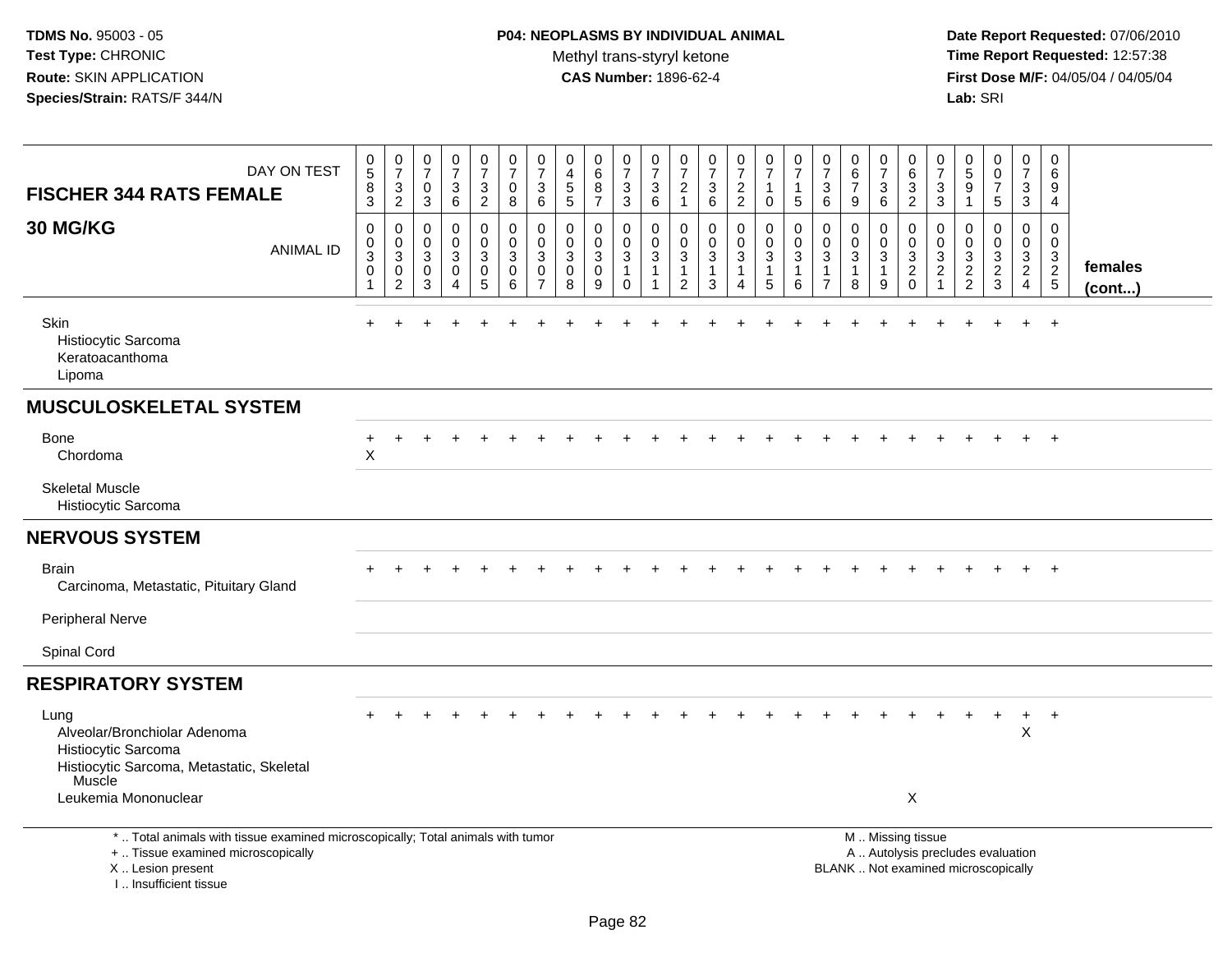**Date Report Requested:** 07/06/2010 **Time Report Requested:** 12:57:38 **First Dose M/F:** 04/05/04 / 04/05/04<br>**Lab:** SRI **Lab:** SRI

| DAY ON TEST<br><b>FISCHER 344 RATS FEMALE</b>                 | $\begin{matrix} 0 \\ 5 \end{matrix}$<br>$\frac{8}{3}$      | $\frac{0}{7}$<br>$\frac{3}{2}$  | $\frac{0}{7}$<br>$\pmb{0}$<br>$\mathbf{3}$                             | $\frac{0}{7}$<br>$\mathbf{3}$<br>$\,6\,$                                  | $\frac{0}{7}$<br>$\frac{3}{2}$                           | $\begin{smallmatrix}0\\7\end{smallmatrix}$<br>$\pmb{0}$<br>8                  | $\frac{0}{7}$<br>$\ensuremath{\mathsf{3}}$<br>6         | $\mathbf 0$<br>$\overline{4}$<br>$\sqrt{5}$<br>$\overline{5}$ | $\begin{smallmatrix}0\0\0\end{smallmatrix}$<br>$\overline{8}$<br>$\overline{7}$ | $\frac{0}{7}$<br>$\mathbf{3}$<br>3                         | $\frac{0}{7}$<br>$\ensuremath{\mathsf{3}}$<br>$6^{\circ}$ | $\frac{0}{7}$<br>$\sqrt{2}$<br>$\mathbf{1}$       | $\frac{0}{7}$<br>$\ensuremath{\mathsf{3}}$<br>$\,6\,$                               | $\frac{0}{7}$<br>$\frac{2}{2}$                                                        | $\frac{0}{7}$<br>$\overline{1}$<br>$\mathbf 0$                              | 0<br>$\overline{7}$<br>5                        | $\frac{0}{7}$<br>$\ensuremath{\mathsf{3}}$<br>6  | $\begin{array}{c} 0 \\ 6 \end{array}$<br>$\overline{7}$<br>$9\,$ | $\frac{0}{7}$<br>$\ensuremath{\mathsf{3}}$<br>6                         | $\begin{smallmatrix}0\0\0\end{smallmatrix}$<br>$\sqrt{3}$<br>$\overline{2}$ | $\frac{0}{7}$<br>$\ensuremath{\mathsf{3}}$<br>3   | $\begin{array}{c} 0 \\ 5 \\ 9 \end{array}$  | $\begin{array}{c} 0 \\ 0 \\ 7 \end{array}$<br>5 | $\frac{0}{7}$<br>$\mathbf{3}$<br>$\mathbf{3}$          | 0<br>6<br>$9\,$<br>$\overline{4}$         |                         |
|---------------------------------------------------------------|------------------------------------------------------------|---------------------------------|------------------------------------------------------------------------|---------------------------------------------------------------------------|----------------------------------------------------------|-------------------------------------------------------------------------------|---------------------------------------------------------|---------------------------------------------------------------|---------------------------------------------------------------------------------|------------------------------------------------------------|-----------------------------------------------------------|---------------------------------------------------|-------------------------------------------------------------------------------------|---------------------------------------------------------------------------------------|-----------------------------------------------------------------------------|-------------------------------------------------|--------------------------------------------------|------------------------------------------------------------------|-------------------------------------------------------------------------|-----------------------------------------------------------------------------|---------------------------------------------------|---------------------------------------------|-------------------------------------------------|--------------------------------------------------------|-------------------------------------------|-------------------------|
| <b>30 MG/KG</b><br><b>ANIMAL ID</b>                           | 0<br>$\mathbf 0$<br>$\ensuremath{\mathsf{3}}$<br>$\pmb{0}$ | $0$<br>$0$<br>$0$<br>$0$<br>$2$ | $\pmb{0}$<br>$\mathbf 0$<br>$\overline{3}$<br>$\mathsf{O}\xspace$<br>3 | 0<br>$\mathsf{O}\xspace$<br>$\mathbf{3}$<br>$\mathbf 0$<br>$\overline{4}$ | $_{\rm 0}^{\rm 0}$<br>$\overline{3}$ 0<br>$\overline{5}$ | $\begin{smallmatrix} 0\\0 \end{smallmatrix}$<br>$\mathsf 3$<br>$\pmb{0}$<br>6 | 0<br>$\mathbf 0$<br>$\mathbf{3}$<br>0<br>$\overline{7}$ | $\mathbf 0$<br>$\mathsf 0$<br>$\mathbf 3$<br>$\mathbf 0$<br>8 | 0<br>$\mathsf{O}\xspace$<br>$\mathbf{3}$<br>$\pmb{0}$<br>9                      | 0<br>$\mathbf 0$<br>$\sqrt{3}$<br>$\mathbf{1}$<br>$\Omega$ | 0<br>$\pmb{0}$<br>$\mathbf{3}$<br>$\mathbf{1}$            | 0<br>$\pmb{0}$<br>$\sqrt{3}$<br>$\mathbf{1}$<br>2 | $\begin{smallmatrix} 0\\0 \end{smallmatrix}$<br>$\overline{3}$<br>$\mathbf{1}$<br>3 | $\begin{smallmatrix} 0\\0 \end{smallmatrix}$<br>$\overline{3}$<br>$\overline{1}$<br>4 | $\begin{smallmatrix}0\\0\\3\end{smallmatrix}$<br>$\mathbf{1}$<br>$\sqrt{5}$ | $\mathbf 0$<br>$\mathbf 0$<br>$\mathbf{3}$<br>6 | 0<br>$\mathbf 0$<br>$\sqrt{3}$<br>$\overline{7}$ | 0<br>$\mathsf{O}\xspace$<br>$\sqrt{3}$<br>8                      | $\mathbf 0$<br>$\mathsf{O}\xspace$<br>$\sqrt{3}$<br>$\overline{1}$<br>9 | $\mathbf 0$<br>$\mathbf 0$<br>$\frac{3}{2}$<br>$\mathbf 0$                  | 0<br>$\mathbf 0$<br>$\mathbf 3$<br>$\overline{2}$ | $\mathbf 0$<br>$\mathbf 0$<br>$\frac{3}{2}$ | 0<br>$\mathsf{O}\xspace$<br>$\frac{3}{2}$       | 0<br>$\overline{0}$<br>$\overline{3}$<br>$\frac{2}{4}$ | $\mathbf 0$<br>$\pmb{0}$<br>$\frac{3}{2}$ | females<br>$($ cont $)$ |
| Nose                                                          | $\pm$                                                      |                                 |                                                                        |                                                                           |                                                          |                                                                               |                                                         |                                                               |                                                                                 |                                                            |                                                           |                                                   |                                                                                     |                                                                                       |                                                                             |                                                 |                                                  |                                                                  |                                                                         |                                                                             |                                                   |                                             |                                                 | $\pm$                                                  | $+$                                       |                         |
| Trachea                                                       | $+$                                                        |                                 |                                                                        |                                                                           |                                                          |                                                                               |                                                         |                                                               |                                                                                 |                                                            |                                                           |                                                   |                                                                                     |                                                                                       |                                                                             |                                                 |                                                  |                                                                  |                                                                         |                                                                             |                                                   |                                             |                                                 | $\ddot{}$                                              | $+$                                       |                         |
| <b>SPECIAL SENSES SYSTEM</b>                                  |                                                            |                                 |                                                                        |                                                                           |                                                          |                                                                               |                                                         |                                                               |                                                                                 |                                                            |                                                           |                                                   |                                                                                     |                                                                                       |                                                                             |                                                 |                                                  |                                                                  |                                                                         |                                                                             |                                                   |                                             |                                                 |                                                        |                                           |                         |
| Eye                                                           |                                                            |                                 |                                                                        |                                                                           |                                                          |                                                                               |                                                         |                                                               |                                                                                 |                                                            |                                                           |                                                   |                                                                                     |                                                                                       |                                                                             |                                                 |                                                  |                                                                  |                                                                         |                                                                             |                                                   |                                             |                                                 | $+$                                                    | $+$                                       |                         |
| <b>Harderian Gland</b>                                        |                                                            |                                 |                                                                        |                                                                           |                                                          |                                                                               |                                                         |                                                               |                                                                                 |                                                            |                                                           |                                                   |                                                                                     |                                                                                       |                                                                             |                                                 |                                                  |                                                                  |                                                                         |                                                                             |                                                   |                                             |                                                 |                                                        | $+$                                       |                         |
| <b>URINARY SYSTEM</b>                                         |                                                            |                                 |                                                                        |                                                                           |                                                          |                                                                               |                                                         |                                                               |                                                                                 |                                                            |                                                           |                                                   |                                                                                     |                                                                                       |                                                                             |                                                 |                                                  |                                                                  |                                                                         |                                                                             |                                                   |                                             |                                                 |                                                        |                                           |                         |
| Kidney<br>Leukemia Mononuclear                                | $\ddot{}$                                                  |                                 |                                                                        |                                                                           |                                                          |                                                                               |                                                         |                                                               |                                                                                 |                                                            |                                                           |                                                   |                                                                                     |                                                                                       |                                                                             |                                                 |                                                  |                                                                  |                                                                         |                                                                             |                                                   |                                             |                                                 |                                                        | $\overline{+}$                            |                         |
| <b>Urinary Bladder</b>                                        | $+$                                                        |                                 |                                                                        |                                                                           |                                                          |                                                                               |                                                         |                                                               |                                                                                 |                                                            |                                                           |                                                   |                                                                                     |                                                                                       |                                                                             |                                                 |                                                  |                                                                  |                                                                         |                                                                             |                                                   |                                             | $\pm$                                           | $+$                                                    | $+$                                       |                         |
| <b>SYSTEMIC LESIONS</b>                                       |                                                            |                                 |                                                                        |                                                                           |                                                          |                                                                               |                                                         |                                                               |                                                                                 |                                                            |                                                           |                                                   |                                                                                     |                                                                                       |                                                                             |                                                 |                                                  |                                                                  |                                                                         |                                                                             |                                                   |                                             |                                                 |                                                        |                                           |                         |
| Multiple Organ<br>Histiocytic Sarcoma<br>Leukemia Mononuclear | $+$                                                        |                                 |                                                                        |                                                                           |                                                          |                                                                               |                                                         |                                                               |                                                                                 |                                                            |                                                           | X                                                 |                                                                                     |                                                                                       |                                                                             |                                                 |                                                  |                                                                  | $X$ $X$                                                                 |                                                                             |                                                   |                                             |                                                 | $+$                                                    | $+$<br>X                                  |                         |

\* .. Total animals with tissue examined microscopically; Total animals with tumor

+ .. Tissue examined microscopically

X .. Lesion present

I .. Insufficient tissue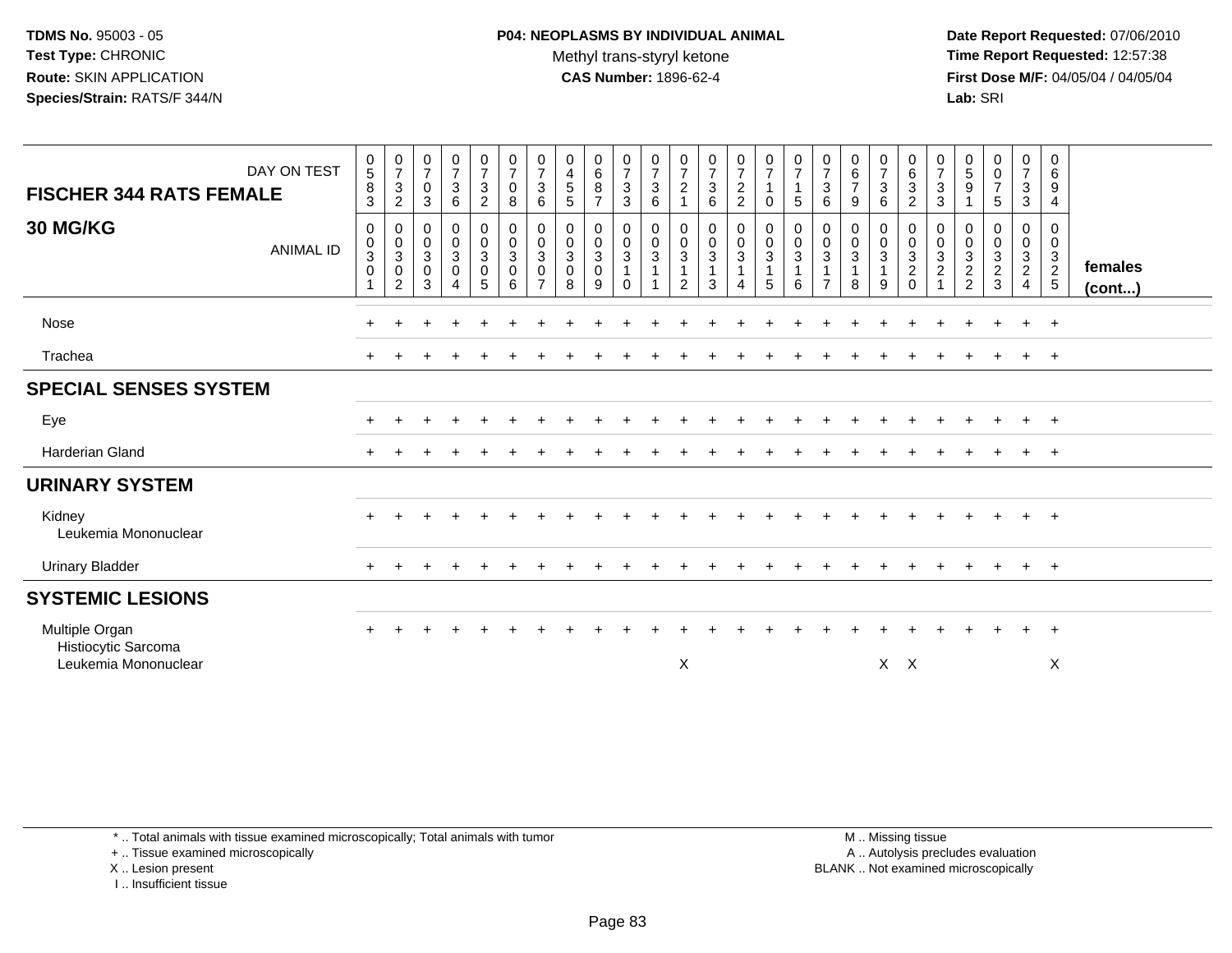**Date Report Requested:** 07/06/2010 **Time Report Requested:** 12:57:38 **First Dose M/F:** 04/05/04 / 04/05/04<br>**Lab:** SRI **Lab:** SRI

| DAY ON TEST<br><b>FISCHER 344 RATS FEMALE</b>                               | $\begin{matrix} 0 \\ 6 \end{matrix}$<br>$\mathbf{1}$<br>4 | $\begin{array}{c} 0 \\ 7 \end{array}$<br>3<br>$\sqrt{3}$                 | 0<br>$\overline{7}$<br>0<br>8                            | $\begin{array}{c} 0 \\ 7 \end{array}$<br>$\mathsf 3$<br>$\,6\,$ | $\frac{0}{7}$<br>$\ensuremath{\mathsf{3}}$<br>$\overline{2}$              | 0<br>$\,6\,$<br>$\overline{c}$<br>$\overline{7}$           | $\frac{0}{7}$<br>$\ensuremath{\mathsf{3}}$<br>6                                              | $\frac{0}{7}$<br>$\mathsf 3$<br>$\sqrt{3}$                                   | $\frac{0}{7}$<br>$\mathsf{O}\xspace$<br>4                             | 0<br>$\overline{7}$<br>$\ensuremath{\mathsf{3}}$<br>$\sqrt{2}$ | 0<br>$\overline{7}$<br>$\mathbf{3}$<br>$\overline{2}$         | 0<br>$\overline{7}$<br>$\sqrt{3}$<br>$\,6\,$                                                         | $\begin{array}{c} 0 \\ 5 \\ 5 \end{array}$<br>$\overline{4}$ | $\begin{array}{c} 0 \\ 5 \\ 5 \end{array}$<br>$\overline{7}$ | $\begin{array}{c} 0 \\ 6 \end{array}$<br>$\pmb{0}$<br>$5\phantom{.0}$ | $\frac{0}{7}$<br>$\sqrt{3}$<br>$\overline{2}$  | 0<br>$\overline{7}$<br>3<br>6              | $\frac{0}{7}$<br>$\sqrt{3}$<br>$\mathbf{3}$                       | 0<br>$\overline{7}$<br>3<br>$\overline{2}$                 | $\frac{0}{7}$<br>$\frac{3}{2}$                  | $\begin{array}{c} 0 \\ 5 \end{array}$<br>$\, 8$<br>$\overline{7}$ | 0<br>$\overline{7}$<br>$\mathbf{3}$<br>$\mathsf 3$     | $\begin{smallmatrix} 0\\7 \end{smallmatrix}$<br>$\sqrt{3}$<br>$\mathbf{3}$ | 0<br>$\overline{4}$<br>$\,$ 5 $\,$<br>$\mathbf{3}$                | 0<br>$\boldsymbol{7}$<br>$\mathbf{3}$<br>6                                                |                         |
|-----------------------------------------------------------------------------|-----------------------------------------------------------|--------------------------------------------------------------------------|----------------------------------------------------------|-----------------------------------------------------------------|---------------------------------------------------------------------------|------------------------------------------------------------|----------------------------------------------------------------------------------------------|------------------------------------------------------------------------------|-----------------------------------------------------------------------|----------------------------------------------------------------|---------------------------------------------------------------|------------------------------------------------------------------------------------------------------|--------------------------------------------------------------|--------------------------------------------------------------|-----------------------------------------------------------------------|------------------------------------------------|--------------------------------------------|-------------------------------------------------------------------|------------------------------------------------------------|-------------------------------------------------|-------------------------------------------------------------------|--------------------------------------------------------|----------------------------------------------------------------------------|-------------------------------------------------------------------|-------------------------------------------------------------------------------------------|-------------------------|
| 30 MG/KG<br><b>ANIMAL ID</b>                                                | $\mathbf 0$<br>$\frac{0}{2}$ 8                            | 0<br>$\begin{smallmatrix} 0\\ 3\\ 2 \end{smallmatrix}$<br>$\overline{7}$ | $\mathbf 0$<br>0<br>$\mathsf 3$<br>$\boldsymbol{2}$<br>8 | $\mathbf 0$<br>$\frac{0}{2}$<br>9                               | 0<br>$\mathbf 0$<br>$\ensuremath{\mathsf{3}}$<br>$\mathbf{3}$<br>$\Omega$ | $\mathbf 0$<br>$\mathbf 0$<br>$\mathbf{3}$<br>$\mathbf{3}$ | $\mathbf 0$<br>$\begin{smallmatrix}0\0\3\end{smallmatrix}$<br>$\ensuremath{\mathsf{3}}$<br>2 | $\mathbf 0$<br>$\mathbf 0$<br>$\mathbf{3}$<br>$\ensuremath{\mathsf{3}}$<br>3 | 0<br>$\pmb{0}$<br>$\ensuremath{\mathsf{3}}$<br>$\sqrt{3}$<br>$\Delta$ | $\mathbf 0$<br>$\mathbf 0$<br>$\frac{3}{3}$<br>5               | $\mathbf 0$<br>$\mathbf 0$<br>$\sqrt{3}$<br>$\mathbf{3}$<br>6 | $\mathbf 0$<br>$\pmb{0}$<br>$\ensuremath{\mathsf{3}}$<br>$\ensuremath{\mathsf{3}}$<br>$\overline{7}$ | $\pmb{0}$<br>$_{3}^{\rm 0}$<br>$\sqrt{3}$<br>8               | 0<br>$\frac{0}{3}$<br>9                                      | $\mathbf 0$<br>$_{3}^{\rm 0}$<br>4<br>$\Omega$                        | $\mathbf 0$<br>$\frac{0}{3}$<br>$\overline{a}$ | $\mathbf 0$<br>0<br>$\mathbf{3}$<br>4<br>2 | $\mathbf 0$<br>$\mathbf 0$<br>$\mathbf{3}$<br>$\overline{4}$<br>3 | 0<br>0<br>3<br>$\overline{4}$<br>$\boldsymbol{\varLambda}$ | 0<br>$\overline{0}$<br>3<br>$\overline{a}$<br>5 | $\mathbf 0$<br>$_{3}^{\rm 0}$<br>$\overline{4}$<br>6              | $\mathbf 0$<br>0<br>$\mathsf 3$<br>4<br>$\overline{7}$ | $\mathbf 0$<br>$\mathbf 0$<br>$\ensuremath{\mathsf{3}}$<br>4<br>8          | $\mathbf 0$<br>$\mathbf 0$<br>$\ensuremath{\mathsf{3}}$<br>4<br>9 | $\mathbf 0$<br>$\mathbf 0$<br>$\ensuremath{\mathsf{3}}$<br>$\overline{5}$<br>$\mathbf{0}$ | * TOTALS                |
| <b>ALIMENTARY SYSTEM</b>                                                    |                                                           |                                                                          |                                                          |                                                                 |                                                                           |                                                            |                                                                                              |                                                                              |                                                                       |                                                                |                                                               |                                                                                                      |                                                              |                                                              |                                                                       |                                                |                                            |                                                                   |                                                            |                                                 |                                                                   |                                                        |                                                                            |                                                                   |                                                                                           |                         |
| Esophagus                                                                   |                                                           |                                                                          |                                                          |                                                                 |                                                                           |                                                            |                                                                                              |                                                                              |                                                                       |                                                                |                                                               |                                                                                                      |                                                              |                                                              |                                                                       |                                                |                                            |                                                                   |                                                            |                                                 |                                                                   |                                                        |                                                                            |                                                                   |                                                                                           | 49                      |
| Intestine Large, Cecum                                                      |                                                           |                                                                          |                                                          |                                                                 |                                                                           |                                                            |                                                                                              |                                                                              |                                                                       |                                                                |                                                               |                                                                                                      |                                                              |                                                              |                                                                       |                                                |                                            |                                                                   |                                                            |                                                 |                                                                   |                                                        |                                                                            |                                                                   | $\overline{1}$                                                                            | 50                      |
| Intestine Large, Colon                                                      |                                                           |                                                                          |                                                          |                                                                 |                                                                           |                                                            |                                                                                              |                                                                              |                                                                       |                                                                |                                                               |                                                                                                      |                                                              |                                                              |                                                                       |                                                |                                            |                                                                   |                                                            |                                                 |                                                                   |                                                        |                                                                            |                                                                   |                                                                                           | 50                      |
| Intestine Large, Rectum                                                     |                                                           |                                                                          |                                                          |                                                                 |                                                                           |                                                            |                                                                                              |                                                                              |                                                                       |                                                                |                                                               |                                                                                                      |                                                              |                                                              |                                                                       |                                                |                                            |                                                                   |                                                            |                                                 |                                                                   |                                                        |                                                                            |                                                                   |                                                                                           | 46                      |
| Intestine Small, Duodenum                                                   |                                                           |                                                                          |                                                          |                                                                 |                                                                           |                                                            |                                                                                              |                                                                              |                                                                       |                                                                |                                                               |                                                                                                      |                                                              |                                                              |                                                                       |                                                |                                            |                                                                   |                                                            |                                                 |                                                                   |                                                        |                                                                            |                                                                   |                                                                                           | 50                      |
| Intestine Small, Ileum                                                      |                                                           |                                                                          |                                                          |                                                                 |                                                                           |                                                            |                                                                                              |                                                                              |                                                                       |                                                                |                                                               |                                                                                                      |                                                              |                                                              |                                                                       |                                                |                                            |                                                                   |                                                            |                                                 |                                                                   |                                                        |                                                                            |                                                                   | $\overline{1}$                                                                            | 49                      |
| Intestine Small, Jejunum                                                    |                                                           |                                                                          |                                                          |                                                                 |                                                                           |                                                            |                                                                                              |                                                                              |                                                                       |                                                                |                                                               |                                                                                                      |                                                              |                                                              |                                                                       |                                                |                                            |                                                                   |                                                            |                                                 |                                                                   |                                                        |                                                                            |                                                                   | $\overline{1}$                                                                            | 49                      |
| Liver<br>Hepatocellular Adenoma<br>Histiocytic Sarcoma                      | X                                                         |                                                                          |                                                          |                                                                 |                                                                           |                                                            |                                                                                              |                                                                              | Χ                                                                     |                                                                |                                                               |                                                                                                      |                                                              |                                                              |                                                                       |                                                |                                            | X                                                                 |                                                            |                                                 |                                                                   |                                                        |                                                                            |                                                                   |                                                                                           | 50<br>$\mathbf{2}$<br>1 |
| Histiocytic Sarcoma, Metastatic, Skeletal<br>Muscle<br>Leukemia Mononuclear |                                                           |                                                                          | X                                                        |                                                                 |                                                                           |                                                            |                                                                                              |                                                                              | X                                                                     |                                                                | $\times$                                                      |                                                                                                      |                                                              |                                                              |                                                                       | X                                              |                                            |                                                                   |                                                            |                                                 |                                                                   |                                                        |                                                                            | $\pmb{\times}$                                                    | X                                                                                         | $\mathbf{1}$<br>9       |
| Mesentery<br>Sarcoma                                                        | ÷                                                         |                                                                          | $\ddot{}$                                                |                                                                 | +                                                                         |                                                            |                                                                                              |                                                                              |                                                                       |                                                                | $\div$                                                        | $\ddot{}$                                                                                            |                                                              |                                                              |                                                                       |                                                |                                            |                                                                   |                                                            | $\ddot{}$                                       |                                                                   | $\pmb{\times}$                                         |                                                                            |                                                                   |                                                                                           | 23<br>$\mathbf{1}$      |
| Pancreas<br>Leukemia Mononuclear                                            |                                                           | ÷                                                                        | X                                                        |                                                                 |                                                                           |                                                            |                                                                                              |                                                                              |                                                                       |                                                                |                                                               |                                                                                                      |                                                              |                                                              |                                                                       |                                                |                                            |                                                                   |                                                            |                                                 |                                                                   |                                                        |                                                                            |                                                                   |                                                                                           | 50<br>$\mathbf{1}$      |
| Salivary Glands                                                             |                                                           |                                                                          |                                                          |                                                                 |                                                                           |                                                            |                                                                                              |                                                                              |                                                                       |                                                                |                                                               |                                                                                                      |                                                              |                                                              |                                                                       |                                                |                                            |                                                                   |                                                            |                                                 |                                                                   |                                                        |                                                                            |                                                                   |                                                                                           | 50                      |

\* .. Total animals with tissue examined microscopically; Total animals with tumor

+ .. Tissue examined microscopically

X .. Lesion present

I .. Insufficient tissue

M .. Missing tissue

y the contract of the contract of the contract of the contract of the contract of the contract of the contract of  $A$ . Autolysis precludes evaluation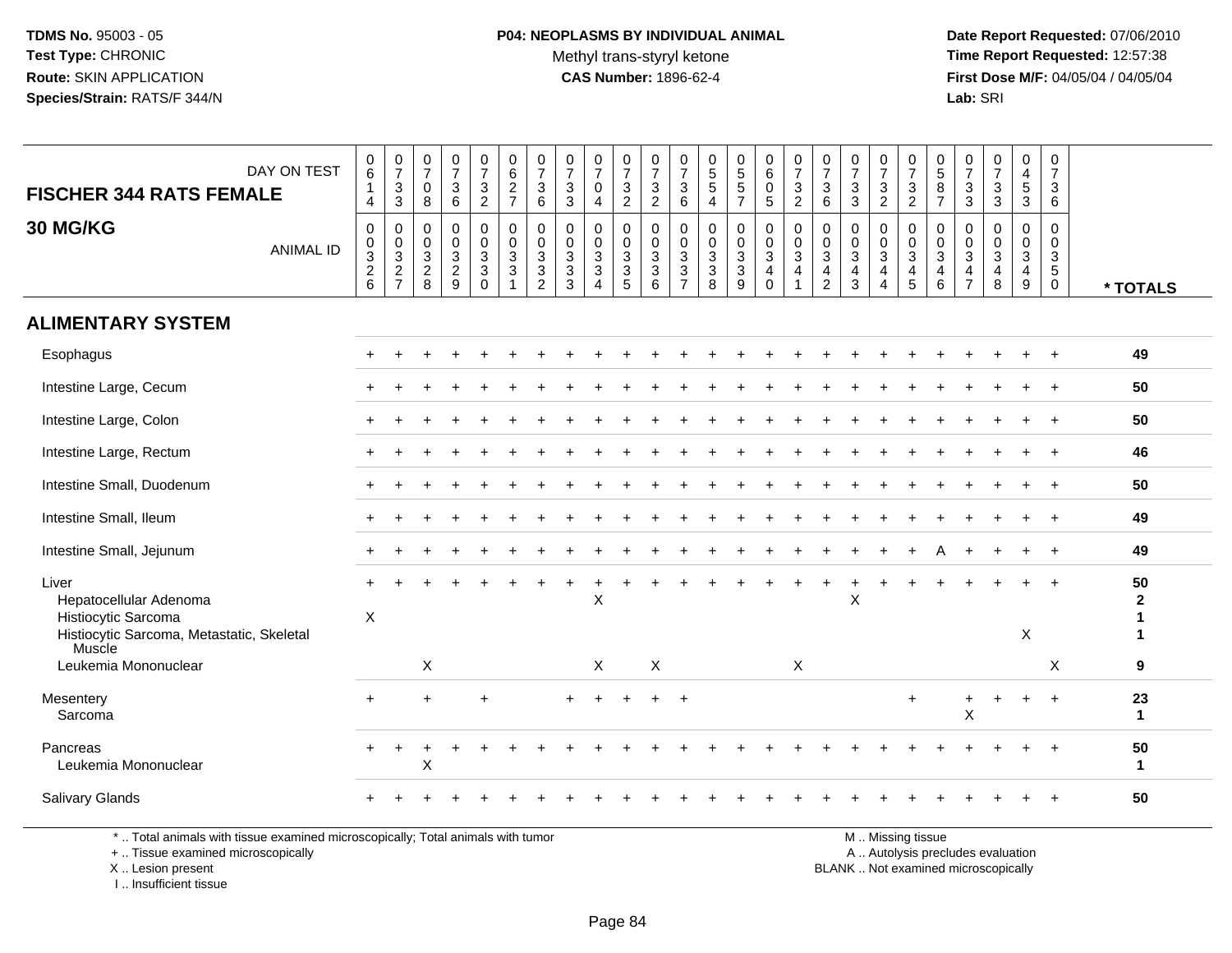## **P04: NEOPLASMS BY INDIVIDUAL ANIMAL**Methyl trans-styryl ketone<br>CAS Number: 1896-62-4

 **Date Report Requested:** 07/06/2010 **Time Report Requested:** 12:57:38 **First Dose M/F:** 04/05/04 / 04/05/04<br>**Lab:** SRI **Lab:** SRI

| DAY ON TEST<br><b>FISCHER 344 RATS FEMALE</b>                         | 0<br>$6\phantom{a}$<br>$\mathbf{1}$<br>4                | $\frac{0}{7}$<br>$\sqrt{3}$<br>$\sqrt{3}$                        | $\frac{0}{7}$<br>$\mathbf 0$<br>8               | $\frac{0}{7}$<br>$\mathbf{3}$<br>6 | $\frac{0}{7}$<br>$\mathbf{3}$<br>$\overline{2}$ | $\begin{array}{c} 0 \\ 6 \end{array}$<br>$\frac{2}{7}$                   | 0<br>$\overline{7}$<br>$\mathbf{3}$<br>6      | 0<br>$\overline{7}$<br>$\sqrt{3}$<br>$\sqrt{3}$ | $\frac{0}{7}$<br>0<br>4 | $\frac{0}{7}$<br>$\sqrt{3}$<br>$\overline{2}$      | 0<br>$\overline{7}$<br>$\sqrt{3}$<br>$\overline{2}$ | $\frac{0}{7}$<br>$\mathbf{3}$<br>$\,6\,$                           | $\begin{array}{c} 0 \\ 5 \end{array}$<br>$\overline{5}$<br>$\overline{4}$ | $\begin{array}{c} 0 \\ 5 \end{array}$<br>$\overline{5}$<br>$\overline{7}$ | $\begin{array}{c} 0 \\ 6 \end{array}$<br>$\mathbf 0$<br>$\overline{5}$ | $\frac{0}{7}$<br>$\mathbf{3}$<br>$\overline{2}$       | $\frac{0}{7}$<br>$\mathbf{3}$<br>6              | $\frac{0}{7}$<br>$\mathbf{3}$<br>$\mathbf{3}$          | 0<br>$\overline{7}$<br>$\ensuremath{\mathsf{3}}$<br>$\overline{c}$ | 0<br>$\overline{7}$<br>$\sqrt{3}$<br>$\overline{c}$ | 0<br>$\overline{5}$<br>8<br>$\overline{7}$ | $\frac{0}{7}$<br>$\mathsf 3$<br>$\mathsf 3$     | $\begin{array}{c} 0 \\ 7 \end{array}$<br>$\sqrt{3}$<br>$\mathfrak{Z}$ | 0<br>$\overline{4}$<br>$\sqrt{5}$<br>$\overline{3}$ | 0<br>$\overline{7}$<br>$\mathbf{3}$<br>6            |                         |
|-----------------------------------------------------------------------|---------------------------------------------------------|------------------------------------------------------------------|-------------------------------------------------|------------------------------------|-------------------------------------------------|--------------------------------------------------------------------------|-----------------------------------------------|-------------------------------------------------|-------------------------|----------------------------------------------------|-----------------------------------------------------|--------------------------------------------------------------------|---------------------------------------------------------------------------|---------------------------------------------------------------------------|------------------------------------------------------------------------|-------------------------------------------------------|-------------------------------------------------|--------------------------------------------------------|--------------------------------------------------------------------|-----------------------------------------------------|--------------------------------------------|-------------------------------------------------|-----------------------------------------------------------------------|-----------------------------------------------------|-----------------------------------------------------|-------------------------|
| 30 MG/KG<br><b>ANIMAL ID</b>                                          | $\mathbf 0$<br>0<br>$\sqrt{3}$<br>$\boldsymbol{2}$<br>6 | 0<br>$\mathbf 0$<br>$\mathbf{3}$<br>$\sqrt{2}$<br>$\overline{7}$ | 0<br>0<br>$\overline{3}$<br>$\overline{c}$<br>8 | 0<br>0<br>3<br>$\overline{c}$<br>9 | 0<br>$\mathbf 0$<br>3<br>3<br>$\Omega$          | $\mathbf 0$<br>$\pmb{0}$<br>$\sqrt{3}$<br>$\mathbf{3}$<br>$\overline{1}$ | 0<br>0<br>3<br>$\mathbf{3}$<br>$\overline{2}$ | $\mathbf 0$<br>0<br>3<br>$\mathbf{3}$<br>3      | 0<br>0<br>3<br>3        | 0<br>$\mathbf 0$<br>$\mathsf 3$<br>$\sqrt{3}$<br>5 | 0<br>$\pmb{0}$<br>$\mathbf{3}$<br>$\sqrt{3}$<br>6   | $\mathbf 0$<br>0<br>$\mathbf{3}$<br>$\mathbf{3}$<br>$\overline{7}$ | 0<br>$\mathbf 0$<br>3<br>$\sqrt{3}$<br>8                                  | 0<br>$\mathbf 0$<br>3<br>3<br>9                                           | 0<br>$\frac{0}{3}$<br>$\overline{4}$<br>$\Omega$                       | 0<br>$\pmb{0}$<br>$\mathbf{3}$<br>$\overline{4}$<br>1 | 0<br>0<br>3<br>$\overline{4}$<br>$\overline{2}$ | $\mathbf 0$<br>$\mathbf 0$<br>3<br>$\overline{4}$<br>3 | 0<br>$\mathbf 0$<br>3<br>$\overline{4}$<br>4                       | 0<br>$\mathbf 0$<br>3<br>$\overline{4}$<br>5        | 0<br>0<br>3<br>$\overline{4}$<br>6         | 0<br>0<br>3<br>$\overline{4}$<br>$\overline{7}$ | $\mathbf 0$<br>$\mathbf 0$<br>3<br>$\overline{4}$<br>8                | 0<br>$\mathbf 0$<br>3<br>$\overline{4}$<br>9        | 0<br>0<br>$\mathbf{3}$<br>$\sqrt{5}$<br>$\mathbf 0$ | * TOTALS                |
| Stomach, Forestomach                                                  |                                                         |                                                                  |                                                 |                                    |                                                 |                                                                          |                                               |                                                 |                         |                                                    |                                                     |                                                                    |                                                                           |                                                                           |                                                                        |                                                       |                                                 |                                                        |                                                                    |                                                     |                                            |                                                 |                                                                       |                                                     | $\ddot{}$                                           | 50                      |
| Stomach, Glandular                                                    |                                                         |                                                                  |                                                 |                                    |                                                 |                                                                          |                                               |                                                 |                         |                                                    |                                                     |                                                                    |                                                                           |                                                                           |                                                                        |                                                       |                                                 |                                                        |                                                                    |                                                     |                                            |                                                 |                                                                       |                                                     |                                                     | 50                      |
| Tongue                                                                |                                                         |                                                                  |                                                 |                                    |                                                 |                                                                          |                                               |                                                 |                         |                                                    |                                                     |                                                                    |                                                                           |                                                                           |                                                                        |                                                       |                                                 |                                                        |                                                                    |                                                     |                                            |                                                 |                                                                       |                                                     |                                                     | $\mathbf{1}$            |
| Tooth                                                                 |                                                         |                                                                  |                                                 |                                    |                                                 |                                                                          |                                               |                                                 |                         |                                                    |                                                     |                                                                    |                                                                           |                                                                           |                                                                        |                                                       |                                                 |                                                        |                                                                    |                                                     |                                            |                                                 |                                                                       |                                                     |                                                     | $\mathbf{1}$            |
| <b>CARDIOVASCULAR SYSTEM</b>                                          |                                                         |                                                                  |                                                 |                                    |                                                 |                                                                          |                                               |                                                 |                         |                                                    |                                                     |                                                                    |                                                                           |                                                                           |                                                                        |                                                       |                                                 |                                                        |                                                                    |                                                     |                                            |                                                 |                                                                       |                                                     |                                                     |                         |
| <b>Blood Vessel</b>                                                   |                                                         |                                                                  |                                                 |                                    |                                                 |                                                                          |                                               |                                                 |                         |                                                    |                                                     |                                                                    |                                                                           |                                                                           |                                                                        |                                                       |                                                 |                                                        |                                                                    |                                                     |                                            |                                                 |                                                                       |                                                     |                                                     | $\overline{2}$          |
| Heart<br>Histiocytic Sarcoma, Metastatic, Skeletal<br>Muscle          |                                                         |                                                                  |                                                 |                                    |                                                 |                                                                          |                                               |                                                 |                         |                                                    |                                                     |                                                                    |                                                                           |                                                                           |                                                                        |                                                       |                                                 |                                                        |                                                                    |                                                     |                                            |                                                 |                                                                       | $\ddot{}$<br>$\mathsf X$                            | $\ddot{}$                                           | 50<br>$\mathbf 1$       |
| Sarcoma                                                               |                                                         |                                                                  |                                                 |                                    |                                                 |                                                                          |                                               |                                                 |                         |                                                    |                                                     |                                                                    |                                                                           |                                                                           |                                                                        |                                                       |                                                 |                                                        | $\mathsf X$                                                        |                                                     |                                            |                                                 |                                                                       |                                                     |                                                     | $\mathbf{1}$            |
| <b>ENDOCRINE SYSTEM</b>                                               |                                                         |                                                                  |                                                 |                                    |                                                 |                                                                          |                                               |                                                 |                         |                                                    |                                                     |                                                                    |                                                                           |                                                                           |                                                                        |                                                       |                                                 |                                                        |                                                                    |                                                     |                                            |                                                 |                                                                       |                                                     |                                                     |                         |
| <b>Adrenal Cortex</b><br>Leukemia Mononuclear                         |                                                         |                                                                  |                                                 |                                    |                                                 |                                                                          |                                               |                                                 | X                       |                                                    | X                                                   |                                                                    |                                                                           |                                                                           |                                                                        | X                                                     |                                                 |                                                        |                                                                    |                                                     |                                            |                                                 |                                                                       |                                                     |                                                     | 50<br>4                 |
| Adrenal Medulla<br>Leukemia Mononuclear<br>Pheochromocytoma Malignant |                                                         |                                                                  | X                                               |                                    |                                                 |                                                                          |                                               |                                                 |                         |                                                    | Χ                                                   |                                                                    |                                                                           |                                                                           |                                                                        |                                                       |                                                 |                                                        |                                                                    |                                                     |                                            |                                                 |                                                                       |                                                     | $+$                                                 | 47<br>3<br>$\mathbf{1}$ |
| Islets, Pancreatic<br>Adenoma                                         |                                                         |                                                                  |                                                 |                                    |                                                 | $\ddot{}$                                                                | ÷<br>X                                        |                                                 |                         |                                                    |                                                     |                                                                    |                                                                           |                                                                           |                                                                        |                                                       |                                                 |                                                        |                                                                    |                                                     |                                            |                                                 |                                                                       |                                                     |                                                     | 50<br>$\mathbf{2}$      |
| Parathyroid Gland                                                     |                                                         |                                                                  |                                                 |                                    |                                                 |                                                                          |                                               |                                                 |                         |                                                    |                                                     |                                                                    |                                                                           |                                                                           |                                                                        |                                                       |                                                 |                                                        |                                                                    |                                                     |                                            |                                                 |                                                                       |                                                     |                                                     | 49                      |

\* .. Total animals with tissue examined microscopically; Total animals with tumor

+ .. Tissue examined microscopically

X .. Lesion present

I .. Insufficient tissue

M .. Missing tissue

y the contract of the contract of the contract of the contract of the contract of the contract of the contract of  $A$ . Autolysis precludes evaluation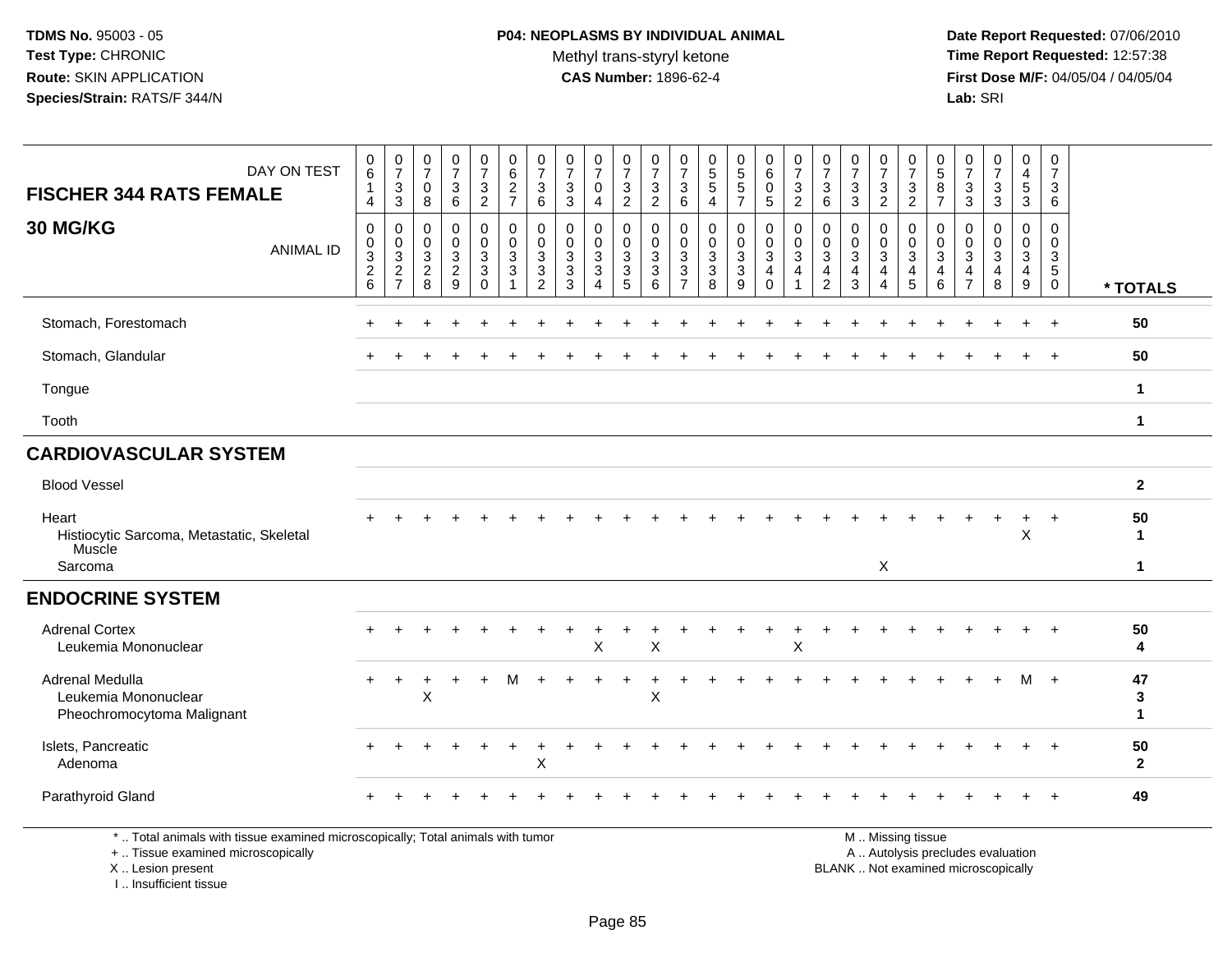## **P04: NEOPLASMS BY INDIVIDUAL ANIMAL**Methyl trans-styryl ketone<br>CAS Number: 1896-62-4

 **Date Report Requested:** 07/06/2010 **Time Report Requested:** 12:57:38 **First Dose M/F:** 04/05/04 / 04/05/04<br>**Lab:** SRI **Lab:** SRI

| <b>FISCHER 344 RATS FEMALE</b>                                                                       | DAY ON TEST      | $\begin{matrix} 0 \\ 6 \end{matrix}$<br>$\overline{1}$<br>4 | $\frac{0}{7}$<br>$\ensuremath{\mathsf{3}}$<br>$\mathbf{3}$                      | 0<br>$\overline{7}$<br>$\mathbf 0$<br>8 | $\frac{0}{7}$<br>$\mathbf{3}$<br>6                      | $\frac{0}{7}$<br>3<br>$\overline{2}$                     | 0<br>$\,6\,$<br>$\overline{c}$<br>$\overline{7}$      | $\frac{0}{7}$<br>3<br>6            | 0<br>$\overline{7}$<br>3<br>3   | $\frac{0}{7}$<br>0<br>4                                                | $\frac{0}{7}$<br>3<br>$\sqrt{2}$            | $\frac{0}{7}$<br>$\mathbf{3}$<br>$\overline{2}$       | 0<br>$\overline{7}$<br>3<br>6      | 0<br>5<br>$\sqrt{5}$<br>4               | $\begin{array}{c} 0 \\ 5 \\ 5 \end{array}$<br>$\overline{7}$ | $\begin{matrix} 0 \\ 6 \end{matrix}$<br>$\mathbf 0$<br>$\sqrt{5}$ | $\frac{0}{7}$<br>$\sqrt{3}$<br>$\overline{2}$                    | $\frac{0}{7}$<br>3<br>6            | $\frac{0}{7}$<br>3<br>$\mathbf{3}$     | $\frac{0}{7}$<br>3<br>$\overline{2}$ | $\frac{0}{7}$<br>$\mathbf{3}$<br>$\overline{c}$                                   | 0<br>$\overline{5}$<br>8<br>$\overline{7}$              | 0<br>$\overline{7}$<br>3<br>3      | 0<br>$\overline{7}$<br>3<br>3   | 0<br>4<br>5<br>3                 | 0<br>$\overline{7}$<br>$\mathbf{3}$<br>6                                |                                          |
|------------------------------------------------------------------------------------------------------|------------------|-------------------------------------------------------------|---------------------------------------------------------------------------------|-----------------------------------------|---------------------------------------------------------|----------------------------------------------------------|-------------------------------------------------------|------------------------------------|---------------------------------|------------------------------------------------------------------------|---------------------------------------------|-------------------------------------------------------|------------------------------------|-----------------------------------------|--------------------------------------------------------------|-------------------------------------------------------------------|------------------------------------------------------------------|------------------------------------|----------------------------------------|--------------------------------------|-----------------------------------------------------------------------------------|---------------------------------------------------------|------------------------------------|---------------------------------|----------------------------------|-------------------------------------------------------------------------|------------------------------------------|
| 30 MG/KG                                                                                             | <b>ANIMAL ID</b> | 0<br>0<br>$\sqrt{3}$<br>$\sqrt{2}$<br>6                     | 0<br>$\pmb{0}$<br>$\ensuremath{\mathsf{3}}$<br>$\overline{c}$<br>$\overline{7}$ | 0<br>0<br>3<br>$\sqrt{2}$<br>8          | 0<br>$\mathbf 0$<br>$\mathbf{3}$<br>$\overline{2}$<br>9 | 0<br>$\mathbf 0$<br>$\sqrt{3}$<br>$\sqrt{3}$<br>$\Omega$ | 0<br>$\mathbf 0$<br>$\mathbf{3}$<br>3<br>$\mathbf{1}$ | 0<br>0<br>3<br>3<br>$\overline{2}$ | 0<br>$\mathbf 0$<br>3<br>3<br>3 | 0<br>$\pmb{0}$<br>$\sqrt{3}$<br>$\mathbf{3}$<br>$\boldsymbol{\Lambda}$ | 0<br>0<br>$\mathbf{3}$<br>$\mathbf{3}$<br>5 | 0<br>$\mathbf 0$<br>$\mathbf{3}$<br>$\mathbf{3}$<br>6 | 0<br>0<br>3<br>3<br>$\overline{7}$ | 0<br>0<br>$\sqrt{3}$<br>$\sqrt{3}$<br>8 | 0<br>$\pmb{0}$<br>$\sqrt{3}$<br>$\mathbf{3}$<br>9            | 0<br>$\mathbf 0$<br>$\mathbf{3}$<br>$\overline{a}$<br>$\mathbf 0$ | 0<br>$\pmb{0}$<br>$\sqrt{3}$<br>$\overline{4}$<br>$\overline{1}$ | 0<br>0<br>3<br>4<br>$\overline{2}$ | 0<br>$\pmb{0}$<br>$\sqrt{3}$<br>4<br>3 | 0<br>0<br>3<br>$\overline{4}$<br>4   | 0<br>$\boldsymbol{0}$<br>$\sqrt{3}$<br>$\overline{\mathbf{4}}$<br>$5\phantom{.0}$ | 0<br>$\mathbf 0$<br>$\mathbf{3}$<br>$\overline{4}$<br>6 | 0<br>0<br>3<br>4<br>$\overline{7}$ | 0<br>$\mathbf 0$<br>3<br>4<br>8 | 0<br>0<br>$\mathbf{3}$<br>4<br>9 | $\mathbf 0$<br>$\mathbf 0$<br>$\mathbf{3}$<br>$\sqrt{5}$<br>$\mathbf 0$ | * TOTALS                                 |
| <b>Pituitary Gland</b><br>Leukemia Mononuclear<br>Pars Distalis, Adenoma<br>Pars Distalis, Carcinoma |                  |                                                             | $X$ $X$                                                                         |                                         | X                                                       |                                                          |                                                       |                                    | $X$ $X$                         |                                                                        | $\sf X$                                     | $\mathsf{X}$                                          | $\mathsf{X}$                       |                                         |                                                              |                                                                   | $X$ $X$                                                          |                                    |                                        |                                      | $X$ $X$                                                                           |                                                         |                                    | $\times$                        | $\ddot{}$                        | $+$                                                                     | 50<br>$\mathbf{1}$<br>28<br>$\mathbf{1}$ |
| <b>Thyroid Gland</b><br>C-cell, Adenoma<br>C-cell, Adenoma, Multiple<br>C-cell, Carcinoma            |                  |                                                             |                                                                                 |                                         |                                                         |                                                          |                                                       |                                    | X                               |                                                                        |                                             |                                                       |                                    |                                         |                                                              |                                                                   |                                                                  |                                    | X                                      |                                      |                                                                                   |                                                         |                                    |                                 |                                  | $\ddot{}$                                                               | 49                                       |
| <b>GENERAL BODY SYSTEM</b>                                                                           |                  |                                                             |                                                                                 |                                         |                                                         |                                                          |                                                       |                                    |                                 |                                                                        |                                             |                                                       |                                    |                                         |                                                              |                                                                   |                                                                  |                                    |                                        |                                      |                                                                                   |                                                         |                                    |                                 |                                  |                                                                         |                                          |
| <b>NONE</b>                                                                                          |                  |                                                             |                                                                                 |                                         |                                                         |                                                          |                                                       |                                    |                                 |                                                                        |                                             |                                                       |                                    |                                         |                                                              |                                                                   |                                                                  |                                    |                                        |                                      |                                                                                   |                                                         |                                    |                                 |                                  |                                                                         |                                          |
| <b>GENITAL SYSTEM</b>                                                                                |                  |                                                             |                                                                                 |                                         |                                                         |                                                          |                                                       |                                    |                                 |                                                                        |                                             |                                                       |                                    |                                         |                                                              |                                                                   |                                                                  |                                    |                                        |                                      |                                                                                   |                                                         |                                    |                                 |                                  |                                                                         |                                          |
| <b>Clitoral Gland</b><br>Adenoma<br>Carcinoma                                                        |                  |                                                             |                                                                                 |                                         |                                                         |                                                          |                                                       |                                    | $\mathsf X$                     |                                                                        |                                             |                                                       |                                    |                                         |                                                              |                                                                   |                                                                  |                                    |                                        |                                      | X                                                                                 |                                                         |                                    |                                 |                                  |                                                                         | 50<br>$\boldsymbol{2}$<br>1              |
| Ovary                                                                                                |                  |                                                             |                                                                                 |                                         |                                                         |                                                          |                                                       |                                    |                                 |                                                                        |                                             |                                                       |                                    |                                         |                                                              |                                                                   |                                                                  |                                    |                                        | M                                    |                                                                                   |                                                         |                                    |                                 | $+$                              | $+$                                                                     | 48                                       |
| <b>Uterus</b><br>Polyp Stromal<br>Polyp Stromal, Multiple                                            |                  | $+$                                                         | +                                                                               | X                                       |                                                         | $\mathsf X$                                              |                                                       |                                    |                                 |                                                                        |                                             |                                                       |                                    | $\sf X$                                 |                                                              |                                                                   |                                                                  |                                    | X                                      | M                                    | $+$                                                                               | $\mathsf{X}$                                            |                                    | $X$ $X$                         | $+$                              | $+$                                                                     | 49<br>17<br>$\mathbf{1}$                 |
| Vagina                                                                                               |                  | $\ddot{}$                                                   |                                                                                 |                                         |                                                         |                                                          |                                                       |                                    |                                 | $\ddot{}$                                                              |                                             |                                                       |                                    | $\ddot{}$                               |                                                              |                                                                   |                                                                  |                                    |                                        |                                      |                                                                                   |                                                         |                                    |                                 |                                  |                                                                         | $\overline{\mathbf{r}}$                  |

### **HEMATOPOIETIC SYSTEM**

Polyp

\* .. Total animals with tissue examined microscopically; Total animals with tumor

+ .. Tissue examined microscopically

X .. Lesion present

I .. Insufficient tissue

 M .. Missing tissuey the contract of the contract of the contract of the contract of the contract of the contract of the contract of  $A$ . Autolysis precludes evaluation Lesion present BLANK .. Not examined microscopically

**<sup>1</sup>**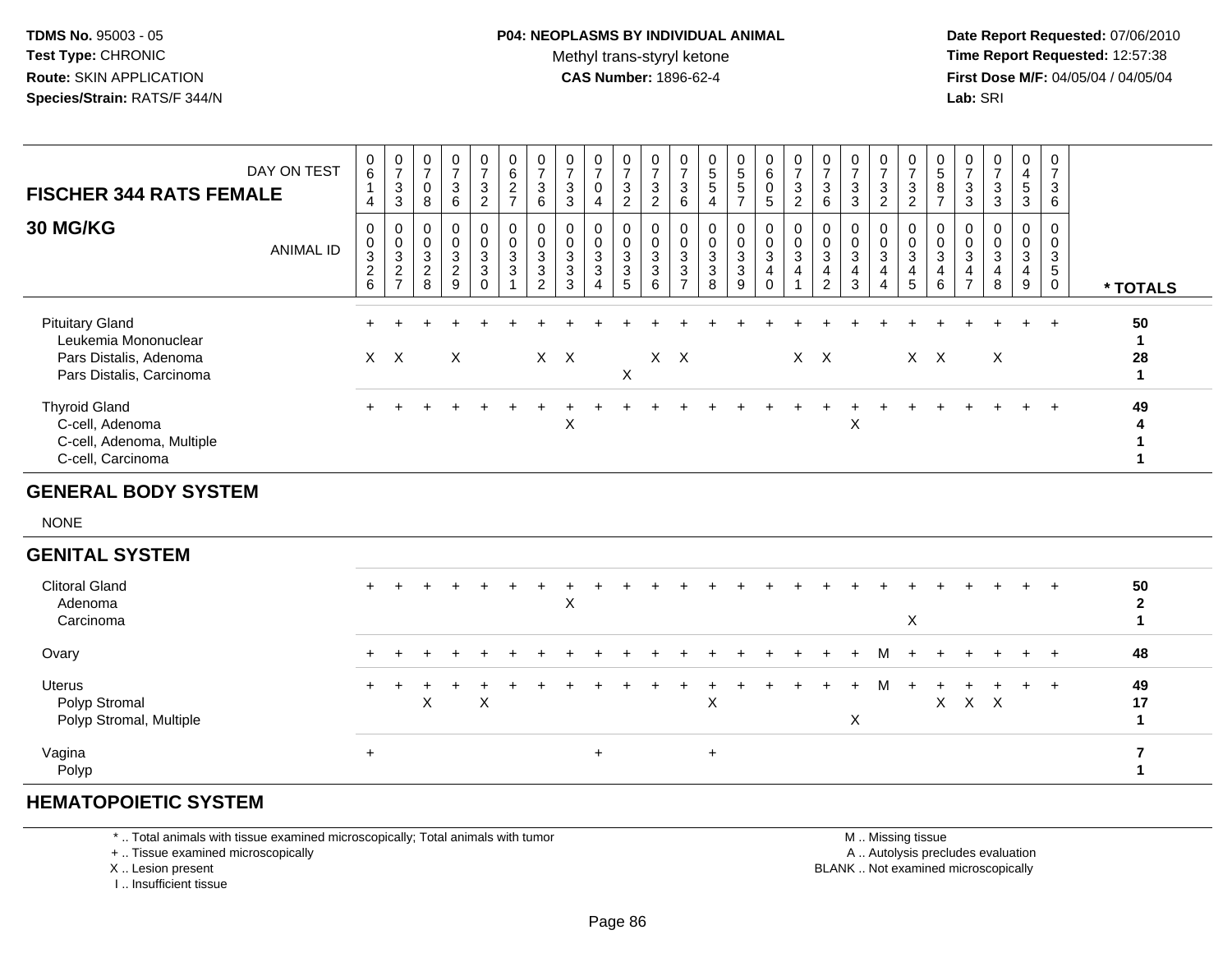# **P04: NEOPLASMS BY INDIVIDUAL ANIMAL**Methyl trans-styryl ketone<br>CAS Number: 1896-62-4

 **Date Report Requested:** 07/06/2010 **Time Report Requested:** 12:57:38 **First Dose M/F:** 04/05/04 / 04/05/04<br>Lab: SRI **Lab:** SRI

| DAY ON TEST<br><b>FISCHER 344 RATS FEMALE</b>                                                                           | $\,0\,$<br>6<br>1<br>$\overline{4}$                                              | $\frac{0}{7}$<br>3<br>$\mathbf{3}$                                      | $\frac{0}{7}$<br>0<br>8                             | $\frac{0}{7}$<br>$\ensuremath{\mathsf{3}}$<br>$6\phantom{a}$ | $\frac{0}{7}$<br>$\ensuremath{\mathsf{3}}$<br>$\overline{2}$ | $\begin{array}{c} 0 \\ 6 \end{array}$<br>$\frac{2}{7}$                       | 0<br>$\overline{7}$<br>$\mathbf{3}$<br>6                         | $\frac{0}{7}$<br>3<br>$\mathsf 3$              | $\frac{0}{7}$<br>0<br>4                      | $\frac{0}{7}$<br>3<br>$\overline{2}$                    | 0<br>$\overline{7}$<br>$\sqrt{3}$<br>$\overline{2}$                 | $\mathbf 0$<br>$\overline{7}$<br>$^3$ 6                                  | 0<br>$\overline{5}$<br>$\sqrt{5}$<br>$\overline{4}$           | $0$<br>5<br>5<br>5<br>7                                                         | $_{6}^{\rm 0}$<br>$\mathbf 0$<br>5 <sup>5</sup>                   | $\frac{0}{7}$<br>$\mathbf{3}$<br>$\overline{2}$ | 0<br>$\overline{7}$<br>$\mathbf{3}$<br>6                             | $\begin{array}{c} 0 \\ 7 \end{array}$<br>$\sqrt{3}$<br>$\overline{3}$          | $\frac{0}{7}$<br>$\ensuremath{\mathsf{3}}$<br>$\overline{2}$        | $\begin{array}{c} 0 \\ 7 \end{array}$<br>$\frac{3}{2}$                                  | 0<br>$\overline{5}$<br>8<br>$\overline{7}$ | $\frac{0}{7}$<br>$_3^3$                                                                        | $\frac{0}{7}$<br>$\mathbf 3$<br>$\overline{3}$                            | 0<br>$\frac{4}{5}$<br>$\overline{3}$      | $\mathbf 0$<br>$\overline{7}$<br>3<br>6                                 |                               |
|-------------------------------------------------------------------------------------------------------------------------|----------------------------------------------------------------------------------|-------------------------------------------------------------------------|-----------------------------------------------------|--------------------------------------------------------------|--------------------------------------------------------------|------------------------------------------------------------------------------|------------------------------------------------------------------|------------------------------------------------|----------------------------------------------|---------------------------------------------------------|---------------------------------------------------------------------|--------------------------------------------------------------------------|---------------------------------------------------------------|---------------------------------------------------------------------------------|-------------------------------------------------------------------|-------------------------------------------------|----------------------------------------------------------------------|--------------------------------------------------------------------------------|---------------------------------------------------------------------|-----------------------------------------------------------------------------------------|--------------------------------------------|------------------------------------------------------------------------------------------------|---------------------------------------------------------------------------|-------------------------------------------|-------------------------------------------------------------------------|-------------------------------|
| 30 MG/KG<br><b>ANIMAL ID</b>                                                                                            | $\mathbf 0$<br>$\mathbf 0$<br>$\ensuremath{\mathsf{3}}$<br>$\boldsymbol{2}$<br>6 | 0<br>0<br>$\ensuremath{\mathsf{3}}$<br>$\overline{c}$<br>$\overline{7}$ | $\Omega$<br>$\mathbf 0$<br>3<br>$\overline{c}$<br>8 | 0<br>0<br>$\mathbf{3}$<br>$\overline{c}$<br>9                | 0<br>0<br>3<br>3<br>$\mathbf 0$                              | $\mathbf 0$<br>$\mathbf 0$<br>$\mathbf{3}$<br>$\mathbf{3}$<br>$\overline{1}$ | $\mathbf 0$<br>$\mathbf{0}$<br>$\sqrt{3}$<br>3<br>$\overline{c}$ | $\Omega$<br>$\Omega$<br>$\mathbf{3}$<br>3<br>3 | 0<br>$\mathbf 0$<br>3<br>3<br>$\overline{4}$ | 0<br>$\mathbf 0$<br>$\ensuremath{\mathsf{3}}$<br>3<br>5 | $\mathbf 0$<br>$\mathbf 0$<br>$\mathbf{3}$<br>$\mathbf{3}$<br>$\,6$ | $\mathbf 0$<br>$\mathbf 0$<br>$\sqrt{3}$<br>$\sqrt{3}$<br>$\overline{7}$ | $\mathbf 0$<br>$\mathbf 0$<br>$\mathbf{3}$<br>$\sqrt{3}$<br>8 | 0<br>$\mathbf 0$<br>$\ensuremath{\mathsf{3}}$<br>$\ensuremath{\mathsf{3}}$<br>9 | 0<br>$\mathbf 0$<br>$\ensuremath{\mathsf{3}}$<br>4<br>$\mathbf 0$ | $\mathbf 0$<br>$\mathbf 0$<br>$\mathbf{3}$<br>4 | $\mathbf{0}$<br>$\mathbf 0$<br>3<br>$\overline{4}$<br>$\overline{2}$ | $\mathbf 0$<br>$\mathbf 0$<br>$\ensuremath{\mathsf{3}}$<br>$\overline{4}$<br>3 | 0<br>$\mathbf 0$<br>$\mathbf 3$<br>$\overline{4}$<br>$\overline{4}$ | $\mathbf 0$<br>$\mathbf 0$<br>$\ensuremath{\mathsf{3}}$<br>$\overline{a}$<br>$\sqrt{5}$ | $\Omega$<br>$\Omega$<br>3<br>4<br>6        | $\Omega$<br>$\Omega$<br>$\ensuremath{\mathsf{3}}$<br>$\overline{\mathbf{4}}$<br>$\overline{7}$ | $\mathbf 0$<br>$\mathbf 0$<br>$\mathbf 3$<br>$\overline{\mathbf{4}}$<br>8 | 0<br>$\Omega$<br>3<br>$\overline{4}$<br>9 | $\Omega$<br>$\mathbf 0$<br>$\sqrt{3}$<br>$5\phantom{.0}$<br>$\mathbf 0$ | * TOTALS                      |
| <b>Bone Marrow</b><br>Histiocytic Sarcoma, Metastatic, Skeletal<br>Muscle                                               |                                                                                  |                                                                         |                                                     |                                                              |                                                              |                                                                              |                                                                  |                                                |                                              |                                                         |                                                                     |                                                                          |                                                               |                                                                                 |                                                                   |                                                 |                                                                      |                                                                                |                                                                     |                                                                                         |                                            |                                                                                                |                                                                           | $\sf X$                                   |                                                                         | 50<br>1                       |
| Leukemia Mononuclear                                                                                                    |                                                                                  |                                                                         | X                                                   |                                                              |                                                              |                                                                              |                                                                  |                                                | $\times$                                     |                                                         | X                                                                   |                                                                          |                                                               |                                                                                 |                                                                   | X                                               |                                                                      |                                                                                |                                                                     |                                                                                         |                                            |                                                                                                |                                                                           |                                           |                                                                         | 6                             |
| Lymph Node<br>Mediastinal, Histiocytic Sarcoma<br>Mediastinal, Leukemia Mononuclear<br>Pancreatic, Leukemia Mononuclear | $\ddot{}$<br>$\sf X$                                                             |                                                                         | $\ddot{}$<br>$\mathsf X$                            |                                                              |                                                              |                                                                              |                                                                  |                                                | $\ddot{}$<br>X<br>X                          |                                                         | $\ddot{}$<br>X                                                      |                                                                          |                                                               |                                                                                 |                                                                   |                                                 |                                                                      | $\overline{ }$                                                                 |                                                                     |                                                                                         |                                            |                                                                                                |                                                                           |                                           | $\ddot{}$<br>X                                                          | 14<br>1<br>4<br>3             |
| Lymph Node, Mandibular<br>Leukemia Mononuclear                                                                          | M                                                                                | M                                                                       | м                                                   | M                                                            | M                                                            | м                                                                            | м                                                                | M                                              | м                                            | M                                                       | $+$<br>$\sf X$                                                      | м                                                                        | M                                                             | $+$                                                                             | M                                                                 | M                                               | M                                                                    | м                                                                              | M                                                                   | M                                                                                       | M                                          | м                                                                                              | M                                                                         | M                                         | - M                                                                     | 3<br>$\mathbf{1}$             |
| Lymph Node, Mesenteric<br>Leukemia Mononuclear                                                                          |                                                                                  |                                                                         | X                                                   |                                                              |                                                              |                                                                              |                                                                  |                                                | Χ                                            |                                                         | X                                                                   |                                                                          |                                                               |                                                                                 |                                                                   |                                                 |                                                                      |                                                                                |                                                                     |                                                                                         |                                            |                                                                                                |                                                                           | $\ddot{}$                                 | $\ddot{}$<br>X                                                          | 50<br>6                       |
| Spleen<br>Leukemia Mononuclear                                                                                          |                                                                                  |                                                                         | X                                                   |                                                              |                                                              |                                                                              |                                                                  |                                                | X                                            |                                                         | X                                                                   |                                                                          |                                                               |                                                                                 |                                                                   | X                                               |                                                                      |                                                                                |                                                                     |                                                                                         |                                            |                                                                                                |                                                                           |                                           | X                                                                       | 50<br>9                       |
| Thymus<br>Histiocytic Sarcoma, Metastatic, Skeletal<br>Muscle                                                           |                                                                                  |                                                                         |                                                     |                                                              |                                                              |                                                                              |                                                                  |                                                |                                              |                                                         |                                                                     |                                                                          |                                                               |                                                                                 |                                                                   |                                                 |                                                                      |                                                                                |                                                                     |                                                                                         |                                            |                                                                                                |                                                                           | X                                         | $\overline{+}$                                                          | 47<br>$\mathbf{1}$            |
| Leukemia Mononuclear                                                                                                    |                                                                                  |                                                                         |                                                     |                                                              |                                                              |                                                                              |                                                                  |                                                |                                              |                                                         | X                                                                   |                                                                          |                                                               |                                                                                 |                                                                   |                                                 |                                                                      |                                                                                |                                                                     |                                                                                         |                                            |                                                                                                |                                                                           |                                           |                                                                         | $\mathbf{2}$                  |
| <b>INTEGUMENTARY SYSTEM</b>                                                                                             |                                                                                  |                                                                         |                                                     |                                                              |                                                              |                                                                              |                                                                  |                                                |                                              |                                                         |                                                                     |                                                                          |                                                               |                                                                                 |                                                                   |                                                 |                                                                      |                                                                                |                                                                     |                                                                                         |                                            |                                                                                                |                                                                           |                                           |                                                                         |                               |
| Mammary Gland<br>Carcinoma<br>Fibroadenoma<br>Fibroadenoma, Multiple                                                    |                                                                                  |                                                                         |                                                     |                                                              | X                                                            |                                                                              | X                                                                | X                                              |                                              |                                                         |                                                                     |                                                                          | X                                                             |                                                                                 |                                                                   | $X$ $X$                                         |                                                                      |                                                                                |                                                                     | X                                                                                       |                                            |                                                                                                |                                                                           |                                           | X                                                                       | 50<br>$\mathbf{1}$<br>14<br>4 |
| *  Total animals with tissue examined microscopically; Total animals with tumor<br>+  Tissue examined microscopically   |                                                                                  |                                                                         |                                                     |                                                              |                                                              |                                                                              |                                                                  |                                                |                                              |                                                         |                                                                     |                                                                          |                                                               |                                                                                 |                                                                   |                                                 |                                                                      |                                                                                |                                                                     | M  Missing tissue                                                                       |                                            |                                                                                                | A  Autolysis precludes evaluation                                         |                                           |                                                                         |                               |

X .. Lesion present

I .. Insufficient tissue

A .. Autolysis precludes evaluation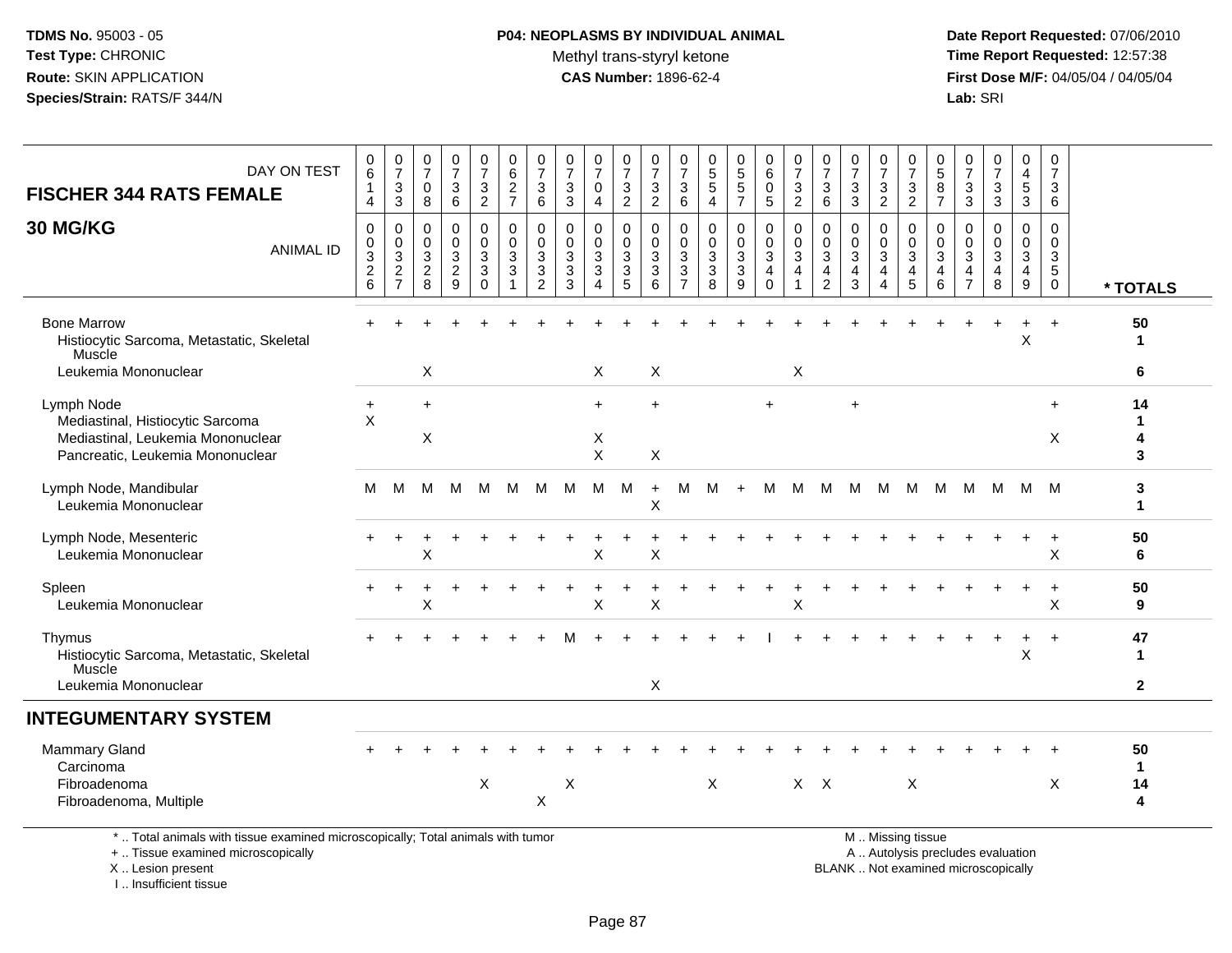**Date Report Requested:** 07/06/2010 **Time Report Requested:** 12:57:38 **First Dose M/F:** 04/05/04 / 04/05/04<br>Lab: SRI **Lab:** SRI

| DAY ON TEST<br><b>FISCHER 344 RATS FEMALE</b>                                                                                              | 0<br>$\,6\,$<br>$\mathbf{1}$<br>$\overline{4}$       | $\pmb{0}$<br>$\overline{7}$<br>$\sqrt{3}$<br>$\sqrt{3}$ | $\frac{0}{7}$<br>$\mathbf 0$<br>8                                        | $\frac{0}{7}$<br>$\mathbf{3}$<br>6      | 0<br>$\overline{7}$<br>3<br>$\overline{2}$            | $\begin{array}{c} 0 \\ 6 \end{array}$<br>$\frac{2}{7}$          | 0<br>$\overline{7}$<br>$\mathbf{3}$<br>$\,6\,$                    | 0<br>$\overline{7}$<br>$\mathbf{3}$<br>$\mathbf{3}$        | $\frac{0}{7}$<br>$\mathbf 0$<br>4                     | 0<br>$\overline{7}$<br>3<br>$\overline{2}$        | 0<br>$\overline{7}$<br>$\ensuremath{\mathsf{3}}$<br>$\overline{2}$ | $\overline{0}$<br>$\overline{7}$<br>$\frac{3}{6}$                          | $\begin{array}{c} 0 \\ 5 \end{array}$<br>$\sqrt{5}$<br>$\overline{4}$      | 0<br>5<br>5<br>$\overline{7}$   | 0<br>$\,6$<br>$\mathbf 0$<br>$\overline{5}$                     | $\frac{0}{7}$<br>$\mathbf{3}$<br>$\overline{2}$                                       | 0<br>$\overline{7}$<br>3<br>$\,6$                                                 | $\frac{0}{7}$<br>3<br>$\mathbf{3}$                                         | 0<br>$\overline{7}$<br>3<br>$\sqrt{2}$ | 0<br>$\overline{7}$<br>3<br>$\overline{2}$                                                    | 0<br>$5\,$<br>8<br>$\overline{7}$     | $\pmb{0}$<br>$\overline{7}$<br>$\ensuremath{\mathsf{3}}$<br>$\overline{3}$ | $\begin{array}{c} 0 \\ 7 \end{array}$<br>$\sqrt{3}$<br>$\overline{3}$                   | $\mathbf 0$<br>$\overline{4}$<br>$\sqrt{5}$<br>$\overline{3}$            | 0<br>$\overline{7}$<br>3<br>6                                           |                                  |
|--------------------------------------------------------------------------------------------------------------------------------------------|------------------------------------------------------|---------------------------------------------------------|--------------------------------------------------------------------------|-----------------------------------------|-------------------------------------------------------|-----------------------------------------------------------------|-------------------------------------------------------------------|------------------------------------------------------------|-------------------------------------------------------|---------------------------------------------------|--------------------------------------------------------------------|----------------------------------------------------------------------------|----------------------------------------------------------------------------|---------------------------------|-----------------------------------------------------------------|---------------------------------------------------------------------------------------|-----------------------------------------------------------------------------------|----------------------------------------------------------------------------|----------------------------------------|-----------------------------------------------------------------------------------------------|---------------------------------------|----------------------------------------------------------------------------|-----------------------------------------------------------------------------------------|--------------------------------------------------------------------------|-------------------------------------------------------------------------|----------------------------------|
| <b>30 MG/KG</b><br><b>ANIMAL ID</b>                                                                                                        | 0<br>0<br>$\sqrt{3}$<br>$\overline{\mathbf{c}}$<br>6 | 0<br>$\mathbf 0$<br>$\sqrt{3}$<br>$\frac{2}{7}$         | $\mathbf 0$<br>$\mathbf 0$<br>$\ensuremath{\mathsf{3}}$<br>$\frac{2}{8}$ | 0<br>0<br>$\mathbf{3}$<br>$\frac{2}{9}$ | 0<br>0<br>$\mathbf{3}$<br>$\mathbf{3}$<br>$\mathbf 0$ | $\mathbf 0$<br>$\mathbf 0$<br>$\sqrt{3}$<br>$\overline{3}$<br>1 | 0<br>$\mathbf{0}$<br>$\mathbf{3}$<br>$\sqrt{3}$<br>$\overline{c}$ | $\mathbf 0$<br>$\Omega$<br>$\mathbf{3}$<br>$\sqrt{3}$<br>3 | 0<br>$\mathbf 0$<br>$\mathbf{3}$<br>$\mathbf{3}$<br>4 | 0<br>$\mathbf 0$<br>$\sqrt{3}$<br>$\sqrt{3}$<br>5 | $\mathbf 0$<br>$\mathbf 0$<br>$\sqrt{3}$<br>$\sqrt{3}$<br>6        | $\mathbf 0$<br>$\mathbf 0$<br>$\sqrt{3}$<br>$\mathbf{3}$<br>$\overline{7}$ | $\mathbf 0$<br>$\mathbf 0$<br>$\sqrt{3}$<br>$\ensuremath{\mathsf{3}}$<br>8 | 0<br>$\mathbf 0$<br>3<br>3<br>9 | 0<br>$\pmb{0}$<br>$\mathbf{3}$<br>$\overline{4}$<br>$\mathbf 0$ | $\mathbf 0$<br>$\pmb{0}$<br>$\ensuremath{\mathsf{3}}$<br>$\overline{\mathbf{4}}$<br>1 | 0<br>$\mathbf 0$<br>$\ensuremath{\mathsf{3}}$<br>$\overline{4}$<br>$\overline{c}$ | $\mathbf 0$<br>$\mathbf 0$<br>$\mathbf{3}$<br>$\overline{\mathbf{4}}$<br>3 | 0<br>0<br>$\sqrt{3}$<br>4<br>4         | 0<br>$\mathbf 0$<br>$\sqrt{3}$<br>$\overline{\mathbf{4}}$<br>5                                | 0<br>$\Omega$<br>$\sqrt{3}$<br>4<br>6 | 0<br>$\Omega$<br>3<br>$\overline{\mathbf{4}}$<br>$\overline{7}$            | $\mathbf 0$<br>$\mathbf 0$<br>$\ensuremath{\mathsf{3}}$<br>$\overline{\mathbf{4}}$<br>8 | $\mathbf 0$<br>$\mathbf 0$<br>$\ensuremath{\mathsf{3}}$<br>$\frac{4}{9}$ | $\mathbf 0$<br>$\mathbf 0$<br>$\mathbf{3}$<br>$\sqrt{5}$<br>$\mathbf 0$ | * TOTALS                         |
| Skin<br>Histiocytic Sarcoma<br>Keratoacanthoma<br>Lipoma                                                                                   | X                                                    |                                                         |                                                                          |                                         |                                                       |                                                                 |                                                                   |                                                            |                                                       |                                                   |                                                                    | X                                                                          |                                                                            |                                 |                                                                 |                                                                                       |                                                                                   |                                                                            |                                        |                                                                                               |                                       |                                                                            |                                                                                         |                                                                          | X                                                                       | 50<br>$\mathbf 1$<br>$\mathbf 1$ |
| <b>MUSCULOSKELETAL SYSTEM</b>                                                                                                              |                                                      |                                                         |                                                                          |                                         |                                                       |                                                                 |                                                                   |                                                            |                                                       |                                                   |                                                                    |                                                                            |                                                                            |                                 |                                                                 |                                                                                       |                                                                                   |                                                                            |                                        |                                                                                               |                                       |                                                                            |                                                                                         |                                                                          |                                                                         |                                  |
| Bone<br>Chordoma                                                                                                                           |                                                      |                                                         |                                                                          |                                         |                                                       |                                                                 |                                                                   |                                                            |                                                       |                                                   |                                                                    |                                                                            |                                                                            |                                 |                                                                 |                                                                                       |                                                                                   |                                                                            |                                        |                                                                                               |                                       |                                                                            |                                                                                         |                                                                          |                                                                         | 50<br>$\mathbf{1}$               |
| <b>Skeletal Muscle</b><br>Histiocytic Sarcoma                                                                                              |                                                      |                                                         |                                                                          |                                         |                                                       |                                                                 |                                                                   |                                                            |                                                       |                                                   |                                                                    |                                                                            |                                                                            |                                 |                                                                 |                                                                                       |                                                                                   |                                                                            |                                        |                                                                                               |                                       |                                                                            |                                                                                         | $\ddot{}$<br>$\sf X$                                                     |                                                                         | -1<br>$\mathbf{1}$               |
| <b>NERVOUS SYSTEM</b>                                                                                                                      |                                                      |                                                         |                                                                          |                                         |                                                       |                                                                 |                                                                   |                                                            |                                                       |                                                   |                                                                    |                                                                            |                                                                            |                                 |                                                                 |                                                                                       |                                                                                   |                                                                            |                                        |                                                                                               |                                       |                                                                            |                                                                                         |                                                                          |                                                                         |                                  |
| <b>Brain</b><br>Carcinoma, Metastatic, Pituitary Gland                                                                                     |                                                      |                                                         |                                                                          |                                         |                                                       |                                                                 |                                                                   |                                                            |                                                       | X                                                 |                                                                    |                                                                            |                                                                            |                                 |                                                                 |                                                                                       |                                                                                   |                                                                            |                                        |                                                                                               |                                       |                                                                            |                                                                                         |                                                                          |                                                                         | 50<br>$\mathbf{1}$               |
| <b>Peripheral Nerve</b>                                                                                                                    |                                                      |                                                         |                                                                          |                                         |                                                       |                                                                 |                                                                   |                                                            | $\ddot{}$                                             |                                                   |                                                                    |                                                                            |                                                                            |                                 |                                                                 |                                                                                       |                                                                                   | $\ddot{}$                                                                  |                                        |                                                                                               |                                       |                                                                            |                                                                                         |                                                                          |                                                                         | $\mathbf{2}$                     |
| Spinal Cord                                                                                                                                |                                                      |                                                         |                                                                          |                                         |                                                       |                                                                 |                                                                   |                                                            | $\ddot{}$                                             |                                                   |                                                                    |                                                                            |                                                                            |                                 |                                                                 |                                                                                       |                                                                                   | $\ddot{}$                                                                  |                                        |                                                                                               |                                       |                                                                            |                                                                                         |                                                                          |                                                                         | $\mathbf{2}$                     |
| <b>RESPIRATORY SYSTEM</b>                                                                                                                  |                                                      |                                                         |                                                                          |                                         |                                                       |                                                                 |                                                                   |                                                            |                                                       |                                                   |                                                                    |                                                                            |                                                                            |                                 |                                                                 |                                                                                       |                                                                                   |                                                                            |                                        |                                                                                               |                                       |                                                                            |                                                                                         |                                                                          |                                                                         |                                  |
| Lung<br>Alveolar/Bronchiolar Adenoma<br>Histiocytic Sarcoma<br>Histiocytic Sarcoma, Metastatic, Skeletal                                   | X                                                    |                                                         |                                                                          |                                         |                                                       |                                                                 |                                                                   |                                                            |                                                       |                                                   |                                                                    |                                                                            |                                                                            |                                 |                                                                 |                                                                                       | Χ                                                                                 |                                                                            |                                        |                                                                                               |                                       |                                                                            |                                                                                         | $\pmb{\times}$                                                           | $\ddot{}$                                                               | 50<br>$\mathbf{2}$<br>1          |
| Muscle<br>Leukemia Mononuclear                                                                                                             |                                                      |                                                         |                                                                          |                                         |                                                       |                                                                 |                                                                   |                                                            | X                                                     |                                                   | X                                                                  |                                                                            |                                                                            |                                 |                                                                 |                                                                                       |                                                                                   |                                                                            |                                        |                                                                                               |                                       |                                                                            |                                                                                         |                                                                          | X                                                                       | 4                                |
| *  Total animals with tissue examined microscopically; Total animals with tumor<br>+  Tissue examined microscopically<br>X  Lesion present |                                                      |                                                         |                                                                          |                                         |                                                       |                                                                 |                                                                   |                                                            |                                                       |                                                   |                                                                    |                                                                            |                                                                            |                                 |                                                                 |                                                                                       |                                                                                   |                                                                            |                                        | M  Missing tissue<br>A  Autolysis precludes evaluation<br>BLANK  Not examined microscopically |                                       |                                                                            |                                                                                         |                                                                          |                                                                         |                                  |

I .. Insufficient tissue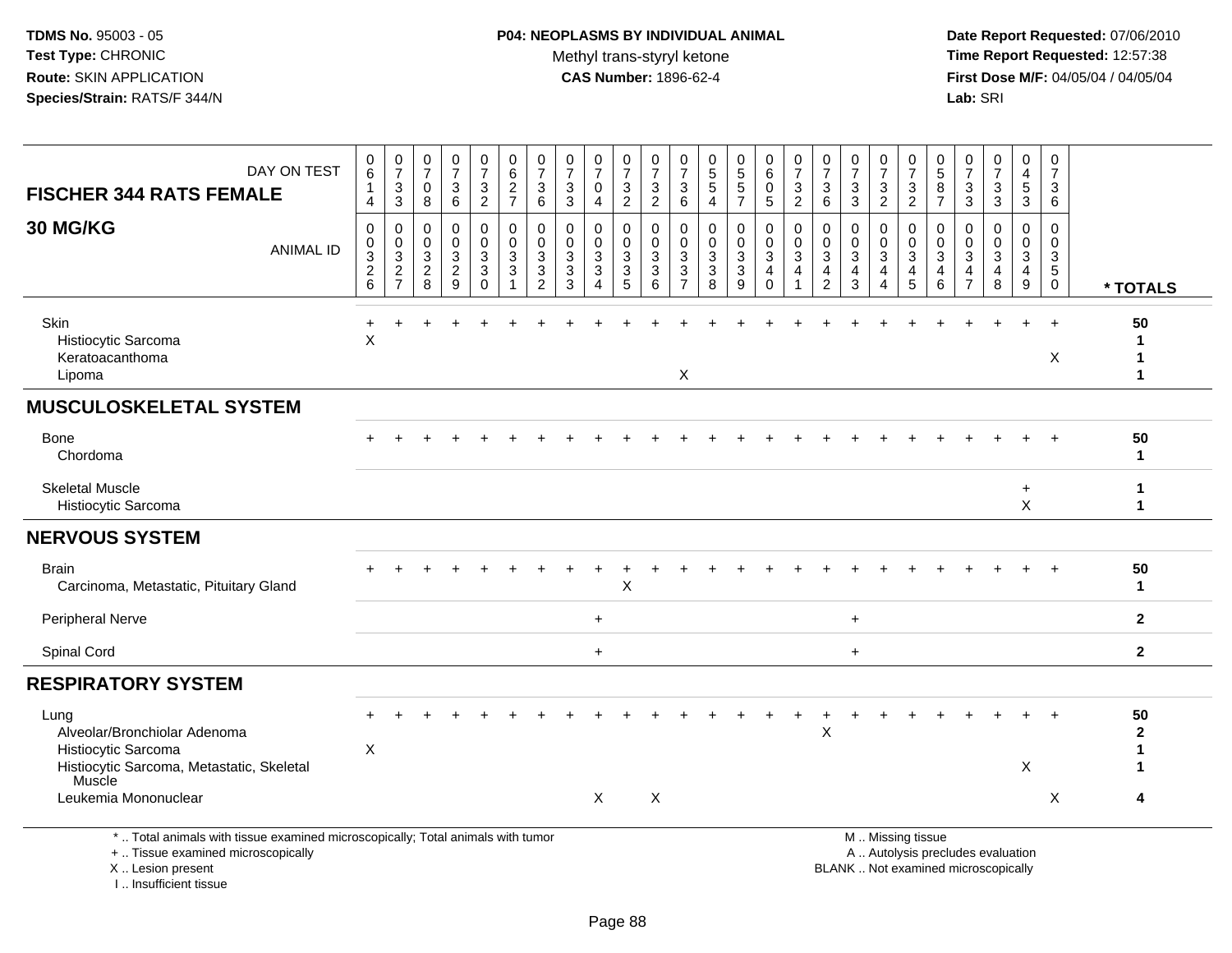**Date Report Requested:** 07/06/2010 **Time Report Requested:** 12:57:38 **First Dose M/F:** 04/05/04 / 04/05/04<br>**Lab:** SRI **Lab:** SRI

| DAY ON TEST<br><b>FISCHER 344 RATS FEMALE</b>                 | $\begin{matrix} 0 \\ 6 \end{matrix}$<br>4       | $\frac{0}{7}$<br>$\sqrt{3}$<br>$\sqrt{3}$                      | $\frac{0}{7}$<br>$\,0\,$<br>8                                             | $\frac{0}{7}$<br>$\mathbf{3}$<br>$\,6$                          | $\frac{0}{7}$<br>$\ensuremath{\mathsf{3}}$<br>$\boldsymbol{2}$           | $\begin{array}{c} 0 \\ 6 \end{array}$<br>$\overline{c}$<br>$\overline{7}$ | $\frac{0}{7}$<br>$\mathbf 3$<br>$\,6\,$                                     | $\frac{0}{7}$<br>$\sqrt{3}$<br>$\sqrt{3}$                                            | $\frac{0}{7}$<br>$\mathsf 0$<br>4                       | $\frac{0}{7}$<br>$\frac{3}{2}$ | $\frac{0}{7}$<br>$\ensuremath{\mathsf{3}}$<br>$\overline{2}$                        | $\frac{0}{7}$<br>$\sqrt{3}$<br>6                                           | $\begin{array}{c} 0 \\ 5 \\ 5 \end{array}$<br>$\overline{4}$ | $\begin{array}{c} 0 \\ 5 \\ 5 \end{array}$<br>$\overline{7}$            | $\begin{smallmatrix}0\0\0\end{smallmatrix}$<br>$\pmb{0}$<br>5                                   | $\frac{0}{7}$<br>$\ensuremath{\mathsf{3}}$<br>$\overline{2}$                     | $\frac{0}{7}$<br>$\sqrt{3}$<br>6                      | $\frac{0}{7}$<br>$\sqrt{3}$<br>$\mathbf{3}$        | $\frac{0}{7}$<br>$\sqrt{3}$<br>$\sqrt{2}$               | $\frac{0}{7}$<br>$\ensuremath{\mathsf{3}}$<br>$\boldsymbol{2}$ | $\begin{matrix} 0 \\ 5 \end{matrix}$<br>$\bf 8$<br>$\overline{7}$ | $\frac{0}{7}$<br>$\sqrt{3}$<br>$\ensuremath{\mathsf{3}}$           | $\begin{smallmatrix}0\\7\end{smallmatrix}$<br>$\frac{3}{3}$      | 0<br>$\frac{4}{5}$<br>$\mathfrak{S}$                             | $\mathbf 0$<br>$\overline{7}$<br>$\mathbf{3}$<br>$\,6\,$ |                                    |
|---------------------------------------------------------------|-------------------------------------------------|----------------------------------------------------------------|---------------------------------------------------------------------------|-----------------------------------------------------------------|--------------------------------------------------------------------------|---------------------------------------------------------------------------|-----------------------------------------------------------------------------|--------------------------------------------------------------------------------------|---------------------------------------------------------|--------------------------------|-------------------------------------------------------------------------------------|----------------------------------------------------------------------------|--------------------------------------------------------------|-------------------------------------------------------------------------|-------------------------------------------------------------------------------------------------|----------------------------------------------------------------------------------|-------------------------------------------------------|----------------------------------------------------|---------------------------------------------------------|----------------------------------------------------------------|-------------------------------------------------------------------|--------------------------------------------------------------------|------------------------------------------------------------------|------------------------------------------------------------------|----------------------------------------------------------|------------------------------------|
| <b>30 MG/KG</b><br><b>ANIMAL ID</b>                           | 0<br>$\pmb{0}$<br>$\sqrt{3}$<br>$\sqrt{2}$<br>6 | $\begin{smallmatrix}0\\0\\3\end{smallmatrix}$<br>$\frac{2}{7}$ | $\mathbf 0$<br>$\mathsf{O}\xspace$<br>$\mathbf{3}$<br>$\overline{c}$<br>8 | 0<br>$\mathsf{O}\xspace$<br>$\mathbf{3}$<br>$\overline{2}$<br>9 | 0<br>$\mathsf{O}\xspace$<br>$\overline{3}$<br>$\mathfrak{S}$<br>$\Omega$ | $_{\rm 0}^{\rm 0}$<br>$\overline{3}$<br>$\sqrt{3}$                        | $\mathbf 0$<br>$\frac{0}{3}$<br>$\ensuremath{\mathsf{3}}$<br>$\overline{2}$ | $\pmb{0}$<br>$\ddot{\mathbf{0}}$<br>$\overline{3}$<br>$\ensuremath{\mathsf{3}}$<br>3 | 0<br>$\mathbf 0$<br>$\mathbf{3}$<br>3<br>$\overline{4}$ | 0<br>$\frac{0}{3}$<br>5        | $\begin{smallmatrix} 0\\0 \end{smallmatrix}$<br>$\overline{3}$<br>$\mathbf{3}$<br>6 | 0<br>$\mathsf{O}\xspace$<br>$\overline{3}$<br>$\sqrt{3}$<br>$\overline{7}$ | $\mathbf 0$<br>$\frac{0}{3}$<br>$\sqrt{3}$<br>8              | 0<br>$\overline{0}$<br>$\overline{3}$<br>$\ensuremath{\mathsf{3}}$<br>9 | $\begin{smallmatrix} 0\\0 \end{smallmatrix}$<br>$\overline{3}$<br>$\overline{4}$<br>$\mathbf 0$ | $\begin{smallmatrix} 0\\0 \end{smallmatrix}$<br>$\overline{3}$<br>$\overline{4}$ | 0<br>$\pmb{0}$<br>$\mathbf{3}$<br>4<br>$\overline{2}$ | 0<br>$\frac{0}{3}$<br>$\overline{\mathbf{4}}$<br>3 | 0<br>$\pmb{0}$<br>$\overline{3}$<br>4<br>$\overline{4}$ | 0<br>$\pmb{0}$<br>$\overline{3}$<br>4<br>5                     | 0<br>$\mathsf{O}$<br>$\mathbf{3}$<br>4<br>6                       | 0<br>0<br>$\sqrt{3}$<br>$\overline{\mathcal{A}}$<br>$\overline{7}$ | 0<br>$\pmb{0}$<br>$\mathfrak{S}$<br>$\overline{\mathbf{4}}$<br>8 | 0<br>$\pmb{0}$<br>$\overline{3}$<br>$\overline{\mathbf{4}}$<br>9 | 0<br>$\mathbf 0$<br>3<br>$\sqrt{5}$<br>$\mathbf 0$       | * TOTALS                           |
| <b>Nose</b>                                                   | $\pm$                                           |                                                                |                                                                           |                                                                 |                                                                          |                                                                           |                                                                             |                                                                                      |                                                         |                                |                                                                                     |                                                                            |                                                              |                                                                         |                                                                                                 |                                                                                  |                                                       |                                                    |                                                         |                                                                |                                                                   |                                                                    |                                                                  |                                                                  | $\overline{+}$                                           | 50                                 |
| Trachea                                                       |                                                 |                                                                |                                                                           |                                                                 |                                                                          |                                                                           |                                                                             |                                                                                      |                                                         |                                |                                                                                     |                                                                            |                                                              |                                                                         |                                                                                                 |                                                                                  |                                                       |                                                    |                                                         |                                                                |                                                                   |                                                                    |                                                                  |                                                                  | $\ddot{}$                                                | 50                                 |
| <b>SPECIAL SENSES SYSTEM</b>                                  |                                                 |                                                                |                                                                           |                                                                 |                                                                          |                                                                           |                                                                             |                                                                                      |                                                         |                                |                                                                                     |                                                                            |                                                              |                                                                         |                                                                                                 |                                                                                  |                                                       |                                                    |                                                         |                                                                |                                                                   |                                                                    |                                                                  |                                                                  |                                                          |                                    |
| Eye                                                           |                                                 |                                                                |                                                                           |                                                                 |                                                                          |                                                                           |                                                                             |                                                                                      |                                                         |                                |                                                                                     |                                                                            |                                                              |                                                                         |                                                                                                 |                                                                                  |                                                       |                                                    |                                                         |                                                                |                                                                   |                                                                    |                                                                  |                                                                  | $\overline{+}$                                           | 50                                 |
| <b>Harderian Gland</b>                                        |                                                 |                                                                |                                                                           |                                                                 |                                                                          |                                                                           |                                                                             |                                                                                      |                                                         |                                |                                                                                     |                                                                            |                                                              |                                                                         |                                                                                                 |                                                                                  |                                                       |                                                    |                                                         |                                                                |                                                                   |                                                                    |                                                                  |                                                                  | $^{+}$                                                   | 50                                 |
| <b>URINARY SYSTEM</b>                                         |                                                 |                                                                |                                                                           |                                                                 |                                                                          |                                                                           |                                                                             |                                                                                      |                                                         |                                |                                                                                     |                                                                            |                                                              |                                                                         |                                                                                                 |                                                                                  |                                                       |                                                    |                                                         |                                                                |                                                                   |                                                                    |                                                                  |                                                                  |                                                          |                                    |
| Kidney<br>Leukemia Mononuclear                                |                                                 |                                                                |                                                                           |                                                                 |                                                                          |                                                                           |                                                                             |                                                                                      | Χ                                                       |                                |                                                                                     |                                                                            |                                                              |                                                                         |                                                                                                 | Χ                                                                                |                                                       |                                                    |                                                         |                                                                |                                                                   |                                                                    |                                                                  | $\div$                                                           | $+$                                                      | 50<br>$\mathbf{2}$                 |
| <b>Urinary Bladder</b>                                        | $\pm$                                           |                                                                |                                                                           |                                                                 |                                                                          |                                                                           |                                                                             |                                                                                      |                                                         |                                |                                                                                     |                                                                            |                                                              |                                                                         |                                                                                                 |                                                                                  |                                                       |                                                    | M                                                       | $\overline{+}$                                                 |                                                                   |                                                                    |                                                                  | $\ddot{}$                                                        | $+$                                                      | 49                                 |
| <b>SYSTEMIC LESIONS</b>                                       |                                                 |                                                                |                                                                           |                                                                 |                                                                          |                                                                           |                                                                             |                                                                                      |                                                         |                                |                                                                                     |                                                                            |                                                              |                                                                         |                                                                                                 |                                                                                  |                                                       |                                                    |                                                         |                                                                |                                                                   |                                                                    |                                                                  |                                                                  |                                                          |                                    |
| Multiple Organ<br>Histiocytic Sarcoma<br>Leukemia Mononuclear | $\overline{+}$<br>$\mathsf{X}$                  |                                                                | X                                                                         |                                                                 |                                                                          |                                                                           |                                                                             |                                                                                      | X                                                       |                                | $\boldsymbol{\mathsf{X}}$                                                           |                                                                            |                                                              |                                                                         |                                                                                                 | X                                                                                |                                                       |                                                    |                                                         |                                                                |                                                                   |                                                                    |                                                                  | $\ddot{}$<br>$\sf X$                                             | $\overline{+}$<br>X                                      | 50<br>$\mathbf{2}$<br>$\mathbf{9}$ |

\* .. Total animals with tissue examined microscopically; Total animals with tumor

+ .. Tissue examined microscopically

X .. Lesion present

I .. Insufficient tissue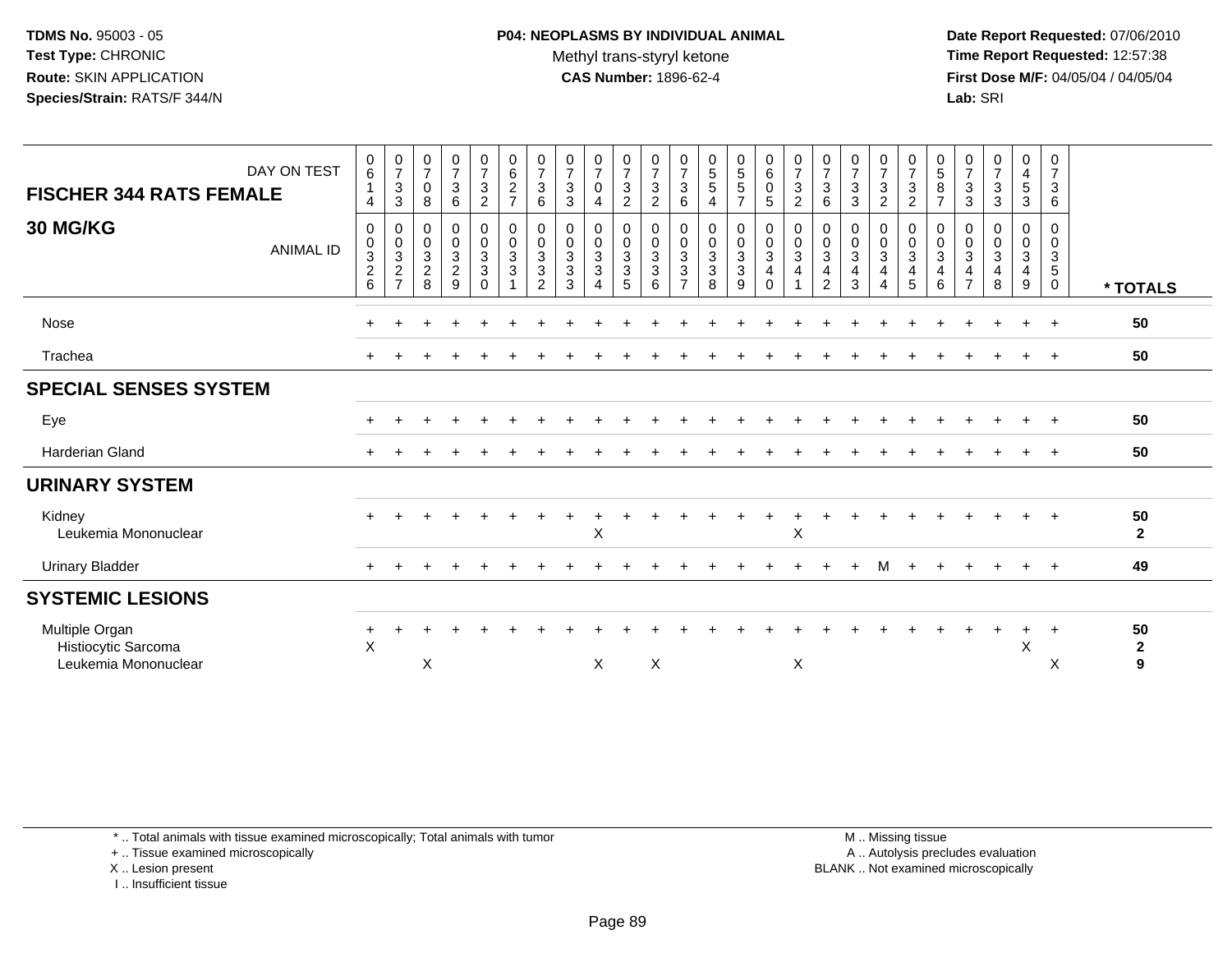**Date Report Requested:** 07/06/2010 **Time Report Requested:** 12:57:38 **First Dose M/F:** 04/05/04 / 04/05/04<br>Lab: SRI **Lab:** SRI

| <b>FISCHER 344 RATS FEMALE</b>                                                                                                                                      | DAY ON TEST      | $\begin{array}{c} 0 \\ 7 \end{array}$<br>$\frac{2}{9}$              | $\begin{array}{c} 0 \\ 5 \\ 3 \end{array}$                          | $\frac{0}{7}$<br>$\sqrt{3}$                                                 | $\begin{array}{c} 0 \\ 7 \end{array}$<br>$\ensuremath{\mathsf{3}}$                                     | 0<br>$\overline{5}$<br>$\frac{3}{7}$                             | 0<br>6<br>$\mathbf{1}$                         | 0<br>$\overline{7}$<br>$\overline{2}$                                | $\pmb{0}$<br>$\overline{7}$                           | $\mathbf 0$<br>$\overline{4}$<br>$\overline{7}$  | $\pmb{0}$<br>$\overline{7}$<br>$\overline{c}$           | 0<br>$\overline{7}$<br>1                          | 0<br>6<br>$\frac{3}{2}$                                               | $\begin{array}{c} 0 \\ 6 \\ 7 \end{array}$                 | 0<br>$\overline{7}$<br>$\frac{3}{6}$                                         | $\pmb{0}$<br>$\overline{4}$<br>$\frac{9}{3}$                                | $\begin{array}{c} 0 \\ 7 \end{array}$<br>$_3^3$                           | $\pmb{0}$<br>$\overline{7}$<br>$\mathbf 0$                                        | $\begin{array}{c} 0 \\ 5 \end{array}$<br>$\boldsymbol{9}$ | 0<br>$\mathbf 0$<br>$\mathbf{1}$                         | 0<br>$\overline{7}$<br>$\mathbf{3}$                                                           | 0<br>$\overline{7}$<br>$_3^3$                                                     | $\begin{array}{c} 0 \\ 6 \end{array}$<br>$\overline{3}$                          | $\begin{array}{c} 0 \\ 7 \end{array}$<br>$\frac{2}{9}$ | $\pmb{0}$<br>$\overline{7}$<br>$\mathbf 3$                                    | $\mathbf 0$<br>$\overline{7}$<br>$\overline{2}$                     |                   |
|---------------------------------------------------------------------------------------------------------------------------------------------------------------------|------------------|---------------------------------------------------------------------|---------------------------------------------------------------------|-----------------------------------------------------------------------------|--------------------------------------------------------------------------------------------------------|------------------------------------------------------------------|------------------------------------------------|----------------------------------------------------------------------|-------------------------------------------------------|--------------------------------------------------|---------------------------------------------------------|---------------------------------------------------|-----------------------------------------------------------------------|------------------------------------------------------------|------------------------------------------------------------------------------|-----------------------------------------------------------------------------|---------------------------------------------------------------------------|-----------------------------------------------------------------------------------|-----------------------------------------------------------|----------------------------------------------------------|-----------------------------------------------------------------------------------------------|-----------------------------------------------------------------------------------|----------------------------------------------------------------------------------|--------------------------------------------------------|-------------------------------------------------------------------------------|---------------------------------------------------------------------|-------------------|
| 90 MG/KG                                                                                                                                                            | <b>ANIMAL ID</b> | $\mathsf 0$<br>$\pmb{0}$<br>$\ensuremath{\mathsf{3}}$<br>$\sqrt{5}$ | $\boldsymbol{0}$<br>$\begin{array}{c} 0 \\ 3 \\ 5 \\ 2 \end{array}$ | 6<br>$\mathbf 0$<br>$\mathbf 0$<br>$\sqrt{3}$<br>$\sqrt{5}$<br>$\mathbf{3}$ | $\,6\,$<br>$\mathbf 0$<br>$\mathbf 0$<br>$\ensuremath{\mathsf{3}}$<br>$\overline{5}$<br>$\overline{4}$ | $\mathbf 0$<br>$\overline{0}$<br>$\frac{3}{5}$<br>$\overline{5}$ | 3<br>$\mathbf 0$<br>$\mathbf 0$<br>3<br>5<br>6 | 9<br>$\mathbf 0$<br>$\mathbf 0$<br>3<br>$\sqrt{5}$<br>$\overline{7}$ | 6<br>$\mathbf 0$<br>$\mathbf 0$<br>$\frac{3}{5}$<br>8 | $\mathbf 0$<br>0<br>$\mathbf 0$<br>$\frac{3}{5}$ | 9<br>0<br>$\mathbf 0$<br>$\sqrt{3}$<br>6<br>$\mathbf 0$ | 8<br>0<br>$\overline{0}$<br>3<br>6<br>$\mathbf 1$ | $\mathbf 0$<br>$\mathbf 0$<br>$\sqrt{3}$<br>$\,6\,$<br>$\overline{2}$ | $\overline{7}$<br>0<br>$\overline{0}$<br>3<br>$\,6\,$<br>3 | $\pmb{0}$<br>$\ddot{\mathbf{0}}$<br>$\mathsf 3$<br>$\,6\,$<br>$\overline{4}$ | $\mathbf 0$<br>$\ddot{\mathbf{0}}$<br>$\sqrt{3}$<br>$\,6$<br>$\overline{5}$ | 0<br>$\mathbf 0$<br>$\ensuremath{\mathsf{3}}$<br>$\,6$<br>$6\phantom{1}6$ | $\overline{1}$<br>$\mathbf 0$<br>$\mathbf 0$<br>$\sqrt{3}$<br>6<br>$\overline{7}$ | $\mathbf 0$<br>0<br>0<br>$\sqrt{3}$<br>6<br>8             | $\overline{7}$<br>0<br>$\frac{0}{3}$<br>$\boldsymbol{9}$ | $\overline{2}$<br>0<br>$\mathbf 0$<br>$\frac{3}{7}$<br>$\mathbf 0$                            | 0<br>$\mathbf 0$<br>$\ensuremath{\mathsf{3}}$<br>$\overline{7}$<br>$\overline{1}$ | $\,6\,$<br>$\mathbf 0$<br>$\ddot{\mathbf{0}}$<br>$\frac{3}{7}$<br>$\overline{2}$ | 0<br>$\mathbf 0$<br>$\frac{3}{7}$<br>3                 | $\mathbf{3}$<br>$\mathbf 0$<br>$\mathbf 0$<br>$\frac{3}{7}$<br>$\overline{4}$ | 9<br>$\Omega$<br>$\Omega$<br>3<br>$\overline{7}$<br>$5\phantom{.0}$ | females<br>(cont) |
| <b>ALIMENTARY SYSTEM</b>                                                                                                                                            |                  |                                                                     |                                                                     |                                                                             |                                                                                                        |                                                                  |                                                |                                                                      |                                                       |                                                  |                                                         |                                                   |                                                                       |                                                            |                                                                              |                                                                             |                                                                           |                                                                                   |                                                           |                                                          |                                                                                               |                                                                                   |                                                                                  |                                                        |                                                                               |                                                                     |                   |
| Esophagus                                                                                                                                                           |                  |                                                                     |                                                                     |                                                                             |                                                                                                        |                                                                  |                                                |                                                                      |                                                       |                                                  |                                                         |                                                   |                                                                       |                                                            |                                                                              |                                                                             |                                                                           |                                                                                   |                                                           |                                                          |                                                                                               |                                                                                   |                                                                                  |                                                        |                                                                               |                                                                     |                   |
| Intestine Large, Cecum                                                                                                                                              |                  |                                                                     |                                                                     |                                                                             |                                                                                                        |                                                                  |                                                |                                                                      |                                                       |                                                  |                                                         |                                                   |                                                                       |                                                            |                                                                              |                                                                             |                                                                           |                                                                                   |                                                           |                                                          |                                                                                               |                                                                                   |                                                                                  |                                                        |                                                                               | $\ddot{}$                                                           |                   |
| Intestine Large, Colon                                                                                                                                              |                  |                                                                     |                                                                     |                                                                             |                                                                                                        |                                                                  |                                                |                                                                      |                                                       |                                                  |                                                         |                                                   |                                                                       |                                                            |                                                                              |                                                                             |                                                                           |                                                                                   |                                                           |                                                          |                                                                                               |                                                                                   |                                                                                  |                                                        |                                                                               | $\ddot{}$                                                           |                   |
| Intestine Large, Rectum                                                                                                                                             |                  |                                                                     |                                                                     |                                                                             |                                                                                                        |                                                                  |                                                |                                                                      |                                                       |                                                  |                                                         |                                                   |                                                                       |                                                            |                                                                              |                                                                             |                                                                           |                                                                                   |                                                           |                                                          |                                                                                               |                                                                                   |                                                                                  |                                                        |                                                                               |                                                                     |                   |
| Intestine Small, Duodenum                                                                                                                                           |                  |                                                                     |                                                                     |                                                                             |                                                                                                        |                                                                  |                                                |                                                                      |                                                       |                                                  |                                                         |                                                   |                                                                       |                                                            |                                                                              |                                                                             |                                                                           |                                                                                   |                                                           |                                                          |                                                                                               |                                                                                   |                                                                                  |                                                        |                                                                               |                                                                     |                   |
| Intestine Small, Ileum<br>Leukemia Mononuclear                                                                                                                      |                  |                                                                     |                                                                     |                                                                             |                                                                                                        |                                                                  |                                                |                                                                      |                                                       |                                                  |                                                         |                                                   |                                                                       |                                                            |                                                                              |                                                                             |                                                                           |                                                                                   |                                                           |                                                          |                                                                                               |                                                                                   |                                                                                  |                                                        |                                                                               |                                                                     |                   |
| Intestine Small, Jejunum                                                                                                                                            |                  |                                                                     |                                                                     |                                                                             |                                                                                                        |                                                                  |                                                |                                                                      |                                                       |                                                  |                                                         |                                                   |                                                                       |                                                            |                                                                              |                                                                             |                                                                           |                                                                                   |                                                           |                                                          |                                                                                               |                                                                                   |                                                                                  |                                                        |                                                                               | $\div$                                                              |                   |
| Liver<br>Carcinoma, Metastatic, Uterus                                                                                                                              |                  |                                                                     |                                                                     |                                                                             |                                                                                                        |                                                                  |                                                |                                                                      |                                                       |                                                  |                                                         |                                                   |                                                                       | X                                                          |                                                                              |                                                                             |                                                                           |                                                                                   |                                                           |                                                          |                                                                                               |                                                                                   |                                                                                  |                                                        |                                                                               |                                                                     |                   |
| Hepatocellular Adenoma<br>Leukemia Mononuclear                                                                                                                      |                  |                                                                     |                                                                     |                                                                             |                                                                                                        |                                                                  |                                                |                                                                      |                                                       |                                                  |                                                         | X<br>$\boldsymbol{\mathsf{X}}$                    |                                                                       |                                                            |                                                                              | $X$ $X$                                                                     |                                                                           |                                                                                   |                                                           |                                                          |                                                                                               |                                                                                   | X                                                                                |                                                        |                                                                               |                                                                     |                   |
| Mesentery<br>Carcinoma, Metastatic, Uterus<br>Leukemia Mononuclear                                                                                                  |                  |                                                                     |                                                                     | $+$                                                                         | $\div$                                                                                                 |                                                                  |                                                |                                                                      |                                                       |                                                  |                                                         | $\ddot{}$                                         |                                                                       | +<br>$\sf X$                                               |                                                                              | $+$                                                                         |                                                                           |                                                                                   |                                                           |                                                          | $\ddot{}$                                                                                     |                                                                                   |                                                                                  |                                                        | $\ddot{}$                                                                     |                                                                     |                   |
| Pancreas<br>Carcinoma, Metastatic, Uterus<br>Leukemia Mononuclear                                                                                                   |                  |                                                                     |                                                                     |                                                                             |                                                                                                        |                                                                  |                                                |                                                                      |                                                       |                                                  |                                                         |                                                   |                                                                       | X                                                          |                                                                              | X                                                                           |                                                                           |                                                                                   |                                                           |                                                          |                                                                                               |                                                                                   | X                                                                                |                                                        |                                                                               |                                                                     |                   |
| Salivary Glands                                                                                                                                                     |                  |                                                                     | $^{+}$                                                              | $\ddot{}$                                                                   | $+$                                                                                                    | $+$                                                              | $+$                                            | $+$                                                                  | $_{+}$                                                | $+$                                              | $+$                                                     | $\ddot{}$                                         |                                                                       |                                                            |                                                                              |                                                                             |                                                                           |                                                                                   | $\ddot{}$                                                 | $+$                                                      | $+$                                                                                           | $+$                                                                               | $+$                                                                              | $+$                                                    | $+$                                                                           | $+$                                                                 |                   |
| *  Total animals with tissue examined microscopically; Total animals with tumor<br>+  Tissue examined microscopically<br>X  Lesion present<br>I Insufficient tissue |                  |                                                                     |                                                                     |                                                                             |                                                                                                        |                                                                  |                                                |                                                                      |                                                       |                                                  |                                                         |                                                   |                                                                       |                                                            |                                                                              |                                                                             |                                                                           |                                                                                   |                                                           |                                                          | M  Missing tissue<br>A  Autolysis precludes evaluation<br>BLANK  Not examined microscopically |                                                                                   |                                                                                  |                                                        |                                                                               |                                                                     |                   |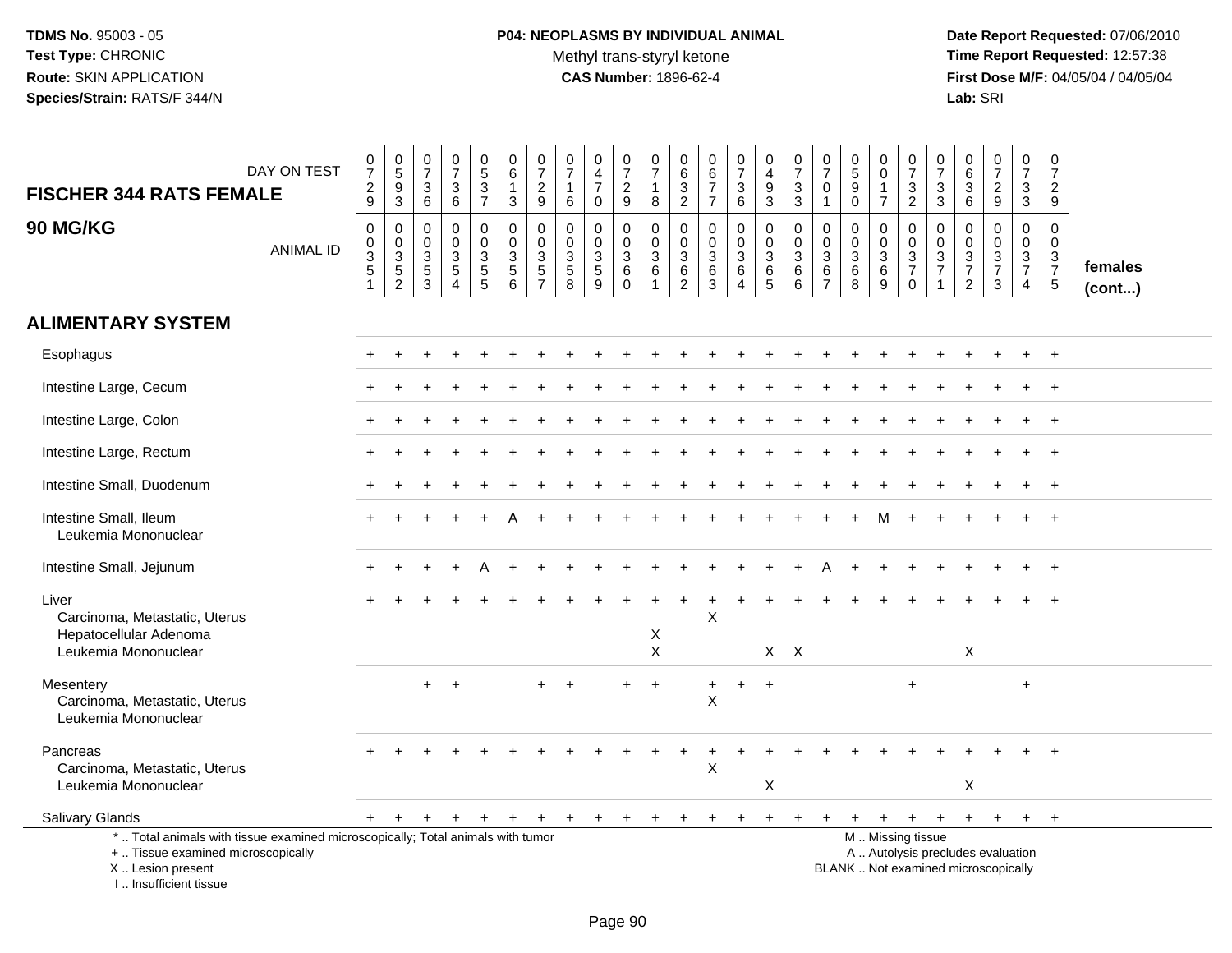# **P04: NEOPLASMS BY INDIVIDUAL ANIMAL**Methyl trans-styryl ketone<br>CAS Number: 1896-62-4

 **Date Report Requested:** 07/06/2010 **Time Report Requested:** 12:57:38 **First Dose M/F:** 04/05/04 / 04/05/04<br>Lab: SRI **Lab:** SRI

| <b>FISCHER 344 RATS FEMALE</b>                                                                                                                                      | DAY ON TEST      | $\frac{0}{7}$<br>$\frac{2}{9}$                                               | $\begin{array}{c} 0 \\ 5 \end{array}$<br>$\frac{9}{3}$                | 0<br>$\overline{7}$<br>$\sqrt{3}$<br>$6\phantom{a}$ | $\begin{array}{c} 0 \\ 7 \end{array}$<br>$^3$ 6                                       | $\begin{array}{c} 0 \\ 5 \end{array}$<br>$\frac{3}{7}$                                 | $\pmb{0}$<br>$\overline{6}$<br>$\mathbf{1}$<br>$\sqrt{3}$                             | $\frac{0}{7}$<br>$\frac{2}{9}$               | $\frac{0}{7}$<br>$\mathbf{1}$<br>$\,6\,$                                            | $_4^{\rm 0}$<br>$\overline{7}$<br>$\mathbf 0$ | $\frac{0}{7}$<br>$\frac{2}{9}$               | $\frac{0}{7}$<br>$\mathbf{1}$<br>$\,8\,$                                  | 0<br>$\begin{array}{c} 6 \\ 3 \\ 2 \end{array}$                | $\begin{array}{c} 0 \\ 6 \end{array}$<br>$\overline{7}$<br>$\overline{7}$            | $\frac{0}{7}$<br>$\mathbf{3}$<br>$6\overline{6}$                | $\begin{array}{c} 0 \\ 4 \\ 9 \end{array}$<br>$\overline{3}$       | $\begin{array}{c} 0 \\ 7 \end{array}$<br>$\frac{3}{3}$                  | $\frac{0}{7}$<br>$\mathbf 0$<br>$\mathbf{1}$ | $\begin{smallmatrix}0\0\5\end{smallmatrix}$<br>$\boldsymbol{9}$<br>$\pmb{0}$ | $_{\rm 0}^{\rm 0}$<br>$\mathbf{1}$<br>$\overline{7}$  | $\begin{array}{c} 0 \\ 7 \end{array}$<br>$\frac{3}{2}$                                  | $\frac{0}{7}$<br>3<br>$\overline{3}$                                      | 0<br>6<br>3<br>6                                                         | $\frac{0}{7}$<br>$\frac{2}{9}$                                           | $\begin{array}{c} 0 \\ 7 \end{array}$<br>$\frac{3}{3}$                         | $\begin{array}{c} 0 \\ 7 \end{array}$<br>$\frac{2}{9}$    |                   |
|---------------------------------------------------------------------------------------------------------------------------------------------------------------------|------------------|------------------------------------------------------------------------------|-----------------------------------------------------------------------|-----------------------------------------------------|---------------------------------------------------------------------------------------|----------------------------------------------------------------------------------------|---------------------------------------------------------------------------------------|----------------------------------------------|-------------------------------------------------------------------------------------|-----------------------------------------------|----------------------------------------------|---------------------------------------------------------------------------|----------------------------------------------------------------|--------------------------------------------------------------------------------------|-----------------------------------------------------------------|--------------------------------------------------------------------|-------------------------------------------------------------------------|----------------------------------------------|------------------------------------------------------------------------------|-------------------------------------------------------|-----------------------------------------------------------------------------------------|---------------------------------------------------------------------------|--------------------------------------------------------------------------|--------------------------------------------------------------------------|--------------------------------------------------------------------------------|-----------------------------------------------------------|-------------------|
| 90 MG/KG                                                                                                                                                            | <b>ANIMAL ID</b> | $\pmb{0}$<br>$\mathsf{O}$<br>$\overline{3}$<br>$\,$ 5 $\,$<br>$\overline{1}$ | $\mathsf{O}\xspace$<br>$\mathbf 0$<br>$\overline{3}$<br>$\frac{5}{2}$ | $\mathbf 0$<br>0<br>$\sqrt{3}$<br>$\frac{5}{3}$     | $\mathbf 0$<br>$\mathbf 0$<br>$\overline{3}$<br>$\,$ 5 $\,$<br>$\boldsymbol{\Lambda}$ | 0<br>$\mathbf 0$<br>$\ensuremath{\mathsf{3}}$<br>$\begin{array}{c} 5 \\ 5 \end{array}$ | $\mathbf 0$<br>$\mathbf 0$<br>$\overline{3}$<br>$\begin{array}{c} 5 \\ 6 \end{array}$ | 0<br>$\mathbf 0$<br>3<br>5<br>$\overline{7}$ | $\pmb{0}$<br>$\mathbf 0$<br>$\overline{3}$<br>$\begin{array}{c} 5 \\ 8 \end{array}$ | 0<br>0<br>$\overline{3}$<br>$\frac{5}{9}$     | 0<br>$\mathbf 0$<br>$\overline{3}$<br>$^6_0$ | $\mathsf 0$<br>$\mathsf 0$<br>$\overline{3}$<br>$\,6\,$<br>$\overline{1}$ | 0<br>$\mathbf 0$<br>$\ensuremath{\mathsf{3}}$<br>$\frac{6}{2}$ | $\mathbf 0$<br>$\mathbf 0$<br>$\ensuremath{\mathsf{3}}$<br>$\,6\,$<br>$\overline{3}$ | 0<br>$\mathbf 0$<br>$\mathbf{3}$<br>6<br>$\boldsymbol{\Lambda}$ | $\mathbf 0$<br>$\ddot{\mathbf{0}}$<br>$\overline{3}$<br>$6\over 5$ | $\mathsf 0$<br>$\mathbf 0$<br>$\overline{3}$<br>$\,6$<br>$\overline{6}$ | 0<br>$\mathbf 0$<br>3<br>6                   | $\pmb{0}$<br>$\mathbf 0$<br>$\overline{3}$<br>$\,6\,$<br>$\overline{8}$      | 0<br>0<br>$\overline{3}$<br>$\,6\,$<br>$\overline{9}$ | $\boldsymbol{0}$<br>$\boldsymbol{0}$<br>$\overline{3}$<br>$\overline{7}$<br>$\mathbf 0$ | $\mathbf 0$<br>$\mathbf 0$<br>$\ensuremath{\mathsf{3}}$<br>$\overline{7}$ | 0<br>$\mathbf 0$<br>$\overline{3}$<br>$\boldsymbol{7}$<br>$\overline{2}$ | $\mathsf 0$<br>$\mathbf 0$<br>$\overline{3}$<br>$\overline{7}$<br>3      | $\pmb{0}$<br>$\mathbf 0$<br>$\overline{3}$<br>$\overline{7}$<br>$\overline{4}$ | $\mathbf 0$<br>$\mathbf 0$<br>$\frac{3}{7}$<br>$\sqrt{5}$ | females<br>(cont) |
| Schwannoma Malignant                                                                                                                                                |                  |                                                                              |                                                                       |                                                     |                                                                                       |                                                                                        |                                                                                       |                                              |                                                                                     |                                               |                                              | X                                                                         |                                                                |                                                                                      |                                                                 |                                                                    |                                                                         |                                              |                                                                              |                                                       |                                                                                         |                                                                           |                                                                          |                                                                          |                                                                                |                                                           |                   |
| Stomach, Forestomach                                                                                                                                                |                  |                                                                              |                                                                       |                                                     |                                                                                       |                                                                                        |                                                                                       |                                              |                                                                                     |                                               |                                              |                                                                           |                                                                |                                                                                      |                                                                 |                                                                    |                                                                         |                                              |                                                                              |                                                       |                                                                                         |                                                                           |                                                                          |                                                                          |                                                                                | $\overline{+}$                                            |                   |
| Stomach, Glandular<br>Leukemia Mononuclear                                                                                                                          |                  |                                                                              |                                                                       |                                                     |                                                                                       |                                                                                        |                                                                                       |                                              |                                                                                     |                                               |                                              |                                                                           |                                                                |                                                                                      |                                                                 |                                                                    |                                                                         |                                              |                                                                              |                                                       |                                                                                         |                                                                           |                                                                          |                                                                          |                                                                                |                                                           |                   |
| Tongue<br>Squamous Cell Papilloma                                                                                                                                   |                  |                                                                              |                                                                       |                                                     |                                                                                       |                                                                                        |                                                                                       |                                              |                                                                                     |                                               |                                              |                                                                           |                                                                |                                                                                      |                                                                 |                                                                    |                                                                         | $+$                                          |                                                                              |                                                       | $\ddot{}$<br>X                                                                          |                                                                           |                                                                          |                                                                          |                                                                                |                                                           |                   |
| <b>CARDIOVASCULAR SYSTEM</b>                                                                                                                                        |                  |                                                                              |                                                                       |                                                     |                                                                                       |                                                                                        |                                                                                       |                                              |                                                                                     |                                               |                                              |                                                                           |                                                                |                                                                                      |                                                                 |                                                                    |                                                                         |                                              |                                                                              |                                                       |                                                                                         |                                                                           |                                                                          |                                                                          |                                                                                |                                                           |                   |
| <b>Blood Vessel</b>                                                                                                                                                 |                  |                                                                              |                                                                       |                                                     |                                                                                       |                                                                                        |                                                                                       |                                              |                                                                                     |                                               |                                              |                                                                           |                                                                |                                                                                      |                                                                 |                                                                    |                                                                         |                                              |                                                                              |                                                       |                                                                                         |                                                                           |                                                                          |                                                                          |                                                                                |                                                           |                   |
| Heart<br>Leukemia Mononuclear                                                                                                                                       |                  |                                                                              |                                                                       |                                                     |                                                                                       |                                                                                        |                                                                                       |                                              |                                                                                     |                                               |                                              |                                                                           |                                                                |                                                                                      |                                                                 |                                                                    |                                                                         |                                              |                                                                              |                                                       |                                                                                         |                                                                           | X                                                                        |                                                                          |                                                                                | $\overline{1}$                                            |                   |
| <b>ENDOCRINE SYSTEM</b>                                                                                                                                             |                  |                                                                              |                                                                       |                                                     |                                                                                       |                                                                                        |                                                                                       |                                              |                                                                                     |                                               |                                              |                                                                           |                                                                |                                                                                      |                                                                 |                                                                    |                                                                         |                                              |                                                                              |                                                       |                                                                                         |                                                                           |                                                                          |                                                                          |                                                                                |                                                           |                   |
| <b>Adrenal Cortex</b><br>Adenoma                                                                                                                                    |                  |                                                                              |                                                                       |                                                     |                                                                                       |                                                                                        |                                                                                       |                                              |                                                                                     |                                               |                                              |                                                                           |                                                                |                                                                                      |                                                                 |                                                                    |                                                                         |                                              |                                                                              |                                                       |                                                                                         |                                                                           |                                                                          |                                                                          |                                                                                |                                                           |                   |
| Leukemia Mononuclear                                                                                                                                                |                  |                                                                              |                                                                       |                                                     |                                                                                       |                                                                                        |                                                                                       |                                              |                                                                                     |                                               |                                              | X                                                                         |                                                                |                                                                                      |                                                                 |                                                                    |                                                                         |                                              |                                                                              |                                                       |                                                                                         |                                                                           | X                                                                        |                                                                          |                                                                                |                                                           |                   |
| Adrenal Medulla<br>Leukemia Mononuclear<br>Pheochromocytoma Benign                                                                                                  |                  |                                                                              |                                                                       |                                                     |                                                                                       |                                                                                        |                                                                                       |                                              |                                                                                     |                                               |                                              | $\mathsf X$                                                               |                                                                |                                                                                      |                                                                 |                                                                    |                                                                         |                                              |                                                                              |                                                       |                                                                                         |                                                                           |                                                                          |                                                                          |                                                                                |                                                           |                   |
| Islets, Pancreatic<br>Adenoma                                                                                                                                       |                  |                                                                              |                                                                       |                                                     |                                                                                       |                                                                                        |                                                                                       | ÷<br>Χ                                       |                                                                                     |                                               |                                              |                                                                           |                                                                |                                                                                      | $\ddot{}$<br>X                                                  |                                                                    |                                                                         |                                              |                                                                              |                                                       |                                                                                         |                                                                           |                                                                          |                                                                          |                                                                                | $+$                                                       |                   |
| Parathyroid Gland                                                                                                                                                   |                  | $+$                                                                          | M                                                                     |                                                     |                                                                                       |                                                                                        |                                                                                       |                                              |                                                                                     |                                               |                                              |                                                                           |                                                                |                                                                                      |                                                                 |                                                                    |                                                                         |                                              |                                                                              | м                                                     |                                                                                         |                                                                           |                                                                          | M                                                                        | $+$                                                                            | $+$                                                       |                   |
| *  Total animals with tissue examined microscopically; Total animals with tumor<br>+  Tissue examined microscopically<br>X  Lesion present<br>I Insufficient tissue |                  |                                                                              |                                                                       |                                                     |                                                                                       |                                                                                        |                                                                                       |                                              |                                                                                     |                                               |                                              |                                                                           |                                                                |                                                                                      |                                                                 |                                                                    |                                                                         |                                              |                                                                              |                                                       | M  Missing tissue                                                                       |                                                                           |                                                                          | A  Autolysis precludes evaluation<br>BLANK  Not examined microscopically |                                                                                |                                                           |                   |

Page 91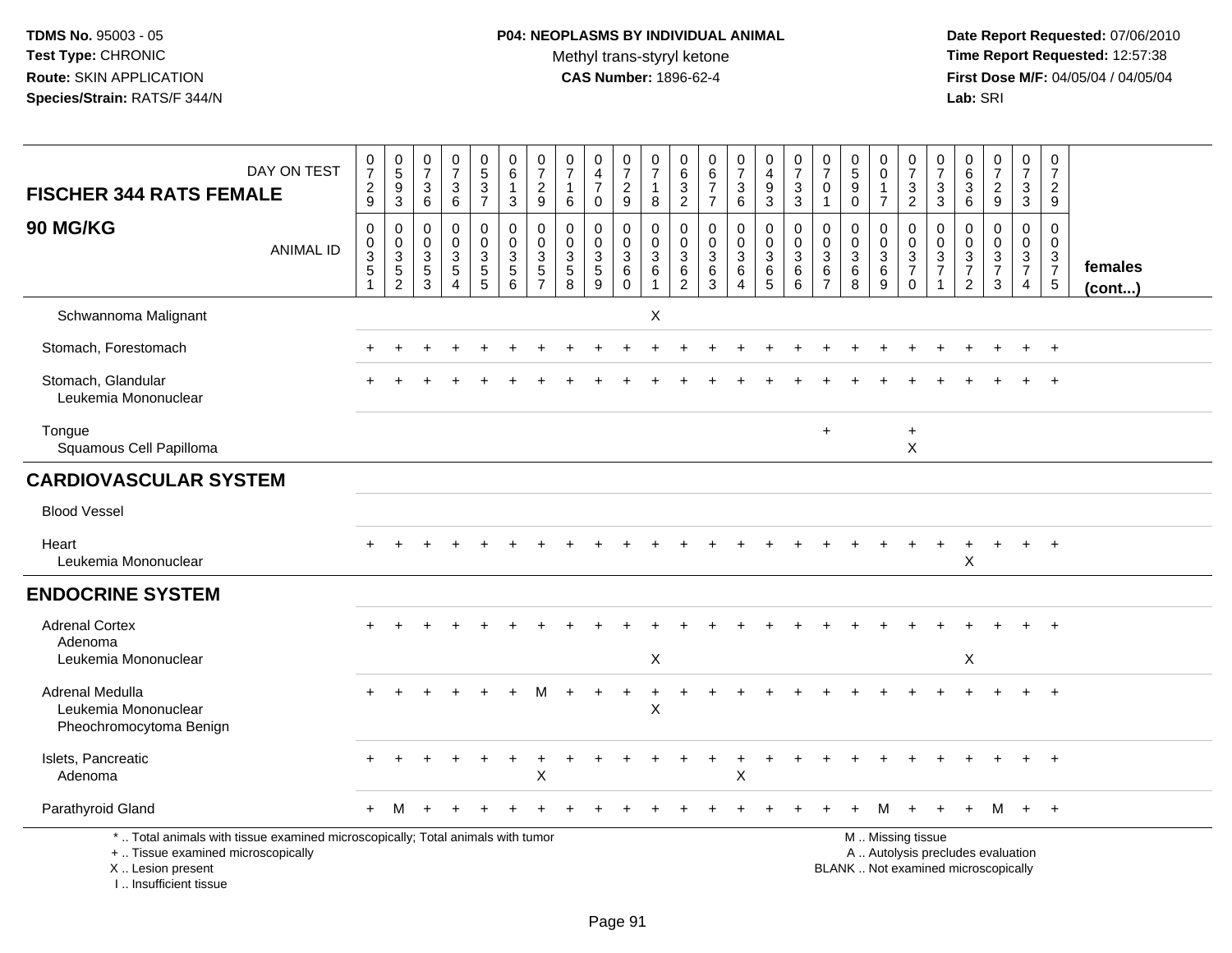## **P04: NEOPLASMS BY INDIVIDUAL ANIMAL**Methyl trans-styryl ketone<br>CAS Number: 1896-62-4

 **Date Report Requested:** 07/06/2010 **Time Report Requested:** 12:57:38 **First Dose M/F:** 04/05/04 / 04/05/04 Lab: SRI **Lab:** SRI

| <b>FISCHER 344 RATS FEMALE</b>                                                                                                           | DAY ON TEST      | 0<br>$\overline{7}$<br>$\overline{c}$<br>9 | $\begin{matrix}0\\5\end{matrix}$<br>$\overline{9}$<br>$\mathbf{3}$ | 0<br>$\overline{ }$<br>$\sqrt{3}$<br>6                                             | 0<br>$\overline{7}$<br>$\ensuremath{\mathsf{3}}$<br>6                   | $\mathbf{0}$<br>$\frac{5}{3}$<br>$\overline{ }$ | $\begin{matrix} 0 \\ 6 \end{matrix}$<br>3 | $\frac{0}{7}$<br>$\overline{2}$<br>$\boldsymbol{9}$                            | 0<br>$\overline{z}$<br>6                                                | 0<br>$\overline{\mathbf{4}}$<br>$\overline{ }$<br>$\Omega$ | $\overline{ }$<br>C.<br>9 | $\frac{0}{7}$<br>8                                   | 0<br>$\,6\,$<br>$\mathsf 3$<br>$\overline{2}$              | $\begin{array}{c} 0 \\ 6 \\ 7 \end{array}$<br>$\overline{7}$ | $\frac{0}{7}$<br>$\sqrt{3}$<br>$6\phantom{1}6$      | 0<br>$\overline{4}$<br>9<br>3      | $\frac{0}{7}$<br>3<br>3                                              | $\frac{0}{7}$<br>$\mathbf 0$                                                 | $\sqrt{5}$<br>$\boldsymbol{9}$<br>$\mathbf 0$                                     | 0<br>$\pmb{0}$<br>$\overline{ }$                                         | $\frac{0}{7}$<br>$\mathbf{3}$<br>$\overline{2}$ | $\mathbf 0$<br>$\overline{7}$<br>$\ensuremath{\mathsf{3}}$<br>3 | 0<br>6<br>$\sqrt{3}$<br>6                   | $\overline{ }$<br>$\overline{\mathbf{c}}$<br>9  | 0<br>$\overline{ }$<br>$\sqrt{3}$<br>$\mathbf{3}$                | 0<br>$\overline{ }$<br>$\overline{2}$<br>$\boldsymbol{9}$ |                   |  |
|------------------------------------------------------------------------------------------------------------------------------------------|------------------|--------------------------------------------|--------------------------------------------------------------------|------------------------------------------------------------------------------------|-------------------------------------------------------------------------|-------------------------------------------------|-------------------------------------------|--------------------------------------------------------------------------------|-------------------------------------------------------------------------|------------------------------------------------------------|---------------------------|------------------------------------------------------|------------------------------------------------------------|--------------------------------------------------------------|-----------------------------------------------------|------------------------------------|----------------------------------------------------------------------|------------------------------------------------------------------------------|-----------------------------------------------------------------------------------|--------------------------------------------------------------------------|-------------------------------------------------|-----------------------------------------------------------------|---------------------------------------------|-------------------------------------------------|------------------------------------------------------------------|-----------------------------------------------------------|-------------------|--|
| 90 MG/KG                                                                                                                                 | <b>ANIMAL ID</b> | 0<br>$\mathbf 0$<br>$\overline{3}$<br>5    | $\begin{array}{c} 0 \\ 0 \\ 3 \\ 5 \end{array}$<br>$\overline{2}$  | $\begin{smallmatrix} 0\\0 \end{smallmatrix}$<br>$\overline{3}$<br>$\,$ 5 $\,$<br>3 | 0<br>$\overline{0}$<br>$\ensuremath{\mathsf{3}}$<br>$\overline{5}$<br>4 | $_0^0$<br>$\frac{3}{5}$<br>5                    | $_0^0$<br>$\frac{3}{5}$<br>6              | $\begin{smallmatrix} 0\\0 \end{smallmatrix}$<br>$\frac{3}{5}$<br>$\rightarrow$ | $\ddot{\mathbf{0}}$<br>$\ensuremath{\mathsf{3}}$<br>$\overline{5}$<br>8 | 0<br>$\overline{0}$<br>3<br>5<br>9                         | 0<br>3<br>6               | $_{\rm 0}^{\rm 0}$<br>$\ensuremath{\mathsf{3}}$<br>6 | $_0^0$<br>$\ensuremath{\mathsf{3}}$<br>$\,6\,$<br>$\Omega$ | $\begin{matrix} 0 \\ 0 \\ 3 \\ 6 \end{matrix}$<br>3          | $\begin{matrix} 0 \\ 0 \\ 3 \\ 6 \end{matrix}$<br>4 | $_0^0$<br>$\overline{3}$<br>6<br>5 | $\begin{smallmatrix}0\0\0\end{smallmatrix}$<br>$\mathbf 3$<br>6<br>6 | $_{\rm 0}^{\rm 0}$<br>$\ensuremath{\mathsf{3}}$<br>$\,6\,$<br>$\overline{ }$ | $\begin{matrix} 0 \\ 0 \end{matrix}$<br>$\ensuremath{\mathsf{3}}$<br>$\,6\,$<br>8 | $\begin{smallmatrix} 0\\0 \end{smallmatrix}$<br>$\sqrt{3}$<br>$\,6$<br>9 | $_{0}^{0}$<br>3<br>$\overline{ }$<br>0          | $\,0\,$<br>$\ensuremath{\mathsf{3}}$<br>$\overline{7}$          | $_0^0$<br>$\sqrt{3}$<br>$\overline{ }$<br>2 | $\frac{0}{0}$<br>$\ensuremath{\mathsf{3}}$<br>3 | 0<br>$\pmb{0}$<br>$\sqrt{3}$<br>$\overline{ }$<br>$\overline{4}$ | 0<br>0<br>$\sqrt{3}$<br>$\overline{ }$<br>5               | females<br>(cont) |  |
| <b>Pituitary Gland</b><br>Leukemia Mononuclear<br>Pars Distalis, Adenoma<br>Pars Distalis, Adenoma, Multiple<br>Pars Distalis, Carcinoma |                  |                                            | $X$ $X$ $X$                                                        |                                                                                    |                                                                         |                                                 | X                                         |                                                                                | X                                                                       |                                                            | X                         | X                                                    |                                                            |                                                              | X                                                   |                                    |                                                                      |                                                                              | $X$ $X$                                                                           |                                                                          |                                                 | X                                                               |                                             | X                                               | $+$ $+$<br>$X$ $X$                                               |                                                           |                   |  |
| <b>Thyroid Gland</b><br>C-cell, Adenoma<br>C-cell, Carcinoma<br>Follicular Cell, Adenoma                                                 |                  |                                            | Χ                                                                  |                                                                                    |                                                                         |                                                 |                                           |                                                                                |                                                                         |                                                            |                           | X                                                    |                                                            |                                                              |                                                     |                                    |                                                                      |                                                                              |                                                                                   |                                                                          |                                                 |                                                                 |                                             |                                                 | $+$                                                              | $+$                                                       |                   |  |

#### **GENERAL BODY SYSTEM**

NONE

### **GENITAL SYSTEM**

| <b>Clitoral Gland</b><br>Adenoma<br>Carcinoma                          | $+$<br>X. | X   |  | ÷.  | ÷.  |                           | $+$<br>X       | $\div$ | ÷.                        |   | $\div$ | $\pm$<br>X | $\div$ | $+$ | $+$ | $\pm$ | $+$ | $+$ | $+$ | $+$ $+$ |  |  |
|------------------------------------------------------------------------|-----------|-----|--|-----|-----|---------------------------|----------------|--------|---------------------------|---|--------|------------|--------|-----|-----|-------|-----|-----|-----|---------|--|--|
| Ovary                                                                  | $+$       | $+$ |  |     |     |                           |                |        | $+$                       |   | $+$    |            |        | ÷   |     |       |     | $+$ | $+$ | $+$ $+$ |  |  |
| <b>Uterus</b><br>Carcinoma<br>Polyp Stromal<br>Polyp Stromal, Multiple | $+$       | $+$ |  | Χ   |     |                           | Χ              |        | $\checkmark$<br>$\lambda$ | Χ | Χ      | X          |        |     |     |       |     | $+$ | $+$ | $+$ $+$ |  |  |
| Vagina<br>Squamous Cell Papilloma                                      |           |     |  | $+$ | $+$ | $\checkmark$<br>$\lambda$ | $\overline{+}$ |        |                           |   |        |            |        |     |     |       |     | +   |     |         |  |  |

\* .. Total animals with tissue examined microscopically; Total animals with tumor

+ .. Tissue examined microscopically

X .. Lesion present

I .. Insufficient tissue

M .. Missing tissue

y the contract of the contract of the contract of the contract of the contract of the contract of the contract of  $A$ . Autolysis precludes evaluation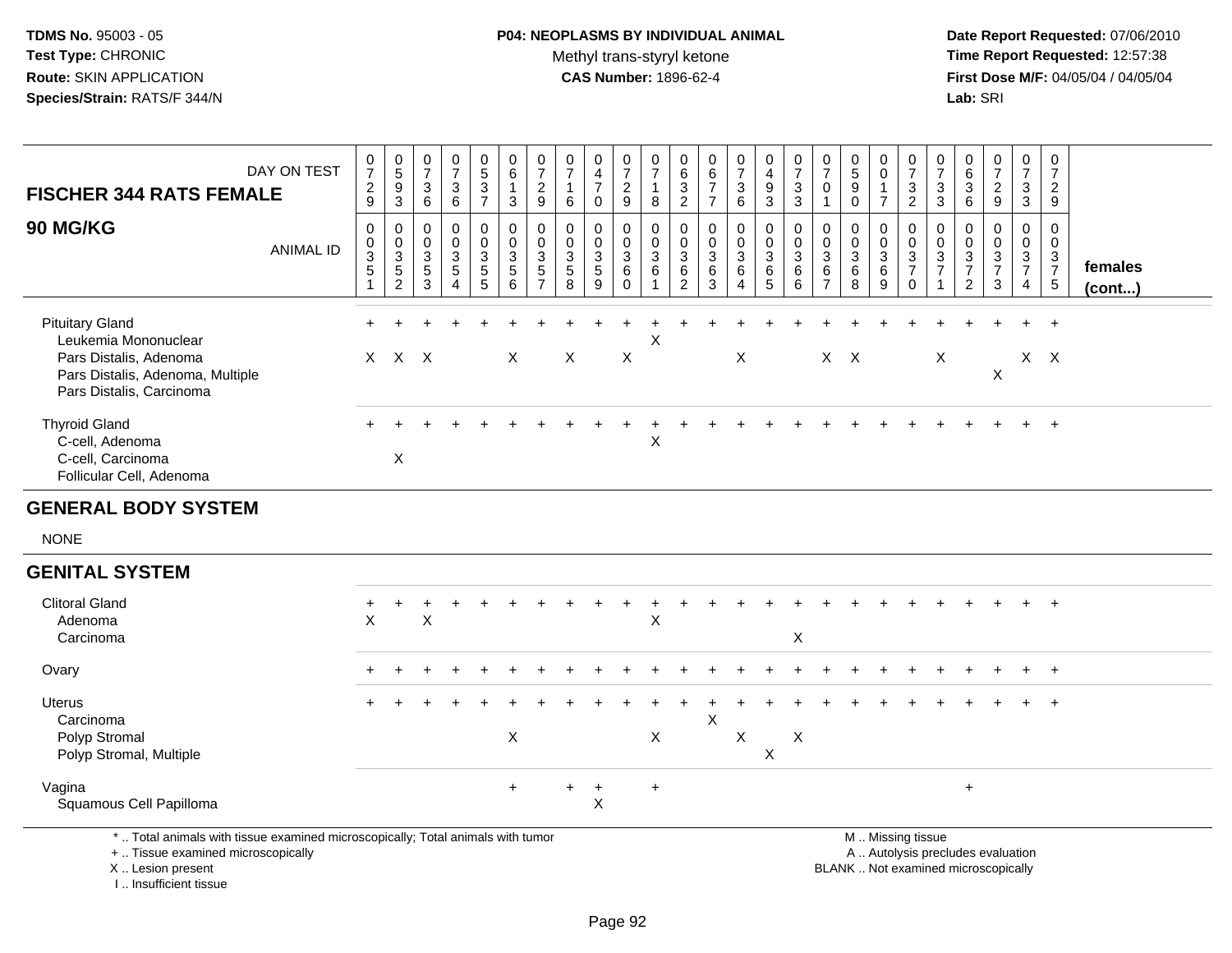**Date Report Requested:** 07/06/2010 **Time Report Requested:** 12:57:38 **First Dose M/F:** 04/05/04 / 04/05/04<br>**Lab:** SRI **Lab:** SRI

| DAY ON TEST<br><b>FISCHER 344 RATS FEMALE</b>                                                                              | $\begin{array}{c} 0 \\ 7 \end{array}$<br>$\frac{2}{9}$ | $\begin{array}{c} 0 \\ 5 \\ 3 \end{array}$                                  | $\begin{array}{c} 0 \\ 7 \end{array}$<br>$\mathbf{3}$<br>6        | $\frac{0}{7}$<br>$\mathbf{3}$<br>6           | $\begin{array}{c} 0 \\ 5 \end{array}$<br>$\overline{3}$<br>$\overline{7}$ | $\begin{array}{c} 0 \\ 6 \end{array}$<br>$\mathbf{1}$<br>3                                                                                                                                                                    | 0<br>$\overline{7}$<br>$\boldsymbol{2}$<br>9 | 0<br>$\overline{7}$<br>$\overline{1}$<br>6           | 0<br>$\overline{\mathbf{4}}$<br>$\overline{7}$<br>$\mathbf{0}$             | 0<br>$\overline{7}$<br>$\boldsymbol{2}$<br>$\mathsf g$      | 0<br>$\overline{7}$<br>$\mathbf{1}$<br>8   | 0<br>$6\overline{6}$<br>$\overline{3}$<br>$\overline{2}$ | $\begin{array}{c} 0 \\ 6 \end{array}$<br>$\overline{7}$<br>$\overline{7}$ | $\begin{array}{c} 0 \\ 7 \end{array}$<br>$\frac{3}{6}$          | 0<br>$\overline{4}$<br>$\boldsymbol{9}$<br>$\overline{3}$ | 0<br>$\overline{7}$<br>$\mathbf{3}$<br>3  | 0<br>$\overline{7}$<br>0<br>1                | $\begin{smallmatrix}0\0\5\end{smallmatrix}$<br>$\overline{9}$<br>$\Omega$ | 0<br>$\mathbf 0$<br>$\mathbf{1}$<br>$\overline{7}$                | $\frac{0}{7}$<br>$\frac{3}{2}$                           | 0<br>$\overline{7}$<br>3<br>3                                                  | 0<br>$6\overline{6}$<br>$\ensuremath{\mathsf{3}}$<br>6             | $\frac{0}{7}$<br>$\frac{2}{9}$               | 0<br>$\overline{7}$<br>$\mathbf{3}$<br>$\overline{3}$                | 0<br>$\overline{7}$<br>$\overline{2}$<br>9                                    |                   |
|----------------------------------------------------------------------------------------------------------------------------|--------------------------------------------------------|-----------------------------------------------------------------------------|-------------------------------------------------------------------|----------------------------------------------|---------------------------------------------------------------------------|-------------------------------------------------------------------------------------------------------------------------------------------------------------------------------------------------------------------------------|----------------------------------------------|------------------------------------------------------|----------------------------------------------------------------------------|-------------------------------------------------------------|--------------------------------------------|----------------------------------------------------------|---------------------------------------------------------------------------|-----------------------------------------------------------------|-----------------------------------------------------------|-------------------------------------------|----------------------------------------------|---------------------------------------------------------------------------|-------------------------------------------------------------------|----------------------------------------------------------|--------------------------------------------------------------------------------|--------------------------------------------------------------------|----------------------------------------------|----------------------------------------------------------------------|-------------------------------------------------------------------------------|-------------------|
| 90 MG/KG<br><b>ANIMAL ID</b>                                                                                               | 0<br>$\pmb{0}$<br>$\sqrt{3}$<br>5                      | $\mathbf 0$<br>$\begin{array}{c} 0 \\ 3 \\ 5 \end{array}$<br>$\overline{2}$ | $\mathbf 0$<br>$\mathbf 0$<br>$\mathbf{3}$<br>$\overline{5}$<br>3 | 0<br>$\mathbf 0$<br>3<br>5<br>$\overline{4}$ | $\pmb{0}$<br>$\mathbf 0$<br>$\mathbf{3}$<br>$\sqrt{5}$<br>5               | $\mathbf 0$<br>$\mathsf 0$<br>$\mathbf{3}$<br>5<br>6                                                                                                                                                                          | $\mathbf 0$<br>0<br>3<br>5<br>$\overline{7}$ | $\mathbf 0$<br>$\mathbf 0$<br>$\mathbf{3}$<br>5<br>8 | $\mathbf 0$<br>$\mathbf 0$<br>$\ensuremath{\mathsf{3}}$<br>$\sqrt{5}$<br>9 | $\mathbf 0$<br>$\mathbf 0$<br>$\mathbf{3}$<br>6<br>$\Omega$ | $\mathbf 0$<br>0<br>$\mathbf{3}$<br>6<br>1 | 0<br>0<br>$\mathbf{3}$<br>6<br>$\overline{2}$            | $\mathbf 0$<br>$\pmb{0}$<br>$\mathfrak{S}$<br>$\,6\,$<br>$\mathbf{3}$     | $\mathbf 0$<br>$\mathbf 0$<br>$\sqrt{3}$<br>6<br>$\overline{4}$ | $\mathbf 0$<br>$_{3}^{\rm 0}$<br>6<br>5                   | $\mathbf 0$<br>$\mathbf 0$<br>3<br>6<br>6 | $\mathbf 0$<br>0<br>3<br>6<br>$\overline{7}$ | $\mathbf 0$<br>$\pmb{0}$<br>$\sqrt{3}$<br>$\,6$<br>8                      | $\mathbf 0$<br>$\mathbf 0$<br>$\mathbf{3}$<br>$6\phantom{1}$<br>9 | $\mathbf 0$<br>$\mathsf{O}$<br>$\frac{3}{7}$<br>$\Omega$ | $\mathbf 0$<br>$\mathbf 0$<br>$\mathbf{3}$<br>$\overline{7}$<br>$\overline{1}$ | $\mathbf 0$<br>0<br>$\sqrt{3}$<br>$\overline{7}$<br>$\overline{2}$ | $\mathbf 0$<br>0<br>3<br>$\overline{7}$<br>3 | 0<br>$\mathbf 0$<br>$\mathbf{3}$<br>$\overline{7}$<br>$\overline{4}$ | $\mathbf 0$<br>$\mathbf 0$<br>$\sqrt{3}$<br>$\overline{7}$<br>$5\phantom{.0}$ | females<br>(cont) |
| <b>HEMATOPOIETIC SYSTEM</b>                                                                                                |                                                        |                                                                             |                                                                   |                                              |                                                                           |                                                                                                                                                                                                                               |                                              |                                                      |                                                                            |                                                             |                                            |                                                          |                                                                           |                                                                 |                                                           |                                           |                                              |                                                                           |                                                                   |                                                          |                                                                                |                                                                    |                                              |                                                                      |                                                                               |                   |
| <b>Bone Marrow</b><br>Leukemia Mononuclear                                                                                 |                                                        |                                                                             |                                                                   |                                              |                                                                           |                                                                                                                                                                                                                               |                                              |                                                      |                                                                            |                                                             | X                                          |                                                          |                                                                           |                                                                 | $\times$                                                  |                                           |                                              |                                                                           |                                                                   |                                                          |                                                                                | X                                                                  |                                              |                                                                      | $\overline{+}$                                                                |                   |
| Lymph Node<br>Deep Cervical, Leukemia Mononuclear<br>Mediastinal, Leukemia Mononuclear<br>Pancreatic, Leukemia Mononuclear |                                                        |                                                                             |                                                                   | $\ddot{}$                                    |                                                                           |                                                                                                                                                                                                                               |                                              |                                                      |                                                                            |                                                             |                                            |                                                          |                                                                           | $+$                                                             | $\overline{+}$<br>X                                       |                                           |                                              |                                                                           | $+$                                                               |                                                          |                                                                                | $\ddot{}$<br>$\boldsymbol{\mathsf{X}}$<br>$\mathsf X$<br>X         |                                              |                                                                      | $\ddot{}$                                                                     |                   |
| Lymph Node, Mandibular                                                                                                     | м                                                      | М                                                                           | M                                                                 | M                                            | M                                                                         | M                                                                                                                                                                                                                             | м                                            | м                                                    | M                                                                          | M                                                           | M                                          | M M                                                      |                                                                           | - M                                                             | M                                                         | M                                         | M                                            | $+$                                                                       | M                                                                 | M                                                        | M                                                                              | M                                                                  | M                                            | M M                                                                  |                                                                               |                   |
| Lymph Node, Mesenteric<br>Leukemia Mononuclear                                                                             |                                                        |                                                                             |                                                                   |                                              |                                                                           |                                                                                                                                                                                                                               |                                              |                                                      |                                                                            |                                                             | X                                          |                                                          |                                                                           |                                                                 | $\mathsf{X}$                                              | $\sf X$                                   |                                              |                                                                           |                                                                   |                                                          |                                                                                | X                                                                  |                                              |                                                                      | $+$                                                                           |                   |
| Spleen<br>Leukemia Mononuclear                                                                                             |                                                        |                                                                             |                                                                   |                                              |                                                                           |                                                                                                                                                                                                                               |                                              |                                                      |                                                                            |                                                             | X                                          |                                                          |                                                                           |                                                                 | $\sf X$                                                   | $\times$                                  |                                              |                                                                           |                                                                   |                                                          |                                                                                | X                                                                  |                                              |                                                                      | $+$                                                                           |                   |
| Thymus<br>Leukemia Mononuclear                                                                                             |                                                        | $\ddot{}$                                                                   | $\ddot{}$                                                         | м                                            |                                                                           |                                                                                                                                                                                                                               |                                              |                                                      |                                                                            |                                                             |                                            |                                                          |                                                                           |                                                                 |                                                           |                                           |                                              |                                                                           |                                                                   |                                                          |                                                                                | Χ                                                                  |                                              | $\ddot{}$                                                            | $+$                                                                           |                   |
| <b>INTEGUMENTARY SYSTEM</b>                                                                                                |                                                        |                                                                             |                                                                   |                                              |                                                                           |                                                                                                                                                                                                                               |                                              |                                                      |                                                                            |                                                             |                                            |                                                          |                                                                           |                                                                 |                                                           |                                           |                                              |                                                                           |                                                                   |                                                          |                                                                                |                                                                    |                                              |                                                                      |                                                                               |                   |
| Mammary Gland<br>Adenoma<br>Fibroadenoma<br>Fibroadenoma, Multiple                                                         | X                                                      |                                                                             | $\boldsymbol{\mathsf{X}}$                                         |                                              |                                                                           | $\boldsymbol{\mathsf{X}}$                                                                                                                                                                                                     | X                                            | $\times$                                             |                                                                            |                                                             | X<br>$\mathsf{X}$                          |                                                          | $\boldsymbol{\mathsf{X}}$                                                 |                                                                 |                                                           |                                           |                                              | $\pmb{\times}$                                                            |                                                                   |                                                          | $\boldsymbol{\mathsf{X}}$                                                      |                                                                    |                                              |                                                                      | $+$<br>X                                                                      |                   |
| Skin<br>Fibroma                                                                                                            |                                                        |                                                                             |                                                                   |                                              |                                                                           | a the collection of the collection of the collection of the collection of the collection of the collection of the collection of the collection of the collection of the collection of the collection of the collection of the |                                              |                                                      |                                                                            |                                                             |                                            |                                                          |                                                                           |                                                                 |                                                           |                                           |                                              |                                                                           |                                                                   |                                                          |                                                                                |                                                                    |                                              |                                                                      | $\ddot{+}$                                                                    |                   |

\* .. Total animals with tissue examined microscopically; Total animals with tumor

+ .. Tissue examined microscopically

X .. Lesion present

I .. Insufficient tissue

M .. Missing tissue

y the contract of the contract of the contract of the contract of the contract of the contract of the contract of  $A$ . Autolysis precludes evaluation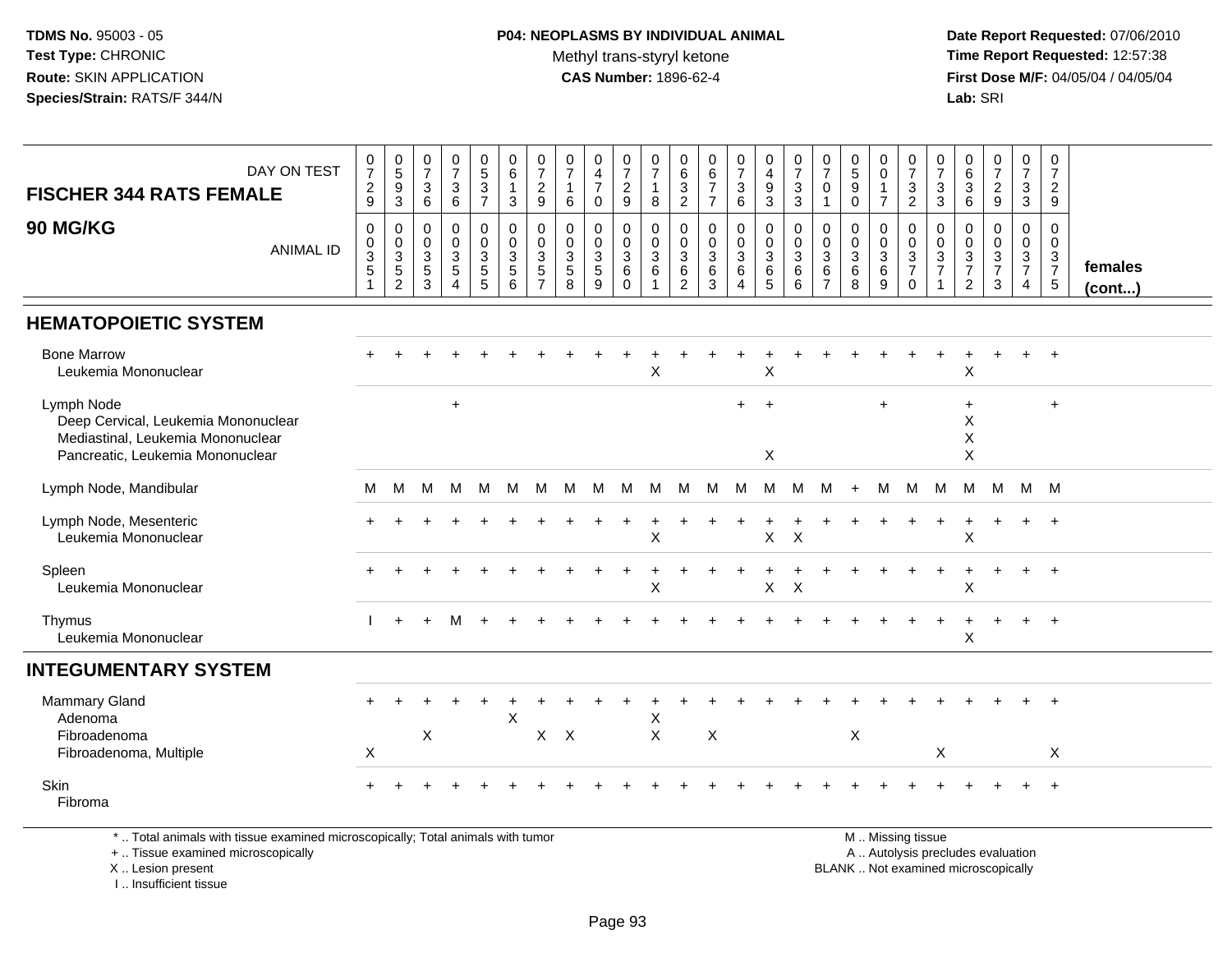**Date Report Requested:** 07/06/2010 **Time Report Requested:** 12:57:38 **First Dose M/F:** 04/05/04 / 04/05/04<br>Lab: SRI **Lab:** SRI

| DAY ON TEST<br><b>FISCHER 344 RATS FEMALE</b>                                                                         | $\frac{0}{7}$<br>$\frac{2}{9}$                                         | $\begin{array}{c} 0 \\ 5 \\ 9 \\ 3 \end{array}$ | $\begin{array}{c} 0 \\ 7 \end{array}$<br>3<br>6 | $\frac{0}{7}$<br>$\ensuremath{\mathsf{3}}$<br>$6\phantom{1}$ | $0$<br>$5$<br>$3$<br>$7$                                       | $\begin{array}{c} 0 \\ 6 \end{array}$<br>$\mathbf{1}$<br>$\mathbf{3}$ | $\frac{0}{7}$<br>$\overline{c}$<br>9                                           | $\frac{0}{7}$<br>$\mathbf{1}$<br>6                  | $_4^{\rm 0}$<br>$\overline{7}$<br>$\Omega$ | $\begin{smallmatrix}0\\7\end{smallmatrix}$<br>$\frac{2}{9}$            | $\frac{0}{7}$<br>$\mathbf{1}$<br>8                               | 0<br>$\,6\,$<br>$\ensuremath{\mathsf{3}}$<br>$\overline{c}$ | 0<br>$\,6\,$<br>$\overline{7}$<br>$\overline{7}$           | $\frac{0}{7}$<br>$\ensuremath{\mathsf{3}}$<br>$6\phantom{a}$ | $\begin{smallmatrix}0\\4\end{smallmatrix}$<br>$\boldsymbol{9}$<br>$\mathbf{3}$ | $\begin{array}{c} 0 \\ 7 \end{array}$<br>$\ensuremath{\mathsf{3}}$<br>$\mathbf{3}$ | $\frac{0}{7}$<br>0                                     | $\begin{array}{c} 0 \\ 5 \end{array}$<br>$\overline{9}$<br>$\Omega$ | 0<br>$\overline{0}$<br>$\mathbf{1}$<br>$\overline{7}$ | $\frac{0}{7}$<br>$\mathbf{3}$<br>$\overline{2}$            | $\frac{0}{7}$<br>$\ensuremath{\mathsf{3}}$<br>3 | 0<br>$\,6\,$<br>$\sqrt{3}$<br>6                     | $\frac{0}{7}$<br>$\sqrt{2}$<br>$\overline{9}$             | $\begin{array}{c} 0 \\ 7 \end{array}$<br>$_3^3$               | 0<br>$\overline{7}$<br>$\overline{c}$<br>9                     |                         |
|-----------------------------------------------------------------------------------------------------------------------|------------------------------------------------------------------------|-------------------------------------------------|-------------------------------------------------|--------------------------------------------------------------|----------------------------------------------------------------|-----------------------------------------------------------------------|--------------------------------------------------------------------------------|-----------------------------------------------------|--------------------------------------------|------------------------------------------------------------------------|------------------------------------------------------------------|-------------------------------------------------------------|------------------------------------------------------------|--------------------------------------------------------------|--------------------------------------------------------------------------------|------------------------------------------------------------------------------------|--------------------------------------------------------|---------------------------------------------------------------------|-------------------------------------------------------|------------------------------------------------------------|-------------------------------------------------|-----------------------------------------------------|-----------------------------------------------------------|---------------------------------------------------------------|----------------------------------------------------------------|-------------------------|
| 90 MG/KG<br><b>ANIMAL ID</b>                                                                                          | $\pmb{0}$<br>$\pmb{0}$<br>$\sqrt{3}$<br>$\overline{5}$<br>$\mathbf{1}$ | $\pmb{0}$<br>$\pmb{0}$<br>$\frac{3}{2}$         | $\mathbf 0$<br>$\pmb{0}$<br>$\frac{3}{5}$       | $\mathbf 0$<br>$\pmb{0}$<br>$\frac{3}{5}$<br>$\overline{4}$  | $\mathbf 0$<br>$\begin{array}{c} 0 \\ 3 \\ 5 \\ 5 \end{array}$ | $\pmb{0}$<br>$\begin{array}{c} 0 \\ 3 \\ 5 \end{array}$<br>6          | $\mathbf 0$<br>$\mathbf 0$<br>$\mathbf{3}$<br>$\overline{5}$<br>$\overline{7}$ | 0<br>$\mathbf 0$<br>$\frac{3}{5}$<br>$\overline{8}$ | $\mathbf 0$<br>0<br>$\frac{3}{5}$          | 0<br>$\begin{array}{c} 0 \\ 3 \\ 6 \end{array}$<br>$\ddot{\mathbf{0}}$ | $\mathbf 0$<br>$\mathbf 0$<br>$\overline{3}$ 6<br>$\overline{1}$ | 0<br>$\mathbf 0$<br>$\mathbf{3}$<br>$\,6$<br>$\overline{2}$ | $\mathbf 0$<br>$\mathbf 0$<br>3<br>$\,6$<br>$\overline{3}$ | 0<br>0<br>$\mathbf{3}$<br>$6\phantom{a}$<br>4                | 0<br>$\mathbf 0$<br>$\frac{3}{6}$<br>$\overline{5}$                            | $\mathbf 0$<br>$\pmb{0}$<br>$^3$ 6<br>6                                            | $\mathbf 0$<br>$\mathbf 0$<br>$^3$ 6<br>$\overline{7}$ | $\mathbf 0$<br>$\mathbf 0$<br>$\mathbf{3}$<br>6<br>8                | 0<br>$\mathbf 0$<br>$\frac{3}{6}$                     | $\mathbf 0$<br>$\mathbf 0$<br>$\frac{3}{7}$<br>$\mathbf 0$ | 0<br>0<br>$\frac{3}{7}$<br>$\mathbf{1}$         | $\mathbf 0$<br>0<br>$\frac{3}{7}$<br>$\overline{2}$ | $\mathbf 0$<br>$\pmb{0}$<br>$\frac{3}{7}$<br>$\mathbf{3}$ | $\mathbf 0$<br>$\mathbf 0$<br>$\frac{3}{7}$<br>$\overline{4}$ | $\mathbf 0$<br>$\mathbf 0$<br>$\frac{3}{7}$<br>$5\phantom{.0}$ | females<br>$($ cont $)$ |
| <b>MUSCULOSKELETAL SYSTEM</b>                                                                                         |                                                                        |                                                 |                                                 |                                                              |                                                                |                                                                       |                                                                                |                                                     |                                            |                                                                        |                                                                  |                                                             |                                                            |                                                              |                                                                                |                                                                                    |                                                        |                                                                     |                                                       |                                                            |                                                 |                                                     |                                                           |                                                               |                                                                |                         |
| Bone<br>Osteosarcoma                                                                                                  |                                                                        |                                                 |                                                 |                                                              |                                                                |                                                                       |                                                                                |                                                     |                                            |                                                                        |                                                                  |                                                             |                                                            |                                                              |                                                                                |                                                                                    |                                                        |                                                                     |                                                       |                                                            |                                                 |                                                     |                                                           |                                                               |                                                                |                         |
| <b>NERVOUS SYSTEM</b>                                                                                                 |                                                                        |                                                 |                                                 |                                                              |                                                                |                                                                       |                                                                                |                                                     |                                            |                                                                        |                                                                  |                                                             |                                                            |                                                              |                                                                                |                                                                                    |                                                        |                                                                     |                                                       |                                                            |                                                 |                                                     |                                                           |                                                               |                                                                |                         |
| <b>Brain</b><br>Carcinoma, Metastatic, Pituitary Gland                                                                |                                                                        |                                                 |                                                 |                                                              |                                                                |                                                                       |                                                                                |                                                     |                                            |                                                                        |                                                                  |                                                             |                                                            |                                                              |                                                                                |                                                                                    |                                                        |                                                                     |                                                       |                                                            |                                                 |                                                     |                                                           | $+$                                                           | $+$                                                            |                         |
| <b>Peripheral Nerve</b>                                                                                               |                                                                        | $+$                                             |                                                 |                                                              |                                                                |                                                                       |                                                                                |                                                     |                                            |                                                                        |                                                                  |                                                             |                                                            |                                                              |                                                                                |                                                                                    |                                                        |                                                                     |                                                       |                                                            |                                                 |                                                     |                                                           |                                                               |                                                                |                         |
| <b>Spinal Cord</b>                                                                                                    |                                                                        | $+$                                             |                                                 |                                                              |                                                                |                                                                       |                                                                                |                                                     |                                            |                                                                        |                                                                  |                                                             |                                                            |                                                              |                                                                                |                                                                                    |                                                        |                                                                     |                                                       |                                                            |                                                 |                                                     |                                                           |                                                               |                                                                |                         |
| <b>RESPIRATORY SYSTEM</b>                                                                                             |                                                                        |                                                 |                                                 |                                                              |                                                                |                                                                       |                                                                                |                                                     |                                            |                                                                        |                                                                  |                                                             |                                                            |                                                              |                                                                                |                                                                                    |                                                        |                                                                     |                                                       |                                                            |                                                 |                                                     |                                                           |                                                               |                                                                |                         |
| Lung<br>Alveolar/Bronchiolar Adenoma<br>Leukemia Mononuclear                                                          |                                                                        |                                                 |                                                 |                                                              |                                                                |                                                                       |                                                                                |                                                     |                                            |                                                                        | X                                                                |                                                             |                                                            |                                                              | X                                                                              |                                                                                    |                                                        |                                                                     |                                                       |                                                            |                                                 | $\mathsf X$                                         |                                                           |                                                               | $+$                                                            |                         |
| Nose                                                                                                                  |                                                                        |                                                 |                                                 |                                                              |                                                                |                                                                       |                                                                                |                                                     |                                            |                                                                        |                                                                  |                                                             |                                                            |                                                              |                                                                                |                                                                                    |                                                        |                                                                     |                                                       |                                                            |                                                 |                                                     |                                                           | $\ddot{}$                                                     | $+$                                                            |                         |
| Trachea                                                                                                               |                                                                        |                                                 |                                                 |                                                              |                                                                |                                                                       |                                                                                |                                                     |                                            |                                                                        |                                                                  |                                                             |                                                            |                                                              |                                                                                |                                                                                    |                                                        |                                                                     |                                                       |                                                            |                                                 |                                                     |                                                           |                                                               | $+$                                                            |                         |
| <b>SPECIAL SENSES SYSTEM</b>                                                                                          |                                                                        |                                                 |                                                 |                                                              |                                                                |                                                                       |                                                                                |                                                     |                                            |                                                                        |                                                                  |                                                             |                                                            |                                                              |                                                                                |                                                                                    |                                                        |                                                                     |                                                       |                                                            |                                                 |                                                     |                                                           |                                                               |                                                                |                         |
| Eye                                                                                                                   |                                                                        |                                                 |                                                 |                                                              |                                                                |                                                                       |                                                                                |                                                     |                                            |                                                                        |                                                                  |                                                             |                                                            |                                                              |                                                                                |                                                                                    |                                                        |                                                                     |                                                       |                                                            |                                                 |                                                     |                                                           | $\ddot{}$                                                     | $+$                                                            |                         |
| Harderian Gland                                                                                                       |                                                                        |                                                 |                                                 |                                                              |                                                                |                                                                       |                                                                                |                                                     |                                            |                                                                        |                                                                  |                                                             |                                                            |                                                              |                                                                                |                                                                                    |                                                        |                                                                     |                                                       |                                                            |                                                 |                                                     |                                                           | $\ddot{}$                                                     | $+$                                                            |                         |
| <b>URINARY SYSTEM</b>                                                                                                 |                                                                        |                                                 |                                                 |                                                              |                                                                |                                                                       |                                                                                |                                                     |                                            |                                                                        |                                                                  |                                                             |                                                            |                                                              |                                                                                |                                                                                    |                                                        |                                                                     |                                                       |                                                            |                                                 |                                                     |                                                           |                                                               |                                                                |                         |
| *  Total animals with tissue examined microscopically; Total animals with tumor<br>+  Tissue examined microscopically |                                                                        |                                                 |                                                 |                                                              |                                                                |                                                                       |                                                                                |                                                     |                                            |                                                                        |                                                                  |                                                             |                                                            |                                                              |                                                                                |                                                                                    |                                                        |                                                                     |                                                       | M  Missing tissue                                          |                                                 |                                                     | A  Autolysis precludes evaluation                         |                                                               |                                                                |                         |

I .. Insufficient tissue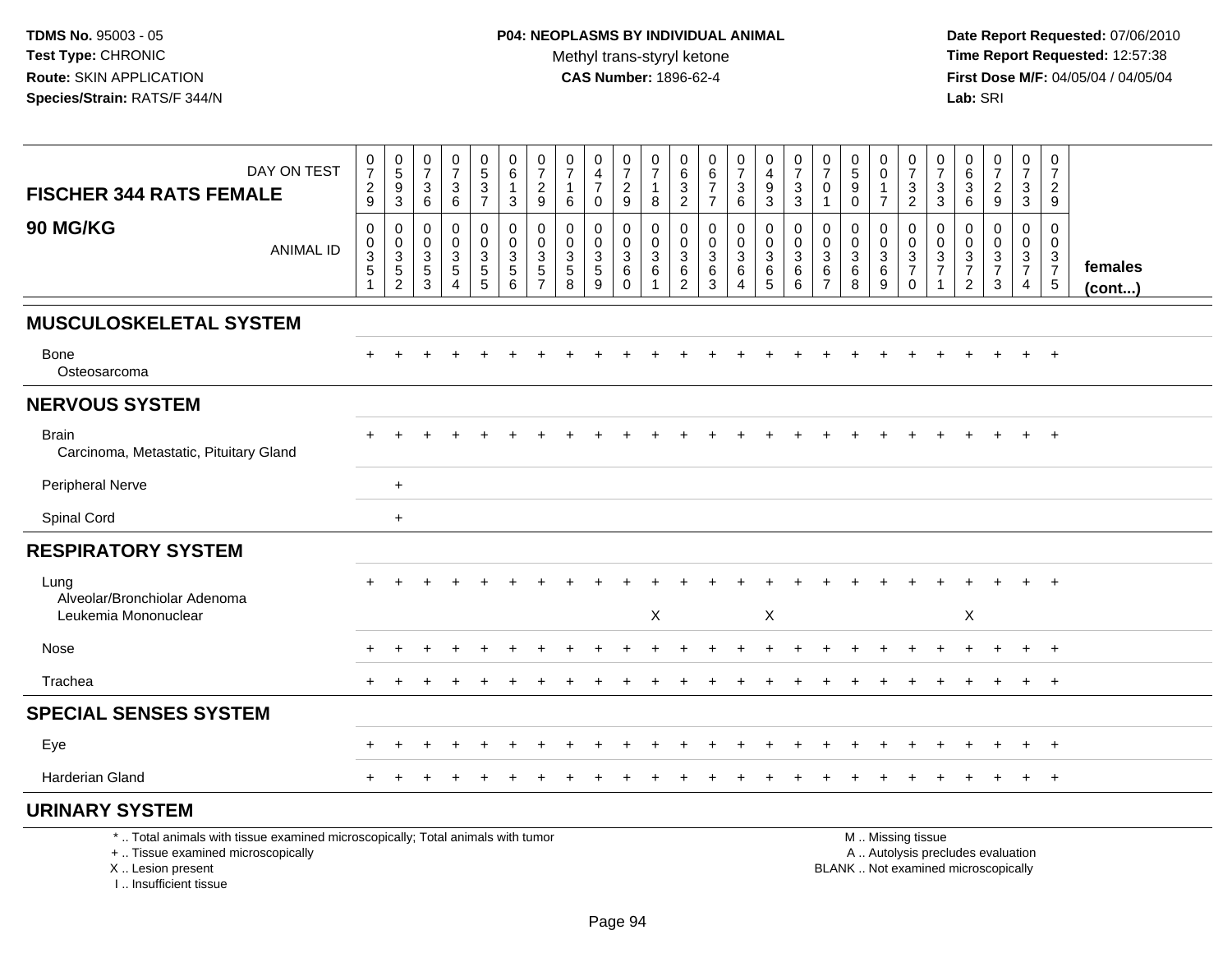# **P04: NEOPLASMS BY INDIVIDUAL ANIMAL**Methyl trans-styryl ketone<br>CAS Number: 1896-62-4

 **Date Report Requested:** 07/06/2010 **Time Report Requested:** 12:57:38 **First Dose M/F:** 04/05/04 / 04/05/04<br>**Lab:** SRI **Lab:** SRI

| <b>FISCHER 344 RATS FEMALE</b>                   | DAY ON TEST      | $\begin{array}{c} 0 \\ 7 \end{array}$<br>$\frac{2}{9}$ | $\mathbf 0$<br>$\sqrt{5}$<br>$\boldsymbol{9}$<br>$\mathbf{3}$ | 0<br>$\overline{ }$<br>3<br>6              | $\mathbf 0$<br>$\overline{ }$<br>$\sqrt{3}$<br>$\,6\,$                       | $\mathbf 0$<br>$\frac{5}{3}$<br>$\overline{ }$ | $\begin{array}{c} 0 \\ 6 \end{array}$<br>$\overline{1}$<br>$\mathbf{3}$ | 0<br>$\overline{ }$<br>$\frac{2}{9}$                            | $\frac{0}{7}$<br>6                            | $\mathbf 0$<br>$\overline{4}$<br>$\overline{ }$<br>$\Omega$ | $\frac{0}{7}$<br>$\boldsymbol{2}$<br>9 | 0<br>$\overline{ }$<br>$\bf 8$          | $\begin{array}{c} 0 \\ 6 \end{array}$<br>$\mathsf 3$<br>$\overline{2}$ | $\pmb{0}$<br>$\,6\,$<br>$\overline{ }$<br>$\overline{ }$                 | 0<br>$\overline{7}$<br>3<br>6              | $\pmb{0}$<br>$\overline{\mathbf{4}}$<br>$\boldsymbol{9}$<br>$\overline{3}$ | $\frac{0}{7}$<br>$\ensuremath{\mathsf{3}}$<br>3         | 0<br>$\overline{ }$                     | $\mathbf 0$<br>$\,$ 5 $\,$<br>$\boldsymbol{9}$<br>$\mathbf 0$ | $\pmb{0}$<br>0<br>$\overline{ }$ | $\begin{matrix} 0 \\ 7 \end{matrix}$<br>$\frac{3}{2}$                          | 0<br>$\overline{ }$<br>3<br>3     | $\pmb{0}$<br>6<br>$\mathbf{3}$<br>6                             | $\mathbf 0$<br>$\overline{7}$<br>$\frac{2}{9}$ | 0<br>$\overline{\phantom{a}}$<br>3<br>$\mathbf{3}$ | 0<br>$\overline{ }$<br>$\overline{2}$<br>$9\,$      |                         |
|--------------------------------------------------|------------------|--------------------------------------------------------|---------------------------------------------------------------|--------------------------------------------|------------------------------------------------------------------------------|------------------------------------------------|-------------------------------------------------------------------------|-----------------------------------------------------------------|-----------------------------------------------|-------------------------------------------------------------|----------------------------------------|-----------------------------------------|------------------------------------------------------------------------|--------------------------------------------------------------------------|--------------------------------------------|----------------------------------------------------------------------------|---------------------------------------------------------|-----------------------------------------|---------------------------------------------------------------|----------------------------------|--------------------------------------------------------------------------------|-----------------------------------|-----------------------------------------------------------------|------------------------------------------------|----------------------------------------------------|-----------------------------------------------------|-------------------------|
| 90 MG/KG                                         | <b>ANIMAL ID</b> | 0<br>$\mathbf 0$<br>$\sqrt{3}$<br>5                    | 0<br>$\pmb{0}$<br>$\sqrt{3}$<br>$\sqrt{5}$<br>2               | $\pmb{0}$<br>$\sqrt{3}$<br>$\sqrt{5}$<br>3 | $\boldsymbol{0}$<br>$\pmb{0}$<br>$\mathsf 3$<br>$\sqrt{5}$<br>$\overline{4}$ | 0<br>0<br>3<br>$\sqrt{5}$<br>5                 | $\begin{smallmatrix}0\\0\\3\end{smallmatrix}$<br>5<br>6                 | $\mathbf 0$<br>$\ensuremath{\mathsf{3}}$<br>5<br>$\overline{ }$ | $\pmb{0}$<br>$\mathbf{3}$<br>$\,$ 5 $\,$<br>8 | 0<br>$\mathsf{O}\xspace$<br>3<br>5<br>9                     | 0<br>0<br>3<br>6<br>0                  | 0<br>$\pmb{0}$<br>$\sqrt{3}$<br>$\,6\,$ | $\frac{0}{3}$<br>$\,6\,$<br>$\overline{2}$                             | $\begin{smallmatrix}0\\0\end{smallmatrix}$<br>$\sqrt{3}$<br>$\,6\,$<br>3 | 0<br>$\pmb{0}$<br>3<br>6<br>$\overline{4}$ | $\pmb{0}$<br>$\sqrt{3}$<br>$\,6\,$<br>$5\phantom{.0}$                      | 0<br>$\mathbf 0$<br>$\ensuremath{\mathsf{3}}$<br>6<br>6 | 0<br>$\mathbf 3$<br>6<br>$\overline{ }$ | 0<br>$\pmb{0}$<br>$\mathbf{3}$<br>$\,6\,$<br>$\bf8$           | 0<br>0<br>$\sqrt{3}$<br>6<br>9   | $\begin{smallmatrix} 0\\0\\3 \end{smallmatrix}$<br>$\overline{7}$<br>$\pmb{0}$ | $\mathbf 0$<br>3<br>$\rightarrow$ | $\mathbf 0$<br>$\mathbf{3}$<br>$\overline{ }$<br>$\overline{2}$ | 0<br>0<br>$\mathbf{3}$<br>$\overline{ }$<br>3  | 0<br>0<br>$\sqrt{3}$<br>$\overline{ }$<br>4        | 0<br>$\pmb{0}$<br>3<br>$\overline{7}$<br>$\sqrt{5}$ | females<br>$($ cont $)$ |
| Kidney<br>Leukemia Mononuclear<br>Nephroblastoma |                  |                                                        |                                                               |                                            |                                                                              |                                                |                                                                         |                                                                 |                                               |                                                             |                                        | X                                       |                                                                        |                                                                          |                                            | X                                                                          |                                                         |                                         |                                                               |                                  |                                                                                |                                   | X                                                               | $\pm$                                          | $+$                                                | $+$                                                 |                         |
| <b>Urinary Bladder</b><br>Leukemia Mononuclear   |                  |                                                        |                                                               |                                            |                                                                              |                                                |                                                                         |                                                                 |                                               |                                                             |                                        |                                         |                                                                        |                                                                          |                                            |                                                                            |                                                         |                                         |                                                               |                                  |                                                                                |                                   | Χ                                                               | $\pm$                                          | $+$                                                | $+$                                                 |                         |
| <b>SYSTEMIC LESIONS</b>                          |                  |                                                        |                                                               |                                            |                                                                              |                                                |                                                                         |                                                                 |                                               |                                                             |                                        |                                         |                                                                        |                                                                          |                                            |                                                                            |                                                         |                                         |                                                               |                                  |                                                                                |                                   |                                                                 |                                                |                                                    |                                                     |                         |
| Multiple Organ<br>Leukemia Mononuclear           |                  |                                                        |                                                               |                                            |                                                                              |                                                |                                                                         |                                                                 |                                               |                                                             |                                        | X                                       |                                                                        |                                                                          |                                            | X                                                                          | $\mathsf{X}$                                            |                                         |                                                               |                                  |                                                                                |                                   | X                                                               | $\div$                                         | $+$                                                | $\overline{ }$                                      |                         |

- X .. Lesion present
- I .. Insufficient tissue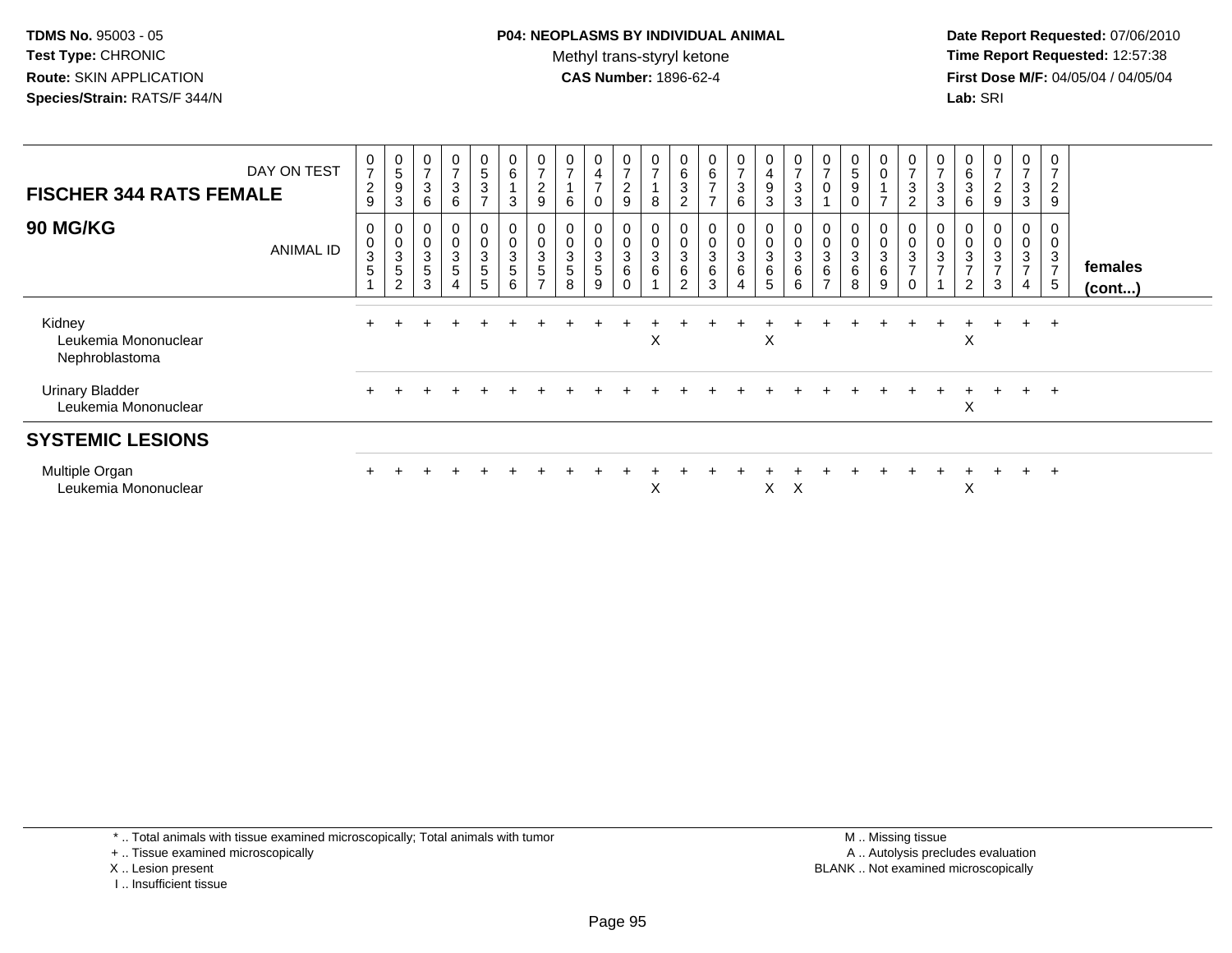**Date Report Requested:** 07/06/2010 **Time Report Requested:** 12:57:38 **First Dose M/F:** 04/05/04 / 04/05/04<br>Lab: SRI **Lab:** SRI

| <b>FISCHER 344 RATS FEMALE</b>                                                                                                             | DAY ON TEST      | 0<br>$\boldsymbol{7}$<br>$^3$ 6                                | $\frac{0}{7}$<br>$^3$ 6                                             | 0<br>$\overline{7}$<br>$\mathbf{3}$<br>$\,6\,$                    | $\pmb{0}$<br>$\overline{7}$<br>$\overline{c}$<br>$\overline{4}$ | $\frac{0}{7}$<br>$\frac{3}{3}$                    | 0<br>6<br>$\frac{5}{7}$                                 | $\begin{smallmatrix}0\0\4\end{smallmatrix}$<br>$\boldsymbol{9}$<br>$\overline{3}$ | $\begin{array}{c} 0 \\ 6 \end{array}$<br>$\boldsymbol{7}$<br>$\overline{7}$ | $\frac{0}{7}$<br>$\frac{2}{9}$                                         | $\frac{0}{7}$<br>3<br>$\,6\,$                   | $\frac{0}{7}$<br>$\frac{3}{2}$         | 0<br>$\overline{7}$<br>$\frac{2}{9}$                                           | 0<br>$\sqrt{5}$<br>8<br>$\overline{9}$ | $_{3}^{\rm 0}$<br>$\pmb{0}$<br>$\,6\,$                            | $\begin{array}{c} 0 \\ 6 \end{array}$<br>8<br>$\overline{7}$     | $\frac{0}{7}$<br>$\mathbf{1}$<br>6                   | $\begin{array}{c} 0 \\ 6 \end{array}$<br>$\boldsymbol{9}$<br>$\overline{3}$      | $\pmb{0}$<br>$\,6$<br>$\ensuremath{\mathsf{3}}$<br>$\overline{9}$ | $\frac{0}{7}$<br>$\frac{3}{3}$                          | $\begin{array}{c} 0 \\ 6 \end{array}$<br>$\frac{2}{9}$                                        | $\frac{0}{7}$<br>$\sqrt{3}$<br>6                                    | 0<br>$\overline{7}$<br>$\mathbf{3}$<br>3                                         | 0<br>$\boldsymbol{7}$<br>$\frac{3}{3}$                            | $\frac{0}{7}$<br>$\sqrt{3}$<br>$\overline{3}$                       | 0<br>$\overline{7}$<br>3<br>$6\phantom{1}$                             |                                    |
|--------------------------------------------------------------------------------------------------------------------------------------------|------------------|----------------------------------------------------------------|---------------------------------------------------------------------|-------------------------------------------------------------------|-----------------------------------------------------------------|---------------------------------------------------|---------------------------------------------------------|-----------------------------------------------------------------------------------|-----------------------------------------------------------------------------|------------------------------------------------------------------------|-------------------------------------------------|----------------------------------------|--------------------------------------------------------------------------------|----------------------------------------|-------------------------------------------------------------------|------------------------------------------------------------------|------------------------------------------------------|----------------------------------------------------------------------------------|-------------------------------------------------------------------|---------------------------------------------------------|-----------------------------------------------------------------------------------------------|---------------------------------------------------------------------|----------------------------------------------------------------------------------|-------------------------------------------------------------------|---------------------------------------------------------------------|------------------------------------------------------------------------|------------------------------------|
| 90 MG/KG                                                                                                                                   | <b>ANIMAL ID</b> | $\mathbf 0$<br>$\begin{array}{c} 0 \\ 3 \\ 7 \end{array}$<br>6 | $\pmb{0}$<br>$\mathsf{O}\xspace$<br>$\frac{3}{7}$<br>$\overline{7}$ | $\mathbf 0$<br>$\mathbf 0$<br>$\mathbf{3}$<br>$\overline{7}$<br>8 | $\mathbf 0$<br>$\mathbf 0$<br>$\sqrt{3}$<br>$\overline{7}$<br>9 | 0<br>$\mathbf 0$<br>$\mathbf{3}$<br>8<br>$\Omega$ | $\mathbf 0$<br>$\mathbf 0$<br>$\mathfrak{S}$<br>$\,8\,$ | 0<br>$\pmb{0}$<br>$\sqrt{3}$<br>$\bf 8$<br>$\overline{2}$                         | $\mathbf 0$<br>$\mathbf 0$<br>$\sqrt{3}$<br>$\overline{8}$<br>3             | $\mathbf 0$<br>$\mathbf 0$<br>$\sqrt{3}$<br>$\overline{8}$<br>$\Delta$ | $\mathbf 0$<br>$\mathbf 0$<br>3<br>$\bf 8$<br>5 | 0<br>$\mathbf 0$<br>$\frac{3}{8}$<br>6 | $\mathbf 0$<br>$\mathbf 0$<br>$\mathbf{3}$<br>$\overline{8}$<br>$\overline{7}$ | 0<br>$\mathbf 0$<br>3<br>$\bf 8$<br>8  | $\mathbf 0$<br>$\pmb{0}$<br>$\overline{3}$<br>$\overline{8}$<br>9 | 0<br>$\mathbf 0$<br>$\mathsf 3$<br>$\overline{9}$<br>$\mathbf 0$ | 0<br>$\mathbf 0$<br>$\mathbf{3}$<br>$\boldsymbol{9}$ | $\mathbf 0$<br>$\mathbf 0$<br>$\overline{3}$<br>$\overline{9}$<br>$\overline{2}$ | $\mathbf 0$<br>0<br>$\ensuremath{\mathsf{3}}$<br>$\frac{9}{3}$    | $\mathbf 0$<br>$\mathbf 0$<br>$\frac{3}{9}$<br>$\Delta$ | 0<br>$\mathbf 0$<br>$\frac{3}{9}$<br>$\sqrt{5}$                                               | $\mathbf 0$<br>$\mathbf 0$<br>$\overline{3}$<br>$\overline{9}$<br>6 | $\mathbf 0$<br>$\mathbf 0$<br>$\mathbf{3}$<br>$\boldsymbol{9}$<br>$\overline{7}$ | $\mathbf 0$<br>$\mathbf 0$<br>$\sqrt{3}$<br>$\boldsymbol{9}$<br>8 | $\mathbf 0$<br>$\mathbf 0$<br>$\overline{3}$<br>$\overline{9}$<br>9 | $\mathbf 0$<br>$\mathbf{0}$<br>4<br>$\mathsf{O}\xspace$<br>$\mathbf 0$ | * TOTALS                           |
| <b>ALIMENTARY SYSTEM</b>                                                                                                                   |                  |                                                                |                                                                     |                                                                   |                                                                 |                                                   |                                                         |                                                                                   |                                                                             |                                                                        |                                                 |                                        |                                                                                |                                        |                                                                   |                                                                  |                                                      |                                                                                  |                                                                   |                                                         |                                                                                               |                                                                     |                                                                                  |                                                                   |                                                                     |                                                                        |                                    |
| Esophagus                                                                                                                                  |                  |                                                                |                                                                     |                                                                   |                                                                 |                                                   |                                                         |                                                                                   |                                                                             |                                                                        | м                                               | $\ddot{}$                              | $\pm$                                                                          |                                        |                                                                   |                                                                  |                                                      |                                                                                  |                                                                   |                                                         |                                                                                               |                                                                     |                                                                                  |                                                                   |                                                                     | $\overline{+}$                                                         | 49                                 |
| Intestine Large, Cecum                                                                                                                     |                  |                                                                |                                                                     |                                                                   |                                                                 |                                                   |                                                         |                                                                                   |                                                                             |                                                                        |                                                 |                                        |                                                                                |                                        |                                                                   |                                                                  |                                                      |                                                                                  |                                                                   |                                                         |                                                                                               |                                                                     |                                                                                  |                                                                   |                                                                     |                                                                        | 50                                 |
| Intestine Large, Colon                                                                                                                     |                  |                                                                |                                                                     |                                                                   |                                                                 |                                                   |                                                         |                                                                                   |                                                                             |                                                                        |                                                 |                                        |                                                                                |                                        |                                                                   |                                                                  |                                                      |                                                                                  |                                                                   |                                                         |                                                                                               |                                                                     |                                                                                  |                                                                   | M +                                                                 |                                                                        | 49                                 |
| Intestine Large, Rectum                                                                                                                    |                  |                                                                |                                                                     |                                                                   |                                                                 |                                                   |                                                         |                                                                                   |                                                                             |                                                                        |                                                 |                                        |                                                                                |                                        |                                                                   |                                                                  |                                                      |                                                                                  |                                                                   |                                                         |                                                                                               |                                                                     |                                                                                  |                                                                   | $\div$                                                              | $\overline{+}$                                                         | 49                                 |
| Intestine Small, Duodenum                                                                                                                  |                  |                                                                |                                                                     |                                                                   |                                                                 |                                                   |                                                         |                                                                                   |                                                                             |                                                                        |                                                 |                                        |                                                                                |                                        |                                                                   |                                                                  |                                                      |                                                                                  |                                                                   |                                                         |                                                                                               |                                                                     |                                                                                  |                                                                   |                                                                     |                                                                        | 49                                 |
| Intestine Small, Ileum<br>Leukemia Mononuclear                                                                                             |                  |                                                                |                                                                     |                                                                   |                                                                 |                                                   |                                                         |                                                                                   |                                                                             |                                                                        |                                                 |                                        | $\pmb{\times}$                                                                 |                                        |                                                                   |                                                                  |                                                      |                                                                                  |                                                                   |                                                         |                                                                                               |                                                                     |                                                                                  |                                                                   | M                                                                   | $\ddot{\phantom{1}}$                                                   | 46<br>$\mathbf{1}$                 |
| Intestine Small, Jejunum                                                                                                                   |                  |                                                                |                                                                     |                                                                   |                                                                 |                                                   |                                                         |                                                                                   |                                                                             |                                                                        |                                                 |                                        |                                                                                |                                        |                                                                   |                                                                  |                                                      |                                                                                  |                                                                   |                                                         |                                                                                               |                                                                     |                                                                                  |                                                                   |                                                                     |                                                                        | 46                                 |
| Liver<br>Carcinoma, Metastatic, Uterus<br>Hepatocellular Adenoma<br>Leukemia Mononuclear                                                   |                  | $\boldsymbol{X}$                                               |                                                                     | X                                                                 |                                                                 | X                                                 |                                                         |                                                                                   | X                                                                           |                                                                        | X                                               |                                        | Χ                                                                              |                                        |                                                                   | X                                                                |                                                      | X                                                                                |                                                                   | X                                                       |                                                                                               |                                                                     |                                                                                  |                                                                   |                                                                     | $\div$                                                                 | 50<br>1<br>$\mathbf 1$<br>13       |
| Mesentery<br>Carcinoma, Metastatic, Uterus<br>Leukemia Mononuclear                                                                         |                  |                                                                | $+$                                                                 | $+$<br>$\times$                                                   |                                                                 |                                                   |                                                         |                                                                                   |                                                                             |                                                                        |                                                 |                                        |                                                                                |                                        |                                                                   |                                                                  |                                                      |                                                                                  |                                                                   |                                                         |                                                                                               |                                                                     |                                                                                  |                                                                   |                                                                     | $+$                                                                    | 25<br>$\mathbf{1}$<br>$\mathbf{1}$ |
| Pancreas<br>Carcinoma, Metastatic, Uterus<br>Leukemia Mononuclear                                                                          |                  |                                                                |                                                                     |                                                                   |                                                                 |                                                   |                                                         |                                                                                   | X                                                                           |                                                                        |                                                 |                                        |                                                                                |                                        |                                                                   |                                                                  |                                                      |                                                                                  |                                                                   |                                                         |                                                                                               |                                                                     |                                                                                  |                                                                   |                                                                     |                                                                        | 49<br>$\mathbf{1}$<br>3            |
| <b>Salivary Glands</b>                                                                                                                     |                  |                                                                |                                                                     |                                                                   |                                                                 |                                                   |                                                         |                                                                                   | $\pm$                                                                       | $\ddot{}$                                                              | $\ddot{}$                                       |                                        |                                                                                |                                        |                                                                   |                                                                  |                                                      |                                                                                  |                                                                   | $\overline{+}$                                          |                                                                                               |                                                                     |                                                                                  |                                                                   | $+$                                                                 | $+$                                                                    | 50                                 |
| *  Total animals with tissue examined microscopically; Total animals with tumor<br>+  Tissue examined microscopically<br>X  Lesion present |                  |                                                                |                                                                     |                                                                   |                                                                 |                                                   |                                                         |                                                                                   |                                                                             |                                                                        |                                                 |                                        |                                                                                |                                        |                                                                   |                                                                  |                                                      |                                                                                  |                                                                   |                                                         | M  Missing tissue<br>A  Autolysis precludes evaluation<br>BLANK  Not examined microscopically |                                                                     |                                                                                  |                                                                   |                                                                     |                                                                        |                                    |

I .. Insufficient tissue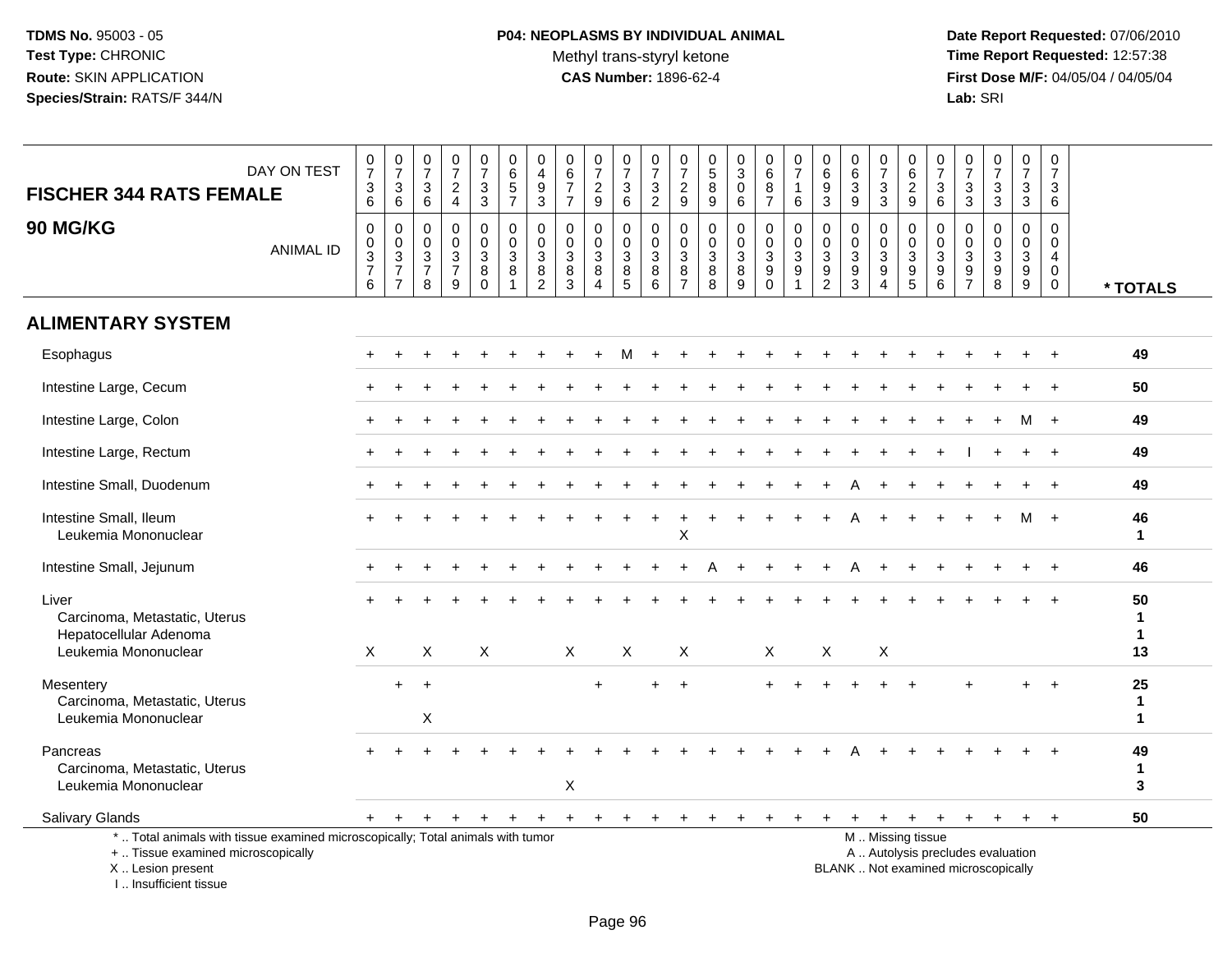# **P04: NEOPLASMS BY INDIVIDUAL ANIMAL**Methyl trans-styryl ketone<br>CAS Number: 1896-62-4

 **Date Report Requested:** 07/06/2010 **Time Report Requested:** 12:57:38 **First Dose M/F:** 04/05/04 / 04/05/04<br>Lab: SRI **Lab:** SRI

| <b>FISCHER 344 RATS FEMALE</b>                                                                                                             | DAY ON TEST | $\frac{0}{7}$<br>$\ensuremath{\mathsf{3}}$<br>6 | $\frac{0}{7}$<br>$\ensuremath{\mathsf{3}}$<br>6                    | 0<br>$\overline{7}$<br>$\mathbf{3}$<br>6 | $\frac{0}{7}$<br>$\sqrt{2}$<br>$\overline{4}$       | 0<br>$\overline{7}$<br>$\ensuremath{\mathsf{3}}$<br>3 | 0<br>6<br>$\,$ 5 $\,$<br>$\overline{7}$                              | 0<br>4<br>$\boldsymbol{9}$<br>3                        | 0<br>$6\phantom{a}$<br>$\overline{7}$<br>$\overline{7}$ | $\frac{0}{7}$<br>$\overline{c}$<br>9 | $\frac{0}{7}$<br>$\ensuremath{\mathsf{3}}$<br>6 | $\boldsymbol{0}$<br>$\overline{7}$<br>$\frac{3}{2}$ | 0<br>$\overline{7}$<br>$\overline{2}$<br>9   | 0<br>$\overline{5}$<br>$\bf8$<br>9                         | $_3^0$<br>$\mathbf 0$<br>6       | 0<br>$6\phantom{a}$<br>$\bf 8$<br>$\overline{7}$     | $\frac{0}{7}$<br>$\mathbf{1}$<br>6                      | $\pmb{0}$<br>$6\phantom{a}$<br>$\boldsymbol{9}$<br>3 | $\begin{array}{c} 0 \\ 6 \end{array}$<br>$\ensuremath{\mathsf{3}}$<br>9 | 0<br>$\overline{7}$<br>$\ensuremath{\mathsf{3}}$<br>3 | 0<br>$\,6\,$<br>$\sqrt{2}$<br>9                                                               | 0<br>$\overline{7}$<br>3<br>6                  | $\frac{0}{7}$<br>$\ensuremath{\mathsf{3}}$<br>3  | $\frac{0}{7}$<br>$\mathbf{3}$<br>3                        | 0<br>$\overline{7}$<br>$\mathbf{3}$<br>3 | 0<br>$\overline{7}$<br>3<br>6                                              |                         |
|--------------------------------------------------------------------------------------------------------------------------------------------|-------------|-------------------------------------------------|--------------------------------------------------------------------|------------------------------------------|-----------------------------------------------------|-------------------------------------------------------|----------------------------------------------------------------------|--------------------------------------------------------|---------------------------------------------------------|--------------------------------------|-------------------------------------------------|-----------------------------------------------------|----------------------------------------------|------------------------------------------------------------|----------------------------------|------------------------------------------------------|---------------------------------------------------------|------------------------------------------------------|-------------------------------------------------------------------------|-------------------------------------------------------|-----------------------------------------------------------------------------------------------|------------------------------------------------|--------------------------------------------------|-----------------------------------------------------------|------------------------------------------|----------------------------------------------------------------------------|-------------------------|
| 90 MG/KG                                                                                                                                   | ANIMAL ID   | 0<br>$\mathsf{O}\xspace$<br>$\frac{3}{7}$<br>6  | 0<br>$\mathbf 0$<br>$\sqrt{3}$<br>$\overline{7}$<br>$\overline{7}$ | 0<br>0<br>3<br>$\overline{7}$<br>8       | 0<br>$\pmb{0}$<br>$\sqrt{3}$<br>$\overline{7}$<br>9 | 0<br>0<br>3<br>8<br>$\mathbf 0$                       | $\mathbf 0$<br>$\mathbf 0$<br>$\mathbf{3}$<br>$\bf8$<br>$\mathbf{1}$ | $\mathbf 0$<br>$\mathbf 0$<br>3<br>8<br>$\overline{2}$ | $\mathbf 0$<br>$\mathbf 0$<br>3<br>$\bf8$<br>3          | 0<br>$\mathbf 0$<br>3<br>8<br>4      | 0<br>0<br>$\sqrt{3}$<br>8<br>5                  | 0<br>$\Omega$<br>$\mathbf{3}$<br>$\bf 8$<br>$\,6\,$ | 0<br>$\mathbf 0$<br>3<br>8<br>$\overline{7}$ | $\mathbf 0$<br>$\mathbf 0$<br>$\mathbf{3}$<br>$\,8\,$<br>8 | 0<br>0<br>$\mathbf{3}$<br>8<br>9 | 0<br>$\pmb{0}$<br>3<br>$\overline{9}$<br>$\mathsf 0$ | 0<br>$\mathbf 0$<br>$\mathbf{3}$<br>$\overline{9}$<br>1 | 0<br>0<br>3<br>$\boldsymbol{9}$<br>$\overline{c}$    | 0<br>$\mathbf 0$<br>$\mathbf{3}$<br>$\overline{9}$<br>$\mathbf{3}$      | 0<br>$\mathbf 0$<br>3<br>$\boldsymbol{9}$<br>4        | 0<br>$\mathbf 0$<br>$\mathbf{3}$<br>$\overline{9}$<br>$\overline{5}$                          | 0<br>$\mathbf 0$<br>3<br>$\boldsymbol{9}$<br>6 | $\mathbf 0$<br>$\mathbf 0$<br>3<br>$\frac{9}{7}$ | 0<br>$\mathbf 0$<br>$\mathbf{3}$<br>$\boldsymbol{9}$<br>8 | 0<br>$\mathbf 0$<br>3<br>$^9_9$          | $\mathbf 0$<br>$\mathbf 0$<br>$\overline{4}$<br>$\mathbf 0$<br>$\mathbf 0$ | * TOTALS                |
| Schwannoma Malignant                                                                                                                       |             |                                                 |                                                                    |                                          |                                                     |                                                       |                                                                      |                                                        |                                                         |                                      |                                                 |                                                     |                                              |                                                            |                                  |                                                      |                                                         |                                                      |                                                                         |                                                       |                                                                                               |                                                |                                                  |                                                           |                                          |                                                                            | 1                       |
| Stomach, Forestomach                                                                                                                       |             |                                                 |                                                                    |                                          |                                                     |                                                       |                                                                      |                                                        |                                                         |                                      |                                                 |                                                     |                                              |                                                            |                                  |                                                      |                                                         |                                                      |                                                                         |                                                       |                                                                                               |                                                |                                                  |                                                           |                                          |                                                                            | 50                      |
| Stomach, Glandular<br>Leukemia Mononuclear                                                                                                 |             |                                                 |                                                                    |                                          |                                                     |                                                       |                                                                      |                                                        |                                                         |                                      |                                                 |                                                     |                                              |                                                            |                                  | X                                                    |                                                         |                                                      |                                                                         |                                                       |                                                                                               |                                                |                                                  |                                                           |                                          |                                                                            | 50<br>1                 |
| Tongue<br>Squamous Cell Papilloma                                                                                                          |             |                                                 |                                                                    |                                          | $\ddot{}$                                           |                                                       |                                                                      |                                                        |                                                         |                                      |                                                 |                                                     |                                              |                                                            |                                  |                                                      |                                                         |                                                      |                                                                         |                                                       |                                                                                               |                                                |                                                  |                                                           |                                          |                                                                            | 3<br>$\mathbf{1}$       |
| <b>CARDIOVASCULAR SYSTEM</b>                                                                                                               |             |                                                 |                                                                    |                                          |                                                     |                                                       |                                                                      |                                                        |                                                         |                                      |                                                 |                                                     |                                              |                                                            |                                  |                                                      |                                                         |                                                      |                                                                         |                                                       |                                                                                               |                                                |                                                  |                                                           |                                          |                                                                            |                         |
| <b>Blood Vessel</b>                                                                                                                        |             |                                                 | $\ddot{}$                                                          |                                          |                                                     |                                                       |                                                                      |                                                        |                                                         |                                      |                                                 |                                                     |                                              |                                                            |                                  |                                                      |                                                         |                                                      |                                                                         |                                                       |                                                                                               |                                                |                                                  |                                                           |                                          |                                                                            | 1                       |
| Heart<br>Leukemia Mononuclear                                                                                                              |             |                                                 |                                                                    |                                          |                                                     |                                                       |                                                                      |                                                        |                                                         |                                      |                                                 |                                                     | X                                            |                                                            |                                  |                                                      |                                                         |                                                      |                                                                         |                                                       |                                                                                               |                                                |                                                  |                                                           |                                          |                                                                            | 50<br>$\mathbf{2}$      |
| <b>ENDOCRINE SYSTEM</b>                                                                                                                    |             |                                                 |                                                                    |                                          |                                                     |                                                       |                                                                      |                                                        |                                                         |                                      |                                                 |                                                     |                                              |                                                            |                                  |                                                      |                                                         |                                                      |                                                                         |                                                       |                                                                                               |                                                |                                                  |                                                           |                                          |                                                                            |                         |
| <b>Adrenal Cortex</b><br>Adenoma<br>Leukemia Mononuclear                                                                                   |             |                                                 |                                                                    |                                          |                                                     |                                                       |                                                                      |                                                        |                                                         |                                      | X                                               |                                                     | X                                            |                                                            |                                  | X                                                    |                                                         | X                                                    |                                                                         |                                                       |                                                                                               |                                                |                                                  |                                                           |                                          |                                                                            | 50<br>$\mathbf{2}$<br>4 |
| Adrenal Medulla<br>Leukemia Mononuclear<br>Pheochromocytoma Benign                                                                         |             |                                                 |                                                                    |                                          |                                                     |                                                       |                                                                      |                                                        | X                                                       |                                      |                                                 |                                                     | $\mathsf X$                                  |                                                            |                                  |                                                      |                                                         |                                                      |                                                                         |                                                       |                                                                                               |                                                |                                                  |                                                           |                                          |                                                                            | 49<br>$\mathbf{2}$<br>1 |
| Islets, Pancreatic<br>Adenoma                                                                                                              |             |                                                 |                                                                    |                                          |                                                     |                                                       |                                                                      |                                                        |                                                         |                                      |                                                 |                                                     |                                              |                                                            |                                  |                                                      |                                                         |                                                      |                                                                         |                                                       |                                                                                               |                                                | х                                                |                                                           |                                          | $\overline{1}$                                                             | 49<br>3                 |
| Parathyroid Gland                                                                                                                          |             | м                                               |                                                                    |                                          |                                                     |                                                       |                                                                      |                                                        |                                                         |                                      |                                                 |                                                     |                                              |                                                            | М                                | м                                                    |                                                         |                                                      |                                                                         |                                                       |                                                                                               |                                                |                                                  |                                                           |                                          | $\overline{1}$                                                             | 44                      |
| *  Total animals with tissue examined microscopically; Total animals with tumor<br>+  Tissue examined microscopically<br>X  Lesion present |             |                                                 |                                                                    |                                          |                                                     |                                                       |                                                                      |                                                        |                                                         |                                      |                                                 |                                                     |                                              |                                                            |                                  |                                                      |                                                         |                                                      |                                                                         |                                                       | M  Missing tissue<br>A  Autolysis precludes evaluation<br>BLANK  Not examined microscopically |                                                |                                                  |                                                           |                                          |                                                                            |                         |

I .. Insufficient tissue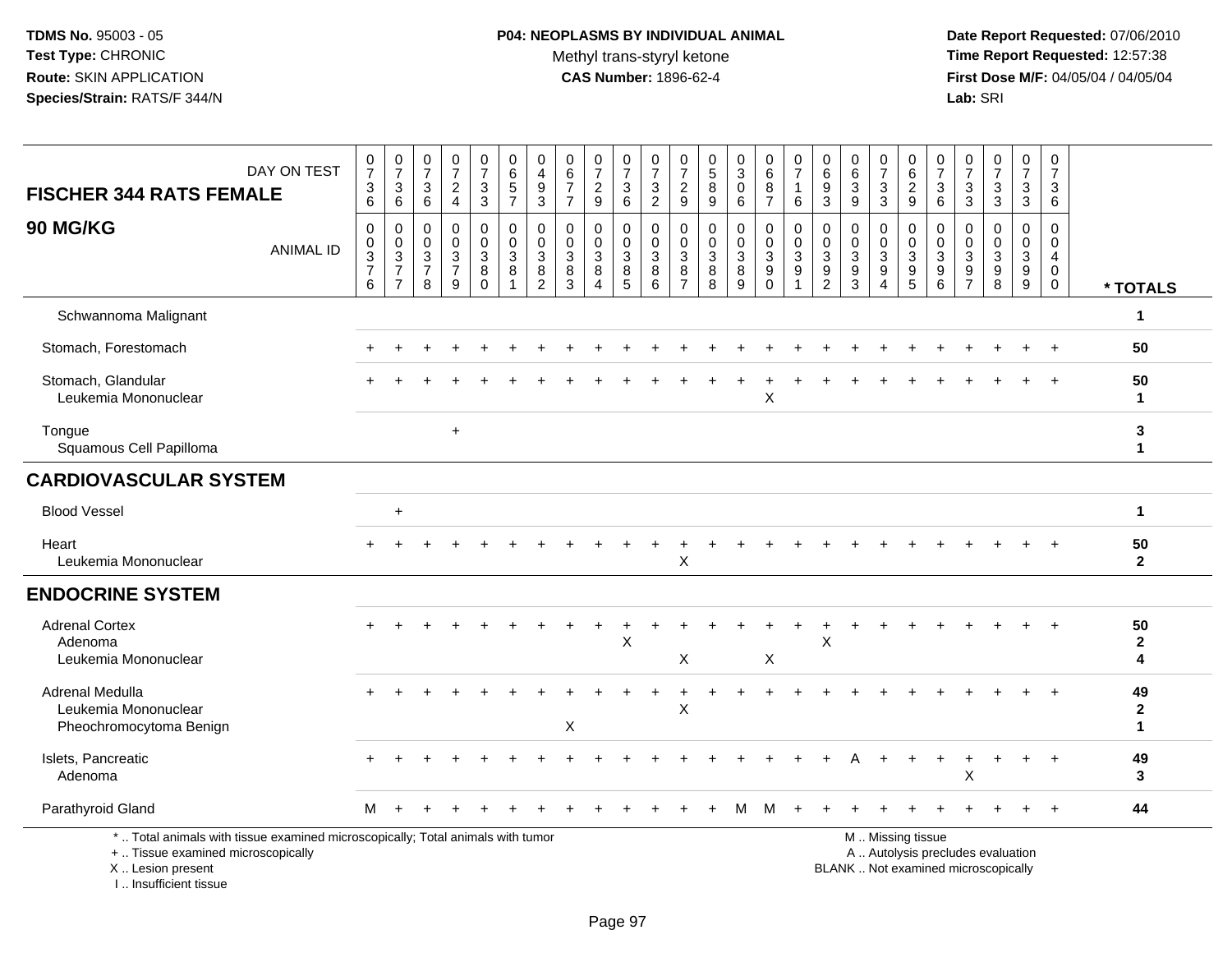## **P04: NEOPLASMS BY INDIVIDUAL ANIMAL**Methyl trans-styryl ketone<br>CAS Number: 1896-62-4

 **Date Report Requested:** 07/06/2010 **Time Report Requested:** 12:57:38 **First Dose M/F:** 04/05/04 / 04/05/04<br>**Lab:** SRI **Lab:** SRI

| <b>FISCHER 344 RATS FEMALE</b>                                                                                                           | DAY ON TEST      | $\frac{0}{7}$<br>3<br>$\,6$                     | $\frac{0}{7}$<br>3<br>6                                | $\overline{7}$<br>3<br>6               | $\frac{0}{7}$<br>$\overline{c}$<br>$\overline{4}$ | $\frac{0}{7}$<br>$\ensuremath{\mathsf{3}}$<br>3             | $\begin{array}{c} 0 \\ 6 \end{array}$<br>$\sqrt{5}$<br>$\overline{7}$ | $\overline{4}$<br>$\boldsymbol{9}$<br>3        | $\begin{array}{c} 6 \\ 7 \end{array}$<br>$\overline{7}$ | $\frac{0}{7}$<br>$\overline{c}$<br>9 | $\frac{0}{7}$<br>3<br>6                                       | $\frac{0}{7}$<br>$\mathbf{3}$<br>$\overline{c}$ | 0<br>$\overline{7}$<br>$\overline{c}$<br>9                               | $\begin{array}{c} 0 \\ 5 \\ 8 \end{array}$<br>9 | $\begin{smallmatrix} 0\\3\\0 \end{smallmatrix}$<br>$6\phantom{a}$ | $_6^0$<br>8<br>$\overline{ }$ | $\frac{0}{7}$<br>$\,6\,$ | $\frac{0}{6}$<br>$\boldsymbol{9}$<br>$\mathbf{3}$                            | $\,6$<br>$\ensuremath{\mathsf{3}}$<br>9                 | $\frac{0}{7}$<br>3<br>3 | $_6^0$<br>$\overline{c}$<br>9                  | $\frac{0}{7}$<br>$\sqrt{3}$<br>$\,6\,$                  | $\frac{0}{7}$<br>$\mathbf{3}$<br>$\mathbf{3}$              | $\begin{array}{c} 0 \\ 7 \\ 3 \end{array}$<br>3                        | 0<br>$\overline{7}$<br>3<br>3    | $\overline{7}$<br>3<br>$\,6\,$ |                               |
|------------------------------------------------------------------------------------------------------------------------------------------|------------------|-------------------------------------------------|--------------------------------------------------------|----------------------------------------|---------------------------------------------------|-------------------------------------------------------------|-----------------------------------------------------------------------|------------------------------------------------|---------------------------------------------------------|--------------------------------------|---------------------------------------------------------------|-------------------------------------------------|--------------------------------------------------------------------------|-------------------------------------------------|-------------------------------------------------------------------|-------------------------------|--------------------------|------------------------------------------------------------------------------|---------------------------------------------------------|-------------------------|------------------------------------------------|---------------------------------------------------------|------------------------------------------------------------|------------------------------------------------------------------------|----------------------------------|--------------------------------|-------------------------------|
| <b>90 MG/KG</b>                                                                                                                          | <b>ANIMAL ID</b> | 0<br>$\overline{0}$<br>3<br>$\overline{7}$<br>6 | 0<br>$\frac{0}{3}$<br>$\overline{ }$<br>$\overline{ }$ | 0<br>$\sqrt{3}$<br>$\overline{7}$<br>8 | 0<br>$\mathsf 0$<br>$\frac{3}{7}$<br>9            | 0<br>$\begin{smallmatrix} 0\\ 3\\ 8 \end{smallmatrix}$<br>0 | 0<br>$\pmb{0}$<br>$\frac{3}{8}$                                       | $\pmb{0}$<br>$\sqrt{3}$<br>8<br>$\overline{2}$ | $\pmb{0}$<br>$\frac{3}{8}$<br>3                         | 0<br>3<br>8<br>4                     | 0<br>$\mathbf 0$<br>$\ensuremath{\mathsf{3}}$<br>$\bf 8$<br>5 | $\mathbf 0$<br>$\mathbf{3}$<br>8<br>6           | 0<br>$\pmb{0}$<br>$\ensuremath{\mathsf{3}}$<br>$\bf 8$<br>$\overline{ }$ | $\pmb{0}$<br>$\frac{3}{8}$<br>8                 | 0<br>$\frac{0}{3}$<br>9                                           | 0<br>$\frac{0}{3}$<br>0       | 0<br>$\frac{0}{3}$       | $\pmb{0}$<br>$\ensuremath{\mathsf{3}}$<br>$\boldsymbol{9}$<br>$\overline{2}$ | $\boldsymbol{0}$<br>$\ensuremath{\mathsf{3}}$<br>9<br>3 | 0<br>3<br>9             | 0<br>0<br>$\mathbf 3$<br>$\boldsymbol{9}$<br>5 | 0<br>$\ensuremath{\mathsf{3}}$<br>$\boldsymbol{9}$<br>6 | 0<br>0<br>$\sqrt{3}$<br>$\boldsymbol{9}$<br>$\overline{7}$ | $\begin{smallmatrix} 0\\ 3 \end{smallmatrix}$<br>$\boldsymbol{9}$<br>8 | 0<br>0<br>$\mathbf{3}$<br>9<br>9 | 0<br>$\mathbf 0$               | * TOTALS                      |
| <b>Pituitary Gland</b><br>Leukemia Mononuclear<br>Pars Distalis, Adenoma<br>Pars Distalis, Adenoma, Multiple<br>Pars Distalis, Carcinoma |                  |                                                 | X                                                      |                                        | $X$ $X$                                           |                                                             |                                                                       | X X                                            |                                                         |                                      | $X$ $X$                                                       |                                                 | X                                                                        |                                                 |                                                                   | X                             | $X$ $X$                  |                                                                              | X                                                       |                         |                                                |                                                         | x x x x x                                                  |                                                                        | ÷                                |                                | 50<br>$\mathbf{3}$<br>23<br>4 |
| <b>Thyroid Gland</b><br>C-cell, Adenoma<br>C-cell, Carcinoma<br>Follicular Cell, Adenoma                                                 |                  | X                                               |                                                        | X                                      |                                                   | X                                                           |                                                                       |                                                |                                                         |                                      | X                                                             |                                                 |                                                                          |                                                 |                                                                   | Χ<br>X                        |                          |                                                                              |                                                         |                         |                                                |                                                         | X                                                          |                                                                        | $\ddot{}$                        | $\pm$                          | 50                            |
| <b>GENERAL BODY SYSTEM</b><br><b>NONE</b>                                                                                                |                  |                                                 |                                                        |                                        |                                                   |                                                             |                                                                       |                                                |                                                         |                                      |                                                               |                                                 |                                                                          |                                                 |                                                                   |                               |                          |                                                                              |                                                         |                         |                                                |                                                         |                                                            |                                                                        |                                  |                                |                               |

### **GENITAL SYSTEM**

| <b>Clitoral Gland</b><br>Adenoma<br>Carcinoma                   | $+$ | X X X  |     |       |  |    |  | X X |       | Χ |  |           |  |  | X | $\div$ | $+$ | $+$     | 50<br>9<br>$\mathbf{c}$ |
|-----------------------------------------------------------------|-----|--------|-----|-------|--|----|--|-----|-------|---|--|-----------|--|--|---|--------|-----|---------|-------------------------|
| Ovary                                                           | $+$ |        | $+$ |       |  |    |  |     |       |   |  |           |  |  |   |        |     | $+$ $+$ | 50                      |
| Uterus<br>Carcinoma<br>Polyp Stromal<br>Polyp Stromal, Multiple | $+$ | $\div$ | $+$ | X     |  |    |  |     |       | ÷ |  |           |  |  | Χ | $\div$ | $+$ | $+$     | 50<br>ົ                 |
| Vagina<br>Squamous Cell Papilloma                               |     |        |     | $\pm$ |  | ÷. |  |     | $\pm$ |   |  | $\ddot{}$ |  |  |   |        |     |         | 10<br>и                 |

\* .. Total animals with tissue examined microscopically; Total animals with tumor

+ .. Tissue examined microscopically

 Lesion present BLANK .. Not examined microscopicallyX .. Lesion present

I .. Insufficient tissue

M .. Missing tissue

y the contract of the contract of the contract of the contract of the contract of the contract of the contract of  $A$ . Autolysis precludes evaluation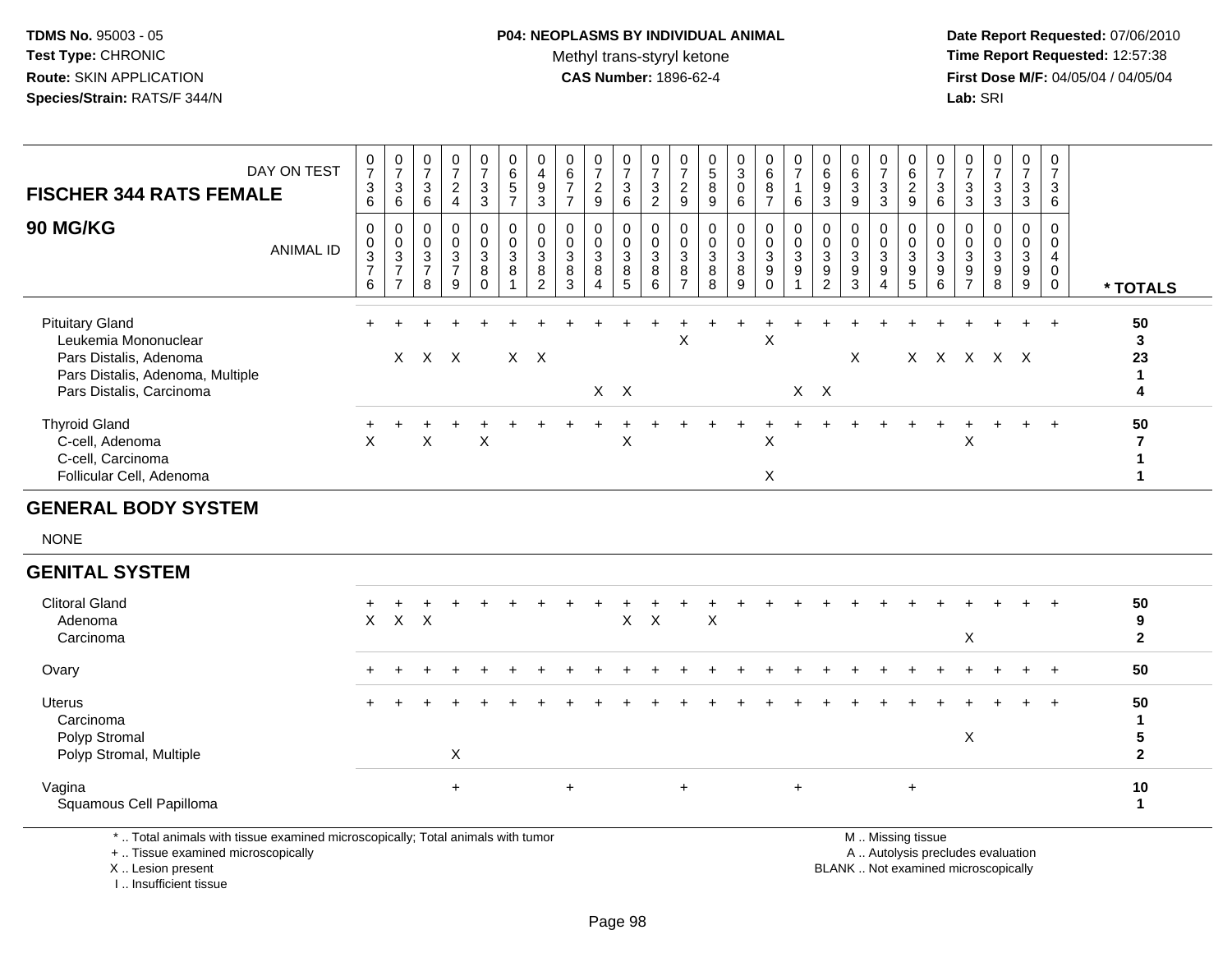## **P04: NEOPLASMS BY INDIVIDUAL ANIMAL**Methyl trans-styryl ketone<br>CAS Number: 1896-62-4

 **Date Report Requested:** 07/06/2010 **Time Report Requested:** 12:57:38 **First Dose M/F:** 04/05/04 / 04/05/04<br>**Lab:** SRI **Lab:** SRI

| DAY ON TEST<br><b>FISCHER 344 RATS FEMALE</b><br>90 MG/KG                                                                  | $\frac{0}{7}$<br>$\ensuremath{\mathsf{3}}$<br>6<br>$\mathbf 0$ | $\begin{smallmatrix} 0\\7 \end{smallmatrix}$<br>$\frac{3}{6}$<br>$\mathbf 0$ | $\begin{array}{c} 0 \\ 7 \end{array}$<br>$\sqrt{3}$<br>6<br>$\mathbf 0$ | $\frac{0}{7}$<br>$\overline{2}$<br>$\overline{4}$<br>0 | $\frac{0}{7}$<br>$\mathbf{3}$<br>$\overline{3}$<br>0 | $\begin{array}{c} 0 \\ 6 \end{array}$<br>$\sqrt{5}$<br>$\overline{7}$<br>0 | 0<br>4<br>$\boldsymbol{9}$<br>$\mathbf{3}$<br>$\mathbf 0$ | $\boldsymbol{0}$<br>6<br>$\overline{7}$<br>$\overline{7}$<br>$\mathbf 0$ | $\pmb{0}$<br>$\overline{7}$<br>$\boldsymbol{2}$<br>$9\,$<br>0 | 0<br>$\overline{7}$<br>3<br>6<br>$\mathbf 0$ | 0<br>$\overline{7}$<br>$\frac{3}{2}$<br>$\mathbf 0$ | 0<br>$\overline{7}$<br>$\frac{2}{9}$<br>0      | $\begin{array}{c} 0 \\ 5 \\ 8 \end{array}$<br>9<br>$\mathbf 0$ | $_{3}^{\rm 0}$<br>$\pmb{0}$<br>6<br>0    | $\pmb{0}$<br>$\,6\,$<br>$\,8\,$<br>$\overline{7}$<br>$\mathbf 0$ | 0<br>$\overline{7}$<br>$\mathbf{1}$<br>6<br>$\mathbf 0$ | $\pmb{0}$<br>$\,6$<br>$\boldsymbol{9}$<br>$\mathbf{3}$<br>$\mathbf 0$ | $\pmb{0}$<br>$6\phantom{a}$<br>$\overline{3}$<br>9<br>$\mathbf 0$ | $\begin{array}{c} 0 \\ 7 \end{array}$<br>$\ensuremath{\mathsf{3}}$<br>$\overline{3}$<br>$\mathbf 0$ | 0<br>$\,6\,$<br>$\boldsymbol{2}$<br>$\mathsf g$<br>$\mathbf 0$ | $\pmb{0}$<br>$\overline{7}$<br>$\mathbf{3}$<br>6<br>$\mathbf 0$ | $\frac{0}{7}$<br>$\frac{3}{3}$<br>$\mathbf 0$                     | $\frac{0}{7}$<br>$\mathbf{3}$<br>$\overline{3}$<br>0 | 0<br>$\overline{7}$<br>3<br>3<br>$\mathbf 0$     | 0<br>$\overline{7}$<br>3<br>6<br>$\mathbf{0}$                |                             |
|----------------------------------------------------------------------------------------------------------------------------|----------------------------------------------------------------|------------------------------------------------------------------------------|-------------------------------------------------------------------------|--------------------------------------------------------|------------------------------------------------------|----------------------------------------------------------------------------|-----------------------------------------------------------|--------------------------------------------------------------------------|---------------------------------------------------------------|----------------------------------------------|-----------------------------------------------------|------------------------------------------------|----------------------------------------------------------------|------------------------------------------|------------------------------------------------------------------|---------------------------------------------------------|-----------------------------------------------------------------------|-------------------------------------------------------------------|-----------------------------------------------------------------------------------------------------|----------------------------------------------------------------|-----------------------------------------------------------------|-------------------------------------------------------------------|------------------------------------------------------|--------------------------------------------------|--------------------------------------------------------------|-----------------------------|
| <b>ANIMAL ID</b>                                                                                                           | $\pmb{0}$<br>$\ensuremath{\mathsf{3}}$<br>$\overline{7}$<br>6  | $\begin{array}{c} 0 \\ 3 \\ 7 \end{array}$<br>$\overline{7}$                 | $\pmb{0}$<br>$\sqrt{3}$<br>$\overline{7}$<br>8                          | $\mathbf 0$<br>3<br>$\overline{7}$<br>9                | $\mathbf 0$<br>$\sqrt{3}$<br>8<br>$\Omega$           | $\mathbf 0$<br>$\mathbf{3}$<br>$\bf 8$<br>1                                | 0<br>3<br>$\bf 8$<br>$\overline{2}$                       | $\mathbf 0$<br>$\mathbf 3$<br>$\, 8$<br>3                                | 0<br>$\sqrt{3}$<br>$\bf 8$<br>4                               | $\mathbf 0$<br>$\mathbf{3}$<br>8<br>5        | $\mathbf 0$<br>3<br>$\bf 8$<br>6                    | 0<br>$\mathbf{3}$<br>$\,8\,$<br>$\overline{7}$ | $_{3}^{\rm 0}$<br>$\bf 8$<br>8                                 | $\mathbf 0$<br>$\sqrt{3}$<br>$\bf8$<br>9 | $\pmb{0}$<br>$\mathbf{3}$<br>$9\,$<br>$\Omega$                   | $\mathbf 0$<br>$\mathbf{3}$<br>9                        | $\mathbf 0$<br>$\mathsf 3$<br>$\boldsymbol{9}$<br>$\overline{2}$      | 0<br>$\sqrt{3}$<br>$\boldsymbol{9}$<br>3                          | $\mathbf 0$<br>$\sqrt{3}$<br>$\boldsymbol{9}$<br>$\Delta$                                           | $\mathbf 0$<br>$\mathbf{3}$<br>$\boldsymbol{9}$<br>5           | $\mathbf 0$<br>$\mathbf{3}$<br>$\boldsymbol{9}$<br>6            | $\mathbf 0$<br>$\mathbf{3}$<br>$\boldsymbol{9}$<br>$\overline{7}$ | $\pmb{0}$<br>$\mathbf{3}$<br>$\boldsymbol{9}$<br>8   | $\overline{0}$<br>3<br>$\boldsymbol{9}$<br>$9\,$ | $\mathbf{0}$<br>$\overline{4}$<br>$\mathbf 0$<br>$\mathbf 0$ | * TOTALS                    |
| <b>HEMATOPOIETIC SYSTEM</b>                                                                                                |                                                                |                                                                              |                                                                         |                                                        |                                                      |                                                                            |                                                           |                                                                          |                                                               |                                              |                                                     |                                                |                                                                |                                          |                                                                  |                                                         |                                                                       |                                                                   |                                                                                                     |                                                                |                                                                 |                                                                   |                                                      |                                                  |                                                              |                             |
| <b>Bone Marrow</b><br>Leukemia Mononuclear                                                                                 |                                                                |                                                                              | $\boldsymbol{\mathsf{X}}$                                               |                                                        |                                                      |                                                                            |                                                           |                                                                          |                                                               |                                              |                                                     | X                                              |                                                                |                                          | $\boldsymbol{\mathsf{X}}$                                        |                                                         | X                                                                     |                                                                   | $\mathsf X$                                                                                         |                                                                |                                                                 |                                                                   |                                                      |                                                  |                                                              | 50<br>8                     |
| Lymph Node<br>Deep Cervical, Leukemia Mononuclear<br>Mediastinal, Leukemia Mononuclear<br>Pancreatic, Leukemia Mononuclear |                                                                |                                                                              |                                                                         |                                                        |                                                      |                                                                            | $\ddot{}$                                                 |                                                                          |                                                               | $\ddot{}$<br>X                               |                                                     | $+$<br>X<br>X                                  |                                                                |                                          |                                                                  |                                                         |                                                                       | $\ddot{}$                                                         |                                                                                                     |                                                                | $+$                                                             | $\overline{+}$                                                    |                                                      |                                                  |                                                              | 12<br>1<br>$\mathbf 2$<br>4 |
| Lymph Node, Mandibular                                                                                                     | м                                                              | м                                                                            | м                                                                       | $+$                                                    | M                                                    | M                                                                          | М                                                         | M                                                                        | M                                                             | M                                            | M                                                   | M                                              | M                                                              | M                                        | M                                                                | M                                                       | M                                                                     | M                                                                 | M                                                                                                   | М                                                              | M                                                               | $+$                                                               | M                                                    | M M                                              |                                                              | 3                           |
| Lymph Node, Mesenteric<br>Leukemia Mononuclear                                                                             |                                                                |                                                                              | X                                                                       |                                                        |                                                      |                                                                            |                                                           | $\times$                                                                 |                                                               | X                                            |                                                     | X                                              |                                                                |                                          | X                                                                |                                                         |                                                                       |                                                                   | X                                                                                                   |                                                                |                                                                 |                                                                   |                                                      |                                                  |                                                              | 50<br>10                    |
| Spleen<br>Leukemia Mononuclear                                                                                             | X                                                              |                                                                              | X                                                                       |                                                        | X                                                    |                                                                            |                                                           | X                                                                        |                                                               | X                                            |                                                     | X                                              |                                                                |                                          | X                                                                |                                                         | X                                                                     |                                                                   | $\mathsf X$                                                                                         |                                                                |                                                                 |                                                                   |                                                      |                                                  | $\overline{+}$                                               | 50<br>13                    |
| Thymus<br>Leukemia Mononuclear                                                                                             |                                                                |                                                                              | $\boldsymbol{\mathsf{X}}$                                               |                                                        |                                                      |                                                                            |                                                           | $\pmb{\times}$                                                           |                                                               |                                              |                                                     | X                                              |                                                                |                                          |                                                                  |                                                         |                                                                       |                                                                   |                                                                                                     |                                                                |                                                                 |                                                                   |                                                      |                                                  |                                                              | 47<br>4                     |
| <b>INTEGUMENTARY SYSTEM</b>                                                                                                |                                                                |                                                                              |                                                                         |                                                        |                                                      |                                                                            |                                                           |                                                                          |                                                               |                                              |                                                     |                                                |                                                                |                                          |                                                                  |                                                         |                                                                       |                                                                   |                                                                                                     |                                                                |                                                                 |                                                                   |                                                      |                                                  |                                                              |                             |
| Mammary Gland<br>Adenoma<br>Fibroadenoma<br>Fibroadenoma, Multiple                                                         | X                                                              | $\times$                                                                     | $\boldsymbol{\mathsf{X}}$                                               |                                                        |                                                      |                                                                            |                                                           |                                                                          | X                                                             |                                              |                                                     | X<br>$\boldsymbol{\mathsf{X}}$                 |                                                                |                                          |                                                                  | X                                                       |                                                                       | X                                                                 |                                                                                                     |                                                                | $\mathsf X$                                                     |                                                                   |                                                      |                                                  | X                                                            | 50<br>3<br>13<br>5          |
| Skin<br>Fibroma                                                                                                            |                                                                |                                                                              |                                                                         |                                                        | $\mathsf X$                                          |                                                                            |                                                           |                                                                          |                                                               |                                              |                                                     |                                                |                                                                |                                          |                                                                  |                                                         |                                                                       |                                                                   |                                                                                                     |                                                                |                                                                 |                                                                   |                                                      |                                                  |                                                              | 50<br>$\mathbf{1}$          |

\* .. Total animals with tissue examined microscopically; Total animals with tumor

+ .. Tissue examined microscopically

X .. Lesion present

I .. Insufficient tissue

M .. Missing tissue

y the contract of the contract of the contract of the contract of the contract of the contract of the contract of  $A$ . Autolysis precludes evaluation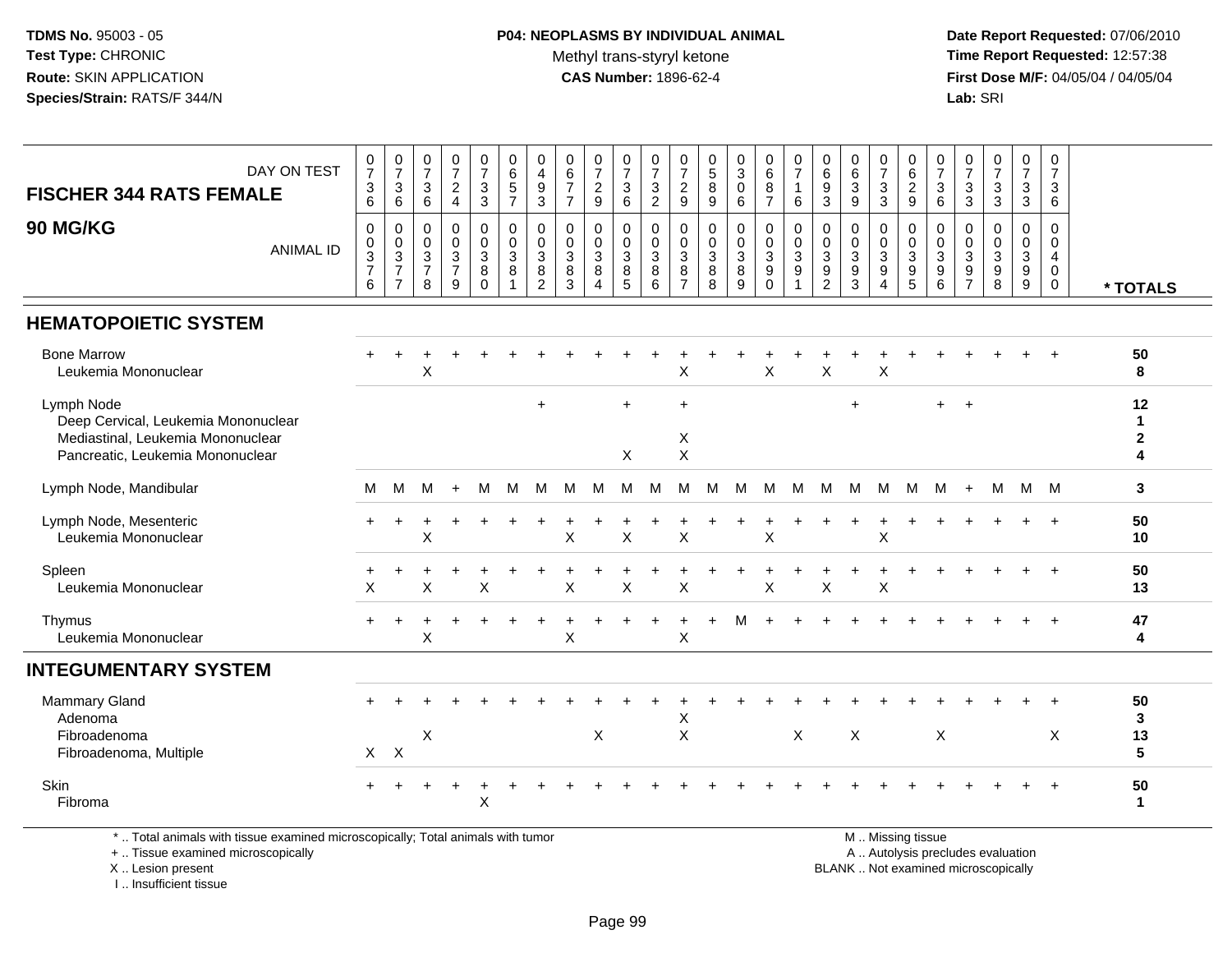**Date Report Requested:** 07/06/2010 **Time Report Requested:** 12:57:38 **First Dose M/F:** 04/05/04 / 04/05/04<br>Lab: SRI **Lab:** SRI

| DAY ON TEST<br><b>FISCHER 344 RATS FEMALE</b>                                   | $\frac{0}{7}$<br>$\frac{3}{6}$       | $\frac{0}{7}$<br>$\ensuremath{\mathsf{3}}$<br>6                         | $\frac{0}{7}$<br>3<br>6                      | $\frac{0}{7}$<br>$\overline{c}$<br>$\overline{4}$     | $\frac{0}{7}$<br>$\frac{3}{3}$                                      | 0<br>6<br>5<br>$\overline{7}$ | 0<br>4<br>9<br>3                   | 0<br>6<br>$\overline{7}$<br>$\overline{7}$ | $\frac{0}{7}$<br>$\frac{2}{9}$                        | $\frac{0}{7}$<br>$\frac{3}{6}$                                               | $\frac{0}{7}$<br>$\frac{3}{2}$                       | 0<br>$\overline{7}$<br>$\overline{c}$<br>9 | $\frac{0}{5}$<br>8<br>9       | $\frac{0}{3}$<br>$\mathbf 0$<br>6             | 0<br>6<br>8<br>$\overline{7}$   | $\pmb{0}$<br>$\overline{7}$<br>$\mathbf{1}$<br>6                    | 0<br>$\,6\,$<br>$9\,$<br>3         | 0<br>6<br>3<br>9      | $\frac{0}{7}$<br>3<br>3                               | 0<br>6<br>$\boldsymbol{2}$<br>9 | $\boldsymbol{0}$<br>$\overline{7}$<br>$\ensuremath{\mathsf{3}}$<br>6         | 0<br>$\overline{7}$<br>3<br>3      | $\frac{0}{7}$<br>$\sqrt{3}$<br>3          | $\frac{0}{7}$<br>$\frac{3}{3}$ | 0<br>$\overline{7}$<br>3<br>6             |                        |
|---------------------------------------------------------------------------------|--------------------------------------|-------------------------------------------------------------------------|----------------------------------------------|-------------------------------------------------------|---------------------------------------------------------------------|-------------------------------|------------------------------------|--------------------------------------------|-------------------------------------------------------|------------------------------------------------------------------------------|------------------------------------------------------|--------------------------------------------|-------------------------------|-----------------------------------------------|---------------------------------|---------------------------------------------------------------------|------------------------------------|-----------------------|-------------------------------------------------------|---------------------------------|------------------------------------------------------------------------------|------------------------------------|-------------------------------------------|--------------------------------|-------------------------------------------|------------------------|
| 90 MG/KG<br><b>ANIMAL ID</b>                                                    | $\pmb{0}$<br>0<br>$\frac{3}{7}$<br>6 | $\,0\,$<br>$\begin{array}{c} 0 \\ 3 \\ 7 \end{array}$<br>$\overline{7}$ | $\mathbf 0$<br>0<br>3<br>$\overline{7}$<br>8 | $\mathbf 0$<br>0<br>$\sqrt{3}$<br>$\overline{7}$<br>9 | $\mathbf 0$<br>0<br>$\ensuremath{\mathsf{3}}$<br>$_{\rm 0}^{\rm 8}$ | 0<br>0<br>3<br>8<br>1         | 0<br>0<br>3<br>8<br>$\overline{2}$ | 0<br>0<br>3<br>$^8_3$                      | $\mathbf 0$<br>0<br>$\sqrt{3}$<br>8<br>$\overline{A}$ | 0<br>0<br>$\ensuremath{\mathsf{3}}$<br>$\begin{array}{c} 8 \\ 5 \end{array}$ | $\mathbf 0$<br>$\mathbf 0$<br>$\mathbf{3}$<br>8<br>6 | 0<br>0<br>3<br>8<br>$\overline{7}$         | $\pmb{0}$<br>0<br>3<br>8<br>8 | 0<br>0<br>$\ensuremath{\mathsf{3}}$<br>$^8_9$ | 0<br>0<br>3<br>9<br>$\mathbf 0$ | $\mathbf 0$<br>$\pmb{0}$<br>$\overline{3}$<br>$\boldsymbol{9}$<br>1 | 0<br>0<br>3<br>9<br>$\overline{c}$ | 0<br>0<br>3<br>9<br>3 | 0<br>0<br>$\mathbf{3}$<br>9<br>$\boldsymbol{\Lambda}$ | 0<br>0<br>3<br>$\frac{9}{5}$    | 0<br>0<br>$\ensuremath{\mathsf{3}}$<br>$\begin{array}{c} 9 \\ 6 \end{array}$ | 0<br>0<br>3<br>9<br>$\overline{7}$ | $\mathbf 0$<br>$\mathbf 0$<br>3<br>9<br>8 | 0<br>0<br>3<br>$^9_9$          | 0<br>0<br>4<br>$\mathbf 0$<br>$\mathbf 0$ | * TOTALS               |
| <b>MUSCULOSKELETAL SYSTEM</b>                                                   |                                      |                                                                         |                                              |                                                       |                                                                     |                               |                                    |                                            |                                                       |                                                                              |                                                      |                                            |                               |                                               |                                 |                                                                     |                                    |                       |                                                       |                                 |                                                                              |                                    |                                           |                                |                                           |                        |
| <b>Bone</b><br>Osteosarcoma                                                     |                                      |                                                                         |                                              | X                                                     |                                                                     |                               |                                    |                                            |                                                       |                                                                              |                                                      |                                            |                               |                                               |                                 |                                                                     |                                    |                       |                                                       |                                 |                                                                              |                                    |                                           |                                | $\overline{+}$                            | 50<br>$\mathbf{1}$     |
| <b>NERVOUS SYSTEM</b>                                                           |                                      |                                                                         |                                              |                                                       |                                                                     |                               |                                    |                                            |                                                       |                                                                              |                                                      |                                            |                               |                                               |                                 |                                                                     |                                    |                       |                                                       |                                 |                                                                              |                                    |                                           |                                |                                           |                        |
| <b>Brain</b><br>Carcinoma, Metastatic, Pituitary Gland                          |                                      |                                                                         |                                              |                                                       |                                                                     |                               |                                    |                                            | $\mathsf{X}$                                          | $\boldsymbol{\mathsf{X}}$                                                    |                                                      |                                            |                               |                                               |                                 |                                                                     | +<br>$\mathsf X$                   |                       |                                                       |                                 |                                                                              |                                    |                                           |                                |                                           | 50<br>3                |
| <b>Peripheral Nerve</b>                                                         | $+$                                  |                                                                         |                                              |                                                       |                                                                     |                               |                                    |                                            |                                                       |                                                                              |                                                      |                                            |                               |                                               |                                 |                                                                     |                                    |                       |                                                       |                                 |                                                                              |                                    | $+$                                       |                                |                                           | $\mathbf{3}$           |
| Spinal Cord                                                                     | $+$                                  |                                                                         |                                              |                                                       |                                                                     |                               |                                    |                                            |                                                       |                                                                              |                                                      |                                            |                               |                                               |                                 |                                                                     |                                    |                       |                                                       |                                 |                                                                              |                                    | $+$                                       |                                |                                           | $\mathbf{3}$           |
| <b>RESPIRATORY SYSTEM</b>                                                       |                                      |                                                                         |                                              |                                                       |                                                                     |                               |                                    |                                            |                                                       |                                                                              |                                                      |                                            |                               |                                               |                                 |                                                                     |                                    |                       |                                                       |                                 |                                                                              |                                    |                                           |                                |                                           |                        |
| Lung<br>Alveolar/Bronchiolar Adenoma<br>Leukemia Mononuclear                    |                                      |                                                                         | X                                            |                                                       |                                                                     |                               |                                    |                                            |                                                       |                                                                              |                                                      | $\boldsymbol{X}$                           |                               |                                               | X                               |                                                                     |                                    |                       |                                                       |                                 |                                                                              |                                    |                                           | $\ddot{}$<br>X                 | $\overline{+}$                            | 50<br>$\mathbf 1$<br>6 |
| Nose                                                                            |                                      |                                                                         |                                              |                                                       |                                                                     |                               |                                    |                                            |                                                       |                                                                              |                                                      |                                            |                               |                                               |                                 |                                                                     |                                    |                       |                                                       |                                 |                                                                              |                                    |                                           |                                |                                           | 50                     |
| Trachea                                                                         | $\pm$                                |                                                                         |                                              |                                                       |                                                                     |                               |                                    |                                            |                                                       |                                                                              |                                                      |                                            |                               |                                               |                                 |                                                                     |                                    |                       |                                                       |                                 |                                                                              |                                    |                                           |                                |                                           | 50                     |
| <b>SPECIAL SENSES SYSTEM</b>                                                    |                                      |                                                                         |                                              |                                                       |                                                                     |                               |                                    |                                            |                                                       |                                                                              |                                                      |                                            |                               |                                               |                                 |                                                                     |                                    |                       |                                                       |                                 |                                                                              |                                    |                                           |                                |                                           |                        |
| Eye                                                                             |                                      |                                                                         |                                              |                                                       |                                                                     |                               |                                    |                                            |                                                       |                                                                              |                                                      |                                            |                               |                                               |                                 |                                                                     |                                    |                       |                                                       |                                 |                                                                              |                                    | $\ddot{}$                                 | $M +$                          |                                           | 49                     |
| Harderian Gland                                                                 |                                      |                                                                         |                                              |                                                       |                                                                     |                               |                                    |                                            |                                                       |                                                                              |                                                      |                                            |                               |                                               |                                 |                                                                     |                                    |                       |                                                       |                                 |                                                                              |                                    |                                           | ٠                              | $\overline{+}$                            | 50                     |
| <b>URINARY SYSTEM</b>                                                           |                                      |                                                                         |                                              |                                                       |                                                                     |                               |                                    |                                            |                                                       |                                                                              |                                                      |                                            |                               |                                               |                                 |                                                                     |                                    |                       |                                                       |                                 |                                                                              |                                    |                                           |                                |                                           |                        |
| *  Total animals with tissue examined microscopically; Total animals with tumor |                                      |                                                                         |                                              |                                                       |                                                                     |                               |                                    |                                            |                                                       |                                                                              |                                                      |                                            |                               |                                               |                                 |                                                                     |                                    |                       |                                                       | M  Missing tissue               |                                                                              |                                    |                                           |                                |                                           |                        |

+ .. Tissue examined microscopically

X .. Lesion present

I .. Insufficient tissue